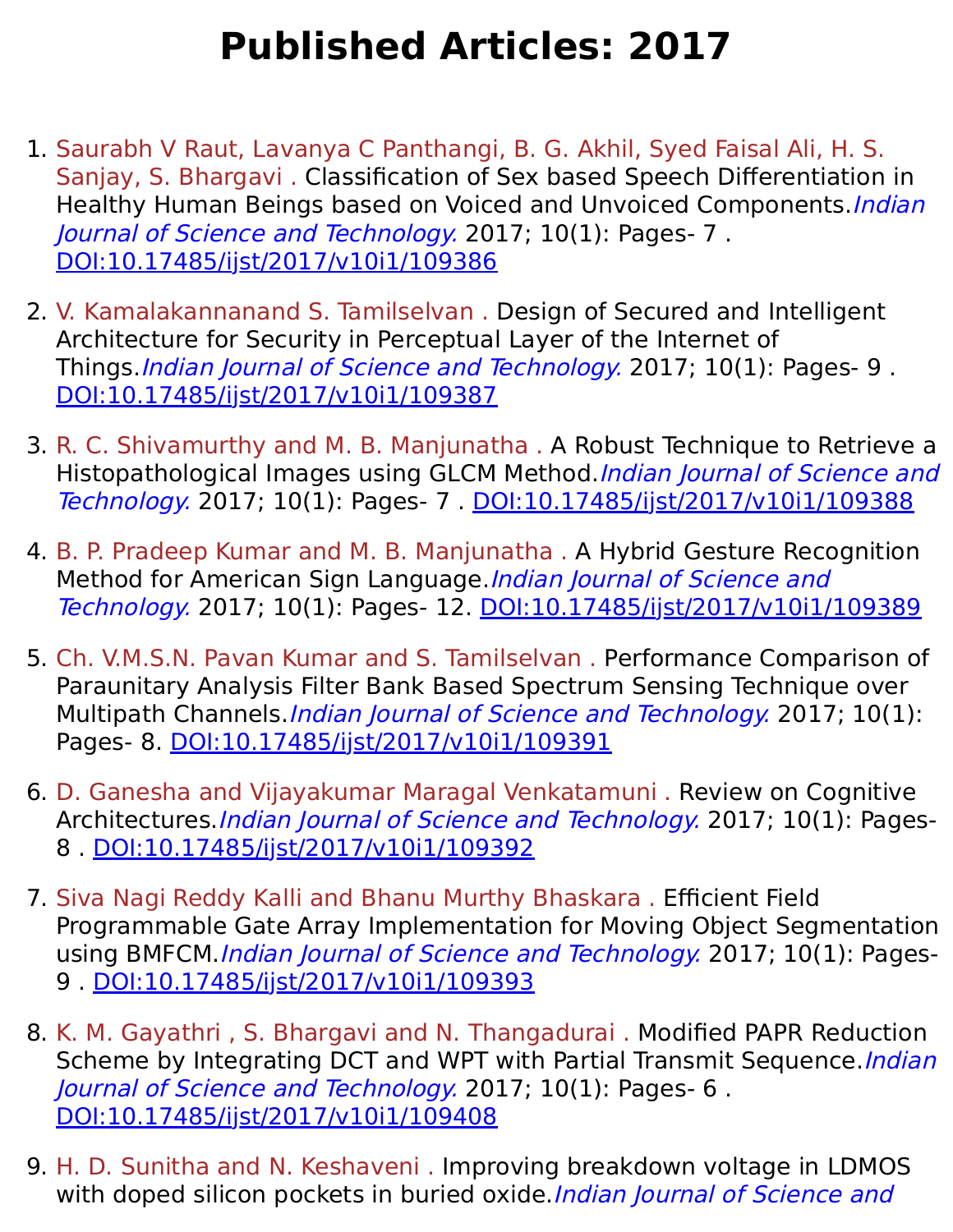Technology. 2017; 10(1): Pages- 7. [DOI:10.17485/ijst/2017/v10i1/109412](https://indjst.org/articles/improving-breakdown-voltage-in-ldmos-with-doped-silicon-pockets-in-buried-oxide)

- 10. SK. Vinod Babu and B. Loveswara Rao . A Novel Strategy for Reduction of Distribution System Losses using UPFC. Indian Journal of Science and Technology. 2017; 10(1): Pages- 9. [DOI:10.17485/ijst/2017/v10i1/98559](https://indjst.org/articles/a-novel-strategy-for-reduction-of-distribution-system-losses-using-upfc)
- 11. Akshay Aggarwal, Durgesh Mishra and Vignesh Chandramaouli . Study on Optimization of Control Mechanism in Vertical Axis Wind Turbine. Indian Journal of Science and Technology, Vol 10(1): Pages- 5. [DOI:10.17485/ijst/2017/v10i1/103367](https://indjst.org/articles/study-on-optimization-of-control-mechanism-in-vertical-axis-wind-turbine)
- 12. M. R. Sudha and M. Sornam . A Revolutionary Approach to Cloud Computing, Security and its User Compliance. Indian Journal of Science and Technology. 2017; 10(1): Pages- 8. [DOI:10.17485/ijst/2016/v10i1/92560](https://indjst.org/articles/a-revolutionary-approach-to-cloud-computing-security-and-its-user-compliance)
- 13. Insur Zavdyatovich Ahmetzyanov and Dmitry Nikolayevich Dem'yanov . Determination of the Overshoot Scalar Control Systems with Transfer Zero and Binomial Law of Poles Distribution. Indian Journal of Science and Technology. 2017; 10(1): Pages- 6 . [DOI:10.17485/ijst/2016/v10i1/109928](https://indjst.org/articles/determination-of-the-overshoot-scalar-control-systems-with-transfer-zero-and-binomial-law-of-poles-distribution)
- 14. Almaz Ferdinantovich Gilemzyanov , Anis Fuatovich Galimyanov and Chulpan Bakievna Minnegalieva . Quadrature Formula Study for the Integral with Hilbert Kernel based on Trigonometric Interpolational Polynomial. Indian Journal of Science and Technology. 2017; 10(1): Pages- 6. [DOI:10.17485/ijst/2016/v10i1/109929](https://indjst.org/articles/quadrature-formula-study-for-the-integral-with-hilbert-kernel-based-on-trigonometric-interpolational-polynomial)
- 15. Sergey M. Petrov , Galina P. Kayukova, AlfiaI. Lakhova, Zuhra R. Zakirova and NataliaYu. Bashkirtseva . Aquathermolysis of Bituminous Oil in Supercritical Water with Ultradispersed Particles of Magnetite and Coal.Indian Journal of Science and Technology. 2017; 10(1): Pages- 5 . [DOI:10.17485/ijst/2017/v10i\(1\)/109951](https://indjst.org/articles/aquathermolysis-of-bituminous-oil-in-supercritical-water-with-ultradispersed-particles-of-magnetite-and-coal)
- 16. Yaroslav V. Onishchenko , Sergey A. Sitnov, Anna G. Ivanova, Alexey V. Vakhin and Danis K. Nurgaliev . Destruction of Kerogen in the Presence of Pyrite and Cobalt-Based Catalyst. Indian Journal of Science and Technology. 2017; 10(1): Pages- 5 . [DOI:10.17485/ijst/2017/v10i\(1\)/109952](https://indjst.org/articles/destruction-of-kerogen-in-the-presence-of-pyrite-and-cobalt-based-catalyst)
- 17. Emil Rinatovich Saifullin, Evgenia Vyacheslavovna Izmailova and Shamil Gayazovich Ziganshin . Methods of Leak Search from Pipeline for Acoustic Signal Analysis.*Indian Journal of Science and Technology*. 2017; 10 (1): Pages- 5 . [DOI:10.17485/ijst/2017/v10i1/109953](https://indjst.org/articles/methods-of-leak-search-from-pipeline-for-acoustic-signal-analysis)
- 18. M. V. Sukhanova, V. A. Zabrodin , V. P. Bogdanovich , A. V. Sukhanov , Vitĕzslav Stýscala , Jiri Zegzulka , Lucie Jezerska and Jiri Rozbroj . "Mixer-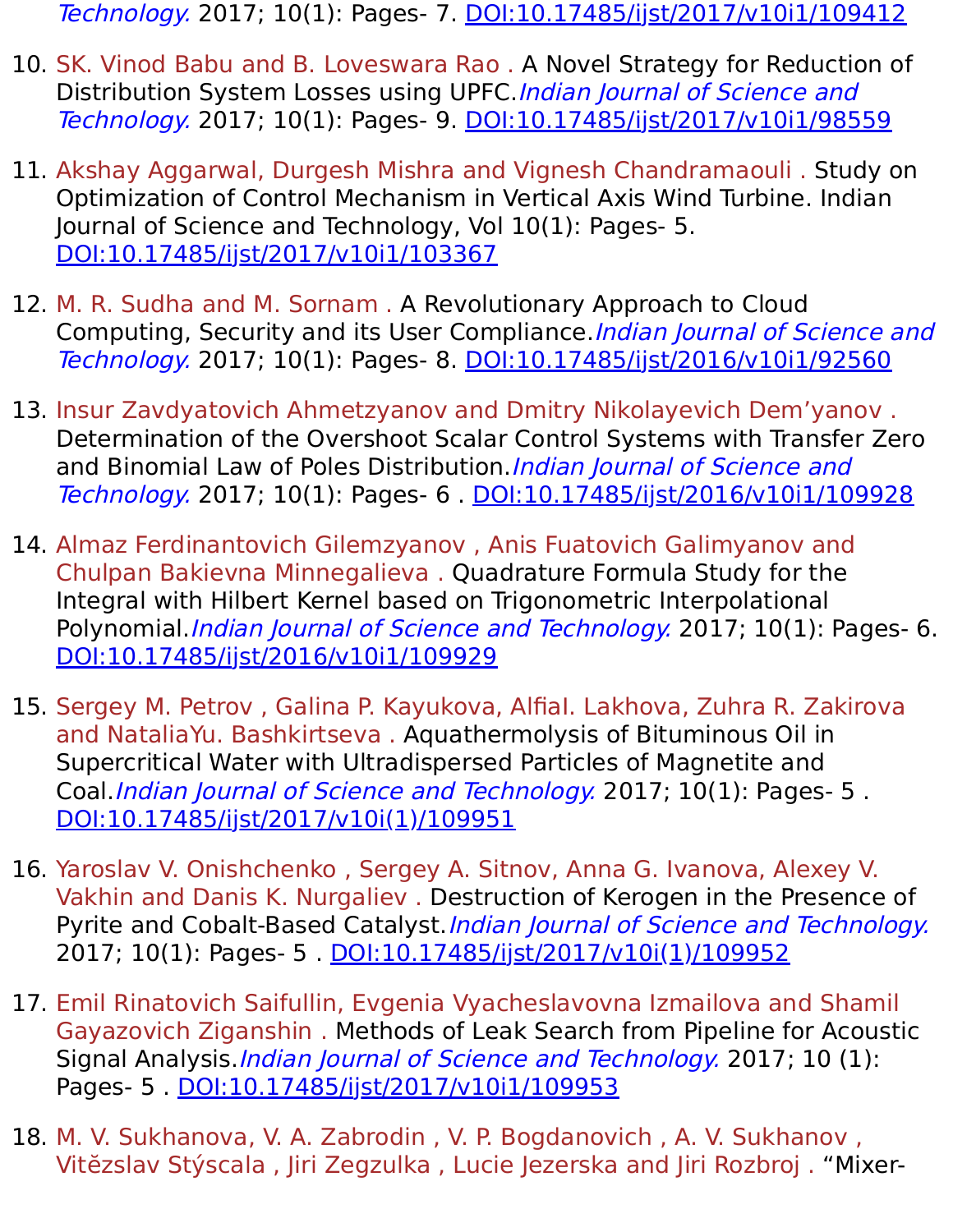Dresser" Hybrid Device. Indian Journal of Science and Technology. 2017; 10(1): Pages- 4 . [DOI:10.17485/ijst/2016/v10i1/109959](https://indjst.org/articles/mixer-dresser-hybrid-device)

- 19. M. P. Sartakov , A. A. Novikov , N. V. Chukhareva and E. M. Osnitsky . The Adsorption Capacity of Peat Humic Acids of the Middle OB Region. Indian Journal of Science and Technology. 2017; 10(1): Pages- 5 . [DOI:10.17485/ijst/2016/v10i1/109958](https://indjst.org/articles/the-adsorption-capacity-of-peat-humic-acids-of-the-middle-ob-region)
- 20. K. Ashok Kumar and P. Dananjayan . A Survey for Silicon on Chip Communication.Indian Journal of Science and Technology. 2017; 10(1): Pages- 10 . [DOI:10.17485/ijst/2017/v10i1/110286](https://indjst.org/articles/a-survey-for-silicon-on-chip-communication)
- 21. Sabiq P.V. and D. Saraswady . Primary user Emulation Attack Defense in Filter Bank based Cognitive Radio. Indian Journal of Science and Technology. 2017; 10(1): Pages- 10 . [DOI:10.17485/ijst/2017/v10i1/110287](https://indjst.org/articles/primary-user-emulation-attack-defense-in-filter-bank-based-cognitive-radio)
- 22. Liliya Emitovna Khairullina and Sergey Vladislavovich Makletsov . Wavelet-Collocation Method of Solving Singular Integral Equation. Indian Journal of Science and Technology. 2017; 10(1): Pages- 5. [DOI:10.17485/ijst/2017/v10i1/109977](https://indjst.org/articles/wavelet-collocation-method-of-solving-singular-integral-equation)
- 23. Asad Mirahky , Fereydoon Pavir and Mohamad Reza Ansari . Numerical Simulation of the Two-Phase Sloshing with Different Densities in A2D Rectangular Tank under Lateral Excitement. Indian Journal of Science and Technology. 2017; 10(1): Pages- 8. [DOI:10.17485/ijst/2017/v10i\(1\)/109978](https://indjst.org/articles/numerical-simulation-of-the-two-phase-sloshing-with-different-densities-in-a2d-rectangular-tank-under-lateral-excitement)
- 24. K. Ashok Kumar and P. Dananjayan . A Survey for Silicon on Chip Communication.Indian Journal of Science and Technology. 2017; 10(1): Pages- 10 . [DOI:10.17485/ijst/2017/v10i1/110286](https://indjst.org/articles/a-survey-for-silicon-on-chip-communication)
- 25. Aidar Failovich Khusainov . Language Models Creation for the Tatar Speech Recognition System.*Indian Journal of Science and Technology*. 2017; 10(1): Pages- 5 . [DOI:10.17485/ijst/2017/v10i1/109954](https://indjst.org/articles/language-models-creation-for-the-tatar-speech-recognition-system)
- 26. Neelappa and N. G. Kurahatti . Design and Implementation of FPGA Based Digital Base Band Processor for RFID Reader. Indian Journal of Science and Technology. 2017; 10(1): Pages- 8 . [DOI:10.17485/ijst/2017/v10i1/109394](https://indjst.org/articles/design-and-implementation-of-fpga-based-digital-base-band-processor-for-rfid-reader)
- 27. S.Michahial, B.A. Thomas and S.Kiran . A Novel Algorithm to Select a Seed Point Automatically In Breast Ultrasound Image. Indian Journal of Science and Technology. 2017; 10(1): Pages- 8. [DOI:10.17485/ijst/2017/v10i1/110288](https://indjst.org/articles/a-novel-algorithm-to-select-a-seed-point-automatically-in-breast-ultrasound-image)
- 28. S. P. Malyukov , Yu. V. Klunnikova, A. V. Sayenko and T. H. Bui . Theoretical Research of Laser-Controlled Thermocleavage of Sapphire Wafers.*Indian*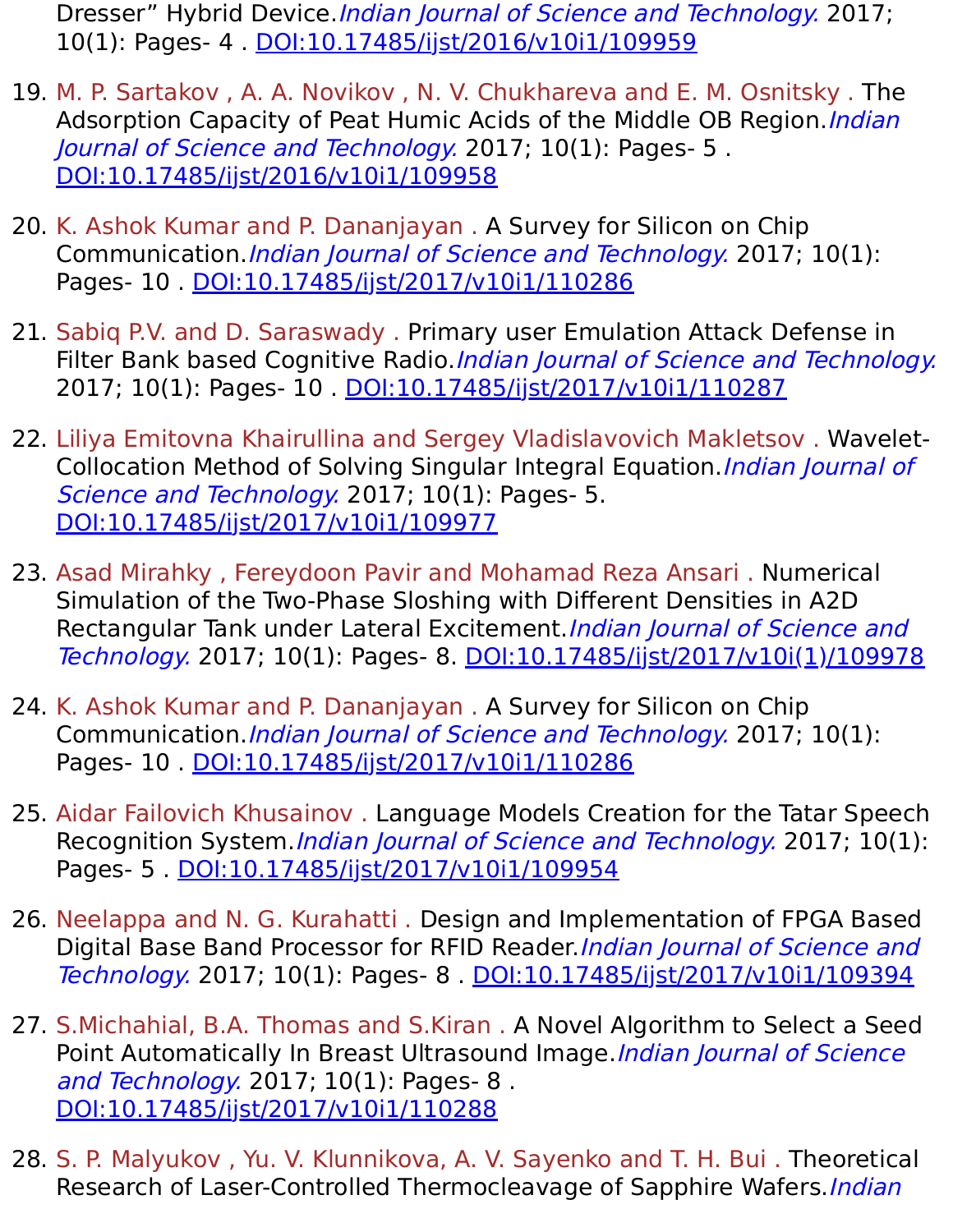Journal of Science and Technology. 2017; 10(1): Pages- 4 . [DOI:10.17485/ijst/2017/v10i1/102695](https://indjst.org/articles/theoretical-research-of-laser-controlled-thermocleavage-of-sapphire-wafers)

- 29. D. Ganesha and Vijayakumar Maragal Venkatamuni . Design and Development of Hybrid Architecture Model Named Enhanced Mind Cognitive Architecture of pupils for Implementing the Learning Concepts in Society of Agents. Indian Journal of Science and Technology. 2017; 10(1): Pages- 9 . [DOI:10.17485/ijst/2017/v10i1/109390](https://indjst.org/articles/design-and-development-of-hybrid-architecture-model-named-enhanced-mind-cognitive-architecture-of-pupils-for-implementing-the-learning-concepts-in-society-of-agents)
- 30. K. M. Shiva Prasad, G. N. Kodanda Ramaiah and M. B. Manjunatha . Backend Tools for Speech Synthesis in Speech Processing. Indian Journal of Science and Technology. 2017; 10(1): Pages- 8. [DOI:10.17485/ijst/2017/v10i1/109410](https://indjst.org/articles/backend-tools-for-speech-synthesis-in-speech-processing)
- 31. M. Suneetha , R. Srinivasa Rao and B. Subramanyam . Evolution of Coordinated control strategy for SVC and Fixed Capacitors for Reactive power control.*Indian Journal of Science and Technology*. 2017; 10(1): Pages-4. [DOI:10.17485/ijst/2017/v10i1/110295](https://indjst.org/articles/evolution-of-coordinated-control-strategy-for-svc-and-fixed-capacitors-for-reactive-power-control)
- 32. N. R. Ravishankar and M. V. Vijayakumar . Reinforcement Learning Algorithms: Survey and Classification. Indian Journal of Science and Technology. 2017; 10(1): Pages- 8 . [DOI:10.17485/ijst/2017/v10i1/109385](https://indjst.org/articles/reinforcement-learning-algorithms-survey-and-classification)
- 33. Fereydoon Pavir, Asad Mirahky and Mohamad Reza Ansari . Numerical Investigation Baffle Position in Rectangular Tank to Reduce Sloshing Interface between Liquid and Gas Phase. Indian Journal of Science and Technology, Vol 9(S1): Pages- 9 . [DOI:10.17485/ijst/2016/v9iS1/109980](https://indjst.org/articles/numerical-investigation-baffle-position-in-rectangular-tank-to-reduce-sloshing-interface-between-liquid-and-gas-phase)
- 34. Baev Viktor Ivanovich and Yudaev Igor Viktorovich . The Determination of the Most Effective Current Type for Electrical Damage of Plants. Indian Journal of Science and Technology. 2017; 10(1): Pages- 6. [DOI:10.17485/ijst/2017/v10i1/109974](https://indjst.org/articles/the-determination-of-the-most-effective-current-type-for-electrical-damage-of-plants)
- 35. S.M. Petrov, A. Lakhova , D.A. Ibragimova and L.R. Baibekova . Getting Bituminous Ploymeric Mastic for Sanitation Pavement. Indian Journal of Science and Technology. 2017; 10(1): Pages- 4. [DOI:10.17485/ijst/2017/v10i1/109976](https://indjst.org/articles/getting-bituminous-ploymeric-mastic-for-sanitation-pavement)
- 36. Garima Gupta, V. K. Gupta and Mahesh Chandra . A Comparative Analysis for Video Watermarking Techniques. Indian Journal of Science and Technology. 2017; 10(1): Pages- 4 . [DOI:10.17485/ijst/2017/v10i1/109420](https://indjst.org/articles/a-comparative-analysis-for-video-watermarking-techniques)
- 37. Gopal Krishan and Amandeep Singh Sappal . A Novel Generation of OFDM 4096-QAM Sequences with Reduced Peak to Average Power Ratio. Indian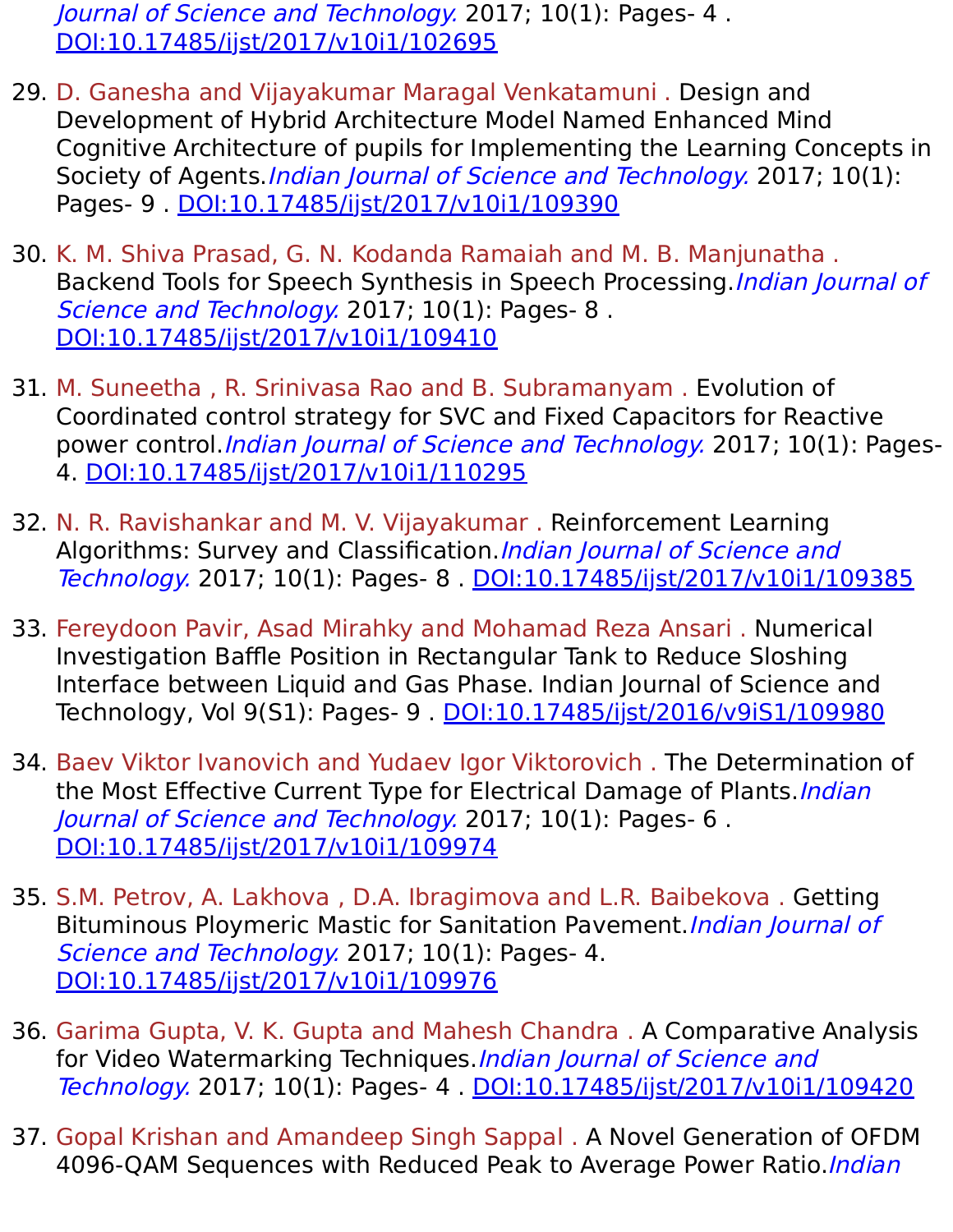Journal of Science and Technology. 2017; 10(1): Pages- 3. [DOI:10.17485/ijst/2017/v10i1/106054](https://indjst.org/articles/a-novel-generation-of-ofdm-4096-qam-sequences-with-reduced-peak-to-average-power-ratio)

- 38. M. Yogesh and Dr. S. Prabagaran . A Rational Approach of Lean Tool Implementation to SME - A Case Study. Indian Journal of Science and Technology. 2017; 10(1): Pages- 8 . [DOI:10.17485/ijst/2017/v10i1/108876](https://indjst.org/articles/a-rational-approach-of-lean-tool-implementation-to-sme-a-case-study)
- 39. N. Vijayarani and A. Senthilkumar . Multipath Routing Protocols in Wireless Sensor Networks: A Retrospective Review. Indian Journal of Science and Technology. 2017; 10(17): Pages- 9 . [DOI:10.17485/ijst/2017/v10i17/106581](https://indjst.org/articles/multipath-routing-protocols-in-wireless-sensor-networks-a-retrospective-review)
- 40. Snehal Chincholkar and Vandana Sonwaney . Website Attributes and its Impact on Online Consumer Buying Behaviour: An Empirical Study of Online Consumers in Mumbai Region. Indian Journal of Science and Technology. 2017; 10(47): Pages- 9 . [DOI:10.17485/ijst/2017/v10i47/119973](https://indjst.org/articles/website-attributes-and-its-impact-on-online-consumer-buying-behaviour-an-empirical-study-of-online-consumers-in-mumbai-region)
- 41. R. Raja , V. Krishnaraj and Sabitha Jannet . Experimental Investigation of High Speed Drilling on GFRP/Aluminium Multi Material. Indian Journal of Science and Technology. 2017; 10(47): Pages- 9. [DOI:10.17485/ijst/2017/v10i47/118450](https://indjst.org/articles/experimental-investigation-of-high-speed-drilling-on-gfrpaluminium-multi-material)
- 42. Foo Sheng Tong , Siew Choo Chin, Shu Ing Doh and Jolius Gimbun . Natural Fiber Composites as Potential External Strengthening Material – A Review.*Indian Journal of Science and Technology*. 2017; 10(2): Pages- 5. [DOI:10.17485/ijst/2017/v10i2/110368](https://indjst.org/articles/natural-fiber-composites-as-potential-external-strengthening-material-a-review)
- 43. Hayder A. Abdulbari , Mohamad Amran Mohd Salleh, Musaab K. Rashed, and M. Halim Shah Ismail . The Effect of Passive-Active Interaction Method on Drag Reduction Performance in Rotating Disk Apparatus. Indian Journal of Science and Technology. 2017; 10(2): Pages- 5 . [DOI:10.17485/ijst/2017/v10i2/110369](https://indjst.org/articles/the-effect-of-passive-active-interaction-method-on-drag-reduction-performance-in-rotating-disk-apparatus)
- 44. Suat-Hian Tan . Morphological and Biochemical Characteristics on Different Accession of Pegaga. Indian Journal of Science and Technology. 2017; 10(2): Pages- 5 . [DOI:10.17485/ijst/2017/v10i2/110370](https://indjst.org/articles/morphological-and-biochemical-characteristics-on-different-accession-of-pegaga)
- 45. R. Mahmod , M. Z. Yahya and N. Abdullah . Photoinitiated Dispersion Polymerization of Crosslinked Polymer in Polar Solvents: Effect of Reaction Parameter on Morphology, Size and Size Distribution and Yield. Indian Journal of Science and Technology. 2017; 10(2): Pages- 7 . [DOI:10.17485/ijst/2017/v10i2/110372](https://indjst.org/articles/photoinitiated-dispersion-polymerization-of-crosslinked-polymer-in-polar-solvents-effect-of-reaction-parameter-on-morphology-size-and-size-distribution-and-yield)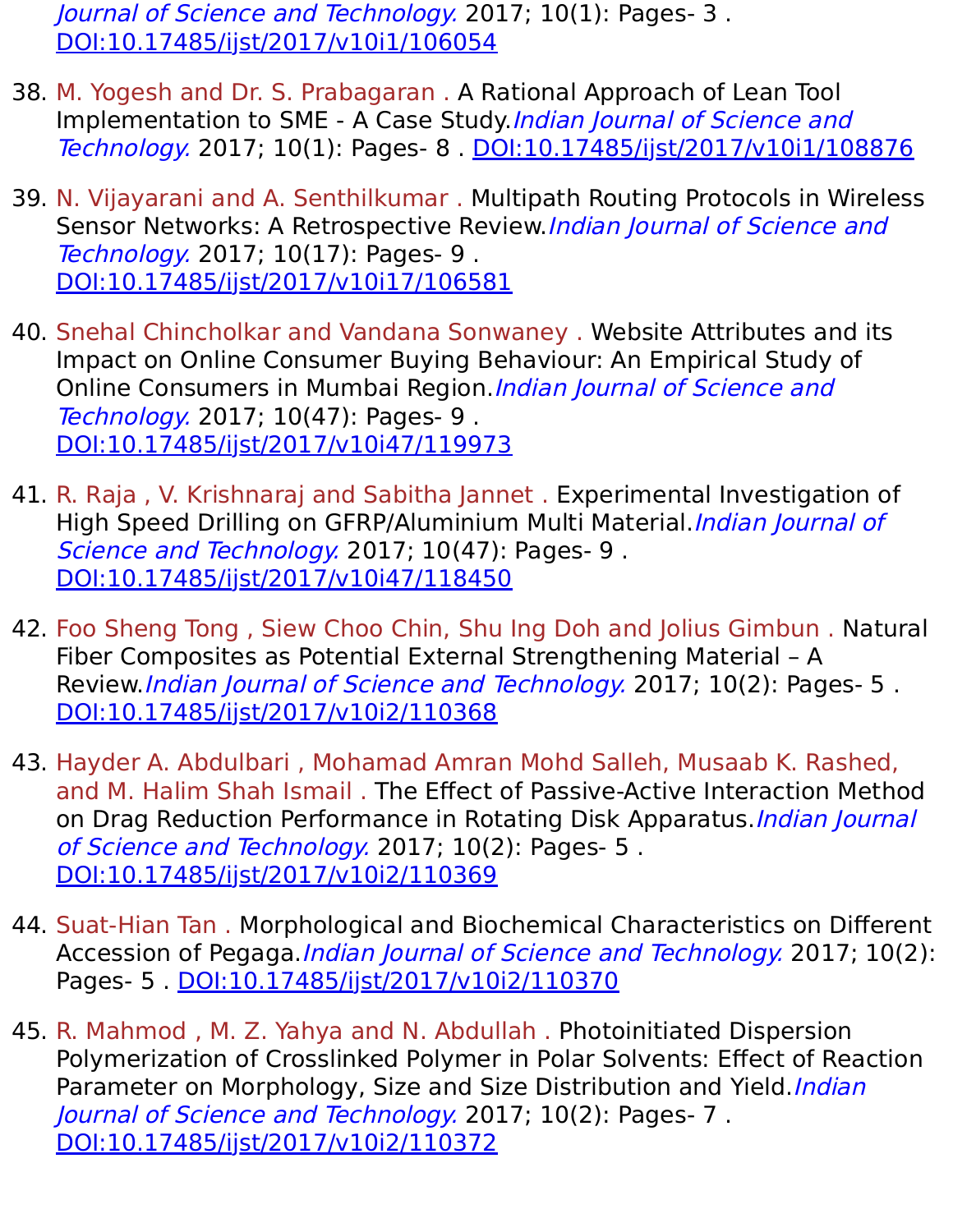- 46. Norliyana Erain , Woon Phui Law , NoramIrwan Ramli , Siew Choo Chin and Jolius Gimbun . Understanding the Effect of Surface Terrain on Pollution Transport around Gebeng Industrial Area.*Indian Journal of Science and* Technology. 2017; 10(1): Pages- 5 . [DOI:10.17485/ijst/2017/v10i1/110373](https://indjst.org/articles/understanding-the-effect-of-surface-terrain-on-pollution-transport-around-gebeng-industrial-area)
- 47. Ng Cheng Yee , Siti Nor Adha Binti Tuhaijan and Ligar A. Pangestu . Experimental Investigation of Hydrodynamic Coefficients for Short-Crested Waves. *Indian Journal of Science and Technology*. 2017; 10(2): Pages- 5. [DOI:10.17485/ijst/2017/v10i2/110374](https://indjst.org/articles/experimental-investigation-of-hydrodynamic-coefficients-for-short-crested-waves)
- 48. Su Kong Ngien and Hiew Thong Yap . Flow Design of Sewerage System– A Case Study in Taman Pandan Damai, Kuantan. Indian Journal of Science and Technology, Vol 10(2): Pages- 4 . [DOI:10.17485/ijst/2017/v10i2/110375](https://indjst.org/articles/flow-design-of-sewerage-system-a-case-study-in-taman-pandan-damai-kuantan)
- 49. N. H. Sabri , A. Hisyamand B. Abd Aziz . Comparison of Controller and Interaction Analysis of Multi-Vessel Batch Distillation. Indian Journal of Science and Technology. 2017; 10(2): Pages- 5. [DOI:10.17485/ijst/2017/v10i\(2\)/110376](https://indjst.org/articles/comparison-of-controller-and-interaction-analysis-of-multi-vessel-batch-distillation)
- 50. A. R. Hidayu and N. Muda . Impregnated Palm Kernel Shell Activated Carbon for CO2 Adsorption by Pressure Swing Adsorption. Indian Journal of Science and Technology. 2017; 10(2): Pages- 6. [DOI:10.17485/ijst/2017/v10i\(2\)/110377](https://indjst.org/articles/impregnated-palm-kernel-shell-activated-carbon-for-co2-adsorption-by-pressure-swing-adsorption)
- 51. Esmail A. Basheer and Hayder A. Bari . Study on the Effects of Electrode and Microchannel Sizes on the Performance of MBEB. Indian Journal of Science and Technology. 2017; 10(2): Pages- 4. [DOI:10.17485/ijst/2017/v10i\(2\)/110378](https://indjst.org/articles/study-on-the-effects-of-electrode-and-microchannel-sizes-on-the-performance-of-mbeb)
- 52. N. Harun and E. E. Masiren . Molecular Dynamic Simulation of Amine- CO2 Absorption Process. *Indian Journal of Science and Technology*. 2017; 10 (2): Pages- 5 . [DOI:10.17485/ijst/2017/v10i2/110382](https://indjst.org/articles/molecular-dynamic-simulation-of-amine-co2-absorption-process)
- 53. Fahim Uddin , Lemma Dendena Tufa, Syed A. Taqvi and Nithianantham Vellen . Development of Regression Models by Closed–Loop Identification of Distillation Column - A Case Study. Indian Journal of Science and Technology. 2017; 10(2): Pages- 6 . [DOI:10.17485/ijst/2017/v10i2/110383](https://indjst.org/articles/development-of-regression-models-by-closedloop-identification-of-distillation-column-a-case-study)
- 54. M. S. Abdul Wahab and A. R. Sunarti . Influence of PVDF/Pebax TFC Casting Temperature towards CO2 /N2 Gas Separation. *Indian Journal of Science and* Technology. 2017; 10 (2): Pages- 5 . [DOI:10.17485/ijst/2017/v10i2/110384](https://indjst.org/articles/influence-of-pvdfpebax-tfc-casting-temperature-towards-co2-n2-gas-separation)
- 55. Syed Muzzamil Hussain Shah, Zahiraniza Mustaffa and Khamaruzaman Wan Yusof . Disasters Worldwide and Floods in the Malaysian Region: A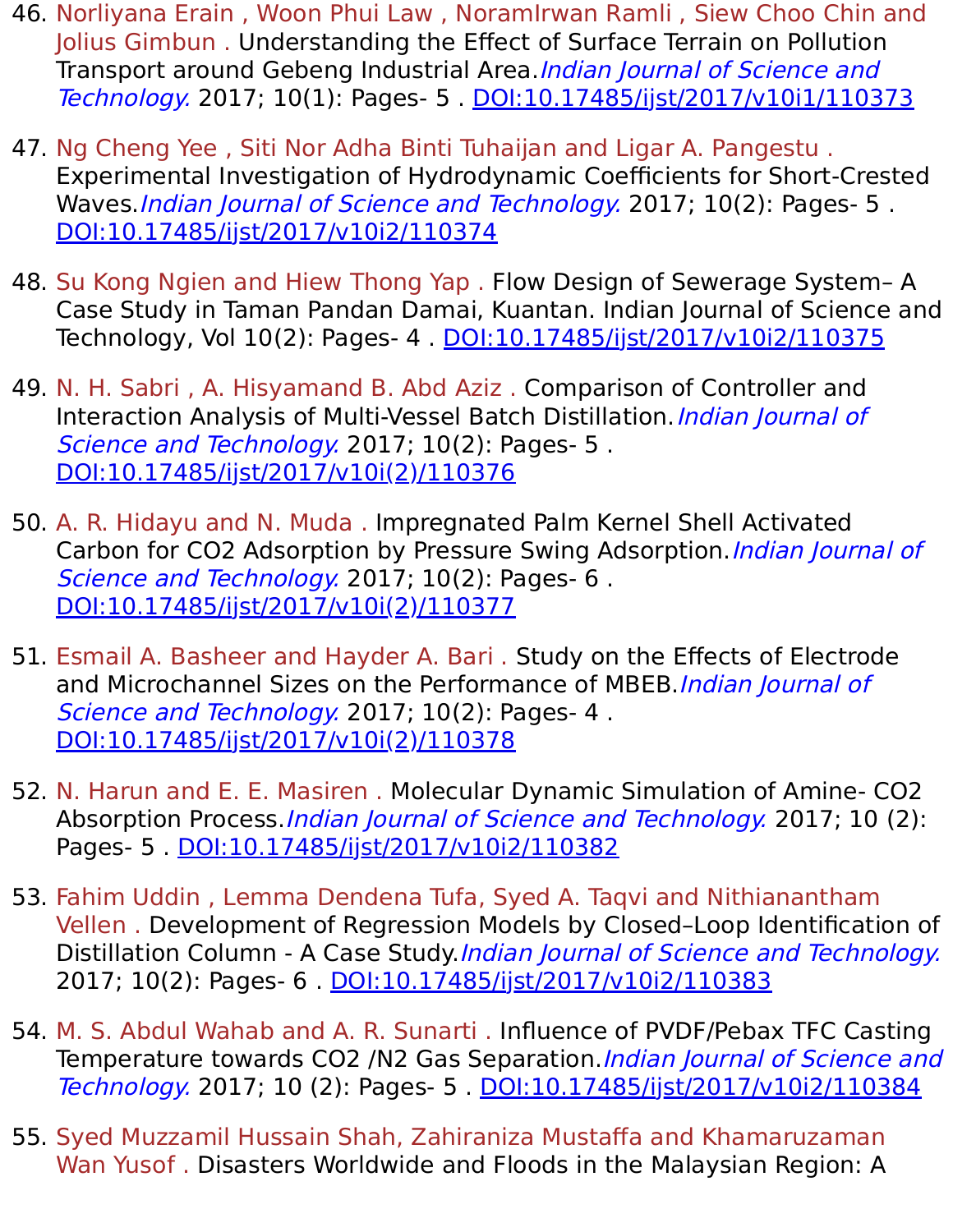Brief Review. Indian Journal of Science and Technology. 2017; 10(2): Pages-9 . [DOI:10.17485/ijst/2017/v10i2/110385](https://indjst.org/articles/disasters-worldwide-and-floods-in-the-malaysian-region-a-brief-review)

- 56. Suok Ling Nguang, Yi Ling Yeong , Sook Fun Pang and Jolius Gimbun . Ultrasonic Assisted Extraction on Phenolic and Flavonoid Content from Phyllanthus niruri Plant. *Indian Journal of Science and Technology*. 2017; 10 (2): Pages- 5 . [DOI:10.17485/ijst/2017/v10i2/110391](https://indjst.org/articles/ultrasonic-assisted-extraction-on-phenolic-and-flavonoid-content-from-phyllanthus-niruri-plant)
- 57. Moneer A. Faraj , Ahmed N. Abdalla, Fahmi Bin Samsuri , Damhuji Rifai and Kharudin Ali . Investigate of the Effect of Width Defect on Eddy Current Testing Signals under Different Materials. Indian Journal of Science and Technology. 2017; 10 (2): Pages- 5 . [DOI:10.17485/ijst/2017/v10i2/110393](https://indjst.org/articles/investigate-of-the-effect-of-width-defect-on-eddy-current-testing-signals-under-different-materials)
- 58. Sarmad K. Fakhrulddin, Hayder A. Bari , Ahmed Z. Sulaiman and Hind A. Rafeeq . The Effect of HTAC Addition on the Efficiency of PEO in Turbulent Flow. Indian Journal of Science and Technology. 2017; 10(2): Pages- 5. [DOI:10.17485/ijst/2017/v10i2/110394](https://indjst.org/articles/the-effect-of-htac-addition-on-the-efficiency-of-peo-in-turbulent-flow)
- 59. Ainash Haliullinovna Davletova, Mira Bisenbaevna Rakhimzhanova , Abulay Amirzhanovich Kusainov , Nazerke Nyshanbaevna Orazova , Anara Eralkasovna Karymsakova and Akmaral Hamzievna Kasymova . Digital Educational Resources as Part of a Digital Educational Space for a Prospective Teacher of Computer Skills. Indian Journal of Science and Technology. 2017; 10 (2): Pages- 16 . [DOI:10.17485/ijst/2017/v10i2/110400](https://indjst.org/articles/digital-educational-resources-as-part-of-a-digital-educational-space-for-a-prospective-teacher-of-computer-skills)
- 60. Sergey Eliseev, Irina Vicentiy and Vladimir Gluchich . Monitoring of Political Tolerance as a Tool for Early Warning on Youth Extremism. Indian Journal of Science and Technology. 2017; 10(2): Pages- 10. [DOI:10.17485/ijst/2017/v10i2/110403](https://indjst.org/articles/monitoring-of-political-tolerance-as-a-tool-for-early-warning-on-youth-extremism)
- 61. Lyudmila Bulysova, Vasily Vasiliev, Arkady Berne, Mikhail N. Gutnik and Mikhail M. Gutnik . Development of Low Emission Combustor for 110 MWe Gas Turbine. *Indian Journal of Science and Technology*. 2017; 10(2): Pages-11. [DOI:10.17485/ijst/2017/v10i2/110405](https://indjst.org/articles/development-of-low-emission-combustor-for-110-mwe-gas-turbine)
- 62. Natalya Ivanovna Nikitina, Elena Yurievna Romanova , Irina Nikolaevna Nikishina , Sergey Alekseevich Povetkin and Veronica Mickhailovna Grebennikova . Professional Mathematical Culture of Business Informatics Specialists and the Process of its Development at the University. Indian Journal of Science and Technology. 2017; 10(2): Pages- 11. [DOI:10.17485/ijst/2017/v10i2/110406](https://indjst.org/articles/professional-mathematical-culture-of-business-informatics-specialists-and-the-process-of-its-development-at-the-university)
- 63. Balu Ranganathan, Natarajan Gajendran . Special Issue: Fluid Flow Dynamics in Chemical Engineering, Vol - 1.*Indian Journal of Science and* Technology. 2017; 10(2): Pages- 2 . [DOI:10.17485/ijst/2017/v10i2/110850](https://indjst.org/articles/special-issue-fluid-flow-dynamics-in-chemical-engineering-vol-1)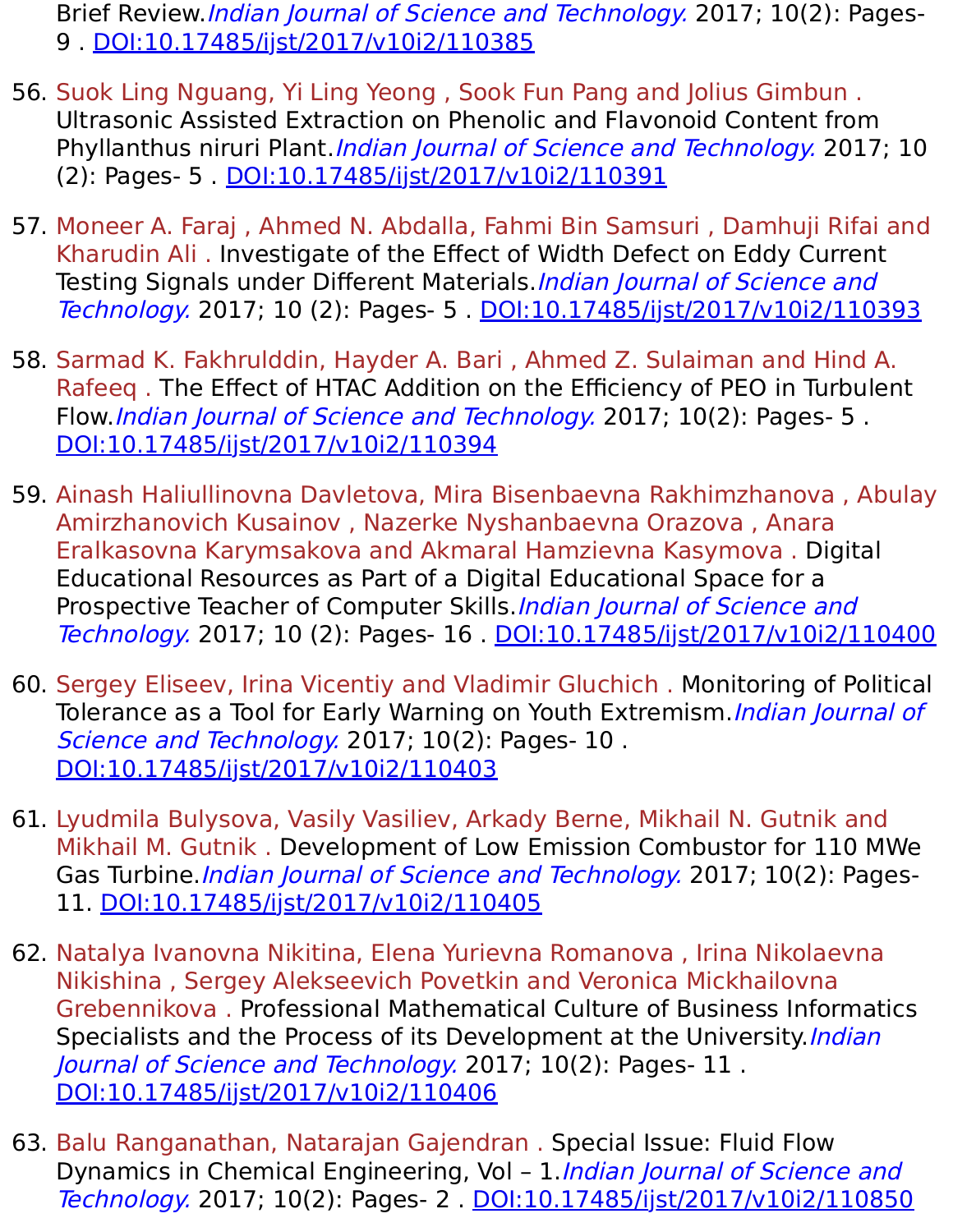- 64. Siti Osnita Mokhtar, Rosmawati Nordin, Zalilah Abd Aziz and Rashidah Md Rawi. Issues and Challenges of Requirements Review in the Industry.*Indian* Journal of Science and Technology. 2017; 10(3): Pages- 5. [DOI:10.17485/ijst/2017/v10i3/110613](https://indjst.org/articles/issues-and-challenges-of-requirements-review-in-the-industry)
- 65. M. U. Sachin, Rishab Nagaraj, M. Samiksha, Sanil Rao and Minal Moharir . GPU based Deep Learning to Detect Asphyxia in Neonates. *Indian Journal of* Science and Technology. 2017; 10(3): Pages- 5. [DOI:10.17485/ijst/2017/v10i3/110617](https://indjst.org/articles/gpu-based-deep-learning-to-detect-asphyxia-in-neonates)
- 66. N. Shahid , S. M. Omair , M. W. Munir , M. F. Shamim and M. Z. Ul Haque . Comparative Analysis and Accuracy of a Devised Automated Non Invasive Blood Pressure Monitor Based on Oscillometric Method. Indian Journal of Science and Technology. 2017; 10(3): Pages- 6. [DOI:10.17485/ijst/2017/v10i3/110618](https://indjst.org/articles/comparative-analysis-and-accuracy-of-a-devised-automated-non-invasive-blood-pressure-monitor-based-on-oscillometric-method)
- 67. Paramita Sarkar and Ditipriya Sinha . Application on Pervasive Computing in Healthcare - A Review. Indian Journal of Science and Technology. 2017; 10 (3): Pages- 10 . [DOI:10.17485/ijst/2017/v10i3/110619](https://indjst.org/articles/application-on-pervasive-computing-in-healthcare-a-review)
- 68. Phuor Ty, Indra S.H. Harahap and Ng Cheng Yee . Object Oriented System as Applied to Jack-Up Analysis.*Indian Journal of Science and Technology.* 2017; 10(3): Pages- 6 . [DOI:10.17485/ijst/2017/v10i3/110620](https://indjst.org/articles/object-oriented-system-as-applied-to-jack-up-analysis)
- 69. M. Sadiq Ali Khan, Khaliq Khanzada and Huma Jamshed . Realization of Aggregate Applications using Dynamic Behaviour of Cellular Automata.*Indian Journal of Science and Technology*. 2017; 10 (3): Pages- 6. [DOI:10.17485/ijst/2017/v10i3/110621](https://indjst.org/articles/realization-of-aggregate-applications-using-dynamic-behaviour-of-cellular-automata)
- 70. Rashidah F. Olanrewaju, Fawwaz E. Fajingbesi , S. B. Junaid , Ridzwan Alahudin , Farhat Anwar and Bisma Rasool Pampori . Design and Implementation of a Five Stage Pipelining Architecture Simulator for RiSC-16 Instruction Set. *Indian Journal of Science and Technology*. 2017; 10(3): Pages- 9 . [DOI:10.17485/ijst/2017/v10i3/110622](https://indjst.org/articles/design-and-implementation-of-a-five-stage-pipelining-architecture-simulator-for-risc-16-instruction-set)
- 71. Nirupma Tiwari, Naveen Hemrajamani and Dinesh Goyal . Improved Digital Image Watermarking Algorithm Based on Hybrid DWT-FFT and SVD Techniques. Indian Journal of Science and Technology. 2017; 10(3): Pages- 7 . [DOI:10.17485/ijst/2017/v10i3/110624](https://indjst.org/articles/improved-digital-image-watermarking-algorithm-based-on-hybrid-dwt-fft-and-svd-techniques)
- 72. Shilpi Birla . Subthreshold FinFET SRAM at 20nm Technology with Improved Stability and Lower Leakage Power. *Indian Journal of Science and* Technology. 2017; 10(3): Pages- 6. [DOI:10.17485/ijst/2017/v10i3/110626](https://indjst.org/articles/subthreshold-finfet-sram-at-20nm-technology-with-improved-stability-and-lower-leakage-power)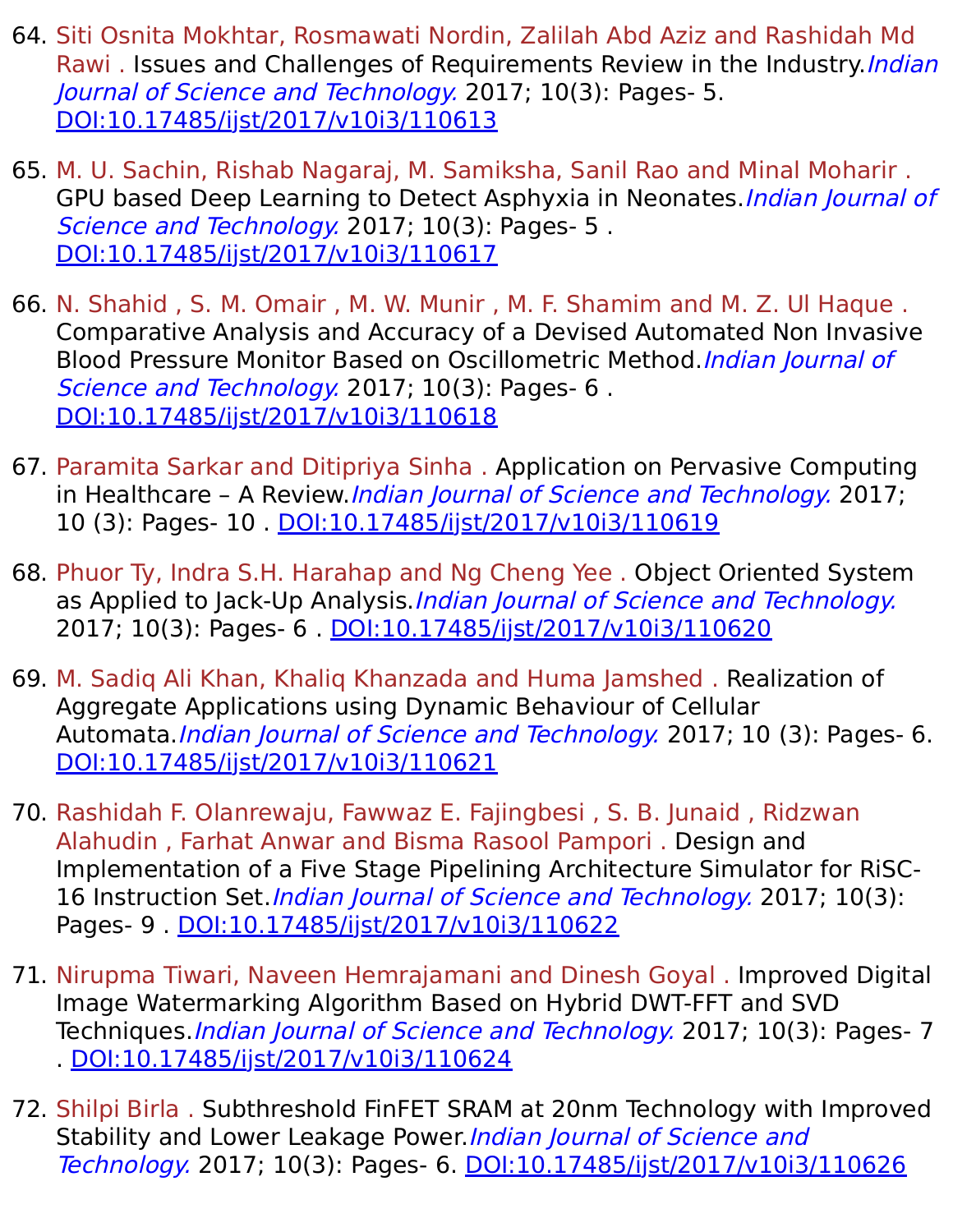- 73. Tareq Moqbel Qaid Alghuribi , Mohd Shahir Liew , Noor Amila Zawawi and Mohammed Abdalla Ayoub . Uncertainty Assessment for Updating Platform Decommissioning Alternatives Cost using Net Present Value Approach. Indian Journal of Science and Technology. 2017; 10(3): Pages- 9. [DOI:10.17485/ijst/2017/v10i3/110631](https://indjst.org/articles/-uncertainty-assessment-for-updating-platform-decommissioning-alternatives-cost-using-net-present-value-approach)
- 74. Abdullatif Abolohom and Nazlia Omar . A Computational Model for Resolving Arabic Anaphora using Linguistic Criteria. Indian Journal of Science and Technology. 2017; 10(3): Pages- 6. [DOI:10.17485/ijst/2017/v10i3/110637](https://indjst.org/articles/a-computational-model-for-resolving-arabic-anaphora-using-linguistic-criteria)
- 75. Nabila Binti Mohd Hame, Tan Owee Kowang and Goh Chin Fei . Categorization of Lean Research and Development Tools and Techniques: A Process-Based Approach. Indian Journal of Science and Technology. 2017; 10(3): Pages- 7 . [DOI:10.17485/ijst/2017/v10i3/110643](https://indjst.org/articles/categorization-of-lean-research-and-development-tools-and-techniques-a-process-based-approach)
- 76. Viktor Kirichenko, Viktor Kuprenyuk and Valery Sakirko . Features of Establishing Laser Communication Systems for Multi-Agent Robotic Systems. Indian Journal of Science and Technology. 2017; 10(3): Pages- 7. [DOI:10.17485/ijst/2017/v10i3/110407](https://indjst.org/articles/features-of-establishing-laser-communication-systems-for-multi-agent-robotic-systems)
- 77. Alexey Kirianov and Konstantin Nabojev . Algorithms for Establishment and Reconfiguration of Optical Information Network for Multi-Agent Robotic System. *Indian Journal of Science and Technology*. 2017; 10(3): Pages- 7. [DOI:10.17485/ijst/2017/v10i3/110408](https://indjst.org/articles/algorithms-for-establishment-and-reconfiguration-of-optical-information-network-for-multi-agent-robotic-system)
- 78. Ilya Eremin, Victoria Eremina and Evgenia Podolko . Mathematical Methods for Indirect Visualization of the Electronic Structure of Diamond. Indian Journal of Science and Technology. 2017; 10(3): Pages- 8. [DOI:10.17485/ijst/2017/v10i3/110409](https://indjst.org/articles/mathematical-methods-for-indirect-visualization-of-the-electronic-structure-of-diamond)
- 79. Sergey Andreyevich Renev and Vladimir Sergeyevich Prokopov . Method of Analytical Calculation of Critical Stress Intensity Factor and its Application in CAE System. Indian Journal of Science and Technology. 2017; 10(3): Pages- 9 . [DOI:10.17485/ijst/2017/v10i3/110410](https://indjst.org/articles/method-of-analytical-calculation-of-critical-stress-intensity-factor-and-its-application-in-cae-system)
- 80. Chinta Someswara Rao and K. Butchi Raju . Single and Multiple Pattern String Matching Algorithm.*Indian Journal of Science and Technology*. 2017; 10(3): Pages- 6 . [DOI:10.17485/ijst/2017/v10i3/84939](https://indjst.org/articles/single-and-multiple-pattern-string-matching-algorithm)
- 81. Rakesh K. Pandey , Rashmi Singh and Vinod Kuma . A Review on Furstenberg Family in Dynamical Systems. *Indian Journal of Science and* Technology. 2017; 10(3): Pages- 14 . [DOI:10.17485/ijst/2017/v10i3/91953](https://indjst.org/articles/a-review-on-furstenberg-family-in-dynamical-systems)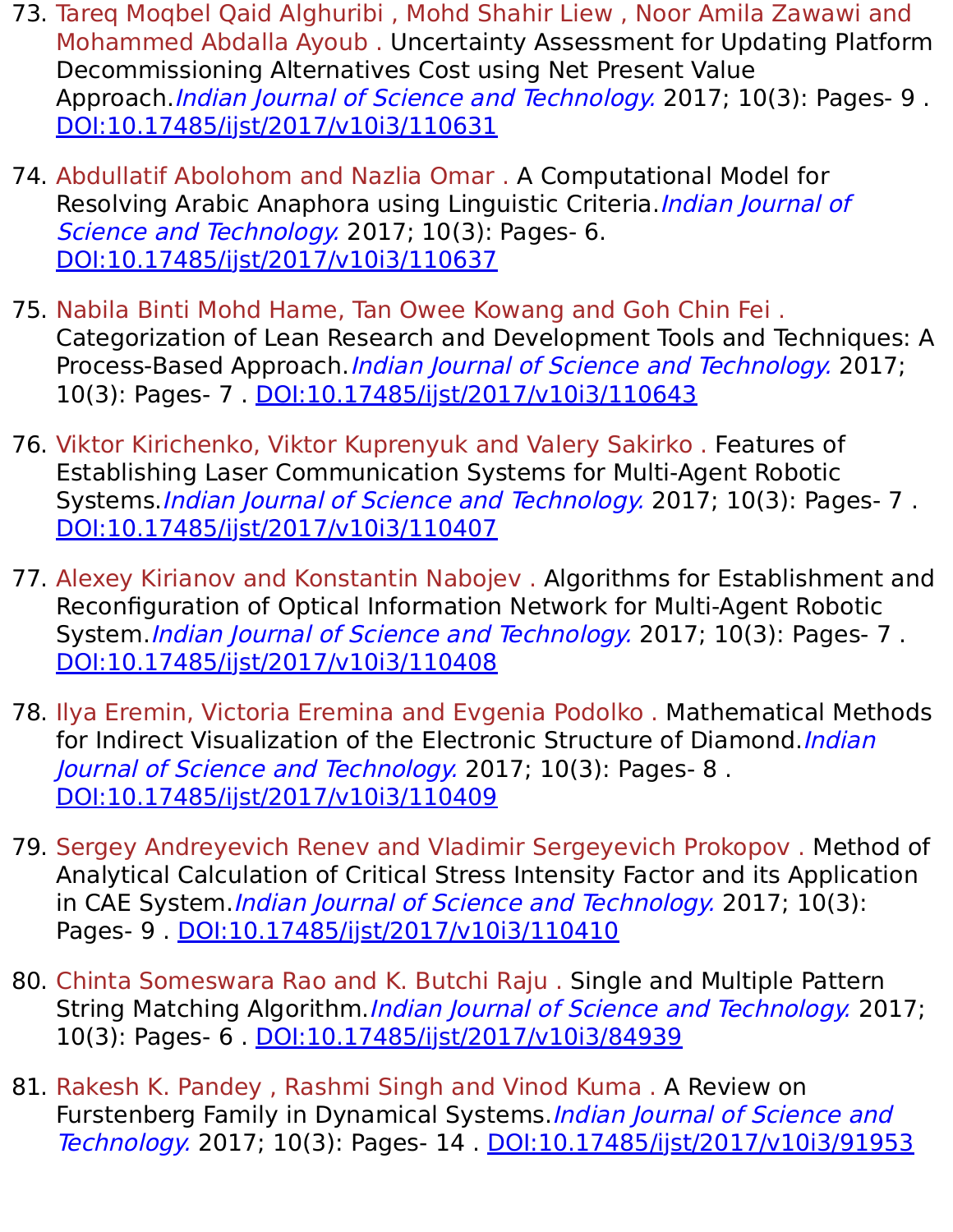- 82. Karunya Sundaraganapathy , S. Nirmala Sugirtha Rajini and S. Ramamoorthy . Embedded Lockets for Multipurpose Tracking System using GPS, GPRS and GSM. Indian Journal of Science and Technology. 2017; 10(3): Pages- 5. [DOI:10.17485/ijst/2017/v10i3/92499](https://indjst.org/articles/embedded-lockets-for-multipurpose-tracking-system-using-gps-gprs-and-gsm)
- 83. H. V. Gururaja Rao,R. C. Mala ,Chaitanya K. S. Karanam andPavan Kumar Thota . Detection, Classification and Location of Overhead Line Faults using Wavelet Transform. Indian Journal of Science and Technology. 2017; 10(3): Pages- 6 . [DOI:10.17485/ijst/2017/v10i3/104744](https://indjst.org/articles/detection-classification-and-location-of-overhead-line-faults-using-wavelet-transform)
- 84. Jong-Hyun Yang, Do-Hoon Koo and Insik Shin . Push-Off Mechanics in Actual Speed Skating and Slide Board Training: A Pilot Study for Designing Skating Simulator. Indian Journal of Science and Technology. 2017; 10(3): Pages- 6. [DOI:10.17485/ijst/2017/v10i3/105778](https://indjst.org/articles/push-off-mechanics-in-actual-speed-skating-and-slide-board-training-a-pilot-study-for-designing-skating-simulator)
- 85. Venkateshappa and P. Cyril Prasanna Raj . Fast Algorithm for Multimodal Image Registration with DTCWT.Indian Journal of Science and Technology. 2017; 10(3): Pages- 8 . [DOI:10.17485/ijst/2017/v10i3/110370](https://indjst.org/articles/fast-algorithm-for-multimodal-image-registration-with-dtcwt)
- 86. K. M. Shiva Prasad, G. N. Kodanda Ramaiah and M. B. Manjunatha . Speech Features Extraction Techniques for Robust Emotional Speech Analysis/Recognition. *Indian Journal of Science and Technology*. 2017; 10(3): Pages- 9 . [DOI:10.17485/ijst/2017/v10i3/110571](https://indjst.org/articles/speech-features-extraction-techniques-for-robust-emotional-speech-analysisrecognition)
- 87. K. Mohan, P. Chandrasekhar and S. A. K. Jilani . Object Face Liveness Detection with Combined HOGlocal Phase Quantization using Fuzzy based SVM Classifier. Indian Journal of Science and Technology. 2017; 10(3): Pages- 10 . [DOI:10.17485/ijst/2017/v10i3/109035](https://indjst.org/articles/object-face-liveness-detection-with-combined-hoglocal-phase-quantization-using-fuzzy-based-svm-classifier)
- 88. P. SivaNagendra Reddy and M. Saraswathi . Design and Implementation of FPGA based 64-bit MAC Unit using VEDIC Multiplier and Reversible Logic Gates. *Indian Journal of Science and Technology*. 2017; 10 (3): Pages- 8. [DOI:10.17485/ijst/2017/v10i3/109413](https://indjst.org/articles/design-and-implementation-of-fpga-based-64-bit-mac-unit-using-vedic-multiplier-and-reversible-logic-gates)
- 89. Susama Bagchi and Audrey Huong . Signal Processing Techniques and Computer-Aided Detection Systems for Diagnosis of Breast Cancer – A Review Paper. Indian Journal of Science and Technology. 2017; 10(3): Pages-6 . [DOI:10.17485/ijst/2017/v10i3/110640](https://indjst.org/articles/signal-processing-techniques-and-computer-aided-detection-systems-for-diagnosis-of-breast-cancer-a-review-paper)
- 90. Kumar Debasis , M. P. Singh , Prabhat Kumar and Sachin Bhaskar . Detection of Sybil Nodes in Wireless Sensor Networks. Indian Journal of Science and Technology. 2017; 10(3): Pages- 6. [DOI:10.17485/ijst/2017/v10i3/110641](https://indjst.org/articles/detection-of-sybil-nodes-in-wireless-sensor-networks)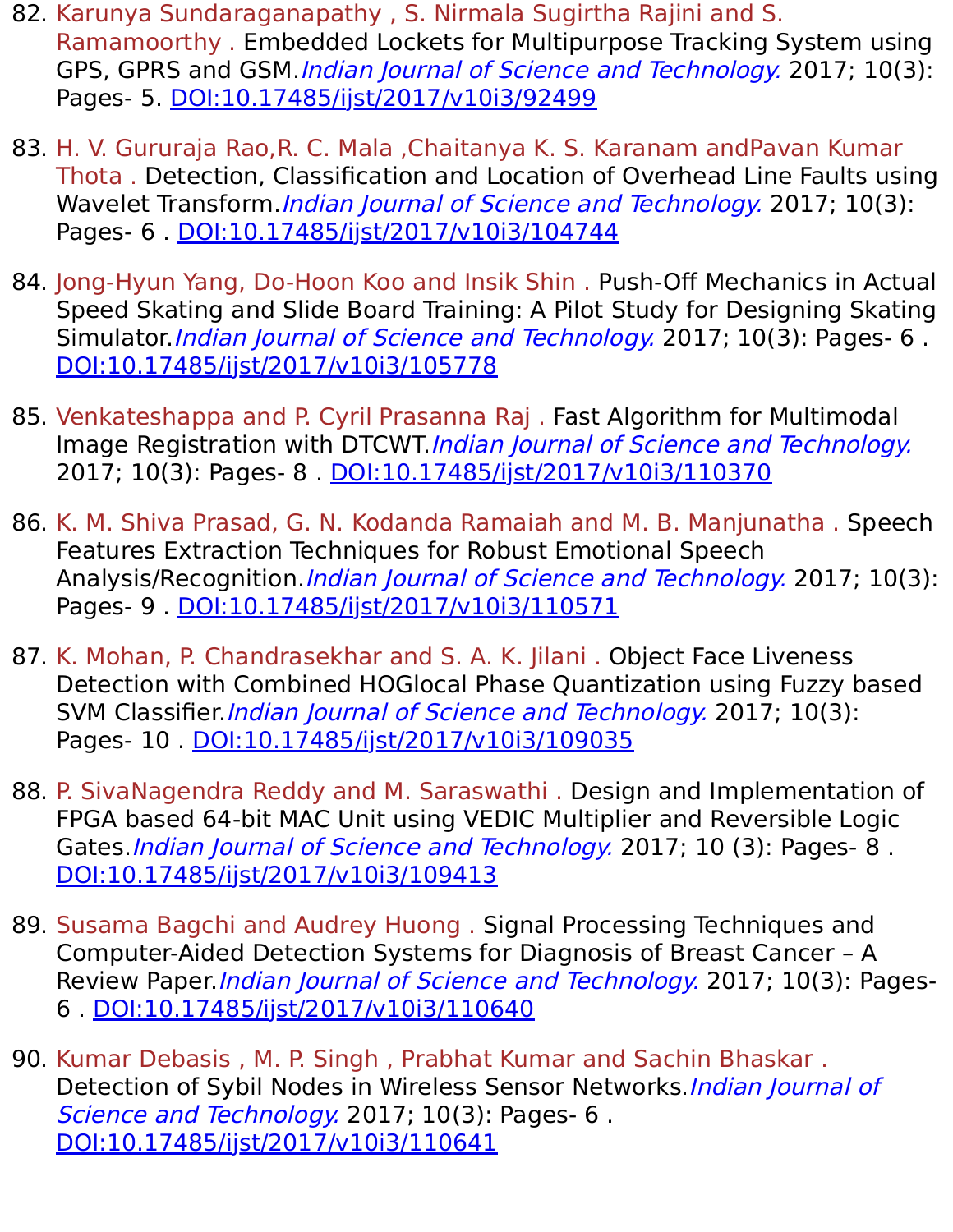- 91. Seema S. Kute and Chitra G. Desai . Quantum Cryptography: A Review.*Indian Journal of Science and Technology*. 2017; 10(3): Pages- 5. [DOI:10.17485/ijst/2017/v10i3/110635](https://indjst.org/articles/quantum-cryptography-a-review)
- 92. Neelamadhab Padhy, Suresh Satapathy and R. P. Singh . Utility of an Object Oriented Reusability Metrics and Estimation Complexity Indian Journal of Science and Technology. 2017; 10(3): Pages- 9. [DOI:10.17485/ijst/2017/v10i3/107289](https://indjst.org/articles/utility-of-an-object-oriented-reusability-metrics-and-estimation-complexity)
- 93. Tze Mei Kuan , Azrul Mohd. Ariffin, Suhaila Sulaiman and Maria Madelina Bemmynser Sedau . Improvement in Cable Defects Assessment using Time Domain Reflectometry Technique.*Indian Journal of Science and Technology.* 2017; 10(3): Pages- 7 . [DOI:10.17485/ijst/2017/v10i3/110632](https://indjst.org/articles/improvement-in-cable-defects-assessment-using-time-domain-reflectometry-technique)
- 94. A. M. Ezanuddin and A. H. Ismail . Implementation of Modified Circular Split Ring as an Alternative Metasurface to Improve Directivity of a Small Transceiver. *Indian Journal of Science and Technology*. 2017; 10(3): Pages- 6 . [DOI:10.17485/ijst/2017/v10i3/110634](https://indjst.org/articles/implementation-of-modified-circular-split-ring-as-an-alternative-metasurface-to-improve-directivity-of-a-small-transceiver)
- 95. B. N. Arathi and M. Shona. An Elegant Shopping using Smart Trolley. *Indian* Journal of Science and Technology. 2017; 10(3): Pages- 6. [DOI:10.17485/ijst/2017/v10i3/108826](https://indjst.org/articles/an-elegant-shopping-using-smart-trolley)
- 96. Vinay Shimpi and Govardhan Bhat . Performance Evaluation of RC Frame Structure Through Incremental Dynamic Analysis. Indian Journal of Science and Technology. 2017; 10(3): Pages- 8 . [DOI:10.17485/ijst/2017/v10i3/94891](https://indjst.org/articles/performance-evaluation-of-rc-frame-structure-through-incremental-dynamic-analysis)
- 97. Ravneet Preet Singh Bedi and Amardeep Singh . Software Cost Estimation using Fuzzy Logic Technique. Indian Journal of Science and Technology. 2017; 10(3): Pages- 5 . [DOI:10.17485/ijst/2017/v10i3/109997](https://indjst.org/articles/software-cost-estimation-using-fuzzy-logic-technique)
- 98. Seema Nath and Subhranil Som . Security and Privacy Challenges: Internet of Things.*Indian Journal of Science and Technology*. 2017; 10(3): Pages- 5. [DOI:10.17485/ijst/2017/v10i3/110642](https://indjst.org/articles/security-and-privacy-challenges-internet-of-things)
- 99. S. Lakshmi Sridevi and R. Devanathan . Modification of Zipf- Mandelbrot Law for Text Analysis using Linear Regression. Indian Journal of Science and Technology. 2017; 10(3): Pages- 5 . [DOI:10.17485/ijst/2017/v10i3/110616](https://indjst.org/articles/modification-of-zipf-mandelbrot-law-for-text-analysis-using-linear-regression)
- 100. K. Rajathi, S. Durai, G. Tamilmani and K. Kishore Kumar . Multipoint Bitmap Filter for Large Volume Data Query Processing. Indian Journal of Science and Technology. 2017; 10 (4): Pages- 3 . [DOI:10.17485/ijst/2017/v10i4/95982](https://indjst.org/articles/multipoint-bitmap-filter-for-large-volume-data-query-processing)
- 101. Syamala Bai D and Padma Suvarna R . AC Electrical Conductivity Studies of Pani-Copper Oxide Nanocomposites. Indian Journal of Science and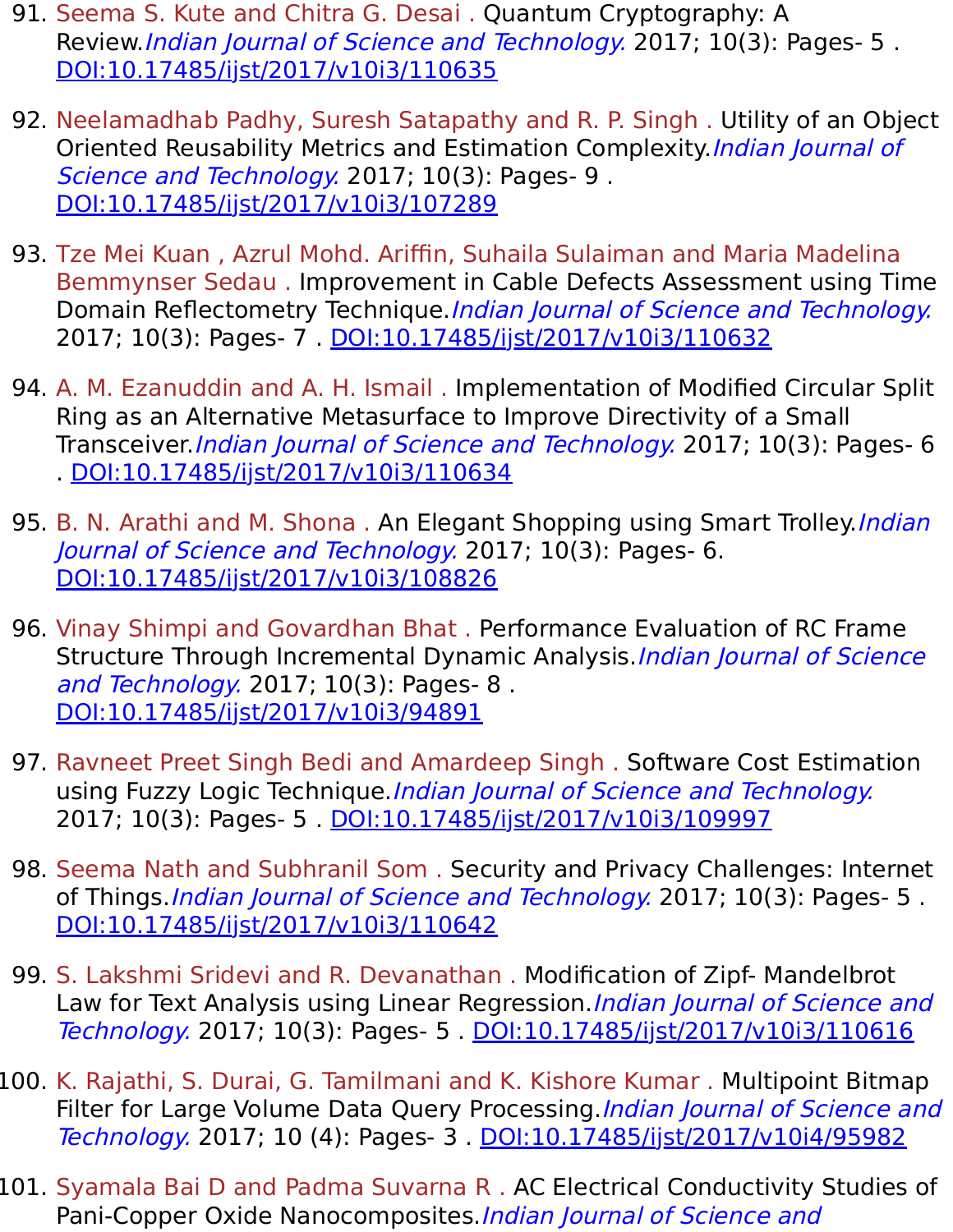Technology. 2017; 10(4): Pages- 6. [DOI:10.17485/ijst/2017/v10i4/102833](https://indjst.org/articles/ac-electrical-conductivity-studies-of-pani-copper-oxide-nanocomposites)

- 102. R. Pragaladan and S. Sathappan . Multi Aspect Sparse Time Integrated Cutoff Authentication (STI-CA) for Cloud Data Storage. Indian Journal of Science and Technology. 2017; 10(4): Pages- 11. [DOI:10.17485/ijst/2017/v10i4/107893](https://indjst.org/articles/multi-aspect-sparse-time-integrated-cut-off-authentication-sti-ca-for-cloud-data-storage)
- 103. K. Bala Krishnan , Shiva Prakash Ranga and Nageswara Guptha . A Survey on Different Edge Detection Techniques for Image Segmentation. Indian Journal of Science and Technology. 2017; 10(4): Pages- 8 . [DOI:10.17485/ijst/2017/v10i4/108963](https://indjst.org/articles/a-survey-on-different-edge-detection-techniques-for-image-segmentation)
- 104. Yugashri Joshi, Deepak Sharma , Urvashi Gaur , Vaibhav Kumar and Rajesh Kalmady . Design of a Fault Tolerant Architecture for Private Cloud Computing Infrastructure. Indian Journal of Science and Technology. 2017; 10(4): Pages- 5 . [DOI:10.17485/ijst/2017/v10i4/110663](https://indjst.org/articles/design-of-a-fault-tolerant-architecture-for-private-cloud-computing-infrastructure)
- 105. Rajesh Vemulakonda , Abdul Ahad , Suresh Babu Yalavarthi , Praneeth Cheraku and Nageswara Rao Puli . An Arbitrary Gini Index for the Redundant Feature Datasets Analysis.*Indian Journal of Science and* Technology. 2017; 10(4): Pages- 6 . [DOI:10.17485/ijst/2017/v10i4/110665](https://indjst.org/articles/an-arbitrary-gini-index-for-the-redundant-feature-datasets-analysis)
- 106. Fazal Noorbasha , K. Sundar Teja, Bhavana Endreddy, Nikitha Adidela and Ch. Naga Pavan Kumar . Implementation of Cryptography Algorithm with Adders and Subtractor *Indian Journal of Science and Technology*. 2017; 10(4): Pages- 9 . [DOI:10.17485/ijst/2017/v10i4/110667](https://indjst.org/articles/implementation-of-cryptography-algorithm-with-adders-and-subtractor)
- 107. Y. Sandeep and Mohammed Ali Hussain . Implementing Privacy Homomorphism in Data Aggregation for Wireless Sensor Networks. *Indian* Journal of Science and Technology. 2017; 10(4): Pages- 6 . [DOI:10.17485/ijst/2017/v10i4/110668](https://indjst.org/articles/implementing-privacy-homomorphism-in-data-aggregation-for-wireless-sensor-networks)
- 108. T. Pavithra and K. Sreenivasa Ravi . Anti-Loss Key Tag Using Bluetooth Smart. *Indian Journal of Science and Technology*. 2017; 10(4): Pages- 5. [DOI:10.17485/ijst/2017/v10i4/110669](https://indjst.org/articles/anti-loss-key-tag-using-bluetooth-smart)
- 109. S. Harika , V. Srikanth and P. Vikram . Fire Accident Detection System in Industries. *Indian Journal of Science and Technology*. 2017; 10(4): Pages- 5. [DOI:10.17485/ijst/2017/v10i4/110670](https://indjst.org/articles/fire-accident-detection-system-in-industries)
- 110. Shrija Somaraj and Mohammed Ali Hussain . Image Encryption using Edge Map and Key Image.*Indian Journal of Science and Technology*. 2017; 10(4): Pages- 4 . [DOI:10.17485/ijst/2017/v10i4/110673](https://indjst.org/articles/image-encryption-using-edge-map-and-key-image)
- 111. K. Kiran Kumar , V. Sailaja, Sk. Khadheer and K. Viswajith . Automatic Number Plate Recognition System.Indian Journal of Science and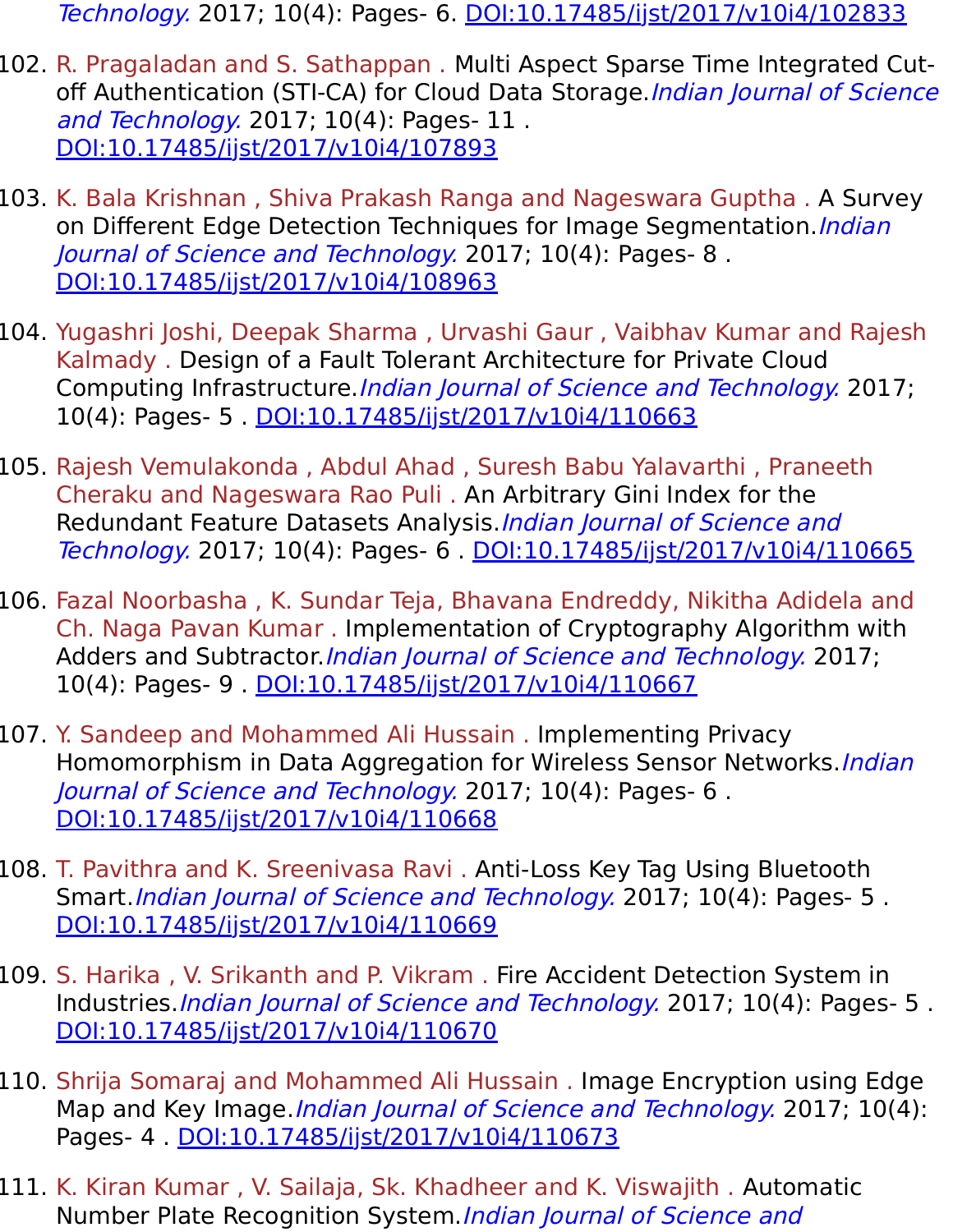Technology. 2017; 10(4): Pages- 4 . [DOI:10.17485/ijst/2017/v10i4/110674](https://indjst.org/articles/automatic-number-plate-recognition-system)

- 112. T.Anuradha, CH.S.Charan Teja, V.S.L.B Pravaali ,CH.Mounika and K.Sonica . Automated Vehicle Safety System to Avoid Accidents. *Indian Journal of* Science and Technology. 2017; 10(4): Pages- 4. [DOI:10.17485/ijst/2017/v10i4/110675](https://indjst.org/articles/automated-vehicle-safety-system-to-avoid-accidents)
- 113. R. C. Shivamurthy and M. B. Manjunatha . An Efficient Chest X-Ray Image Retrieval using CBIR Technique.*Indian Journal of Science and Technology.* 2017; 10(4): Pages- 8 . [DOI:10.17485/ijst/2017/v10i4/110712](https://indjst.org/articles/an-efficient-chest-x-ray-image-retrieval-using-cbir-technique)
- 114. S. Rekha and A. M. Bhavikatti . Analysis and Design of Novel Secured NoC for High Speed Communications. Indian Journal of Science and Technology. 2017; 10(4): Pages- 10 . [DOI:10.17485/ijst/2017/v10i4/110714](https://indjst.org/articles/analysis-and-design-of-novel-secured-noc-for-high-speed-communications)
- 115. Kanji Abe, Ryo Ogata , Kei Eguchi , Krit Smerpitak and Sawai Pongswatd . Study on Non-Thermal Food Processing Utilizing an Underwater Shockwave.*Indian Journal of Science and Technology*. 2017; 10(4): Pages- 5 . [DOI:10.17485/ijst/2017/v10i4/110884](https://indjst.org/articles/study-on-non-thermal-food-processing-utilizing-an-underwater-shockwave)
- 116. Radhi Rafiee Afandi and Mohd Zalisham Jali . ChoCD: Usable and Secure Graphical Password Authentication Scheme.Indian Journal of Science and Technology. 2017; 10(4): Pages- 5 . [DOI:10.17485/ijst/2017/v10i4/110885](https://indjst.org/articles/chocd-usable-and-secure-graphical-password-authentication-scheme)
- 117. V. K. Tonk, V. K. Dwivedi , P. K. Yadav and P. K. Yadav . Coded- Cooperation based Multi-Relay Algorithm for Device-to-Device Communication in 5G Cellular Networks.Indian Journal of Science and Technology. 2017; 10(4): Pages- 9 . [DOI:10.17485/ijst/2017/v10i4/110889](https://indjst.org/articles/coded-cooperation-based-multi-relay-algorithm-for-device-to-device-communication-in-5g-cellular-networks)
- 118. Abhay Saxena, Chandrashekhar Patel and M. Sadiq Ali Khan . Energy Efficient CRC Design for Processor of Workstation, and Server using LVCMOS.Indian Journal of Science and Technology. 2017; 10(4): Pages- 3. [DOI:10.17485/ijst/2017/v10i4/110890](https://indjst.org/articles/energy-efficient-crc-design-for-processor-of-workstation-and-server-using-lvcmos)
- 119. Shamsan Alsubal, Indra S. H. Harahap and Nuraddeen Muhammad Babangida . A Typical Design of Soil Nailing System for Stabilizing a Soil Slope: Case Study *Indian Journal of Science and Technology*. 2017; 10(4): Pages- 7 . [DOI:10.17485/ijst/2017/v10i4/110891](https://indjst.org/articles/a-typical-design-of-soil-nailing-system-for-stabilizing-a-soil-slope-case-study)
- 120. Ahmad Idris, Indra Sati Hammonangan Harahap and Montasir Osman Ali . Efficiency of Trigonometric and Eigen Function Methods for Simulating Ocean Wave Profile.*Indian Journal of Science and Technology*. 2017; 10(4): Pages- 6 . [DOI:10.17485/ijst/2017/v10i4/110894](https://indjst.org/articles/efficiency-of-trigonometric-and-eigen-function-methods-for-simulating-ocean-wave-profile)
- 121. Daud Mohamad, Salmia Beddu , Siti Nabihah Sadon , Nur Liyana Mohd Kamal , Zarina Itam , Khodrulnadiah Mohamad1 and Wani Mohd Sapuan .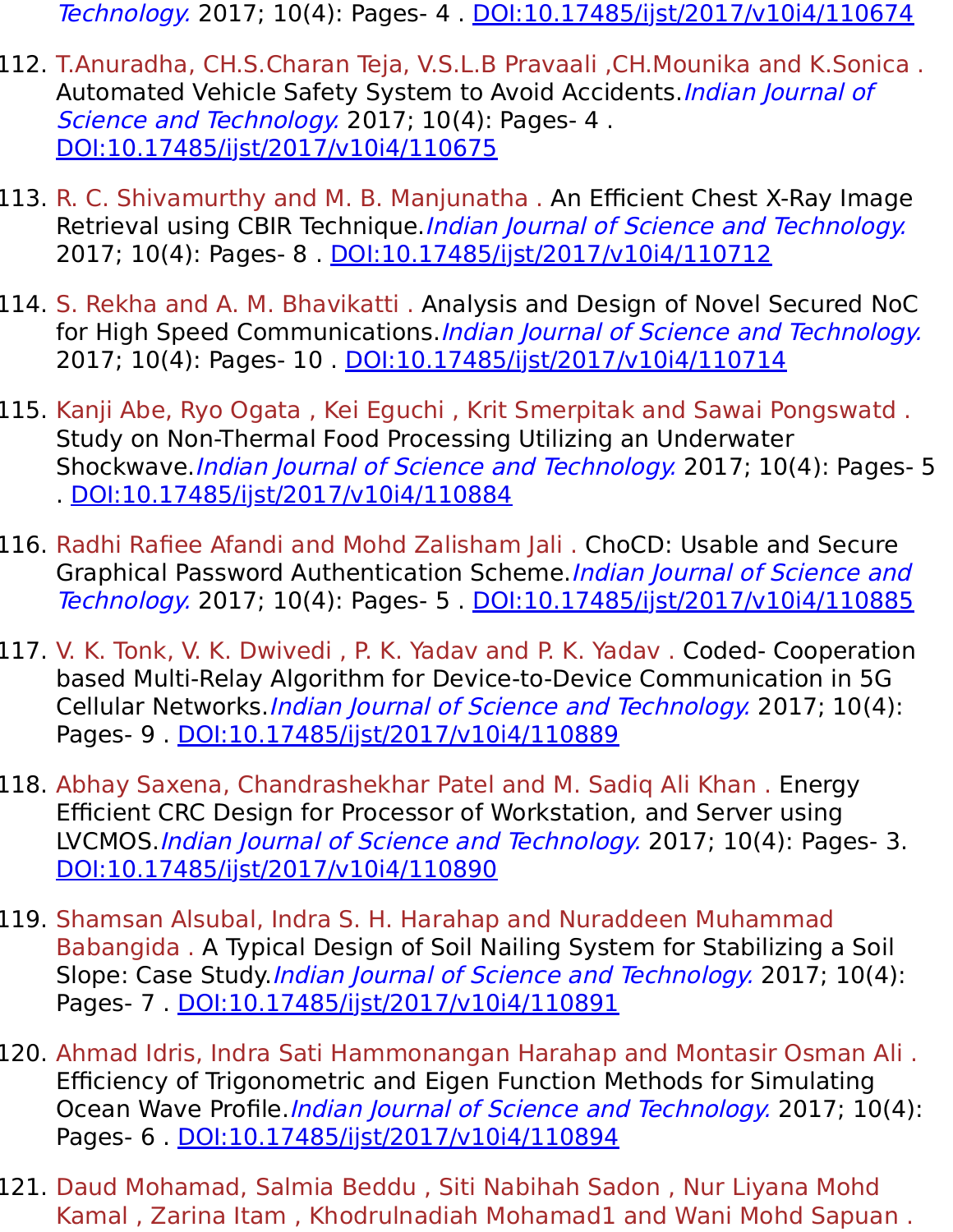Self-curing Concrete using Baby Diapers Polymer. Indian Journal of Science and Technology. 2017; 10(4): Pages- 7 . [DOI:10.17485/ijst/2017/v10i4/110895](https://indjst.org/articles/self-curing-concrete-using-baby-diapers-polymer)

- 122. Shilpa Pund-Dange and Chitra G. Desai . Data Hiding Technique using Catalan-Lucas Number Sequence.Indian Journal of Science and Technology. 2017; 10(4): Pages- 6. [DOI:10.17485/ijst/2017/v10i4/110896](https://indjst.org/articles/data-hiding-technique-using-catalan-lucas-number-sequence)
- 123. Deepa Singh . FPGA based Green Digital Clock Design for Network Synchronization using LVCMOS I/O Standard. Indian Journal of Science and Technology. 2017; 10(4): Pages- 4 . [DOI:10.17485/ijst/2017/v10i4/110898](https://indjst.org/articles/fpga-based-green-digital-clock-design-for-network-synchronization-using-lvcmos-io-standard)
- 124. Stuti Asthana, Amitkant Pandit and Anil Bhardwaj . Analysis of Multiple Hidden Layer vs. Accuracy in Performance using Back Propagation Neural Network. Indian Journal of Science and Technology. 2017; 10(4): Pages- 4. [DOI:10.17485/ijst/2017/v10i4/110899](https://indjst.org/articles/analysis-of-multiple-hidden-layer-vs-accuracy-in-performance-using-back-propagation-neural-network)
- 125. Ummi Azizah Rachmawati , Sri Chusri Haryanti , Hermawan Agung and Heru Suhartanto . Software Defined e-Health Grid Networking Design Based on Referral Hospital in Indonesia. *Indian Journal of Science and* Technology. 2017; 10(4): Pages- 7 . [DOI:10.17485/ijst/2017/v10i4/110900](https://indjst.org/articles/software-defined-e-health-grid-networking-design-based-on-referral-hospital-in-indonesia)
- 126. Kei Eguchi , Wanglok Do , Kanji Abe , Krit Smerpitak and Sawai Pongswatd . Design of a Simple Inductor-less AC-AC Converter Realizing High Input Power Factor *Indian Journal of Science and Technology*. 2017; 10(4): Pages-6 . [DOI:10.17485/ijst/2017/v10i4/110902](https://indjst.org/articles/design-of-a-simple-inductor-less-ac-ac-converter-realizing-high-input-power-factor)
- 127. Samira Achki , Fatima Gharnati and Abdellah Ait Ouahman . Enhancing Energy Consumption in Wireless Communication Systems using Weighted Sum Approach. Indian Journal of Science and Technology. 2017; 10(4): Pages- 5 . [DOI:10.17485/ijst/2017/v10i4/110903](https://indjst.org/articles/enhancing-energy-consumption-in-wireless-communication-systems-using-weighted-sum-approach)
- 128. Augustus Ehiremen Ibhaze, Agbotiname Lucky Imoize, Simeon Olumide Ajose , Samuel Ndueso John , Charles Uzoanya Ndujiuba and Francis Enejo Idachaba . An Empirical Propagation Model for Path Loss Prediction at 2100MHz in a Dense Urban Environment. Indian Journal of Science and Technology. 2017; 10(5): Pages- 9 . [DOI:10.17485/ijst/2017/v10i5/90654](https://indjst.org/articles/an-empirical-propagation-model-for-path-loss-prediction-at-2100mhz-in-a-dense-urban-environment)

129. Muhammad Saad Khan, Bhajan Lal , Cornelius B. Bavoh, Lau Kok Keong, Azmi Bustam and Nurhayati Bt Mellon . Influence of Ammonium based Compounds for Gas Hydrate Mitigation: A Short Review.Indian Journal of Science and Technology. 2017; 10(5): Pageshttps://indjst.org/articles/influence-of-ammonium-based-compounds-forgas-hydrate-mitigation-a-short-review . DOI:10.17485/ijst/2017/v10i5/99734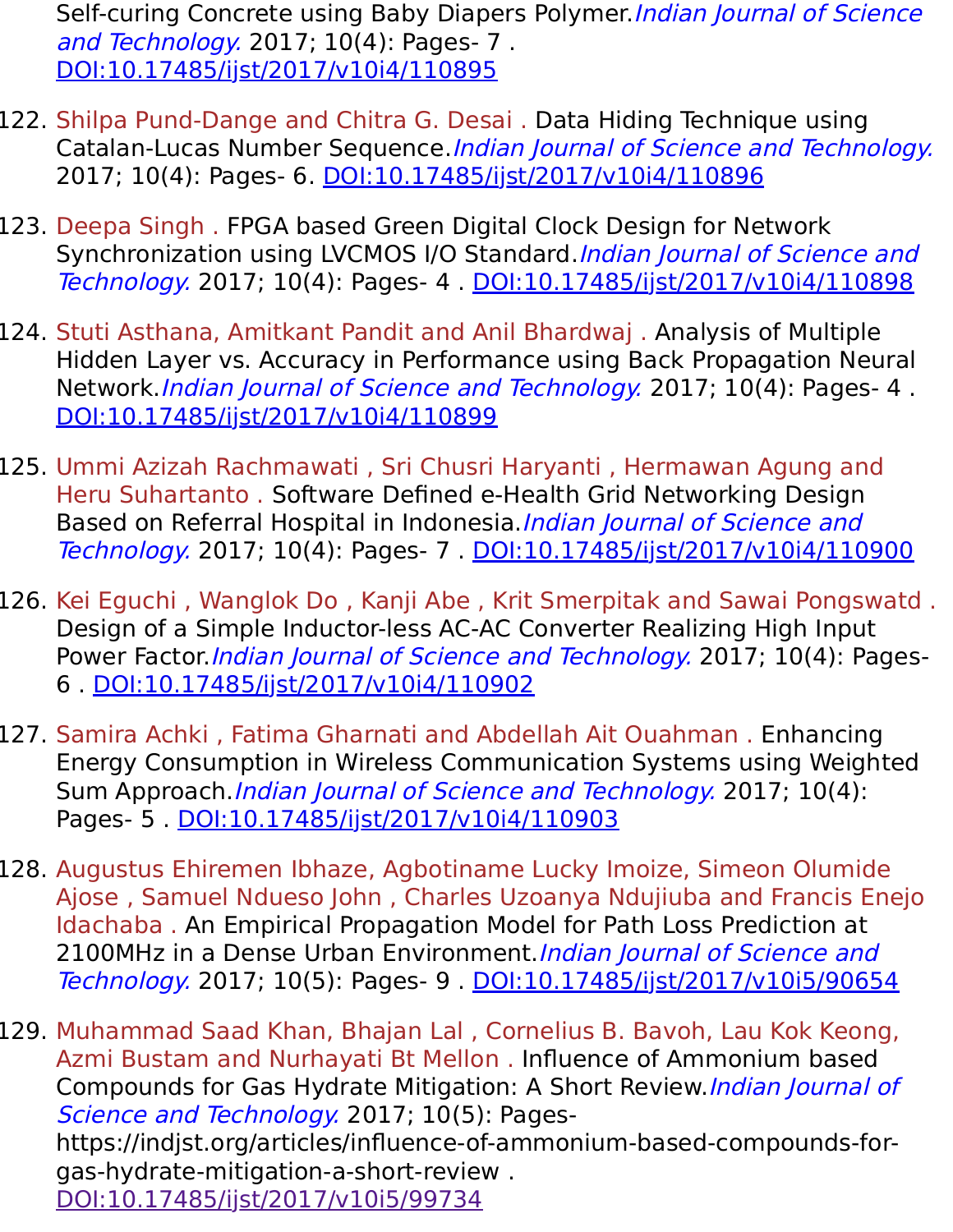- 130. Kumudini Meher, Saumya Ranjan Jena and Arjun Kumar Paul . Approximate Solution of Real Definite Integrals in Adaptive Routine. Indian Journal of Science and Technology. 2017; 10(5): Pages- 4. [DOI:10.17485/ijst/2017/v10i5/93871](https://indjst.org/articles/approximate-solution-of-real-definite-integrals-in-adaptive-routine)
- 131. Hulas Raj Tonday and Anand Mukut Tigga . Experimental Investigation and Optimization of Process Parameters of Wire Electrical Discharge Machining Process in Cutting of Inconel 740 Alloys. Indian Journal of Science and Technology. 2017; 10(5): Pages- 8 . [DOI:10.17485/ijst/2017/v10i5/93207](https://indjst.org/articles/experimental-investigation-and-optimization-of-process-parameters-of-wire-electrical-discharge-machining-process-in-cutting-of-inconel-740-alloys)
- 132. B. Naoum, R. Shweikani , I. Jughami , H. AL-urabi and A. Kanbr . The Effect of Water to Cement Ratio on Physical and Radiation Shielding Properties of Portland Concrete.*Indian Journal of Science and Technology*. 2017; 10(5): Pages- 7 . [DOI:10.17485/ijst/2017/v10i5/95375](https://indjst.org/articles/the-effect-of-water-to-cement-ratio-on-physical-and-radiation-shielding-properties-of-portland-concrete)
- 133. Ritesh Kumar Dewangan and Surendra Pal Singh Matharu . Analysis of Elliptical Contact area of Rolling Element Bearing 6207 using Artificial Neural Network.Indian Journal of Science and Technology. 2017; 10(5): Pages- 5 . [DOI:10.17485/ijst/2017/v10i5/99555](https://indjst.org/articles/analysis-of-elliptical-contact-area-of-rolling-element-bearing-6207-using-artificial-neural-network)
- 134. Rajnish M. Rakholia and Jatinderkumar R. Saini . Classification of Gujarati Documents using Naïve Bayes Classifier. Indian Journal of Science and Technology. 2017; 10(5): Pages- 9 . [DOI:10.17485/ijst/2017/v10i5/103233](https://indjst.org/articles/classification-of-gujarati-documents-using-nave-bayes-classifier)
- 135. Harish Kumar Arya, Kulwant Singh and Ravindra K. Saxena . Modeling the Effect of Plate Thickness on Dilution and Bead Height in SAW Process. *Indian Journal of Science and Technology*. 2017; 10(5): Pages- 10. [DOI:10.17485/ijst/2017/v10i5/103554](https://indjst.org/articles/modeling-the-effect-of-plate-thickness-on-dilution-and-bead-height-in-saw-process)
- 136. Shamsher Malik and Suresh Kumar . Optimized Phase Noise Compensation Technique using Neural Network.*Indian Journal of Science and Technology.* 2017; 10(5): Pages- 6 . [DOI:10.17485/ijst/2017/v10i5/104348](https://indjst.org/articles/optimized-phase-noise-compensation-technique-using-neural-network)
- 137. Sadam D. V. Satyanarayana , M. S. R. Krishna and Pavan Kumar Pindi . A Strategic Approach for Isolation and Identification of Plant Growth Promoting Rhizobial Strains from Bhadrachalam Forest Area with Respect to Groundnut Cultivar. Indian Journal of Science and Technology. 2017; 10(5): Pages- 8. [DOI:10.17485/ijst/2017/v10i5/105214](https://indjst.org/articles/a-strategic-approach-for-isolation-and-identification-of-plant-growth-promoting-rhizobial-strains-from-bhadrachalam-forest-area-with-respect-to-groundnut-cultivar)
- 138. Brijesh N Shah and Jaymin K Bhalani . Statistically Inhomogeneity Correction and Image Segmentation using Active Contours. *Indian Journal of* Science and Technology. 2017; 10(5): Pages- 6. [DOI:10.17485/ijst/2017/v10i5/106604](https://indjst.org/articles/statistically-inhomogeneity-correction-and-image-segmentation-using-active-contours)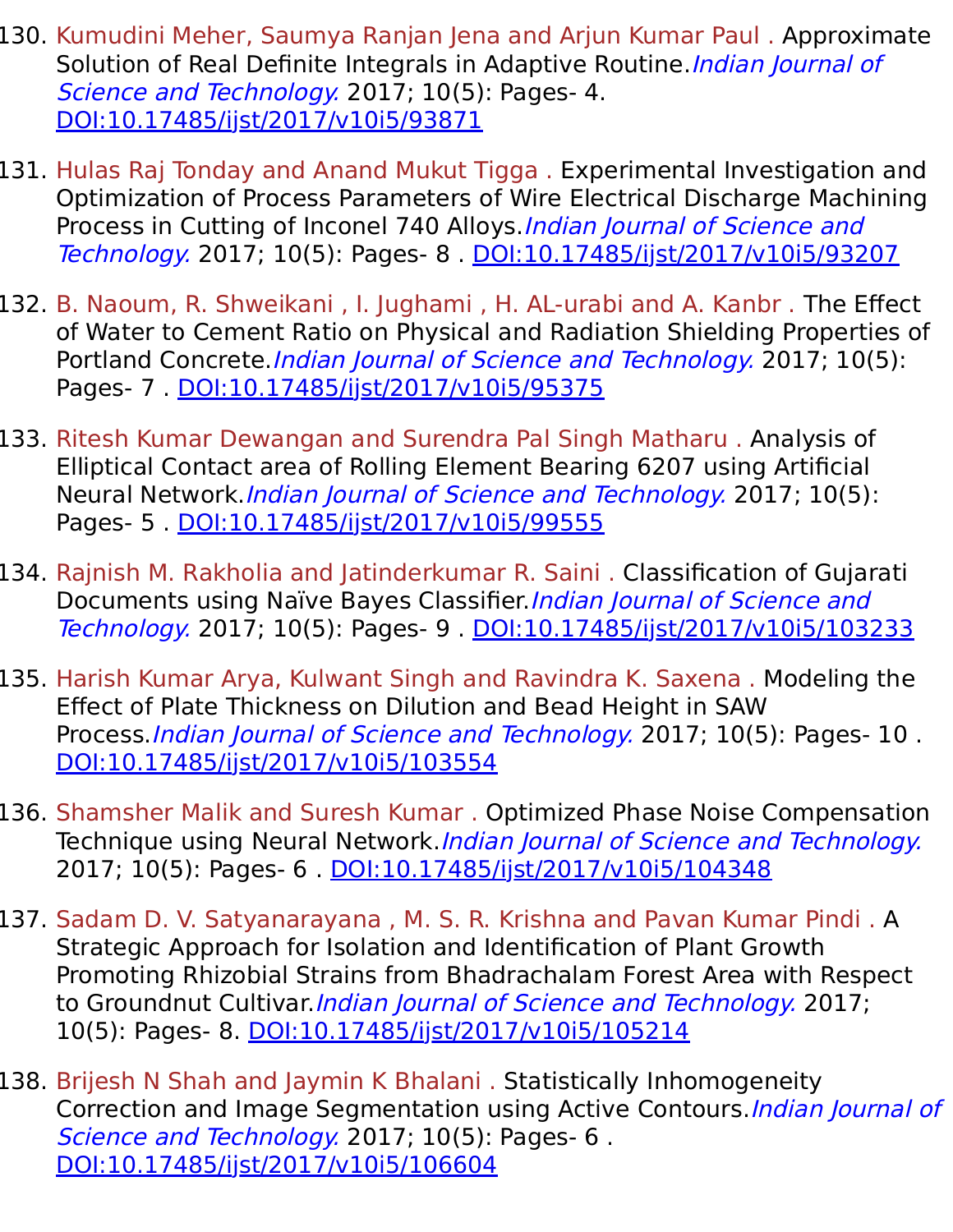- 139. Chelli N. Devi and Zachariah C. Alex . Non-invasive Estimation of Oxygen Saturation Level in Blood.*Indian Journal of Science and Technology*. 2017; 10(5): Pages- 4 . [DOI:10.17485/ijst/2017/v10i5/108778](https://indjst.org/articles/non-invasive-estimation-of-oxygen-saturation-level-in-blood)
- 140. R. Jenice Aroma and Kumudha Raimond . An Empirical Study on the Influence of Image Filters in Effective Closed Contour Extraction of Lakes in Satellite Images. Indian Journal of Science and Technology. 2017; 10(5): Pages- 8 . [DOI:10.17485/ijst/2017/v10i5/108822](https://indjst.org/articles/an-empirical-study-on-the-influence-of-image-filters-in-effective-closed-contour-extraction-of-lakes-in-satellite-images)
- 141. Samir Yerpude and Tarun Kumar Singhal . Internet of Things and its impact on Business Analytics.*Indian Journal of Science and Technology*. 2017; 10(5): Pages- 6 . [DOI:10.17485/ijst/2017/v10i5/109348](https://indjst.org/articles/internet-of-things-and-its-impact-on-business-analytics)
- 142. Arnika Karthikeyan, Aditya K. Iyer, Malvika Kar and C. T. Manimegalai . Vehicular Management using a Li-Fi Communication System Powered by BIPV (Building Integrated PhotoVoltaics). Indian Journal of Science and Technology. 2017; 10(5): Pages- 6 . [DOI:10.17485/ijst/2017/v10i5/111137](https://indjst.org/articles/vehicular-management-using-a-li-fi-communication-system-powered-by-bipv-building-integrated-photovoltaics)
- 143. G. Jelin Taric and E. Poovammal . A Survey on Privacy Preserving Data Mining Techniques.*Indian Journal of Science and Technology*. 2017; 10(5): Pages- 5 . [DOI:10.17485/ijst/2017/v10i5/111138](https://indjst.org/articles/a-survey-on-privacy-preserving-data-mining-techniques)
- 144. S. Augusti Lindiya, S. Palani , K. Vijayarekha . Modelling and Simulation of Photovoltaic System Fed Two Input Two Output DC-DC Boost Converter Interfaced with Asymmetric Cascaded H-Bridge Multilevel Inverter. *Indian* Journal of Science and Technology. 2017; 10(5): Pages- 9 . [DOI:10.17485/ijst/2017/v10i5/111139](https://indjst.org/articles/modelling-and-simulation-of-photovoltaic-system-fed-two-input-two-output-dc-dc-boost-converter-interfaced-with-asymmetric-cascaded-h-bridge-multilevel-inverter)
- 145. M. Arifeen Ali, Mohsin Jamil , Raheel Afzal , Asad Nawaz , Gussan Mufti , M. Zubair and Syed Omer Gilani . Design and Comparison of PID and Proportional Resonant Controllers for Matrix Converter. Indian Journal of Science and Technology. 2017; 10(5): Pages- 6. [DOI:10.17485/ijst/2017/v10i5/111269](https://indjst.org/articles/design-and-comparison-of-pid-and-proportional-resonant-controllers-for-matrix-converter)
- 146. Wee Fwen Hoon, Yew Been Seok , Mohamed Fareq Abdul Malek , Lee Yeng Seng and Siti Zuraidah Ibrahim . Radio Frequency Identification (RFID) Tag Antenna Design at Ultra High Frequency (UHF) Band. Indian Journal of Science and Technology. 2017; 10(5): Pages- 6. [DOI:10.17485/ijst/2017/v10i5/111270](https://indjst.org/articles/radio-frequency-identification-rfid-tag-antenna-design-at-ultra-high-frequency-uhf-band)
- 147. Maria Panhwar, Syed M. Shehram Shah, Syed M. Zafi S. Shah, Syed M. Z. Abbas Shah and Bhawani Shankar Chowdhry . Smart Phone Based Fall Detection using Auto Regression Modeling in a Non-Restrictive Setting.Indian Journal of Science and Technology, Vol 10(5): Pages- 6. [DOI:10.17485/ijst/2017/v10i5/111274](https://indjst.org/articles/smart-phone-based-fall-detection-using-auto-regression-modeling-in-a-non-restrictive-setting)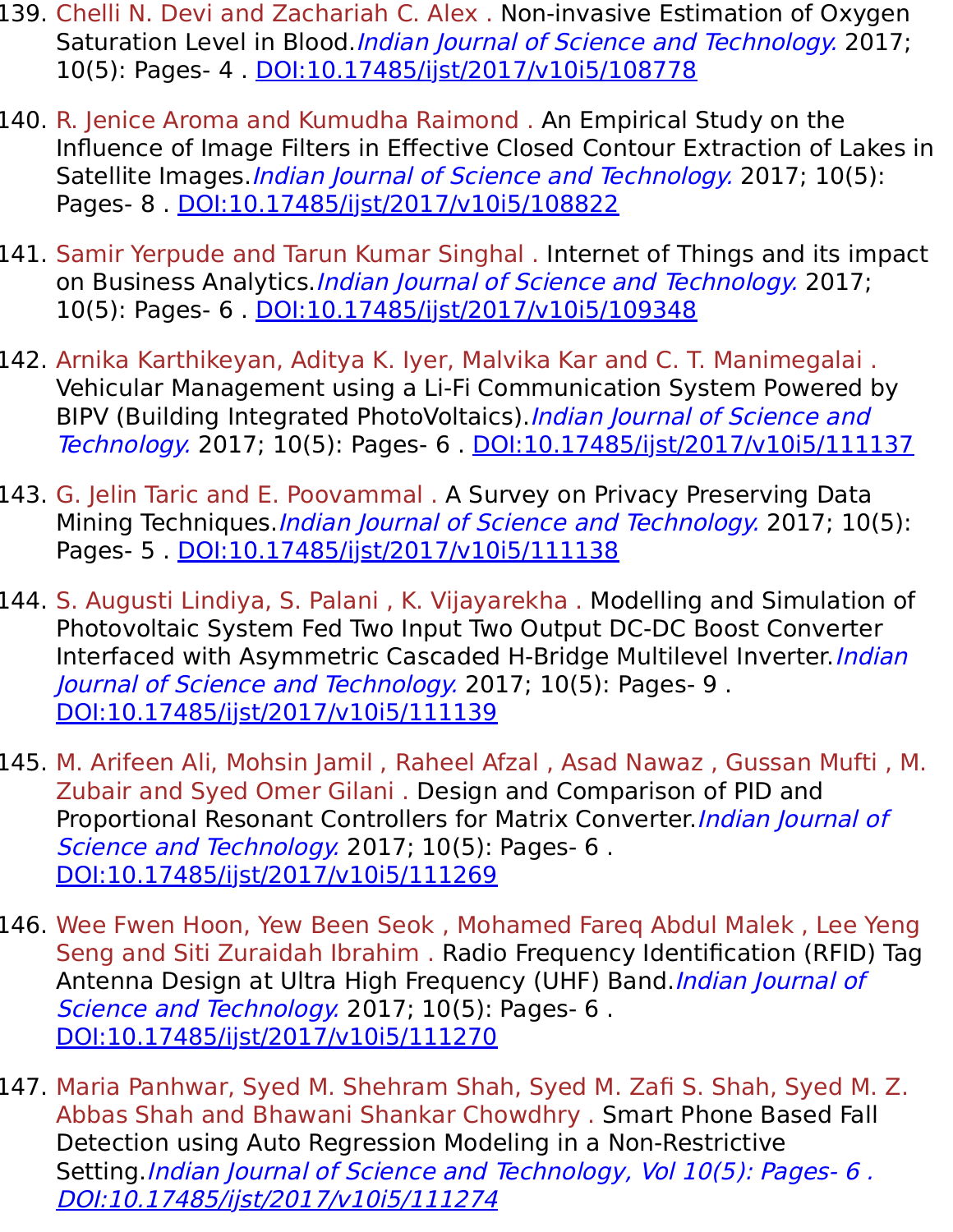- 148. G. Charis and N. Showme . Beamforming in Wireless Communication Standards: A Survey.Indian Journal of Science and Technology. 2017; 10(5): Pages- 5 . [DOI:10.17485/ijst/2017/v10i5/99018](https://indjst.org/articles/beamforming-in-wireless-communication-standards-a-survey)
- 149. N. Krishna Prakash and B. Surjith . FPGA Based Remote Monitoring System in Smart Grids.*Indian Journal of Science and Technology*. 2017; 10(5): Pages- 5 . [DOI:10.17485/ijst/2017/v10i5/108829](https://indjst.org/articles/fpga-based-remote-monitoring-system-in-smart-grids)
- 150. Hamid Reza Izadfar and Mehdi Bakhshi . The Effect of Nonlinear Loads on MMF Wave of a Synchronous Generator. Indian Journal of Science and Technology. 2017; 10(5): Pages- 5 . [DOI:10.17485/ijst/2017/v10i5/99053](https://indjst.org/articles/the-effect-of-nonlinear-loads-on-mmf-wave-of-a-synchronous-generator)
- 151. Saddam Hussain, Sonia Bibi , Farzana Rauf Abro and Irfan Ahmed Halepoto . Methodology to Solve Severe Load Curtailment at Pakistan's Wind Corridor and Cost Effectively Utilizing Maximum Wind Energy.Indian Journal of Science and Technology. 2017; 10(5): Pages- 6 . [DOI:10.17485/ijst/2017/v10i5/111271](https://indjst.org/articles/methodology-to-solve-severe-load-curtailment-at-pakistans-wind-corridor-and-cost-effectively-utilizing-maximum-wind-energy)
- 152. M. Venkateswara Rao , Chintalapudi V. Suresh and S. Sivanagaraju . Generalized Unified Power Flow Controller for Optimal Reactive Power Dispatch by Considering Practical Constraints.Indian Journal of Science and Technology. 2017; 10(5): Pages- 7 . [DOI:10.17485/ijst/2017/v10i5/102937](https://indjst.org/articles/generalized-unified-power-flow-controller-for-optimal-reactive-power-dispatch-by-considering-practical-constraints)
- 153. Hisyam Jusoh and Syed Baharom Syed Osman. The Correlation between Resistivity and Soil Properties as an Alternative to Soil Investigation. Indian Journal of Science and Technology. 2017; 10(6): Pages- 5. [DOI:10.17485/ijst/2017/v10i6/111205](https://indjst.org/articles/the-correlation-between-resistivity-and-soil-properties-as-an-alternative-to-soil-investigation)
- 154. N. Zainol , N. Masngut and S. N. Ismail . Effect of Storage Time to Ferulic Acid Content in Extracted Banana Stem Waste Juice.Indian Journal of Science and Technology. 2017; 10(6): Pages- 5. [DOI:10.17485/ijst/2017/v10i6/111206](https://indjst.org/articles/effect-of-storage-time-to-ferulic-acid-content-in-extracted-banana-stem-waste-juice)
- 155. Syarifah Abd Rahim and Nor Azila Ramli . Preliminary Study of Phytoremediation for Sulphide Treatment using Scirpus grossus.Indian Journal of Science and Technology. 2017; 10(6): Pages- 4 . [DOI:10.17485/ijst/2017/v10i6/111208](https://indjst.org/articles/preliminary-study-of-phytoremediation-for-sulphide-treatment-using-scirpus-grossus)
- 156. Aqeel S. Jaber . A Novel Tuning Method of PID Controller for a BLDC Motor based on Segmentation of Firefly Algorithm.Indian Journal of Science and Technology. 2017; 10(6): Pages- 5 . [DOI:10.17485/ijst/2017/v10i6/111209](https://indjst.org/articles/a-novel-tuning-method-of-pid-controller-for-a-bldc-motor-based-on-segmentation-of-firefly-algorithm)
- 157. Tan Yeong Yu, Doh Shu Ing and Chin Siew Choo . The Effect of Different Curing Methods on the Compressive Strength of Eggshell Concrete.Indian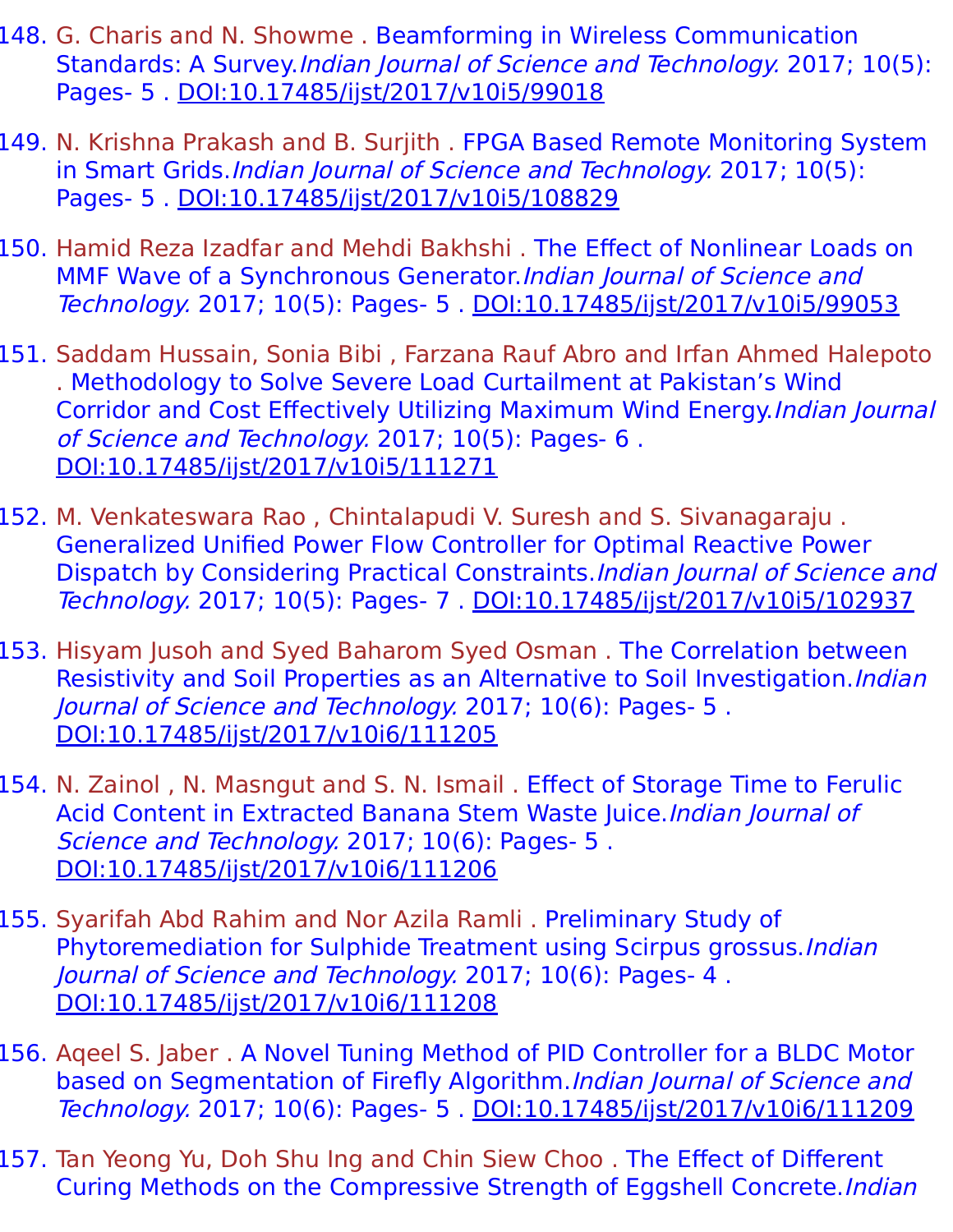Journal of Science and Technology. 2017; 10(6): Pages- 4 . [DOI:10.17485/ijst/2017/v10i6/111210](https://indjst.org/articles/the-effect-of-different-curing-methods-on-the-compressive-strength-of-eggshell-concrete)

- 158. Ashwinder Chelliah , Malini Subramaniam , Ritu Gupta and Arun Gupta . Evaluation on the Thermo-Oxidative Degradation of PET using Prodegradant Additives.Indian Journal of Science and Technology. 2017; 10(6): Pages- 5 . [DOI:10.17485/ijst/2017/v10i6/111212](https://indjst.org/articles/evaluation-on-the-thermo-oxidative-degradation-of-pet-using-prodegradant-additives)
- 159. Suriati Ghazali and Najahusna Adnan . Effect of Foaming Agent on the Properties of Superporous Hydrogels Prepared via Solution Polymerization Method.Indian Journal of Science and Technology. 2017; 10(6): Pages- 6 . [DOI:10.17485/ijst/2017/v10i6/111214](https://indjst.org/articles/effect-of-foaming-agent-on-the-properties-of-superporous-hydrogels-prepared-via-solution-polymerization-method)
- 160. Minhaj Uddin Monir, Abu Yousuf, Azrina Abd Aziz and Samson Mekbib Atnaw . Enhancing Co-Gasification of Coconut Shell by Reusing Char. Indian Journal of Science and Technology. 2017; 10(6): Pages- 5 . [DOI:10.17485/ijst/2017/v10i6/111217](https://indjst.org/articles/enhancing-co-gasification-of-coconut-shell-by-reusing-char)
- 161. M. S. Man, M. A. M. Abdullah, Syamsul B. Abdullah and Z. Yaacob . Screening Cation and Anion of Ionic Liquid for Dissolution of Silicon Dioxide using COSMO-RS.Indian Journal of Science and Technology. 2017; 10(6): Pages- 6 . [DOI:10.17485/ijst/2017/v10i6/111218](https://indjst.org/articles/screening-cation-and-anion-of-ionic-liquid-for-dissolution-of-silicon-dioxide-using-cosmo-rs)
- 162. Z. A. Zianor Azrina , M. Dalour H. Beg , M. Y. Rosli , Ridzuan Ramli and A. K. M. Moshiul Alam . Modification of NanoCrystalline Cellulose (NCC) by Hyperbranched Polymer.Indian Journal of Science and Technology. 2017; 10(6): Pages- 5. [DOI:10.17485/ijst/2017/v10i6/111219](https://indjst.org/articles/modification-of-nanocrystalline-cellulose-ncc-by-hyperbranched-polymer)
- 163. A.Y. Zahrim, L. N. S. Ricky, N. Hilal and K. F. Tamrin . Ammonia- Nitrogen Recovery from Synthetic Solution using Agricultural Waste Fibers. Indian Journal of Science and Technology. 2017; 10(6): Pages- 5 . [DOI:10.17485/ijst/2017/v10i6/111221](https://indjst.org/articles/ammonia-nitrogen-recovery-from-synthetic-solution-using-agricultural-waste-fibers)
- 164. A. Jamaludin and C. K. M. Faizal . Autoclave-Assisted Synthesis of Silver Nanoparticles using Metroxylon Sagu for Antibacterial Application. Indian Journal of Science and Technology. 2017; 10(6): Pages- 5 . [DOI:10.17485/ijst/2017/v10i6/111223](https://indjst.org/articles/autoclave-assisted-synthesis-of-silver-nanoparticles-using-metroxylon-sagu-for-antibacterial-application)
- 165. A. Jothimani, A. Shirly Edward, K. Manoj Gowthem and R. Karthikeyan . Implementation of Smart Sensor Interface Network for Water Quality Monitoring in Industry using IoT.Indian Journal of Science and Technology. 2017; 10(6): Pages- 7 . [DOI:10.17485/ijst/2017/v10i6/108448](https://indjst.org/articles/implementation-of-smart-sensor-interface-network-for-water-quality-monitoring-in-industry-using-iot)
- 166. Digvijay S. Chouhan, Yash Agrawal, Trilok Gupta and Ravi K. Sharma . Utilization of Granite Slurry Waste in Concrete: A Review.Indian Journal of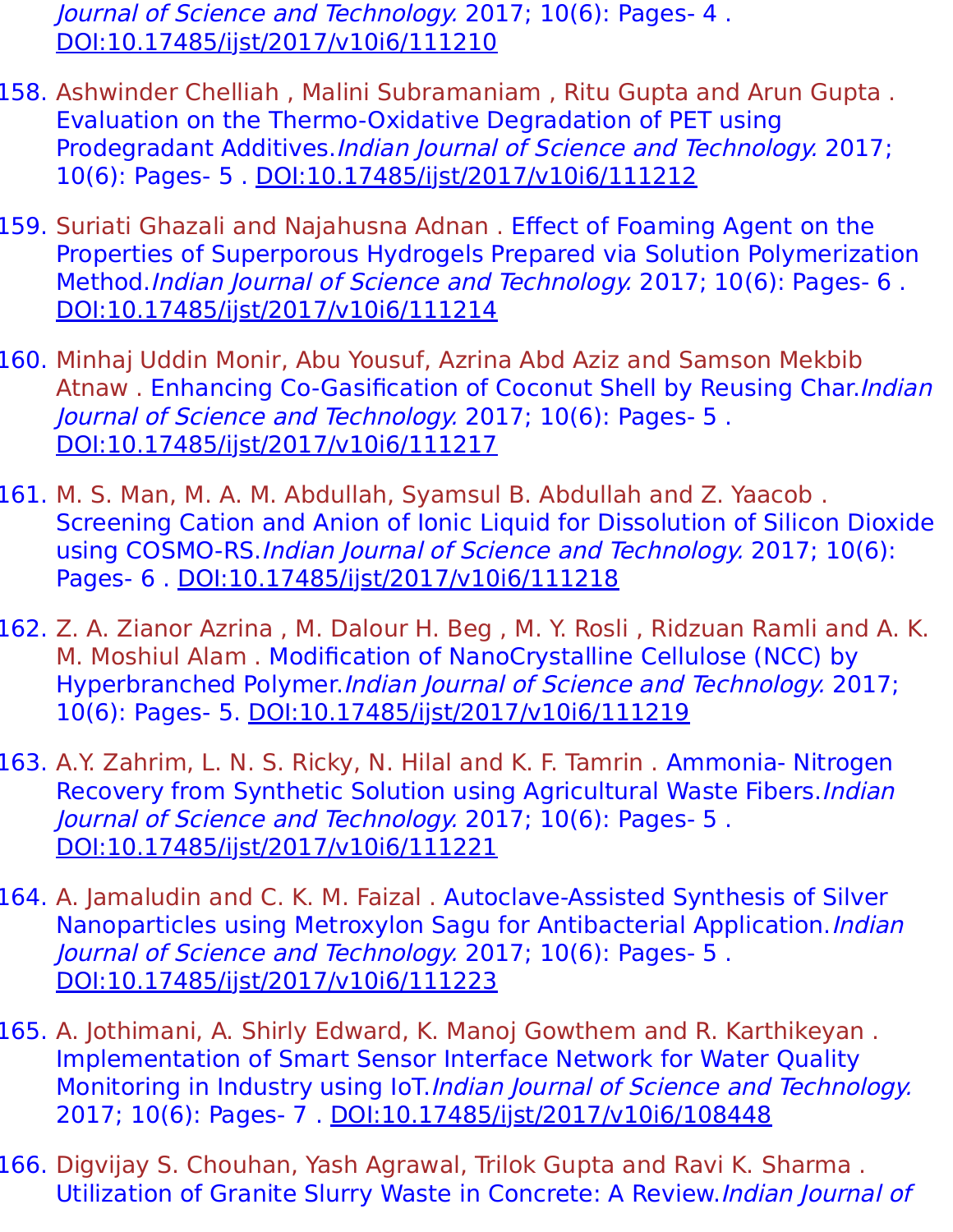Science and Technology. 2017; 10(6): Pages- 9. [DOI:10.17485/ijst/2017/v10i6/88279](https://indjst.org/articles/utilization-of-granite-slurry-waste-in-concrete-a-review)

- 167. C. Prabhu Kumar , B. M. Ravi Kumar and A. Madhukar . Robust Video Watermarking against Noise and frame Attacks using Wavelet Transforms and Singular Value Decomposition. Indian Journal of Science and Technology. 2017; 10(6): Pages- 5 . [DOI:10.17485/ijst/2017/v10i6/109411](https://indjst.org/articles/robust-video-watermarking-against-noise-and-frame-attacks-using-wavelet-transforms-and-singular-value-decomposition)
- 168. Debdas Mishra , Sushant Kuma Rout and Purna Chandra Nayak . Some New Graceful Lobsters with Pendant Vertices with Central Paths.Indian Journal of Science and Technology. 2017; 10(6): Pages- 9 . [DOI:10.17485/ijst/2017/v10i6/86164](https://indjst.org/articles/some-new-graceful-lobsters-with-pendant-vertices-with-central-paths)
- 169. N. Gowtham Kumar, Niranjan Polala and D. Aruna Kumari . Enhanced Methods to Provide Privacy from Massive Surveillance.Indian Journal of Science and Technology. 2017; 10(6): Pages- 7. [DOI:10.17485/ijst/2017/v10i6/98546](https://indjst.org/articles/enhanced-methods-to-provide-privacy-from-massive-surveillance)
- 170. S. Ravi , C. Sujitha , Bakary Diarra and P. Sukumar . Design and Development of Fuzzy System Based Unified Power Quality Conditioner for Harmonic Elimination.Indian Journal of Science and Technology. 2017; 10(6): Pages- 5 . [DOI:10.17485/ijst/2017/v10i6/106511](https://indjst.org/articles/design-and-development-of-fuzzy-system-based-unified-power-quality-conditioner-for-harmonic-elimination)
- 171. Renuka Rajesh Patil and Suresha . Power Efficiency of WSN A Survey on Usage of AI Algorithms.Indian Journal of Science and Technology. 2017; 10(6): Pages- 4 . [DOI:10.17485/ijst/2017/v10i6/109419](https://indjst.org/articles/power-efficiency-of-wsn-a-survey-on-usage-of-ai-algorithms)
- 172. T. Siva Sankara Phani , B. Ananda Krishna and Ranjan K. Senapati . Survey on Multigrained Reconfigurable Architecture using Parallel Mapping Method.Indian Journal of Science and Technology. 2017; 10(6): Pages- 6 . [DOI:10.17485/ijst/2017/v10i6/110837](https://indjst.org/articles/survey-on-multigrained-reconfigurable-architecture-using-parallel-mapping-method)
- 173. M. S. Anil Kumar and H. V. Kumaraswamy . Comparative Study of Accuracy of Direction of Arrival (DOA) Estimation using Genetic Algorithm and Multiple Signal Classification (MUSIC). Indian Journal of Science and Technology. 2017; 10(6): Pages- 4. [DOI:10.17485/ijst/2017/v10i6/111352](https://indjst.org/articles/comparative-study-of-accuracy-of-direction-of-arrival-doa-estimation-using-genetic-algorithm-and-multiple-signal-classification-music)
- 174. J. Puttmade Gowda and S. C. Prasanna Kumar . Segmentation of White Blood Cell using K-Means and Gram-Schmidt Orthogonalization. Indian Journal of Science and Technology. 2017; 10(6): Pages- 6 . [DOI:10.17485/ijst/2017/v10i6/111137](https://indjst.org/articles/segmentation-of-white-blood-cell-using-k-means-and-gram-schmidt-orthogonalization)
- 175. G. S. Gowri and P. Ponmuthuramalingam. Interactive Image Segmentation using Improved Adaptive Markov Random Field Approach.Indian Journal of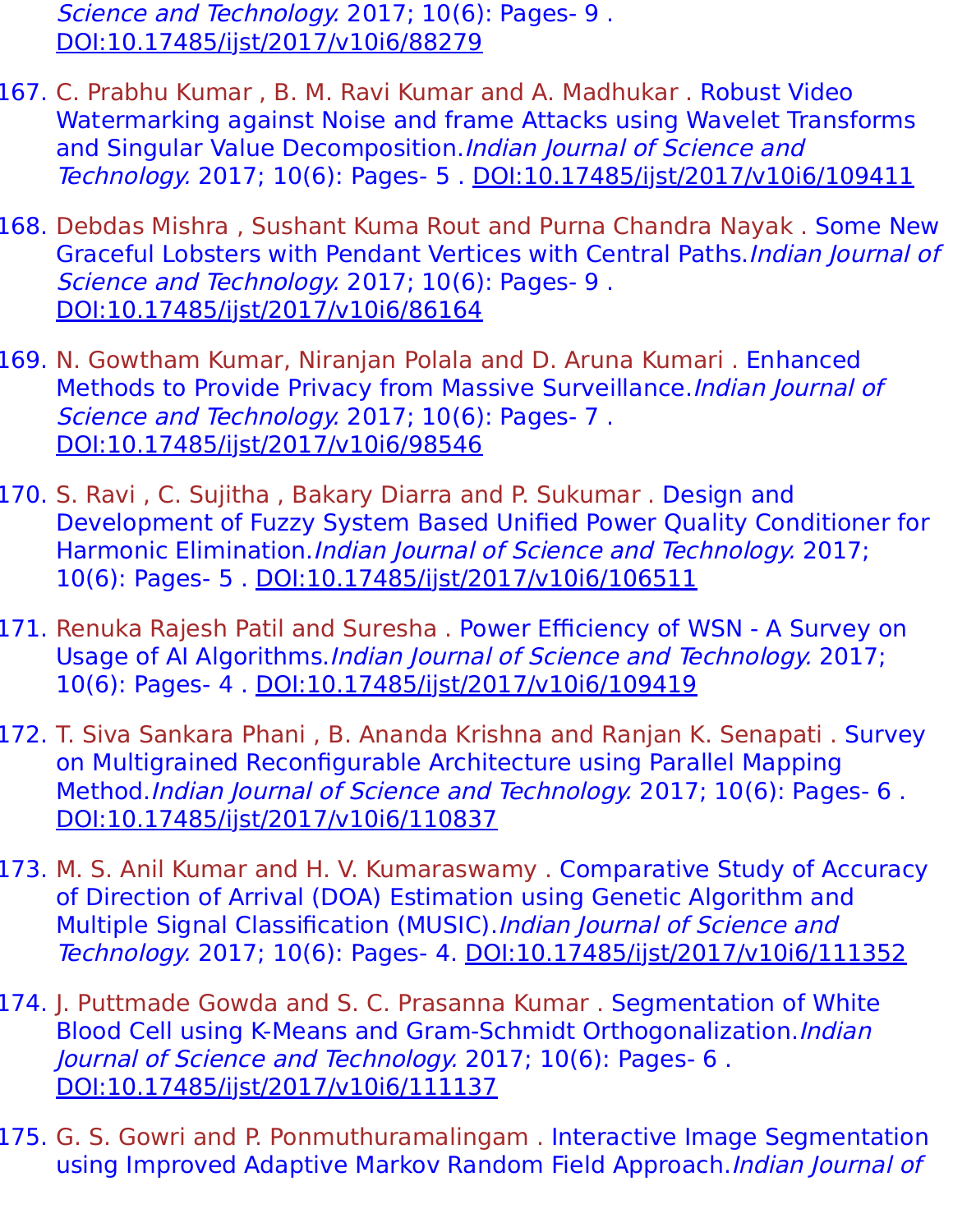Science and Technology. 2017; 10(6): Pages- 9 . [DOI:10.17485/ijst/2017/v10i6/94636](https://indjst.org/articles/interactive-image-segmentation-using-improved-adaptive-markov-random-field-approach)

- 176. Surya Narayana Goddumarri and Vasumathi Devara . Optimal Feature for Text Similarity based Hybrid Clustering Technique with Aid of MGWO.Indian Journal of Science and Technology. 2017; 10(6): Pages- 10. [DOI:10.17485/ijst/2017/v10i6/104768](https://indjst.org/articles/optimal-feature-for-text-similarity-based-hybrid-clustering-technique-with-aid-of-mgwo)
- 177. M. Z. Yahya and N. Abdullah . Preparation and Characterization of Hypercrosslinked Poly (HEMA-co-EGDMA-co-VBC). Indian Journal of Science and Technology. 2017; 10(6): Pages- 9 . [DOI:10.17485/ijst/2017/v10i6/111207](https://indjst.org/articles/preparation-and-characterization-of-hypercrosslinked-poly-hema-co-egdma-co-vbc)
- 178. K. A. Mohammad, S. Abd Rahim and M. R. Abu Bakar . Effect of Seed Loading and Temperature of Seeding on Carbamazepine-Saccharin Co-Crystal.Indian Journal of Science and Technology. 2017; 10(6): Pages- 5 . [DOI:10.17485/ijst/2017/v10i6/111137](https://indjst.org/articles/effect-of-seed-loading-and-temperature-of-seeding-on-carbamazepine-saccharin-co-crystal)
- 179. Engku Nadia Engku Mat Nasir , Fatinah Ab Rahman , Syarifah Abd Rahim, Raihana Zahirah Edros and Nornizar Anuar . Preliminary Study on Operating Parameters toward the Metastable Zone-Width of Carbamazepine CoCrystal.Indian Journal of Science and Technology. 2017; 10(7): Pages- 5 . [DOI:10.17485/ijst/2017/v10i7/111216](https://indjst.org/articles/preliminary-study-on-operating-parameters-toward-the-metastable-zone-width-of-carbamazepine-cocrystal)
- 180. N. Jamil, R. Che Man, S. Md Shaarani, S. Z. Sulaiman, S. K. Abdul Mudalip and Z. I. Mohd Arshad . Characterization of α-Cyclodextrin Glucanotransferase from Bacillus licheniformis.Indian Journal of Science and Technology. 2017; 10(7): Pages- 5 . [DOI:10.17485/ijst/2017/v10i7/111220](https://indjst.org/articles/characterization-of-cyclodextrin-glucanotransferase-from-bacillus-licheniformis)
- 181. H. A. M. Al-Sharifi, A. R. M. Kasim, M. Z. Salleh and S. Shafie . Numerical Solutions on Flow and Heat Transfer of Non-Newtonian Jeffrey Micropolar Fluid.Indian Journal of Science and Technology. 2017; 10(7): Pages- 5 . [DOI:10.17485/ijst/2017/v10i7/111211](https://indjst.org/articles/numerical-solutions-on-flow-and-heat-transfer-of-non-newtonian-jeffrey-micropolar-fluid)
- 182. Fiona W. M. Ling and Hayder A. Abdulbari . Enhancing the Flow in Microchannel using Natural Polymeric Additives.Indian Journal of Science and Technology. 2017; 10(7): Pages- 5 . [DOI:10.17485/ijst/2017/v10i7/111444](https://indjst.org/articles/enhancing-the-flow-in-microchannel-using-natural-polymeric-additives)
- 183. Sunarti Abd. Rahman, Khalid T. Rashid and Qusay F. Alsalhy . Improvement of PVDF-co-HFP Hollow Fiber Membranes for Direct Contact Membrane Distillation Applications.Indian Journal of Science and Technology. 2017; 10(7): Pages- 5 . [DOI:10.17485/ijst/2017/v10i7/111446](https://indjst.org/articles/improvement-of-pvdf-co-hfp-hollow-fiber-membranes-for-direct-contact-membrane-distillation-applications)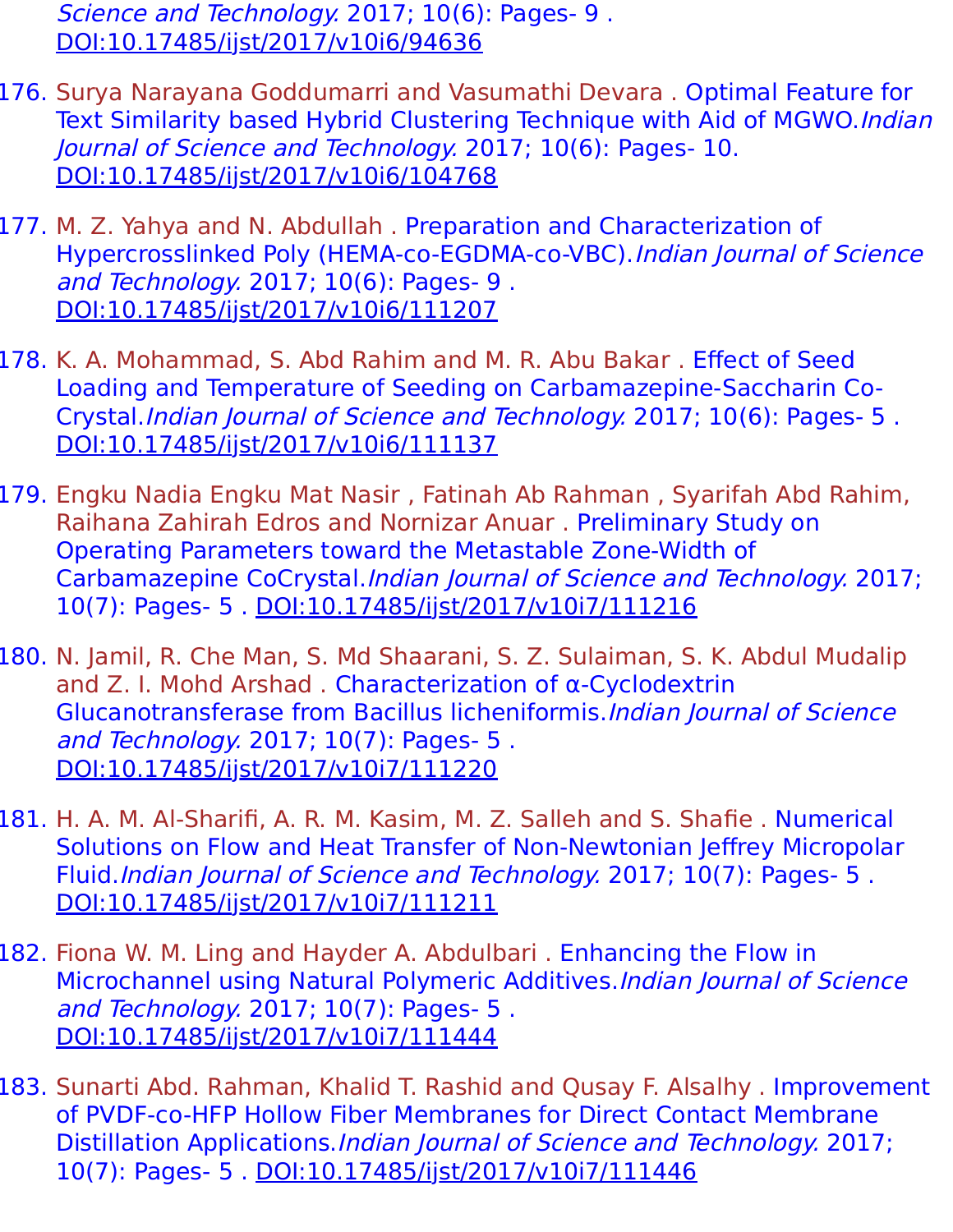- 184. Ritu Gupta, A. Noraziah, Arun Gupta and Admed N. Abdalla. Overview of Simulation in Wood Plastic Composites Manufacturing.*Indian Journal of* Science and Technology. 2017; 10(7): Pages- 5. [DOI:10.17485/ijst/2017/v10i7/111449](https://indjst.org/articles/overview-of-simulation-in-wood-plastic-composites-manufacturing)
- 185. Muzamir Hasan, Siti Hajar Aziz and Wan Nursyafiqah Wan Jusoh . Basic Properties of Gebeng Bauxite in Accordance to IMSBC Code.Indian Journal of Science and Technology. 2017; 10(7): Pages- 5 . [DOI:10.17485/ijst/2017/v10i7/111451](https://indjst.org/articles/basic-properties-of-gebeng-bauxite-in-accordance-to-imsbc-code)
- 186. Joanne Zi En Soh and Eko Supriyanto . A CFD Investigation of Mixing Profiles within a Micro-Coiled Flow Inverter. Indian Journal of Science and Technology. 2017; 10(7): Pages- 5 . [DOI:10.17485/ijst/2017/v10i7/111452](https://indjst.org/articles/a-cfd-investigation-of-mixing-profiles-within-a-micro-coiled-flow-inverter)
- 187. A. A. Mohammed, D. Bachtiar , M. R. M. Rejab and S. F. Hasany . Effect of Potassium Permanganate on Tensile Properties of Sugar Palm Fibre Reinforced Thermoplastic Polyurethane.Indian Journal of Science and Technology. 2017; 10(7): Pages- 5 . [DOI:10.17485/ijst/2017/v10i7/111453](https://indjst.org/articles/effect-of-potassium-permanganate-on-tensile-properties-of-sugar-palm-fibre-reinforced-thermoplastic-polyurethane)
- 188. Truong Thanh Tuan, Lemma Dendena Tufa, Mohamed Ibrahim Abdul Mutalib and Kelani Rasheed Olakunle . An Hysys Simulation of a Dynamic Process using Linear Offset Free MPC with an Empirical Model. Indian Journal of Science and Technology. 2017; 10(7): Pages- 5. [DOI:10.17485/ijst/2017/v10i7/111454](https://indjst.org/articles/an-hysys-simulation-of-a-dynamic-process-using-linear-offset-free-mpc-with-an-empirical-model)
- 189. Muhideen Abbas Hasan, Fahmi Samsuri and Kok Beng Gan . A Correlation Study on Motion Artifact using Photodiode and Three Axis Accelerometer Signals.Indian Journal of Science and Technology. 2017; 10(7): Pages- 5 . [DOI:10.17485/ijst/2017/v10i7/111457](https://indjst.org/articles/a-correlation-study-on-motion-artifact-using-photodiode-and-three-axis-accelerometer-signals)
- 190. Jing Yang Tan , Hoon Kiat Ng, Suyin Gan and Fabrizio Bonatesta . Numerical Simulations of Constant-Volume Spray Combustion of n- Heptane with Chemical Kinetics.Indian Journal of Science and Technology. 2017; 10(7): Pages- 5 . [DOI:10.17485/ijst/2017/v10i7/111458](https://indjst.org/articles/numerical-simulations-of-constant-volume-spray-combustion-of-n-heptane-with-chemical-kinetics)
- 191. R. Abdul Rasid and M. H. M. Yusof . The Potential of CO2 Torrefaction as Biomass PreTreatment Method.Indian Journal of Science and Technology. 2017; 10(7): Pages- 5. [DOI:10.17485/ijst/2017/v10i7/111462](https://indjst.org/articles/the-potential-of-co2-torrefaction-as-biomass-pretreatment-method)
- 192. Ali Abdullah Ali, Ahmed N. Abdalla and R. Ishat . Effect of DG Optimizing on Overload Transmission Line Stability.Indian Journal of Science and Technology. 2017; 10(7): Pages- 6 . [DOI:10.17485/ijst/2017/v10i7/111464](https://indjst.org/articles/effect-of-dg-optimizing-on-overload-transmission-line-stability)
- 193. Vijai Singh, A. K. Misra and Varsha Singh . Cardiac Image Segmentation using Improved Genetic Algorithm.Indian Journal of Science and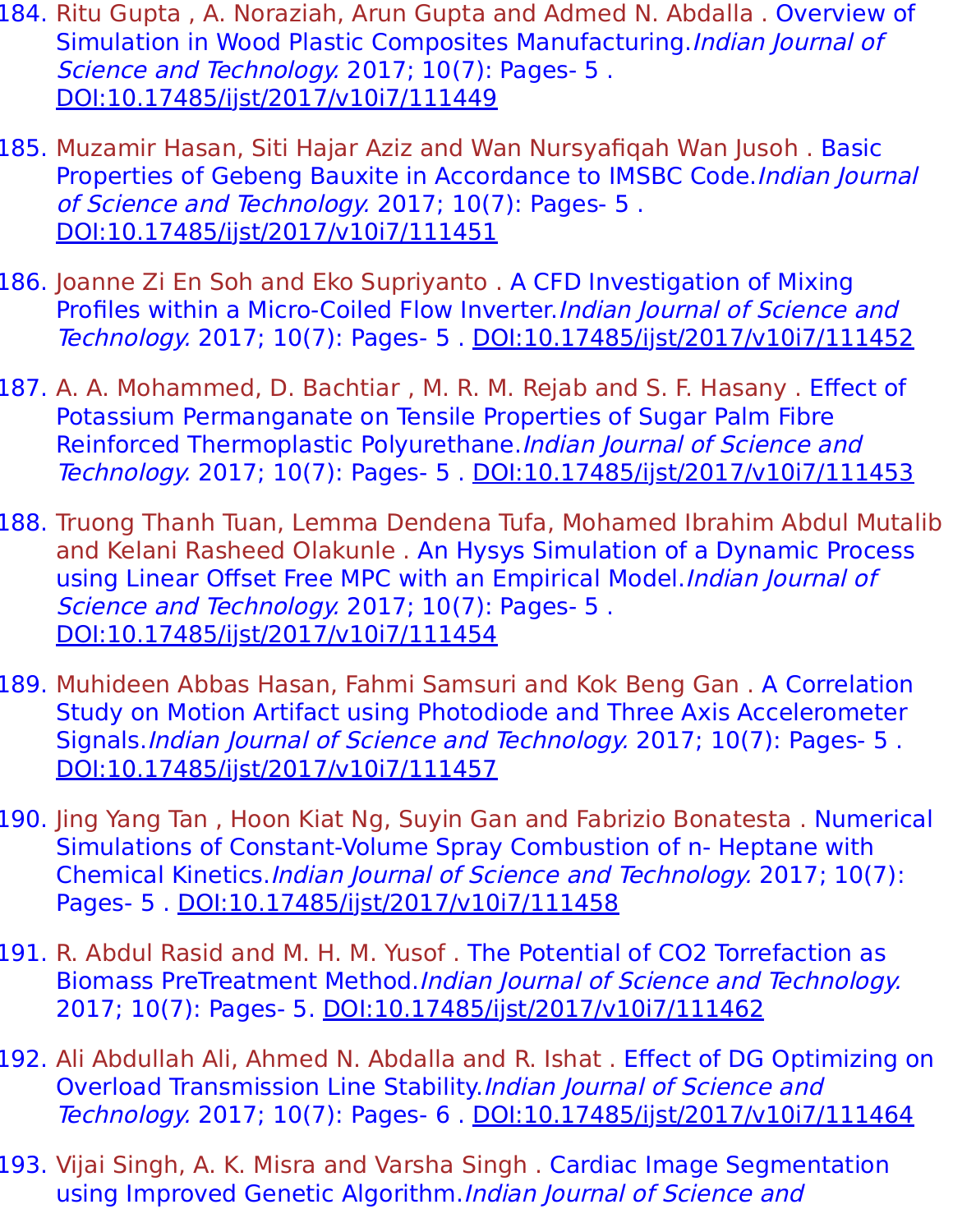Technology. 2017; 10(7): Pages- 4 . [DOI:10.17485/ijst/2017/v10i7/85163](https://indjst.org/articles/cardiac-image-segmentation-using-improved-genetic-algorithm)

- 194. C. Sivaprakash and A. Pauline . Configuring Linux System for Internet Protocol based Multimedia Communication Network.Indian Journal of Science and Technology. 2017; 10(7): Pages- 6. [DOI:10.17485/ijst/2017/v10i7/106508](https://indjst.org/articles/configuring-linux-system-for-internet-protocol-based-multimedia-communication-network)
- 195. Rashidah Funke Olanrewaju , Thouhedul Islam , Othman O. Khalifa , Farhat Anwar and Bisma Rasool Pampori . Cryptography as a Service (CaaS): Quantum Cryptography for Secure Cloud Computing.Indian Journal of Science and Technology. 2017; 10(7): Pages- 7. [DOI:10.17485/ijst/2017/v10i7/110897](https://indjst.org/articles/cryptography-as-a-service-caas-quantum-cryptography-for-secure-cloud-computing)
- 196. D. Jagadiswary and D. Saraswady . Estimation of Modified RSA Cryptosystem with Hyper Image Encryption Algorithm.Indian Journal of Science and Technology. 2017; 10(7): Pages- 5. [DOI:10.17485/ijst/2017/v10i7/111000](https://indjst.org/articles/estimation-of-modified-rsa-cryptosystem-with-hyper-image-encryption-algorithm)
- 197. H. A. M. Al-Sharifi , A. R. M. Kasim, L. A. Aziz , M. Z. Salleh and S. Shafie . Influence of Aligned Magneto Hydrodynamic of Jeffrey Fluid across a Stretching Sheet.Indian Journal of Science and Technology. 2017; 10(7): Pages- 5 . [DOI:10.17485/ijst/2017/v10i7/111213](https://indjst.org/articles/influence-of-aligned-magneto-hydrodynamic-of-jeffrey-fluid-across-a-stretching-sheet)
- 198. N. Masngut , S. Manap, R. Che Man and S. Shaarani . Bacteria Isolation from Landfill for Production of Industrial Enzymes for Waste Degradation.Indian Journal of Science and Technology. 2017; 10(7): Pages-5 . [DOI:10.17485/ijst/2017/v10i7/111224](https://indjst.org/articles/bacteria-isolation-from-landfill-for-production-of-industrial-enzymes-for-waste-degradation)
- 199. Neha Singh, Sandeep Joshi and Shilpi Birla . False Watermark Extraction and Rewatermarking Issues with Image Watermarking Techniques. Indian Journal of Science and Technology. 2017; 10(7): Pages- 6 . [DOI:10.17485/ijst/2017/v10i7/111267](https://indjst.org/articles/false-watermark-extraction-and-rewatermarking-issues-with-image-watermarking-techniques)
- 200. Mubarik Ahmad , Suhaeri , Dini Widianti , Natasha Mansoor , Sfenrianto and Elidjen . Open Data Portal Based on Collaborative Sharing in Visualizing Health Information.Indian Journal of Science and Technology. 2017; 10(7): Pages- 5 . [DOI:10.17485/ijst/2017/v10i7/111273](https://indjst.org/articles/open-data-portal-based-on-collaborative-sharing-in-visualizing-health-information)
- 201. V. Janakiraman and M. Kannan . Analysis of Timing and Frequency Offset Estimation of OFDM System using Scaled Precision Model.Indian Journal of Science and Technology. 2017; 10(7): Pages- 6. [DOI:10.17485/ijst/2017/v10i7/110887](https://indjst.org/articles/analysis-of-timing-and-frequency-offset-estimation-of-ofdm-system-using-scaled-precision-model)
- 202. I. M. Yusri, R. Mamat , W. H. Azmi , Omar I. Awad , M. F. Othman1 and S. M. Rosdi . Influences of Gasoline Fuels on Waste Heat Recovery Potentiality of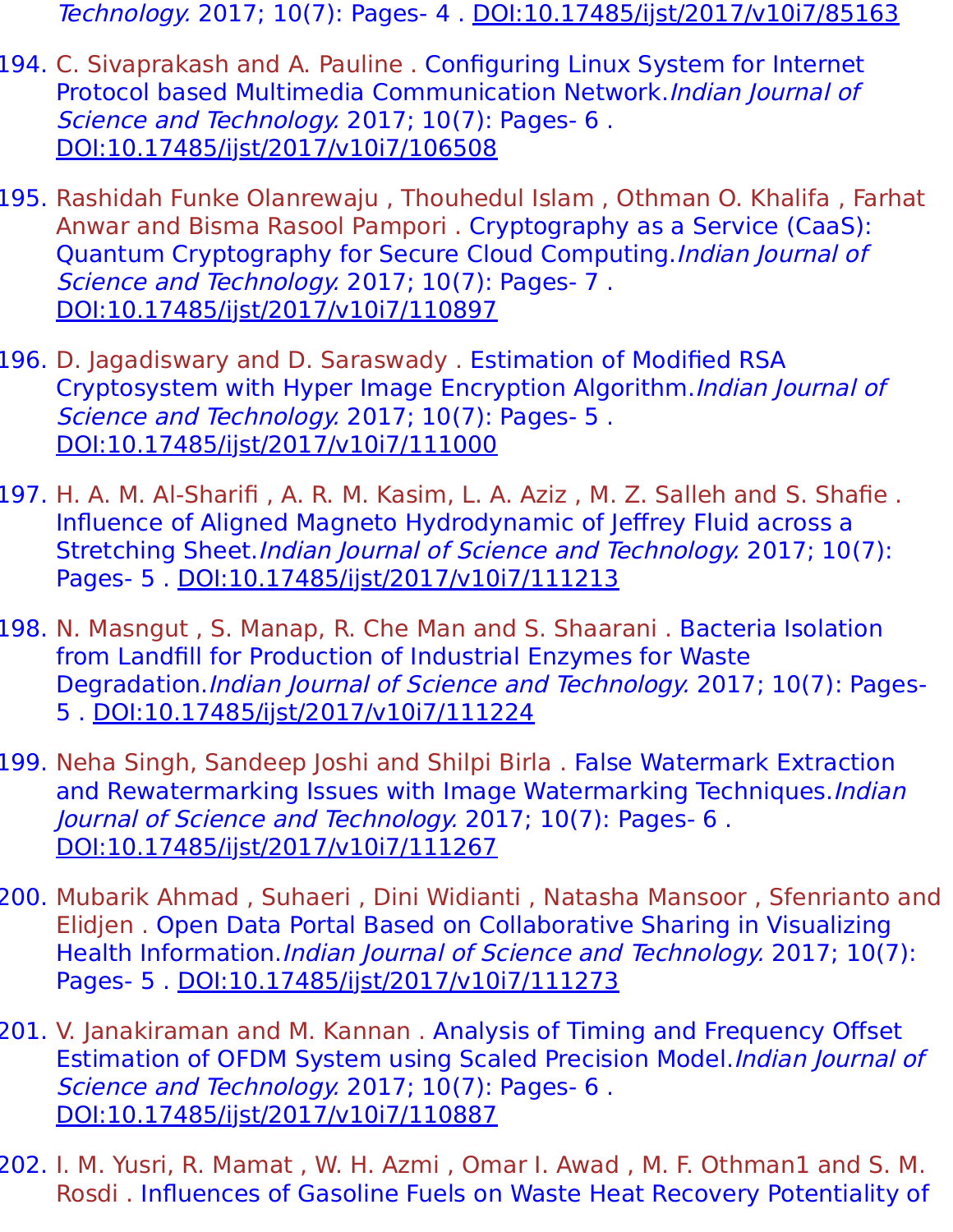- a Spark Ignition Engine. Indian Journal of Science and Technology. 2017; 10(7): Pages- 5 . [DOI:10.17485/ijst/2017/v10i7/111463](https://indjst.org/articles/influences-of-gasoline-fuels-on-waste-heat-recovery-potentiality-of-a-spark-ignition-engine)
- 203. R. Bhoopathi , M. Ramesh, R. Rajaprasanna , G. Sasikala and C. Deepa . Physical Properties of Glass-Hemp-Banana Hybrid Fiber Reinforced Polymer Composites.Indian Journal of Science and Technology. 2017; 10(7): Pages- 6 . [DOI:10.17485/ijst/2017/v10i7/103310](https://indjst.org/articles/physical-properties-of-glass-hemp-banana-hybrid-fiber-reinforced-polymer-composites)
- 204. L. Ravikumar and D. Chandramohan . Flexural Test on Hybrid Biocomposite Materials.*Indian Journal of Science and Technology.* 2017; 10(7): Pages- 5. [DOI:10.17485/ijst/2017/v10i7/108478](https://indjst.org/articles/flexural-test-on-hybrid-biocomposite-materials)
- 205. Natarajan Gajendran , Jolius Gimbun and Balu Ranganathan . Chemical Engineering Allied Fields - International Conference on Fluids and Chemical EngineeringFluidsChE 2017, Malaysia, Special Issue, Vol: 3.Indian Journal of Science and Technology. 2017; 10(7): Pages- 4. [DOI:10.17485/ijst/2017/v10i7/111937](https://indjst.org/articles/chemical-engineering-allied-fields-international-conference-on-fluids-and-chemical-engineeringfluidsche-2017-malaysia-special-issue-vol-3)
- 206. N. M. Yunus , N. A. Roslan , S. Y. Chin and S. Z. Abidin . Kinetic Studies of Free Fatty Acid Esterification using Cation Exchange Resins as Catalyst.Indian Journal of Science and Technology. 2017; 10(7): Pages- 5 . [DOI:10.17485/ijst/2017/v10i7/111461](https://indjst.org/articles/kinetic-studies-of-free-fatty-acid-esterification-using-cation-exchange-resins-as-catalyst)
- 207. F. A. Lahin, S. M. Anisuzzaman, E. Suali, M. Basiron and A. Baharum . Copper Oxide Anti-Wax Coating for Petroleum Pipelines.Indian Journal of Science and Technology. 2017; 10(7): Pages- 5. [DOI:10.17485/ijst/2017/v10i7/111455](https://indjst.org/articles/copper-oxide-anti-wax-coating-for-petroleum-pipelines)
- 208. Anshika Singh . A Framework To Automatically Categorize The Unstructured Text Documents.Indian Journal of Science and Technology. 2017; 10(8): Pages- 8 . [DOI:10.17485/ijst/2017/v10i8/109472](https://indjst.org/articles/a-framework-to-automatically-categorize-the-unstructured-text-documents)
- 209. Yazan Alaya AL-Khassawneh, Naomie Salim and Mutasem Jarrah . Improving Triangle-Graph Based Text Summarization using Hybrid Similarity Function.*Indian Journal of Science and Technology*. 2017; 10(8): Pages- 15 . [DOI:10.17485/ijst/2017/v10i8/108907](https://indjst.org/articles/improving-triangle-graph-based-text-summarization-using-hybrid-similarity-function)
- 210. K. Al Fakih , S. C. Chin and S. I. Doh . Finite Element Analysis of Beam to Column Bolted Connection – A Review.Indian Journal of Science and Technology. 2017; 10(8): Pages- 9 . [DOI:10.17485/ijst/2017/v10i8/111225](https://indjst.org/articles/finite-element-analysis-of-beam-to-column-bolted-connection-a-review)
- 211. Fernando E. Prado, Mirna B. Hilal , Patricia L. Albornoz , Miriam G. Gallardo and Verónica E. Ruiz . Anatomical and Physiological Responses of Four Quinoa Cultivars to Salinity at Seedling Stage. Indian Journal of Science and Technology. 2017; 10(8): Pages- 12 . [DOI:10.17485/ijst/2017/v10i8/93709](https://indjst.org/articles/anatomical-and-physiological-responses-of-four-quinoa-cultivars-to-salinity-at-seedling-stage)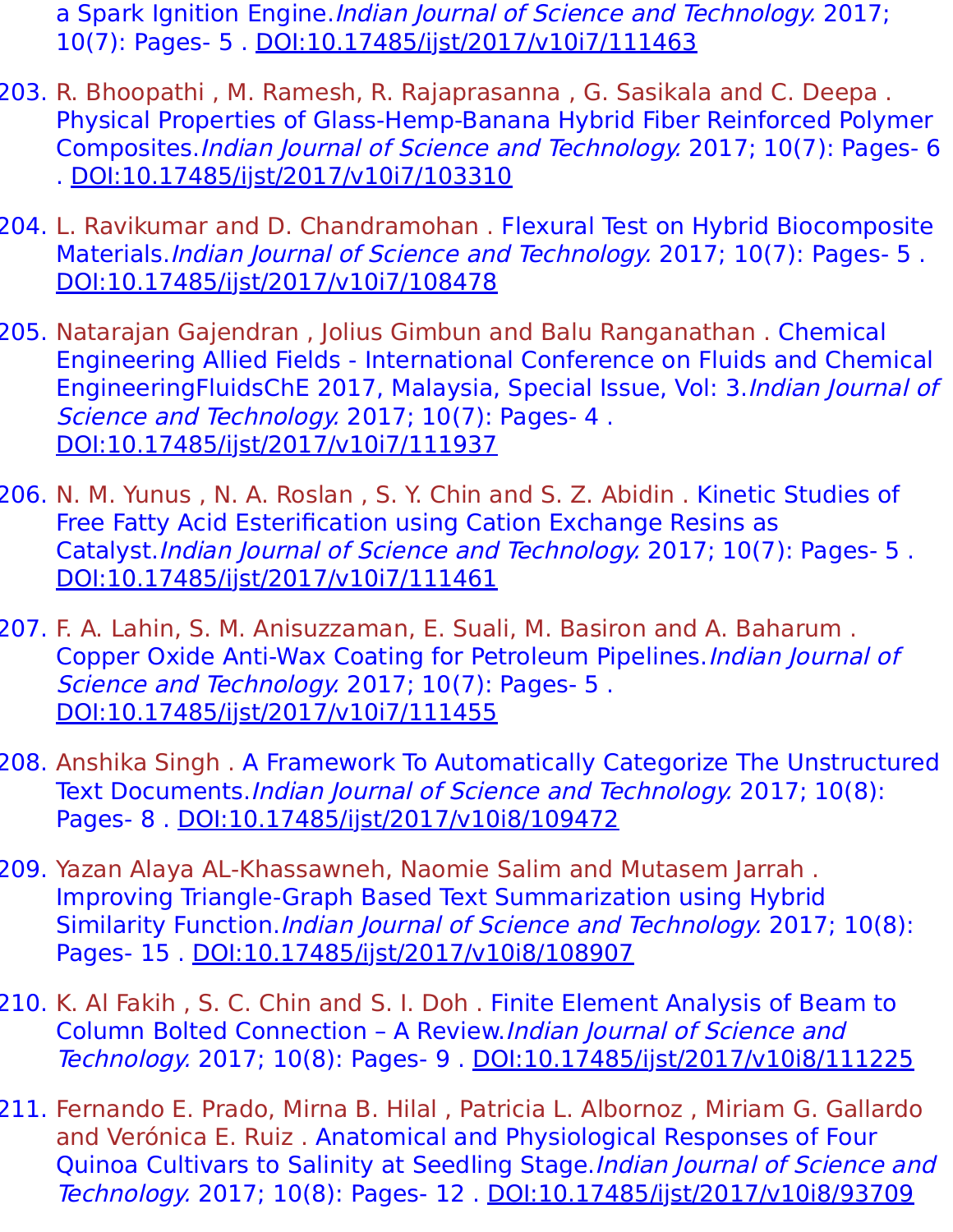- 212. Pravin Pawar , Raj Ballav and Amaresh Kumar . Review on Material Removal Technology of Soda-Lime Glass Material.*Indian Journal of Science and* Technology. 2017; 10(8): Pages- 7 . [DOI:10.17485/ijst/2017/v10i8/102698](https://indjst.org/articles/review-on-material-removal-technology-of-soda-lime-glass-material)
- 213. Solomon Babatunde Olaleye Ishan Ranjan and Shrikant Ojha . SoloEncrypt: A Smartphone Storage Enhancement Security Model for Securing users Sensitive Data.Indian Journal of Science and Technology. 2017; 10(8): Pages- 8 . [DOI:10.17485/ijst/2017/v10i8/104511](https://indjst.org/articles/soloencrypt-a-smartphone-storage-enhancement-security-model-for-securing-users-sensitive-data)
- 214. Mahaboob Shareef Syed and S. Sivanagaraju . Short Term Wind Speed Forecasting using Hybrid ELM Approach.Indian Journal of Science and Technology. 2017; 10(8): Pages- 8 . [DOI:10.17485/ijst/2017/v10i8/104479](https://indjst.org/articles/short-term-wind-speed-forecasting-using-hybrid-elm-approach)
- 215. Mohd Abdul Ahad and Ranjit Biswas . Comparing and Analyzing the Characteristics of Hadoop, Cassandra and Quantcast File Systems for Handling Big Data.Indian Journal of Science and Technology. 2017; 10(8): Pages- 6 . [DOI:10.17485/ijst/2017/v10i8/105400](https://indjst.org/articles/comparing-and-analyzing-the-characteristics-of-hadoop-cassandra-and-quantcast-file-systems-for-handling-big-data)
- 216. M. Yogesh and S.Prabagaran . Measures for Enhancing Productivity and Efficiency of Small and Medium Scale Industry by Lean Implementation.Indian Journal of Science and Technology. 2017; 10(8): Pages- 5 . [DOI:10.17485/ijst/2017/v10i8/105610](https://indjst.org/articles/measures-for-enhancing-productivity-and-efficiency-of-small-and-medium-scale-industry-by-lean-implementation)
- 217. Chaya D. Jagtap and N. Usha Rani . Heuristic Scale to Estimate Premature Malaria Parasites: Scope in Microscopic Blood Smear Images.Indian Journal of Science and Technology. 2017; 10(8): Pages- 13 . [DOI:10.17485/ijst/2017/v10i8/106271](https://indjst.org/articles/heuristic-scale-to-estimate-premature-malaria-parasites-scope-in-microscopic-blood-smear-images)
- 218. Y. Aparna and J. Sarada . Anti Quorum Sensing Activity of Enterobacter spp. Isolated from Soil.Indian Journal of Science and Technology. 2017; 10(8): Pages- 4 . [DOI:10.17485/ijst/2017/v10i8/107752](https://indjst.org/articles/anti-quorum-sensing-activity-of-enterobacter-spp-isolated-from-soil)
- 219. Bibhab Kumar Lodh , Ajoy K Das and N. Singh . Investigation of Turbulence for Wind Flow over a Surface Mounted Cube using Wall Y+ Approach.*Indian* Journal of Science and Technology. 2017; 10(8): Pages- 11 . [DOI:10.17485/ijst/2017/v10i8/109197](https://indjst.org/articles/investigation-of-turbulence-for-wind-flow-over-a-surface-mounted-cube-using-wall-y-approach)
- 220. Ramamurthy Venkatesh and Tarun Kumar Singhal . Business Model Innovation Approaches for Managed Business Services: A Research Perspective.Indian Journal of Science and Technology. 2017; 10(8): Pages- 9 . [DOI:10.17485/ijst/2017/v10i8/109851](https://indjst.org/articles/business-model-innovation-approaches-for-managed-business-services-a-research-perspective)
- 221. N. Priyanka, M. Yamini, S. Koteswara Rao and A. Jawahar . Modified Gain Bearing-only Extended Kalman Filter for Underwater Target Tracking.Indian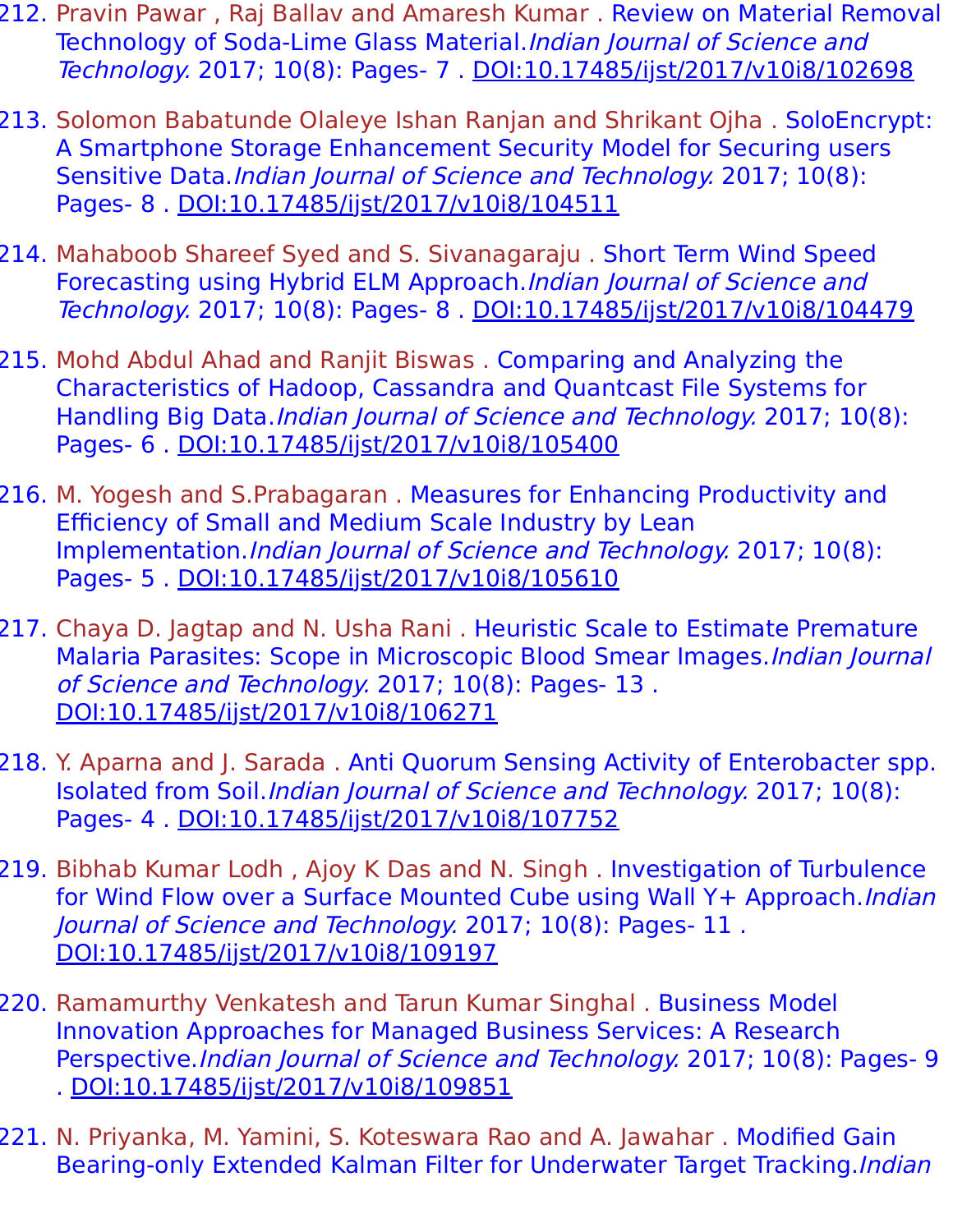Journal of Science and Technology. 2017; 10(8): Pages- 5 . [DOI:10.17485/ijst/2017/v10i8/110671](https://indjst.org/articles/modified-gain-bearing-only-extended-kalman-filter-for-underwater-target-tracking)

- 222. Aeslina Abdul Kadir, Mohd IkhmalHaqeem Hassan, Noor Amira Sarani, Ahmad Shayuti Abdul Rahim and Nasuha Ismail . Leachability of Quarry Dust Waste Incorporated into Fired Clay Brick using TCLP.Indian Journal of Science and Technology. 2017; 10(8): Pages- 4 . [DOI:10.17485/ijst/2017/v10i8/111459](https://indjst.org/articles/leachability-of-quarry-dust-waste-incorporated-into-fired-clay-brick-using-tclp)
- 223. Hemant Kumar Gupta Raghvendra Sharma and Vandana Vikash Thakre . Breast Cancer Detection by T-Shaped Slotted Planner Antenna.Indian Journal of Science and Technology. 2017; 10(8): Pages- 7 . [DOI:10.17485/ijst/2017/v10i8/86112](https://indjst.org/articles/breast-cancer-detection-by-t-shaped-slotted-planner-antenna)
- 224. G. Vallathan , K. Balachandranand K. Jayanthi . Enhanced Data Security and Integrity using Contoet Transform for Medical Images.Indian Journal of Science and Technology. 2017; 10(8): Pages- 9 . [DOI:10.17485/ijst/2017/v10i8/104011](https://indjst.org/articles/enhanced-data-security-and-integrity-using-contourlet-transform-for-medical-images)
- 225. Ali Yahya Gheni , Yusmadi Yah Jusoh , Marzanah A. Jabar and Norhayati Mohd Ali . Measuring the Global Virtual Teams (GVTs) Performance: Confirmation Study.Indian Journal of Science and Technology. 2017; 10(8): Pages- 16 . [DOI:10.17485/ijst/2017/v10i8/111137](https://indjst.org/articles/measuring-the-global-virtual-teams-gvts-performance-confirmation-study)
- 226. Lakshmi Patil and V. D. Mytri . Performance Analysis and Design of Automatic Real Time Face Organs Identification and Classifications.Indian Journal of Science and Technology. 2017; 10(8): Pages- 8 . [DOI:10.17485/ijst/2017/v10i8/110296](https://indjst.org/articles/performance-analysis-and-design-of-automatic-real-time-face-organs-identification-and-classifications)
- 227. U. Srikanth and G. Palani . Double Diffusive Natural Convective Flow over a Vertical Plate with Chemical Reaction.Indian Journal of Science and Technology. 2017; 10(8): Pages- 7 . [DOI:10.17485/ijst/2017/v10i8/62313](https://indjst.org/articles/double-diffusive-natural-convective-flow-over-a-vertical-plate-with-chemical-reaction)
- 228. M. Sheshikala, D. Rajeswara Rao and R. Vijaya Prakash . Computation Analysis for Finding Co–Location Patterns using Map–Reduce Framework.Indian Journal of Science and Technology. 2017; 10(8): Pages- 6 . [DOI:10.17485/ijst/2017/v10i8/106709](https://indjst.org/articles/computation-analysis-for-finding-colocation-patterns-using-mapreduce-framework)
- 229. B. Murali, B. Vijaya Ramnath and D. Chandramohan . Crash Test Analysis on Natural Fiber Composite Materials for Head Gear.Indian Journal of Science and Technology. 2017; 10(8): Pages- 5 . [DOI:10.17485/ijst/2017/v10i8/108443](https://indjst.org/articles/crash-test-analysis-on-natural-fiber-composite-materials-for-head-gear)
- 230. Monjul Saikia and Md. Anwar Hussain . Location Dependent Key Predistribution Scheme for Square Grid and Hexagonal Grid.Indian Journal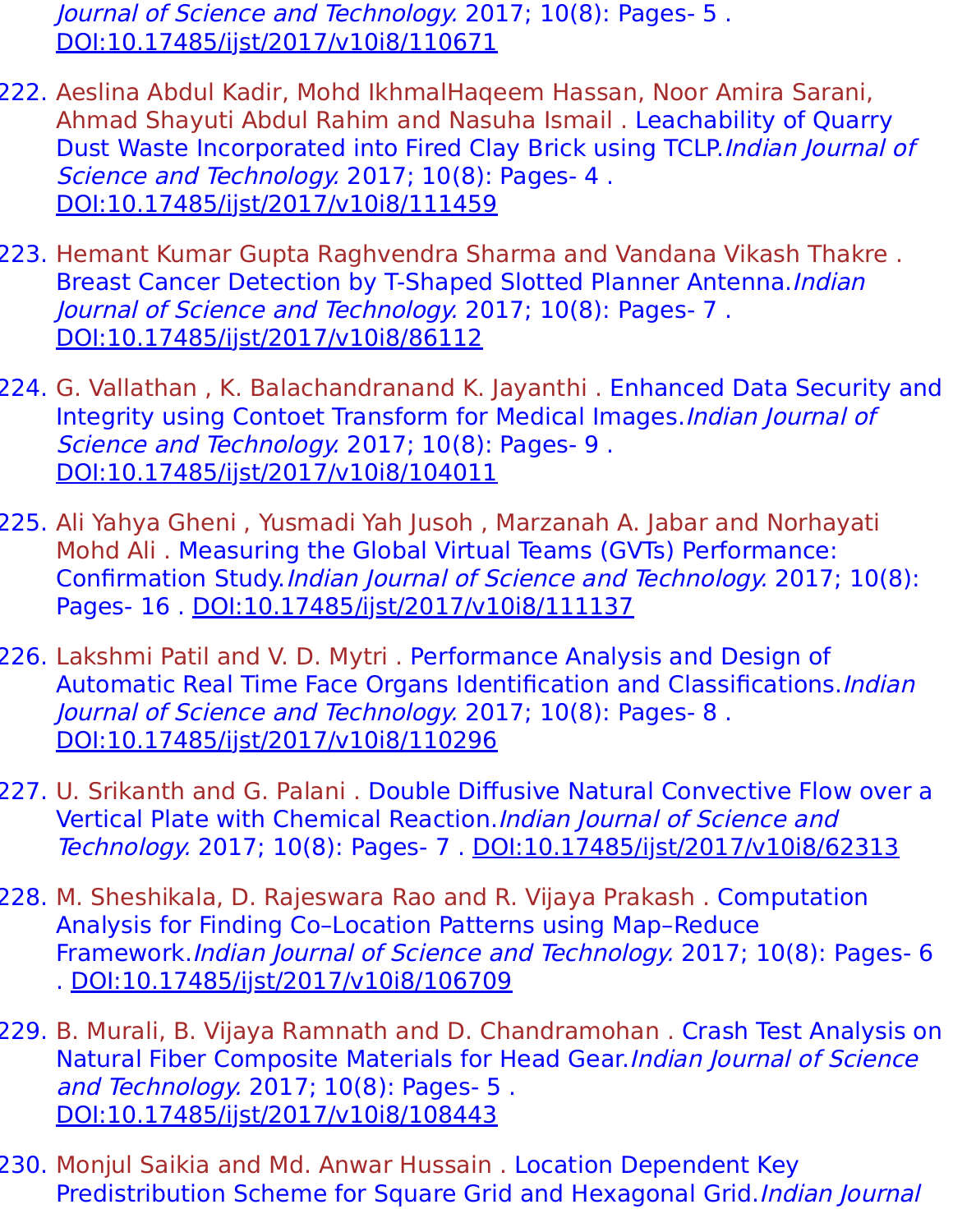of Science and Technology. 2017; 10(9): Pages- 6. [DOI:10.17485/ijst/2017/v10i9/109238](https://indjst.org/articles/location-dependent-key-predistribution-scheme-for-square-grid-and-hexagonal-grid)

- 231. Syed Zubair Ahmad Shah and M. Amjad . Using Frequent Itemset Mining for Breast Cancer Detection.Indian Journal of Science and Technology. 2017; 10(9): Pages- 4 . [DOI:10.17485/ijst/2017/v10i9/101861](https://indjst.org/articles/using-frequent-itemset-mining-for-breast-cancer-detection)
- 232. P. Calduwel Newton and B. Tina Sherin . Dynamic Backbone based Broadcast Technique for Efficient Bandwidth Utilization in Vehicular Ad- hoc Networks.Indian Journal of Science and Technology. 2017; 10(9): Pages- 6 . [DOI:10.17485/ijst/2017/v10i9/102727](https://indjst.org/articles/dynamic-backbone-based-broadcast-technique-for-efficient-bandwidth-utilization-in-vehicular-ad-hoc-networks)
- 233. C. V. Subramanian, N. Ramachandran and S. Senthamil Kumar . Design and Analysis of Solar Passive Architecture for Thermal Comfort of Residential Buildings in Warm-Humid Climate of Thanjavur Region.Indian Journal of Science and Technology. 2017; 10(9): Pages- 8. [DOI:10.17485/ijst/2017/v10i9/103647](https://indjst.org/articles/design-and-analysis-of-solar-passive-architecture-for-thermal-comfort-of-residential-buildings-in-warm-humid-climate-of-thanjavur-region)
- 234. S. Jagadeesh and E. Nagabhooshanam . Energy Interpolated Mapping for Image Compression with Hierarchical Coding.Indian Journal of Science and Technology. 2017; 10(9): Pages- 10 . [DOI:10.17485/ijst/2017/v10i9/106184](https://indjst.org/articles/energy-interpolated-mapping-for-image-compression-with-hierarchical-coding)
- 235. Yadaiah Balagoni and R. Rajeswara Rao . Locality-Load-Prediction Aware Multi-Objective Task Scheduling in the Heterogeneous Cloud Environment.Indian Journal of Science and Technology. 2017; 10(9): Pages-9 . [DOI:10.17485/ijst/2017/v10i9/106576](https://indjst.org/articles/locality-load-prediction-aware-multi-objective-task-scheduling-in-the-heterogeneous-cloud-environment)
- 236. Mahesh Goyani and Narendra Patel . Multi-Level Haar Wavelet based Facial Expression Recognition using Logistic Regression.Indian Journal of Science and Technology. 2017; 10(9): Pages- 9 . [DOI:10.17485/ijst/2017/v10i9/108944](https://indjst.org/articles/multi-level-haar-wavelet-based-facial-expression-recognition-using-logistic-regression)
- 237. Mohsen Dehbashi and Seyed Javad Hosseini . Nano Crystalline SnO2 : An Alternative Method for Experimental Estimation of Reduced Effective Mass of Excitons.Indian Journal of Science and Technology. 2017; 10(9): Pages- 3 . [DOI:10.17485/ijst/2017/v10i9/110154](https://indjst.org/articles/nano-crystalline-sno2-an-alternative-method-for-experimental-estimation-of-reduced-effective-mass-of-excitons)
- 238. Morteza Jafarinasabashkezari and Hosein Ghomashi . Determining Appropriate Operating Conditions of a Homogeneous Charge Compression Ignition Engine.Indian Journal of Science and Technology. 2017; 10(9): Pages- 5 . [DOI:10.17485/ijst/2017/v10i9/110155](https://indjst.org/articles/determining-appropriate-operating-conditions-of-a-homogeneous-charge-compression-ignition-engine)
- 239. Sakine Rezaie Kehkhayee . One-Dimensional Model of NGC6369 Planetary Nebula.Indian Journal of Science and Technology. 2017; 10(9): Pages- 7. [DOI:10.17485/ijst/2017/v10i9/110156](https://indjst.org/articles/one-dimensional-model-of-ngc6369-planetary-nebula)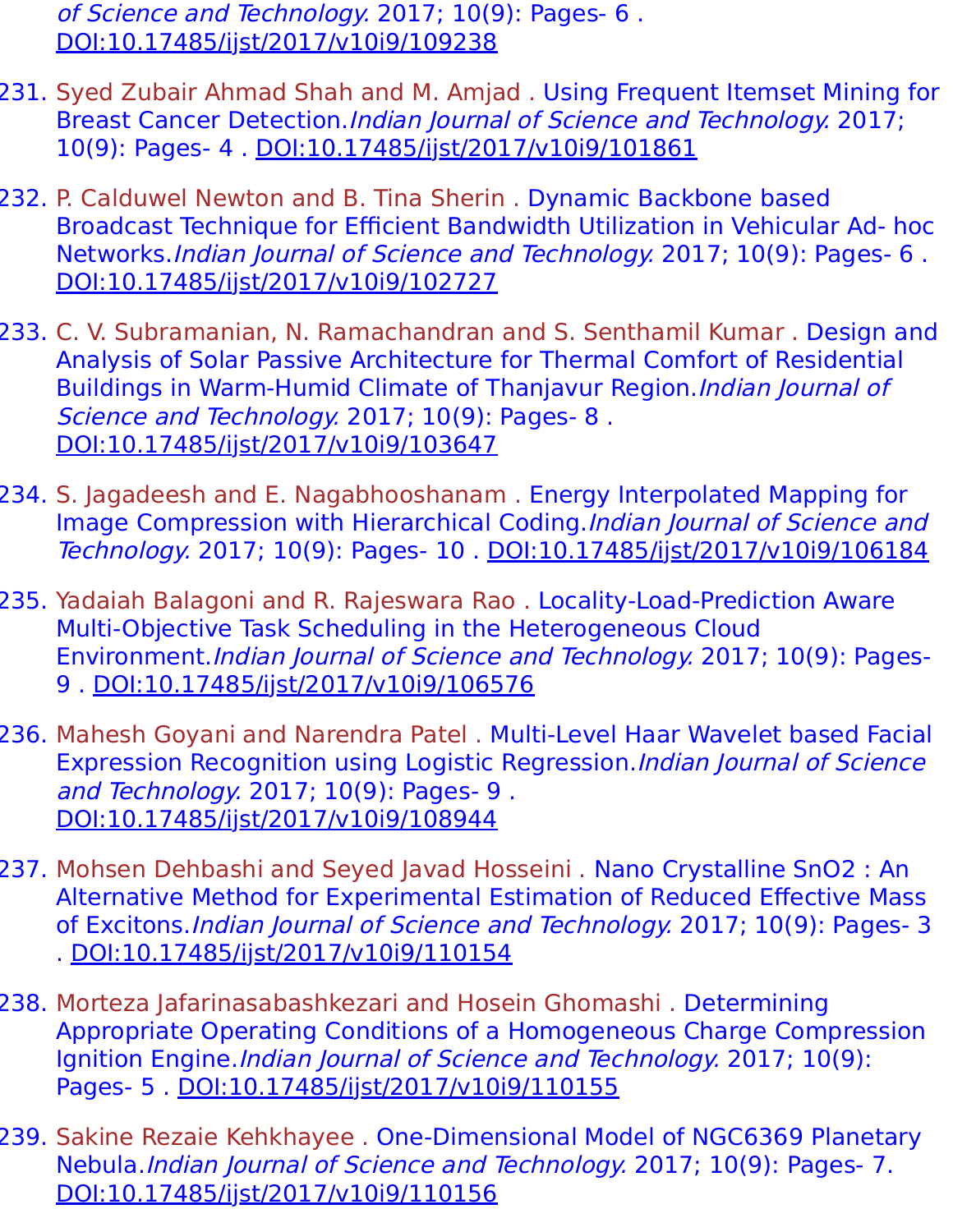- 240. L. Raghavendar Raju and C. R. K. Reddy . A Survey on Routing Protocols and QoS in Mobile Ad Hoc Networks (MANETs). Indian Journal of Science and Technology. 2017; 10(8): Pages- 8 . [DOI:10.17485/ijst/2017/v10i8/106593](https://indjst.org/articles/a-survey-on-routing-protocols-and-qos-in-mobile-ad-hoc-networks-manets)
- 241. K. Deeppa, R. Ganapathi and Prasoom Dwivedi . Services of low cost Carriers in India: The Cutomer's Perspective.Indian Journal of Science and Technology. 2017; 10(9): Pages- 13 . [DOI:10.17485/ijst/2017/v10i9/109282](https://indjst.org/articles/services-of-low-cost-carriers-in-india-the-cutomers-perspective)
- 242. Mohammad Hayati and Mohammad Reza Abroshan . Risk Assessment using Fuzzy FMEA (Case Study: Tehran Subway Tunneling Operations). Indian Journal of Science and Technology, Vol 10(9): Pages- 9 . [DOI:10.17485/ijst/2017/v10i9/110157](https://indjst.org/articles/risk-assessment-using-fuzzy-fmea-case-study-tehran-subway-tunneling-operations)
- 243. Esmail Miri , Sayed Mohammad Razavi and Naser Mehrshad . Search Space Reduction in Printed Persian Sub Word Recognition by a Heretical Method.Indian Journal of Science and Technology. 2017; 10(9): Pages- 10 . [DOI:10.17485/ijst/2017/v10i9/110158](https://indjst.org/articles/search-space-reduction-in-printed-persian-sub-word-recognition-by-a-heretical-method)
- 244. R. Elavarasi and P. K. Senthilkumar . Smart Car Parking. Indian Journal of Science and Technology. 2017; 10(9): Pages- 4 . [DOI:10.17485/ijst/2017/v10i9/111018](https://indjst.org/articles/smart-car-parking)
- 245. Jayasri Kotti and Venkataramana Attada . The Research Framework for Quantitative Safety Assessment for Safety-Critical Computer Systems.Indian Journal of Science and Technology. 2017; 10(9): Pages- 8 . [DOI:10.17485/ijst/2017/v10i9/101298](https://indjst.org/articles/the-research-framework-for-quantitative-safety-assessment-for-safety-critical-computer-systems)
- 246. P. L. Thakkar , H. C. Patel and G. M. Deheri . Transeversely Rough Narrow Width Tapered Pad Bearing.Indian Journal of Science and Technology. 2017; 10(9): Pages- 6 . [DOI:10.17485/ijst/2017/v10i9/98053](https://indjst.org/articles/transeversely-rough-narrow-width-tapered-pad-bearing)
- 247. E. A. Alyan, S. A. Aljunid and M. S. Anuar. Performance Enhancement of Indoor Wireless Infrared CDMA System Based on ZCC Code and Multiple Cell Configurations.Indian Journal of Science and Technology. 2017; 10(9): Pages- 8 . [DOI:10.17485/ijst/2017/v10i9/91141](https://indjst.org/articles/performance-enhancement-of-indoor-wireless-infrared-cdma-system-based-on-zcc-code-and-multiple-cell-configurations)
- 248. Vijay Prakash Singh , Anubhuti Khare and Ajay Somkunwar . To Improve the BER and Channel Capacity Through the Implementation of Differential Noise Shift Keying Using Matlab.Indian Journal of Science and Technology. 2017; 10(9): Pages- 10 . [DOI:10.17485/ijst/2017/v10i9/109507](https://indjst.org/articles/to-improve-the-ber-and-channel-capacity-through-the-implementation-of-differential-noise-shift-keying-using-matlab)
- 249. Naga Raju Boya, Vijay Kumar Jinde , Bala Venkateswarlu Avvaru , Sreelekha Kande and Ramanjappa Thogata . Design and Development of FPGA Based Image Acquisition System.Indian Journal of Science and Technology. 2017; 10(9): Pages- 6 . [DOI:10.17485/ijst/2017/v10i9/109060](https://indjst.org/articles/design-and-development-of-fpga-based-image-acquisition-system)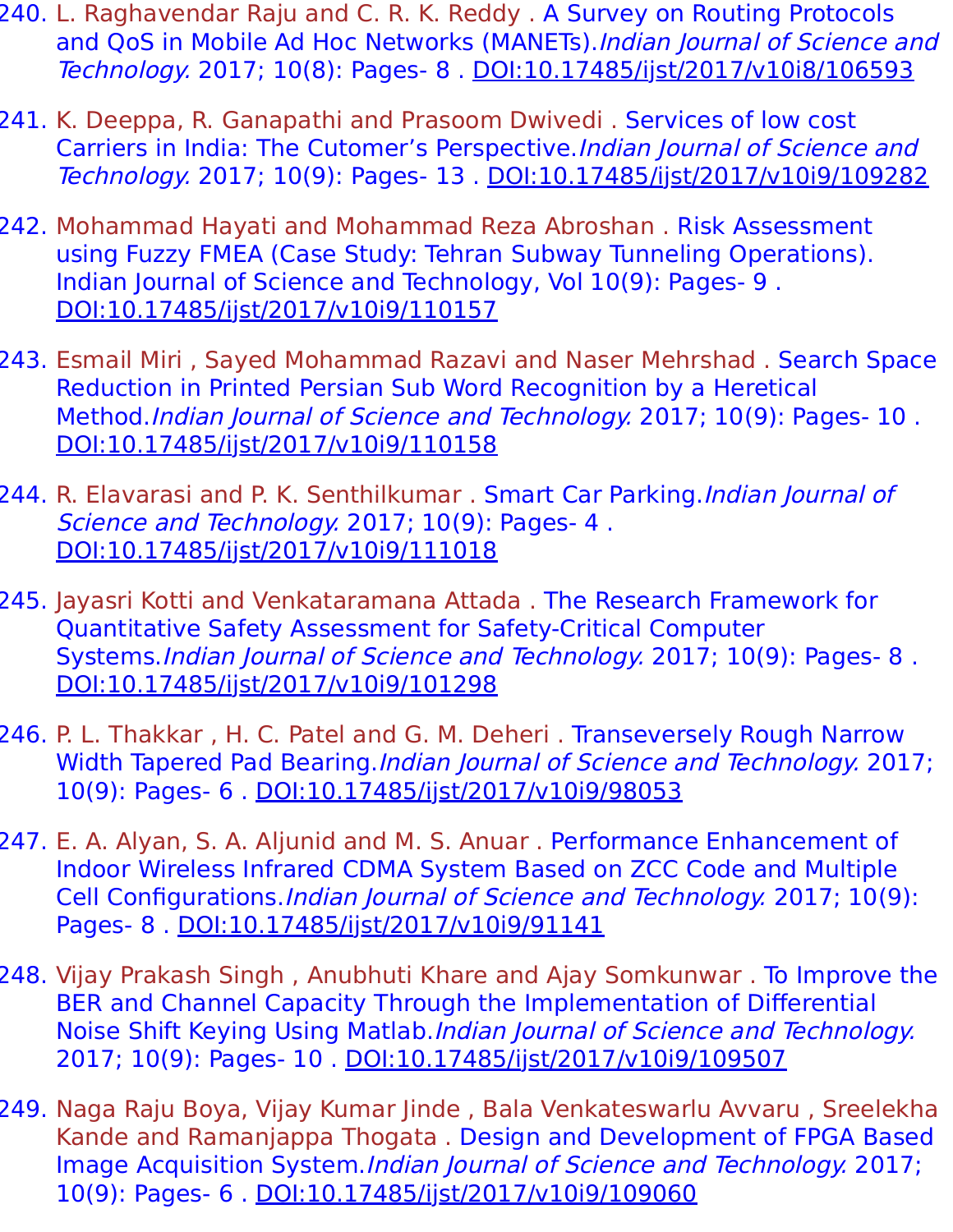- 250. Hussain Basha Pathan, Suresh Varma P, Satya Rajesh K. QoSperformance of IEEE 802.11 in MAC and PHY layer using Enhanced OAR Algorithm. Indian Journal of Science and Technology. 2017; 10(9): Pages- 9 . [DOI:10.17485/ijst/2017/v10i9/98054](https://indjst.org/articles/qosperformance-of-ieee-80211-in-mac-and-phy-layer-using-enhanced-oar-algorithm)
- 251. Sasmita Pani and Jibitesh Mishra . Modeling the Requirements Based on Contexts in Mobile Native Apps.Indian Journal of Science and Technology. 2017; 10(10): Pages- 10. [DOI: 10.17485/ijst/2017/v10i10/104786](https://indjst.org/articles/modeling-the-requirements-based-on-contexts-in-mobile-native-apps)
- 252. D. H. Husnutdinov and R. K. Sagdieva . Specifics of Training of Students of Philological Department in the Professionally-Oriented Reading with the Use of Computer Technologies.Indian Journal of Science and Technology. 2017; 10(10): Pages- 7 . [DOI:10.17485/ijst/2017/v10i10/96179](https://indjst.org/articles/specifics-of-training-of-students-of-philological-department-in-the-professionally-oriented-reading-with-the-use-of-computer-technologies)
- 253. Isaac A. Samuel, Adetiba Emmanuel , Ishioma A. Odigwe and Firstlady C. Felly-Njoku . A Comparative Study of Regression Analysis and Artificial Neural Network Methods for Medium-Term Load Forecasting. *Indian Journal* of Science and Technology. 2017; 10(10): Pages- 7 . [DOI:10.17485/ijst/2017/v10i10/86243](https://indjst.org/articles/a-comparative-study-of-regression-analysis-and-artificial-neural-network-methods-for-medium-term-load-forecasting)
- 254. Kumar Abhishek, Manish Kumar Verma, Kumar Shivam, Vinit Kumar and Adarsh Mohan . Integrated Hadoop Cloud Framework (IHCF). Indian Journal of Science and Technology. 2017; 10(10): Pages- 8 . [DOI:10.17485/ijst/2017/v10i10/107943](https://indjst.org/articles/integrated-hadoop-cloud-framework-ihcf)
- 255. Jose Machado, Eva Silva and Antonio Abelha . Business Intelligence Platform for Nosocomial Infection Incidence.Indian Journal of Science and Technology. 2017; 10(10): Pages- 11 . [DOI:10.17485/ijst/2017/v10i10/85698](https://indjst.org/articles/business-intelligence-platform-for-nosocomial-infection-incidence)
- 256. T. Rajesh Senthil Kumar, Viswesh Sujjur Balaramraja and V. Sivakumar . Aerodynamics of Discrete Location Camber Morphing Airfoils in Low Reynolds Number Flows.Indian Journal of Science and Technology. 2017; 10(10): Pages- 13 . [DOI:10.17485/ijst/2017/v10i10/92161](https://indjst.org/articles/aerodynamics-of-discrete-location-camber-morphing-airfoils-in-low-reynolds-number-flows)
- 257. Fathimath Zuha Maksood and Geetha Achuthan . Sustainability in Oman: Energy Consumption Forecasting using R.Indian Journal of Science and Technology. 2017; 10(10): Pages- 14 . [DOI:10.17485/ijst/2017/v10i10/97008](https://indjst.org/articles/sustainability-in-oman-energy-consumption-forecasting-using-r)
- 258. Meena Rao and Neeta Singh . Energy Efficient AODV for Backup Route Selection in MANETs.*Indian Journal of Science and Technology.* 2017; 10(10): Pages- 5 . [DOI:10.17485/ijst/2017/v10i10/100498](https://indjst.org/articles/energy-efficient-aodv-for-backup-route-selection-in-manets)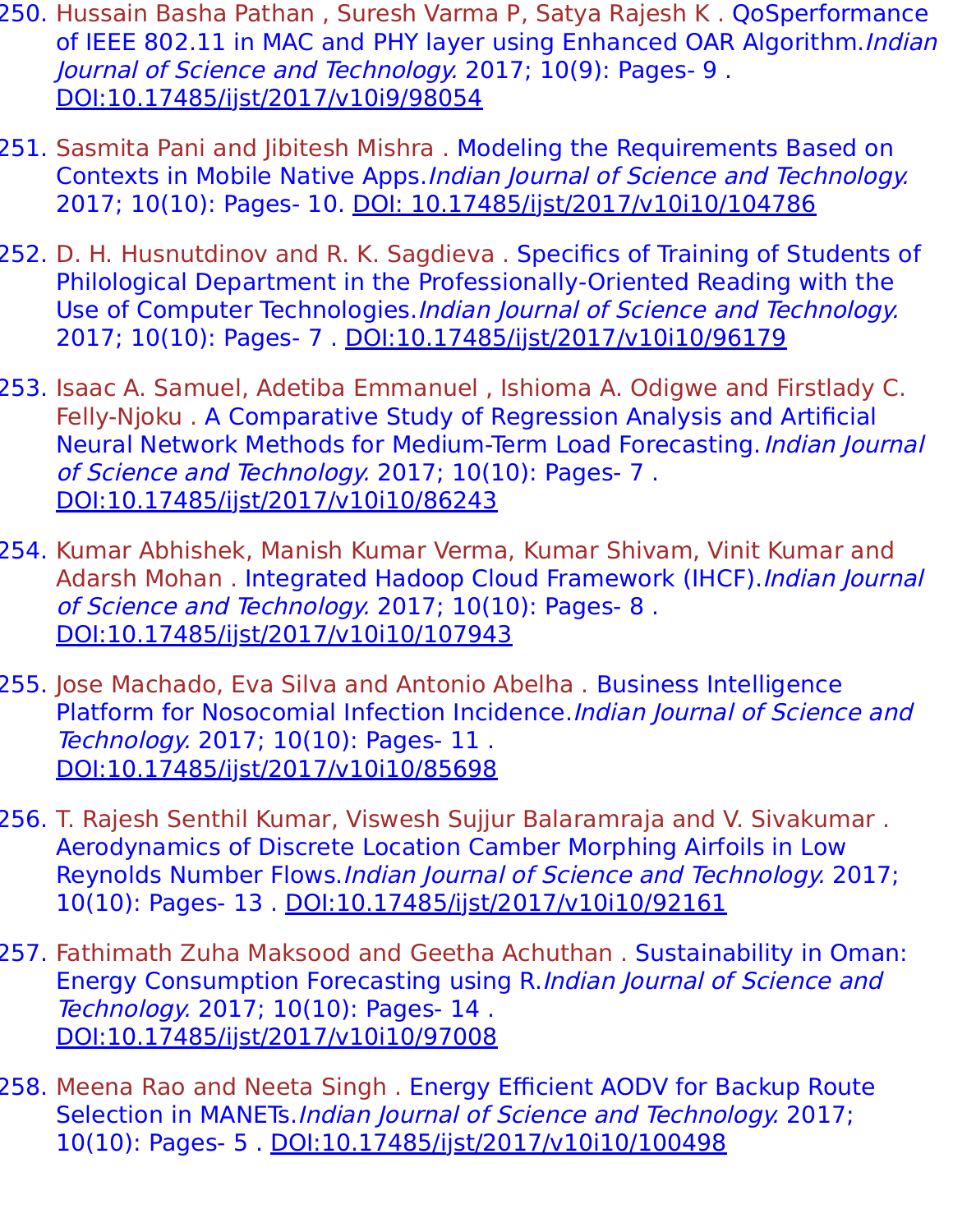- 259. A. K. Nikhath and K. Subrahmanyam . COCUS: Concept Based Document Clustering by Corpus Utility Scale.Indian Journal of Science and Technology. 2017; 10(10): Pages- 9 . [DOI:10.17485/ijst/2017/v10i10/104236](https://indjst.org/articles/cocus-concept-based-document-clustering-by-corpus-utility-scale)
- 260. Surbhi Gill, Pooja Sahni, Paras Chawla, Sukhdeep Kaur . Intelligent Transportation Architecture for Enhanced Security and Integrity in Vehicles Integrated Internet of Things .Indian Journal of Science and Technology. 2017; 10(10): Pages- 5 . [DOI:10.17485/ijst/2017/v10i10/108251](https://indjst.org/articles/intelligent-transportation-architecture-for-enhanced-security-and-integrity-in-vehicles-integrated-internet-of-things)
- 261. Rupinder Singh and Dinesh Kumar . Anomaly Prevention Mechanism for Wireless Networks using the Wireless Node Integrity Assessment Program.Indian Journal of Science and Technology. 2017; 10(10): Pages- 5 . [DOI:10.17485/ijst/2017/v10i10/109291](https://indjst.org/articles/anomaly-prevention-mechanism-for-wireless-networks-using-the-wireless-node-integrity-assessment-program)
- 262. Shivaprakash Ranga , Balakrishnan and Nageswara Guptha . Anonymizing Sensitive Based Qualities Utilizing Hadoop Framework.Indian Journal of Science and Technology. 2017; 10(10): Pages- 5. [DOI:10.17485/ijst/2017/v10i10/109294](https://indjst.org/articles/anonymizing-sensitive-based-qualities-utilizing-hadoop-framework)
- 263. Renu Chugh, Ashish Nandal and Naresh Kumar . Multiplicative Normed Linear Space and its Topological Properties.Indian Journal of Science and Technology. 2017; 10(10): Pages- 9 . [DOI:10.17485/ijst/2017/v10i10/74294](https://indjst.org/articles/multiplicative-normed-linear-space-and-its-topological-properties)
- 264. Ahmed Mortada Fikry, Amr Zahran , Moamen Sheba and Magdy Mostafa . Clinical Effectiveness of the Lateral Approach of the Maxillary Sinus Floor Augmentation using Different Gadgets with Simultaneous Implant Placement: A Systematic Review with Meta-Analysis.Indian Journal of Science and Technology. 2017; 10(10): Pages- 11. [DOI:10.17485/ijst/2017/v10i10/96310](https://indjst.org/articles/clinical-effectiveness-of-the-lateral-approach-of-the-maxillary-sinus-floor-augmentation-using-different-gadgets-with-simultaneous-implant-placement-a-systematic-review-with-meta-analysis)
- 265. H. M. Ahmed , K. A. Ahmed, H. M. Mashaly and A. A. El-Halwagy . Treatment of Cotton Fabric with Dielectric Barrier Discharge (DBD) Plasma and Printing with Cochineal Natural Dye.Indian Journal of Science and Technology. 2017; 10(10): Pages- 10 . [DOI:10.17485/ijst/2017/v10i10/100973](https://indjst.org/articles/treatment-of-cotton-fabric-with-dielectric-barrier-discharge-dbd-plasma-and-printing-with-cochineal-natural-dye)
- 266. N. Vijayarani and A. Senthilkumar . Consequence of Space Efficient Secret Sharing for Secure Multi-Path Data Delivery in WSN.Indian Journal of Science and Technology. 2017; 10(10): Pages- 7. [DOI:10.17485/ijst/2017/v10i10/86080](https://indjst.org/articles/consequence-of-space-efficient-secret-sharing-for-secure-multi-path-data-delivery-in-wsn)
- 267. G. Pardha Sagar and P. V. R. D. Prasad . A Survey on Test Case Prioritization Techniques for Regression Testing.Indian Journal of Science and Technology. 2017; 10(10): Pages- 6 . [DOI:10.17485/ijst/2017/v10i10/99661](https://indjst.org/articles/a-survey-on-test-case-prioritization-techniques-for-regression-testing)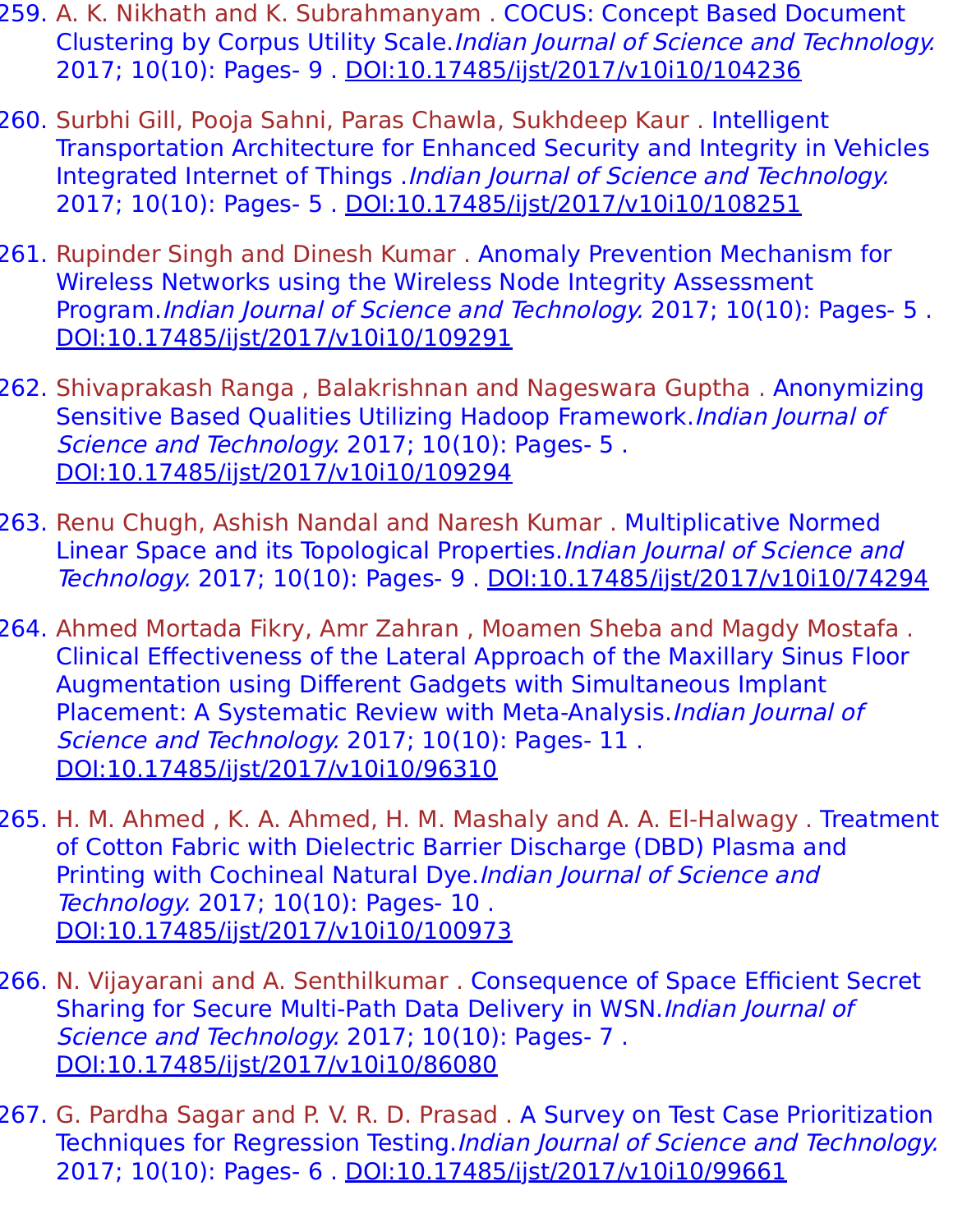- 268. P. Naga Padma, P. Sravani, Prity Mishra, N. Sneha and K. Anuradha . Synergistic Effect of Multiple Enzymes on Apple Juice Clarification. *Indian* Journal of Science and Technology. 2017; 10(10): Pages- 5 . [DOI:10.17485/ijst/2017/v10i10/107716](https://indjst.org/articles/synergistic-effect-of-multiple-enzymes-on-apple-juice-clarification)
- 269. Umakant Rawat , Ashwani Awasthi , Dev Sen Gupta, Rajesh Solomal Paul and Shashikant Tripathi . Morphometric Analysis using Remote Sensing and GIS Techniques in the Bagain River Basin, Bundelkhand Region, India.*Indian* Journal of Science and Technology. 2017; 10(10): Pages- 9 . [DOI:10.17485/ijst/2017/v10i10/107875](https://indjst.org/articles/morphometric-analysis-using-remote-sensing-and-gis-techniques-in-the-bagain-river-basin-bundelkhand-region-india)
- 270. Mukesh Tiwari and Rakesh Singhai . Improved Algorithm for Object Tracking in Video Camera Network. Indian Journal of Science and Technology. 2017; 10(10): Pages- 10 . [DOI:10.17485/ijst/2017/v10i10/109692](https://indjst.org/articles/improved-algorithm-for-object-tracking-in-video-camera-network)
- 271. Anil Khatak , Sanjeev Dhull and Manoj Kumar Taleja . A Study on Advanced High Speed and Ultra Low Power ADC Architectures.Indian Journal of Science and Technology. 2017; 10(10): Pages- 8. [DOI:10.17485/ijst/2017/v10i10/86067](https://indjst.org/articles/a-study-on-advanced-high-speed-and-ultra-low-power-adc-architectures)
- 272. Jayanthi Muthuswamy . New Edge Preserving Hybrid Method for Better Enhancement of Liver CT Images.Indian Journal of Science and Technology. 2017; 10(10): Pages- 7 . [DOI:10.17485/ijst/2017/v10i10/110776](https://indjst.org/articles/new-edge-preserving-hybrid-method-for-better-enhancement-of-liver-ct-images)
- 273. Anuradha Mukherjee , Tamal Mandal , Amit Ganguly , Prem Sunder Ghosh and Pradip K. Chatterjee . Investigations on the Kinetics of Acid Catalyzed Hemicellulose Hydrolysis Derived from Waste Rice Straw for the Production of Bio-Ethanol. Indian Journal of Science and Technology. 2017; 10(11): Pages- 8 . [DOI:10.17485/ijst/2017/v10i11/92605](https://indjst.org/articles/investigations-on-the-kinetics-of-acid-catalyzed-hemicellulose-hydrolysis-derived-from-waste-rice-straw-for-the-production-of-bio-ethanol)
- 274. S. S. Chopade and D. V. Padole . TCAD Simulation and Analysis of Drain Current and Threshold Voltage in Single Fin and Multi-Fin FinFET.Indian Journal of Science and Technology. 2017; 10(11): Pages- 6 . [DOI:10.17485/ijst/2017/v10i11/93062](https://indjst.org/articles/tcad-simulation-and-analysis-of-drain-current-and-threshold-voltage-in-single-fin-and-multi-fin-finfet)
- 275. P. Santhosh and K. Meenakshi . Enhancing Oral Communication through Task Based Language Teaching among Polytechnic Students- An Experimental Study.Indian Journal of Science and Technology. 2017; 10(11): Pages- 4 . [DOI:10.17485/ijst/2017/v10i11/106481](https://indjst.org/articles/enhancing-oral-communication-through-task-based-language-teaching-among-polytechnic-students-an-experimental-study)
- 276. Yulintine , Hendri Bugar, Linda Wulandari and Edison Harteman . Snakehead Fish (Channa Striata) : Semi-Induced Breeding and Larval Growth.Indian Journal of Science and Technology. 2017; 10(11): Pages- 8 . [DOI: 10.17485/ijst/2017/v10i11/107588](https://indjst.org/articles/snakehead-fish-channa-striata-semi-induced-breeding-and-larval-growth)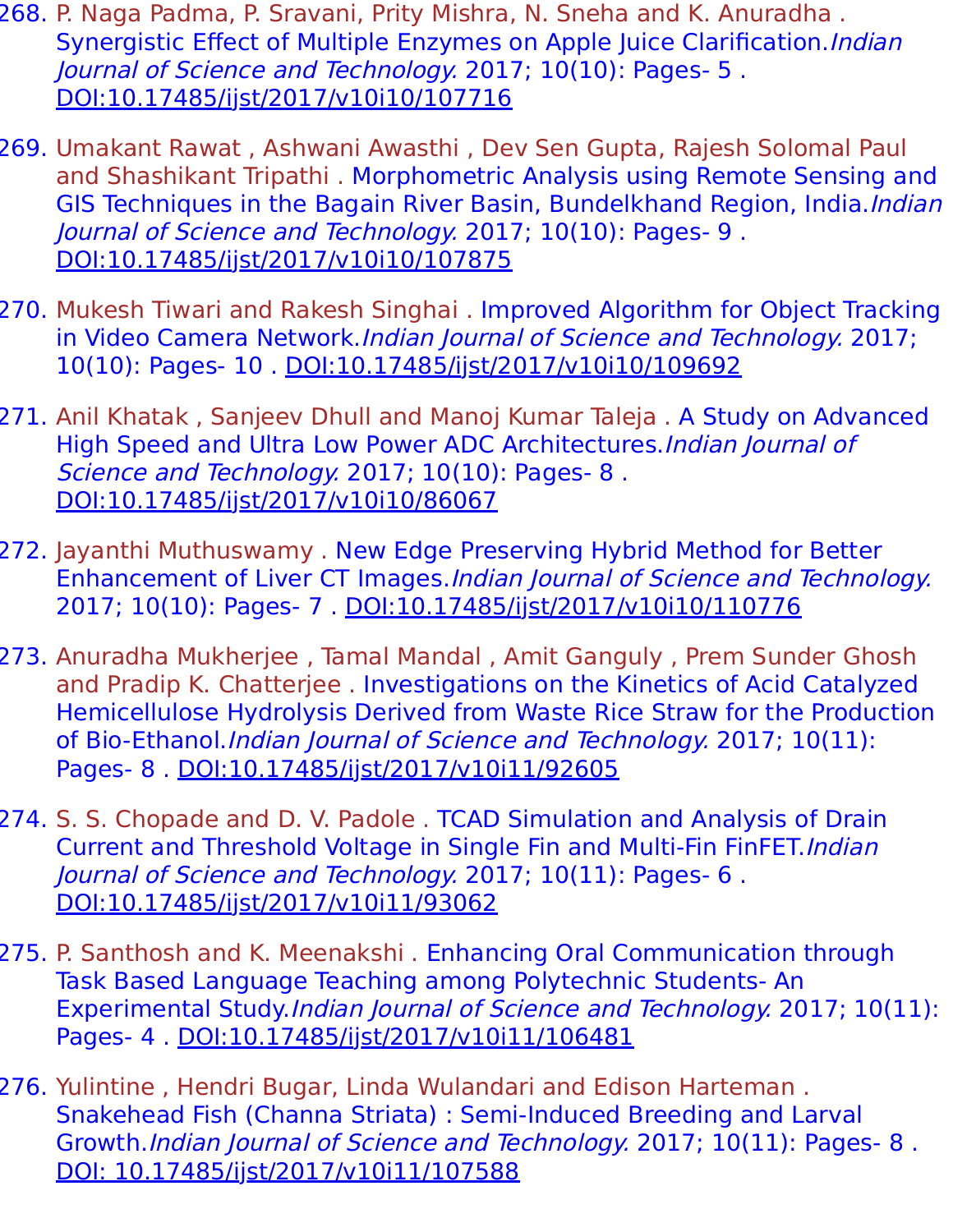- 277. S.Patel, J.Bhalani and Y.Kosta . Performance of LTE-A Full Rate and Full Diversity STBC under Real Scattered Environment.Indian Journal of Science and Technology. 2017; 10(11): Pages- 6 . [DOI:10.17485/ijst/2017/v10i11/108604](https://indjst.org/articles/performance-of-lte-a-full-rate-and-full-diversity-stbc-under-real-scattered-environment)
- 278. F. L. Sophia Florence and Akkara Sherine . The Impact of VCOP Technique on Developing the Writing Skills of Tertiary Students in the Indian Context: A Study.Indian Journal of Science and Technology. 2017; 10(11): Pages- 6 . [DOI:10.17485/ijst/2017/v10i11/109092](https://indjst.org/articles/the-impact-of-vcop-technique-on-developing-the-writing-skills-of-tertiary-students-in-the-indian-context-a-study)
- 279. Usha Mandadapu , S. Victor Vedanayakam and K. Thyagarajan . Simulation and Analysis of Lead based Perovskite Solar Cell using SCAPS- 1D.Indian Journal of Science and Technology. 2017; 10(11): Pages- 8 . [DOI:10.17485/ijst/2017/v11i10/110721](https://indjst.org/articles/simulation-and-analysis-of-lead-based-perovskite-solar-cell-using-scaps-1d)
- 280. Jatinder Singh. Hardware Level Security in e-Wallet: Today's Need.*Indian* Journal of Science and Technology. 2017; 10(11): Pages- 3 . [DOI:10.17485/ijst/2017/v10i11/111087](https://indjst.org/articles/hardware-level-security-in-e-wallet-todays-need)
- 281. Pramod K. B. Rangaiah and H. V. Kumaraswamy . Design and Implementation of High Performance Miniature Uniplanar Microwave Low Pass Filter up to 15GHz. Indian Journal of Science and Technology. 2017; 10(11): Pages- 10 . [DOI:10.17485/ijst/2017/v10i11/106517](https://indjst.org/articles/design-and-implementation-of-high-performance-miniature-uniplanar-microwave-low-pass-filter-up-to-15ghz)
- 282. D. Sen Gupta, P. Ghosh and S. K. Tripathi . A Quantitative Morphometric Analysis of Barhar River Watershed of Mahoba district, U.P., India using Remote Sensing and GIS.Indian Journal of Science and Technology. 2017; 10(11): Pages- 5 . [DOI:10.17485/ijst/2017/v10i11/109695](https://indjst.org/articles/a-quantitative-morphometric-analysis-of-barhar-river-watershed-of-mahoba-district-up-india-using-remote-sensing-and-gis)
- 283. S. Daneshfozoun , Reedzwan Redza , Dai-Viet N. Vo , Nasser Mohamed Ramli , M. Azmuddin Abdullah and Bawadi Abdullah . Adsorption Kinetics of Pb(II) Ions from Aqueous Solution using Modified Magnetic Nano-Composite of OPEFB.Indian Journal of Science and Technology. 2017; 10(11): Pages- 5. [DOI:10.17485/ijst/2017/v10i11/111447](https://indjst.org/articles/adsorption-kinetics-of-pbii-ions-from-aqueous-solution-using-modified-magnetic-nano-composite-of-opefb)
- 284. K. R. Dushyanth Kumar , G. S. Shivashankar and R. S. Kadadevaramath . Lean Supply Chain Performance Metrics for the better Manufacturing Process.Indian Journal of Science and Technology. 2017; 10(11): Pages- 7 . [DOI:10.17485/ijst/2017/v10i11/106135](https://indjst.org/articles/lean-supply-chain-performance-metrics-for-the-better-manufacturing-process)
- 285. C. P. Lohith, R. Srinivasan , Rajeshwar S. Kadadevaramath and S. Shrisha . Innovation the Key to Success: A Literature Review on Indian MSME's.Indian Journal of Science and Technology. 2017; 10(11): Pages- 6 . [DOI:10.17485/ijst/2017/v10i11/106136](https://indjst.org/articles/innovation-the-key-to-success-a-literature-review-on-indian-msmes)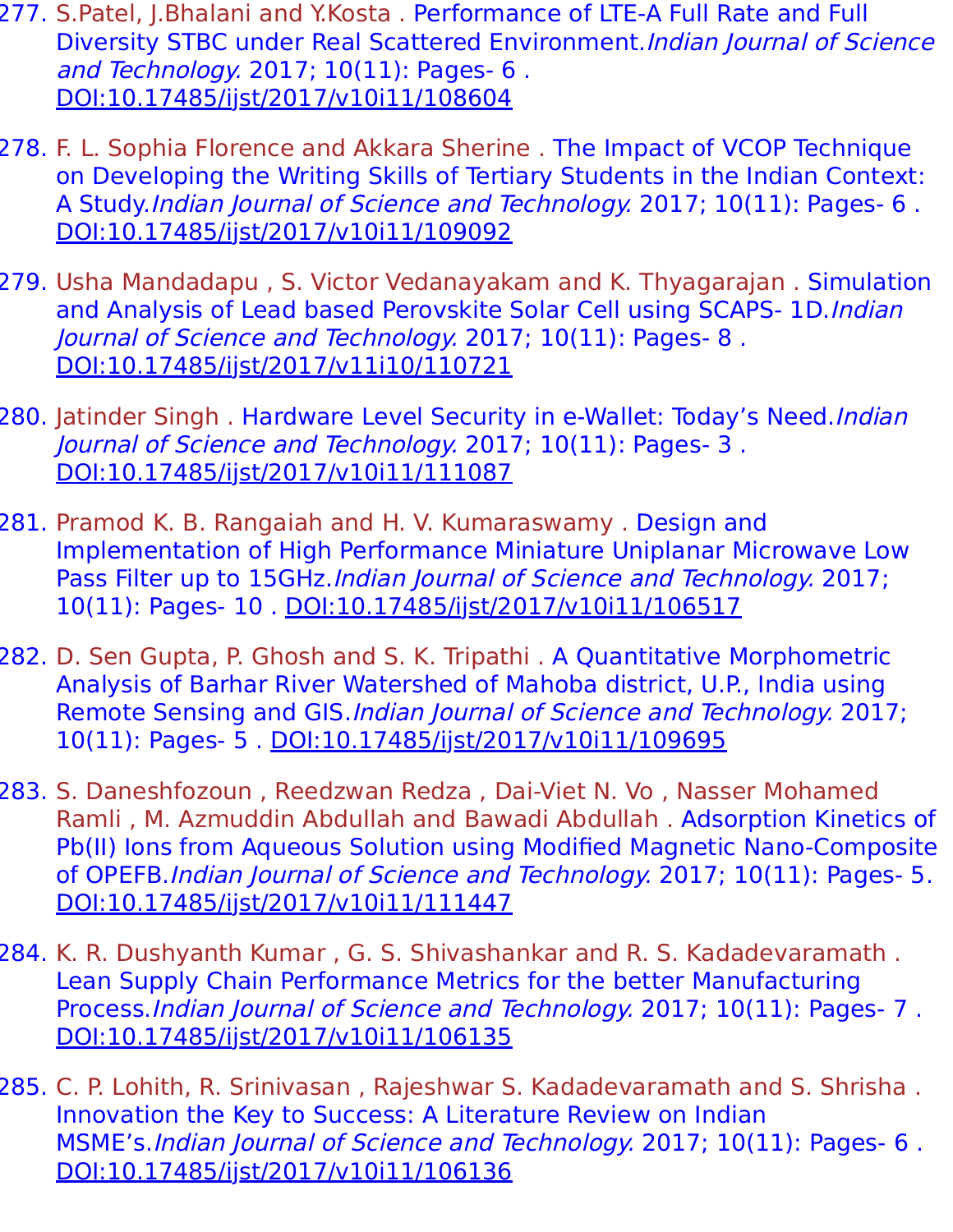- 286. V. N. Shailaja, B. Ravishankar and B. E. Narkhede . A Study on Captivated Capacity of Noise Due to the Designed Models and Damping Materials.*Indian Journal of Science and Technology.* 2017; 10(11): Pages- 6. [DOI:10.17485/ijst/2017/v10i11/106138](https://indjst.org/articles/a-study-on-captivated-capacity-of-noise-due-to-the-designed-models-and-damping-materials)
- 287. T. S. M. Kumar and B. Adaveesh . Application of "8D Methodology" for the Root Cause Analysis and Reduction of Valve Spring Rejection in a Valve Spring Manufacturing Company: A Case Study.Indian Journal of Science and Technology. 2017; 10(11): Pages- 11 . [DOI:10.17485/ijst/2017/v10i11/106137](https://indjst.org/articles/application-of-8d-methodology-for-the-root-cause-analysis-and-reduction-of-valve-spring-rejection-in-a-valve-spring-manufacturing-company-a-case-study)
- 288. Kusuma Sundara Kumar, Pinnamaneni. Udaya Bhaskar and Kollipara Padma Kumari . Assessment and Mapping of Urban Heat Island using Field Data in the New Capital Region of Andhra Pradesh, India.Indian Journal of Science and Technology. 2017; 10(11): Pages- 8. [DOI:10.17485/ijst/2017/v10i11/99983](https://indjst.org/articles/assessment-and-mapping-of-urban-heat-island-using-field-data-in-the-new-capital-region-of-andhra-pradesh-india)
- 289. Burugupalli Kasi Babu, V. Chaitanya Kumar and P. M. K. Prasad . Low Complexity PTS and SLM Techniques on PAPR Reduction in SFBC MIMO-OFDM Systems.Indian Journal of Science and Technology. 2017; 10(11): Pages- 7 . [DOI:10.17485/ijst/2017/v10i11/107892](https://indjst.org/articles/low-complexity-pts-and-slm-techniques-on-papr-reduction-in-sfbc-mimo-ofdm-systems)
- 290. Alex Roney Mathew and Aayad Al Hajj . Secure Communications on IoT and Big Data.Indian Journal of Science and Technology. 2017; 10(11): Pages- 6 . [DOI: 10.17485/ijst/2017/v10i11/107974](https://indjst.org/articles/secure-communications-on-iot-and-big-data)
- 291. S. Y. Jani, T. N. Desai and P. H. Darji . Comparison Between Multiple Linear Regression (MLR) Model and Artificial Neural Network(ANN) Model for the Lean Practices of Manufacturing Industries (SMEs) of Gujarat. Indian Journal of Science and Technology. 2017; 10(11): Pages- 6 . [DOI:10.17485/ijst/2017/v10i11/106133](https://indjst.org/articles/comparison-between-multiple-linear-regression-mlr-model-and-artificial-neural-networkann-model-for-the-lean-practices-of-manufacturing-industries-smes-of-gujarat)
- 292. G. Asha Kiran, Manimala Puri and S. Srinivasa Suresh . PSO-Enabled Privacy Preservation of Data Clustering.Indian Journal of Science and Technology. 2017; 10(11): Pages- 10 . [DOI:10.17485/ijst/2017/v10i11/89318](https://indjst.org/articles/pso-enabled-privacy-preservation-of-data-clustering)
- 293. K. Rajesh Babu , P.V. Naganjaneyulu and K. Satya Prasad . Performance Analysis for Efficient Brain Tumor Segmentation by using Clustering Algorithm.Indian Journal of Science and Technology. 2017; 10(11): Pages- 6 . [DOI:10.17485/ijst/2017/v10i11/92979](https://indjst.org/articles/performance-analysis-for-efficient-brain-tumor-segmentation-by-using-clustering-algorithm)
- 294. Mani Kant Verma, M. K. Verma, L. K. Yadu and Meena Murmu . A Study of Climate Change Impact on Precipitation of Sheonath River Basin. Indian Journal of Science and Technology. 2017; 10(11): Pages- 6 . [DOI:10.17485/ijst/2017/v10i11/104361](https://indjst.org/articles/a-study-of-climate-change-impact-on-precipitation-of-sheonath-river-basin)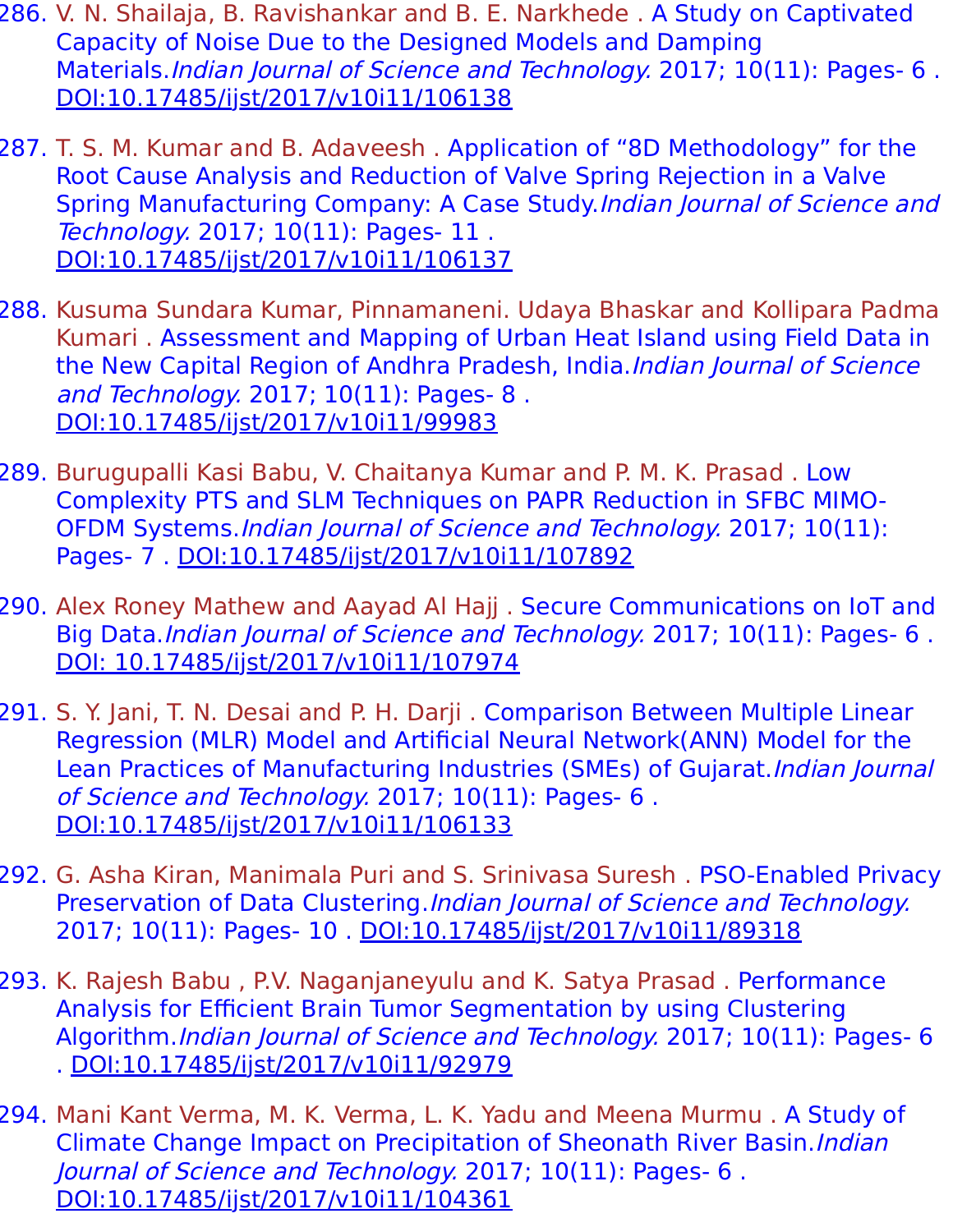- 295. J. Karthick , K. Suguna and P. N. Raghunath . Assessment of Performance of RC Beams Strengthened with Hybrid FRP Laminates using Multivariate Linear Regression Modeling.Indian Journal of Science and Technology. 2017; 10(11): Pages- 10 . [DOI:10.17485/ijst/2017/v10i11/108059](https://indjst.org/articles/assessment-of-performance-of-rc-beams-strengthened-with-hybrid-frp-laminates-using-multivariate-linear-regression-modeling)
- 296. J. Malarvizhi and S. Thabasu Kannan . A Study for Potential Identification used for any Academic Institutions. Indian Journal of Science and Technology. 2017; 10(11): Pages- 5 . [DOI:10.17485/ijst/2017/v10i11/100790](https://indjst.org/articles/a-study-for-potential-identification-used-for-any-academic-institutions)
- 297. Atyaf Dhari and Khaldun I. Arif . An Efficient Load Balancing Scheme for Cloud Computing.Indian Journal of Science and Technology. 2017; 10(11): Pages- 8 . [DOI:10.17485/ijst/2017/v10i11/110107](https://indjst.org/articles/an-efficient-load-balancing-scheme-for-cloud-computing)
- 298. Sharanagouda N. Patil and P. V. Hunagund . Frequency- Reconfigurable Multimode Antenna for Cognitive Radio.Indian Journal of Science and Technology. 2017; 10(11): Pages- 5 . [DOI:10.17485/ijst/2017/v10i11/111046](https://indjst.org/articles/frequency-reconfigurable-multimode-antenna-for-cognitive-radio)
- 299. T. S. Shiny Angel and John T. Mesia Dhas . Requirement Engineering Model for Web Applications.*Indian Journal of Science and Technology.* 2017; 10(11): Pages- 4 . [DOI:10.17485/ijst/2017/v10i11/112289](https://indjst.org/articles/requirement-engineering-model-for-web-applications)
- 300. N. Gupta and M. Shakya . One Dimensional Transient State Finite Element Model to Study Thermal Variations due to Transient Vasoconstriction followed by Persistent Vasodilation during Inflammation in Surgical Wound of Peripheral Tissues of Human Limb.Indian Journal of Science and Technology. 2017; 10(12): Pages- 15 . [DOI:10.17485/ijst/2017/v10i12/111137](https://indjst.org/articles/one-dimensional-transient-state-finite-element-model-to-study-thermal-variations-due-to-transient-vasoconstriction-followed-by-persistent-vasodilation-during-inflammation-in-surgical-wound-of-peripheral-tissues-of-human-limb)
- 301. Akshaykumar Meshram, Chandrashekhar Meshra and N. W. Khobragade . An IND-CCA2 Secure Public Key Cryptographic Protocol using Suzuki 2- Group.Indian Journal of Science and Technology. 2017; 10(12): Pages- 8 . [DOI:10.17485/ijst/2017/v10i12/111588](https://indjst.org/articles/an-ind-cca2-secure-public-key-cryptographic-protocol-using-suzuki-2-group)
- 302. Ashwini Kumar Malviya and Meenu Chawla . Effects of Different Color Models in Hand Gesture Recognition. Indian Journal of Science and Technology. 2017; 10(12): Pages- 8 . [DOI:10.17485/ijst/2017/v10i12/91281](https://indjst.org/articles/effects-of-different-color-models-in-hand-gesture-recognition)
- 303. Neeraj Kanger and Gourav Bathla . Recognizing Emotion in Text using Neural Network and Fuzzy Logic.Indian Journal of Science and Technology. 2017; 10(12): Pages- 6 . [DOI:10.17485/ijst/2017/v10i12/100526](https://indjst.org/articles/recognizing-emotion-in-text-using-neural-network-and-fuzzy-logic)
- 304. R. Thilagavathy and A. Murugan . Secure the Cloud Data Transmissionusing an Improved RSA Algorithm.Indian Journal of Science and Technology.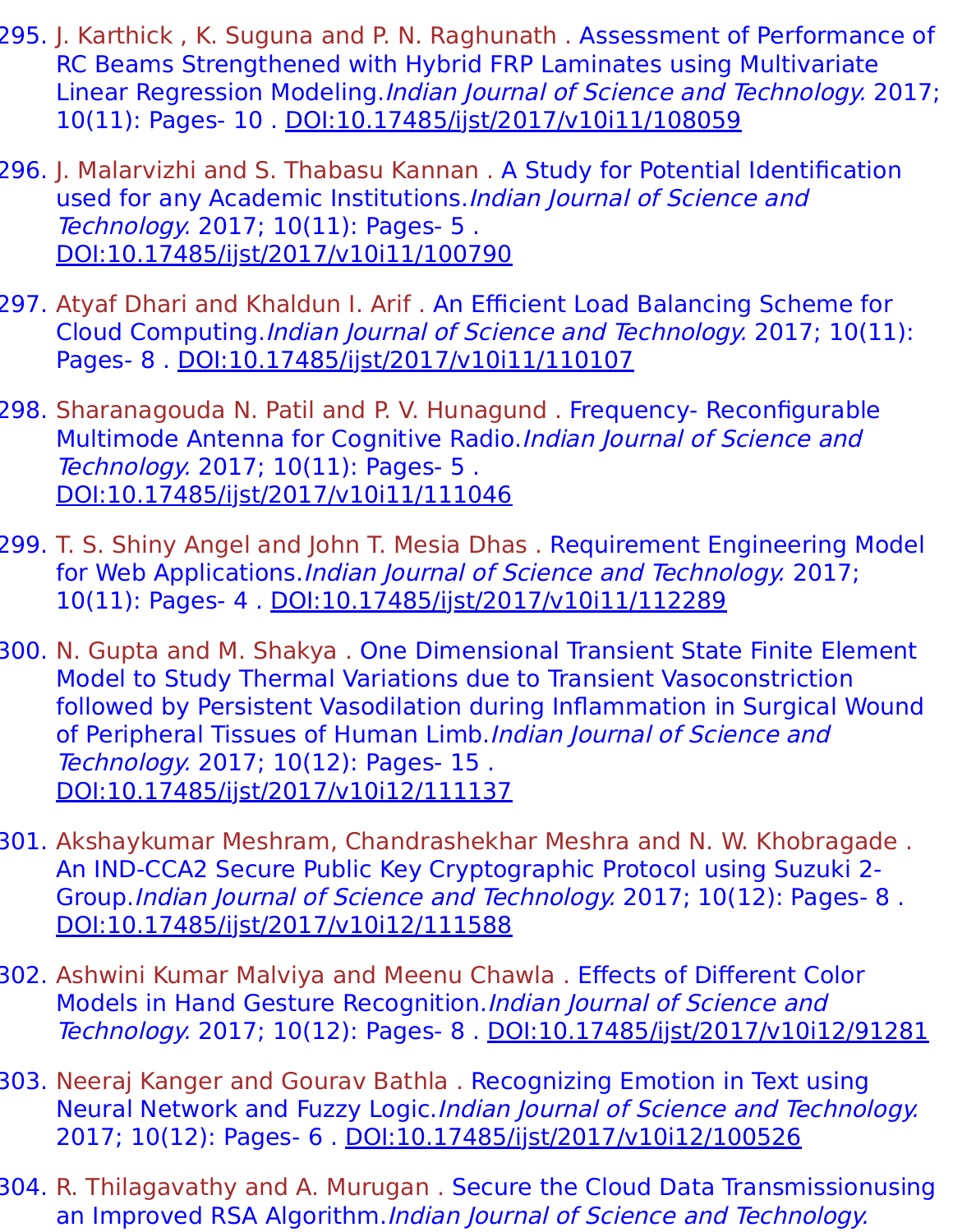- 2017; 10(12): Pages- 6 . [DOI:10.17485/ijst/2017/v10i12/103770](https://indjst.org/articles/secure-the-cloud-data-transmissionusing-an-improved-rsa-algorithm)
- 305. D. Das and M. A. Ahmed . On-Street Parking Demand Estimation in Urban CBD using FI and CF Model: A Case Study - Kolkata, India. Indian Journal of Science and Technology. 2017; 10(12): Pages- 11. [DOI:10.17485/ijst/2017/v10i12/104029](https://indjst.org/articles/on-street-parking-demand-estimation-in-urban-cbd-using-fi-and-cf-model-a-case-study-kolkata-india)
- 306. P. Kayal and S. Kannan . An Ensemble Classifier Adopting Random Subspace Method based on Fuzzy Partial Mining.Indian Journal of Science and Technology. 2017; 10(12): Pages- 8 . [DOI:10.17485/ijst/2017/v10i12/104975](https://indjst.org/articles/an-ensemble-classifier-adopting-random-subspace-method-based-on-fuzzy-partial-mining)
- 307. Tribhuvan Singh , Harvinder Singh Saini , S. V. Ranganayakulu , S. Ravi and K. Sudhakar . Molecular Docking Assisted Isolation of Azadirachtin-A, from Seeds of Azadirachta indica Extract against Cervical Cancer.Indian Journal of Science and Technology. 2017; 10(12): Pages- 5 . [DOI:10.17485/ijst/2017/v10i12/106476](https://indjst.org/articles/molecular-docking-assisted-isolation-of-azadirachtin-a-from-seeds-of-azadirachta-indica-extract-against-cervical-cancer)
- 308. Senthilkumar Palaniappan , Murugappan Alagappan, and Rajkumar Ramesh . Influence of Aeration on Vermicomposting of PreProcessed Vegetable Waste.Indian Journal of Science and Technology. 2017; 10(12): Pages- 14. [DOI:10.17485/ijst/2017/v10i12/109200](https://indjst.org/articles/influence-of-aeration-on-vermicomposting-of-preprocessed-vegetable-waste)
- 309. Kalpit G. Soni and Atul Patel . Do You Know Where Your Cloud Files Are? Improving Accuracy of Cloud Location Detection using Modified K- Medoid Algorithm.Indian Journal of Science and Technology. 2017; 10(12): Pages- 7 . [DOI:10.17485/ijst/2017/v10i12/110064](https://indjst.org/articles/do-you-know-where-your-cloud-files-are-improving-accuracy-of-cloud-location-detection-using-modified-k-medoid-algorithm)
- 310. Rainu Nandal and Rahul Rishi. Role of Events R-Tree in Knowledge Discovery Process for Spatio-Temporal Databases. Indian Journal of Science and Technology. 2017; 10(12): Pages- 7 . [DOI:10.17485/ijst/2017/v10i12/111436](https://indjst.org/articles/role-of-events-r-tree-in-knowledge-discovery-process-for-spatio-temporal-databases)
- 311. N. Anusha and V. Hemanathan . Confidential Data Access Control in Named Data Networking.Indian Journal of Science and Technology. 2017; 10(12): Pages- 6 . [DOI: 10.17485/ijst/2017/v10i12/101108](https://indjst.org/articles/confidential-data-access-control-in-named-data-networking)
- 312. A. Kaddour and S. M. A. Bekkouche . Study of Natural Ventilation Parameters on Buildings Inner Air Temperature. Indian Journal of Science and Technology. 2017; 10(12): Pages- 5 . [DOI:10.17485/ijst/2017/v10i12/54545](https://indjst.org/articles/study-of-natural-ventilation-parameters-on-buildings-inner-air-temperature)
- 313. P. L. Rama Kameswari and V. S. Bhagavan . Bilateral Generating Functions Involving Generalized Hypergeometric Polynomials of Two Variables.Indian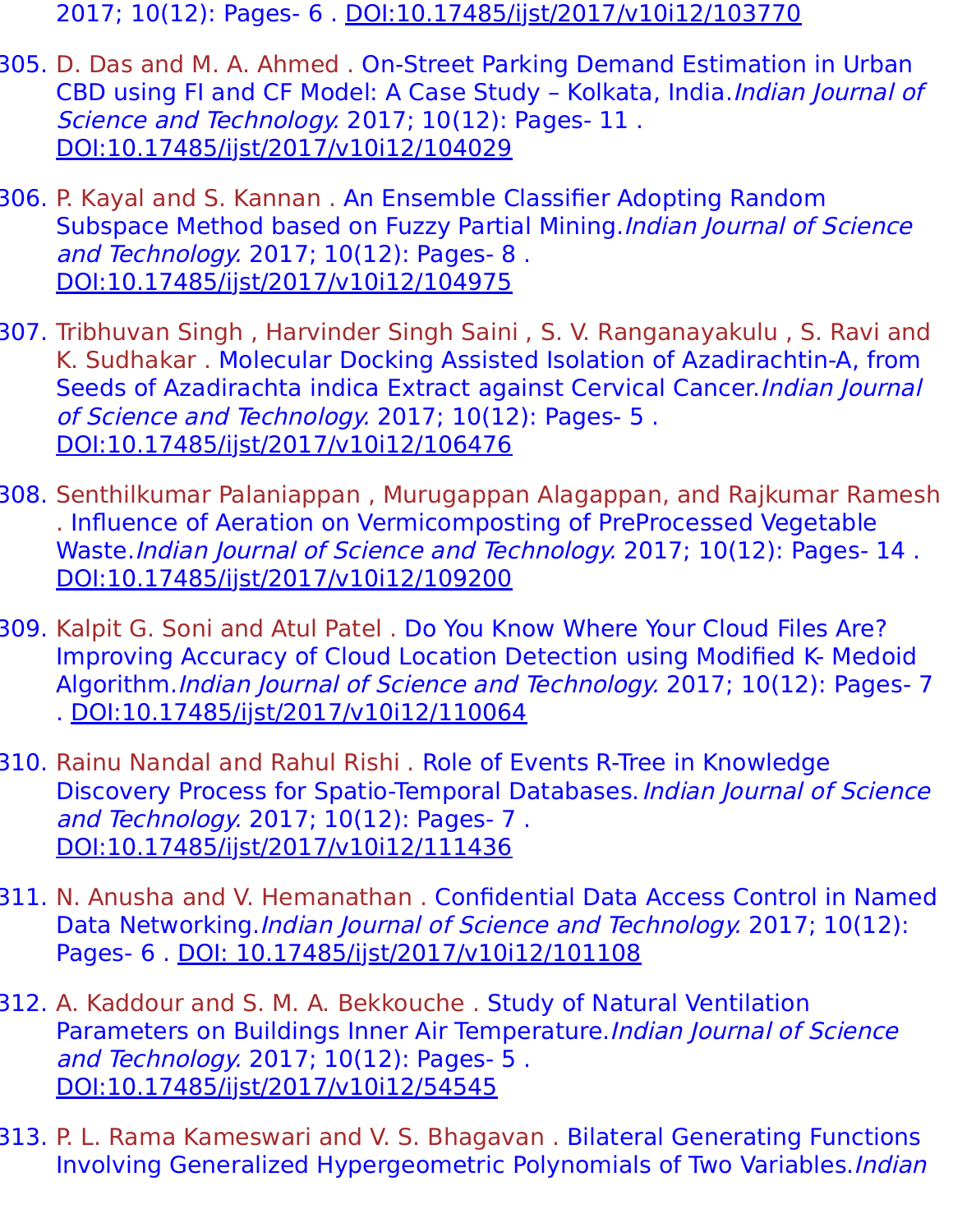Journal of Science and Technology. 2017; 10(12): Pages- 5 . [DOI:10.17485/ijst/2017/v10i12/100493](https://indjst.org/articles/bilateral-generating-functions-involving-generalized-hypergeometric-polynomials-of-two-variables)

- 314. Fakroul R. Hashim , Nik G. N. Daud, Anis S. N. Mokhtar, Amir F. Rashidi, Ja'afar Adnan and Khairol A. Ahmad . Optimization of ECG Peaks (Amplitude and Duration) in Predicting ECG Abnormality using Artificial Neural Network.Indian Journal of Science and Technology. 2017; 10(12): Pages- 5 . [DOI:10.17485/ijst/2017/v10i12/112970](https://indjst.org/articles/optimization-of-ecg-peaks-amplitude-and-duration-in-predicting-ecg-abnormality-using-artificial-neural-network)
- 315. Nurezayana Zainal, Azlan Mohd Zain , Safian Sharif and Haza Nuzly Abdul Hamed . A Study of Dimensional Accuracy on Die Sinking Electrical Discharge Machining of Ti-6AL-4V.Indian Journal of Science and Technology. 2017; 10(12): Pages- 6 . [DOI:10.17485/ijst/2017/v10i12/112971](https://indjst.org/articles/a-study-of-dimensional-accuracy-on-die-sinking-electrical-discharge-machining-of-ti-6al-4v)
- 316. Nur Ainina Awang, Siti Aida Sheikh Hussin and Zalina Zahid . The Relationship between Macroeconomic Variables and FTSE Bursa Malaysia Kuala Lumpur Composite Index.Indian Journal of Science and Technology. 2017; 10(12): Pages- 5 . [DOI:10.17485/ijst/2017/v10i12/112974](https://indjst.org/articles/the-relationship-between-macroeconomic-variables-and-ftse-bursa-malaysia-kuala-lumpur-composite-index)
- 317. S. M. Amirul , R. Mail, M. A. Abu Bakar and N. Ripain . Information Technology Knowledge and Skills for Accounting Graduates: An Insight from Public Accounting Firms.Indian Journal of Science and Technology. 2017; 10(12): Pages- 6 . [DOI:10.17485/ijst/2017/v10i12/112976](https://indjst.org/articles/information-technology-knowledge-and-skills-for-accounting-graduates-an-insight-from-public-accounting-firms)
- 318. Okta Nurika, Mohd Fadzil Hassan, Nordin Zakaria and Low Tan Jung . Mathematical Models for Network Card Packet Buffering Simulation. Indian Journal of Science and Technology, Vol 10(12): Pages- 9 . [DOI:10.17485/ijst/2017/v10i12/113008](https://indjst.org/articles/mathematical-models-for-network-card-packet-buffering-simulation)
- 319. Sayed Muchallil and Nazaruddin . Online Application of Printed Jawi Character Recognition.Indian Journal of Science and Technology. 2017; 10(12): Pages- 5 . [DOI:10.17485/ijst/2017/v10i12/113012](https://indjst.org/articles/online-application-of-printed-jawi-character-recognition)
- 320. Nazaruddin and Sayed Muchallil . Comparison Online to Offline Handwritten Jawi Character Recognition Application. Indian Journal of Science and Technology. 2017; 10(12): Pages- 5 . [DOI:10.17485/ijst/2017/v10i12/113014](https://indjst.org/articles/comparison-online-to-offline-handwritten-jawi-character-recognition-application)
- 321. Ahmadiar and Sayed Muchallil . Performance Comparison Online and Offline for Printed Jawi Character Recognition.Indian Journal of Science and Technology. 2017; 10(12): Pages- 6 . [DOI:10.17485/ijst/2017/v10i12/113015](https://indjst.org/articles/performance-comparison-online-and-offline-for-printed-jawi-character-recognition)
- 322. V. Vijayasarveswari , M. Jusoh and S. Khatun . Experimental UWB based Efficient Breast Cancer Early Detection.Indian Journal of Science and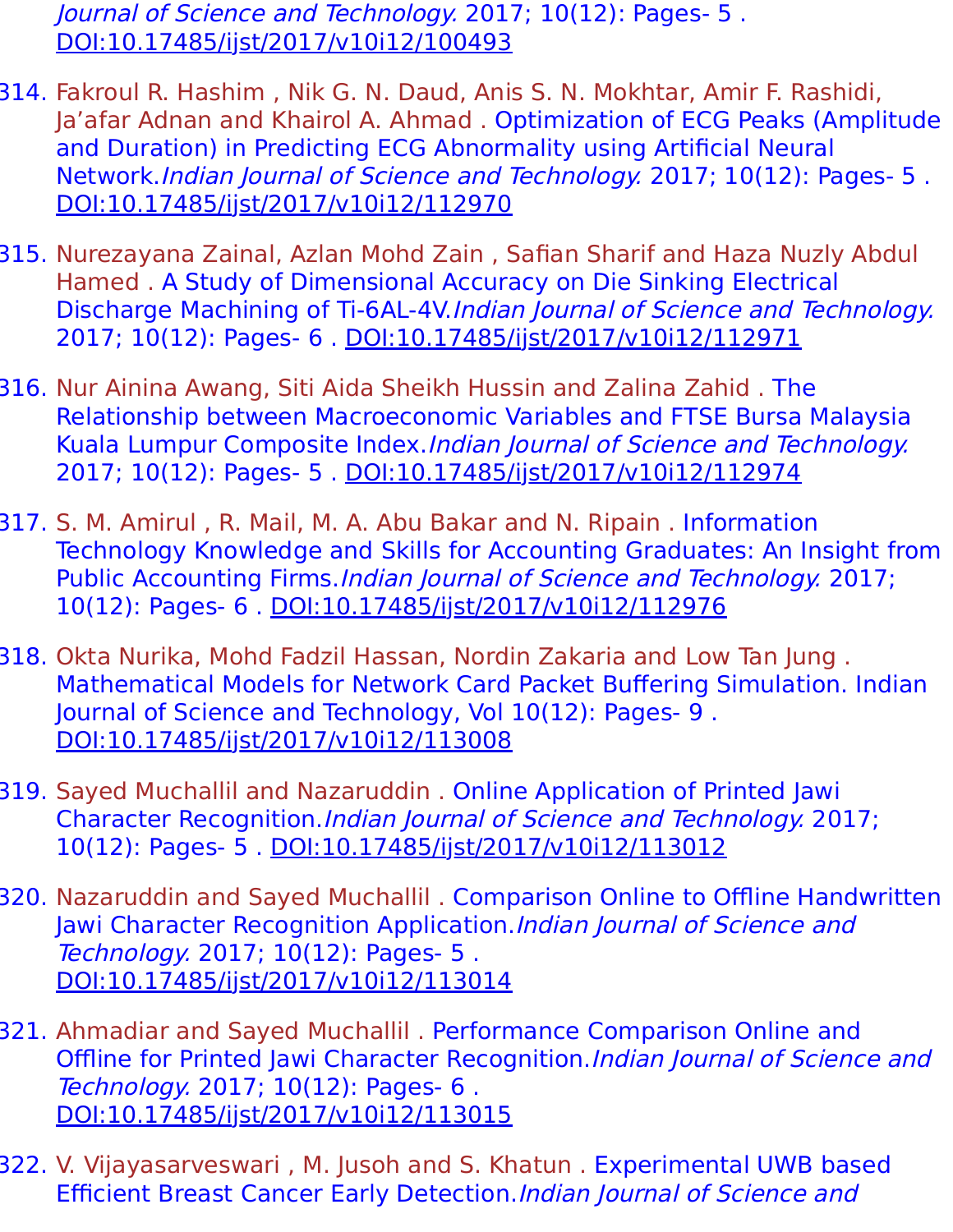Technology. 2017; 10(12): Pages- 6 . [DOI:10.17485/ijst/2017/v10i12/113016](https://indjst.org/articles/experimental-uwb-based-efficient-breast-cancer-early-detection)

- 323. Radhika Baskar, P. C. Kishore Raja, Christeena Joseph and M. Reji . Sinkhole Attack in Wireless Sensor NetworksPerformance Analysis and Detection Methods.Indian Journal of Science and Technology. 2017; 10(12): Pages- 8. [DOI:10.17485/ijst/2017/v10i12/90904](https://indjst.org/articles/sinkhole-attack-in-wireless-sensor-networksperformance-analysis-and-detection-methods)
- 324. Marco Antonio Ocsachoque, Maria Silvia Leguizamon Aparicio and Maria Gloria Gonzalez . Effect of Rh Addition to Ni/MgO-Al2 O3 Catalysts for Dry Reforming of Methane.Indian Journal of Science and Technology. 2017; 10(12): Pages- 9 . [DOI:10.17485/ijst/2017/v10i12/107464](https://indjst.org/articles/effect-of-rh-addition-to-nimgo-al2-o3-catalysts-for-dry-reforming-of-methane)
- 325. S. Mohanalakshmi, A. Sivasubramanian and A. Swarnalatha . Predicting Arterial Stiffness from Physiological Characteristics of Photoplethysmography Signals Quantified Through Second Derivative.Indian Journal of Science and Technology. 2017; 10(12): Pages- 8 . [DOI: 10.17485/ijst/2017/v10i12/104111](https://indjst.org/articles/predicting-arterial-stiffness-from-physiological-characteristics-of-photoplethysmography-signals-quantified-through-second-derivative)
- 326. N.Lohgheswary , Z. M. Nopiah , A. A. Aziz , E.Zakaria . Using Rasch Analysis to Identify Difficult Course Outcomes in Linear Algebra.Indian Journal of Science and Technology. 2017; 10(12): Pages- 5. [DOI:10.17485/ijst/2017/v10i12/113017](https://indjst.org/articles/using-rasch-analysis-to-identify-difficult-course-outcomes-in-linear-algebra)
- 327. Bharat Bhushan Jindal, Dhirendra Singhal , Sanjay K. Sharma and Parveen . Suitability of Ambient-Cured Alccofine added LowCalcium Fly Ash- based Geopolymer Concrete.Indian Journal of Science and Technology. 2017; 10(12): Pages- 10 . [DOI:10.17485/ijst/2017/v10i12/110428](https://indjst.org/articles/suitability-of-ambient-cured-alccofine-added-lowcalcium-fly-ash-based-geopolymer-concrete)
- 328. Asma Izzati Asnor, Siti Ainor Mohd Yatim and Zarina Bibi Ibrahim . Formulation of Modified Variable Step Block Backward Differentiation Formulae for Solving Stiff Ordinary Differential Equations.Indian Journal of Science and Technology. 2017; 10(12): Pages- 6. [DOI:10.17485/ijst/2017/v10i12/113009](https://indjst.org/articles/formulation-of-modified-variable-step-block-backward-differentiation-formulae-for-solving-stiff-ordinary-differential-equations)
- 329. Shivani Dixit , Shubham Srivastava and M. Shukla . Design and Analysis of Numerical Interleaver for IDMA Schemes with Iterative Multi-user Detection.Indian Journal of Science and Technology. 2017; 10(12): Pages-10 . [DOI:10.17485/ijst/2017/v10i12/105389](https://indjst.org/articles/design-and-analysis-of-numerical-interleaver-for-idma-schemes-with-iterative-multi-user-detection)
- 330. Afshan Kanwal, Phang Chang and Hammad Khalil . A New Algorithm based on Shifted Legendre Polynomials for Fractional Partial Differential Equations.Indian Journal of Science and Technology. 2017; 10(12): Pages- 7 . [DOI:10.17485/ijst/2017/v10i12/112972](https://indjst.org/articles/a-new-algorithm-based-on-shifted-legendre-polynomials-for-fractional-partial-differential-equations)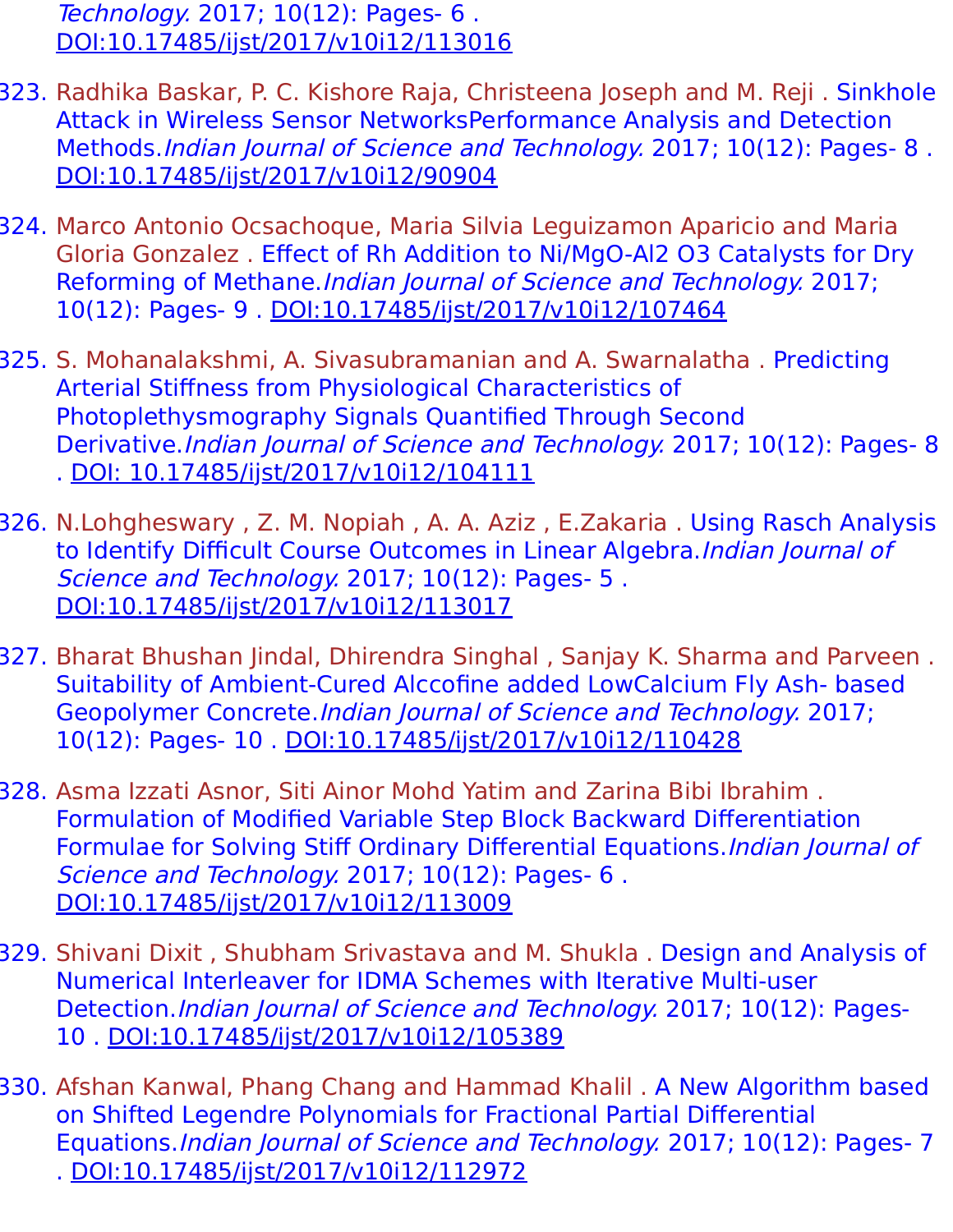- 331. Rabin Karki, Abeer Alsadoon , P. W. C. Prasad , A. M. S. Rahma and Amr Elchouemi . A Novel Algorithm based on Contoet Transform for Extracting Paint Features to Determine Drawing Style and Authorship. Indian Journal of Science and Technology. 2017; 10(12): Pages- 11. [DOI:10.17485/ijst/2017/v10i12/99671](https://indjst.org/articles/a-novel-algorithm-based-on-contourlet-transform-for-extracting-paint-features-to-determine-drawing-style-and-authorship)
- 332. G. Sreeram , G. S. Anandhamala and G. V. Uma . Highly Secured Resource Monitoring in Outsourced Cloud Data Using Aggregated Cryptosystem.Indian Journal of Science and Technology. 2017; 10(12): Pages- 8 . [DOI:10.17485/ijst/2017/v10i12/106420](https://indjst.org/articles/highly-secured-resource-monitoring-in-outsourced-cloud-data-using-aggregated-cryptosystem)
- 333. K. Yogesh, Ananthesha and N. C. Mahendra Babu. Assessment of Thermo-Mechanical Fatigue Performance of an Exhaust Manifold through Simulation.Indian Journal of Science and Technology. 2017; 10(12): Pages-6 . [DOI:10.17485/ijst/2017/v10i12/105559](https://indjst.org/articles/assessment-of-thermo-mechanical-fatigue-performance-of-an-exhaust-manifold-through-simulation)
- 334. Rohith Joseph and Smitha Vinod. Carnatic Raga Recognition. Indian Journal of Science and Technology. 2017; 10(13): Pages- 5 . [DOI:10.17485/ijst/2017/v10i13/110326](https://indjst.org/articles/carnatic-raga-recognition)
- 335. M. Rajnikanth , M. Gowtham and M. Dharshini . Analysis of Effect of Tapped Heat from Exhaust Gases using Helical Coiled Heat Exchanger on Engine Performance.Indian Journal of Science and Technology. 2017; 10(13): Pages- 6 . [DOI:10.17485/ijst/2017/v10i13/91866](https://indjst.org/articles/analysis-of-effect-of-tapped-heat-from-exhaust-gases-using-helical-coiled-heat-exchanger-on-engine-performance)
- 336. Jaykumar H. Patel, P. H. Darji and M. N. Qureshi . Phase Change Material with Thermal Energy Storage System and its Applications: A Systematic Review.Indian Journal of Science and Technology. 2017; 10(13): Pages- 10 . [DOI:10.17485/ijst/2017/v10i13/112365](https://indjst.org/articles/phase-change-material-with-thermal-energy-storage-system-and-its-applications-a-systematic-review)
- 337. Ritesh Kumar Rai and Smitha Vinod . An e-Examination for the Future Generation.Indian Journal of Science and Technology. 2017; 10(13): Pages-6 . [DOI:10.17485/ijst/2017/v10i13/110146](https://indjst.org/articles/an-e-examination-for-the-future-generation)
- 338. Arjun Satheesh and Monisha Singh . Comparative Study of Open Source Automated Web Testing Tools: Selenium and Sahi.Indian Journal of Science and Technology. 2017; 10(13): Pages- 9 . [DOI:10.17485/ijst/2017/v10i13/109048](https://indjst.org/articles/comparative-study-of-open-source-automated-web-testing-tools-selenium-and-sahi)
- 339. P. V. M. Seravana Kumar and A. Y. Babu . Computational Regression and Prediction Analysis on a Dataset of 52 Pyrrolo[2,3-b]Pyridines and Pyrimidines Rheumatoid Arthritis Inhibitors. Indian Journal of Science and Technology. 2017; 10(13): Pages- 8 . [DOI:10.17485/ijst/2017/v10i13/110743](https://indjst.org/articles/computational-regression-and-prediction-analysis-on-a-dataset-of-52-pyrrolo23-bpyridines-and-pyrimidines-rheumatoid-arthritis-inhibitors)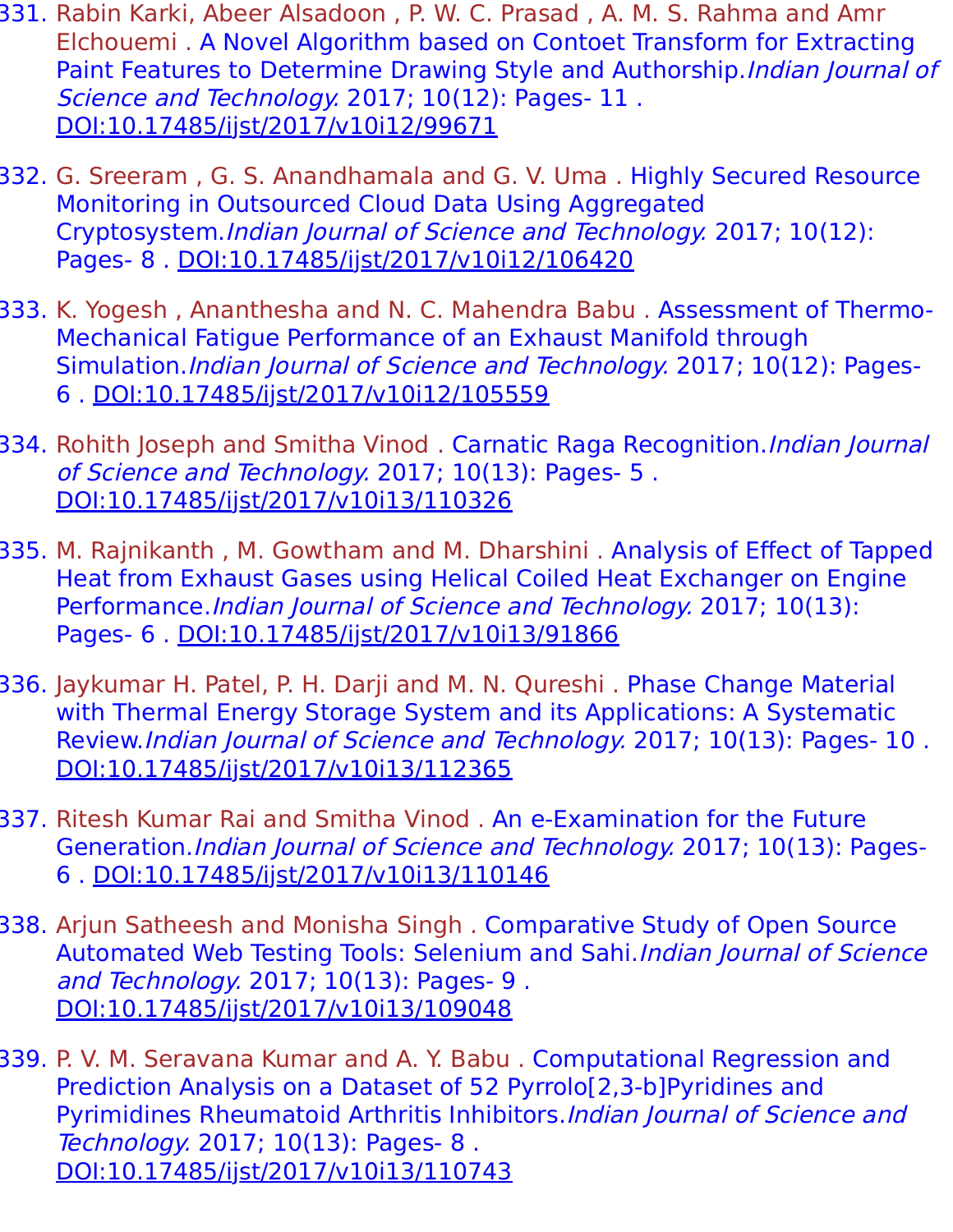- 340. K. Praveen Kumar Rao and T. Senthil Murugan . A Proposal for Improving Performance of TCP in MANET's Employing SADCA (Smart Acknowledgement Distributed Channel Access) Scheme.Indian Journal of Science and Technology. 2017; 10(13): Pages- 8. [DOI:10.17485/ijst/2017/v10i13/96990](https://indjst.org/articles/a-proposal-for-improving-performance-of-tcp-in-manets-employing-sadca-smart-acknowledgement-distributed-channel-access-scheme)
- 341. Catalina Garcia, Roman Salmeron Gomez, Jose Garcia Perez and Maria Del Mar Lopez Martin . On the Selection of the Ridge and Raise Factors. *Indian* Journal of Science and Technology. 2017; 10(13): Pages- 8 . [DOI:10.17485/ijst/2017/v10i13/98678](https://indjst.org/articles/on-the-selection-of-the-ridge-and-raise-factors)
- 342. V. Umarani, S. Palanivel and U. Elaya Perumal . Algal Diversity of Arulmigu Sri Thiyagarajaswamy Temple Tank Thiruvottiyur, Chennai, Tamil Nadu, India.Indian Journal of Science and Technology. 2017; 10(13): Pages- 7 . [DOI:10.17485/ijst/2017/v10i13/102203](https://indjst.org/articles/algal-diversity-of-arulmigu-sri-thiyagarajaswamy-temple-tank-thiruvottiyur-chennai-tamil-nadu-india)
- 343. Swagata Saha Sau and Rajat Kumar Pal . Difficult Channel Instance Generator for VLSI Physical Design Automation using Genetic Algorithm.Indian Journal of Science and Technology. 2017; 10(13): Pages- 8 . [DOI:10.17485/ijst/2017/v10i13/102925](https://indjst.org/articles/difficult-channel-instance-generator-for-vlsi-physical-design-automation-using-genetic-algorithm)
- 344. S. Ravichandran . Security in Toll Gate using Internet of Things. *Indian* Journal of Science and Technology. 2017; 10(13): Pages- 4 . [DOI:10.17485/ijst/2017/v10i13/103336](https://indjst.org/articles/security-in-toll-gate-using-internet-of-things)
- 345. S. Ravichandran . Robotic Ultrasonic Testing. [Indian Journal of Science and](https://indjst.org/articles/security-in-toll-gate-using-internet-of-things) Technology. 2017; 10(13): Pages- 3 . [DOI:10.17485/ijst/2017/v10i13/103338](https://indjst.org/articles/robotic-ultrasonic-testing)
- 346. S. Ravichandran . Intelligent Garbage Monitoring System using Internet of Things.Indian Journal of Science and Technology. 2017; 10(13): Pages- 3 . [DOI:10.17485/ijst/2017/v10i13/103341](https://indjst.org/articles/intelligent-garbage-monitoring-system-using-internet-of-things)
- 347. Munish Suri and Eshaan Verma . Heart Rate Variability using Neural Network.Indian Journal of Science and Technology. 2017; 10(13): Pages- 5 . [DOI:10.17485/ijst/2017/v10i13/104487](https://indjst.org/articles/heart-rate-variability-using-neural-network)
- 348. Mahmoud Mohammad Al Ajlouni and Wael Shahhat M. Basri . Management Information System Role in Preparing Qualified Human Resources to Implement Corporate Social Responsibilities and Governance Approaches.Indian Journal of Science and Technology. 2017; 10(13): Pages-9 . [DOI:10.17485/ijst/2017/v10i13/105736](https://indjst.org/articles/management-information-system-role-in-preparing-qualified-human-resources-to-implement-corporate-social-responsibilities-and-governance-approaches)
- 349. Rashmi Tyagi, Tanisha Manchanda and D. K. Sharma . Application of NaCl for Biodiesel Components Production by Botryococcus braunii. *Indian*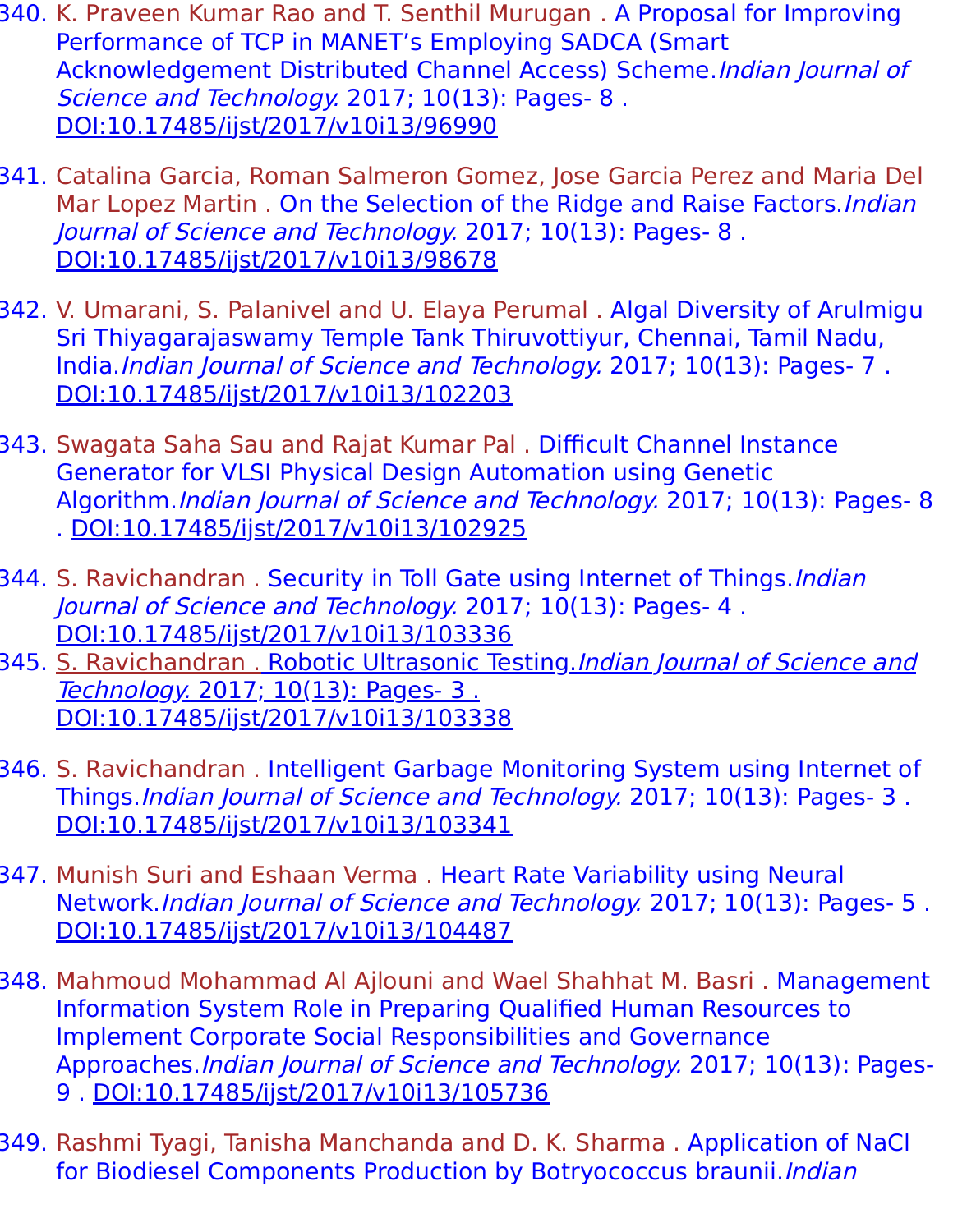Journal of Science and Technology. 2017; 10(13): Pages- 5 . [DOI:10.17485/ijst/2017/v10i13/105863](https://indjst.org/articles/application-of-nacl-for-biodiesel-components-production-by-botryococcus-braunii)

- 350. Sasi Raja Sekhar Dokkara, Suresh Varma Penumathsa and Somayajulu G. Sripada . Verb Morphological Generator for Telugu.Indian Journal of Science and Technology. 2017; 10(13): Pages- 11 . [DOI:10.17485/ijst/2017/v10i13/110448](https://indjst.org/articles/verb-morphological-generator-for-telugu)
- 351. Sushma Upadhyay and Jyoti Singh . Estimation of Age through Handwriting Characteristics in Female Writers.Indian Journal of Science and Technology. 2017; 10(13): Pages- 8 . [DOI:10.17485/ijst/2017/v10i13/110804](https://indjst.org/articles/estimation-of-age-through-handwriting-characteristics-in-female-writers)
- 352. Sharanagouda Nawaldgi and Y. S. Lalitha . A Novel Combined Color Channel and ISNT Rule Based Automatic Glaucoma Detection from Color Fundus Images.Indian Journal of Science and Technology. 2017; 10(13): Pages- 6 . [DOI:10.17485/ijst/2017/v10i13/111722](https://indjst.org/articles/a-novel-combined-color-channel-and-isnt-rule-based-automatic-glaucoma-detection-from-color-fundus-images)
- 353. S. Poorvasha, M. Pown and B. Lakshmi . Tunnel Field Effect Transistors for Digital and Analog Applications: A Review.Indian Journal of Science and Technology. 2017; 10(13): Pages- 7 . [DOI:10.17485/ijst/2017/v10i13/87202](https://indjst.org/articles/-tunnel-field-effect-transistors-for-digital-and-analog-applications-a-review)
- 354. N. Manoharan, Subhransu Sekhar Dash and K. S. Rajesh . Load Frequency Control of Nonlinear Power System Employing Firefly Algorithm.Indian Journal of Science and Technology. 2017; 10(13): Pages- 6 . [DOI:10.17485/ijst/2017/v10i13/111896](https://indjst.org/articles/load-frequency-control-of-nonlinear-power-system-employing-firefly-algorithm)
- 355. C. G. Raji and S. S. Vinod Chandra . Various Medical Aspects of Liver Transplantation and its Survival Prediction using Machine Learning Techniques.Indian Journal of Science and Technology. 2017; 10(13): Pages-17 . [DOI:10.17485/ijst/2017/v10i13/94111](https://indjst.org/articles/various-medical-aspects-of-liver-transplantation-and-its-survival-prediction-using-machine-learning-techniques)
- 356. Imran Ullah Khan, Asheesh Shah , M. A. Ansari , S. Hasan Saeed and Kakul Khan . Rate Control Methods Evaluation and Analysis for H.263 and MPEG-4 Video Codec.Indian Journal of Science and Technology. 2017; 10(13): Pages-7 . [DOI: 10.17485/ijst/2017/v10i13/101882](https://indjst.org/articles/rate-control-methods-evaluation-and-analysis-for-h263-and-mpeg-4-video-codec)
- 357. Soram Ranbir Singh, Ajoy Kumar Khan and Takhellambam Sonamani Singh . A New Key Management Scheme for Wireless Sensor Networks using an Elliptic Curve. Indian Journal of Science and Technology. 2017; 10(13): Pages- 7 . [DOI:10.17485/ijst/2017/v10i13/108661](https://indjst.org/articles/a-new-key-management-scheme-for-wireless-sensor-networks-using-an-elliptic-curve)
- 358. Panuwat Chaiyachate, Artit Chingsungnoen and Thananchai Dasri . Theoretical Calculation of the Optical Propertiesof Dielectric Material @ Noble Metal Core-ShellComposite Nanoparticles.Indian Journal of Science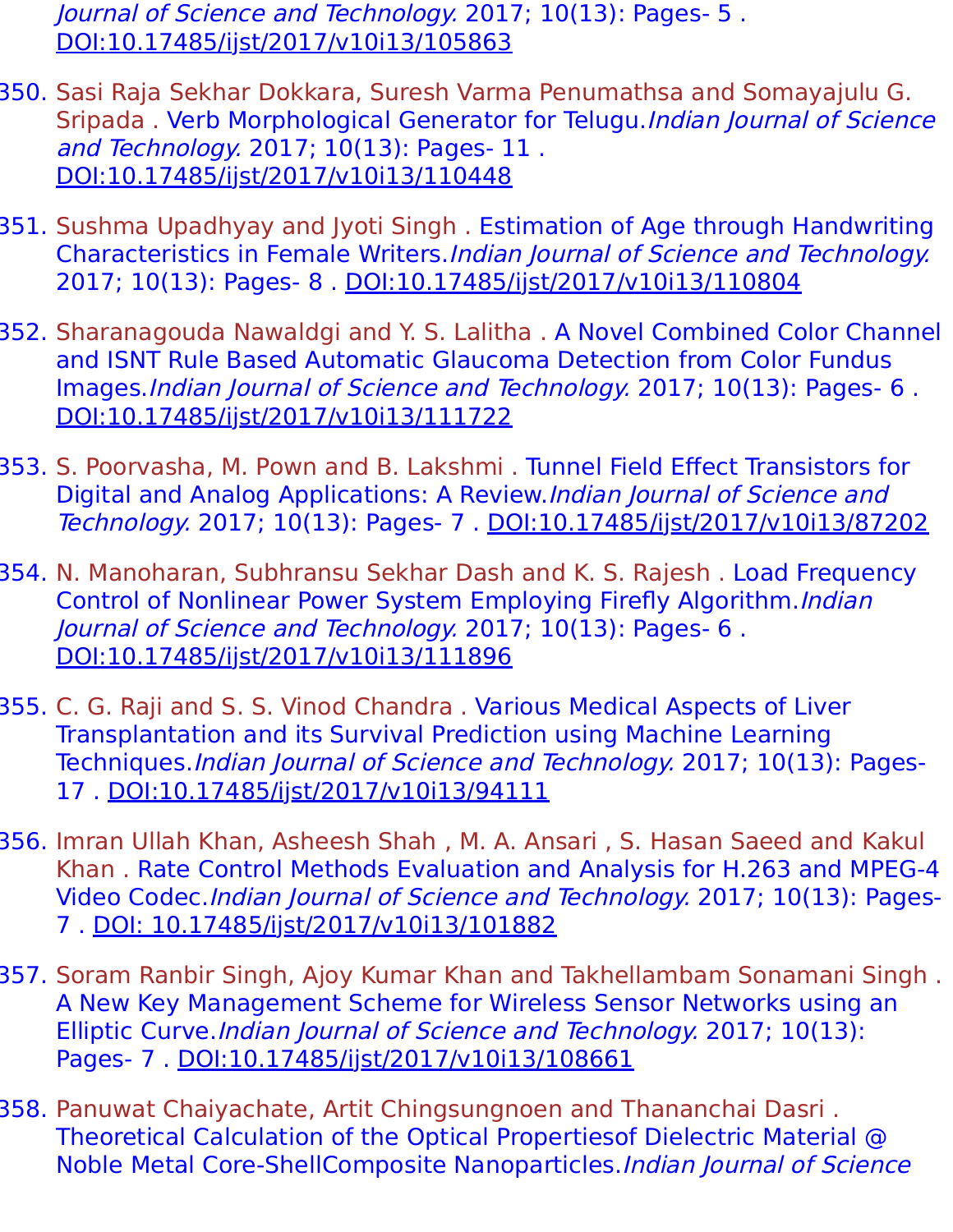and Technology. 2017; 10(13): Pages- 7. DOI: [10.17485/ijst/2017/v10i13/89908](https://indjst.org/articles/theoretical-calculation-of-the-optical-properties-of-dielectric-material-noble-metal-core-shell-composite-nanoparticles)

- 359. Omar Ragab, Karim M. Fawzy El-Sayed, John Zaki , Ahmed El-Khadem and Mona Shoeib . Implant Survival in One-Stage Lateral versus Crestal Sinus Lift Procedures - A Systematic Review and Meta-Analysis. Indian Journal of Science and Technology. 2017; 10(13): Pages- 10 . [DOI:10.17485/ijst/2017/v10i13/99853](https://indjst.org/articles/implant-survival-in-one-stage-lateral-versus-crestal-sinus-lift-procedures-a-systematic-review-and-meta-analysis)
- 360. Fatemeh Amiri , Fatemeh Foroutan , Mir Masumeh Amiri and Hossein Asghar Rahnamaye Aliabad . Effect of Substituted Mn on Electronic Characteristics of Indium Oxide and Zinc Oxide via Density Functional Theory Studying. Indian Journal of Science and Technology. 2017; 10(13): Pages- 6 . [DOI:10.17485/ijst/2017/v10i13/111362](https://indjst.org/articles/effect-of-substituted-mn-on-electronic-characteristics-of-indium-oxide-and-zinc-oxide-via-density-functional-theory-studying)
- 361. Supreet Kaur . To Propose a Novel Technique for Detection and Isolation of Dictionary Attack in Wireless Sensor Network.Indian Journal of Science and Technology. 2017; 10(13): Pages- 7 . [DOI:10.17485/ijst/2017/v10i13/99503](https://indjst.org/articles/to-propose-a-novel-technique-for-detection-and-isolation-of-dictionary-attack-in-wireless-sensor-network)
- 362. Gorle Swathi, Chaganti Satya Sandeep, Mandapudi Snigdha, Gudikandula Sravanthi and Dussa Govardhan . Three Dimensional Computational Flow Simulation of Truncated Aerospike Nozzle Considering Different Plug Lengths.*Indian Journal of Science and Technology*. 2017; 10(13): Pages- 4. [DOI:10.17485/ijst/2017/v10i13/111909](https://indjst.org/articles/three-dimensional-computational-flow-simulation-of-truncated-aerospike-nozzle-considering-different-plug-lengths)
- 363. M. Penchal Reddy, R. A. Shakoor and A. M. A. Mohamed . Auto Combustion Synthesis, Microstructural and Magnetic Characteristics of Nickel Ferrite Nanoparticles.Indian Journal of Science and Technology. 2017; 10(13): Pages- 5 . [DOI:10.17485/ijst/2017/v10i13/88034](https://indjst.org/articles/auto-combustion-synthesis-microstructural-and-magnetic-characteristics-of-nickel-ferrite-nanoparticles)
- 364. Hamideh Ehtesham , Reza Safdari and Shahram Tahmasebian . Big Data in Health: New Challenges and New Solutions in Data Management (A Lifecycle Review).Indian Journal of Science and Technology. 2017; 10(13): Pages- 9 . [DOI:10.17485/ijst/2017/v10i13/112374](https://indjst.org/articles/big-data-in-health-new-challenges-and-new-solutions-in-data-management-a-lifecycle-review)
- 365. Rupanjali D. Baruah, R. M. Bhagat , S. Roy and L. N. Sethi . Decision Support System for Climate Smartening of Tea Landscapes for Future Sustainability in North East India.Indian Journal of Science and Technology. 2017; 10(13): Pages- 8 . [DOI:10.17485/ijst/2017/v10i13/109989](https://indjst.org/articles/decision-support-system-for-climate-smartening-of-tea-landscapes-for-future-sustainability-in-north-east-india)
- 366. Dileep Reddy Bolla, J. J. Jijesh, M. S. Pramod and Shivashankar . Real- Time Data Fusion Applications in Embedded Sensor Network using TATAS.Indian Journal of Science and Technology. 2017; 10(13): Pages- 7 . [DOI:10.17485/ijst/2017/v10i13/104550](https://indjst.org/articles/real-time-data-fusion-applications-in-embedded-sensor-network-using-tatas)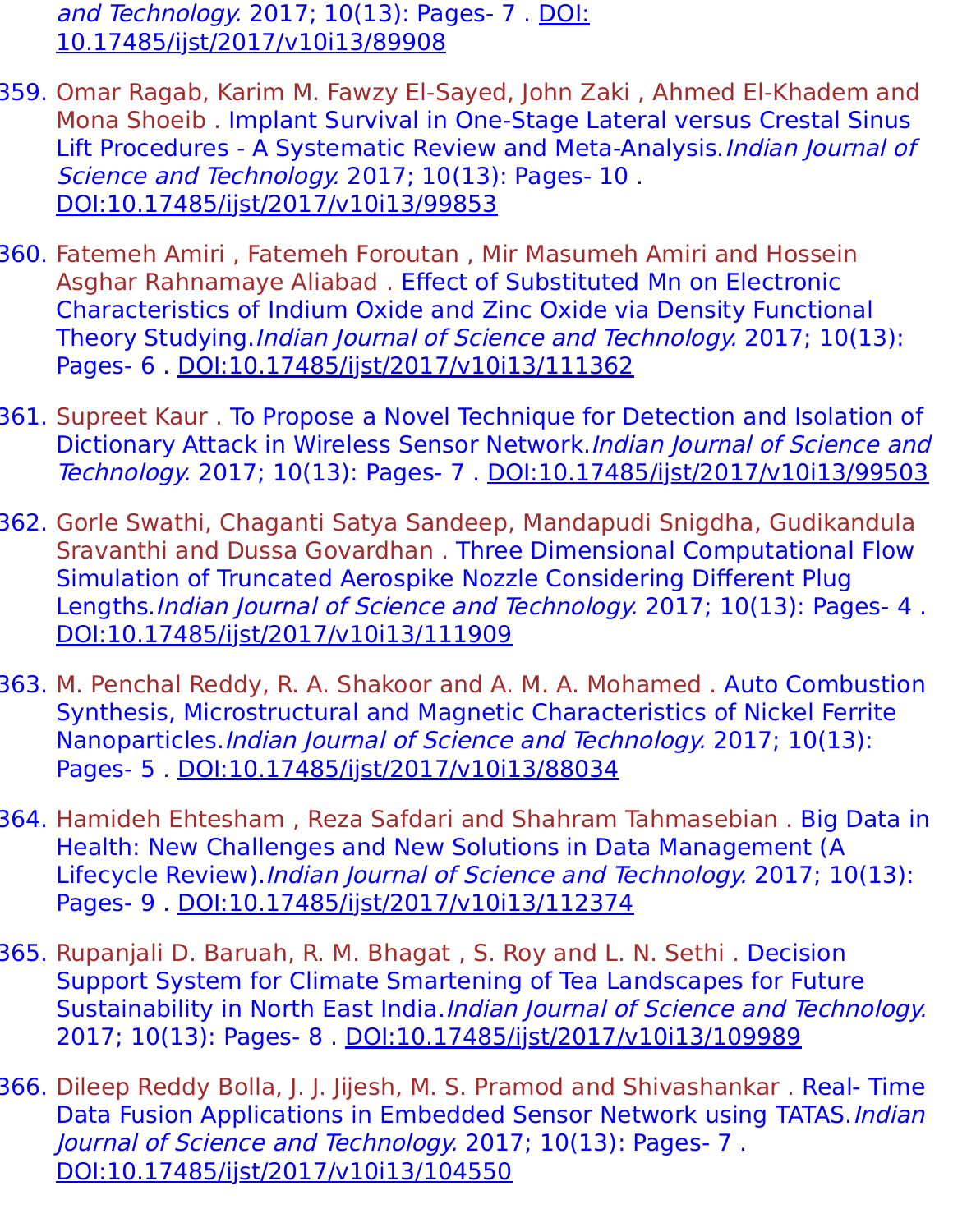- 367. G. Raja, B. K. Gnanavel , T. Ramesh and L. Mahesh Kumar . Analyzing the Mechanical Properties of Lead Cable used in Cardiac Pacemaker.Indian Journal of Science and Technology. 2017; 10(13): Pages- 8 . [DOI:10.17485/ijst/2017/v10i13/103299](https://indjst.org/articles/analyzing-the-mechanical-properties-of-lead-cable-used-in-cardiac-pacemaker)
- 368. Azizah Mohamad, Azlan Mohd Zain , Nor Bahiah Hj. Ahmad , Noordin Mohd Yusof and Farhad Najarian . Roundness Error Study in Deep Hole Drilling of Cold Mold Steel 718.Indian Journal of Science and Technology. 2017; 10(13): Pages- 5 . [DOI:10.17485/ijst/2017/v10i13/112973](https://indjst.org/articles/roundness-error-study-in-deep-hole-drilling-of-cold-mold-steel-718)
- 369. Syed Salman Ali . Scalable and Multimedia Compatible Dynamic Routing Protocol for MANET.Indian Journal of Science and Technology. 2017; 10(13): Pages- 6 . [DOI:10.17485/ijst/2017/v10i13/110029](https://indjst.org/articles/scalable-and-multimedia-compatible-dynamic-routing-protocol-for-manet)
- 370. M. Sahana and H. B. Anita . Automatic Classification of South Indian Regional Fruits using Image Processing.Indian Journal of Science and Technology. 2017; 10(13): Pages- 4 . [DOI:10.17485/ijst/2017/v10i13/110462](https://indjst.org/articles/automatic-classification-of-south-indian-regional-fruits-using-image-processing)
- 371. C. Sivamathi andS. Vijayarani . An Enhanced Algorithm for Retrieving High UtilityFrequent Item Sets with Negative Utility Values.Indian Journal of Science and Technology. 2017; 10(13): Pages- 5. [DOI:10.17485/ijst/2017/v10i13/95258](https://indjst.org/articles/an-enhanced-algorithm-for-retrieving-high-utilityfrequent-item-sets-with-negative-utility-values)
- 372. Francisco Javier Diaz Perez, D. Chinarro , A. Guardiola Mouhaffel , R. Diaz Martin and Mª R. Pino Otin . Assement Solar Database Regarding Production Values in Fuerteventura Photovoltaic Installations.Indian Journal of Science and Technology. 2017; 10(13): Pages- 16 . [DOI:10.17485/ijst/2017/v10i13/110724](https://indjst.org/articles/assement-solar-database-regarding-production-values-in-fuerteventura-photovoltaic-installations)
- 373. Hanish Mohammed Coppath Hamza , Prabha Duraisamy, Selvendiran Periyasamy , Hariprasad Pokkiladathu and Muthukumar Muthuchamy . Simultaneous Electricity Generation and Heavy Metals Reduction from Distillery Effluent by Microbial Fuel Cell.Indian Journal of Science and Technology. 2017; 10(13): Pages- 13 . DOI: [10.17485/ijst/2017/v10i13/111203](https://indjst.org/articles/simultaneous-electricity-generation-and-heavy-metals-reduction-from-distillery-effluent-by-microbial-fuel-cell)
- 374. K. Juliana GnanaSelvi and M. Hemalatha . Face Recognition on Biometrics using Optimization Algorithms.Indian Journal of Science and Technology. 2017; 10(13): Pages- 8 . [DOI:10.17485/ijst/2017/v10i13/109224](https://indjst.org/articles/face-recognition-on-biometrics-using-optimization-algorithms)
- 375. Sharifah Milda Amirul, Rasid Mail and Noraizan Ripain . Employees' Budget Participation and Its Effect on Departmental Performance in Sabah Local Authority.Indian Journal of Science and Technology. 2017; 10(13): Pages- 7. [DOI:10.17485/ijst/2017/v10i13/112975](https://indjst.org/articles/employees-budget-participation-and-its-effect-on-departmental-performance-in-sabah-local-authority)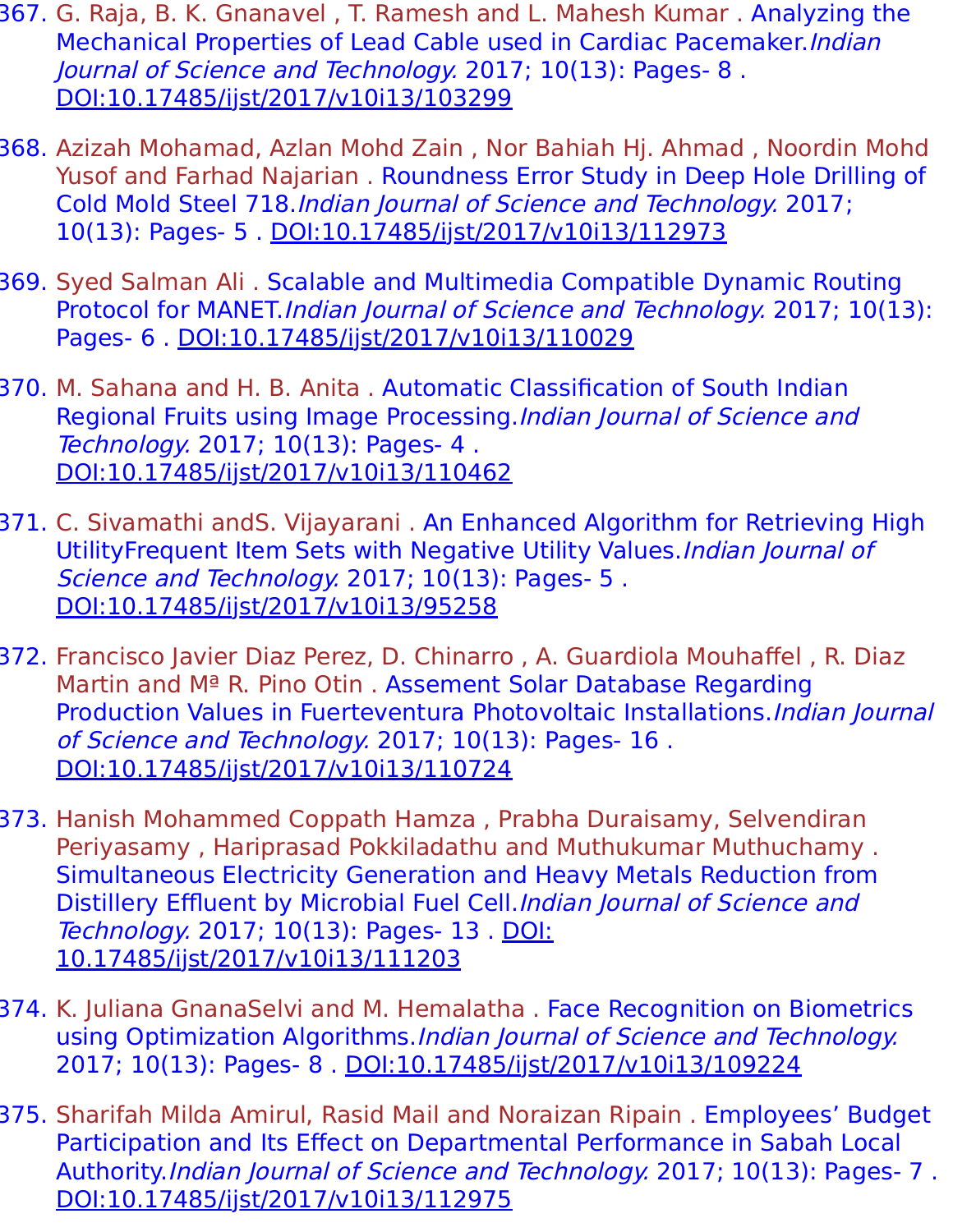- 376. Jinsi Jose and M. Vinay . Performance Analysis of Gamification Over the Traditional Classroom in Education.Indian Journal of Science and Technology. 2017; 10(13): Pages- 5 . [DOI:10.17485/ijst/2017/v10i13/109065](https://indjst.org/articles/performance-analysis-of-gamification-over-the-traditional-classroom-in-education)
- 377. L. Prabhu, V. Krishnaraj , S. Sathish and V. Sathyamoorthy . Experimental and Finite Element Analysis of GFRP Composite Laminates with Combined Bolted and Bonded Joints.Indian Journal of Science and Technology. 2017; 10(14): Pages- 7 . [DOI:10.17485/ijst/2017/v10i14/104606](https://indjst.org/articles/experimental-and-finite-element-analysis-of-gfrp-composite-laminates-with-combined-bolted-and-bonded-joints)
- 378. B. Basaveswara Rao and K. Swathi . Fast kNN Classifiers for Network Intrusion Detection System.Indian Journal of Science and Technology. 2017; 10(14): Pages- 10 . [DOI:10.17485/ijst/2017/v10i14/93690](https://indjst.org/articles/fast-knn-classifiers-for-network-intrusion-detection-system)
- 379. S. M. Turkane , G. K. Kharate and A. K. Kureshi . Ge/Si Hetero- Junction Hetero-Gate PNPNTFET with Hetero-Dielectric BOX to Improve I ON/I OFF.Indian Journal of Science and Technology. 2017; 10(14): Pages- 7 . [DOI:10.17485/ijst/2017/v10i14/95495](https://indjst.org/articles/gesi-hetero-junction-hetero-gate-pnpntfet-with-hetero-dielectric-box-to-improve-i-oni-off)
- 380. M. Senthil Kumar and G. V. R. L. Maccalay . A Novel Compact Multiplicative Inverse Unit of AES for Low Power and Low Area Applications.Indian Journal of Science and Technology. 2017; 10(14): Pages- 7 . [DOI:10.17485/ijst/2017/v10i14/100014](https://indjst.org/articles/a-novel-compact-multiplicative-inverse-unit-of-aes-for-low-power-and-low-area-applications)
- 381. C. Madhusudhana Rao and M. M. Naidu . A Model for Generating Synthetic Network Flows and Accuracy Index for Evaluation of Anomaly Network Intrusion Detection Systems.Indian Journal of Science and Technology. 2017; 10(14): Pages- 16 . [DOI:10.17485/ijst/2017/v10i14/106786](https://indjst.org/articles/a-model-for-generating-synthetic-network-flows-and-accuracy-index-for-evaluation-of-anomaly-network-intrusion-detection-systems)
- 382. Kalla Madhusudhana . Improving Learner's Cognitive Learning Skills in Course based Learning Environment.Indian Journal of Science and Technology. 2017; 10(14): Pages- 5 . [DOI:10.17485/ijst/2017/v10i14/109982](https://indjst.org/articles/improving-learners-cognitive-learning-skills-in-course-based-learning-environment)
- 383. Rajeev Rajkumar, Sudipta Roy and Kh. Manglem Singh . A Robust and Efficient Copy-Move Forgery Detection Technique based on SIFT and SVD.Indian Journal of Science and Technology. 2017; 10(14): Pages- 10 . [DOI:10.17485/ijst/2017/v10i14/110034](https://indjst.org/articles/a-robust-and-efficient-copy-move-forgery-detection-technique-based-on-sift-and-svd)
- 384. Jyoti Sharma and Arvind Kumar . An Experimental Study of Algorithm for Selection of Components in Component Based Software Development (CBSD) Environment.Indian Journal of Science and Technology. 2017; 10(14): Pages- 5 . [DOI:10.17485/ijst/2017/v10i14/110204](https://indjst.org/articles/an-experimental-study-of-algorithm-for-selection-of-components-in-component-based-software-development-cbsd-environment)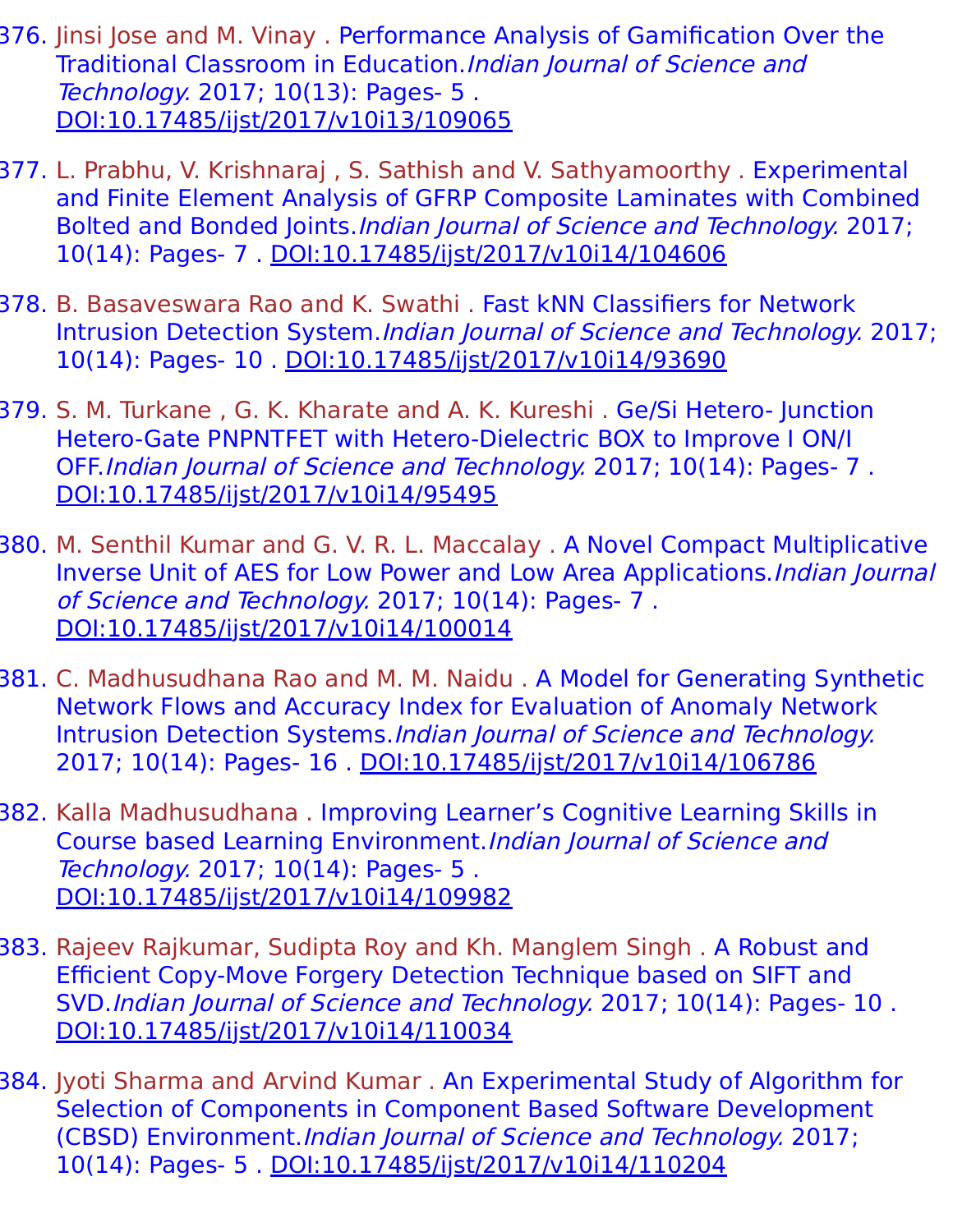- 385. Teresa Mary Philip and H. B. Anita . Rice Grain Classification using Fourier Transform and Morphological Features.Indian Journal of Science and Technology. 2017; 10(14): Pages- 6 . [DOI:10.17485/ijst/2017/v10i14/110468](https://indjst.org/articles/rice-grain-classification-using-fourier-transform-and-morphological-features)
- 386. Hridoy Jyoti Mahanta and Ajoy Kumar Khan . Partitioned-Exponent Blinding: A Countermeasure against Power Analysis Attacks.Indian Journal of Science and Technology. 2017; 10(14): Pages- 8. [DOI:10.17485/ijst/2017/v10i14/110818](https://indjst.org/articles/partitioned-exponent-blinding-a-countermeasure-against-power-analysis-attacks)
- 387. Opinder Singh , Jatinder Singh and Ravinder Singh . An Intelligent Intrusion Detection and Prevention System for Safeguard Mobile Adhoc Networks against Malicious Nodes. Indian Journal of Science and Technology. 2017; 10(14): Pages- 12 . [DOI:10.17485/ijst/2017/v10i14/110833](https://indjst.org/articles/an-intelligent-intrusion-detection-and-prevention-system-for-safeguard-mobile-adhoc-networks-against-malicious-nodes)
- 388. Fernando Martinez Santa, Fredy H. Martinez Sarmiento and Holman Montiel Ariza . Minimalist 4-bit Processor Focused on Processors Theory Teaching.Indian Journal of Science and Technology. 2017; 10(14): Pages- 6 . [DOI:10.17485/ijst/2017/v10i14/111328](https://indjst.org/articles/minimalist-4-bit-processor-focused-on-processors-theory-teaching)
- 389. Mercy Paul Selvan and Renuka Selvaraj . Mining user Message Pattern for Suspicious Behavior on Terrorism using NLP in Social Networks with Single Sign-On.Indian Journal of Science and Technology. 2017; 10(14): Pages- 7 . [DOI:10.17485/ijst/2017/v10i14/111364](https://indjst.org/articles/mining-user-message-pattern-for-suspicious-behavior-on-terrorism-using-nlp-in-social-networks-with-single-sign-on)
- 390. Akshay Hinduja and Manju Pandey . Multicriteria Recommender System for Life Insurance Plans based on Utility Theory. Indian Journal of Science and Technology. 2017; 10(14): Pages- 8 . [DOI:10.17485/ijst/2017/v10i14/111376](https://indjst.org/articles/multicriteria-recommender-system-for-life-insurance-plans-based-on-utility-theory)
- 391. Jatinder Singh . Time Based Prioritization of Test Cases in Regression Testing.Indian Journal of Science and Technology. 2017; 10(14): Pages- 3 . [DOI:10.17485/ijst/2017/v10i14/111724](https://indjst.org/articles/time-based-prioritization-of-test-cases-in-regression-testing)
- 392. T. N. Tilak and S. Krishnakumar . Orthogonal Compactly Supported Near-Symmetric Wavelets in Denoising Satellite Images. Indian Journal of Science and Technology. 2017; 10(14): Pages- 8 . [DOI:10.17485/ijst/2017/v10i14/111965](https://indjst.org/articles/orthogonal-compactly-supported-near-symmetric-wavelets-in-denoising-satellite-images)
- 393. Fernando Martinez Santa, Edwar Jacinto Gomez and Holman Montiel Ariza . Global Path Planning for Mobile Robots using Image Skeletonization. Indian Journal of Science and Technology. 2017; 10(14): Pages- 6 . [DOI:10.17485/ijst/2017/v10i14/112175](https://indjst.org/articles/global-path-planning-for-mobile-robots-using-image-skeletonization)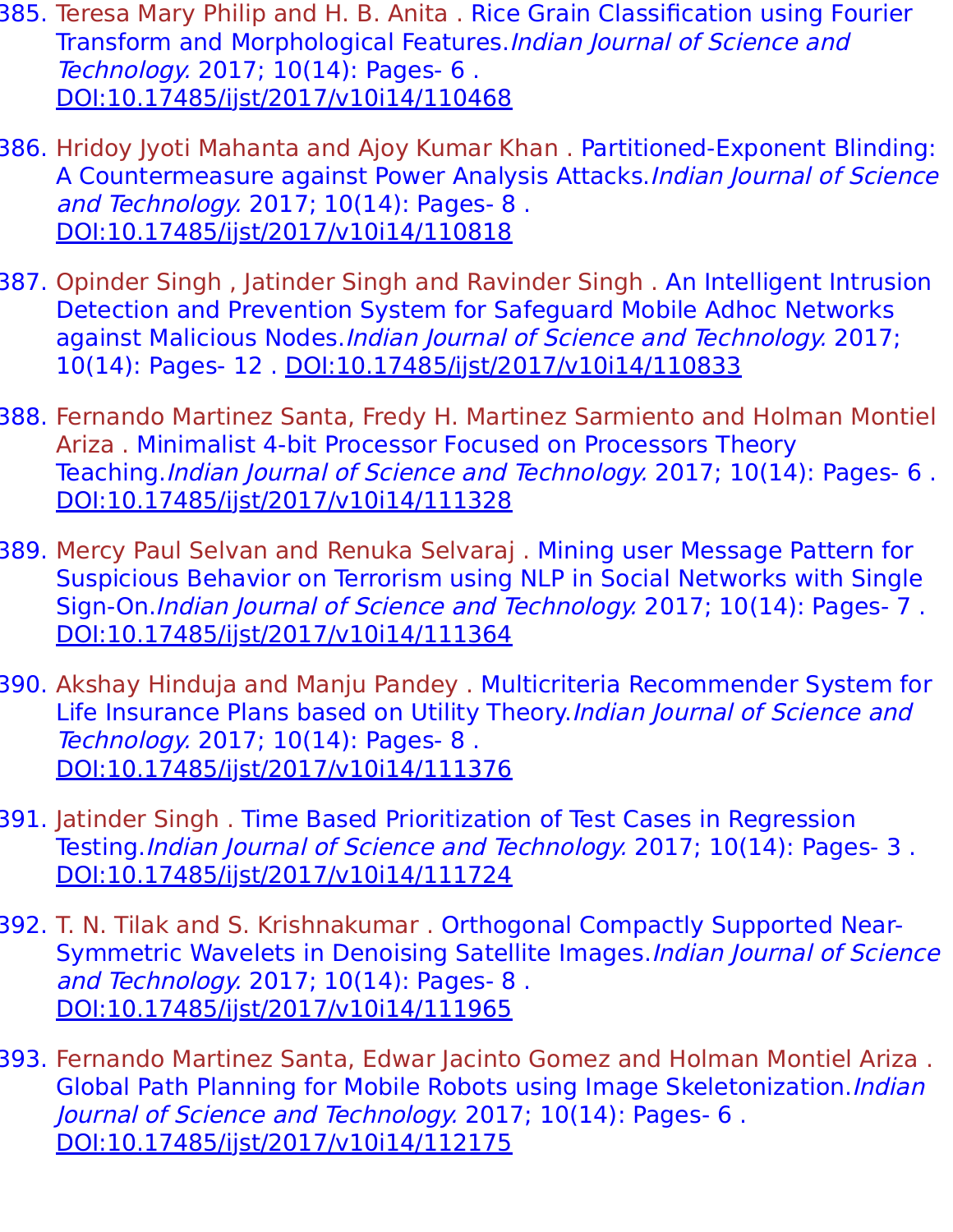- 394. Ravindra Singh Rathore and Yogesh Kumar Sharma . Advanced Grading System for Quality Assurance of Ceramic Tiles based using Digital Image Processing.Indian Journal of Science and Technology. 2017; 10(14): Pages-4 . [DOI:10.17485/ijst/2017/v10i14/112248](https://indjst.org/articles/advanced-grading-system-for-quality-assurance-of-ceramic-tiles-based-using-digital-image-processing)
- 395. T. Sundar and K. Umapathy . Improvement of Dynamic Characteristics using ANN Controlled Interleaved Buck Boost Converter Inverter based Solar System. Indian Journal of Science and Technology. 2017; 10(14): Pages- 6 . [DOI:10.17485/ijst/2017/v10i14/104353](https://indjst.org/articles/improvement-of-dynamic-characteristics-using-ann-controlled-interleaved-buck-boost-converter-inverter-based-solar-system)
- 396. Jolly S. Mathew . Self-perception and Academic Achievement. *Indian Journal* of Science and Technology. 2017; 10(14): Pages- 6 . [DOI:10.17485/ijst/2017/v10i14/107586](https://indjst.org/articles/self-perception-and-academic-achievement)
- 397. T. Sundar and K. Umapathy . Performance Comparison of PV based Buck Boost and Interleaved Buck Boost Converter Inverter based Solar Systems.Indian Journal of Science and Technology. 2017; 10(14): Pages- 7 . [DOI:10.17485/ijst/2017/v10i14/104354](https://indjst.org/articles/performance-comparison-of-pv-based-buck-boost-and-interleaved-buck-boost-converter-inverter-based-solar-systems)
- 398. S. Tamilselvan and P. Nithya . Efficient Modified Booth Multiplier for Signal Processing Applications.Indian Journal of Science and Technology. 2017; 10(14): Pages- 5 . [DOI:10.17485/ijst/2017/v10i14/107622](https://indjst.org/articles/efficient-modified-booth-multiplier-for-signal-processing-applications)
- 399. Nitika Goyal , Deepam Goyal and Rajeev Kumar Dang . Impact of Social Networking on Youth's Dynamism.Indian Journal of Science and Technology. 2017; 10(14): Pages- 5 . [DOI:10.17485/ijst/2017/v10i14/110844](https://indjst.org/articles/impact-of-social-networking-on-youths-dynamism)
- 400. K. Subba Rao , P. Sammulal and N. Sambasivarao . Hybrid Image Classification using ACO with Fuzzy Logic for Textured and Non-Textured Images.Indian Journal of Science and Technology. 2017; 10(14): Pages- 5 . [DOI:10.17485/ijst/2017/v10i14/106380](https://indjst.org/articles/hybrid-image-classification-using-aco-with-fuzzy-logic-for-textured-and-non-textured-images)
- 401. Binayaka Nahak . Material Characterization using Barkhausen Noise Analysis Technique - A Review.Indian Journal of Science and Technology. 2017; 10(14): Pages- 10 . [DOI:10.17485/ijst/2017/v10i14/109697](https://indjst.org/articles/material-characterization-using-barkhausen-noise-analysis-technique-a-review)
- 402. Je-Young Choi . Extension of Delta-Wye and Wye-Delta Conversions Applicable to Electric Circuits with Voltage Sources.Indian Journal of Science and Technology. 2017; 10(14): Pages- 7. [DOI:10.17485/ijst/2017/v10i14/111137](https://indjst.org/articles/extension-of-delta-wye-and-wye-delta-conversions-applicable-to-electric-circuits-with-voltage-sources)
- 403. D. Jaya Kumari . Structural Redesign of Artificial Neural Network for Predicting Breast Cancer with the Aid of Artificial Bee Colony.Indian Journal of Science and Technology. 2017; 10(15): Pages- 8 . [DOI:10.17485/ijst/2017/v10i15/108270](https://indjst.org/articles/structural-redesign-of-artificial-neural-network-for-predicting-breast-cancer-with-the-aid-of-artificial-bee-colony)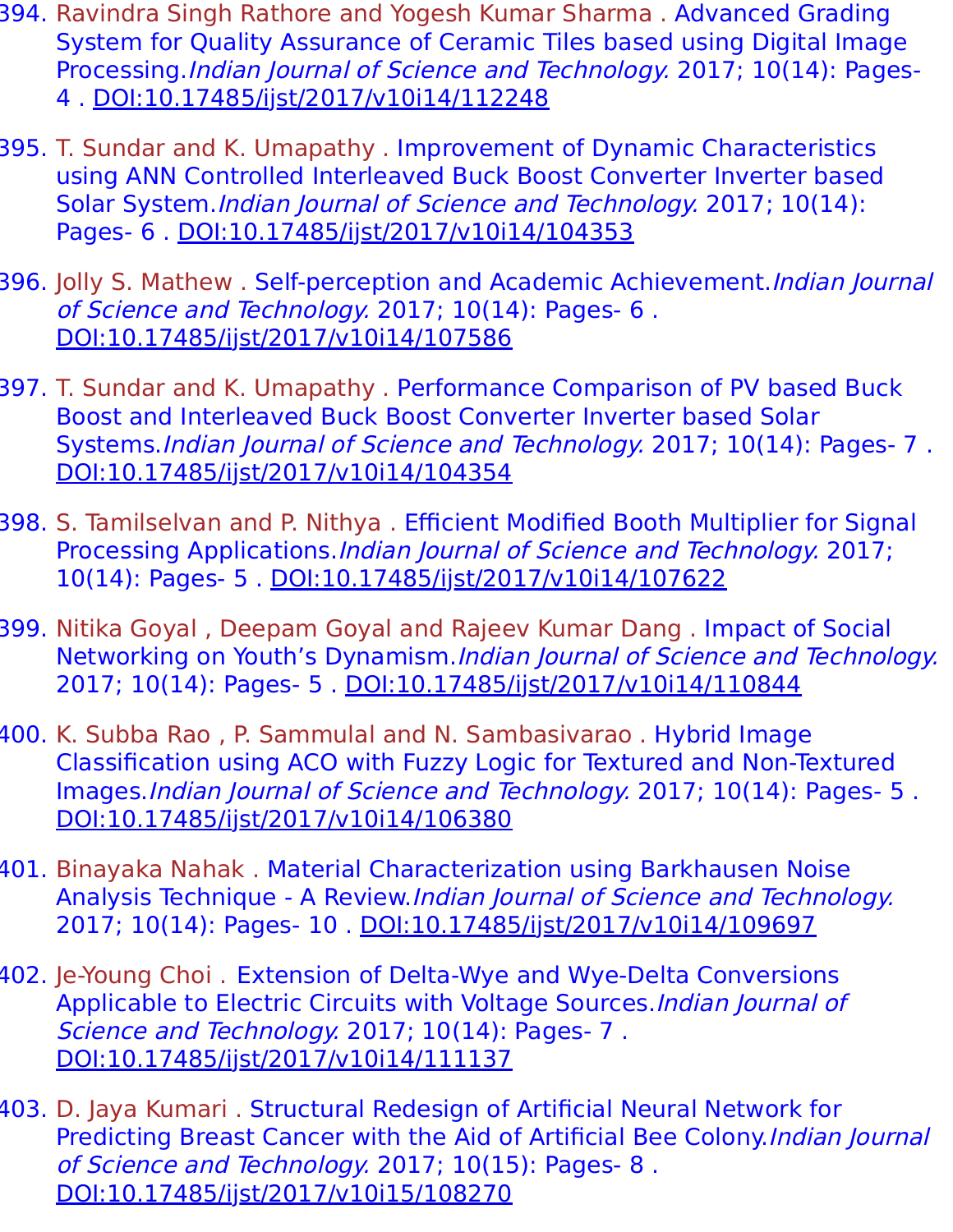- 404. Rohit Bhardwaj, Prabhdeep Kaur and Amit Gupta . Analysis and Reduction of Crosstalk in Hybrid TWDM System using Transmitter Line Coding Diversity.Indian Journal of Science and Technology. 2017; 10(15): Pages- 6 . [DOI:10.17485/ijst/2017/v10i15/102328](https://indjst.org/articles/analysis-and-reduction-of-crosstalk-in-hybrid-twdm-system-using-transmitter-line-coding-diversity)
- 405. Hitesh Kumar, Prabhdeep Kaur and Amit Gupta . Simulation Analysis of 240gbps Hybrid OTDM System over Symmetrical Pulse Reshaping Module.Indian Journal of Science and Technology. 2017; 10(15): Pages- 5 . [DOI:10.17485/ijst/2017/v10i15/106333](https://indjst.org/articles/simulation-analysis-of-240gbps-hybrid-otdm-system-over-symmetrical-pulse-reshaping-module)
- 406. K. S. S. Anupama, S. Sri Gowri and B. Prabakara Rao . A Simulated Study on Impact of Preference Function on Network Selection.Indian Journal of Science and Technology. 2017; 10(15): Pages- 8. [DOI:10.17485/ijst/2017/v10i15/104750](https://indjst.org/articles/a-simulated-study-on-impact-of-preference-function-on-network-selection)
- 407. K. Hari Prasada Raju, N. Sandhya and Raghav Mehra . Supervised SVM Classification of Rainfall Datasets.Indian Journal of Science and Technology. 2017; 10(15): Pages- 6 . [DOI: 10.17485/ijst/2017/v10i15/106115](https://indjst.org/articles/supervised-svm-classification-of-rainfall-datasets)
- 408. Abolfazl Rahiminejad and Behrooz Vahidi . An Application of Fractal- Based Lightning for SFR Calculation of High Voltage Substations.Indian Journal of Science and Technology. 2017; 10(15): Pages- 12. [DOI:10.17485/ijst/2017/v10i15/106464](https://indjst.org/articles/an-application-of-fractal-based-lightning-for-sfr-calculation-of-high-voltage-substations)
- 409. Julio R. Ribón, R. Martín Monroy and Antonio C. Ortega . Interactive Online Marketing Via Digital Terrestrial Television.Indian Journal of Science and Technology. 2017; 10(15): Pages- 6 . [DOI:10.17485/ijst/2017/v10i15/109098](https://indjst.org/articles/interactive-online-marketing-via-digital-terrestrial-television)
- 410. Shumank Deep, Mohd Asim and Syed Aqeel Ahmad . Earned Value based Liability Calculation Algorithm for Schedule Delays in Construction Projects.Indian Journal of Science and Technology. 2017; 10(15): Pages- 10 . [DOI:10.17485/ijst/2017/v10i15/110324](https://indjst.org/articles/earned-value-based-liability-calculation-algorithm-for-schedule-delays-in-construction-projects)
- 411. Preet Kamal Sharma and Dinesh Kumar . Balance Cluster Routing Algorithm for Expanding Wireless Networks (BaCRA-EWN). Indian Journal of Science and Technology. 2017; 10(15): Pages- 5 . [DOI:10.17485/ijst/2017/v10i15/110423](https://indjst.org/articles/balance-cluster-routing-algorithm-for-expanding-wireless-networks-bacra-ewn)
- 412. Edwar Jacinto, Holman Montiel and Fernando Martinez . High Performance Optimization Function for 32- Bits Microcontrollers in Key Scheduling of the Lightweight Cipher Algorithm CLEFIA.Indian Journal of Science and Technology. 2017; 10(15): Pages- 5 . [DOI:10.17485/ijst/2017/v10i15/111162](https://indjst.org/articles/high-performance-optimization-function-for-32-bits-microcontrollers-in-key-scheduling-of-the-lightweight-cipher-algorithm-clefia)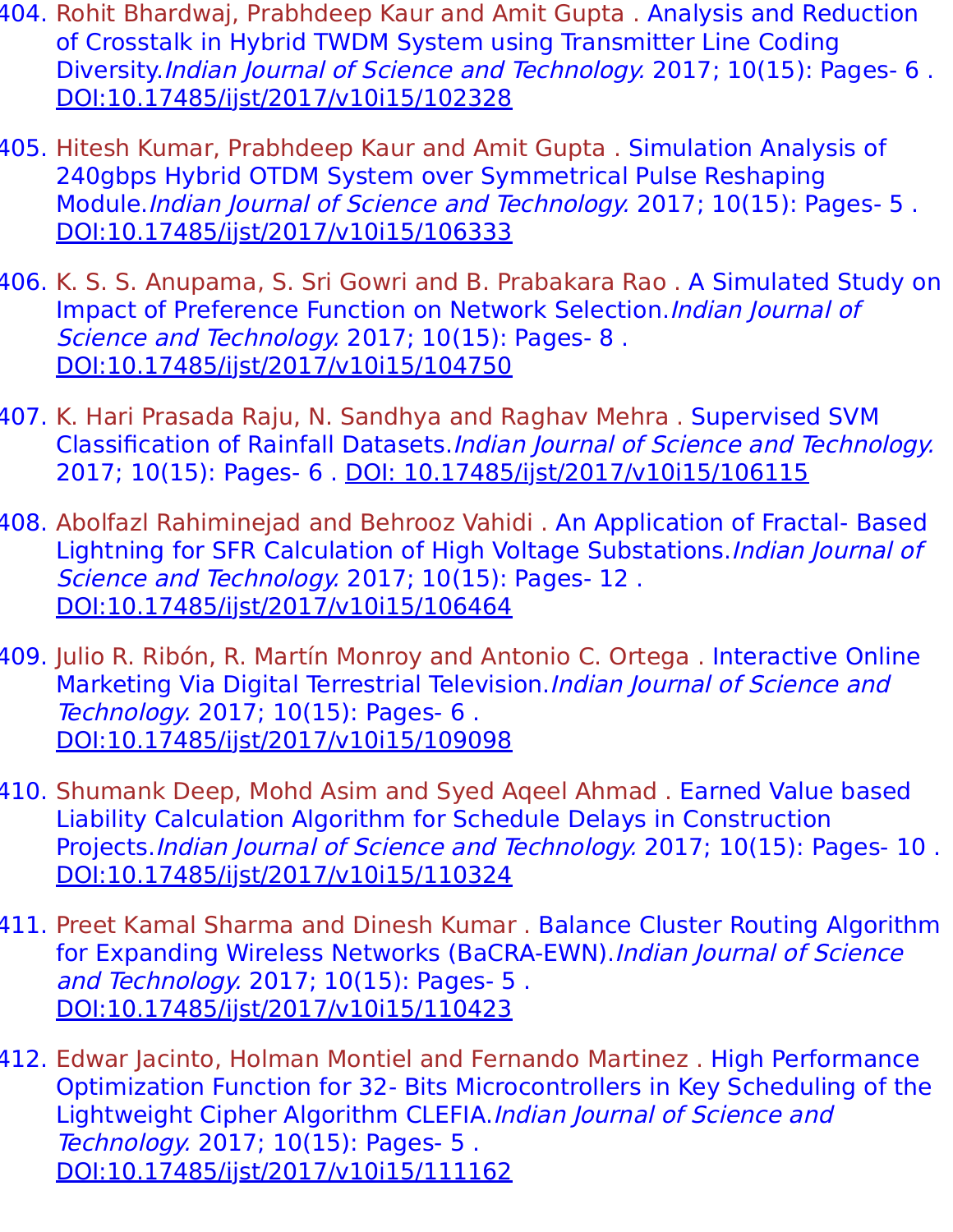- 413. Samir Yerpude and Tarun Kumar Singhal . Impact of Internet of Things (IoT) Data on Demand Forecasting.Indian Journal of Science and Technology. 2017; 10(15): Pages- 5 . [DOI:10.17485/ijst/2017/v10i15/111794](https://indjst.org/articles/impact-of-internet-of-things-iot-data-on-demand-forecasting)
- 414. V. A. Beregovoi and A. M. Beregovoi . Improving the Quality of Porous Silica Ceramics by the Method of Plasticization of Slurries for their Application in Thermal Protection Structures.Indian Journal of Science and Technology. 2017; 10(15): Pages- 6 . [DOI:10.17485/ijst/2017/v10i15/111903](https://indjst.org/articles/improving-the-quality-of-porous-silica-ceramics-by-the-method-of-plasticization-of-slurries-for-their-application-in-thermal-protection-structures)
- 415. G. R. K. Prasad, Kara Alekhya, K. Srinivasa Rao and K. Raghava Rao . Dynamic Detection of PPG(Photo Plethysmography) Signals Using Mems Self Designed Sensors. Indian Journal of Science and Technology. 2017; 10(15): Pages- 8 . [DOI:10.17485/ijst/2017/v10i15/113815](https://indjst.org/articles/dynamic-detection-of-ppgphoto-plethysmography-signals-using-mems-self-designed-sensors)
- 416. Sergey I. Artamonov, Nikolay A. Gryaznov, Vyacheslav V. Kharlamov, Nikolay A. Romanov and Evgeniy N. Sosnov . Analytical Review of the Development of Laser Location Systems.Indian Journal of Science and Technology. 2017; 10(15): Pages- 10 . [DOI:10.17485/ijst/2017/v10i15/106332](https://indjst.org/articles/analytical-review-of-the-development-of-laser-location-systems)
- 417. Oleg Nikolaevich Reznik , AndreyEvgenjevich Skvortsov , Alexandr Vitaljevich Lopota , Nikolay Anatoljevich Gryaznov, Vyacheslav Valentinovich Kharlamov and Galina Sergeevna Kireeva. Experimental Machine Liver Perfusion Ex Vivo: First Russian Case-Report. *Indian Journal of* Science and Technology. 2017; 10(15): Pages- 7. [DOI:10.17485/ijst/2017/v10i15/108266](https://indjst.org/articles/experimental-machine-liver-perfusion-ex-vivo-first-russian-case-report)
- 418. Kusuma Sundara Kumar, Pinnamaneni. Udaya Bhaskar and Kollipara Padma Kumari . Assessment and Mapping of Urban Heat Island using Field Data in the New Capital Region of Andhra Pradesh, India.Indian Journal of Science and Technology. 2017; 10(11): Pages- 8. [DOI:10.17485/ijst/2017/v10i11/99983](https://indjst.org/articles/assessment-and-mapping-of-urban-heat-island-using-field-data-in-the-new-capital-region-of-andhra-pradesh-india)
- 419. Nikolai A. Gryaznov, Sergey I. Artamonov, Victor I. Kuprenjuk and Evgeny N. Sosnov . Experimental Study of the Hybrid Laser Radar. Indian Journal of Science and Technology. 2017; 10(15): Pages- 8. [DOI:10.17485/ijst/2017/v10i15/106337](https://indjst.org/articles/experimental-study-of-the-hybrid-laser-radar)
- 420. Vyacheslav Valentinovich Kharlamov, Alexandr Vasiljevich Shumilov, Konstantin Yurivich Senchik, Galina Sergeevna Kireeva, Sergey Alexandrovich Nikitin and Nikolay Anatoljevich Gryaznov . Study Results of a New Centrifugal Pump for Medical Perfusion Complex to Restore and Maintain the Viability of the Isolated Donor Liver. Indian Journal of Science and Technology. 2017; 10(15): Pages- 5 . [DOI:10.17485/ijst/2017/v10i15/108092](https://indjst.org/articles/study-results-of-a-new-centrifugal-pump-for-medical-perfusion-complex-to-restore-and-maintain-the-viability-of-the-isolated-donor-liver)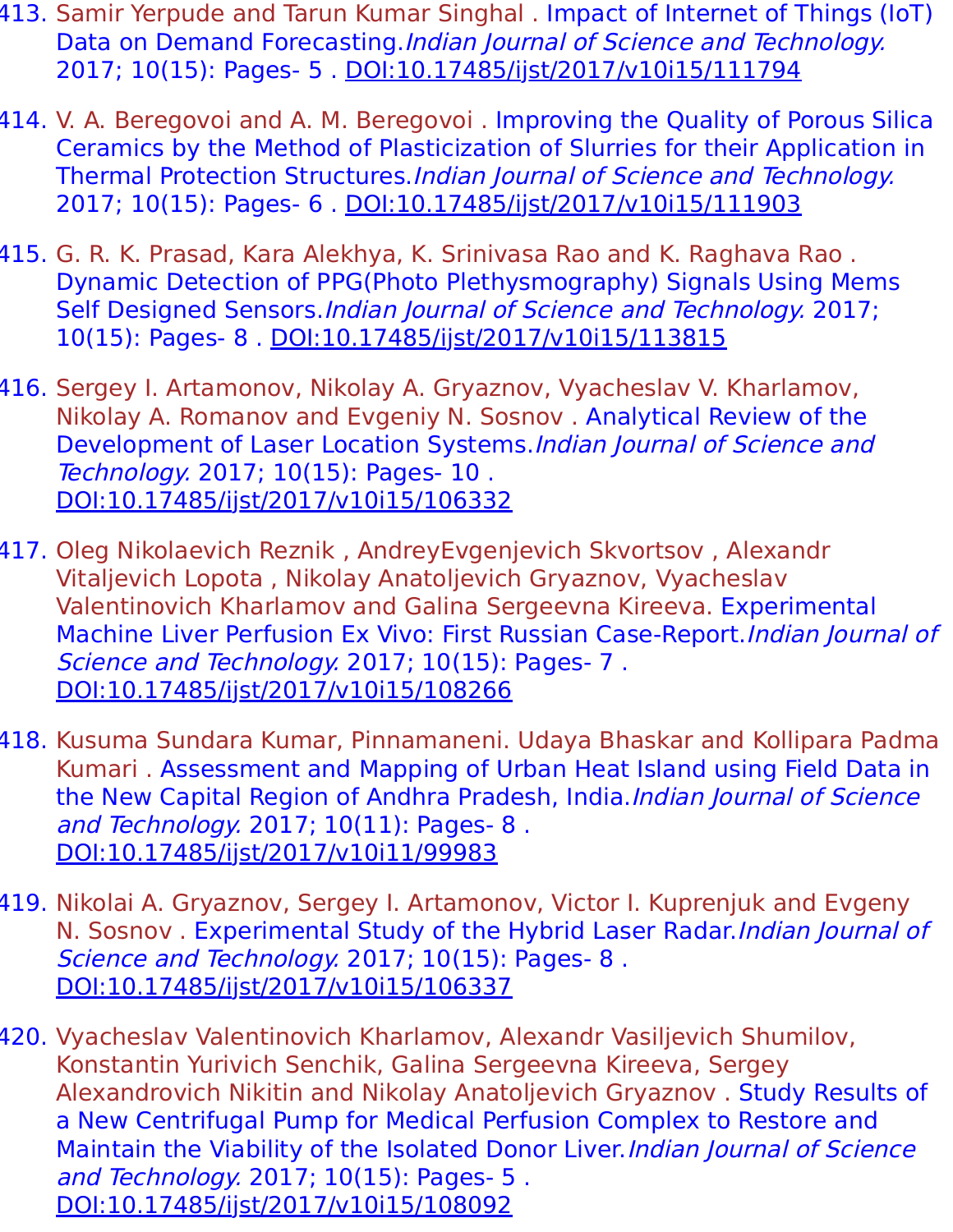- 421. A. Senapathi, Siva Sankara Raju and Gunji Srinivas Rao . Tribological Performance of Al-MMC Reinforced with Treated Fly Ash using Response Surface Methodology.Indian Journal of Science and Technology. 2017; 10(15): Pages- 9 . [DOI:10.17485/ijst/2017/v10i15/113824](https://indjst.org/articles/tribological-performance-of-al-mmc-reinforced-with-treated-fly-ash-using-response-surface-methodology)
- 422. Siva Sankara Raju, Ajit Ku. Senapathi and Gunji Srinivas Rao . Estimation of Tribological Performance of Al-MMC Reinforced with a Novel In-Situ Ternary Mixture using Grey Relational Analysis. Indian Journal of Science and Technology. 2017; 10(15): Pages- 9 . [DOI:10.17485/ijst/2017/v10i15/113825](https://indjst.org/articles/estimation-of-tribological-performance-of-al-mmc-reinforced-with-a-novel-in-situ-ternary-mixture-using-grey-relational-analysis)
- 423. Siva Sankara Raju and Gunji Srinivas Rao . Assessments of Desirability Wear Behaviour on AlCoconut Shell Ash - Metal Matrix Composite using Grey - Fuzzy Reasoning Grade.Indian Journal of Science and Technology. 2017; 10(15): Pages- 11 . [DOI:10.17485/ijst/2017/v10i15/113826](https://indjst.org/articles/assessments-of-desirability-wear-behaviour-on-alcoconut-shell-ash-metal-matrix-composite-using-grey-fuzzy-reasoning-grade)
- 424. Arun K. Raj, K. Dileep and S. Jayaraj . Solar ETC Type Water Heaters An Analysis Based on CFD Packages.Indian Journal of Science and Technology. 2017; 10(15): Pages- 8 . [DOI:10.17485/ijst/2017/v10i15/113827](https://indjst.org/articles/solar-etc-type-water-heaters-an-analysis-based-on-cfd-packages)
- 425. M. M. Reham and Mohie Eldin . Sustainable Interior Design for Homes.Indian Journal of Science and Technology. 2017; 10(15): Pages- 9 . [DOI:10.17485/ijst/2017/v10i15/113828](https://indjst.org/articles/sustainable-interior-design-for-homes)
- 426. Elangbam Chitra Devi and Ibetombi Soibam. A Low Temperature Synthesis and Optical Characterization of Mn-Ni Mixed Nanoferrites. Indian Journal of Science and Technology. 2017; 10(15): Pages- 5. [DOI:10.17485/ijst/2017/v10i15/113829](https://indjst.org/articles/a-low-temperature-synthesis-and-optical-characterization-of-mn-ni-mixed-nanoferrites)
- 427. C. Prathap . Gait Based Human Identification in Bad Illumination. *Indian* Journal of Science and Technology. 2017; 10(15): Pages- 8 . [DOI:10.17485/ijst/2017/v10i15/111015](https://indjst.org/articles/gait-based-human-identification-in-bad-illumination)
- 428. Anil Kumar Chandrashekar and M. B. Manjunatha . Analysis of Vocal Tract Shape Variability based on Formant Frequency Ratio at Various Conditions of Vowels for Indian English Speakers.Indian Journal of Science and Technology. 2017; 10(15): Pages- 8 . [DOI:10.17485/ijst/2017/v10i15/112776](https://indjst.org/articles/analysis-of-vocal-tract-shape-variability-based-on-formant-frequency-ratio-at-various-conditions-of-vowels-for-indian-english-speakers)
- 429. Chenniappan Loganathan and Arumugam Dharmaraj . A Study on Impact of HRM Practices and Policies on Employee's Organisational Commitment in Textile Spinning Mills in Tamil Nadu, India. Indian Journal of Science and Technology. 2017; 10(15): Pages- 11 . [DOI:10.17485/ijst/2017/v10i15/114239](https://indjst.org/articles/a-study-on-impact-of-hrm-practices-and-policies-on-employees-organisational-commitment-in-textile-spinning-mills-in-tamil-nadu-india)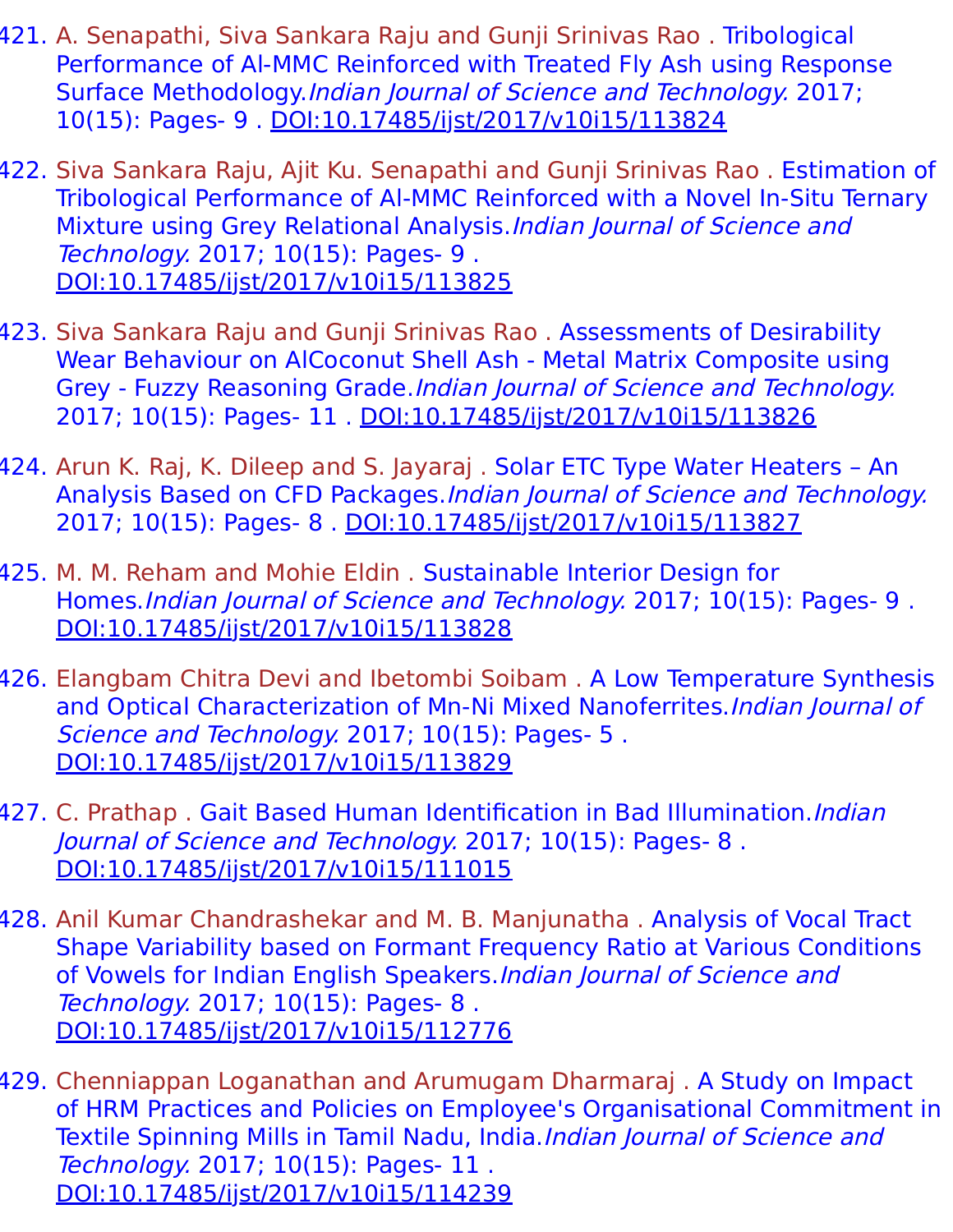- 430. Farah Aida Ahmad Nadzri, Normah Omar and Rashidah Abdul Rahman . Micro Financing: Accountability and Financial Management Practices of Micro Entrepreneurs.Indian Journal of Science and Technology. 2017; 10(15): Pages- 14 . [DOI:10.17485/ijst/2017/v10i15/114297](https://indjst.org/articles/micro-financing-accountability-and-financial-management-practices-of-micro-entrepreneurs)
- 431. K. Subbanna, S. Gouse Mohiddin and R. Bhuvana Vijaya. Heat and Mass Transfer Effects Past a Vertical Cone with Electric Conductivity.Indian Journal of Science and Technology. 2017; 10(15): Pages- 4 . [DOI:10.17485/ijst/2017/v10i15/104595](https://indjst.org/articles/heat-and-mass-transfer-effects-past-a-vertical-cone-with-electric-conductivity)
- 432. Sergey I. Artamonov, Nikolay A. Gryaznov, Vyacheslav V. Kharlamov, Nikolay A. Romanov and Evgeniy N. Sosnov . Organization of a Unified Coordinate-Information Space to Provide for the Operation of the MultiAgent Robotic System.Indian Journal of Science and Technology. 2017; 10(15): Pages- 6 . [DOI:10.17485/ijst/2017/v10i15/106335](https://indjst.org/articles/organization-of-a-unified-coordinate-information-space-to-provide-for-the-operation-of-the-multiagent-robotic-system)
- 433. Saroj Kumar Rout , Amiya Kumar Rath and Chidananda Bhagabati . Energy Efficient Dynamic Node Localization Technique in Wireless Sensor Networks.Indian Journal of Science and Technology. 2017; 10(15): Pages- 8 . [DOI:10.17485/ijst/2017/v10i15/93919](https://indjst.org/articles/energy-efficient-dynamic-node-localization-technique-in-wireless-sensor-networks)
- 434. J. Venetis . Joule Thomson Inversion Curves for Van Der Waals Gas from a Mathematical Point of View.Indian Journal of Science and Technology. 2017; 10(15): Pages- 5 . [DOI:10.17485/ijst/2017/v10i15/71242](https://indjst.org/articles/joule-thomson-inversion-curves-for-van-der-waals-gas-from-a-mathematical-point-of-view)
- 435. S. Santhosh Kumar, S. Vidhya and M. M. Shanmugapriya . Neural Network Architecture for Hybrid NetworkOn-Chip using Scalable Spiking for Man Machine Interface.Indian Journal of Science and Technology. 2017; 10(16): Pages- 7 . [DOI:10.17485/ijst/2017/v10i16/113492](https://indjst.org/articles/neural-network-architecture-for-hybrid-networkon-chip-using-scalable-spiking-for-man-machine-interface)
- 436. M. Shiva Prakash and Vijayakumar Maragal Venkatamuni . Survey on Macro-Micro Approaches in Artificial Intelligence.*Indian Journal of Science* and Technology. 2017; 10(16): Pages- 8 . [DOI:10.17485/ijst/2017/v10i16/109422](https://indjst.org/articles/survey-on-macro-micro-approaches-in-artificial-intelligence)
- 437. Jolius Gimbun, Natarajan Gajendran and Balu Ranganathan . Natural Resources Product Prospects - International Conference on Fluids and Chemical EngineeringFluidChE 2017, Malaysia.Indian Journal of Science and Technology. 2017; 10(16): Pages- 4 . [DOI:10.17485/ijst/2017/v10i16/111938](https://indjst.org/articles/natural-resources-product-prospects-international-conference-on-fluids-and-chemical-engineeringfluidche-2017-malaysia)
- 438. D. Ashok Kumar , S. Murugan . A Novel Fuzzy Time Series Model for Stock Market Index Analysis using Neural Network with Tracking Signal Approach.Indian Journal of Science and Technology. 2017; 10(16): Pages-13 . [DOI:10.17485/ijst/2017/v10i16/104994](https://indjst.org/articles/a-novel-fuzzy-time-series-model-for-stock-market-index-analysis-using-neural-network-with-tracking-signal-approach)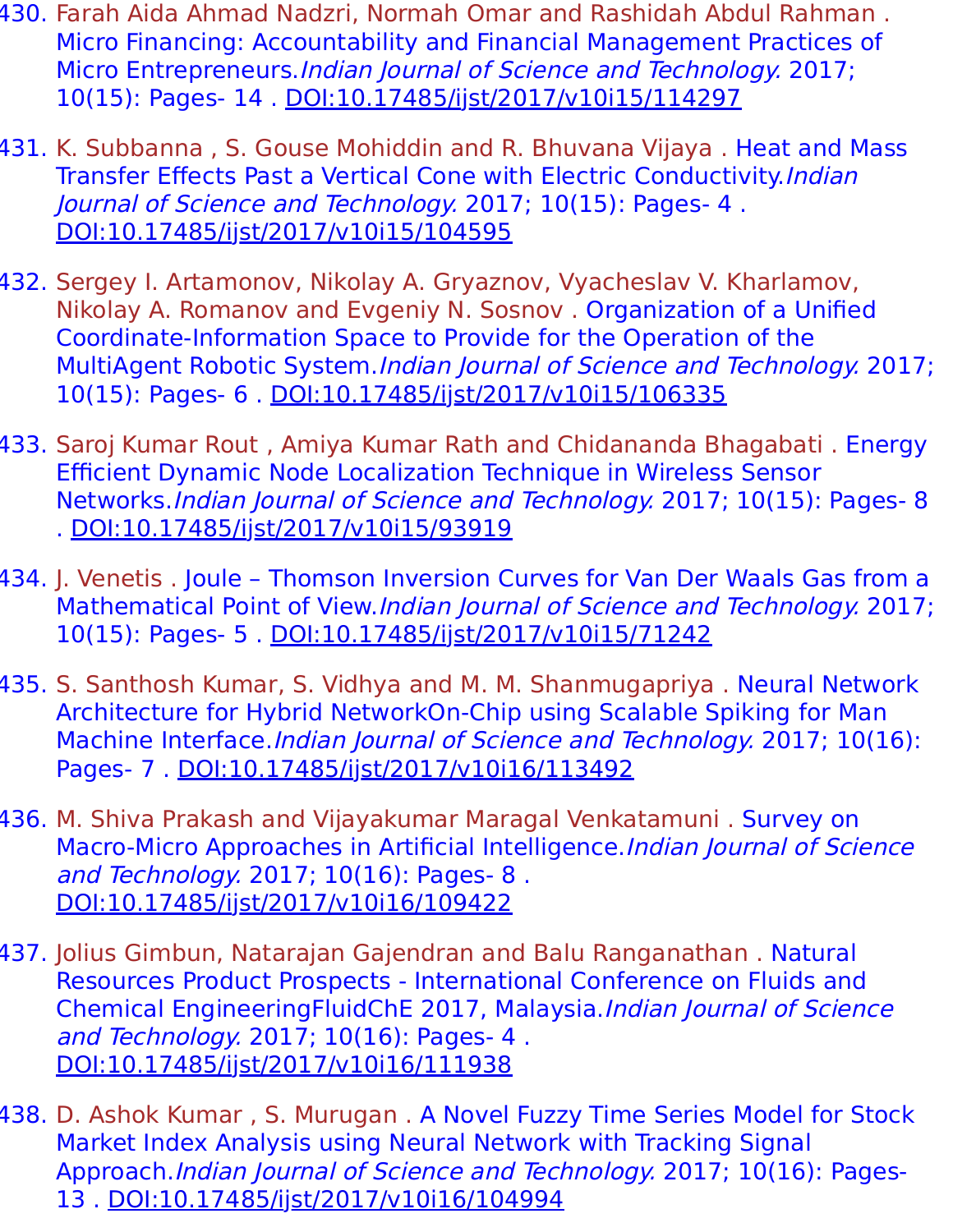- 439. Radwan Saleh Algabri, Ahmed Yaseen Alqutaibi, Ahmed Mohammed Keshk, Ali Alsourori, Mustafa Swedan, Amr Hosny ElKhadem and Amal Fathy Kaddah . Effect of Hard Versus Soft Occlusal Splint on the Management of Myofascial Pain: Systematic Review and Meta-Analysis.Indian Journal of Science and Technology. 2017; 10(16): Pages- 8. [DOI:10.17485/ijst/2017/v10i16/114307](https://indjst.org/articles/effect-of-hard-versus-soft-occlusal-splint-on-the-management-of-myofascial-pain-systematic-review-and-meta-analysis)
- 440. Harikishan Shetty , Niranjana Sampathila, G. S. Shashi Kumar and Rishikesh Behere . Interactive Self Assessment Tool for Analysis of Emotional Status.Indian Journal of Science and Technology. 2017; 10(16): Pages- 5 . [DOI:10.17485/ijst/2017/v10i16/95314](https://indjst.org/articles/interactive-self-assessment-tool-for-analysis-of-emotional-status)
- 441. S. Chandra Mohan . Adaptive Super-Resolution Image Reconstruction with Lorentzian Error Norm.Indian Journal of Science and Technology. 2017; 10(16): Pages- 6 . [DOI:10.17485/ijst/2017/v10i16/106780](https://indjst.org/articles/adaptive-super-resolution-image-reconstruction-with-lorentzian-error-norm)
- 442. V. Moorthy, P. Sangameswararaju and Joseph Henry . Cost Effective Hydrothermal Scheduling with Practical Constraint using Artificial Bee Colony Algorithm.Indian Journal of Science and Technology. 2017; 10(16): Pages- 10 . [DOI:10.17485/ijst/2017/v10i16/109055](https://indjst.org/articles/cost-effective-hydrothermal-scheduling-with-practical-constraint-using-artificial-bee-colony-algorithm)
- 443. Sudha Misra and D. Arivazhagan . Interactive Trial Room –A Solution to Reduce the Problem of Rampant Return of Sold Merchandise in Fashion E-Commerce Business.Indian Journal of Science and Technology. 2017; 10(16): Pages- 4 . [DOI:10.17485/ijst/2017/v10i16/106990](https://indjst.org/articles/interactive-trial-room-a-solution-to-reduce-the-problem-of-rampant-return-of-sold-merchandise-in-fashion-e-commerce-business)
- 444. S. V. Ranganayakulu, Samrat Goud Burra and Sanathana Ravi . Characterization of Weldments Defects through Non Destructive Evaluation Techniques.Indian Journal of Science and Technology. 2017; 10(16): Pages-9 . [DOI:10.17485/ijst/2017/v10i16/109603](https://indjst.org/articles/characterization-of-weldments-defects-through-non-destructive-evaluation-techniques)
- 445. Sarita Samal and Prakash Kumar Hota . Harmonics Mitigation of a Microgrid System using Modified SRF-UPQC Method.Indian Journal of Science and Technology. 2017; 10(16): Pages- 10 . [DOI:10.17485/ijst/2017/v10i16/109990](https://indjst.org/articles/harmonics-mitigation-of-a-microgrid-system-using-modified-srf-upqc-method)
- 446. Jatinder Singh. Offline Transactions Functionality in eWallets. *Indian Journal* of Science and Technology. 2017; 10(16): Pages- 4 . [DOI:10.17485/ijst/2017/v10i16/110781](https://indjst.org/articles/offline-transactions-functionality-in-ewallets)
- 447. Murad Muradovich Brutyan . Small Signal Parameter Extration and DC Simulation of Asgmentric Dual Channel AIGaN/GaN Heterojunction Field Effect Transisitor.Indian Journal of Science and Technology. 2017; 10(16): Pages- 12 . [DOI: 10.17485/ijst/2017/v10i16/11359](https://indjst.org/articles/small-signal-parameter-extraction-and-dc-simulation-of-asymmetric-dual-channel-algangan-heterojunction-field-effect-transistor)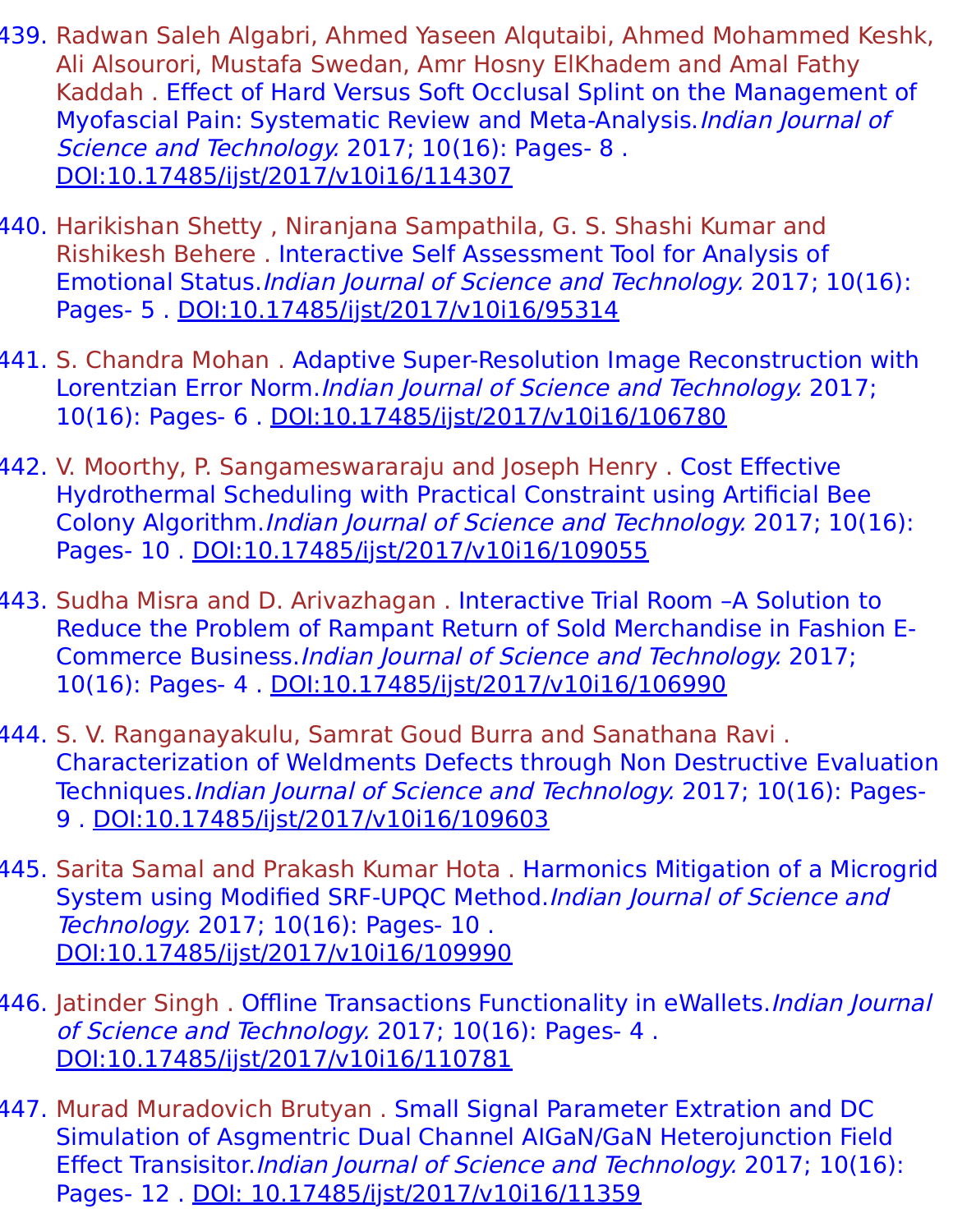- 448. Gazal Preet Arneja, Rakesh Kumar and Neel Kanth Grover. RMS Cell Formation using Block Diagonalized Matrix.Indian Journal of Science and Technology. 2017; 10(16): Pages- 8 . [DOI:10.17485/ijst/2017/v10i16/111685](https://indjst.org/articles/rms-cell-formation-using-block-diagonalized-matrix)
- 449. Murad Muradovich Brutyan . Foresight of Microalgae Usage for the Production of Third-Generation Biofuel.Indian Journal of Science and Technology. 2017; 10(16): Pages- 10 . [DOI:10.17485/ijst/2017/v10i16/111621](https://indjst.org/articles/foresight-of-microalgae-usage-for-the-production-of-third-generation-biofuel)
- 450. Rajesh Kumar Chakrawarti and Pratosh Bansal . Approaches for Improving Hindi to English Machine Translation System.Indian Journal of Science and Technology. 2017; 10(16): Pages- 8 . [DOI:10.17485/ijst/2017/v10i16/111895](https://indjst.org/articles/approaches-for-improving-hindi-to-english-machine-translation-system)
- 451. Vinod Indradev Verma , Atul Magikar and Motiram Patil . Simulation Based Fault Detection and Diagnosis for Additive Manufacturing.Indian Journal of Science and Technology. 2017; 10(16): Pages- 8. [DOI:10.17485/ijst/2017/v10i16/111934](https://indjst.org/articles/simulation-based-fault-detection-and-diagnosis-for-additive-manufacturing)
- 452. D. V. Srihari Babu and P. Chandrasekhar Reddy . Prevention of Stealthy Attacks through Privacy Mechanism in Wireless Ad hoc Networks. Indian Journal of Science and Technology. 2017; 10(16): Pages- 9 . [DOI:10.17485/ijst/2017/v10i16/112054](https://indjst.org/articles/prevention-of-stealthy-attacks-through-privacy-mechanism-in-wireless-ad-hoc-networks)
- 453. E. Egorov, Yu. Yakuba and V. Razuvaev . Capillary Electrophoresis in Analytical Control of Wine.Indian Journal of Science and Technology. 2017; 10(16): Pages- 6 . [DOI:10.17485/ijst/2017/v10i16/112075](https://indjst.org/articles/capillary-electrophoresis-in-analytical-control-of-wine)
- 454. Rashmi Shrivastava and Manju Pandey . Human Activity Recognition by Analysis of Skeleton Joint Position in Internet of Things (IOT) Environment.Indian Journal of Science and Technology. 2017; 10(16): Pages- 9 . [DOI:10.17485/ijst/2017/v10i16/112362](https://indjst.org/articles/human-activity-recognition-by-analysis-of-skeleton-joint-position-in-internet-of-things-iot-environment)
- 455. Rafeeq Ahmed, Ubaid M. Al-Saggaf and Muhammad Moinuddin . Coverage Analysis of Multi-User Multi-Antenna System with Spatial Combining. Indian Journal of Science and Technology. 2017; 10(16): Pages- 5 . [DOI:10.17485/ijst/2017/v10i16/112456](https://indjst.org/articles/coverage-analysis-of-multi-user-multi-antenna-system-with-spatial-combining)
- 456. R. Ilamaran and S. Kumaran . Lab Scale Design and Performance Study of Filter Media: A Potential Application in Irrigation Run off. Indian Journal of Science and Technology. 2017; 10(16): Pages- 12. [DOI:10.17485/ijst/2017/v10i16/113213](https://indjst.org/articles/lab-scale-design-and-performance-study-of-filter-media-a-potential-application-in-irrigation-run-off)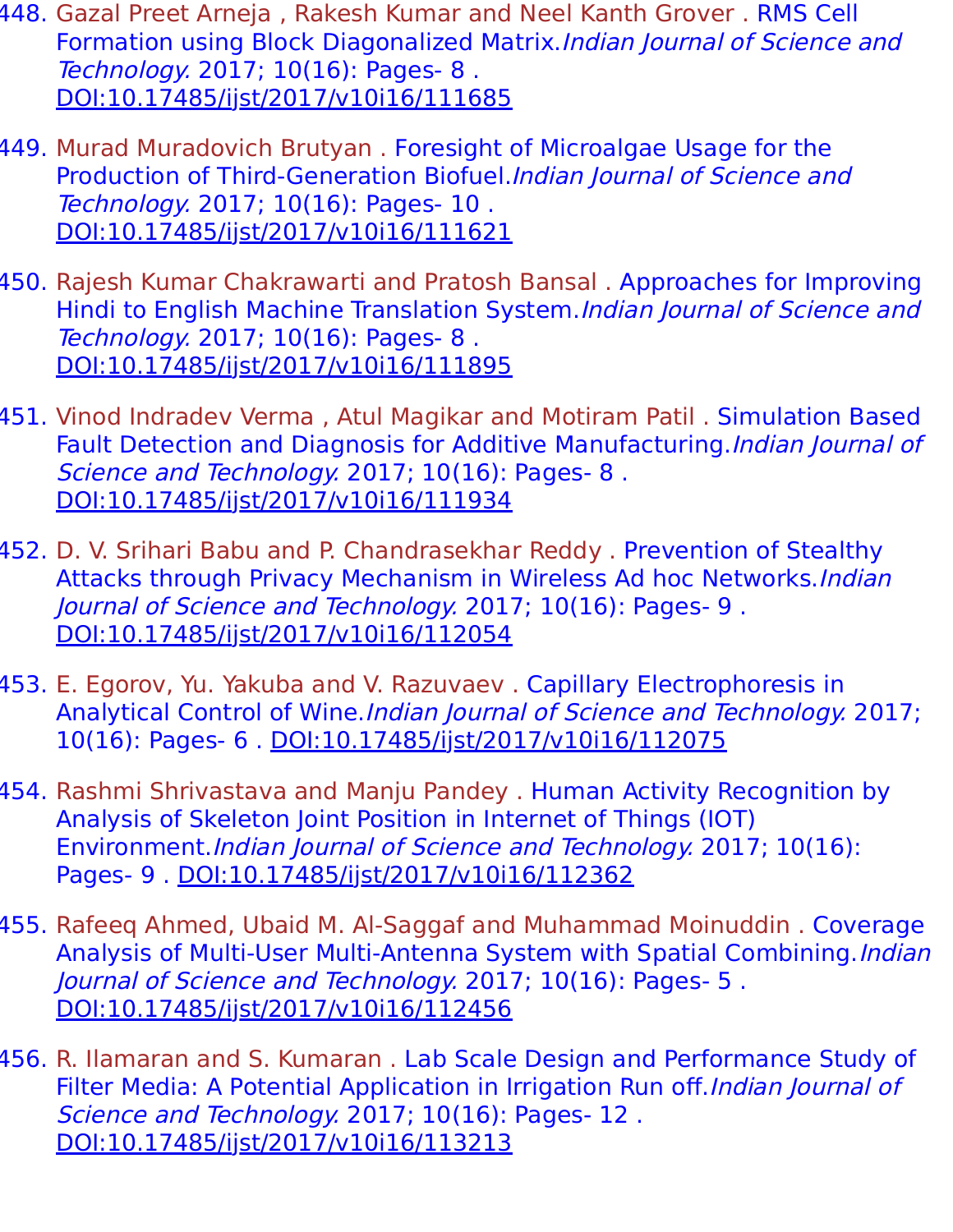- 457. Rajvir Kaur and Harbinder Singh. Tri-Wideband Inverted U-Slot Patch Antenna for Wireless Communication Applications.Indian Journal of Science and Technology. 2017; 10(16): Pages- 5 . [DOI:10.17485/ijst/2017/v10i16/114301](https://indjst.org/articles/tri-wideband-inverted-u-slot-patch-antenna-for-wireless-communication-applications)
- 458. Swati Minhas and Dishant Khosla . Compact Size and Slotted Patch Antenna for WiMAX and WLAN.Indian Journal of Science and Technology. 2017; 10(16): Pages- 5 . [DOI:10.17485/ijst/2017/v10i16/102762](https://indjst.org/articles/compact-size-and-slotted-patch-antenna-for-wimax-and-wlan)
- 459. Ramteke Mamta and Maitreyee Dutta . GA based Blind Deconvolution Technique of Image Restoration using Cepstrum Domain of Motion Blur.Indian Journal of Science and Technology. 2017; 10(16): Pages- 8 . [DOI:10.17485/ijst/2017/v10i16/114303](https://indjst.org/articles/ga-based-blind-deconvolution-technique-of-image-restoration-using-cepstrum-domain-of-motion-blur)
- 460. Rashmi Sinha, Arvind Choubey and Santosh Kumar Mahto . Wind Driven Optimization Technique for Equalization of Non-Minimum Phase Channel.Indian Journal of Science and Technology. 2017; 10(16): Pages- 11 . [DOI:10.17485/ijst/2017/v10i16/114304](https://indjst.org/articles/wind-driven-optimization-technique-for-equalization-of-non-minimum-phase-channel)
- 461. Preethi M. Nair, Rajesh Mehra and Chandni . Reconfigurable Low Pass FIR Filter Design using Canonic Signed Digit for Audio Applications. Indian Journal of Science and Technology. 2017; 10(16): Pages- 6. [DOI:10.17485/ijst/2017/v10i16/114305](https://indjst.org/articles/reconfigurable-low-pass-fir-filter-design-using-canonic-signed-digit-for-audio-applications)
- 462. S. Mathew, R. Mehra and Chandni . FPGA Based Equiripple Canonical Signed Digit FIR Filter for Audio Applications.Indian Journal of Science and Technology. 2017; 10(16): Pages- 6 . [DOI:10.17485/ijst/2017/v10i16/114306](https://indjst.org/articles/fpga-based-equiripple-canonical-signed-digit-fir-filter-for-audio-applications)
- 463. Himanshu Sharma . Innovative and Sustainable Application of PET Bottle a Green Construction Overview.Indian Journal of Science and Technology. 2017; 10(16): Pages- 6 . [DOI:10.17485/ijst/2017/v10i16/114307](https://indjst.org/articles/innovative-and-sustainable-application-of-pet-bottle-a-green-construction-overview)
- 464. Himani Maheshwari and Kamal Jain . Carbon Footprint of Bricks Production in Fixed Chimney Bull's Trench Kilns in India. Indian Journal of Science and Technology. 2017; 10(16): Pages- 11 . [DOI:10.17485/ijst/2017/v10i16/112396](https://indjst.org/articles/carbon-footprint-of-bricks-production-in-fixed-chimney-bulls-trench-kilns-in-india)
- 465. Jyotsna, Himanshu Anand , Preeti Verma and Harinder Sandhu . Economic Environmental Dispatch for Combined Heat and Power using CPSO.Indian Journal of Science and Technology. 2017; 10(16): Pages- 7 . [DOI:10.17485/ijst/2017/v10i16/114308](https://indjst.org/articles/economic-environmental-dispatch-for-combined-heat-and-power-using-cpso)
- 466. Manvi Sharma, Mayank Kumar Rai and Rajesh Khanna . Performance Analysis of Mixed Carbon Nano Tubes as VLSI Interconnects.Indian Journal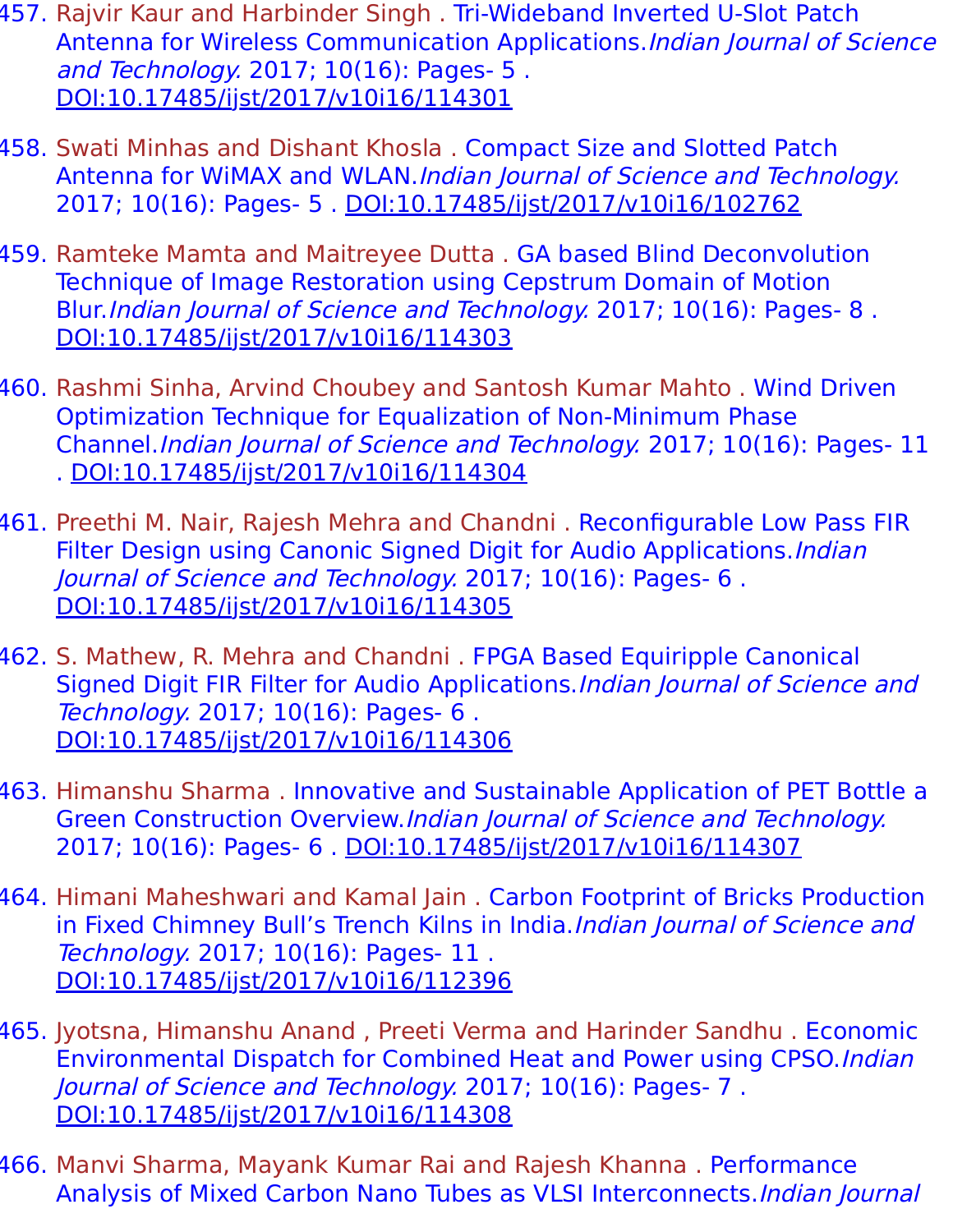of Science and Technology. 2017; 10(16): Pages- 5 . [DOI:10.17485/ijst/2017/v10i16/114310](https://indjst.org/articles/performance-analysis-of-mixed-carbon-nano-tubes-as-vlsi-interconnects)

- 467. Vimaldeep Kaur and Gitanjali Sharma . Impact of Dairy Industrial Effluent of Punjab (India) on Seed Germination and Early Growth of Triticum aestivum. Indian Journal of Science and Technology. 2017; 10(16): Pages- 9. [DOI:10.17485/ijst/2017/v10i16/114311](https://indjst.org/articles/impact-of-dairy-industrial-effluent-of-punjab-india-on-seed-germination-and-early-growth-of-triticum-aestivum)
- 468. Gopal Thakur, Kamal Kant Sharma and Inderpreet Kaur . Power Management in Hybrid Microgrid System.Indian Journal of Science and Technology. 2017; 10(16): Pages- 5 . [DOI:10.17485/ijst/2017/v10i16/114313](https://indjst.org/articles/power-management-in-hybrid-microgrid-system)
- 469. Kruti Gupta, Kamal Kant Sharma and Inderpreet Kaur . Simulation and Optimization of MRES for Remote Power Generation at Bharmour, India.Indian Journal of Science and Technology. 2017; 10(16): Pages- 9 . [DOI:10.17485/ijst/2017/v10i16/114314](https://indjst.org/articles/simulation-and-optimization-of-mres-for-remote-power-generation-at-bharmour-india)
- 470. Geetanjali and Rajesh Khanna . A Review of Various Multi-Frequency Antenna Design Techniques.Indian Journal of Science and Technology. 2017; 10(16): Pages- 7 . [DOI:10.17485/ijst/2017/v10i16/114315](https://indjst.org/articles/a-review-of-various-multi-frequency-antenna-design-techniques)
- 471. Ashish Kumar and Harvinder Singh . Controlling Pitch Angle of Wind Turbine in Grid Connected System. Indian Journal of Science and Technology. 2017; 10(16): Pages- 4 . [DOI:10.17485/ijst/2017/v10i16/114316](https://indjst.org/articles/controlling-pitch-angle-of-wind-turbine-in-grid-connected-system)
- 472. Hoowuntee Sepaul and Abheenaye Chauhan Gokhool . The Importance of ISO 9001 on Developing Countries with Reference to International Trade: A Review.Indian Journal of Science and Technology. 2017; 10(16): Pages- 5 . [DOI:10.17485/ijst/2017/v10i16/114317](https://indjst.org/articles/the-importance-of-iso-9001-on-developing-countries-with-reference-to-international-trade-a-review)
- 473. Sushil Kumar Verma and Garima Saini . A Novel Modified SSRR Metamaterial Antenna for 5GHz WLAN Band Applications.Indian Journal of Science and Technology. 2017; 10(16): Pages- 5. [DOI:10.17485/ijst/2017/v10i16/114318](https://indjst.org/articles/a-novel-modified-ssrr-metamaterial-antenna-for-5ghz-wlan-band-applications)
- 474. Jaget Singh, Rajnish Kumar and B. S. Sohi . Dual Band Z-slotted Rectangular Micro-Strip Patch Antenna Loaded with metamaterial.Indian Journal of Science and Technology. 2017; 10(16): Pages- 5 . [DOI:10.17485/ijst/2017/v10i16/101078](https://indjst.org/articles/dual-band-z-slotted-rectangular-micro-strip-patch-antenna-loaded-with-metamaterial)
- 475. Tilak Raj Gupta and H. S. Payal . Investigation of Spring Back in Air Bending of Electrogalvanized CR4 Steel.Indian Journal of Science and Technology. 2017; 10(16): Pages- 10 . [DOI:10.17485/ijst/2017/v10i16/112747](https://indjst.org/articles/investigation-of-spring-back-in-air-bending-of-electrogalvanized-cr4-steel)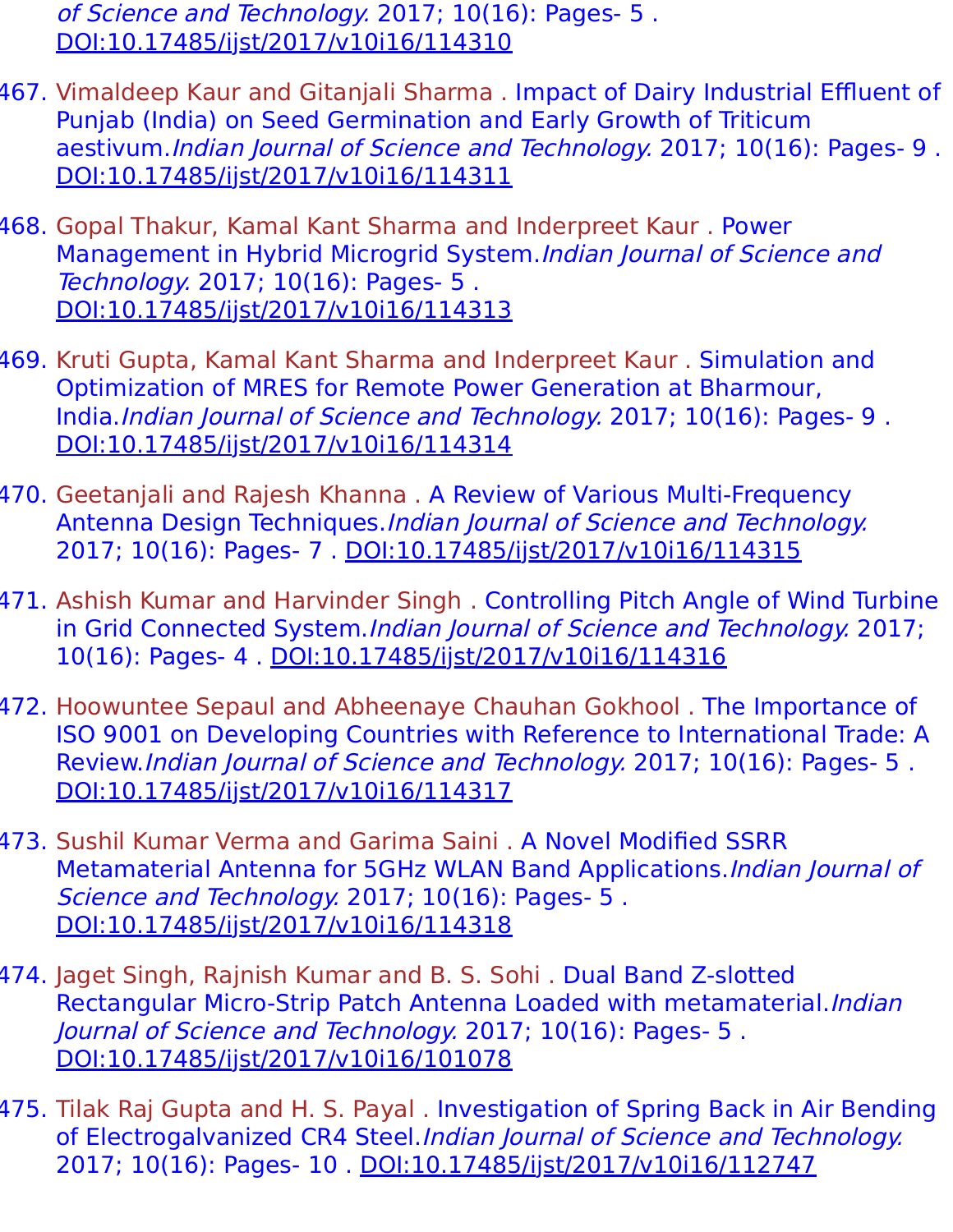- 476. Jai Prakash Verma and Atul Patel . Evaluation of Unsupervised Learning based Extractive Text Summarization Technique for Large Scale Review and Feedback Data.Indian Journal of Science and Technology. 2017; 10(17): Pages- 6 . [DOI:10.17485/ijst/2017/v10i17/106493](https://indjst.org/articles/evaluation-of-unsupervised-learning-based-extractive-text-summarization-technique-for-large-scale-review-and-feedback-data)
- 477. Vikas Sharma, Meenakshi Goyal and Prashant Jindal . Preparation, Characterization and Study of Mechanical Properties of Graphene/ABS NanoComposites.Indian Journal of Science and Technology. 2017; 10(17): Pages- 5 . [DOI:10.17485/ijst/2017/v10i17/114414](https://indjst.org/articles/preparation-characterization-and-study-of-mechanical-properties-of-grapheneabs-nanocomposites)
- 478. Arfaoui Jouda, Feki Elyes , Rabhi Abdelhamid and Mami Abdelkader . Simulation and Real Implementation of the Fuzzy MPPT Algorithm for Photovoltaic Panel.Indian Journal of Science and Technology. 2017; 10(17): Pages- 11 . [DOI:10.17485/ijst/2017/v10i17/90437](https://indjst.org/articles/simulation-and-real-implementation-of-the-fuzzy-mppt-algorithm-for-photovoltaic-panel)
- 479. Jayesh Juremalani and Krupesh A. Chauhan . Comparison of Different Mode Choice Models for Work Trips using Data Mining Process.Indian Journal of Science and Technology. 2017; 10(17): Pages- 3. [DOI:10.17485/ijst/2017/v10i17/114376](https://indjst.org/articles/comparison-of-different-mode-choice-models-for-work-trips-using-data-mining-process)
- 480. Dharmesh Juremalani and Krupesh Chauhan . Study of Correlation between Urban Physical Environment and Walkability for Cities of "Y" Category in Indian Context using Analytical Hierarchy Process and Simple Additive Weighing Methods of Multi Criteria Decision Making.*Indian Journal of* Science and Technology. 2017; 10(17): Pages- 6. [DOI:10.17485/ijst/2017/v10i17/114379](https://indjst.org/articles/study-of-correlation-between-urban-physical-environment-and-walkability-for-cities-of-y-category-in-indian-context-using-analytical-hierarchy-process-and-simple-additive-weighing-methods-of-multi-criteria-decision-making)
- 481. Nikit Gupta, Mohit Bhandwal and Basant Singh Sikarwar . Modelling and Simulation of Brake Disc for Thermal Analysis.Indian Journal of Science and Technology. 2017; 10(17): Pages- 5 . [DOI:10.17485/ijst/2017/v10i17/114411](https://indjst.org/articles/modelling-and-simulation-of-brake-disc-for-thermal-analysis)
- 482. Nitin Sharma and Nidhi . Text Extraction and Recognition from the Normal Images using MSER Feature Extraction and Text Segmentation Methods.Indian Journal of Science and Technology. 2017; 10(17): Pages- 12 . [DOI:10.17485/ijst/2017/v10i17/114415](https://indjst.org/articles/text-extraction-and-recognition-from-the-normal-images-using-mser-feature-extraction-and-text-segmentation-methods)
- 483. K. Uma, D. Kannan, S. Vikas and S. Sree Dharinya . Big Data in Health Care using Frequent Set Extraction.Indian Journal of Science and Technology. 2017; 10(17): Pages- 7 . [DOI:10.17485/ijst/2017/v10i17/114477](https://indjst.org/articles/big-data-in-health-care-using-frequent-set-extraction)
- 484. Sahil Kapoor, Meenakshi Goyal and Prashant Jindal . Effect of Multi- Walled Carbon Nanotubes (MWCNT) on Mechanical Properties of Acrylonitrile Butadiene Styrene (ABS) Nano-Composite.Indian Journal of Science and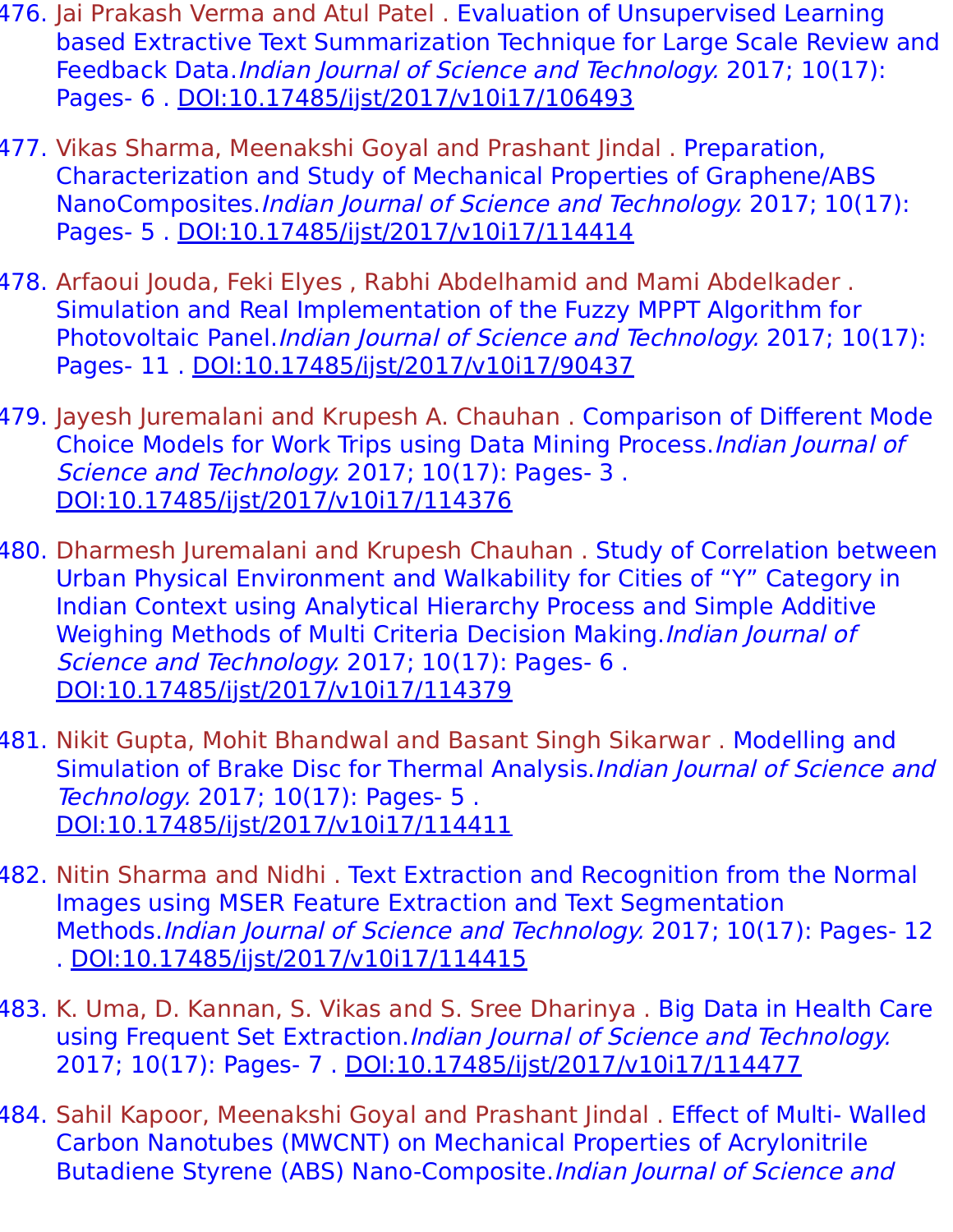Technology. 2017; 10(17): Pages- 6 . [DOI:10.17485/ijst/2017/v10i17/114413](https://indjst.org/articles/effect-of-multi-walled-carbon-nanotubes-mwcnt-on-mechanical-properties-of-acrylonitrile-butadiene-styrene-abs-nano-composite)

- 485. V. Sheshathri and S. Sukumaran . An Enhanced Ant Colony Clustering Method for Color Image Segmentation.Indian Journal of Science and Technology. 2017; 10(17): Pages- 7 . [DOI:10.17485/ijst/2017/v10i17/109509](https://indjst.org/articles/an-enhanced-ant-colony-clustering-method-for-color-image-segmentation)
- 486. K. Uma, S. Srilatha, D. Kushal, A. R. Pallavi and V. Nanda Kumar . Biometric Attendance Prediction using Face Recognition Method.Indian Journal of Science and Technology. 2017; 10(17): Pages- 8. [DOI:10.17485/ijst/2017/v10i17/114478](https://indjst.org/articles/biometric-attendance-prediction-using-face-recognition-method)
- 487. Soumya Ranjan Nayak and Jibitesh Mishra . On Estimation of Fractal Dimension of Noisy Images.Indian Journal of Science and Technology. 2017; 10(17): Pages- 6 . [DOI:10.17485/ijst/2017/v10i17/98464](https://indjst.org/articles/on-estimation-of-fractal-dimension-of-noisy-images)
- 488. Kuldip Singh, Satyasis Mishra and M. Narendra Kumar . A Review on Power Management and Power Quality for Islanded PV Microgrid in Smart Village.Indian Journal of Science and Technology. 2017; 10(17): Pages- 4 . [DOI:10.17485/ijst/2017/v10i17/103033](https://indjst.org/articles/a-review-on-power-management-and-power-quality-for-islanded-pv-microgrid-in-smart-village)
- 489. Mohd Talha Anees, K. Abdullah , M. N. M. Nawawi , Nik Norulaini Nik Ab Rahman , Abd. Rahni Mt. Piah , M. I. Syakir , A. K. Mohd. Omar and Kaizar Hossain . Applications of Remote Sensing, Hydrology and Geophysics for Flood Analysis.Indian Journal of Science and Technology. 2017; 10(17): Pages- 10 . [DOI:10.17485/ijst/2017/v10i17/111541](https://indjst.org/articles/applications-of-remote-sensing-hydrology-and-geophysics-for-flood-analysis)
- 490. Navneet S. Ghedia, C. H. Vithalani and Ashish Kothari . Performance Evaluation of Crowd Analysis Algorithm using Modified GMM and Adaptive Thresholding.Indian Journal of Science and Technology. 2017; 10(17): Pages- 7 . [DOI:10.17485/ijst/2017/v10i17/111960](https://indjst.org/articles/performance-evaluation-of-crowd-analysis-algorithm-using-modified-gmm-and-adaptive-thresholding)
- 491. K. Krishna Kishore, P. Rajesh Umar and V. Jagan Naveen . Comprehensive Analysis of UFMC with OFDM and FBMC.Indian Journal of Science and Technology. 2017; 10(17): Pages- 7 . [DOI:10.17485/ijst/2017/v10i17/114337](https://indjst.org/articles/comprehensive-analysis-of-ufmc-with-ofdm-and-fbmc)
- 492. Kartik Sau, Soumi Mondal and Amitabha Chanda . Image Compression in Spatial Domain: Weighted C-Mean Method.Indian Journal of Science and Technology. 2017; 10(17): Pages- 7 . [DOI:10.17485/ijst/2017/v10i17/108081](https://indjst.org/articles/image-compression-in-spatial-domain-weighted-c-mean-method)
- 493. Sulata Bhandari, Tilak Thakur and Jagdish Kumar . Tuning of PID Parameters by Integrated Taguchi Approach.Indian Journal of Science and Technology.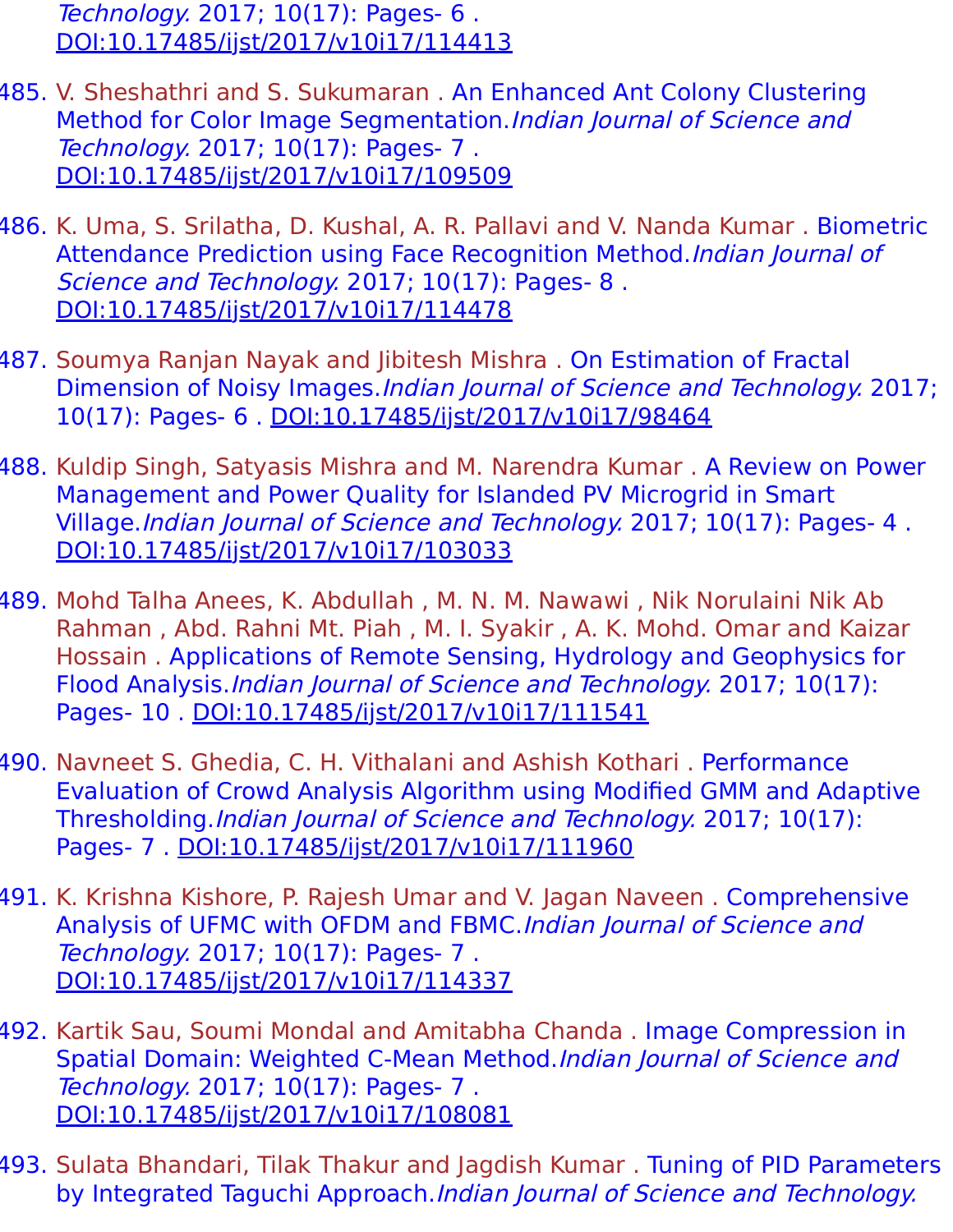- 2017; 10(17): Pages- 5 . [DOI:10.17485/ijst/2017/v10i17/111776](https://indjst.org/articles/tuning-of-pid-parameters-by-integrated-taguchi-approach)
- 494. Debasish Roy and Prodipto Das . Trusted and Secured Routing Protocol for Vehicular Ad-Hoc Networks.Indian Journal of Science and Technology. 2017; 10(17): Pages- 12 . [DOI:10.17485/ijst/2017/v10i17/112343](https://indjst.org/articles/trusted-and-secured-routing-protocol-for-vehicular-ad-hoc-networks)
- 495. T. S. Srinivas , V. B. Narasimha and M. E. Puroshothammam . Analysis of Interoperability Services of Various DRM Schemes and Associations with Marlin Scheme.Indian Journal of Science and Technology. 2017; 10(17): Pages- 8 . [DOI:10.17485/ijst/2017/v10i17/112368](https://indjst.org/articles/analysis-of-interoperability-services-of-various-drm-schemes-and-associations-with-marlin-scheme)
- 496. E. V. Ramana, S. Sapthagiri and P. Srinivas . Data Mining Approach for Quality Prediction and Fault Diagnosis of Injection Molding Process.Indian Journal of Science and Technology. 2017; 10(17): Pages- 7 . [DOI:10.17485/ijst/2017/v10i17/112580](https://indjst.org/articles/data-mining-approach-for-quality-prediction-and-fault-diagnosis-of-injection-molding-process)
- 497. Rohit Sharma, Sumit Mohanty and Amlan Basu . Enhancement of Digital PID Controller Performance for Blood Glucose Level of Diabetic Patients using Disparate Tuning Techniques.Indian Journal of Science and Technology. 2017; 10(17): Pages- 9 . [DOI:10.17485/ijst/2017/v10i17/113112](https://indjst.org/articles/enhancement-of-digital-pid-controller-performance-for-blood-glucose-level-of-diabetic-patients-using-disparate-tuning-techniques)
- 498. Sanskruti Patel and Atul Patel . An Empirical Study of Applying Artificial Neural Network for Classification of Dermatology Disease.Indian Journal of Science and Technology. 2017; 10(17): Pages- 7. [DOI:10.17485/ijst/2017/v10i17/112708](https://indjst.org/articles/an-empirical-study-of-applying-artificial-neural-network-for-classification-of-dermatology-disease)
- 499. Sarfraz Fayaz Khan and Mohammed Yousoof Ismail . Al-Shifa: Case study on Sultanate of Oman's National Healthcare Information System.Indian Journal of Science and Technology. 2017; 10(17): Pages- 4. [DOI:10.17485/ijst/2017/v10i17/113060](https://indjst.org/articles/al-shifa-case-study-on-sultanate-of-omans-national-healthcare-information-system)
- 500. Sayali Shelke and Parth Sagar . A Survey on Uniform Resource Locator and Content Matching to Discover Deep- Web Pages.Indian Journal of Science and Technology. 2017; 10(17): Pages- 5 . [DOI:10.17485/ijst/2017/v10i17/110304](https://indjst.org/articles/a-survey-on-uniform-resource-locator-and-content-matching-to-discover-deep-web-pages)
- 501. Yaser Sayadi , Saeed Rajaeepour, Yasamin Abedini and Khalil Gholami . An Examination of Factors Affecting Transfer of Training among Human Resources of Iranian Medical Science Universities.Indian Journal of Science and Technology. 2017; 10(18): Pages- 8 . [DOI:10.17485/ijst/2017/v10i18/100040](https://indjst.org/articles/an-examination-of-factors-affecting-transfer-of-training-among-human-resources-of-iranian-medical-science-universities)
- 502. D. Selvanayagi and S. Pannirselvam . An Efficient Approach for the Identification and Localization of Texts in Images.Indian Journal of Science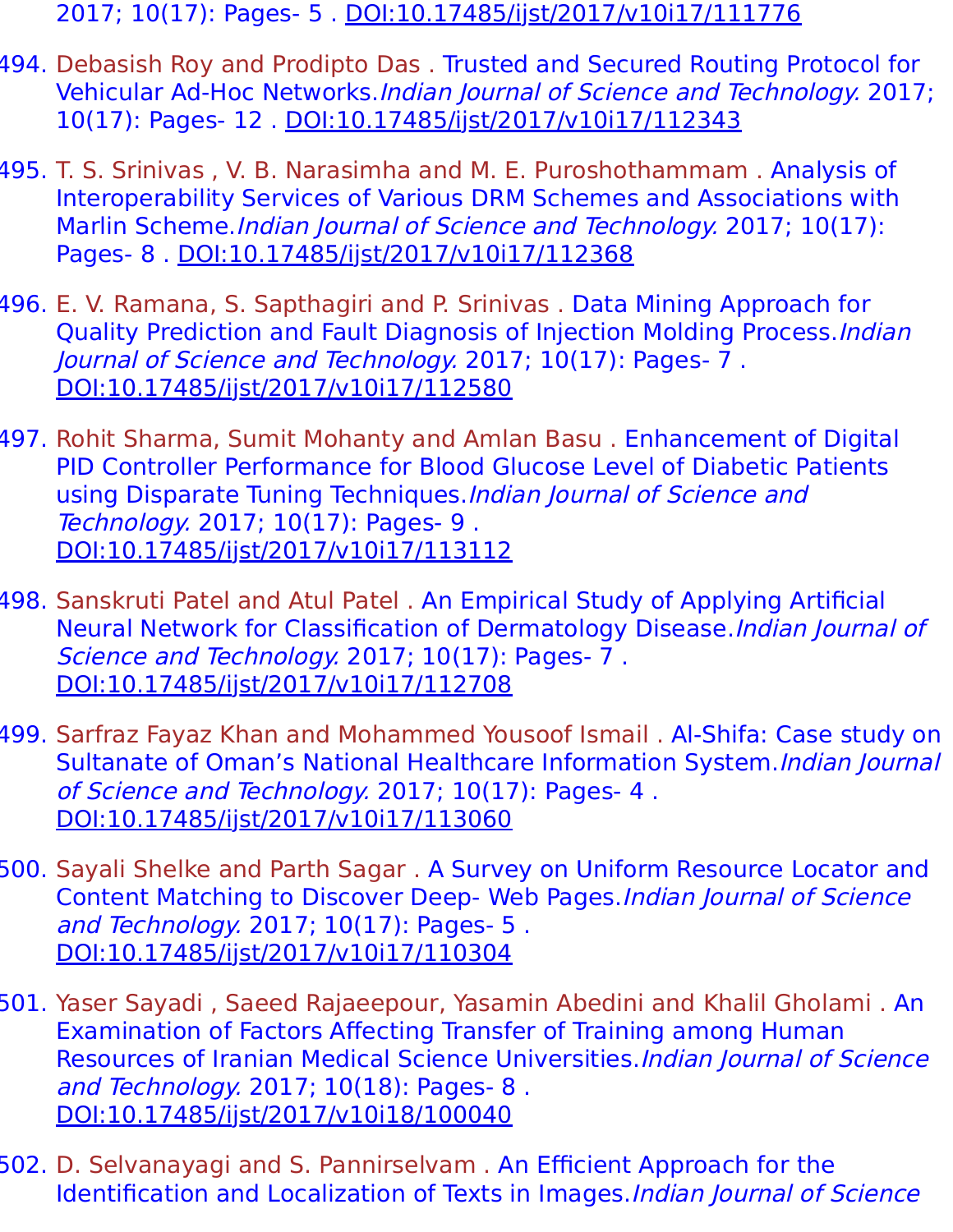and Technology. 2017; 10(17): Pages- 8 . [DOI:10.17485/ijst/2017/v10i17/112354](https://indjst.org/articles/an-efficient-approach-for-the-identification-and-localization-of-texts-in-images)

- 503. Nurul Ainirazali , Nurul Ainun Nabihah AbGhazab, Herma Dina Setiabudi and Chin Sim Yee . CO2 Reforming of Methane over Ni/Ce-SBA-15: Effects of Ce Addition.Indian Journal of Science and Technology. 2017; 10(17): Pages- 5 . [DOI:10.17485/ijst/2017/v10i17/110380](https://indjst.org/articles/co2-reforming-of-methane-over-nice-sba-15-effects-of-ce-addition)
- 504. R. Prabu and A. Manivannan . Condition Monitoring of Focusing Nozzle in Abrasive Water Jet Machine using Sound Sensor. Indian Journal of Science and Technology. 2017; 10(17): Pages- 12 . [DOI:10.17485/ijst/2017/v10i17/112583](https://indjst.org/articles/condition-monitoring-of-focusing-nozzle-in-abrasive-water-jet-machine-using-sound-sensor)
- 505. Anis Farhan Kamaruzaman, Azlan Mohd Zain , Noorfa Haszlinna Mustaffa , Noordin Mohd Yusof and Farhad Najarian . Roundness Error in Deep Hole Drilling using Twist Drills and Cold Mold Steel 718.Indian Journal of Science and Technology. 2017; 10(17): Pages- 6 . [DOI:10.17485/ijst/2017/v10i17/113011](https://indjst.org/articles/roundness-error-in-deep-hole-drilling-using-twist-drills-and-cold-mold-steel-718)
- 506. Elouadi, D. Ouazar , M. R. Doukkali and L. Elyoussfi . A Mathematical Model for Assessment of SocioEconomic Impact of Climate Change on Agriculture Activities: Cases of the East of Morocco (Africa). Indian Journal of Science and Technology. 2017; 10(17): Pages- 6 . [DOI:10.17485/ijst/2017/v10i17/108921](https://indjst.org/articles/a-mathematical-model-for-assessment-of-socioeconomic-impact-of-climate-change-on-agriculture-activities-cases-of-the-east-of-morocco-africa)
- 507. Rana Mukherji, Vishal Mathur , Arvind Samariya and Manishita Mukherji . Assessment of Post Annealing on Magnetic Properties of Co Doped In2 O3 in Hydrogen Atmosphere using Cluster Analysis. Indian Journal of Science and Technology. 2017; 10(17): Pages- 5 . [DOI:10.17485/ijst/2017/v10i17/104954](https://indjst.org/articles/assessment-of-post-annealing-on-magnetic-properties-of-co-doped-in2-o3-in-hydrogen-atmosphere-using-cluster-analysis)
- 508. K. Uma , M. Swetha , M. Manisha , S. V. Revathi and Anand Kannan . IOT based Environment Condition Monitoring System.Indian Journal of Science and Technology. 2017; 10(17): Pages- 6 . [DOI:10.17485/ijst/2017/v10i17/114617](https://indjst.org/articles/iot-based-environment-condition-monitoring-system)
- 509. K. Madhavi , N. Nagendra, V. Ramachandra Prasad , A. Subba Rao and G. S. S. Raju . A Numerical Study of MHD and Heat Transfer Analysis in a non-Newtonian Eyring-Powell Fluid from an Isothermal Sphere with Thermal Slip.Indian Journal of Science and Technology. 2017; 10(17): Pages- 5. [DOI:10.17485/ijst/2017/v10i17/104598](https://indjst.org/articles/a-numerical-study-of-mhd-and-heat-transfer-analysis-in-a-non-newtonian-eyring-powell-fluid-from-an-isothermal-sphere-with-thermal-slip)
- 510. Sumathi Pawar and Niranjan N. Chiplunkar . Discovery and Invocation of Web Services using Multi-Dimensional Data Model with WSDL. Indian Journal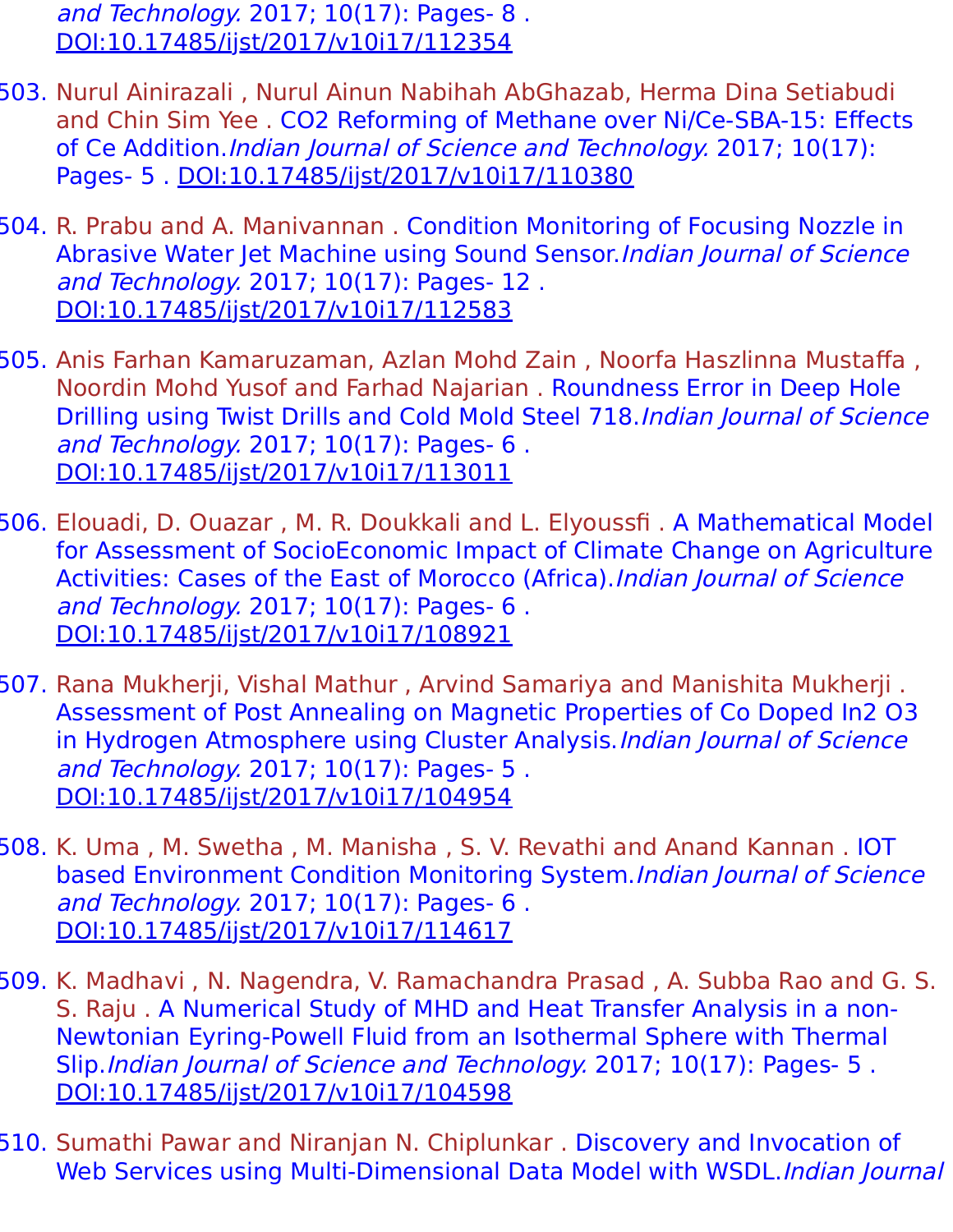of Science and Technology. 2017; 10(17): Pages- 11 . [DOI:10.17485/ijst/2017/v10i17/108890](https://indjst.org/articles/discovery-and-invocation-of-web-services-using-multi-dimensional-data-model-with-wsdl)

- 511. Sharmila Petkar , Sachin B. Umbarkar , Faruk Kazi and Navdeep M. Singh . Modelling of a High Power Microwave (HPM) Source using 300 KV Marx Generator and Horn Type Antenna.Indian Journal of Science and Technology. 2017; 10(17): Pages- 9 . [DOI:10.17485/ijst/2017/v10i17/111402](https://indjst.org/articles/modelling-of-a-high-power-microwave-hpm-source-using-300-kv-marx-generator-and-horn-type-antenna)
- 512. Rajvirsinh C. Rana and Jagdish M. Rathod . Performance Analysis of Efficient Power Allocation Techniques with Different Modulation for 4X4 V- BLAST MIMO-OFDM System.Indian Journal of Science and Technology. 2017; 10(17): Pages- 7 . [DOI:10.17485/ijst/2017/v10i17/108932](https://indjst.org/articles/performance-analysis-of-efficient-power-allocation-techniques-with-different-modulation-for-4x4-v-blast-mimo-ofdm-system)
- 513. Devi Singh, Hitendra K. Malik , Chinmay K. Gupta and Varsha Singh . X- Ray Diffraction Studies for Identification of Polyethylene Terephthalate Fibres.Indian Journal of Science and Technology. 2017; 10(17): Pages- 4 . [DOI:10.17485/ijst/2017/v10i17/110232](https://indjst.org/articles/x-ray-diffraction-studies-for-identification-of-polyethylene-terephthalate-fibres)
- 514. Dinesh Kumar, Navin Kumar and Prashant Jindal . Elastic Modulus Behavior of Multi-Walled Carbon Nano-Tubes/Polyurethane Composites using NanoIndentation Techniques.Indian Journal of Science and Technology. 2017; 10(17): Pages- 4 . [DOI:10.17485/ijst/2017/v10i17/114412](https://indjst.org/articles/elastic-modulus-behavior-of-multi-walled-carbon-nano-tubespolyurethane-composites-using-nanoindentation-techniques)
- 515. M. Srinivas . Photoluminescence Studies of Eu3+ Doped Y2 O3 Phosphor.Indian Journal of Science and Technology. 2017; 10(18): Pages- 3. [DOI:10.17485/ijst/2017/v10i18/110040](https://indjst.org/articles/photoluminescence-studies-of-eu3-doped-y2-o3-phosphor)
- 516. Romilla Malla Bhat, Jang Bahadur Singh and Parveen Kumar Lehana . Investigations of the Effect of Nonlinearly Generated Excitations on the Quality of the Synthesized Alaryngeal Speech.Indian Journal of Science and Technology. 2017; 10(18): Pages- 12 . [DOI:10.17485/ijst/2017/v10i18/110786](https://indjst.org/articles/investigations-of-the-effect-of-nonlinearly-generated-excitations-on-the-quality-of-the-synthesized-alaryngeal-speech)
- 517. Omar Achbarou, My Ahmed El Kiram and Salim Elbouanani . Cloud Security: A Multi Agent Approach Based Intrusion Detection System.Indian Journal of Science and Technology. 2017; 10(18): Pages- 6. [DOI:10.17485/ijst/2017/v10i18/109044](https://indjst.org/articles/cloud-security-a-multi-agent-approach-based-intrusion-detection-system)
- 518. Puneet Kansal, Safdar Tanweer and Kavita Bhatnagar . Optimization of Multiple Correlated Queries by Detecting Similar Data Source with Hadoop/Hive.Indian Journal of Science and Technology. 2017; 10(18): Pages- 8 . [DOI:10.17485/ijst/2017/v10i18/111370](https://indjst.org/articles/optimization-of-multiple-correlated-queries-by-detecting-similar-data-source-with-hadoophive)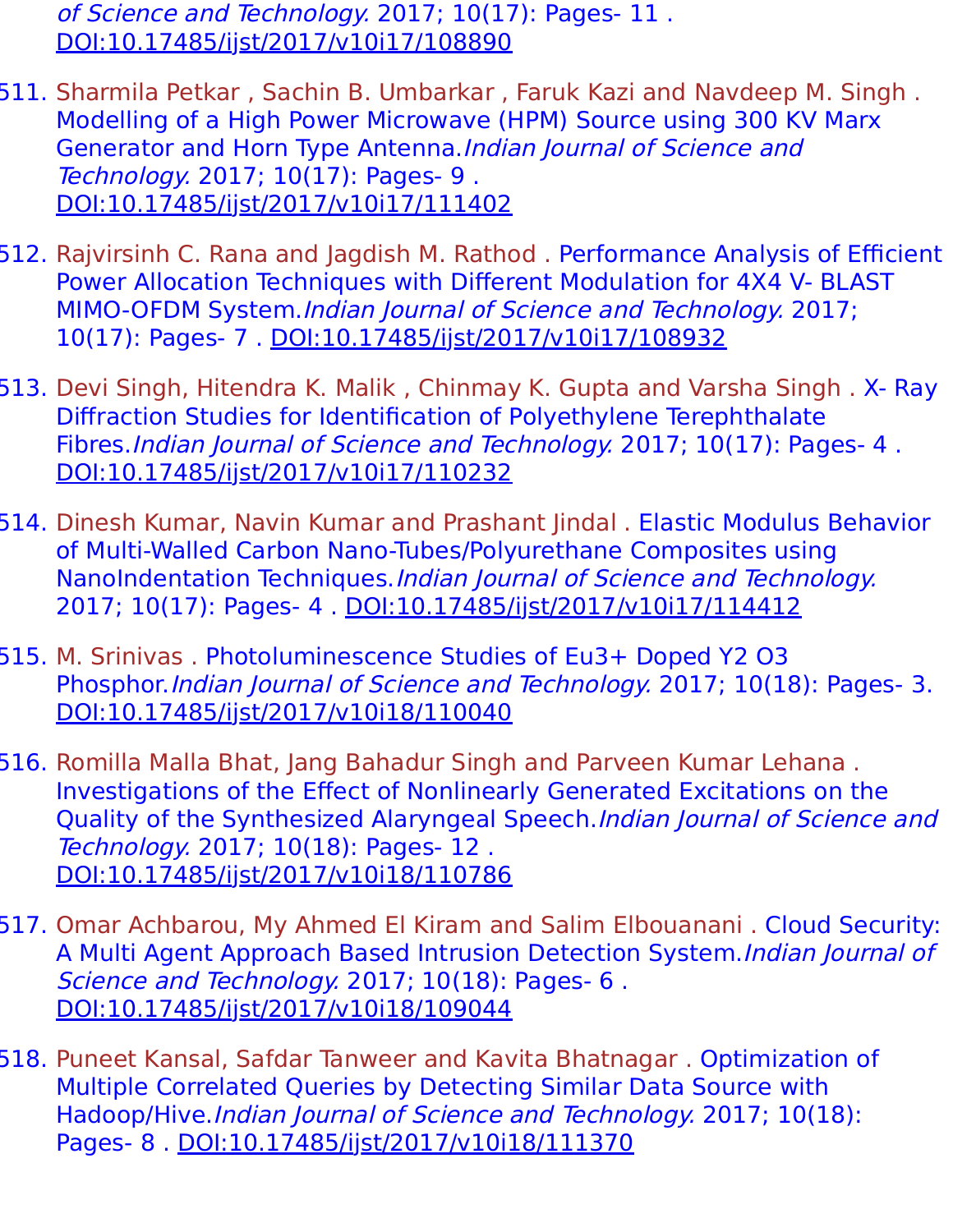- 519. Sarvjit Singh and J. S. Sohal . Performance Analysis of Data Transmission over Wireless VOIP using Wavelets.*Indian Journal of Science and* Technology. 2017; 10(18): Pages- 9 . [DOI:10.17485/ijst/2017/v10i18/112805](https://indjst.org/articles/performance-analysis-of-data-transmission-over-wireless-voip-using-wavelets)
- 520. Dhananjay E. Upasani and R. D. Kharadkar . Multiscale Spectral Coding for ECG Analysis and Diagnosis.Indian Journal of Science and Technology. 2017; 10(18): Pages- 12 . [DOI:10.17485/ijst/2017/v10i18/111811](https://indjst.org/articles/multiscale-spectral-coding-for-ecg-analysis-and-diagnosis)
- 521. Sonica Rautela and Tarun Kumar Singhal . A Generic Assessment of Level of Involvement of Youngsters with Social Networking Sites.Indian Journal of Science and Technology. 2017; 10(18): Pages- 5. [DOI:10.17485/ijst/2017/v10i18/110816](https://indjst.org/articles/a-generic-assessment-of-level-of-involvement-of-youngsters-with-social-networking-sites)
- 522. Prabhat Ranjan, Sushant Kumar and Uttam Kumar . Software Fault Prediction using Computational Intelligence Techniques: A Survey.Indian Journal of Science and Technology. 2017; 10(18): Pages- 8 . [DOI:10.17485/ijst/2017/v10i18/112324](https://indjst.org/articles/software-fault-prediction-using-computational-intelligence-techniques-a-survey)
- 523. Sangita Karmakar and Soumen Swarnakar . New Concept based Indexing Technique for Search Engine.Indian Journal of Science and Technology. 2017; 10(18): Pages- 10 . [DOI:10.17485/ijst/2017/v10i18/114018](https://indjst.org/articles/new-concept-based-indexing-technique-for-search-engine)
- 524. F. del Ama Gonzalo, C. Sáenz de Tejada Granados and J. A. Hernández Ramos . Water-flow Gazing Curtain-wall and Ground Source Heat Pump as an Energy Saving Strategy in Buildings. Indian Journal of Science and Technology. 2017; 10(18): Pages- 7 . [DOI:10.17485/ijst/2017/v10i18/94671](https://indjst.org/articles/water-flow-gazing-curtain-wall-and-ground-source-heat-pump-as-an-energy-saving-strategy-in-buildings)
- 525. Francisco Javier Moreno Arboleda, Santiago Román Fernández and Vania Bogorny . Towards a Semantic Trajectory Similarity Measuring. Indian Journal of Science and Technology. 2017; 10(18): Pages- 14 . [DOI:10.17485/ijst/2017/v10i18/103400](https://indjst.org/articles/towards-a-semantic-trajectory-similarity-measuring)
- 526. Nahushananda Chakravarthy, Sivakumar Naganathan , Raed Saleh Ali Ba Bhakri , Sreedhar Kalavagunta , Kamal Nasharuddin Bin Mustapha and H.G. Phalguna . Cost Effectiveness of CFRP Repair Technique for Cold Formed Steel Beams.Indian Journal of Science and Technology. 2017; 10(18): Pages- 7 . [DOI:10.17485/ijst/2017/v10i18/105652](https://indjst.org/articles/cost-effectiveness-of-cfrp-repair-technique-for-cold-formed-steel-beams)
- 527. Nagasuri Anuradha and G. Partha Saradhi Varma . PBCCUT- Priority based Class Clustered under Sampling Technique Approaches for Imbalanced Data Classification. Indian Journal of Science and Technology. 2017; 10(18): Pages- 9 . [DOI:10.17485/ijst/2017/v10i18/107590](https://indjst.org/articles/pbccut-priority-based-class-clustered-under-sampling-technique-approaches-for-imbalanced-data-classification)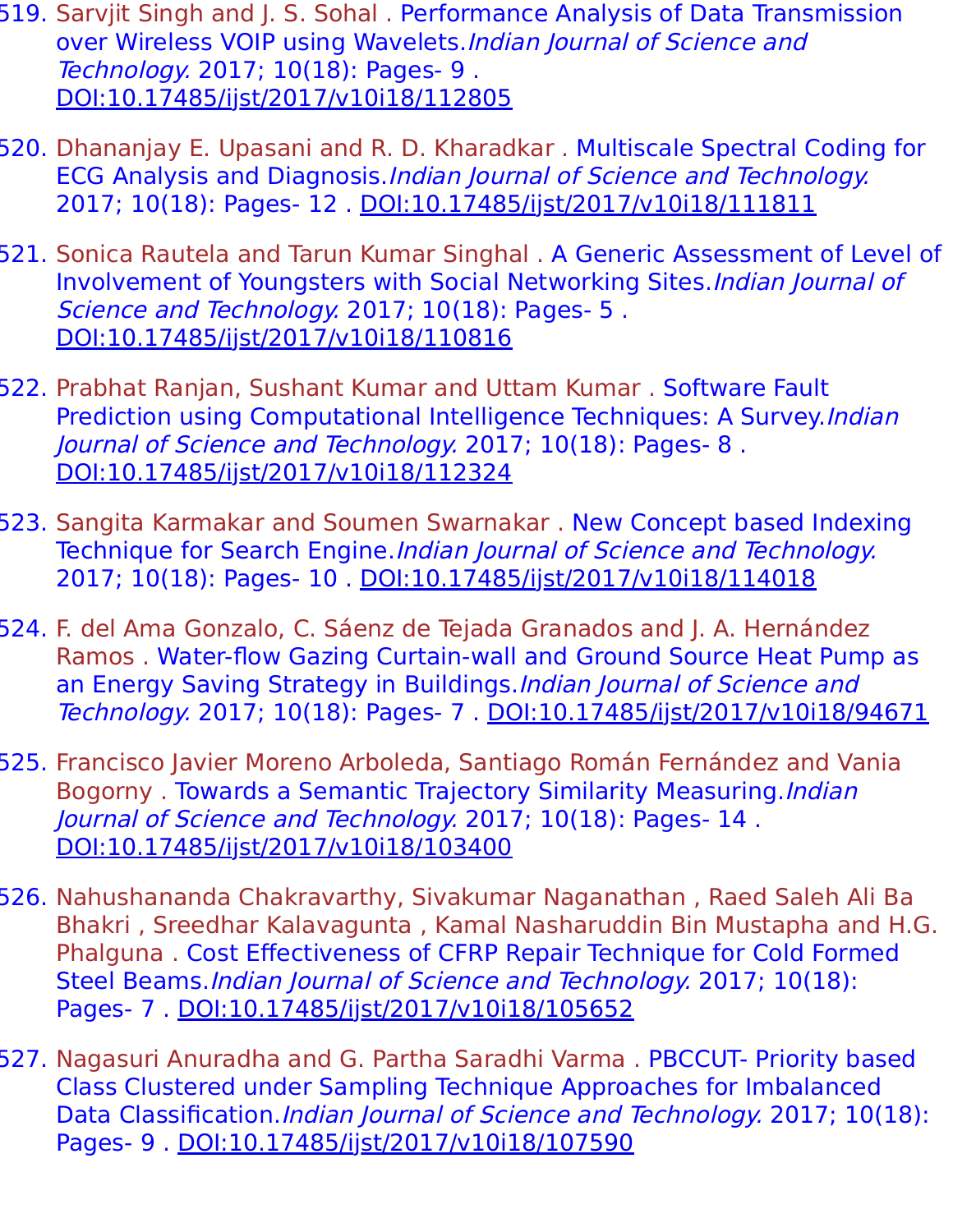- 528. Sajid Hussain Qazi, M. W. Mustafa , U. Sultana and Nayyar Hussain . Enhanced Power Quality Controller in an Autonomous Microgrid by PSO Tuned PI Controller.Indian Journal of Science and Technology. 2017; 10(18): Pages- 9 . [DOI:10.17485/ijst/2017/v10i18/108925](https://indjst.org/articles/enhanced-power-quality-controller-in-an-autonomous-microgrid-by-pso-tuned-pi-controller)
- 529. Pravesh Kumar, Millie Pant , Musrrat Ali and H. P. Singh . Enhanced DE with Weighted Base Vector for Unconstrained Global Optimization. Indian Journal of Science and Technology. 2017; 10(18): Pages- 16 . [DOI:10.17485/ijst/2017/v10i18/104743](https://indjst.org/articles/enhanced-de-with-weighted-base-vector-for-unconstrained-global-optimization)
- 530. Raju Rajkumar and K. Hemachandran . A Fast Fingerprint Indexing Technique with Least Information using Distance Feature. Indian Journal of Science and Technology. 2017; 10(18): Pages- 9. [DOI:10.17485/ijst/2017/v10i18/110325](https://indjst.org/articles/a-fast-fingerprint-indexing-technique-with-least-information-using-distance-feature)
- 531. Ivan F. Jaramillo, Roberto B. Pico and Carlos V. Marquez De La Plata . A Model for Faculty Evaluation in Higher Education Ecuadorian through Multi-Criteria Decision Analysis.Indian Journal of Science and Technology. 2017; 10(18): Pages- 7. [DOI:10.17485/ijst/2017/v10i18/110443](https://indjst.org/articles/a-model-for-faculty-evaluation-in-higher-education-ecuadorian-through-multi-criteria-decision-analysis)
- 532. Rajneesh Kumar Rai and Sunil Punjabi . An Elusive Method to Identify Isomorphism and Inversions of Kinematic Chains and Mechanisms. Indian Journal of Science and Technology. 2017; 10(18): Pages- 13. [DOI:10.17485/ijst/2017/v10i18/111320](https://indjst.org/articles/an-elusive-method-to-identify-isomorphism-and-inversions-of-kinematic-chains-and-mechanisms)
- 533. Chhaya S. Gosavi and Suresh N. Mali . Secure, Robust Video Watermarking to Prevent Camcorder Piracy.Indian Journal of Science and Technology. 2017; 10(18): Pages- 10 . [DOI:10.17485/ijst/2017/v10i18/111377](https://indjst.org/articles/secure-robust-video-watermarking-to-prevent-camcorder-piracy)
- 534. Pranay Chauhan and Pratosh Bansal . Emphasizing on Various Security Issues in Cloud Forensic Framework.Indian Journal of Science and Technology. 2017; 10(18): Pages- 7. [DOI:10.17485/ijst/2017/v10i18/112116](https://indjst.org/articles/emphasizing-on-various-security-issues-in-cloud-forensic-framework)
- 535. Ankur Singhal and Charanjeet Singh . Performance Enhancement for Hybrid WDM-TDM Passive Optical Networks. Indian Journal of Science and Technology. 2017; 10(18): Pages- 7. [DOI:10.17485/ijst/2017/v10i18/112519](https://indjst.org/articles/performance-enhancement-for-hybrid-wdm-tdm-passive-optical-networks)
- 536. Dipesh Chanda . An Approach for Measurement of Young's Modulus of Glass in the Form of a Slab.Indian Journal of Science and Technology. 2017; 10(18): Pages- 9. [DOI:10.17485/ijst/2017/v10i18/112639](https://indjst.org/articles/an-approach-for-measurement-of-youngs-modulus-of-glass-in-the-form-of-a-slab)
- 537. Baljit Singh, Arun Kumar Asati and Rakesh Kumar . Temperature Difference findings from Earth Air Heat Exchanger System in Hot-Dry Climate.*Indian* Journal of Science and Technology. 2017; 10(18): Pages- 4. [DOI:10.17485/ijst/2017/v10i18/113745](https://indjst.org/articles/temperature-difference-findings-from-earth-air-heat-exchanger-system-in-hot-dry-climate)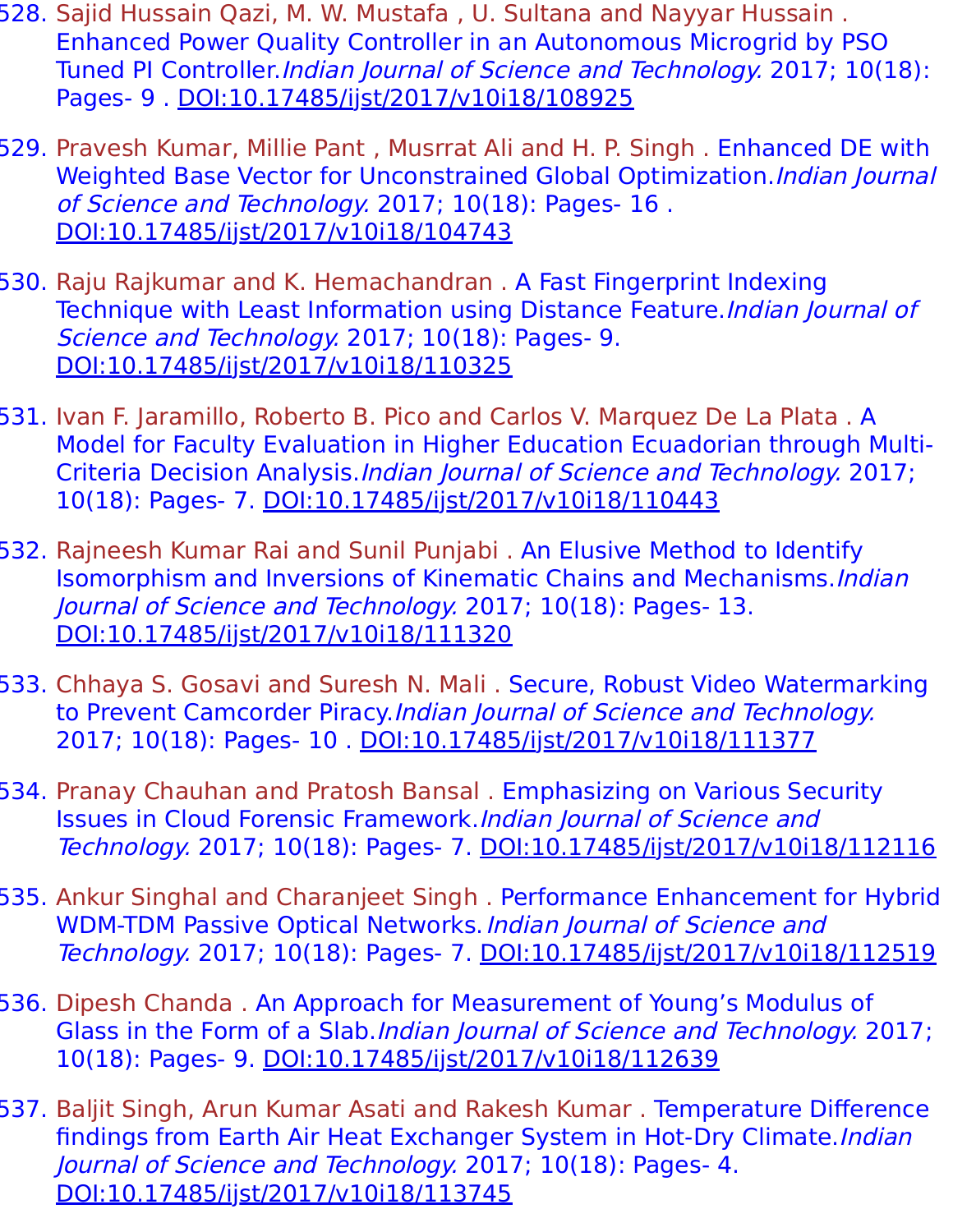- 538. V. Kumar, Shubham Swapnil, R. Ranjan and V. R. Singh. Improved Algorithm for Load Flow Analysis of Radial Distribution System.Indian Journal of Science and Technology. 2017; 10(18): Pages- 7. [DOI:10.17485/ijst/2017/v10i18/113752](https://indjst.org/articles/improved-algorithm-for-load-flow-analysis-of-radial-distribution-system)
- 539. S. Ruban and S. Behin Sam . An Algorithmic Query Refinement Model based on Query Classification.Indian Journal of Science and Technology. 2017; 10(18): Pages- 9. [DOI:10.17485/ijst/2017/v10i18/114051](https://indjst.org/articles/an-algorithmic-query-refinement-model-based-on-query-classification)
- 540. K. K. Riyas Moideen and U. K. Dewangan . Nonlinear Strain Hardening Parameter Comparison for Stainless Steel. Indian Journal of Science and Technology. 2017; 10(18): Pages- 7. [DOI:10.17485/ijst/2017/v10i18/95574](https://indjst.org/articles/nonlinear-strain-hardening-parameter-comparison-for-stainless-steel)
- 541. Suja Abraham, T. Balaji and S. Renjith . Sustainable Environment: Practices in Indian Space Research Organization - A Case Study. Indian Journal of Science and Technology. 2017; 10(18): Pages- 8. [DOI:10.17485/ijst/2017/v10i18/99175](https://indjst.org/articles/sustainable-environment-practices-in-indian-space-research-organization-a-case-study)
- 542. Vanama Santosh, V. Raghavendra Raoand C. H. Vasanth Kumar . Design and Fabrication of Friction Stir Welding End-Effector for an ABB IRB1410 Robot.Indian Journal of Science and Technology. 2017; 10(18): Pages- 5. [DOI:10.17485/ijst/2017/v10i18/91823](https://indjst.org/articles/design-and-fabrication-of-friction-stir-welding-end-effector-for-an-abb-irb1410-robot)
- 543. Mandalapu Rajasekhar and A. Suyampulingam . Advanced Closed Loop Control of PMDC Motor Drive using Boost Converter Fed from a Photo Voltaic Panel.Indian Journal of Science and Technology. 2017; 10(18): Pages- 6. [DOI:10.17485/ijst/2017/v10i18/105294](https://indjst.org/articles/advanced-closed-loop-control-of-pmdc-motor-drive-using-boost-converter-fed-from-a-photo-voltaic-panel)
- 544. Monir Hamatto EL-Ghorra and Siti Aisyah Binti Panatik . The Relationship Between Knowledge Sharing and the Level of Innovation Among Public Sector Managers in Gaza Strip, Palestine. Indian Journal of Science and Technology. 2017; 10(18): Pages- 8. [DOI:10.17485/ijst/2017/v10i18/107136](https://indjst.org/articles/the-relationship-between-knowledge-sharing-and-the-level-of-innovation-among-public-sector-managers-in-gaza-strip-palestine)
- 545. M. Faiz Abd Rahman and Rozana Zakaria . Highway and Life Cycle Costing as Decision-Making Support System Model. Indian Journal of Science and Technology. 2017; 10(18): Pages- 5. [DOI:10.17485/ijst/2017/v10i18/107144](https://indjst.org/articles/highway-and-life-cycle-costing-as-decision-making-support-system-model)
- 546. Mayank Mrinal , Jagatbir S. Jaijee , Paurush Bhulania , Anu Mehra, Haneet Rana and Shweta Khanna . Study and Designing of Fourth Order BEC Circuit for Flash Analog to Digital Converter using MUX based Encoder.Indian Journal of Science and Technology, Vol 10(18): Pages- 7. [DOI:10.17485/ijst/2017/v10i18/106370](https://indjst.org/articles/study-and-designing-of-fourth-order-bec-circuit-for-flash-analog-to-digital-converter-using-mux-based-encoder)
- 547. Kamal Mehta . Impact of Temperature on Contaminants Toxicity in Fish Fauna: A Review.Indian Journal of Science and Technology. 2017; 10(18):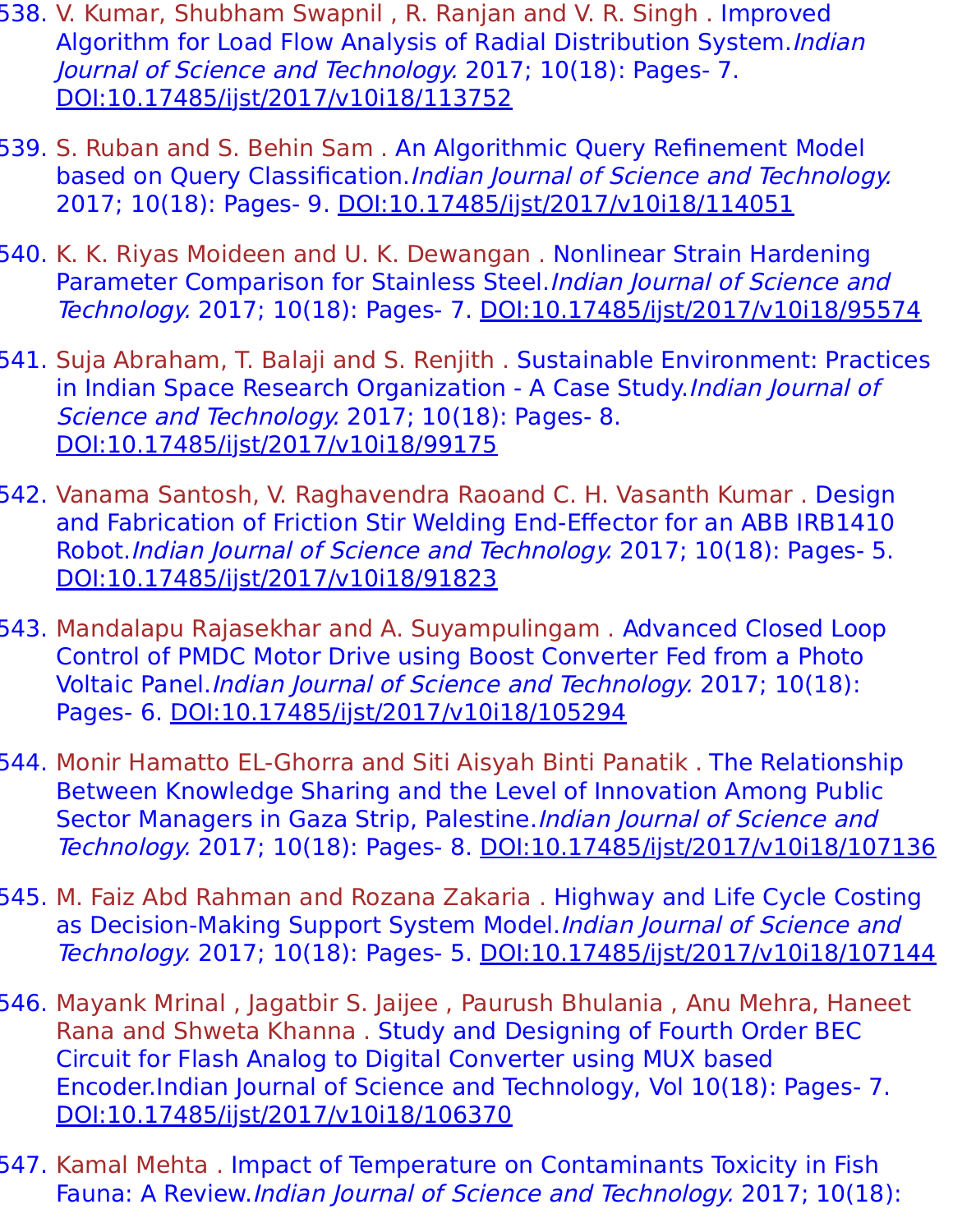Pages- 6 . [DOI:10.17485/ijst/2017/v10i18/112663](https://indjst.org/articles/impact-of-temperature-on-contaminants-toxicity-in-fish-fauna-a-review)

- 548. Harpreet Kaur and Vijay Dhir . Local Color Oppugnant Mesh Extrema Patterns: A New Feature Descriptor for Image Retrieval. Indian Journal of Science and Technology. 2017; 10(18): Pages- 10. [DOI:10.17485/ijst/2017/v10i18/111691](https://indjst.org/articles/local-color-oppugnant-mesh-extrema-patterns-a-new-feature-descriptor-for-image-retrieval)
- 549. R. S. Gavali and Vinay Bagewadi . Geospatial Distribution of Soil Organic Carbon in the Bhima River Watershed Region of Solapur District, Maharashtra, India.*Indian Journal of Science and Technology*. 2017; 10(18): Pages- 5. [DOI:10.17485/ijst/2017/v10i18/113472](https://indjst.org/articles/geospatial-distribution-of-soil-organic-carbon-in-the-bhima-river-watershed-region-of-solapur-district-maharashtra-india)
- 550. Mochitha Vijayan, S. S Sridhar and Vivia John . Improved Learning in Constructive Neural Networks for Pattern Classification using Genetic Algorithm.Indian Journal of Science and Technology. 2017; 10(18): Pages-14. [DOI:10.17485/ijst/2017/v10i18/92674](https://indjst.org/articles/improved-learning-in-constructive-neural-networks-for-pattern-classification-using-genetic-algorithm)
- 551. Sugandha Agarwal , O. P. Singh and Deepak Nagaria . Encrypted Image Denoising using Adaptive Weighted Median Filter. Indian Journal of Science and Technology, Vol 10(18): Pages- 8. [DOI:10.17485/ijst/2017/v10i18/111973](https://indjst.org/articles/encrypted-image-denoising-using-adaptive-weighted-median-filter)
- 552. Sarika Jain,Jagabandhu Panda, Sudhansu S. Rath and P.C.S. Devara . Evaluating Land Surface Models in WRF Simulations over DMIC Region.Indian Journal of Science and Technology. 2017; 10(18): Pages- 24. [DOI:10.17485/ijst/2017/v10i18/103522](https://indjst.org/articles/evaluating-land-surface-models-in-wrf-simulations-over-dmic-region)
- 553. Vijaya Saradhi Dommetti and Dharma Raj Cheruku . Review and Analysis of Contemporary Polymer Coats based Electromagnetic Shielding Strategies.Indian Journal of Science and Technology. 2017; 10(18): Pages-9. [DOI:10.17485/ijst/2017/v10i18/111939](https://indjst.org/articles/review-and-analysis-of-contemporary-polymer-coats-based-electromagnetic-shielding-strategies)
- 554. A. Sheik Abdullah, S. Selvakumar , P. Karthikeyan and M. Venkatesh . Comparing the Efficacy of Decision Tree and its Variants using Medical Data.Indian Journal of Science and Technology. 2017; 10(18): Pages- 8. [DOI:10.17485/ijst/2017/v10i18/111768](https://indjst.org/articles/comparing-the-efficacy-of-decision-tree-and-its-variants-using-medical-data)
- 555. Megha Gupta Chaudhary, Nitin Kumar , Shekhar , Sudheer and Rahul Solanki . A Ray of Hope for Future Technology: Phosphorene. Indian Journal of Science and Technology. 2017; 10(19): Pages- 17. [DOI:10.17485/ijst/2017/v10i19/99528](https://indjst.org/articles/a-ray-of-hope-for-future-technology-phosphorene)
- 556. Yono Hadi Pramono , Wahyu Hendra Gunawan and Jeffri Parrangan . A Mechanism to Enhance Antenna Performance using Notch and Defected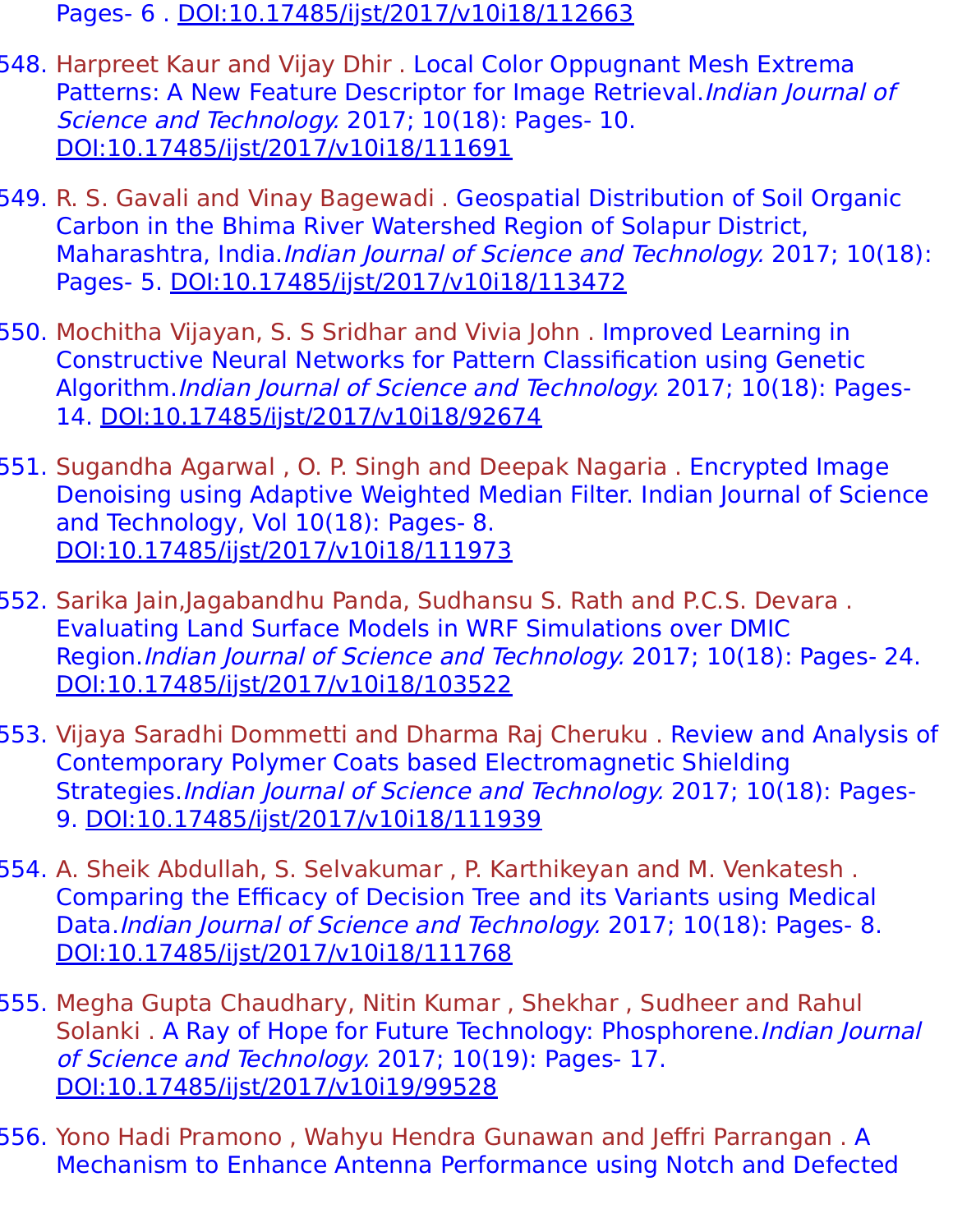Ground Structure.Indian Journal of Science and Technology. 2017; 10(19): Pages- 6. [DOI:10.17485/ijst/2017/v10i19/102521](https://indjst.org/articles/a-mechanism-to-enhance-antenna-performance-using-notch-and-defected-ground-structure)

- 557. Sudhanshu Shekhar Bisoyi , Pragnyaban Mishra and S. N. Mishra . Relational Query Optimization Technique using Space Efficient File Formats of Hadoop for the Big Data Warehouse System. Indian Journal of Science and Technology. 2017; 10(19): Pages- 7. [DOI:10.17485/ijst/2017/v10i19/108088](https://indjst.org/articles/relational-query-optimization-technique-using-space-efficient-file-formats-of-hadoop-for-the-big-data-warehouse-system)
- 558. Shahab Saquib Sohail, Jamshed Siddiqui and Rashid Ali . A Novel Approach for Book Recommendation using Fuzzy based Aggregation. Indian Journal of Science and Technology. 2017; 10(19): Pages- 30. [DOI:10.17485/ijst/2017/v10i19/96787](https://indjst.org/articles/a-novel-approach-for-book-recommendation-using-fuzzy-based-aggregation)
- 559. H. S. N. Murthy , Naveed Farhana and C. H. Sreenivasa Rao . Priority Station Based Queuing Approach to Improve Quality of Service in IEEE 802.11e EDCF.Indian Journal of Science and Technology. 2017; 10(19): Pages- 7. [DOI:10.17485/ijst/2017/v10i19/112375](https://indjst.org/articles/priority-station-based-queuing-approach-to-improve-quality-of-service-in-ieee-80211e-edcf)
- 560. Arash Mashoof . Reducing the Fuel Consumption and Pollution by Designing the Optimal Energy Management in Hybrid Vehicles.Indian Journal of Science and Technology. 2017; 10(19): Pages- 8. [DOI:10.17485/ijst/2017/v10i19/113734](https://indjst.org/articles/reducing-the-fuel-consumption-and-pollution-by-designing-the-optimal-energy-management-in-hybrid-vehicles)
- 561. Krishma Koundal , Munish Kumar and Naresh Kumar Garg . Punjabi Optical Character Recognition: A Survey.Indian Journal of Science and Technology. 2017; 10(19): Pages- 8. [DOI:10.17485/ijst/2017/v10i19/113836](https://indjst.org/articles/punjabi-optical-character-recognition-a-survey)
- 562. K. Kade Mahesh, P. V. V. Kishore and J. Karande Kailash . Survey on Iris Image Analysis.Indian Journal of Science and Technology. 2017; 10(19): Pages- 15. [DOI:10.17485/ijst/2017/v10i19/97455](https://indjst.org/articles/survey-on-iris-image-analysis)
- 563. E. Poornima, N. Kasiviswanath and C. Shoba Bindu. Key Security Issues and Existing Solutions in Cloud Computing Applications. *Indian Journal of* Science and Technology. 2017; 10(19): Pages- 7. [DOI:10.17485/ijst/2017/v10i19/111016](https://indjst.org/articles/key-security-issues-and-existing-solutions-in-cloud-computing-applications)
- 564. Pankaj Kalra , Rajeev Garg and Ajay Kumar . Electrochemical Analysis of an Anode-Supported Axially Symmetrical One Dimensional Tubular Solid Oxide Fuel Cell.Indian Journal of Science and Technology. 2017; 10(19): Pages- 9. [DOI:10.17485/ijst/2017/v10i19/113661](https://indjst.org/articles/electrochemical-analysis-of-an-anode-supported-axially-symmetrical-one-dimensional-tubular-solid-oxide-fuel-cell)
- 565. Shivam Dhuria , Monika Sachdeva and Gulshan Kumar . Recognition and Handling of Insider and Outsider DDOS Attacks in WSN.Indian Journal of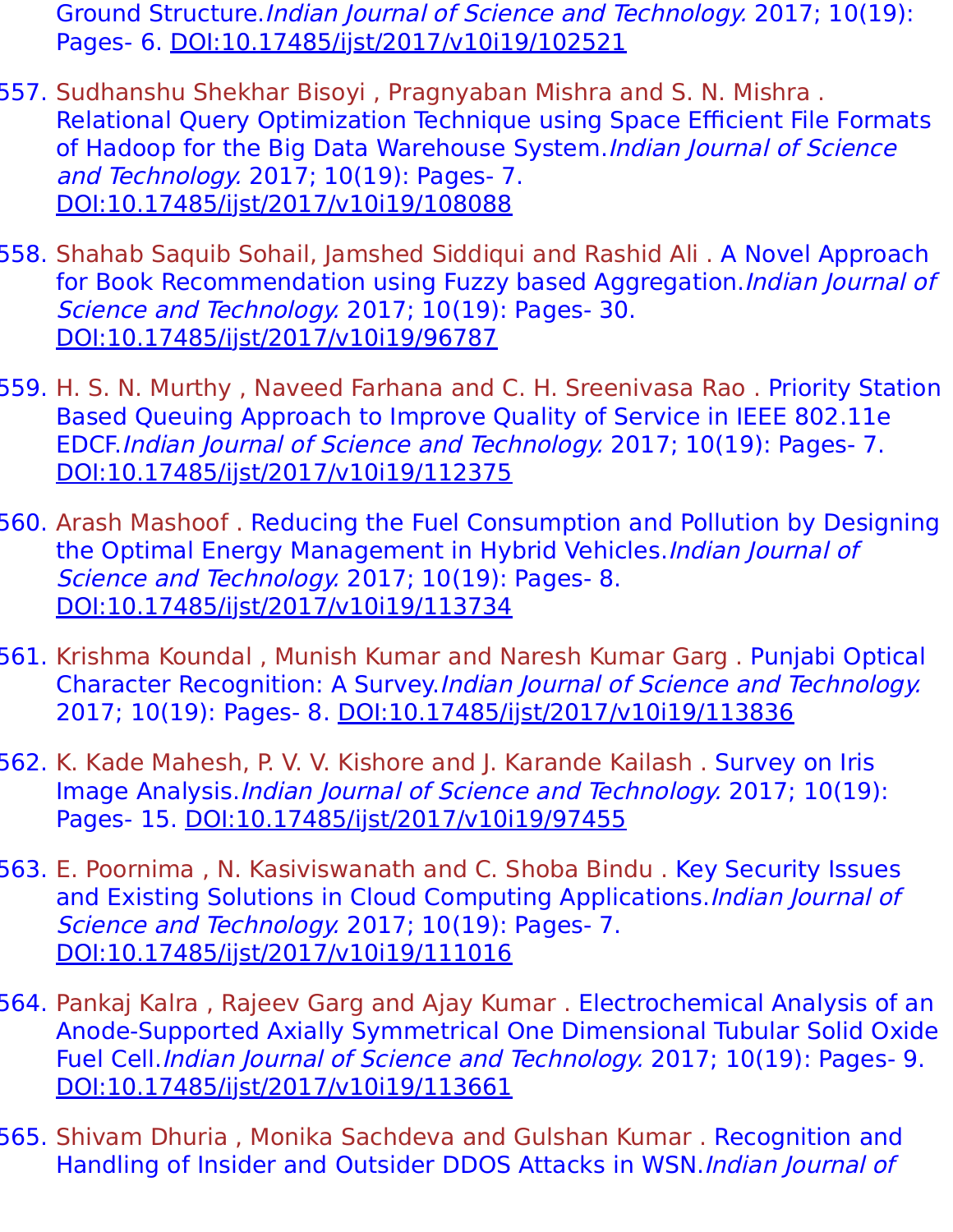Science and Technology. 2017; 10(19): Pages- 7. [DOI:10.17485/ijst/2017/v10i19/109245](https://indjst.org/articles/recognition-and-handling-of-insider-and-outsider-ddos-attacks-in-wsn)

- 566. Tata Sudhakar, C. D. Suriyakala and Arathy R. Nair . Estimation of Tsunami Direction and Velocity using Deep Sea Data.Indian Journal of Science and Technology. 2017; 10(19): Pages- 8. [DOI:10.17485/ijst/2017/v10i19/109552](https://indjst.org/articles/estimation-of-tsunami-direction-and-velocity-using-deep-sea-data)
- 567. Adib Guardiola Mouhaffel, Carlos Martínez Dominguez , Ricardo Díaz Martín , Assane Seck , Wagué Ahmadou , Meissa Fall , and Ddjibril Sall . Assessment of Carbon Footprint and Economic Evaluation Schedule of Agriculture Workland by Theoretical Queuing. Indian Journal of Science and Technology. 2017; 10(19): Pages- 9. [DOI:10.17485/ijst/2017/v10i19/110572](https://indjst.org/articles/assessment-of-carbon-footprint-and-economic-evaluation-schedule-of-agriculture-workland-by-theoretical-queuing)
- 568. Geeta Chhabra, Vasudha Vashisht and Jayanthi Ranjan . A Comparison of Multiple Imputation Methods for Data with Missing Values.Indian Journal of Science and Technology. 2017; 10(19): Pages- 7. [DOI:10.17485/ijst/2017/v10i19/110646](https://indjst.org/articles/a-comparison-of-multiple-imputation-methods-for-data-with-missing-values)
- 569. K. Kalaiselvi and Anand Kumar . Effect of Variations in the Population Size and Generations of Genetic Algorithms in Cryptography - An Empirical Study.Indian Journal of Science and Technology. 2017; 10(19): Pages- 6. [DOI:10.17485/ijst/2017/v10i19/110803](https://indjst.org/articles/effect-of-variations-in-the-population-size-and-generations-of-genetic-algorithms-in-cryptography-an-empirical-study)
- 570. K. Solanki Hitesh , N. R. Chaudhari and D. B. Kulshreshtha . Numerical Simulations of Rich Burn Quick Mix Lean Combustor.Indian Journal of Science and Technology. 2017; 10(19): Pages- 5. [DOI:10.17485/ijst/2017/v10i19/112544](https://indjst.org/articles/numerical-simulations-of-rich-burn-quick-mix-lean-combustor)
- 571. Vibhor Singh, Priyansh Saxena, Siddharth Singh and S. Rajendran. Opinion Mining and Analysis of Movie Reviews.Indian Journal of Science and Technology. 2017; 10(19): Pages- 6. [DOI:10.17485/ijst/2017/v10i19/112756](https://indjst.org/articles/opinion-mining-and-analysis-of-movie-reviews)
- 572. Satya Prakash Mishra and Vipin Shrivastava . Experimental Investigation of One Glass Cover and Three Absorber Plates Two-Pass Solar Air Collector with Thermal Storage.Indian Journal of Science and Technology. 2017; 10(19): Pages- 10. [DOI:10.17485/ijst/2017/v10i19/112984](https://indjst.org/articles/experimental-investigation-of-one-glass-cover-and-three-absorber-plates-two-pass-solar-air-collector-with-thermal-storage)
- 573. Er. Rohit Kumar and Er. Harpreet Arora . Sink Node Elimination to Enhance the Performance of Overlapping Detection Algorithms along with Comparison of Existing Algorithm.Indian Journal of Science and Technology. 2017; 10(19): Pages- 5. [DOI:10.17485/ijst/2017/v10i19/113208](https://indjst.org/articles/sink-node-elimination-to-enhance-the-performance-of-overlapping-detection-algorithms-along-with-comparison-of-existing-algorithm)
- 574. Romany F. Mansour and Samar Hosni . Recent Advances in Markov Logic Networks.Indian Journal of Science and Technology. 2017; 10(19): Pages- 7. [DOI:10.17485/ijst/2017/v10i19/113384](https://indjst.org/articles/recent-advances-in-markov-logic-networks)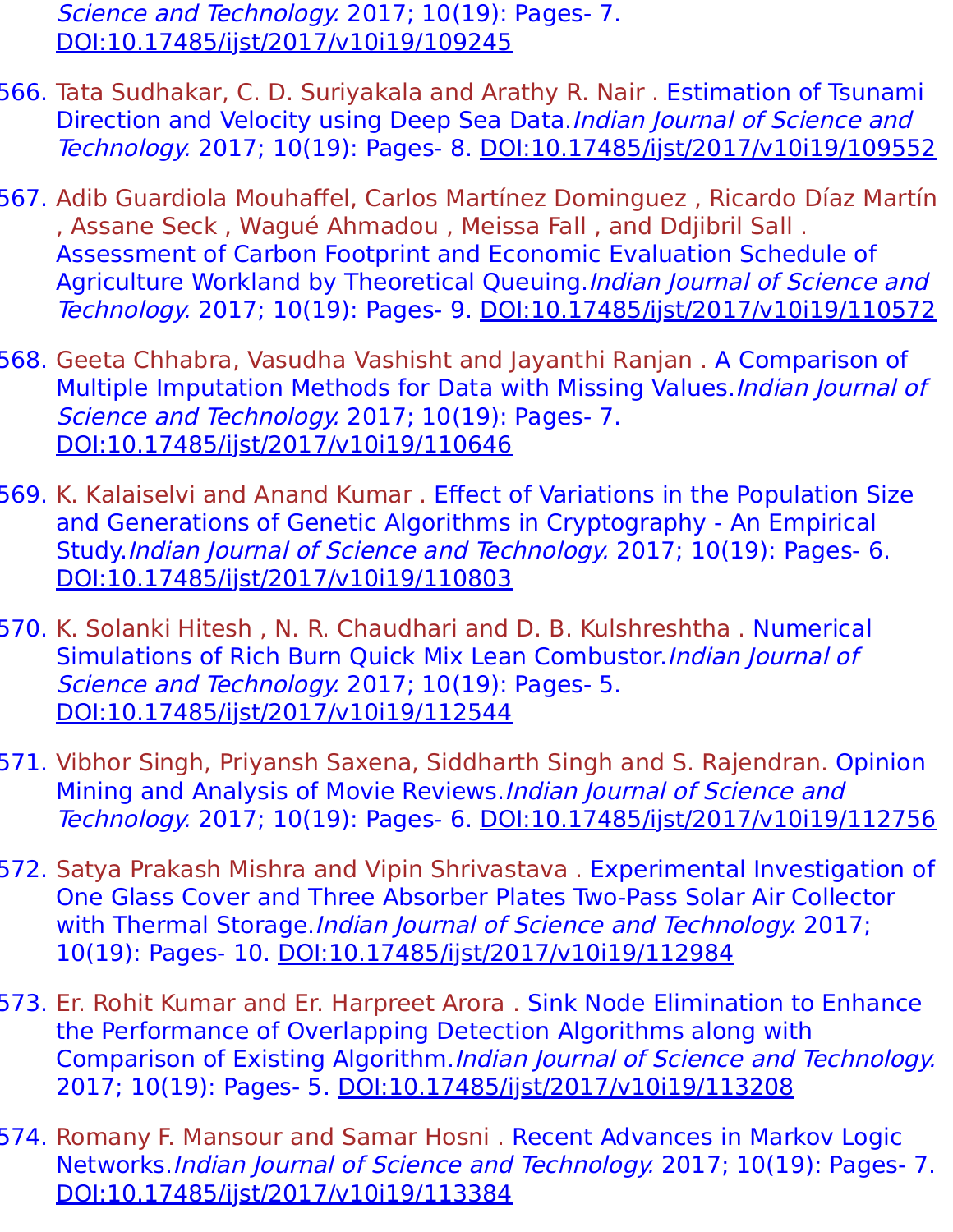- 575. Abhishek Sharma and Tarun Gulati . Novel Fusion Rules for Discrete Wavelet Transform based Image Fusion.Indian Journal of Science and Technology. 2017; 10(19): Pages- 6. [DOI:10.17485/ijst/2017/v10i19/113468](https://indjst.org/articles/novel-fusion-rules-for-discrete-wavelet-transform-based-image-fusion)
- 576. Gordon L. Houston and Irakli Simonia . Fieldwork Methodological Considerations for Archaeoastronomy Study of Rock Art.Indian Journal of Science and Technology. 2017; 10(19): Pages- 10. [DOI:10.17485/ijst/2017/v10i19/113408](https://indjst.org/articles/fieldwork-methodological-considerations-for-archaeoastronomy-study-of-rock-art)
- 577. B. Premalatha, M. V. S. Prasad and M. B. R. Murthy . Compact Hexagonal Monopole Antenna.Indian Journal of Science and Technology. 2017; 10(19): Pages- 13. [DOI:10.17485/ijst/2017/v10i19/91388](https://indjst.org/articles/compact-hexagonal-monopole-antenna)
- 578. Fatma Kahri , Hassen Mestiri, Belgacem Bouallegue and Mohsen Machhout . High Performance and Reliable Fault Detection Scheme for the Secure Hash Algorithm.Indian Journal of Science and Technology. 2017; 10(19): Pages- 9. [DOI:10.17485/ijst/2017/v10i19/111355](https://indjst.org/articles/high-performance-and-reliable-fault-detection-scheme-for-the-secure-hash-algorithm)
- 579. Dharmaraj R. Patil and J. B. Patil . Detection of Malicious JavaScript Code in Web Pages.Indian Journal of Science and Technology. 2017; 10(19): Pages-12. [DOI:10.17485/ijst/2017/v10i19/114828](https://indjst.org/articles/detection-of-malicious-javascript-code-in-web-pages)
- 580. Mustofa Usman, Dhia Fadhilah Fatin , M. Yusuf S. Barusman , Faiz A. M. Elfaki and Widiarti . Application of Vector Error Correction Model (VECM) and Impulse Response Function for Analysis Data Index of Farmers' Terms of Trade.Indian Journal of Science and Technology. 2017; 10(19): Pages- 14. [DOI:10.17485/ijst/2017/v10i19/112258](https://indjst.org/articles/application-of-vector-error-correction-model-vecm-and-impulse-response-function-for-analysis-data-index-of-farmers-terms-of-trade)
- 581. B. Shoban Babu and S. Varadarajan . Detection of Brain Tumour in MRI Scan Images using Tetrolet Transform and SVM Classifier. Indian Journal of Science and Technology. 2017; 10(19): Pages- 10. [DOI:10.17485/ijst/2017/v10i19/113721](https://indjst.org/articles/detection-of-brain-tumour-in-mri-scan-images-using-tetrolet-transform-and-svm-classifier)
- 582. M. Chakravarthi and D. Aruna Kumari . Zigbee Image Transmission for Detecting and Tracking Multi Color Moving Object. Indian Journal of Science and Technology. 2017; 10(19): Pages- 7. [DOI:10.17485/ijst/2017/v10i19/91682](https://indjst.org/articles/zigbee-image-transmission-for-detecting-and-tracking-multi-color-moving-object)
- 583. Archita Tah, Sudipta Roy , Prasenjit Das and Anirban Mitra . Moving Object Detection and Segmentation using Background Subtraction by Kalman Filter.Indian Journal of Science and Technology. 2017; 10(19): Pages- 11. [DOI:10.17485/ijst/2017/v10i19/95427](https://indjst.org/articles/moving-object-detection-and-segmentation-using-background-subtraction-by-kalman-filter)
- 584. Archana Balyan . Confusion Matrix Analysis of Syllable-Like Unit Extracted from Hindi Continuous Speech.Indian Journal of Science and Technology.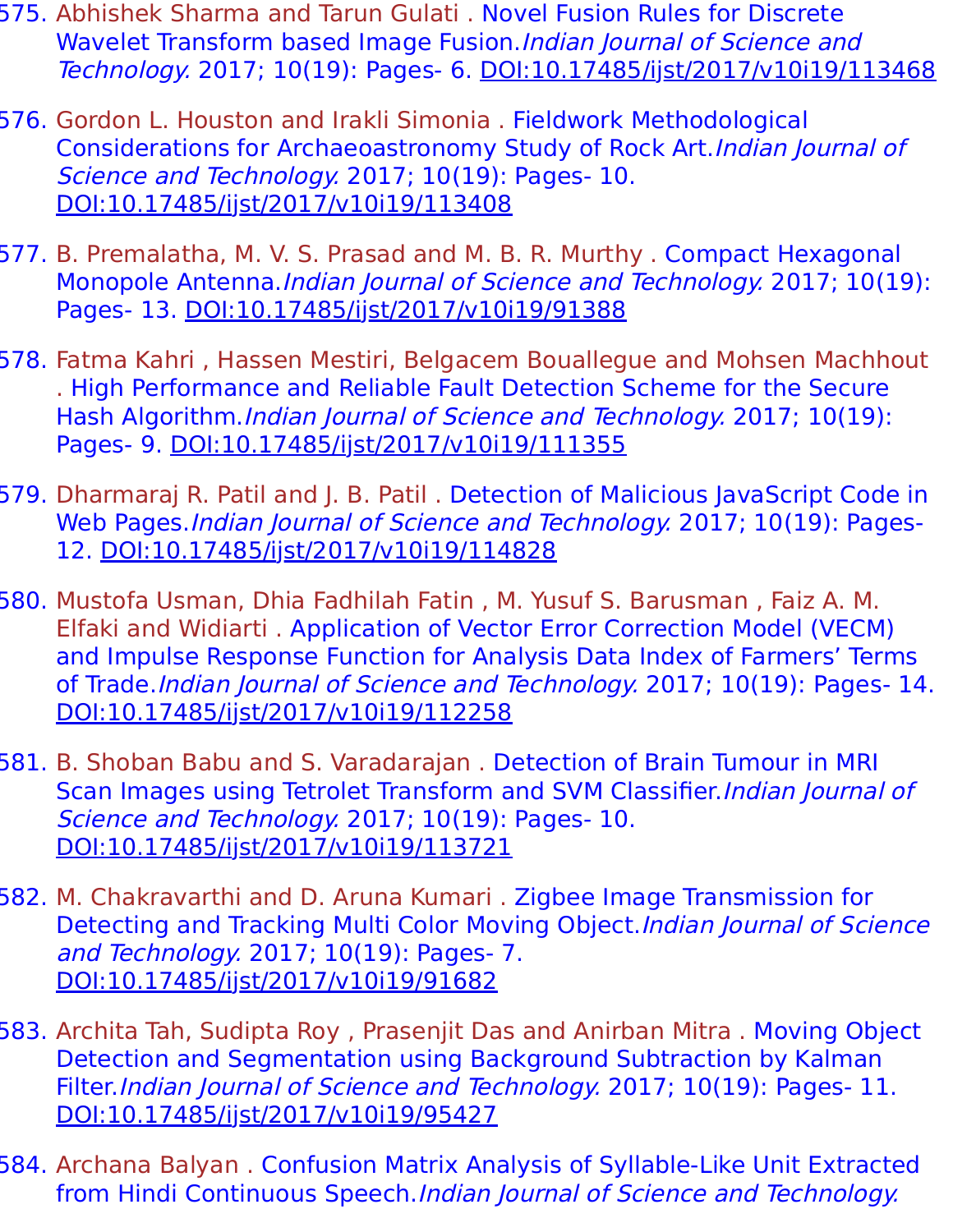- 2017; 10(19): Pages- 6. [DOI:10.17485/ijst/2017/v10i19/113607](https://indjst.org/articles/confusion-matrix-analysis-of-syllable-like-unit-extracted-from-hindi-continuous-speech)
- 585. Sunitha Gurram . Grade-based Spatio-Temporal Sequential Pattern Mining using Support and Event Index Measures.Indian Journal of Science and Technology. 2017; 10(20): Pages- 10. [DOI:10.17485/ijst/2017/v10i20/109933](https://indjst.org/articles/grade-based-spatio-temporal-sequential-pattern-mining-using-support-and-event-index-measures)
- 586. N. Anusha and M. Siva Sindhuri . Analysis of Document Images through Local Binary Patterns.Indian Journal of Science and Technology. 2017; 10(20): Pages- 6. [DOI:10.17485/ijst/2017/v10i20/73915](https://indjst.org/articles/analysis-of-document-images-through-local-binary-patterns)
- 587. Ravi Teja Gaddam and M. Nandhini . Analysis of Various Intrusion Detection Systems with a Model for Improving Snort Performance.Indian Journal of Science and Technology. 2017; 10(20): Pages- 12. [DOI:10.17485/ijst/2017/v10i20/108940](https://indjst.org/articles/analysis-of-various-intrusion-detection-systems-with-a-model-for-improving-snort-performance)
- 588. Priya Mohan and Ilango Paramasivam . A Study on Impact of Dimensionality Reduction on Naïve Bayes Classifier.Indian Journal of Science and Technology. 2017; 10(20): Pages- 4. [DOI:10.17485/ijst/2017/v10i20/101599](https://indjst.org/articles/a-study-on-impact-of-dimensionality-reduction-on-nave-bayes-classifier)
- 589. Syed Asad Raza Kazmi, Sana Abubakkar , Awais Qasim , Syed Hassan Abbas Kazmi and Usman Qamar Qureshi . Formal Modelling and Verification of the Operational Modes of Pacemaker. Indian Journal of Science and Technology. 2017; 10(20): Pages- 12. [DOI:10.17485/ijst/2017/v10i20/109933](https://indjst.org/articles/formal-modelling-and-verification-of-the-operational-modes-of-pacemaker)
- 590. B. B. Waykar, R. K. Petare and S. M. Shinde. Seasonal Alterations in Oxidative Stress Biomarkers of Freshwater Snails: Bellamya bengalensis and Lymnaea acuminata from Malangaon Reservoir of Dhule District, Maharashtra, India. Indian Journal of Science and Technology. 2017; 10(20): Pages- 7. [DOI:10.17485/ijst/2017/v10i20/106553](https://indjst.org/articles/seasonal-alterations-in-oxidative-stress-biomarkers-of-freshwater-snails-bellamya-bengalensis-and-lymnaea-acuminata-from-malangaon-reservoir-of-dhule-district-maharashtra-india)
- 591. Simran Chaudhary and Sanjeev Dhawan . Social Networking for Data Preservation: A Study.Indian Journal of Science and Technology. 2017; 10(20): Pages- 6. [DOI:10.17485/ijst/2017/v10i20/108260](https://indjst.org/articles/social-networking-for-data-preservation-a-study)
- 592. Uma Mahesh Kumar Gandham and P. Suresh Varma . Structured Parallel Efficient Execution Database Management System Over Enormous Dataset with MapReduce using Matlab.*Indian Journal of Science and Technology.* 2017; 10(20): Pages- 7. [DOI:10.17485/ijst/2017/v10i20/108262](https://indjst.org/articles/structured-parallel-efficient-execution-database-management-system-over-enormous-dataset-with-mapreduce-using-matlab)
- 593. Yun Jung Lee, Jun Hee Noh, Hye Seon Choi and Seong Eun Kim . Nursing Students' Awareness and Behaviour of Academic Misconduct in South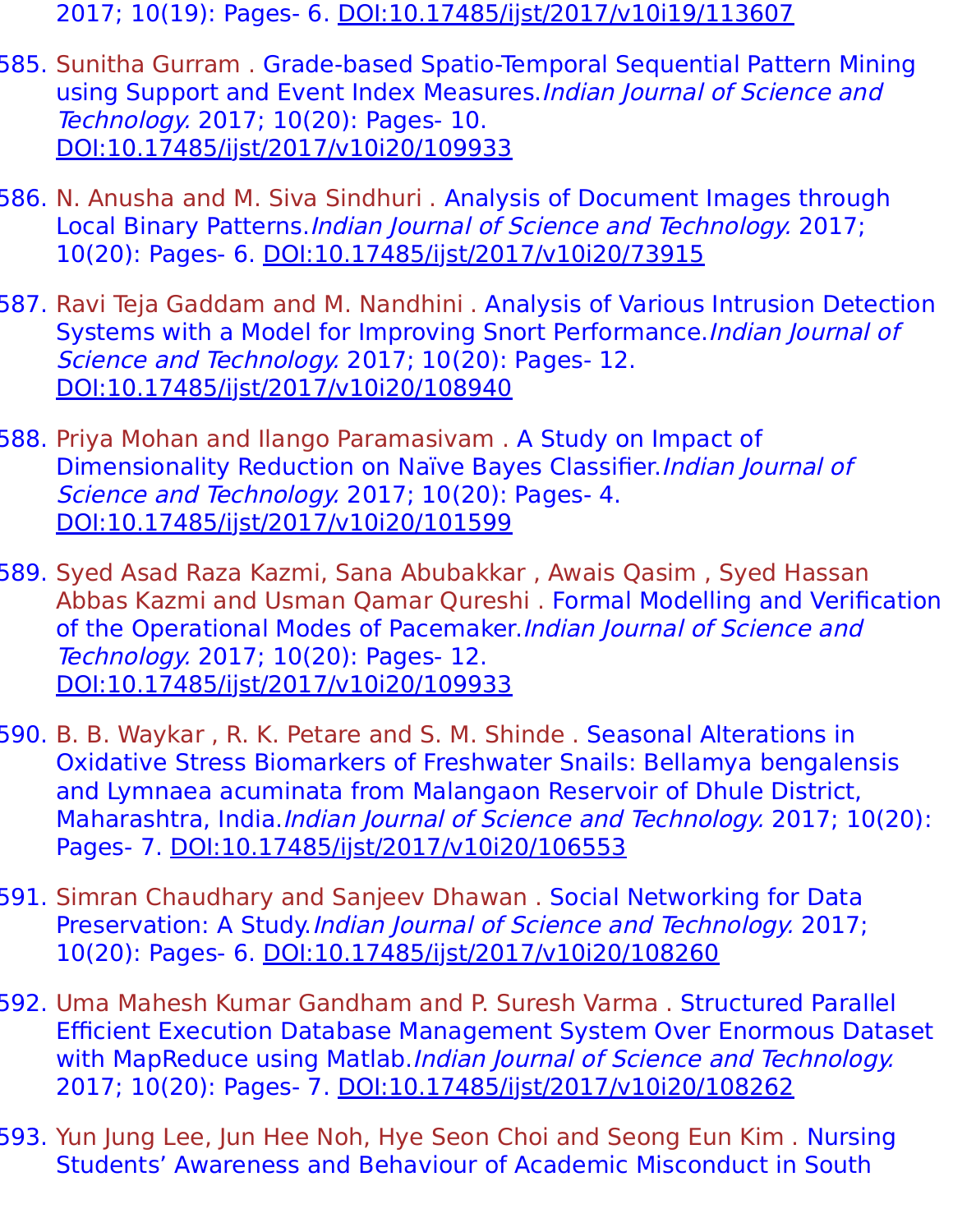Korea.Indian Journal of Science and Technology. 2017; 10(20): Pages- 7. [DOI:10.17485/ijst/2017/v10i20/108679](https://indjst.org/articles/nursing-students-awareness-and-behaviour-of-academic-misconduct-in-south-korea)

- 594. Senanu Okuboyejo, Bukola Oshunmakinde , Charles Ayo and Victor Mbarika . On the Use of Mobile-Based Notification Systems for Medication Adherence: A Systematic Review.Indian Journal of Science and Technology. 2017; 10(20): Pages- 10. [DOI:10.17485/ijst/2017/v10i20/109154](https://indjst.org/articles/on-the-use-of-mobile-based-notification-systems-for-medication-adherence-a-systematic-review)
- 595. Jignesh Joshi, Jagdish Rathod and Kinita Wandra . Performance Enhancement of LEACH for Secured Data Transmission.Indian Journal of Science and Technology. 2017; 10(20): Pages- 4. [DOI:10.17485/ijst/2017/v10i20/110311](https://indjst.org/articles/performance-enhancement-of-leach-for-secured-data-transmission)
- 596. Bobby Sharma . A Pragmatic Way of Logic Bomb Attack Detection Methodology.Indian Journal of Science and Technology. 2017; 10(20): Pages- 5. [DOI:10.17485/ijst/2017/v10i20/110608](https://indjst.org/articles/a-pragmatic-way-of-logic-bomb-attack-detection-methodology)
- 597. Khalid A. Almurshidee . Cross-Cultural Advertising Execution Style: Past Trends and Future Directions.Indian Journal of Science and Technology. 2017; 10(20): Pages- 9. [DOI:10.17485/ijst/2017/v10i20/111108](https://indjst.org/articles/cross-cultural-advertising-execution-style-past-trends-and-future-directions)
- 598. Abdusalim M. Abdulgalimov, Ramazan A. Nabiev , Zina A. Arsakhanova and Olga F. Omarova . The Methods for Determining the Level of the Import Influence on the Structure of the Foreign Trade Turnover in the North-Caucasian Regions.Indian Journal of Science and Technology. 2017; 10(20): Pages- 8. [DOI:10.17485/ijst/2017/v10i20/111235](https://indjst.org/articles/the-methods-for-determining-the-level-of-the-import-influence-on-the-structure-of-the-foreign-trade-turnover-in-the-north-caucasian-regions)
- 599. Tahera Akhtar Laskar and K. Hemachandran . A Study of Digital Image Watermarking for JPEG and PNG Images using Discrete Wavelet Transform.Indian Journal of Science and Technology. 2017; 10(20): Pages-13. [DOI:10.17485/ijst/2017/v10i20/112176](https://indjst.org/articles/a-study-of-digital-image-watermarking-for-jpeg-and-png-images-using-discrete-wavelet-transform)
- 600. E. V. Ramana, S. Sapthagiri and P. Srinivas . Data Mining Approach for Quality Prediction and Control of Injection Molding Process.Indian Journal of Science and Technology. 2017; 10(20): Pages- 4. [DOI:10.17485/ijst/2017/v10i20/112632](https://indjst.org/articles/data-mining-approach-for-quality-prediction-and-control-of-injection-molding-process)
- 601. Rana Muhammad Nadeem and Abdul Aziz Gill . A Formal Model for Verification of ZigBee Protocol for Secure Network Authentication.Indian Journal of Science and Technology. 2017; 10(20): Pages- 7. [DOI:10.17485/ijst/2017/v10i20/113927](https://indjst.org/articles/a-formal-model-for-verification-of-zigbee-protocol-for-secure-network-authentication)
- 602. Muddassir Masihuddin , Burhan Ul Islam Khan, M. Mueen Ul Islam Mattoo and Rashidah F. Olanrewaju . A Survey on E-Payment Systems: Elements, Adoption, Architecture, Challenges and Security Concepts. Indian Journal of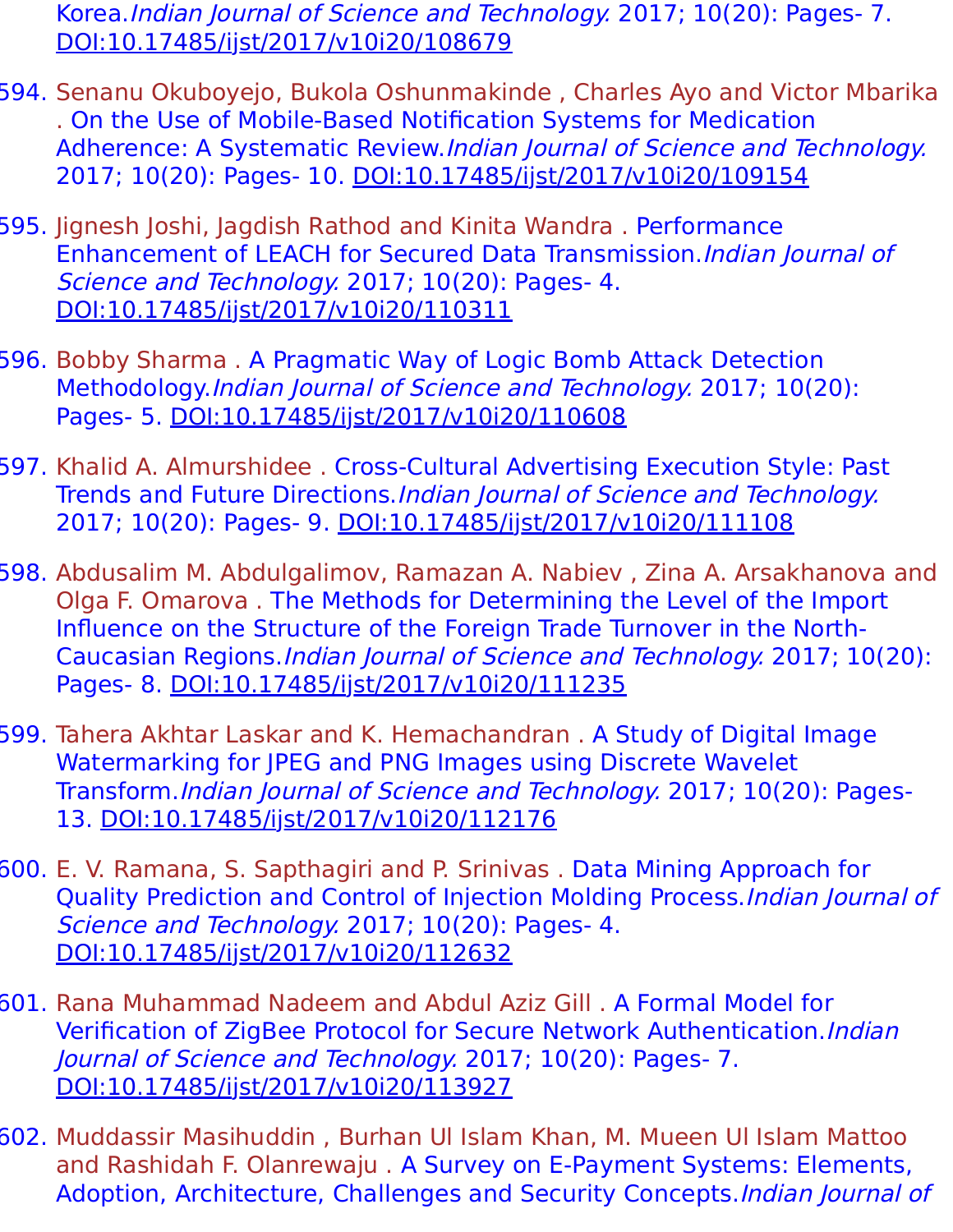Science and Technology, Vol 10(20): Pages- 19. [DOI:10.17485/ijst/2017/v10i20/113930](https://indjst.org/articles/a-survey-on-e-payment-systems-elements-adoption-architecture-challenges-and-security-concepts)

- 603. Faiq M. S. AL-Zwainy and Ibraheem Abd-Allah Aidan . Forecasting the Cost of Structure of Infrastructure Projects Utilizing Artificial Neural Network Model (Highway Projects as Case Study). Indian Journal of Science and Technology. 2017; 10(20): Pages- 12. [DOI:10.17485/ijst/2017/v10i20/108567](https://indjst.org/articles/forecasting-the-cost-of-structure-of-infrastructure-projects-utilizing-artificial-neural-network-model-highway-projects-as-case-study)
- 604. K. P. Kakde . Synthesis and Characterization of Polyaniline Doped with HCl, H2SO4 and PVA as Secondary Dopant for Toxic Gas (Ammonia) Sensor.Indian Journal of Science and Technology. 2017; 10(20): Pages- 4. [DOI:10.17485/ijst/2017/v10i20/112920](https://indjst.org/articles/synthesis-and-characterization-of-polyaniline-doped-with-hcl-h2so4-and-pva-as-secondary-dopant-for-toxic-gas-ammonia-sensor)
- 605. A. G. Matani and Khwaja Faiz Ahmad . Energy Audit Analysis Enhancing Energy Conservation in Foundry Industries by Minimizing Heat Losses in Induction Furnaces.Indian Journal of Science and Technology. 2017; 10(20): Pages- 7. [DOI:10.17485/ijst/2017/v10i20/115396](https://indjst.org/articles/energy-audit-analysis-enhancing-energy-conservation-in-foundry-industries-by-minimizing-heat-losses-in-induction-furnaces)
- 606. V. Hemant Kumar and S. P. Dubey . Fractional Order PI Controller Based PMSM Drive under Dynamic Loading Conditions. Indian Journal of Science and Technology. 2017; 10(20): Pages- 7. [DOI:10.17485/ijst/2017/v10i20/114985](https://indjst.org/articles/fractional-order-pi-controller-based-pmsm-drive-under-dynamic-loading-conditions)
- 607. Vivia Mary, S. S. Sridhar and Mochitha Vijayan . A Comparative Study on the Emotional Behavior of Humans towards Color using the P300 Component.Indian Journal of Science and Technology. 2017; 10(20): Pages-9. [DOI:10.17485/ijst/2017/v10i20/92683](https://indjst.org/articles/a-comparative-study-on-the-emotional-behavior-of-humans-towards-color-using-the-p300-component)
- 608. Sudeept Singh Yadav, Yashpal Singh , S.K. Sriwas . Hybrid Image Encryption Technique to Improve the Security Level by using (n, k, p) Gray Code and XOR Operation.Indian Journal of Science and Technology. 2017; 10(20): Pages- 9. [DOI:10.17485/ijst/2017/v10i20/113180](https://indjst.org/articles/hybrid-image-encryption-technique-to-improve-the-security-level-by-using-n-k-p-gray-code-and-xor-operation)
- 609. Naeem Ahmed Qureshi , Velo Suthar , Habibullah Magsi , Muhammad Javed Sheikh , Mubeena Pathan and Barkatullah Qureshi . Application of Principal Component Analysis (PCA) to Medical Data.Indian Journal of Science and Technology. 2017; 10(20): Pages- 9. [DOI:10.17485/ijst/2017/v10i20/91294](https://indjst.org/articles/application-of-principal-component-analysis-pca-to-medical-data)
- 610. Tanvira Ismail and L. Joyprakash Singh . Dialect Identification of Assamese Language using Spectral Features.Indian Journal of Science and Technology. 2017; 10(20): Pages- 7. [DOI:10.17485/ijst/2017/v10i20/115033](https://indjst.org/articles/dialect-identification-of-assamese-language-using-spectral-features)
- 611. Darshan T. Dharajiya, Satish M. Khadia , Nalin K. Pagi , Tarun J. Khatrani , Hitesh V. Jasani , Akshay D. Khunt and Y. Ravindrababu . Modified Method of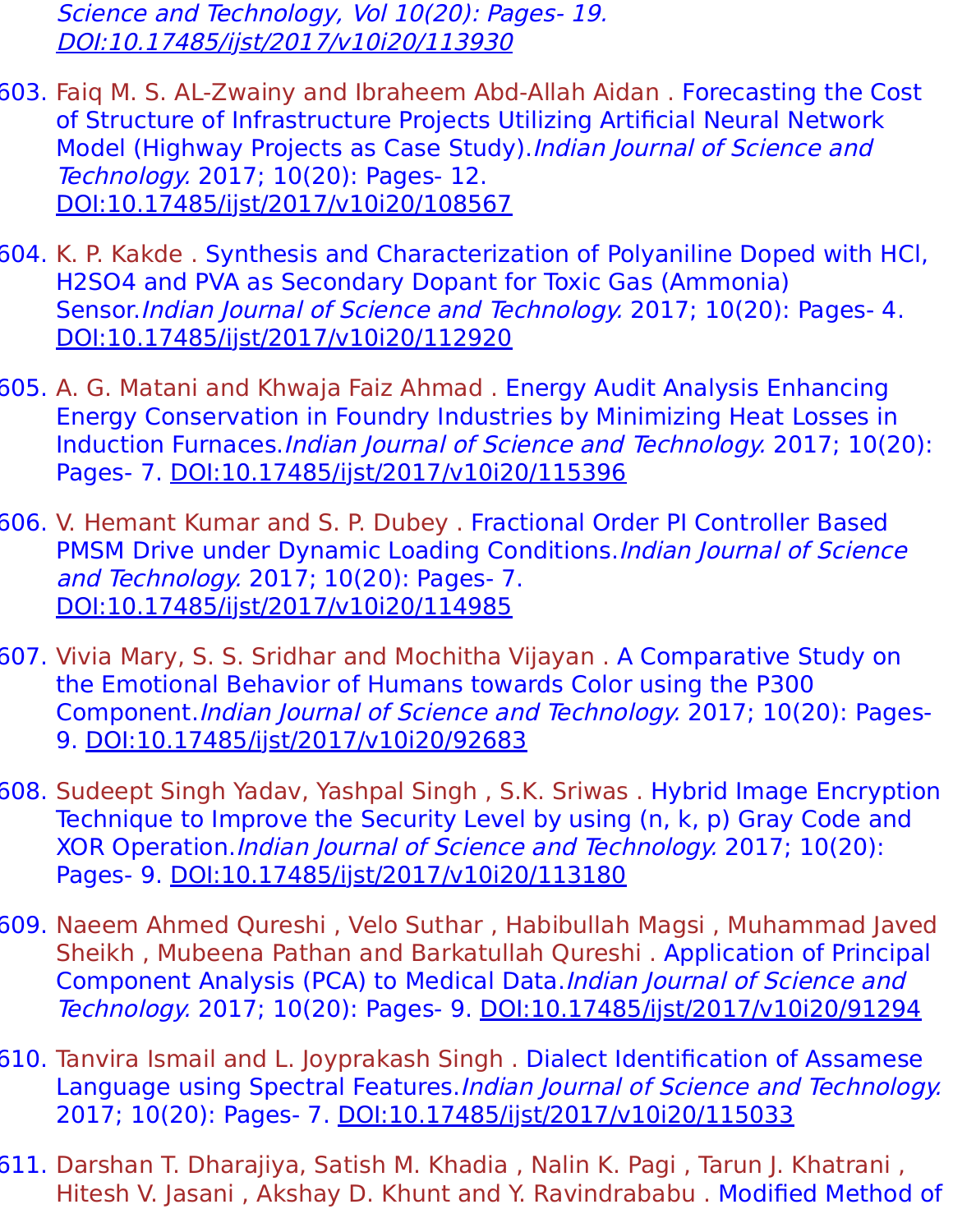High Quality Genomic DNA Extraction from Mungbean [Vigna radiata (L.) Wilczek] Suitable for PCR Based Amplification. Indian Journal of Science and Technology. 2017; 10(20): Pages- 7. [DOI:10.17485/ijst/2017/v10i20/95082](https://indjst.org/articles/modified-method-of-high-quality-genomic-dna-extraction-from-mungbean-vigna-radiata-l-wilczek-suitable-for-pcr-based-amplification)

- 612. J. P. Bhusari and K. S. Gumaste. Estimation of Strength of Reactive Powder Concrete using Artificial Neural Network.Indian Journal of Science and Technology. 2017; 10(20): Pages- 6. [DOI:10.17485/ijst/2017/v10i20/113973](https://indjst.org/articles/estimation-of-strength-of-reactive-powder-concrete-using-artificial-neural-network)
- 613. Thara Lakshmipathy and Gunasundari Ranganathan . Improved Rule Based Classifier Based on Decision Trees (IRBC-DT) for Gastric Cancer Data Classification.Indian Journal of Science and Technology. 2017; 10(20): Pages- 7. [DOI:10.17485/ijst/2017/v10i20/111941](https://indjst.org/articles/improved-rule-based-classifier-based-on-decision-trees-irbc-dt-for-gastric-cancer-data-classification)
- 614. G. Appala Naidu and B. T. Krishna . A Comparative Analysis of Universal Filters using Current Conveyors. Indian Journal of Science and Technology. 2017; 10(20): Pages- 8. [DOI:10.17485/ijst/2017/v10i20/100222](https://indjst.org/articles/a-comparative-analysis-of-universal-filters-using-current-conveyors)
- 615. Ajay Sharma . The Various Equations of Variation of Mass with Velocity.Indian Journal of Science and Technology. 2017; 10(21): Pages- 10. [DOI:10.17485/ijst/2017/v10i21/96640](https://indjst.org/articles/the-various-equations-of-variation-of-mass-with-velocity)
- 616. Al-Mamon Yousef, Zakaria Che Muda, Sivakumar Naganathan, Salmia Beddu and Shojaeddin Jamali . Behaviour of Post-tensioned Interlocking Bricks for Masonry Wall Subjected to Out-of-plane Loads.Indian Journal of Science and Technology. 2017; 10(21): Pages- 6. [DOI:10.17485/ijst/2017/v10i21/104854](https://indjst.org/articles/behaviour-of-post-tensioned-interlocking-bricks-for-masonry-wall-subjected-to-out-of-plane-loads)
- 617. K. C. Ravi Kumar, D. Teja Santosh and B. Vishnu Vardhan . Extracting Opinion Targets from Product Reviews using Comprehensive Feature Extraction Model in Opinion Mining.Indian Journal of Science and Technology. 2017; 10(21): Pages- 6. [DOI:10.17485/ijst/2017/v10i21/105733](https://indjst.org/articles/extracting-opinion-targets-from-product-reviews-using-comprehensive-feature-extraction-model-in-opinion-mining)
- 618. Swapnil D. Waghmare, Ratnadeep R. Deshmukh , Pukhraj P. Shrishrimal , Vishal B. Waghmare , Ganesh B. Janvale and Babasaheb Sonawane . A Comparative Study of Recognition Technique Used for Development of Automatic Stuttered Speech Dysfluency Recognition System.Indian Journal of Science and Technology. 2017; 10(21): Pages- 13. [DOI:10.17485/ijst/2017/v10i21/106092](https://indjst.org/articles/a-comparative-study-of-recognition-technique-used-for-development-of-automatic-stuttered-speech-dysfluency-recognition-system)
- 619. Nikhil Rajyaguru and M. Vinay . A Comparative Study of Big Data on Mobile Cloud Computing.Indian Journal of Science and Technology. 2017; 10(21): Pages- 7. [DOI:10.17485/ijst/2017/v10i21/109290](https://indjst.org/articles/a-comparative-study-of-big-data-on-mobile-cloud-computing)
- 620. Poulami Dash and V. Vaidhehi . Enhanced Elective Subject Selection for ICSE School Students using Machine Learning Algorithms.Indian Journal of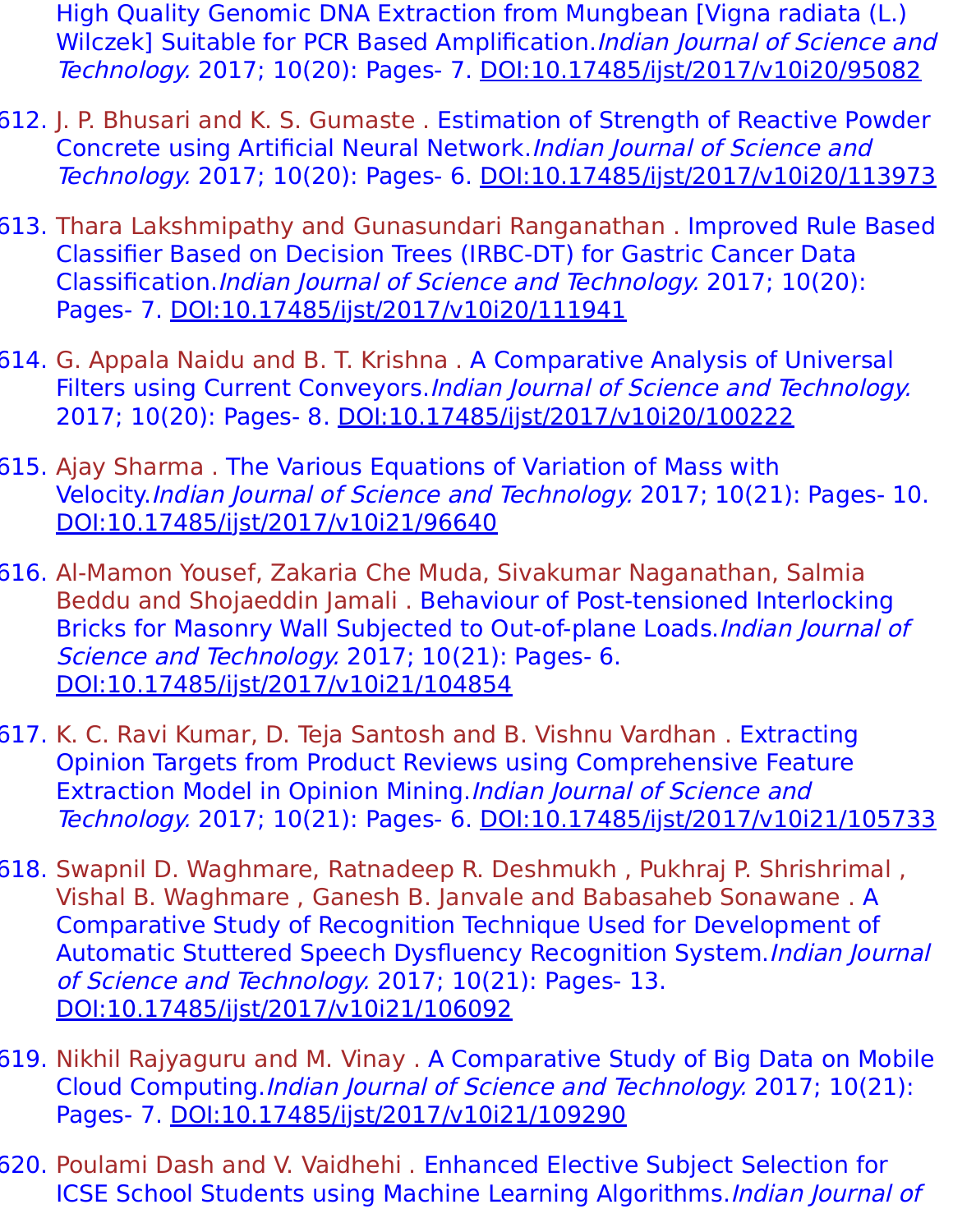Science and Technology. 2017; 10(21): Pages- 6. [DOI:10.17485/ijst/2017/v10i21/109551](https://indjst.org/articles/enhanced-elective-subject-selection-for-icse-school-students-using-machine-learning-algorithms)

- 621. Usham Robinchandra Singh, Sudipta Roy and Tayenjam Romen . Energy Efficient Key Management Scheme using Modified Blom's Scheme in Wireless Sensor Network.Indian Journal of Science and Technology. 2017; 10(21): Pages- 10. [DOI:10.17485/ijst/2017/v10i21/111324](https://indjst.org/articles/energy-efficient-key-management-scheme-using-modified-bloms-scheme-in-wireless-sensor-network)
- 622. B. R. Mrunalini and S. T. Girisha . Screening and Characterization of Lipid inclusions in Bacteria by Fluorescence Microscopy and Mass Spectrometry as a Source for Biofuel Production. Indian Journal of Science and Technology. 2017; 10(21): Pages- 7. [DOI:10.17485/ijst/2017/v10i21/111382](https://indjst.org/articles/screening-and-characterization-of-lipid-inclusions-in-bacteria-by-fluorescence-microscopy-and-mass-spectrometry-as-a-source-for-biofuel-production)
- 623. A. Boulouma, A. K. Gangopadhyay , A. Ain-Souya , A. Drici and A. Amara . Effect of Si on the Magnetic and Mechanical Properties of Arc Melted Soft Magnetic Fe-Si-Al Alloys.Indian Journal of Science and Technology. 2017; 10(21): Pages- 7. [DOI:10.17485/ijst/2017/v10i21/111492](https://indjst.org/articles/effect-of-si-on-the-magnetic-and-mechanical-properties-of-arc-melted-soft-magnetic-fe-si-al-alloys)
- 624. K. Subash , R. Vinu and K. Vijayaraja . Maintenance Optimization of Aircraft in Operating Environment using Automatic Identification Techniques. Indian Journal of Science and Technology. 2017; 10(21): Pages- 8. [DOI:10.17485/ijst/2017/v10i21/111761](https://indjst.org/articles/maintenance-optimization-of-aircraft-in-operating-environment-using-automatic-identification-techniques)
- 625. Behrooz Taheri , Farzad Razavi and Mehdi Mohammadi Ghalesefidi . Transient Fault Analysis in 63/20 KV Substation.Indian Journal of Science and Technology. 2017; 10(21): Pages- .7 [DOI:10.17485/ijst/2017/v10i21/111770](https://indjst.org/articles/transient-fault-analysis-in-6320-kv-substation)
- 626. Girish R. Naik , V. A. Raikar and Poornima G. Naik . Dynamic Fuzzy Expert System for Multi Objective Criteria for Selection of Manufacturing Method using Sugeno Model. Indian Journal of Science and Technology. 2017; 10(21): Pages- 11. [DOI:10.17485/ijst/2017/v10i21/112348](https://indjst.org/articles/dynamic-fuzzy-expert-system-for-multi-objective-criteria-for-selection-of-manufacturing-method-using-sugeno-model)
- 627. Igor F. Yasinskiy . On Joint Functioning of the Neural Network and Differential Model.Indian Journal of Science and Technology. 2017; 10(21): Pages- 6. [DOI:10.17485/ijst/2017/v10i21/91388](https://indjst.org/articles/on-joint-functioning-of-the-neural-network-and-differential-model)
- 628. Angira Amit Patel and Jyotindra Dharwa . Graph Data: The Next Frontier in Big Data Modeling for Various Domains.Indian Journal of Science and Technology. 2017; 10(21): Pages- 7. [DOI:10.17485/ijst/2017/v10i21/112828](https://indjst.org/articles/graph-data-the-next-frontier-in-big-data-modeling-for-various-domains)
- 629. Sabah Ibrahim Abbas, Hussein Taqi John and Ali Jabbar Fraih . Preparation of Nano Crystalline Zinc –Ferrite as Material for Micro Waves Absorption by Sol-Gel Methods.Indian Journal of Science and Technology. 2017; 10(21): Pages- 6. [DOI:10.17485/ijst/2017/v10i21/113197](https://indjst.org/articles/preparation-of-nano-crystalline-zinc-ferrite-as-material-for-micro-waves-absorption-by-sol-gel-methods)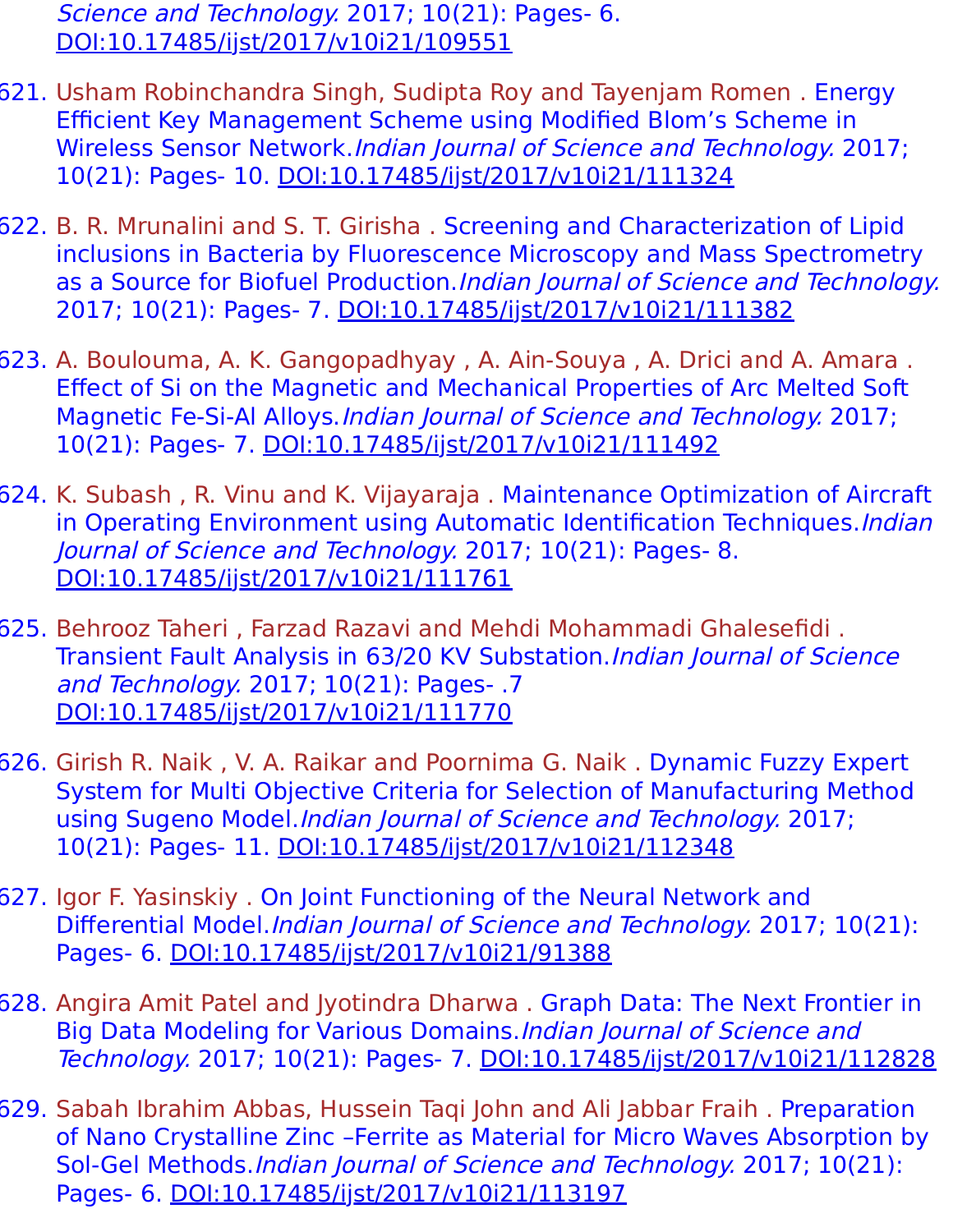- 630. Firoz Ahmad and Laxmi Goparaju . Geospatial Assessment of Forest Fires in Jharkhand (India).Indian Journal of Science and Technology. 2017; 10(21): Pages- 7. [DOI:10.17485/ijst/2017/v10i21/113215](https://indjst.org/articles/geospatial-assessment-of-forest-fires-in-jharkhand-india)
- 631. Suchita Shukla, Abhishek Singh , Atul Singh and Neelam Srivastava . Optimisation of Cognitive Engine Design using Cultural Algorithm. Indian Journal of Science and Technology. 2017; 10(21): Pages- 15. [DOI:10.17485/ijst/2017/v10i21/113400](https://indjst.org/articles/optimisation-of-cognitive-engine-design-using-cultural-algorithm)
- 632. Julio R. Ribon, R. Martin Monroy and Diana M. Del Risco . Architecture of a Vital Sign's Telemonitoring System Supported in Cloud Computing. Indian Journal of Science and Technology. 2017; 10(21): Pages- 9. [DOI:10.17485/ijst/2017/v10i21/113809](https://indjst.org/articles/architecture-of-a-vital-signs-telemonitoring-system-supported-in-cloud-computing)
- 633. Sagar Bhutada, Shailesh Joshi , P.B.Karandikar and R.M.Holmukhe . Insulation Assessment of Oil Impregnated Paper Condenser Bushings using Dielectric Frequency Response Technique.Indian Journal of Science and Technology. 2017; 10(21): Pages- 6. [DOI:10.17485/ijst/2017/v10i21/114368](https://indjst.org/articles/insulation-assessment-of-oil-impregnated-paper-condenser-bushings-using-dielectric-frequency-response-technique)
- 634. C. N. Dipuna Das and V. Bena Jothy . Crystallographic and Bonding Analysis of 3-(4-Chlorophenyl)-5, 7-dimethoxy-4H-chromen4-one Holding Spectral and Computational Studies. Indian Journal of Science and Technology. 2017; 10(21): Pages- 16. [DOI:10.17485/ijst/2017/v10i21/114485](https://indjst.org/articles/crystallographic-and-bonding-analysis-of-3-4-chlorophenyl-5-7-dimethoxy-4h-chromen4-one-holding-spectral-and-computational-studies)
- 635. N. K. Sharma, I. K. Sharma , Lata Sharma and P. Rajgopal . Design and Development of Solar Autoclave.Indian Journal of Science and Technology. 2017; 10(21): Pages- 6. [DOI:10.17485/ijst/2017/v10i21/114491](https://indjst.org/articles/design-and-development-of-solar-autoclave)
- 636. Sushil Kumar and Rajiv Kumar . Method to Estimate Size of Multimedia Software.Indian Journal of Science and Technology. 2017; 10(21): Pages- 9. [DOI:10.17485/ijst/2017/v10i21/112822](https://indjst.org/articles/method-to-estimate-size-of-multimedia-software)
- 637. Ehsan Moshiri, Azizol Bin Abdullah, Raja Azlina Binti Raja Mahmood and Zaiton Muda. Malware Classification Framework for Dynamic Analysis using Information Theory.Indian Journal of Science and Technology. 2017; 10(21): Pages- 14. [DOI:10.17485/ijst/2017/v10i21/100023](https://indjst.org/articles/malware-classification-framework-for-dynamic-analysis-using-information-theory)
- 638. Neeraj Singhal, Manu Sharma and S. K. Mangal . Optimal Placement of an Actuator for Suppressing Vibrations.Indian Journal of Science and Technology. 2017; 10(21): Pages- 10. [DOI:10.17485/ijst/2017/v10i21/109277](https://indjst.org/articles/optimal-placement-of-an-actuator-for-suppressing-vibrations)
- 639. Nina I. Kolodina . The Level of Concept Awareness "Greed" and the Level of Moral Competence Teens.Indian Journal of Science and Technology. 2017; 10(21): Pages- 5. [DOI:10.17485/ijst/2017/v10i21/113652](https://indjst.org/articles/the-level-of-concept-awareness-greed-and-the-level-of-moral-competence-teens)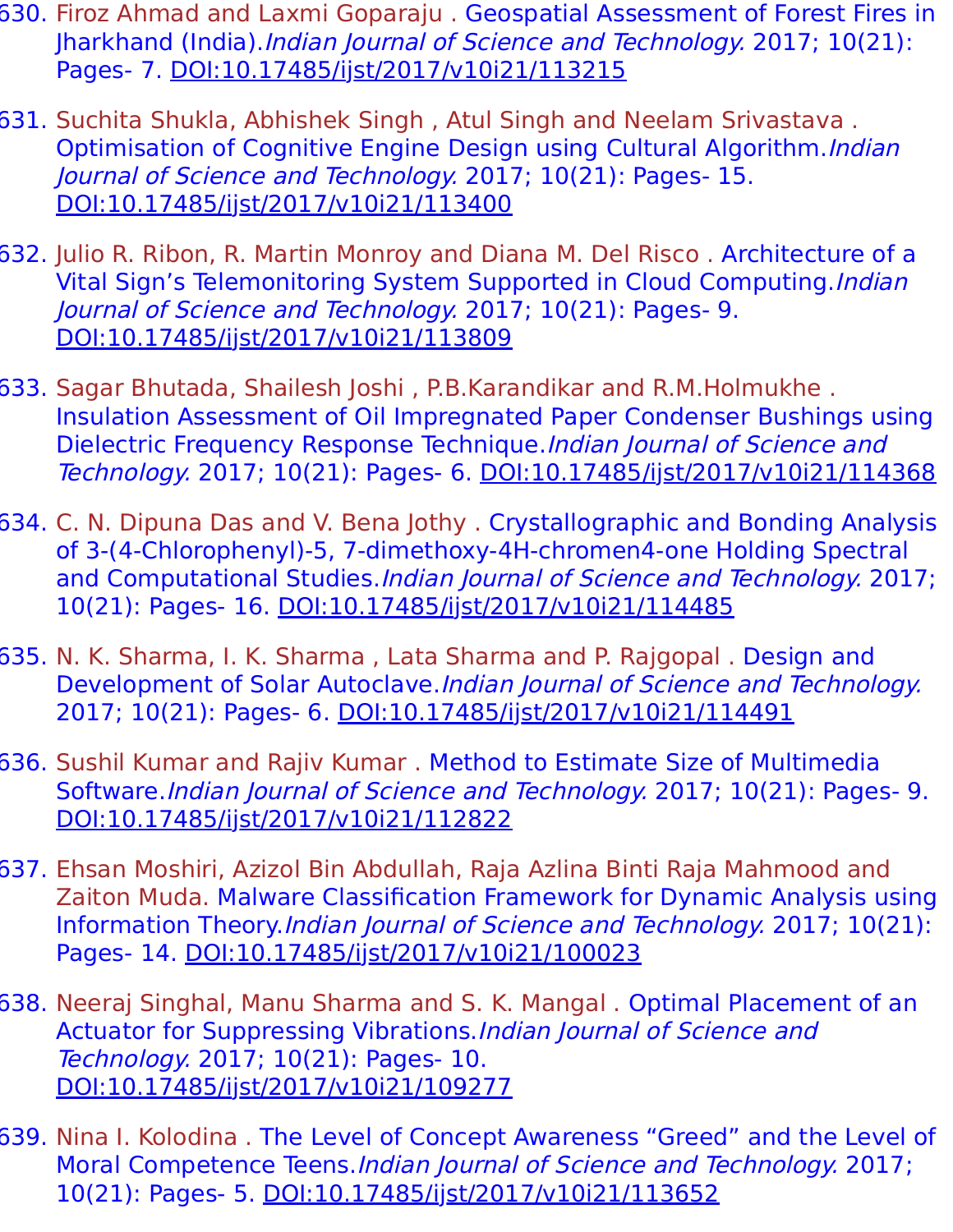- 640. Priyanka Jain, Raghvendra Sharma and Vandana Vikas Thakre . A Novel Shape Microstrip Patch Antenna for Bandwidth Optimization with Shorting Pin.Indian Journal of Science and Technology. 2017; 10(21): Pages- 5. [DOI:10.17485/ijst/2017/v10i21/106172](https://indjst.org/articles/a-novel-shape-microstrip-patch-antenna-for-bandwidth-optimization-with-shorting-pin)
- 641. Etty Riani, Syarifah Nurjanah , Khaswar Syamsu , Endang Gumbira-Said , Suprihatin , Kaseno4and Muhammad Dzikrifishofa . Potency of Sandfish (Holothuria scabra) Powder to Increase Sperm Quality and Sperm Quantity in Mice (Musmusculus).*Indian Journal of Science and Technology.* 2017; 10(22): Pages- 10. [DOI:10.17485/ijst/2017/v10i22/90502](https://indjst.org/articles/potency-of-sandfish-holothuria-scabra-powder-to-increase-sperm-quality-and-sperm-quantity-in-mice-musmusculus)
- 642. Arezu Jahanshir . Contingency Approach to Mesonic Binding States by Boolean Matrix.Indian Journal of Science and Technology. 2017; 10(22): Pages- 7. [DOI:10.17485/ijst/2017/v10i22/95684](https://indjst.org/articles/contingency-approach-to-mesonic-binding-states-by-boolean-matrix)
- 643. Arezu Jahanshir . Di-Mesonic Molecules Mass Spectra. Indian Journal of Science and Technology. 2017; 10(22): Pages- 5. [DOI:10.17485/ijst/2017/v10i22/98845](https://indjst.org/articles/di-mesonic-molecules-mass-spectra)
- 644. Mahuya Chakrabarty and Atanu Adhikari . The Effects of Individuals' Economic and Time Resource on their Information Seeking Behavior: An Inter-Individual Analysis of Information Seeking. Indian Journal of Science and Technology. 2017; 10(22): Pages- 13. [DOI:10.17485/ijst/2017/v10i22/104092](https://indjst.org/articles/the-effects-of-individuals-economic-and-time-resource-on-their-information-seeking-behavior-an-inter-individual-analysis-of-information-seeking)
- 645. B. S. N. Murthy , M. A. S. Srinivas and Y. Narasimhulu . A Three Species Prey-Predator Holling Type-II NonAutonomous Discrete Model.Indian Journal of Science and Technology. 2017; 10(22): Pages- 14. [DOI:10.17485/ijst/2017/v10i22/108930](https://indjst.org/articles/a-three-species-prey-predator-holling-type-ii-nonautonomous-discrete-model)
- 646. S. Sangeetha and S. Sathappan . Self Organized Quantum Key Authentication Technique for Secure Data Communication in Mobile Ad Hoc Network.Indian Journal of Science and Technology. 2017; 10(22): Pages- 9. [DOI:10.17485/ijst/2017/v10i22/109504](https://indjst.org/articles/self-organized-quantum-key-authentication-technique-for-secure-data-communication-in-mobile-ad-hoc-network)
- 647. Monjul Saikia, Irani Acharjamayum and Anwar Hussain . Key Predistribution for Heterogeneous Group of Sensor Nodes using Combinatorial Design.Indian Journal of Science and Technology. 2017; 10(22): Pages- 6. [DOI:10.17485/ijst/2017/v10i22/112056](https://indjst.org/articles/key-predistribution-for-heterogeneous-group-of-sensor-nodes-using-combinatorial-design)
- 648. Jatan Debnath , Nibedita Das, Istak Ahmed and Moujuri Bhowmik . Chronological Change of Land Use/Land Cover of the Muhuri River Basin from 1972 to 2016, Tripura, North-East India. Indian Journal of Science and Technology. 2017; 10(22): Pages- 18. [DOI:10.17485/ijst/2017/v10i22/112067](https://indjst.org/articles/chronological-change-of-land-useland-cover-of-the-muhuri-river-basin-from-1972-to-2016-tripura-north-east-india)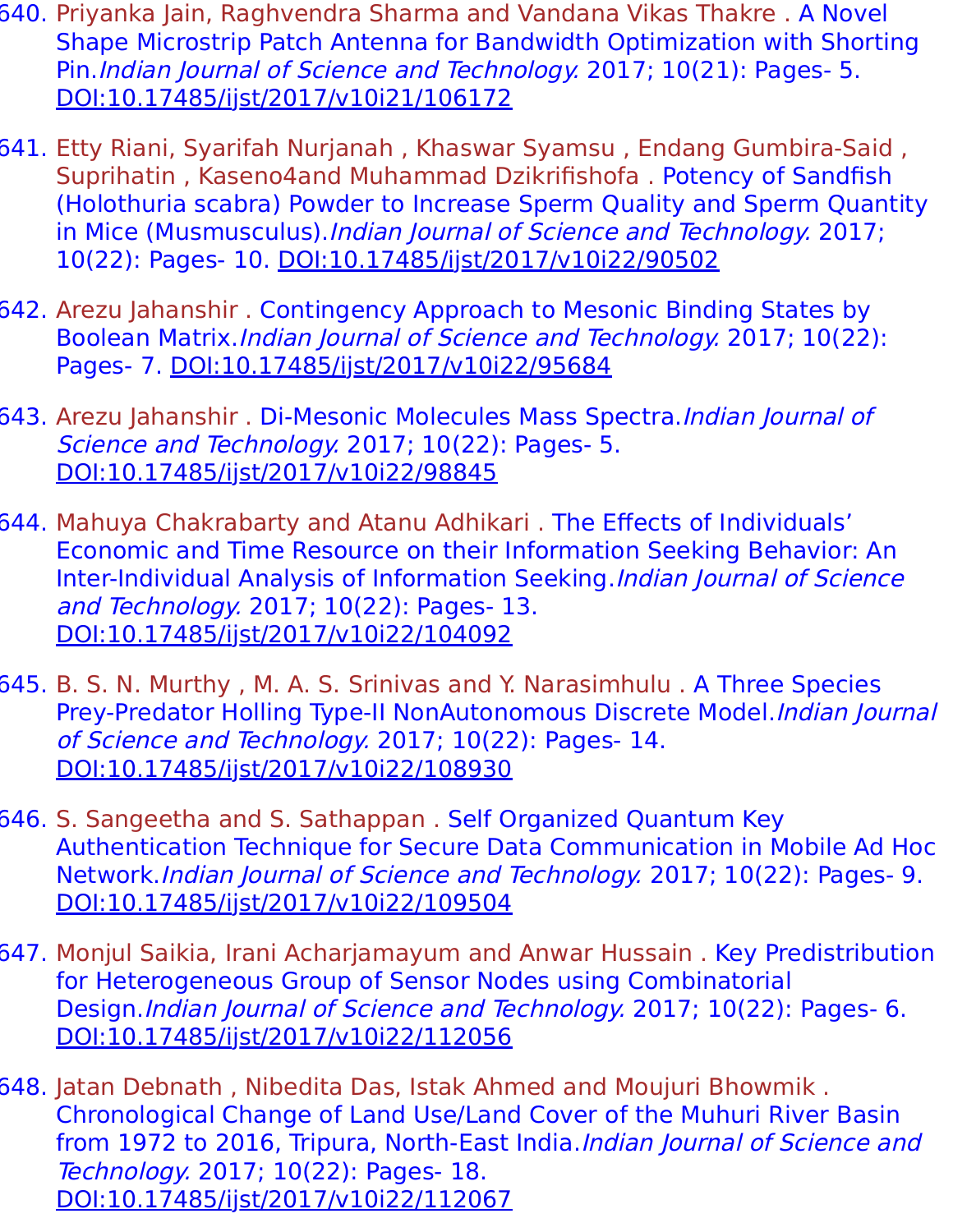- 649. Babita Pathik and Meena Sharma . An Impact on Software Code Changes: Ample Review.Indian Journal of Science and Technology. 2017; 10(22): Pages- 7. [DOI:10.17485/ijst/2017/v10i22/112511](https://indjst.org/articles/an-impact-on-software-code-changes-ample-review)
- 650. Dinesh Kumar, Hoshiar S. Payal and Naveen Beri . Parameters Optimized Specifying for EDM with PM/ Conventional Electrodes on M2 Tool Steel using Taguchi and TOPSIS. Indian Journal of Science and Technology. 2017; 10(22): Pages- 8. [DOI:10.17485/ijst/2017/v10i22/113355](https://indjst.org/articles/parameters-optimized-specifying-for-edm-with-pm-conventional-electrodes-on-m2-tool-steel-using-taguchi-and-topsis)
- 651. Dinesh Kumar, Hoshiar S. Payal and Naveen Beri . Unproblematic Technique for EDMing of M2 Tool Steel with Unlike Electrodes for Licking the Multi Response Trouble.Indian Journal of Science and Technology. 2017; 10(22): Pages- 5. [DOI:10.17485/ijst/2017/v10i22/113369](https://indjst.org/articles/unproblematic-technique-for-edming-of-m2-tool-steel-with-unlike-electrodes-for-licking-the-multi-response-trouble)
- 652. Vatsala Anand and Amanpreet Kaur . Energy Efficient ARABIC Unicode Reader Design on FPGA.Indian Journal of Science and Technology. 2017; 10(22): Pages- 5. [DOI:10.17485/ijst/2017/v10i22/113510](https://indjst.org/articles/energy-efficient-arabic-unicode-reader-design-on-fpga)
- 653. Shivaprakash Shivanna , A.C. Karunakara , Suvarna Shenvi , Anil Kush and G. Chandrasekara Reddy . Rationale for Water Extraction of Lipophilic Azadirachtin ( Tetranor Triterpenoid) from Neem Seeds - A Conundrum.Indian Journal of Science and Technology. 2017; 10(22): Pages-5. [DOI:10.17485/ijst/2017/v10i22/113598](https://indjst.org/articles/rationale-for-water-extraction-of-lipophilic-azadirachtin-tetranor-triterpenoid-from-neem-seeds-a-conundrum)
- 654. Rupinder Kaur, Rajeev Kumar Bedi and Sunil Kumar Gupta . Ensuring QoS in Wireless Body Area Network: A Review.Indian Journal of Science and Technology. 2017; 10(22): Pages- 4. [DOI:10.17485/ijst/2017/v10i22/113939](https://indjst.org/articles/ensuring-qos-in-wireless-body-area-network-a-review)
- 655. Mayank Patel and Naveen Choudhary . Adroit Buffer Augmentation for Reliable Video Transmission over WLAN.Indian Journal of Science and Technology. 2017; 10(22): Pages- 13. [DOI:10.17485/ijst/2017/v10i22/113962](https://indjst.org/articles/adroit-buffer-augmentation-for-reliable-video-transmission-over-wlan)
- 656. Souvik Das . A Low-Cost and Portable Apnea Detector for Healthcare System.Indian Journal of Science and Technology. 2017; 10(22): Pages- 4. [DOI:10.17485/ijst/2017/v10i22/114087](https://indjst.org/articles/a-low-cost-and-portable-apnea-detector-for-healthcare-system)
- 657. Julio Enrique Rodríguez Prieto, Edwar Jacinto Gómez and Fernando Martínez Santa . Implementation of an 8-Bit Softcore Microcontroller on Xilinx Spartan FPGA Family.Indian Journal of Science and Technology. 2017; 10(22): Pages- 7. [DOI:10.17485/ijst/2017/v10i22/114827](https://indjst.org/articles/implementation-of-an-8-bit-softcore-microcontroller-on-xilinx-spartan-fpga-family)
- 658. Wiharto Wiharto, Hari Kusnanto and Herianto Herianto . Clinical Decision Support System for Assessment Coronary Heart Disease Based on Risk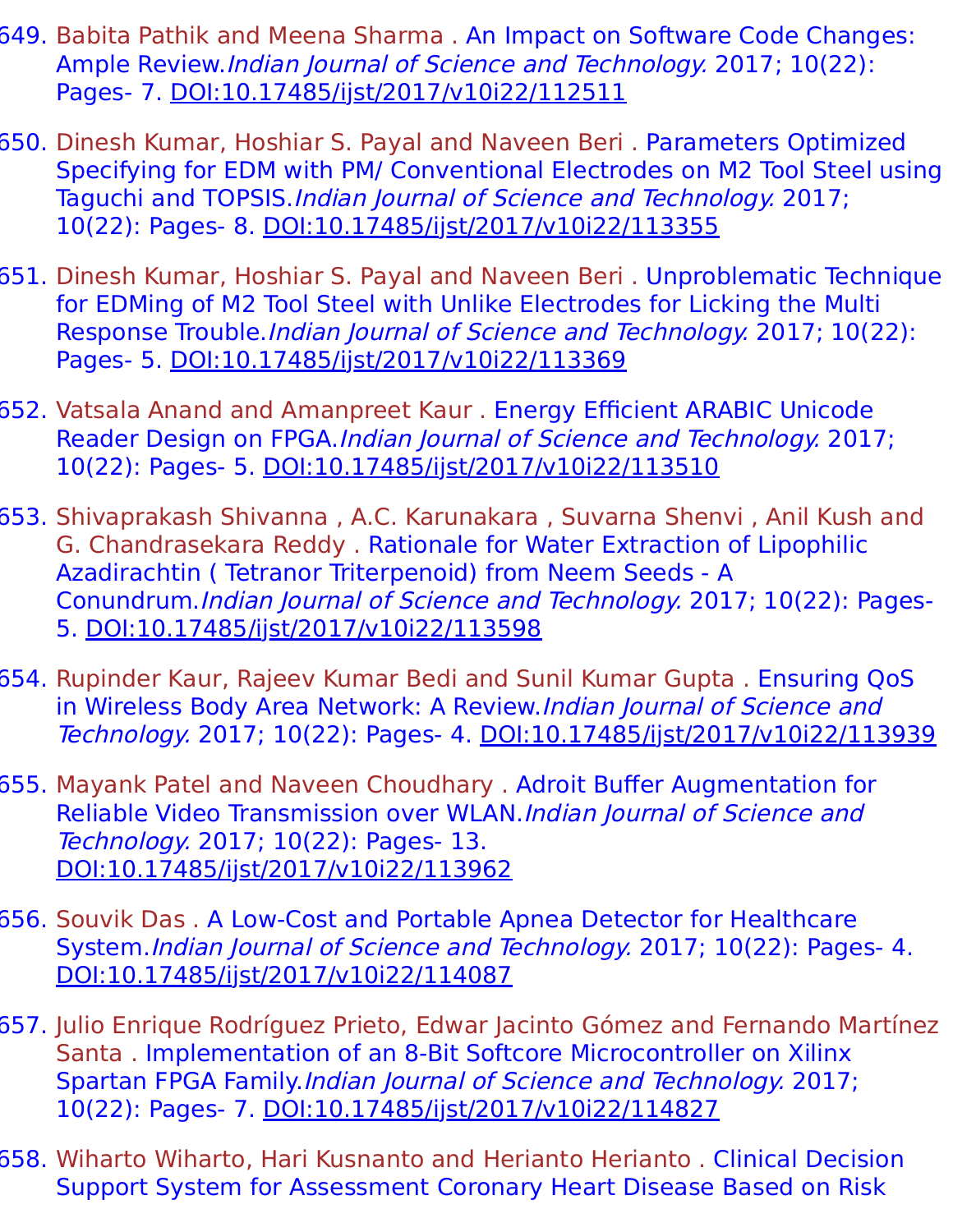Factor.Indian Journal of Science and Technology. 2017; 10(22): Pages- 12. [DOI:10.17485/ijst/2017/v10i22/84940](https://indjst.org/articles/clinical-decision-support-system-for-assessment-coronary-heart-disease-based-on-risk-factor)

- 659. Liliana Enciso-Quispe, Elmer Zelaya and Pablo Alejandro Quezada-Sarmiento . Creating a Mobile Application based on a Model to Easily Locate Pharmacies in Urban Areas.Indian Journal of Science and Technology. 2017; 10(22): Pages- 10. [DOI:10.17485/ijst/2017/v10i22/109605](https://indjst.org/articles/creating-a-mobile-application-based-on-a-model-to-easily-locate-pharmacies-in-urban-areas)
- 660. Narander Kumar and Sabita Khatri . Optimizing Decision Tree Through Attributes Generation Using Genetic Programming for Clinical Data.Indian Journal of Science and Technology. 2017; 10(22): Pages- 6. [DOI:10.17485/ijst/2017/v10i22/112117](https://indjst.org/articles/optimizing-decision-tree-through-attributes-generation-using-genetic-programming-for-clinical-data)
- 661. Sushanta Kabir Dutta and Lairenlapam Joyprakash Singh . An Analysis of Automatic Phone Recognition and Identification of a Few Languages from North Eastern India. Indian Journal of Science and Technology. 2017; 10(23): Pages- 5. [DOI:10.17485/ijst/2017/v10i23/114011](https://indjst.org/articles/an-analysis-of-automatic-phone-recognition-and-identification-of-a-few-languages-from-north-eastern-india)
- 662. Jasman, Irfan D. Prijambada , Donny Widianto and Chusnul Hidayat . Increasing Bioethanol Yield from Fermentation of Sweet Sorghum (Sorghum bicolor L. Moench) Sap by Mixed Culture Composed of Two Yeast Strains.Indian Journal of Science and Technology. 2017; 10(23): Pages- 8. [DOI:10.17485/ijst/2017/v10i23/108231](https://indjst.org/articles/increasing-bioethanol-yield-from-fermentation-of-sweet-sorghum-sorghum-bicolor-l-moench-sap-by-mixed-culture-composed-of-two-yeast-strains)
- 663. Nisha R. Mugade and Jagdish B. Sapkale . Use of Mangrove Swamps for Agricultural and House Construction Activities: A Study of Devgad and Rajapur Tehsils of Coastal Maharashtra.Indian Journal of Science and Technology. 2017; 10(23): Pages- 10. [DOI:10.17485/ijst/2017/v10i22/108665](https://indjst.org/articles/use-of-mangrove-swamps-for-agricultural-and-house-construction-activities-a-study-of-devgad-and-rajapur-tehsils-of-coastal-maharashtra)
- 664. Aswini Kumar Ray and D. B. Ramesh . Customization and Embellishment of a Library Website using ABC Theme of Drupal: A Case Study.Indian Journal of Science and Technology. 2017; 10(23): Pages- 10. [DOI:10.17485/ijst/2017/v10i23/109525](https://indjst.org/articles/customization-and-embellishment-of-a-library-website-using-abc-theme-of-drupal-a-case-study)
- 665. Sushila Rani, Atul K. Agrawal and Vikas Rastogi . Analysis of First Stage Gas Turbine Blade for Evaluating Damping Energy and Failure Mode.*Indian* Journal of Science and Technology. 2017; 10(23): Pages- 6. [DOI:10.17485/ijst/2017/v10i23/109991](https://indjst.org/articles/analysis-of-first-stage-gas-turbine-blade-for-evaluating-damping-energy-and-failure-mode)
- 666. Deepika Chaudhary , Jaiteg Singh and D. P. Kothari . A Hybrid DL and RL Based Reasoner for Optimum Entailments in Ontologies.Indian Journal of Science and Technology. 2017; 10(23): Pages- 6. [DOI:10.17485/ijst/2017/v10i23/111164](https://indjst.org/articles/a-hybrid-dl-and-rl-based-reasoner-for-optimum-entailments-in-ontologies)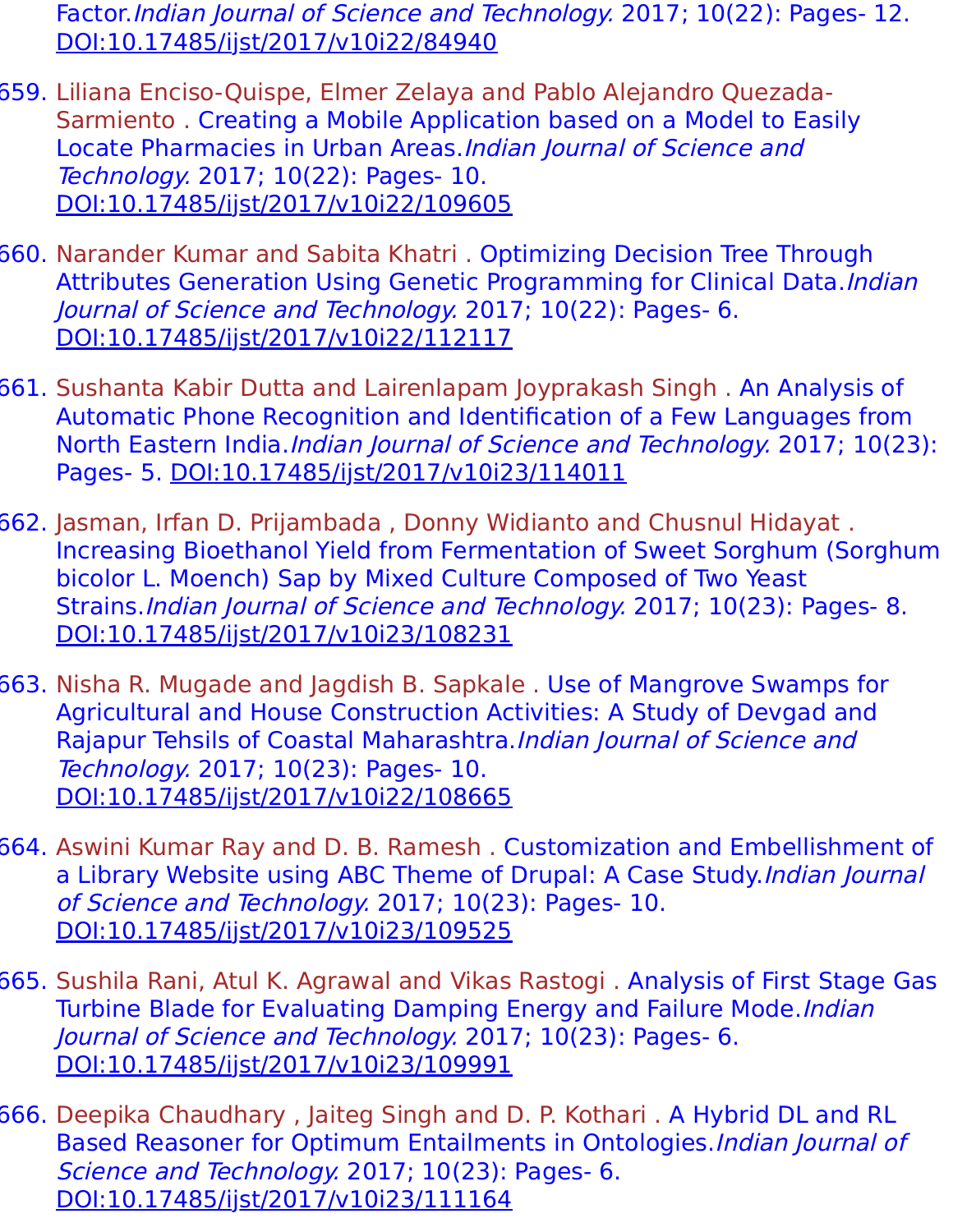- 667. Pertik Garg and Ashu Gupta . Adaptive Optimized Open Shortest Path First Algorithm using Enhanced Moth Flame Algorithm.Indian Journal of Science and Technology. 2017; 10(23): Pages- 7. [DOI:10.17485/ijst/2017/v10i23/112150](https://indjst.org/articles/adaptive-optimized-open-shortest-path-first-algorithm-using-enhanced-moth-flame-algorithm)
- 668. K. Murugan and P. Suresh . Ensemble of Ada Booster with SVM Classifier for Anomaly Intrusion Detection in Wireless Ad Hoc Network.Indian Journal of Science and Technology. 2017; 10(23): Pages- 10. [DOI:10.17485/ijst/2017/v10i23/114036](https://indjst.org/articles/ensemble-of-ada-booster-with-svm-classifier-for-anomaly-intrusion-detection-in-wireless-ad-hoc-network)
- 669. Shekhar Karanwal and Ravindra Kumar Purwar . Performance Analysis of Local Binary Pattern Features with PCA for Face Recognition.Indian Journal of Science and Technology. 2017; 10(23): Pages- 10. [DOI:10.17485/ijst/2017/v10i23/115561](https://indjst.org/articles/performance-analysis-of-local-binary-pattern-features-with-pca-for-face-recognition)
- 670. T. Vigraman, N. Nanda Gopal, M. Muthu Kumaran, M. Raghul, G. Raj Kumar . Alloy Formation by Arc Deposition of AISI 308 Reinforced with Titanium-Graphite Powder and Wear Properties of the Alloy Surface Coat. Indian Journal of Science and Technology. 2017; 10(23): Pages- 13. [DOI:10.17485/ijst/2017/v10i23/115564](https://indjst.org/articles/alloy-formation-by-arc-deposition-of-aisi-308-reinforced-with-titanium-graphite-powder-and-wear-properties-of-the-alloy-surface-coat)
- 671. Tarang Agarwal , Shreyash Chaudhary and Shivank Verma . Numerical and Experimental Analysis of Draft Tubes for Francis Turbine.Indian Journal of Science and Technology. 2017; 10(23): Pages- 12. [DOI:10.17485/ijst/2017/v10i23/115566](https://indjst.org/articles/numerical-and-experimental-analysis-of-draft-tubes-for-francis-turbine)
- 672. Shailesh Kumar Shrivastava, S. K. Mahendran and Amar Nath Pandey . Digital Ecosystem in Social Security Pensions for Direct Benefit Transfer. Indian Journal of Science and Technology, Vol 10(23): Pages- 7. [DOI:10.17485/ijst/2017/v10i23/115567](https://indjst.org/articles/digital-ecosystem-in-social-security-pensions-for-direct-benefit-transfer)
- 673. Shilpa S. Laddha and Pradip M. Jawandhiya . Semantic Search Engine.Indian Journal of Science and Technology. 2017; 10(23): Pages- 6. [DOI:10.17485/ijst/2017/v10i23/115568](https://indjst.org/articles/semantic-search-engine)
- 674. Durgam Kumaraswamy and B. V. Sanker Ram . Fuel Cell Power Conversion Enhancement using Fuzzy Based Soft Computing Technique.Indian Journal of Science and Technology. 2017; 10(23): Pages- 11. [DOI:10.17485/ijst/2017/v10i23/101347](https://indjst.org/articles/fuel-cell-power-conversion-enhancement-using-fuzzy-based-soft-computing-technique)
- 675. Anshul Kalia and Sumesh Sood . Concerns in Maintaining Reusable Software Components and the Possible Solutions.Indian Journal of Science and Technology. 2017; 10(23): Pages- 10. [DOI:10.17485/ijst/2017/v10i23/108703](https://indjst.org/articles/concerns-in-maintaining-reusable-software-components-and-the-possible-solutions)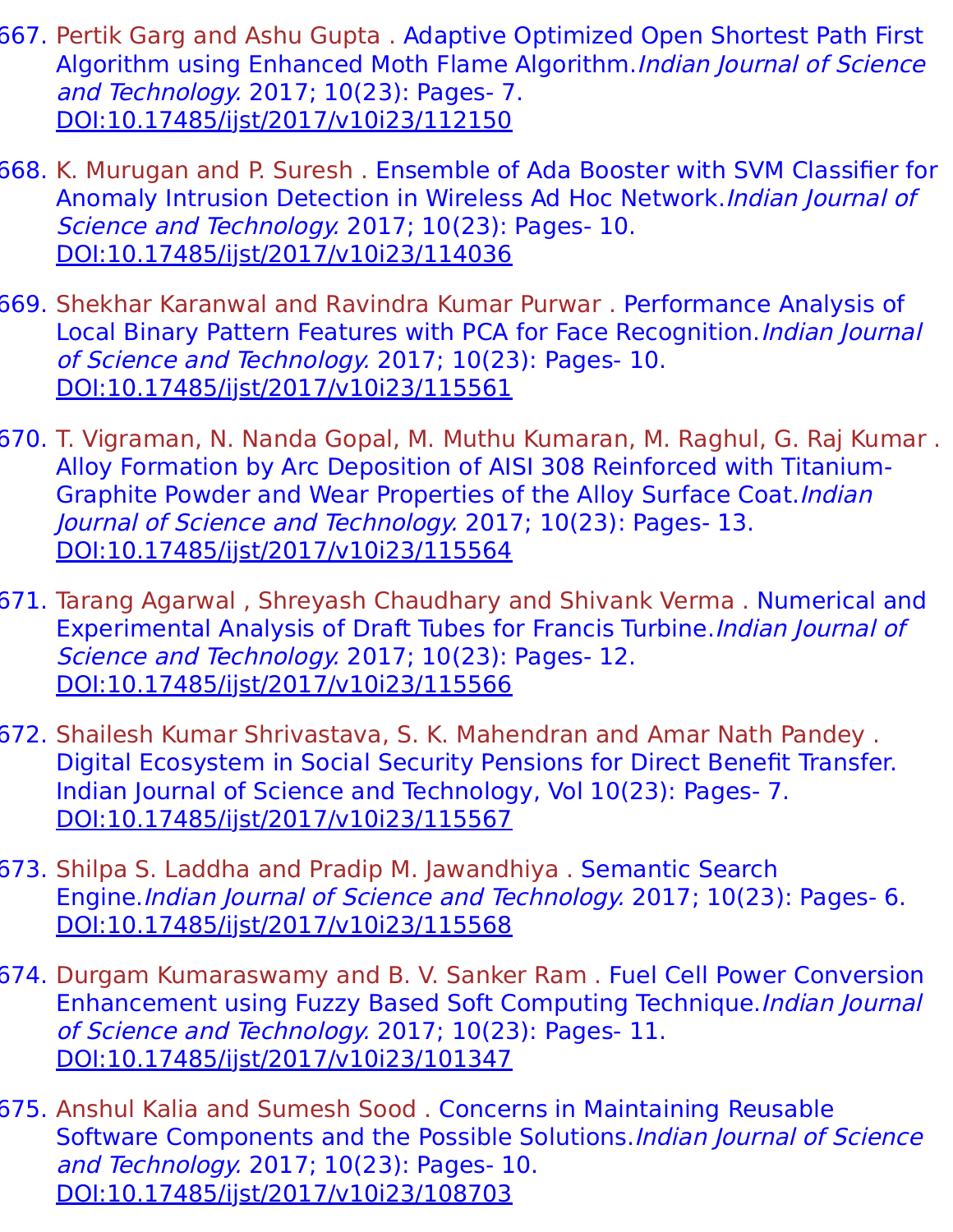- 676. S. A. Vahora and N. C. Chauhan . A Comprehensive Study of Group Activity Recognition Methods in Video.Indian Journal of Science and Technology. 2017; 10(23): Pages- 11. [DOI:10.17485/ijst/2017/v10i23/113996](https://indjst.org/articles/a-comprehensive-study-of-group-activity-recognition-methods-in-video)
- 677. Usharani Rath . Parametric Optimization of EDM on EN19 using GreyTaguchi Analysis.Indian Journal of Science and Technology. 2017; 10(23): Pages- 7. [DOI:10.17485/ijst/2017/v10i23/115565](https://indjst.org/articles/parametric-optimization-of-edm-on-en19-using-greytaguchi-analysis)
- 678. M. Shanmuga Sundari . A New Solution Approach to Solve Fuzzy Assignment Problems.Indian Journal of Science and Technology. 2017; 10(23): Pages- 6. [DOI:10.17485/ijst/2017/v10i23/80455](https://indjst.org/articles/a-new-solution-approach-to-solve-fuzzy-assignment-problems)
- 679. Soma Panja . Multivariate Bank Performance Analysis using Standardized CAMEL Methodology and Fuzzy Analytical Hierarchical Process.Indian Journal of Science and Technology. 2017; 10(23): Pages- 17. [DOI:10.17485/ijst/2017/v10i23/103170](https://indjst.org/articles/multivariate-bank-performance-analysis-using-standardized-camel-methodology-and-fuzzy-analytical-hierarchical-process)
- 680. B. Jayaraman . Design and Optimization of Cryogenic Regenerators: A Review.Indian Journal of Science and Technology. 2017; 10(24): Pages- 10. [DOI:10.17485/ijst/2017/v10i24/90110](https://indjst.org/articles/design-and-optimization-of-cryogenic-regenerators-a-review)
- 681. D. Sreejith , M. P. Devika , Naga Santosh Tadikamalla and Sanju Varghese Mathew . Sentiment Analysis of English Literature using Rasa- Oriented Semantic Ontology.Indian Journal of Science and Technology. 2017; 10(24): Pages- 11. [DOI:10.17485/ijst/2017/v10i24/96498](https://indjst.org/articles/sentiment-analysis-of-english-literature-using-rasa-oriented-semantic-ontology)
- 682. Shakeel Ahmed Kamboh , Zubair Ahmed Kalhoro, Kashif Ali Abro and Jane Labadin . Simulating Electrohydrodynamic Ion-Drag Pumping on Distributed Parallel Computing Systems.Indian Journal of Science and Technology. 2017; 10(24): Pages- 5 . [DOI:10.17485/ijst/2017/v10i24/102620](https://indjst.org/articles/simulating-electrohydrodynamic-ion-drag-pumping-on-distributed-parallel-computing-systems)
- 683. Juan Carlos Vesga-Ferreira , Gerardo Granados-Acuna and Jose Antonio Vesga-Barrera . Allocation of Medium Access Order Over Power Line Communications (PLC) Supported on Weighted Voting Games.Indian Journal of Science and Technology. 2017; 10(24): Pages- 14. [DOI:10.17485/ijst/2017/v10i24/102667](https://indjst.org/articles/allocation-of-medium-access-order-over-power-line-communications-plc-supported-on-weighted-voting-games)
- 684. P. Vimala and G. Yamuna . Pilot Design Strategies for Block Sparse Channel Estimation in OFDM Systems.Indian Journal of Science and Technology. 2017; 10(24): Pages- 6. [DOI:10.17485/ijst/2017/v10i24/110694](https://indjst.org/articles/pilot-design-strategies-for-block-sparse-channel-estimation-in-ofdm-systems)
- 685. G. Lakshmanan, Vimala Palanisamy , Lohitya Jaishankar , Farah Kamaludeen , Raghul Umapathy and N. Hephzibah Kirubamani . Correlation between Body Mass Index, Waist-Hip Ratio and Menstrual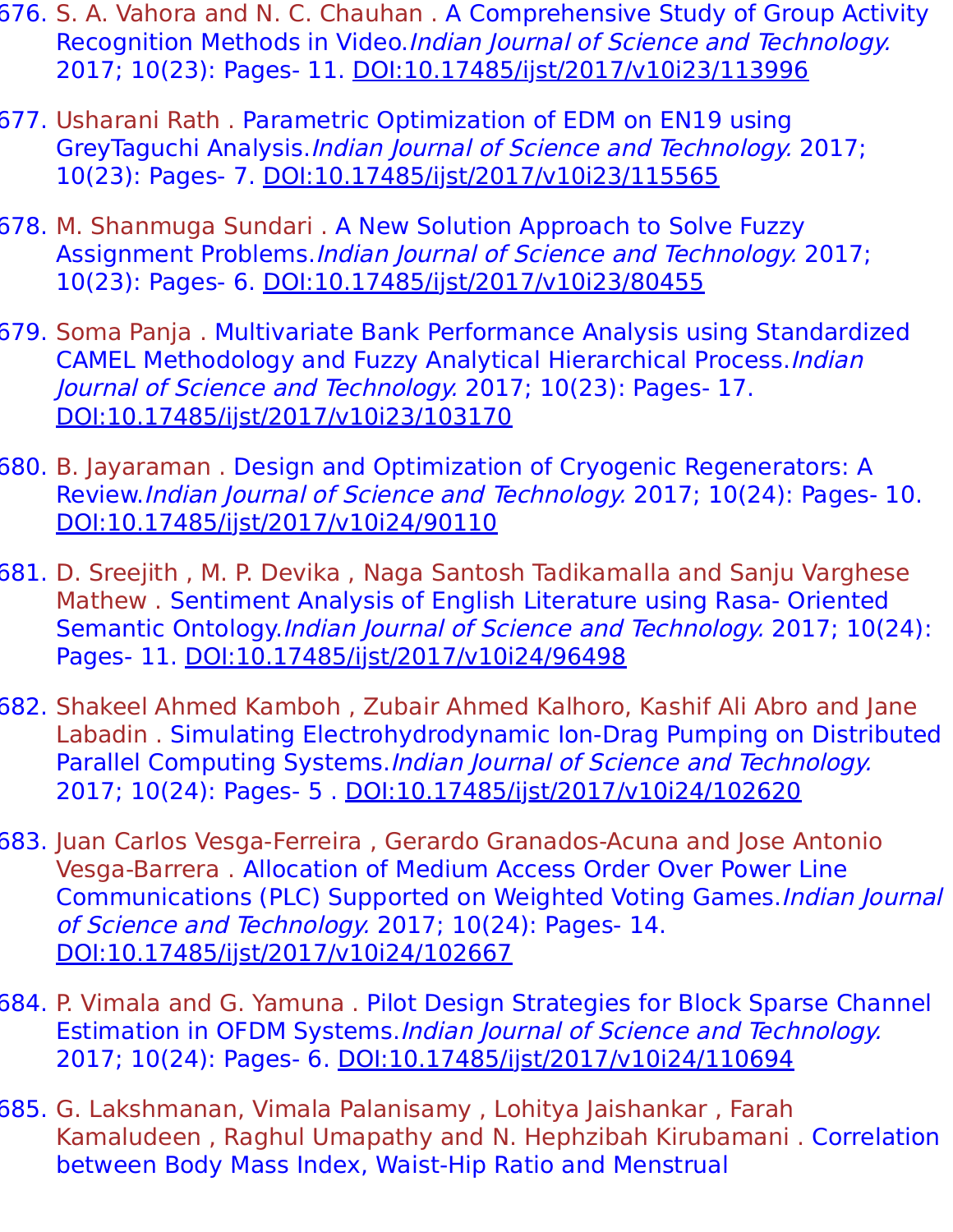Abnormalities.Indian Journal of Science and Technology. 2017; 10(24): Pages- 5. [DOI:10.17485/ijst/2017/v10i24/110765](https://indjst.org/articles/correlation-between-body-mass-index-waist-hip-ratio-and-menstrual-abnormalities)

- 686. Vinitha Krishna and K. Sunitha . Effect of the Time-Varying Soil Resistivity on the Performance of the Protective Devices under the Electromagnetic Fields from Lightning.*Indian Journal of Science and Technology.* 2017; 10(24): Pages- 9. [DOI:10.17485/ijst/2017/v10i24/110778](https://indjst.org/articles/effect-of-the-time-varying-soil-resistivity-on-the-performance-of-the-protective-devices-under-the-electromagnetic-fields-from-lightning)
- 687. G. Edwar Jacinto, Fredy H. Martínez and S. Fernando Martínez . A CORDIC based Configurable Fixed-Point Design on FPGA using Minimal Hardware. Indian Journal of Science and Technology. 2017; 10(24): Pages- 5. [DOI:10.17485/ijst/2017/v10i24/110790](https://indjst.org/articles/a-cordic-based-configurable-fixed-point-design-on-fpga-using-minimal-hardware)
- 688. Tripti Mishra, Dharminder Kumar and Sangeeta Gupta . Students' Performance and Employability Prediction through Data Mining: A Survey.Indian Journal of Science and Technology. 2017; 10(24): Pages- 6. [DOI:10.17485/ijst/2017/v10i24/110791](https://indjst.org/articles/students-performance-and-employability-prediction-through-data-mining-a-survey)
- 689. Sunil Kaushik, Ashish Bharadwaj , Vinay Awasthi and Rajiv Sharma . GenNext: Framework for Optimizing ERP Implementations.Indian Journal of Science and Technology. 2017; 10(24): Pages- 7. [DOI:10.17485/ijst/2017/v10i24/110913](https://indjst.org/articles/gennext-framework-for-optimizing-erp-implementations)
- 690. Ningthoujam Sunita Devi and K. Hemachandran . Content based Feature Combination Method for Face Image Retrieval using Neural Network and SVM Classifier for Face Recognition.Indian Journal of Science and Technology. 2017; 10(24): Pages- 11. [DOI:10.17485/ijst/2017/v10i24/111123](https://indjst.org/articles/content-based-feature-combination-method-for-face-image-retrieval-using-neural-network-and-svm-classifier-for-face-recognition)
- 691. Ali Rezvani Mahmouei , Seyed Hamed Shakib and Hamid Shojarastegari . Environmental Impact Assessment of Reservoir Dams (Case Study: The Syahoo Reservoir Dam and its Irrigation and Drainage Systems in Sarbishe County).Indian Journal of Science and Technology. 2017; 10(24): Pages- 9. [DOI:10.17485/ijst/2017/v10i24/111242](https://indjst.org/articles/environmental-impact-assessment-of-reservoir-dams-case-study-the-syahoo-reservoir-dam-and-its-irrigation-and-drainage-systems-in-sarbishe-county)
- 692. Pallab Dutta , Priya Prasad , E. Giribabu , B. Sridharan and Vipin Tyagi . A Novel Approach to Power Optimization for Projection Systems.Indian Journal of Science and Technology. 2017; 10(24): Pages- 9. [DOI:10.17485/ijst/2017/v10i24/111848](https://indjst.org/articles/a-novel-approach-to-power-optimization-for-projection-systems)
- 693. Nasrin Oroujzadeh and Hamid Sabbagh . Increasing the Durability of Asphalt Mixture Against Moisture: A Case Study in Iran.Indian Journal of Science and Technology. 2017; 10(24): Pages- 6. [DOI:10.17485/ijst/2017/v10i24/112345](https://indjst.org/articles/increasing-the-durability-of-asphalt-mixture-against-moisture-a-case-study-in-iran)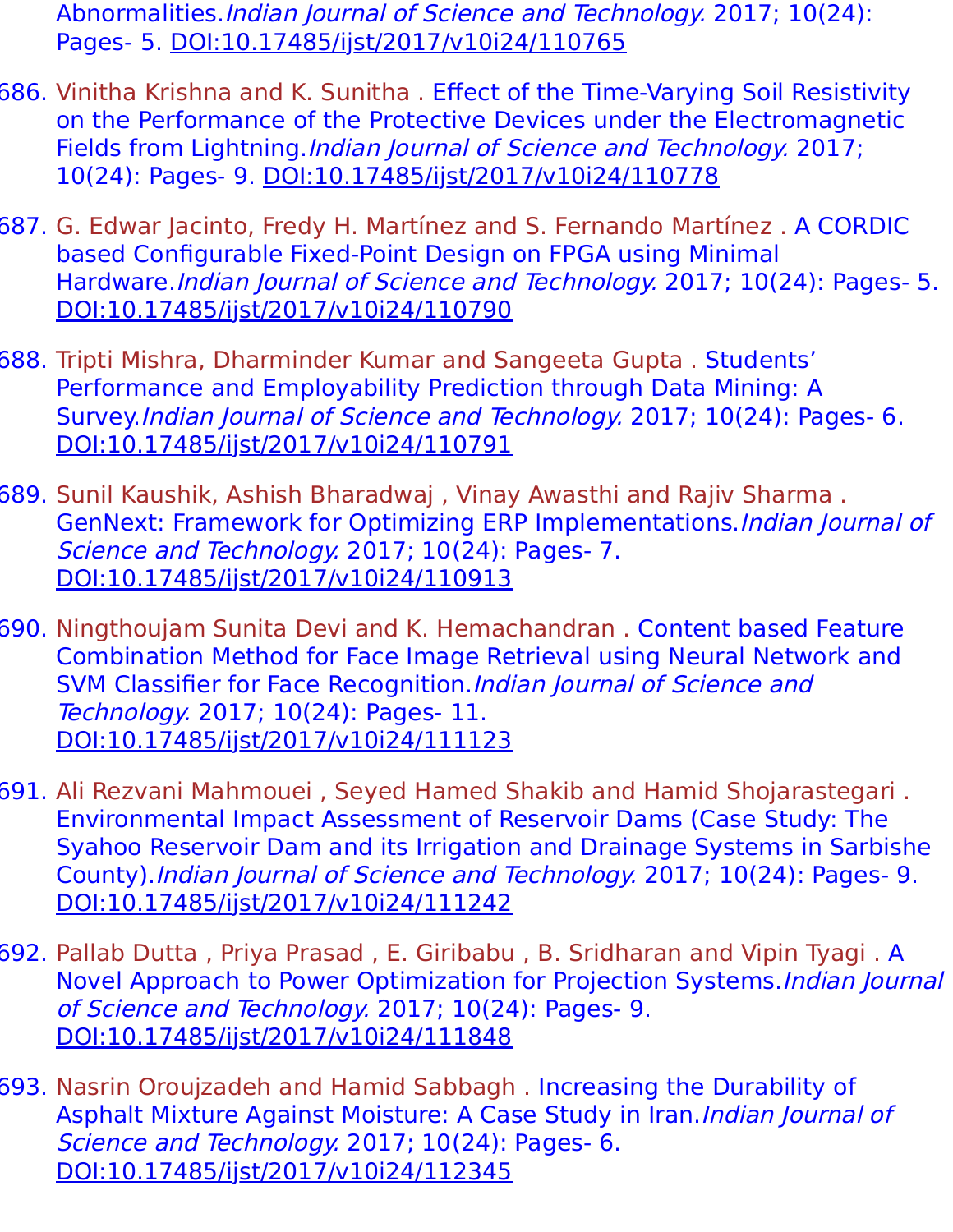- 694. Mohammad Hayati and Mohammad Reza Abroshan . Providing a Model to Determine of Powder Factor using Principal Component Analysis Technique.Indian Journal of Science and Technology. 2017; 10(24): Pages-7. [DOI:10.17485/ijst/2017/v10i24/112346](https://indjst.org/articles/providing-a-model-to-determine-of-powder-factor-using-principal-component-analysis-technique)
- 695. P. Manasa, Paramjeet Saroj and Narasimhulu Korrapati. Immobilization of Cellulase Enzyme on Zinc Ferrite Nanoparticles in Increasing Enzymatic Hydrolysis on Ultrasound-Assisted Alkaline Pretreated Crotalaria Juncea Biomass.Indian Journal of Science and Technology. 2017; 10(24): Pages- 7. [DOI:10.17485/ijst/2017/v10i24/112798](https://indjst.org/articles/immobilization-of-cellulase-enzyme-on-zinc-ferrite-nanoparticles-in-increasing-enzymatic-hydrolysis-on-ultrasound-assisted-alkaline-pretreated-crotalaria-juncea-biomass)
- 696. P. Gayatri, M. Ajitha , Y. Madhusudan Rao and P. Pavan Kumar . Quantification of Thiocolchicoside in Rabbit Serum by High Performance Liquid Chromatographic Method: Application to Pharmacokinetic Study.Indian Journal of Science and Technology. 2017; 10(24): Pages- 7. [DOI:10.17485/ijst/2017/v10i24/113409](https://indjst.org/articles/quantification-of-thiocolchicoside-in-rabbit-serum-by-high-performance-liquid-chromatographic-method-application-to-pharmacokinetic-study)
- 697. Suyash Kumar Singh, Pankaj Aswal, Apurv Thakur, Anubhav Charan and Anjali Thapliyal . A Novel Technique for Designing LC Filter in TorqueSpeed Control of DC Motor.Indian Journal of Science and Technology. 2017; 10(24): Pages- 7. [DOI:10.17485/ijst/2017/v10i24/113538](https://indjst.org/articles/a-novel-technique-for-designing-lc-filter-in-torquespeed-control-of-dc-motor)
- 698. K. Abrar Ahmed and H. Abdul Rauf . Privacy Preserving Data using Fuzzy Hybrid Data Transformation Technique.Indian Journal of Science and Technology. 2017; 10(24): Pages- 6. [DOI:10.17485/ijst/2017/v10i24/114039](https://indjst.org/articles/privacy-preserving-data-using-fuzzy-hybrid-data-transformation-technique)
- 699. Mueez Ahmad and Abdul Aziz . Early Detection of Brain Cancer in Obese and NonObese Patients by using Data Mining Techniques. Indian Journal of Science and Technology. 2017; 10(24): Pages- 8. [DOI:10.17485/ijst/2017/v10i24/114523](https://indjst.org/articles/early-detection-of-brain-cancer-in-obese-and-nonobese-patients-by-using-data-mining-techniques)
- 700. Haruna Saidu, Haryati Jamaluddin and Shaza Eva Mohamad . Nutrient Removal and Biokinetic Study of Freshwater Microalgae in Palm Oil Mill Effluent (POME).Indian Journal of Science and Technology. 2017; 10(24): Pages- 10. [DOI:10.17485/ijst/2017/v10i24/114584](https://indjst.org/articles/nutrient-removal-and-biokinetic-study-of-freshwater-microalgae-in-palm-oil-mill-effluent-pome)
- 701. Rajeev Kumar Dang , Ritu Dang , Nitika Goyal and Deepam Goyal . Synergistic Impact of Total Quality Management and Total Productive Maintenance on Manufacturing Performance.Indian Journal of Science and Technology. 2017; 10(24): Pages- 7. [DOI:10.17485/ijst/2017/v10i24/114616](https://indjst.org/articles/synergistic-impact-of-total-quality-management-and-total-productive-maintenance-on-manufacturing-performance)
- 702. D. Saravanan and M. Kumaresan . A Hybrid Power Control of AC/DC- DC Converter Systems for High Power and High Voltage Gain Application.Indian Journal of Science and Technology. 2017; 10(24): Pages-17. [DOI:10.17485/ijst/2017/v10i24/114641](https://indjst.org/articles/a-hybrid-power-control-of-acdc-dc-converter-systems-for-high-power-and-high-voltage-gain-application)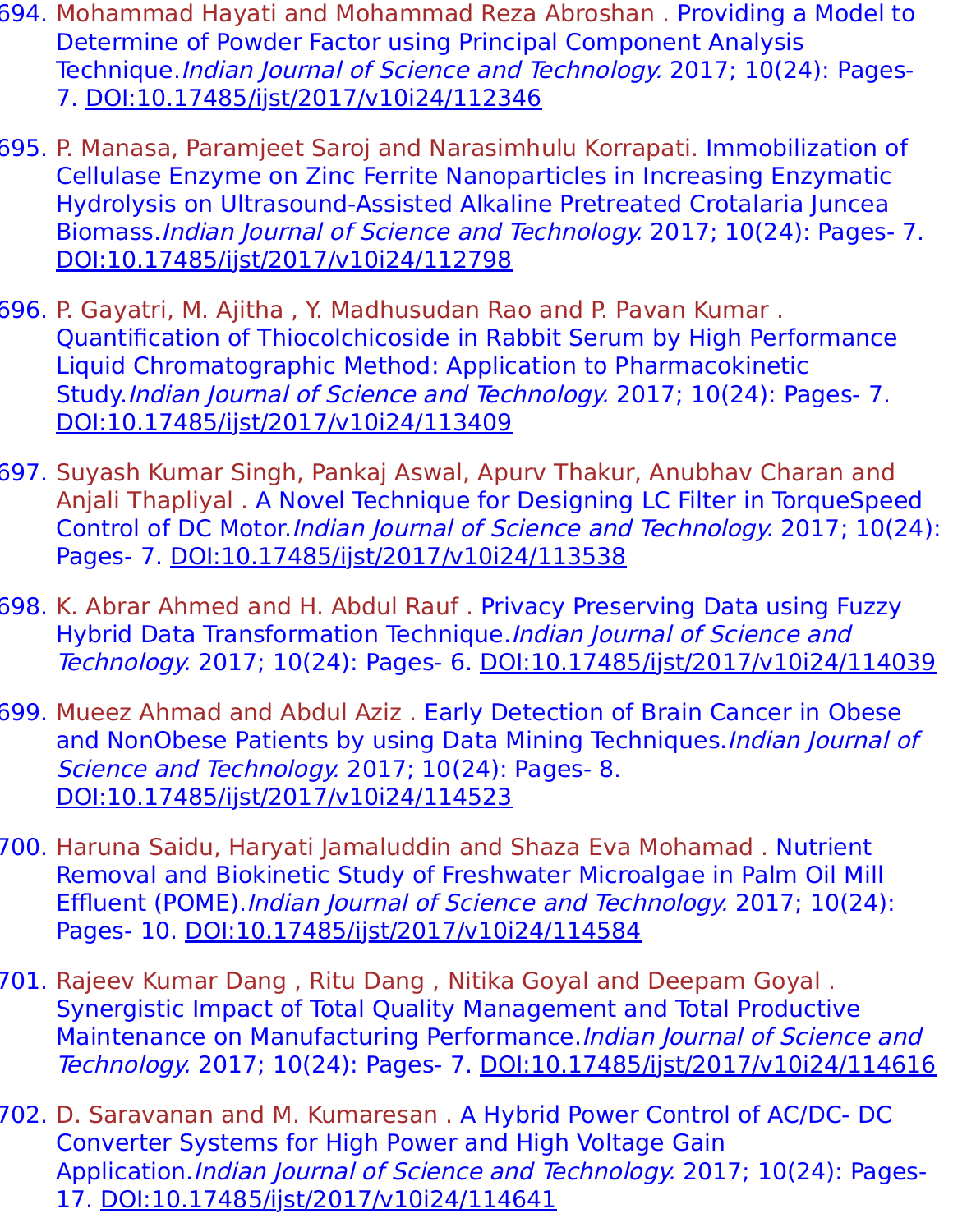- 703. Vanraj, S.S. Dhami and B.S. Pabla . Multi Sensor Data Fusion based Gear Fault Diagnosis using Complete Ensemble Empirical Mode Decomposition with Adaptive Noise. Indian Journal of Science and Technology. 2017; 10(24): Pages- 8. [DOI:10.17485/ijst/2017/v10i24/115296](https://indjst.org/articles/multi-sensor-data-fusion-based-gear-fault-diagnosis-using-complete-ensemble-empirical-mode-decomposition-with-adaptive-noise)
- 704. Saoud Safa, Bennasr Mouhamed and Cherif Adnen . The Real Time Implementation on DSP of Speech Enhancement Based on Kalman Filter and Wavelet Thresholding. Indian Journal of Science and Technology. 2017; 10(24): Pages- 7. [DOI:10.17485/ijst/2017/v10i24/115044](https://indjst.org/articles/the-real-time-implementation-on-dsp-of-speech-enhancement-based-on-kalman-filter-and-wavelet-thresholding)
- 705. Neha Kumari and Satwinder Singh . Improving Smell Prediction: Developing an Improved Model with Supervised Learning Techniques.*Indian Journal of* Science and Technology. 2017; 10(24): Pages- 11. [DOI:10.17485/ijst/2017/v10i24/115002](https://indjst.org/articles/improving-smell-prediction-developing-an-improved-model-with-supervised-learning-techniques)
- 706. Mohammed A. Al-Hoshani and Shakeel Ahmed . Cognitive Workload Assessment using Neuro Headset.Indian Journal of Science and Technology. 2017; 10(24): Pages- 7. [DOI:10.17485/ijst/2017/v10i24/114898](https://indjst.org/articles/cognitive-workload-assessment-using-neuro-headset)
- 707. Priyada Sudhakaran and G. Senthil Kumar . Analyzing the Role of Retention Measures in the Determination of Voluntary Turnover Intentions of Software Professionals in India.Indian Journal of Science and Technology. 2017; 10(24): Pages- 8. [DOI:10.17485/ijst/2017/v10i24/115166](https://indjst.org/articles/analyzing-the-role-of-retention-measures-in-the-determination-of-voluntary-turnover-intentions-of-software-professionals-in-india)
- 708. Seyed Hamed Shakib and Hamid Shojarastegari . Impacts of Climate Change on Surface Water Resources of the Ziarat River Basin, Iran.Indian Journal of Science and Technology. 2017; 10(24): Pages- 9. [DOI:10.17485/ijst/2017/v10i24/112718](https://indjst.org/articles/impacts-of-climate-change-on-surface-water-resources-of-the-ziarat-river-basin-iran)
- 709. S. Vidhya and T. Sasilatha . Sinkhole Attack Detection in WSN using Pure MD5 Algorithm.Indian Journal of Science and Technology. 2017; 10(24): Pages- 6. [DOI:10.17485/ijst/2017/v10i24/111413](https://indjst.org/articles/sinkhole-attack-detection-in-wsn-using-pure-md5-algorithm)
- 710. Renu Tuli and Sunita Sharma . Pareto Optimal Solutions of the Fuzzy Bicriteria Sheet Metal Problem.Indian Journal of Science and Technology. 2017; 10(24): Pages- 10. [DOI:10.17485/ijst/2017/v10i24/114144](https://indjst.org/articles/pareto-optimal-solutions-of-the-fuzzy-bicriteria-sheet-metal-problem)
- 711. S.R. Kiran . General Circulation and Principal Wave Modes in Andaman Sea from Observations.Indian Journal of Science and Technology. 2017; 10(24): Pages- 11. [DOI:10.17485/ijst/2017/v10i24/115764](https://indjst.org/articles/general-circulation-and-principal-wave-modes-in-andaman-sea-from-observations)
- 712. Nachieketa K. Sharma . Compensative Retinal Response to Departures from Unit Contrast and Unit Spot-Size RatioIndian Journal of Science and Technology. 2017; 10(25): Pages- 5. [DOI:10.17485/ijst/2017/v10i25/87061](https://indjst.org/articles/compensative-retinal-response-to-departures-from-unit-contrast-and-unit-spot-size-ratio)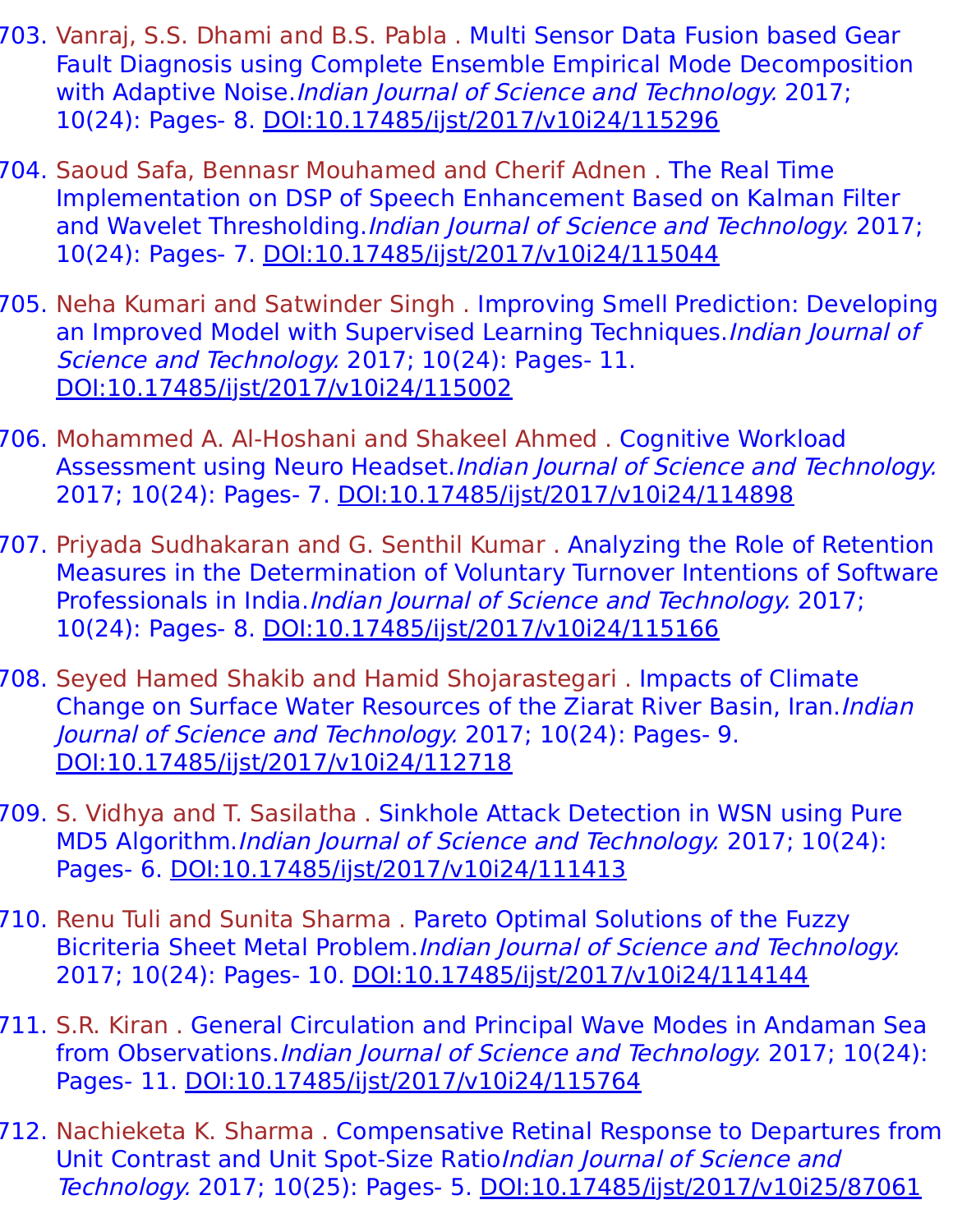- 713. Taurayi Mudzana and Manoj Maharaj . Prioritizing the Factors Influencing the Success of Business Intelligence Systems: A Delphi Study.Indian Journal of Science and Technology. 2017; 10(25): Pages- 6. [DOI:10.17485/ijst/2017/v10i25/99981](https://indjst.org/articles/prioritizing-the-factors-influencing-the-success-of-business-intelligence-systems-a-delphi-study)
- 714. Akash Nag and Sunil Karforma . ProMot: A Tool for the Fast Discovery of Functional Motifs from Aligned Protein Sequences.Indian Journal of Science and Technology. 2017; 10(25): Pages- 12. [DOI:10.17485/ijst/2017/v10i25/101419](https://indjst.org/articles/promot-a-tool-for-the-fast-discovery-of-functional-motifs-from-aligned-protein-sequences)
- 715. Chintalapudi V. Suresh, M. S. Giridhar , S. Sivanagaraju and U. Ramanaiah . Analyzing the Effect of Distributed Generators on Economical and Technical Aspects of Distribution Systems.Indian Journal of Science and Technology. 2017; 10(25): Pages- 15. [DOI:10.17485/ijst/2017/v10i25/103060](https://indjst.org/articles/analyzing-the-effect-of-distributed-generators-on-economical-and-technical-aspects-of-distribution-systems)
- 716. T. Sujithra , N. K. Senthil Kumar, K. Kishore Kumar and V. M. Vinayagam . Survey on Data Gathering Approaches in Wireless Sensor Networks.Indian Journal of Science and Technology. 2017; 10(25): Pages- 6. [DOI:10.17485/ijst/2017/v10i25/103208](https://indjst.org/articles/survey-on-data-gathering-approaches-in-wireless-sensor-networks)
- 717. N. Hussain , P. Maheshwary , Piyush K. Shukla and A. Singh . Optimized Low Complexity Service Based on Reliable Routing Algorithm using PSO for Vehicular Ad hoc Networks (VANETs).Indian Journal of Science and Technology. 2017; 10(25): Pages- 8. [DOI:10.17485/ijst/2017/v10i25/104812](https://indjst.org/articles/optimized-low-complexity-service-based-on-reliable-routing-algorithm-using-pso-for-vehicular-ad-hoc-networks-vanets)
- 718. Zaki Ahmad Khan, Jamshed Siddiqui and Mahfooz Alam . Dynamic Scheduling Algorithm for Variants of Hypercube Interconnection Networks.Indian Journal of Science and Technology. 2017; 10(25): Pages- 5. [DOI:10.17485/ijst/2017/v10i25/105344](https://indjst.org/articles/dynamic-scheduling-algorithm-for-variants-of-hypercube-interconnection-networks)
- 719. Mahfooz Alam and Zaki Ahmad Khan . Issues and Challenges of Load Balancing Algorithm in Cloud Computing Environment. *Indian Journal of* Science and Technology. 2017; 10(25): Pages- 12. [DOI:10.17485/ijst/2017/v10i25/105688](https://indjst.org/articles/issues-and-challenges-of-load-balancing-algorithm-in-cloud-computing-environment)
- 720. Byamakesh Nayak and Tanmoy Roy Choudhury . Optimization of PI Coeffecients of Permanent Magnet Synchronous Motor Drive.Indian Journal of Science and Technology. 2017; 10(25): Pages- 11. [DOI:10.17485/ijst/2017/v10i25/108722](https://indjst.org/articles/optimization-of-pi-coeffecients-of-permanent-magnet-synchronous-motor-drive)
- 721. William Viera, Diego Campaña , Daniela Gallardo , Wilson Vásquez , Pablo Viteri and Andrea Sotomayor . Native Mycorrhizae for Improving Seedling Growth in Avocado Nursery (Persea americana Mill.).Indian Journal of Science and Technology. 2017; 10(25): Pages- 13. [DOI:10.17485/ijst/2017/v10i25/110415](https://indjst.org/articles/native-mycorrhizae-for-improving-seedling-growth-in-avocado-nursery-persea-americana-mill)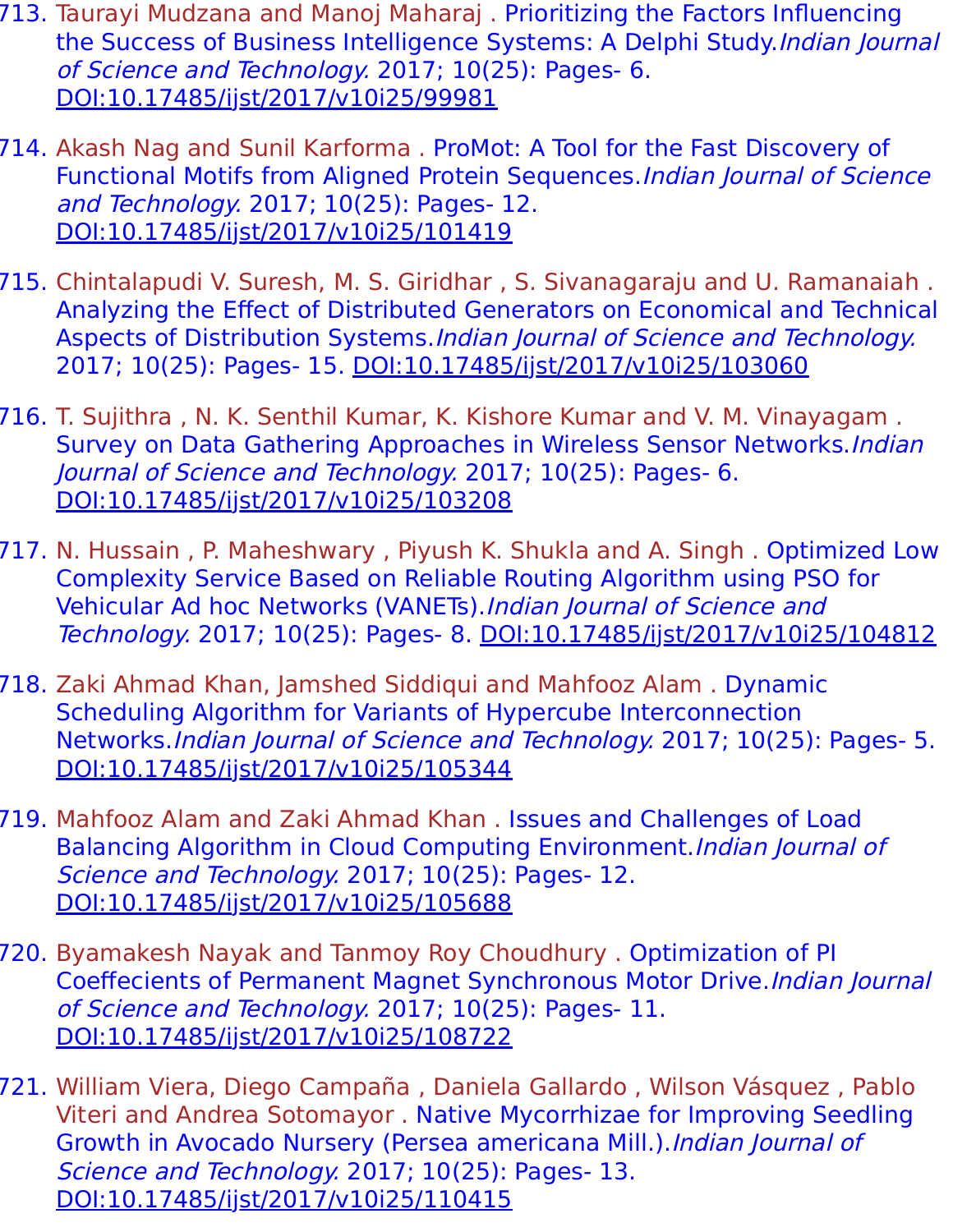- 722. Bikesh Kumar Singh . Assessment of Speckle Noise Reduction in Digital Images using Nonlinear Anisotropic Diffusion: An Experimental Investigation.Indian Journal of Science and Technology. 2017; 10(25): Pages- 23. [DOI:10.17485/ijst/2017/v10i25/111064](https://indjst.org/articles/assessment-of-speckle-noise-reduction-in-digital-images-using-nonlinear-anisotropic-diffusion-an-experimental-investigation)
- 723. Anjali and Meenakshi Bansal . Hybridized Feature Descriptor (HFD) for Content Based Image Retrieval on Large Image Database.Indian Journal of Science and Technology. 2017; 10(25): Pages- 4. [DOI:10.17485/ijst/2017/v10i25/111504](https://indjst.org/articles/hybridized-feature-descriptor-hfd-for-content-based-image-retrieval-on-large-image-database)
- 724. Farrin Payandeh . A Note on Stimulus Gravitational Wave Detection. Indian Journal of Science and Technology. 2017; 10(25): Pages- 6. [DOI:10.17485/ijst/2017/v10i25/112309](https://indjst.org/articles/a-note-on-stimulus-gravitational-wave-detection)
- 725. Nitin Jain, Kirti Walia and S. N. Panda . Secure Communication Architecture for Privacy and Authentication in Ubiquitous Computing.*Indian Journal of* Science and Technology. 2017; 10(25): Pages- 6. [DOI:10.17485/ijst/2017/v10i25/112401](https://indjst.org/articles/secure-communication-architecture-for-privacy-and-authentication-in-ubiquitous-computing)
- 726. Zhanna Gornostaeva , Ekaterina Alekhina and Natalia Lazareva . Quality of Service as a Vector of Development of Real Estate Industry.Indian Journal of Science and Technology. 2017; 10(25): Pages- 8. [DOI:10.17485/ijst/2017/v10i25/112591](https://indjst.org/articles/quality-of-service-as-a-vector-of-development-of-real-estate-industry)
- 727. M. Vijayalakshmi and K. Rajalakshmi . On Time Assist for Victims Trapped in Collapsed Building Enhanced with IOT Technology.Indian Journal of Science and Technology. 2017; 10(25): Pages- 6. [DOI:10.17485/ijst/2017/v10i25/112739](https://indjst.org/articles/on-time-assist-for-victims-trapped-in-collapsed-building-enhanced-with-iot-technology)
- 728. Suhas Athani and Somashekar Athani . Identification of Different Food Grains by Extracting Colour and Structural Features using Image Segmentation Techniques.*Indian Journal of Science and Technology.* 2017; 10(25): Pages- 7. [DOI:10.17485/ijst/2017/v10i25/113722](https://indjst.org/articles/identification-of-different-food-grains-by-extracting-colour-and-structural-features-using-image-segmentation-techniques)
- 729. Luis Guillermo Obregon Quinones, Luis Felipe Arrieta Viana and Guillermo Eliecer Valencia Ochoa . Thermal Design and Rating of a Shell and Tube Heat Exchanger Using a Matlab<sup>®</sup> GUI. Indian Journal of Science and Technology. 2017; 10(25): Pages- 9 . [DOI:10.17485/ijst/2017/v10i25/114038](https://indjst.org/articles/thermal-design-and-rating-of-a-shell-and-tube-heat-exchanger-using-a-matlab-gui)
- 730. Shubhodip Saha, Jainath Yadav and Prabhat Ranjan . Proposed Approach for Sarcasm Detection in Twitter.Indian Journal of Science and Technology. 2017; 10(25): Pages- 8. [DOI:10.17485/ijst/2017/v10i25/114443](https://indjst.org/articles/proposed-approach-for-sarcasm-detection-in-twitter)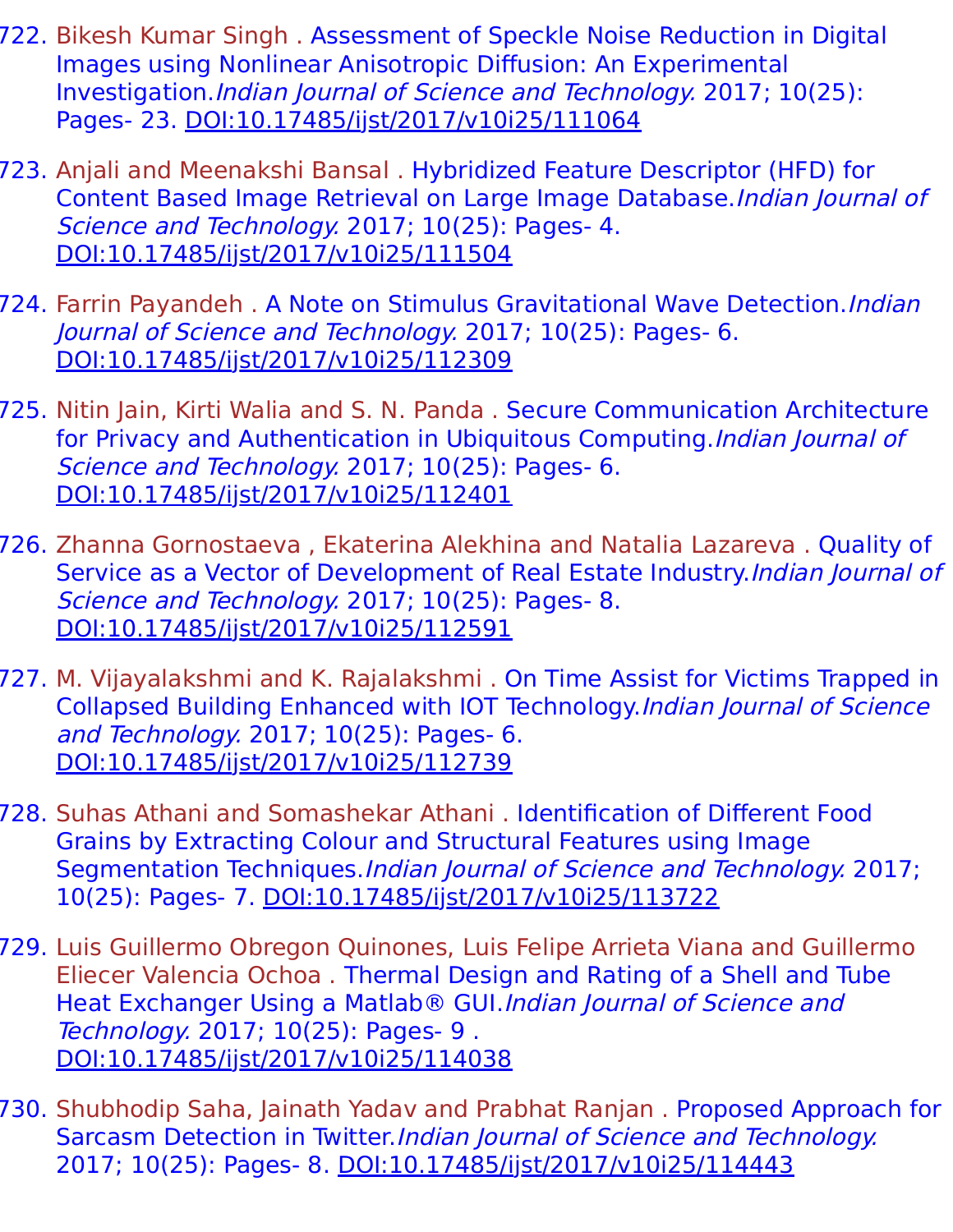- 731. Jasbir Singh and Amrinder Pal Singh . Wear Characterization of High Temperature Oxidized Ni Based Superalloys.Indian Journal of Science and Technology. 2017; 10(25): Pages- 6. [DOI:10.17485/ijst/2017/v10i25/114456](https://indjst.org/articles/wear-characterization-of-high-temperature-oxidized-ni-based-superalloys)
- 732. Harish Patidar, Prasun Chakrabarti and Amrit Ghosh . Parallel Computing Aspects in Improved Edge Cover Based Graph Coloring Algorithm. Indian Journal of Science and Technology. 2017; 10(25): Pages- 9. [DOI:10.17485/ijst/2017/v10i25/115117](https://indjst.org/articles/parallel-computing-aspects-in-improved-edge-cover-based-graph-coloring-algorithm)
- 733. Mitu Raj . UART Receiver Synchronization: Investigating the Maximum Tolerable Clock Frequency Deviation. Indian Journal of Science and Technology. 2017; 10(25): Pages- 5. [DOI:10.17485/ijst/2017/v10i25/115278](https://indjst.org/articles/uart-receiver-synchronization-investigating-the-maximum-tolerable-clock-frequency-deviation)
- 734. S. Dhanalakshmi and N. Parvathi . Prime Labeling of Rough Approximations for Some Special Graphs.Indian Journal of Science and Technology. 2017; 10(25): Pages- 5. [DOI:10.17485/ijst/2017/v10i25/97915](https://indjst.org/articles/prime-labeling-of-rough-approximations-for-some-special-graphs)
- 735. Pavithra Khajipeta and S. Hemachandra . Electrical Load Forecasting using GFF Neural Network-A Sensitivity Analysis Perspective.Indian Journal of Science and Technology. 2017; 10(25): Pages- 5. [DOI:10.17485/ijst/2017/v10i25/112807](https://indjst.org/articles/electrical-load-forecasting-using-gff-neural-network-a-sensitivity-analysis-perspective)
- 736. C. H. Amanulla, N. Nagendra, M. Surya Narayana Reddy , A. Subba Rao and M. Sudhakar Reddy . Heat Transfer in a Non-Newtonian Jeffery Fluid from an Inclined Vertical Plate.Indian Journal of Science and Technology. 2017; 10(25): Pages- 5. [DOI:10.17485/ijst/2017/v10i25/104644](https://indjst.org/articles/heat-transfer-in-a-non-newtonian-jeffery-fluid-from-an-inclined-vertical-plate)
- 737. B. M. Daas, P. K. Ghosh and S. Ghosh . Composites of Graphene Oxide and Zeolite as a Potential Inhibitor for Alkaline Corrosion of Aluminium.Indian Journal of Science and Technology. 2017; 10(25): Pages- 11. [DOI:10.17485/ijst/2017/v10i25/115049](https://indjst.org/articles/composites-of-graphene-oxide-and-zeolite-as-a-potential-inhibitor-for-alkaline-corrosion-of-aluminium)
- 738. K. N. Pavan, S. Suresh, Madhusudhan and Sekhar Majumdar . Experimental Investigation on Enhancement of Heat Transfer Rate in Heat Exchangers using Plain and Punched Twisted Tape Inserts and Nanofluid Employing Al2 O3 Particles.Indian Journal of Science and Technology. 2017; 10(25): Pages-6. [DOI:10.17485/ijst/2017/v10i25/104684](https://indjst.org/articles/experimental-investigation-on-enhancement-of-heat-transfer-rate-in-heat-exchangers-using-plain-and-punched-twisted-tape-inserts-and-nanofluid-employing-al2-o3-particles)
- 739. R. Maria Brigitta and P. Samundiswary . Energy Efficient Utilization in IEEE 802.15.4 based WDSN with Grid Structured Clusters using Adaptive Clustering Technique and EA-STR.Indian Journal of Science and Technology. 2017; 10(25): Pages- 9. [DOI:10.17485/ijst/2017/v10i25/112446](https://indjst.org/articles/energy-efficient-utilization-in-ieee-802154-based-wdsn-with-grid-structured-clusters-using-adaptive-clustering-technique-and-ea-str)
- 740. R. Mangai Begum and K. David . Discovering Student Learning Style using Min Max Cascade Neural Network.Indian Journal of Science and Technology.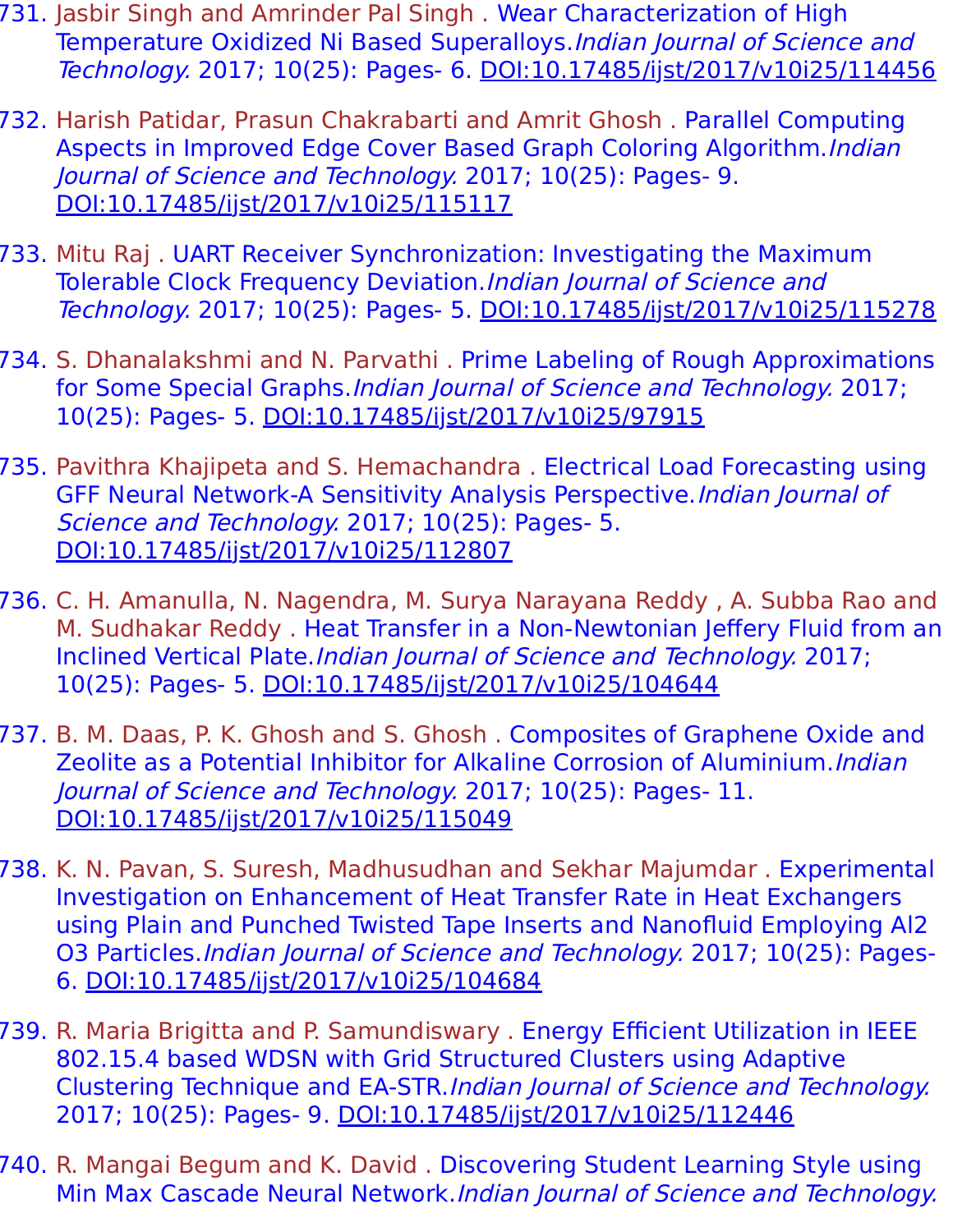- 2017; 10(25): Pages- 15. [DOI:10.17485/ijst/2017/v10i25/110081](https://indjst.org/articles/discovering-student-learning-style-using-min-max-cascade-neural-network)
- 741. Shaik Abdul Wajidand T. Anuradha . Domestic Equipment Control using Raspberry Pi and GSM Module through Android Application. Indian Journal of Science and Technology. 2017; 10(25): Pages- 5. [DOI:10.17485/ijst/2017/v10i25/110664](https://indjst.org/articles/domestic-equipment-control-using-raspberry-pi-and-gsm-module-through-android-application)
- 742. K. Madhuri, G. Hari Priya, P. Seshu Babu and K. R. R. Mohan Rao Seetha Hari, Lydia Jane Gnanasigamani and Lijo Vellaplakkal Paulose . High Dimensional Classification - An Overview.Indian Journal of Science and Technology. 2017; 10(25): Pages- 9. [DOI:10.17485/ijst/2017/v10i25/101205](https://indjst.org/articles/high-dimensional-classification-an-overview)
- 743. G. Vijay Kumar, V. Indraja, K. Pratyusha and N. Sarada . Mining Regular Frequent Crime Patterns using Vertical Format. Indian Journal of Science and Technology. 2017; 10(25): Pages- 6. [DOI:10.17485/ijst/2017/v10i25/110672](https://indjst.org/articles/mining-regular-frequent-crime-patterns-using-vertical-format)
- 744. K. Gugan, S. V. Saravanan and D. Dafny Lydia . Catenary Voltage Supply: Locomotive by using Active Line Side Converter.Indian Journal of Science and Technology. 2017; 10(25): Pages- 5. [DOI:10.17485/ijst/2017/v10i25/111137](https://indjst.org/articles/catenary-voltage-supply-locomotive-by-using-active-line-side-converter)
- 745. K. Ribana and S. Gowri . LL Band Contrast Enhancement Using Adaptive Gamma Correction.Indian Journal of Science and Technology. 2017; 10(25): Pages- 5. [DOI:10.17485/ijst/2017/v10i25/108357](https://indjst.org/articles/ll-band-contrast-enhancement-using-adaptive-gamma-correction)
- 746. Azeddine Khiat , Ayoub Bahnasse , Mohamed EL Khail and Jamila Bakkoury . Impact of Qos Mechanisms on the Performance of Dynamic Web Services in Heterogeneous Wireless Networks (802.11e and 802.16e).Indian Journal of Science and Technology, Vol 10(25): Pages- 7. [DOI:10.17485/ijst/2017/v10i25/116505](https://indjst.org/articles/impact-of-qos-mechanisms-on-the-performance-of-dynamic-web-services-in-heterogeneous-wireless-networks-80211e-and-80216e)
- 747. Najlan Ismail , Farah Hani Nordin and Z. A. M. Sharrif . Short-Circuit Incipient Faults Detection from Single Phase PWM Inverter using Artificial Neural Network.Indian Journal of Science and Technology. 2017; 10(25): Pages- 10. [DOI:10.17485/ijst/2017/v10i25/116506](https://indjst.org/articles/short-circuit-incipient-faults-detection-from-single-phase-pwm-inverter-using-artificial-neural-network)
- 748. K. Viji , Anil Kumar and R. Nagaraj . Improved Delta Operator based Discrete Sliding Mode Fuzzy Controller for Buck Converter.Indian Journal of Science and Technology. 2017; 10(25): Pages- 11. [DOI:10.17485/ijst/2017/v10i25/116507](https://indjst.org/articles/improved-delta-operator-based-discrete-sliding-mode-fuzzy-controller-for-buck-converter)
- 749. Chel-Ken Chiam and Rosalam Sarbatly . Membrane Surface with Dimples in Vacuum Membrane Distillation.Indian Journal of Science and Technology. 2017; 10(25): Pages- 4. [DOI:10.17485/ijst/2017/v10i25/111456](https://indjst.org/articles/membrane-surface-with-dimples-in-vacuum-membrane-distillation)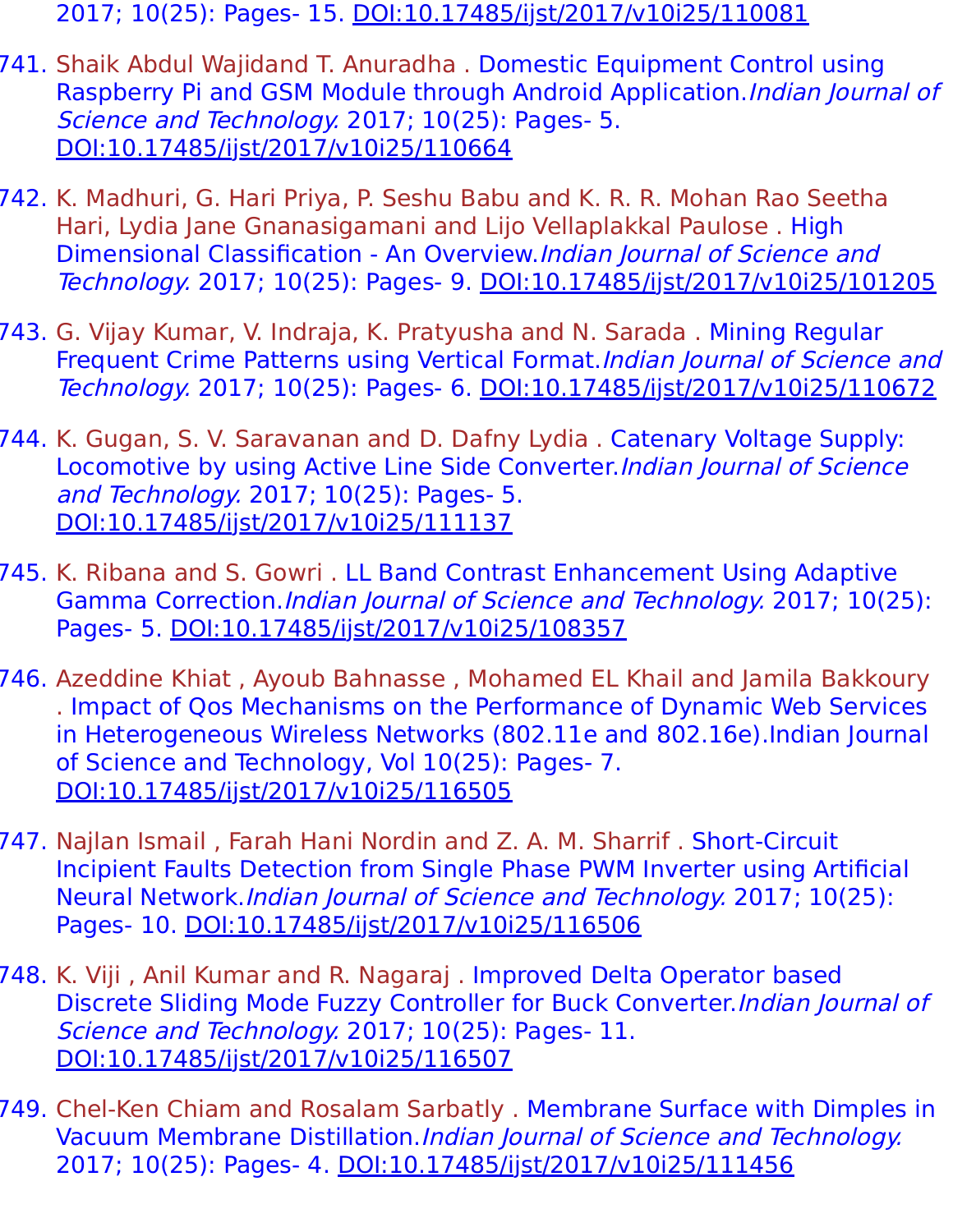- 750. Abdullah Alharbi . Security Issues in Wireless Sensor Networks. Indian Journal of Science and Technology. 2017; 10(25): Pages- 5. [DOI:10.17485/ijst/2017/v10i25/110888](https://indjst.org/articles/security-issues-in-wireless-sensor-networks)
- 751. Deepali Mathur, Mandar Sapre and Chintan Hingoo . Finite Element Analysis of Skirt to Shell Junction in a Pressure Vessel.Indian Journal of Science and Technology. 2017; 10(25): Pages- 10. [DOI:10.17485/ijst/2017/v10i25/113816](https://indjst.org/articles/finite-element-analysis-of-skirt-to-shell-junction-in-a-pressure-vessel)
- 752. Sumrit Mopoung and Pornsawan Amornsakchai . Production of KMnO4 Modified Activated Carbon Fiber Filter from Pineapple Leaf Carbon Fiber for Fe3+ and Ca2+ Ions Adsorption.*Indian Journal of Science and Technology.* 2017; 10(26): Pages- 14. [DOI:10.17485/ijst/2017/v10i26/98766](https://indjst.org/articles/production-of-kmno4-modified-activated-carbon-fiber-filter-from-pineapple-leaf-carbon-fiber-for-fe3-and-ca2-ions-adsorption)
- 753. E. A. Duque, J. D. González, A. Pena , H. A. Patino and J. C. Restrepo . Sustainable Energy in Latin America: Regional Development Through the CDM.Indian Journal of Science and Technology. 2017; 10(26): Pages- 7. [DOI:10.17485/ijst/2017/v10i26/109775](https://indjst.org/articles/sustainable-energy-in-latin-america-regional-development-through-the-cdm)
- 754. Hamdouni Belgacem, Riahi Jamel, Dhafer Mezghanni and Mami Abdelkader . Simulation and Modeling of a Photovoltaic Pumping Installation by Bond Graph.Indian Journal of Science and Technology. 2017; 10(26): Pages- 18. [DOI:10.17485/ijst/2017/v10i26/109902](https://indjst.org/articles/simulation-and-modeling-of-a-photovoltaic-pumping-installation-by-bond-graph)
- 755. Ramón Alvarez , Jose Araque and Javier E. Sierra . A Novel Smart Home Energy Management System: Architecture and Optimization Model.Indian Journal of Science and Technology. 2017; 10(26): Pages- 8. [DOI:10.17485/ijst/2017/v10i26/110684](https://indjst.org/articles/a-novel-smart-home-energy-management-system-architecture-and-optimization-model)
- 756. R. Tillak Raaj, M. Aruna, A. Shahana Ikhlas , R. Priya Dharshini and N. Hephzibah Kirubamani . Correlation of Symphysio Fundal Height, Abdominal Girth and Ultrasound with Gestational Age. Indian Journal of Science and Technology. 2017; 10(26): Pages- 4. [DOI:10.17485/ijst/2017/v10i26/110707](https://indjst.org/articles/correlation-of-symphysio-fundal-height-abdominal-girth-and-ultrasound-with-gestational-age)
- 757. M . K. Omnia Magdy, Mohamed R. Farid and Rasha Raafat . Clinical and Radiographic Evaluation of Indirect Pulp Capping Agents in Very Deep Carious Lesions: Systematic Review with Meta-Analysis.Indian Journal of Science and Technology. 2017; 10(26): Pages- 13. [DOI:10.17485/ijst/2017/v10i26/110736](https://indjst.org/articles/clinical-and-radiographic-evaluation-of-indirect-pulp-capping-agents-in-very-deep-carious-lesions-systematic-review-with-meta-analysis)
- 758. S. Janarthanam, S. Sukumaran and M. Shanthakumar . Active Salient Component Classifier System on Local Features for Image Retrieval.Indian Journal of Science and Technology. 2017; 10(26): Pages- 9. [DOI:10.17485/ijst/2017/v10i26/112405](https://indjst.org/articles/active-salient-component-classifier-system-on-local-features-for-image-retrieva)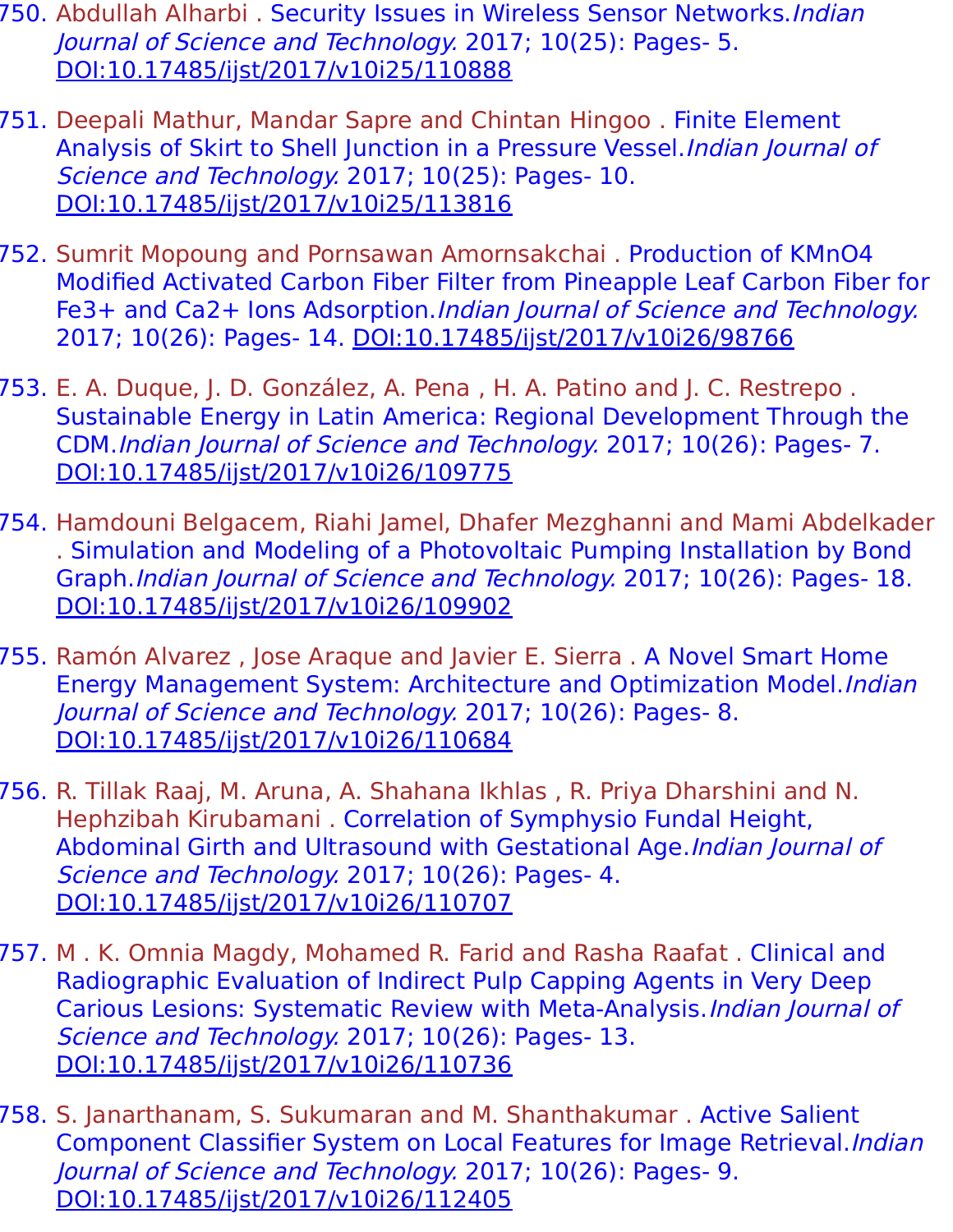- 759. S. M. Alex Raj, N. Khadeeja and M. H. Supriya . Implementation of Histogram Based Image Fusion Technique for Underwater Image Enhancement in Reconfigurable Platform.Indian Journal of Science and Technology. 2017; 10(26): Pages- 7. [DOI:10.17485/ijst/2017/v10i26/112792](https://indjst.org/articles/implementation-of-histogram-based-image-fusion-technique-for-underwater-image-enhancement-in-reconfigurable-platform)
- 760. Edilberto Carlos Vivas Gonzalez, Diego Mauricio Rivera and Edwar Jacinto . Teaching Tool for Digital Control and Signal Processing Generating Automatic Code for FPGA's.Indian Journal of Science and Technology. 2017; 10(26): Pages- 9. [DOI:10.17485/ijst/2017/v10i26/113216](https://indjst.org/articles/teaching-tool-for-digital-control-and-signal-processing-generating-automatic-code-for-fpgas)
- 761. Anil Kumar , Vijay Kumar and Balkar Singh . Empirical Analysis of Barriers to Energy Efficiency in Small Scale Industrial Cluster.Indian Journal of Science and Technology. 2017; 10(26): Pages- 7. [DOI:10.17485/ijst/2017/v10i26/113985](https://indjst.org/articles/empirical-analysis-of-barriers-to-energy-efficiency-in-small-scale-industrial-cluster)
- 762. Sujit Kumar Panda, Sachi Nandan Mohanty and Alok Kumar Jagadev . Long Term Electrical Load Forecasting: An Empirical Study across Techniques and Domains.Indian Journal of Science and Technology. 2017; 10(26): Pages-16. [DOI:10.17485/ijst/2017/v10i26/115372](https://indjst.org/articles/long-term-electrical-load-forecasting-an-empirical-study-across-techniques-and-domains)
- 763. Jwala Bishnoi, Vikram Dhillon and Himanshu Monga . Evaluation of Engineering Properties of Plastic Modified Bitumen.Indian Journal of Science and Technology. 2017; 10(26): Pages- 7. [DOI:10.17485/ijst/2017/v10i26/91388](https://indjst.org/articles/evaluation-of-engineering-properties-of-plastic-modified-bitumen)
- 764. M. Rameshkumar and V. Lakshmipraba . Modified Data Duplication Algorithm to Minimize the Redudancy of Data in Medical Database.Indian Journal of Science and Technology. 2017; 10(26): Pages- 6. [DOI:10.17485/ijst/2017/v10i26/115715](https://indjst.org/articles/modified-data-duplication-algorithm-to-minimize-the-redudancy-of-data-in-medical-database)
- 765. Kavita Devi and Rajneesh Talwar . An Enhanced Approach of MIMO- OFDM Data Transfer by Varying User Location Optimized by Machine and AI Learning.Indian Journal of Science and Technology. 2017; 10(26): Pages- 7. [DOI:10.17485/ijst/2017/v10i26/115837](https://indjst.org/articles/an-enhanced-approach-of-mimo-ofdm-data-transfer-by-varying-user-location-optimized-by-machine-and-ai-learning)
- 766. Jasleen Kaur, B. S. Pabla and S. S. Dhami . Parametric Analysis and Optimization of Closed Die Forging of Gear Blank.Indian Journal of Science and Technology. 2017; 10(26): Pages- 7. [DOI:10.17485/ijst/2017/v10i26/115760](https://indjst.org/articles/parametric-analysis-and-optimization-of-closed-die-forging-of-gear-blank)
- 767. R. Vijayalakshmi, S. Ramanagopal , R. Sathia and R. Arvindh Raj . Case Study on the Repair and Rehablitation of G+3 Residential Appartment Located Near Sea Shore, Tamil Nadu, India.Indian Journal of Science and Technology. 2017; 10(26): Pages- 7. [DOI:10.17485/ijst/2017/v10i26/115874](https://indjst.org/articles/case-study-on-the-repair-and-rehablitation-of-g3-residential-appartment-located-near-sea-shore-tamil-nadu-india)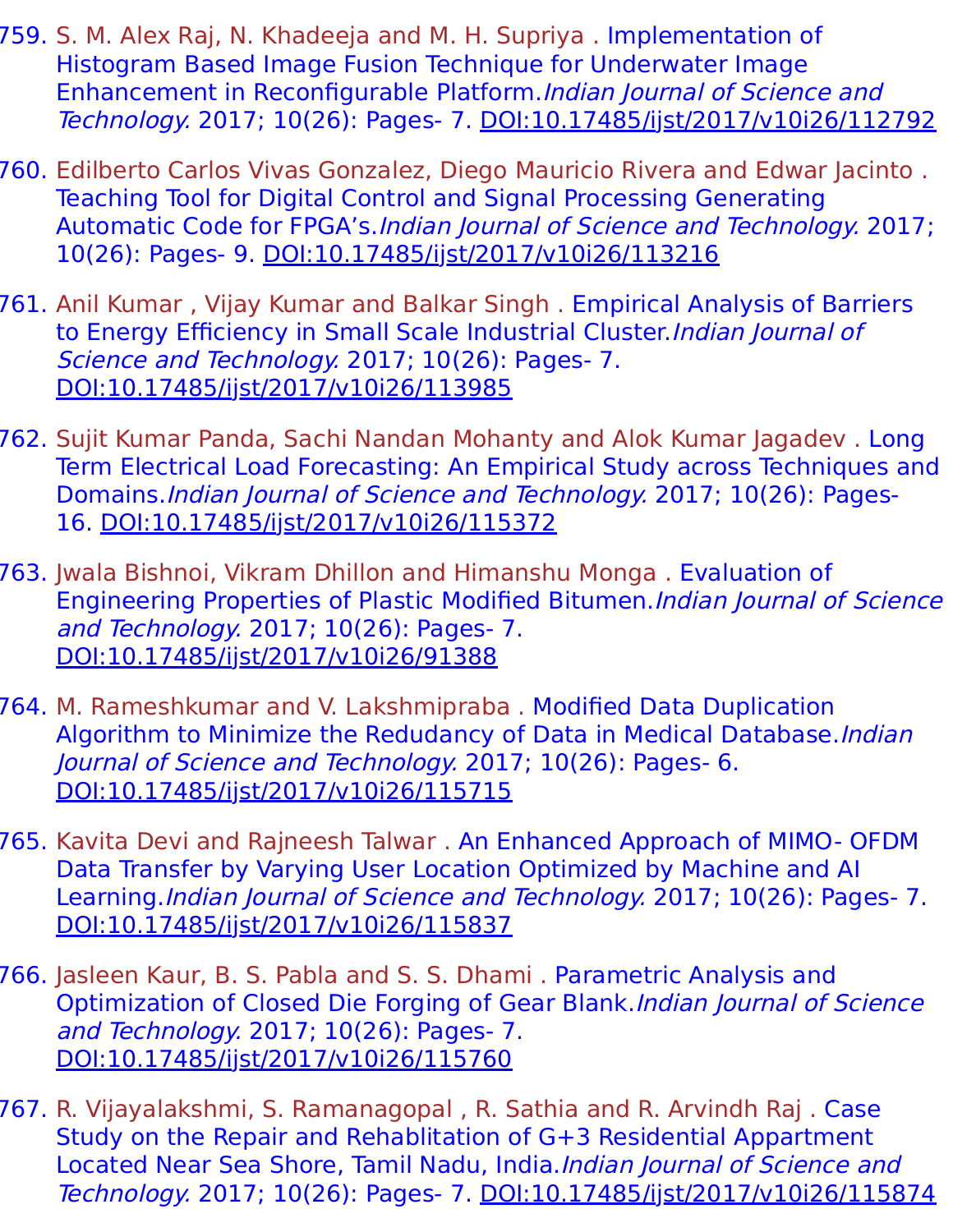- 768. Qais Qassim , Norziana Jamil , Izham Zainal Abidin , Mohd. Ezanee Rusli , Salman Yussof , Roslan Ismail, Fairuz Abdullah , Norhamadi Ja'afar , Hafizah Che Hasan and Maslina Daud . A Survey of SCADA Testbed Implementation Approaches. Indian Journal of Science and Technology, Vol 10(26): Pages- 8. [DOI:10.17485/ijst/2017/v10i26/116775](https://indjst.org/articles/a-survey-of-scada-testbed-implementation-approaches)
- 769. Shabir Ahmad , Rana Muhammad Nadeem , Bilal Ehsan , Mohib Ullah and Abu Buker Siddique . Wireless Networks Throughput Enhancement Using Artificial Intelligence.*Indian Journal of Science and Technology*. 2017; 10(26): Pages- 5. [DOI:10.17485/ijst/2017/v10i26/114895](https://indjst.org/articles/wireless-networks-throughput-enhancement-using-artificial-intelligence)
- 770. S. Regina Lourdhu Suganthi and M. Hanumanthappa . Event Image Archive using Codebook Generation. Indian Journal of Science and Technology. 2017; 10(26): Pages- 5. [DOI:10.17485/ijst/2017/v10i26/113242](https://indjst.org/articles/event-image-archive-using-codebook-generation)
- 771. Gaurav Gupta, Hemant Sood and Pardeep Kumar Gupta . Carbon Footprints Assessment of RBI Grade 81 Stabilized Pavements using Life- Cycle Approach.*Indian Journal of Science and Technology*. 2017; 10(26): Pages- 8. [DOI:10.17485/ijst/2017/v10i26/115438](https://indjst.org/articles/carbon-footprints-assessment-of-rbi-grade-81-stabilized-pavements-using-life-cycle-approach)
- 772. Sadiah Zafar , Muhammad Atif , Muhammad Adnan Hashmi and Tabbasum Naz . On the Cultural Diversity of Multi-National ICT Organizations: A Review Study *Indian Journal of Science and Technology*. 2017; 10(26): Pages- 5. [DOI:10.17485/ijst/2017/v10i26/115618](https://indjst.org/articles/on-the-cultural-diversity-of-multi-national-ict-organizations-a-review-study)
- 773. Amit Arora, Prabhjot Kaur , Manoj Kumar and Vinay Saini . Production of Biopesticides Namely Trichoderma viride and Beauveria bassian. *Indian* Journal of Science and Technology. 2017; 10(26): Pages- 7. [DOI:10.17485/ijst/2017/v10i26/110796](https://indjst.org/articles/production-of-biopesticides-namely-trichoderma-viride-and-beauveria-bassian)
- 774. Rajakishore Samal and Debdas Mishra . More Results on Polygonal Sum Labeling of Graphs. *Indian Journal of Science and Technology*. 2017; 10(26): Pages- 10. [DOI:10.17485/ijst/2017/v10i26/112306](https://indjst.org/articles/more-results-on-polygonal-sum-labeling-of-graphs)
- 775. Dario Amaya , Alejandra Rojas and Diana Gutierrez . Algorithm for Detection of Aonidiella aurantii in Citrus x tangelo Fruits using DIP Techniques. Indian Journal of Science and Technology. 2017; 10(27): Pages-6. [DOI:10.17485/ijst/2017/v10i27/93073](https://indjst.org/articles/algorithm-for-detection-of-aonidiella-aurantii-in-citrus-x-tangelo-fruits-using-dip-techniques)
- 776. Ibrahim Benabdallah and Adnene Cherif . Improved Modeling and Control of a HTA Grid Connected 500 KW PV Systems. Indian Journal of Science and Technology. 2017; 10(27): Pages- 11. [DOI:10.17485/ijst/2017/v10i27/116134](https://indjst.org/articles/improved-modeling-and-control-of-a-hta-grid-connected-500-kw-pv-systems)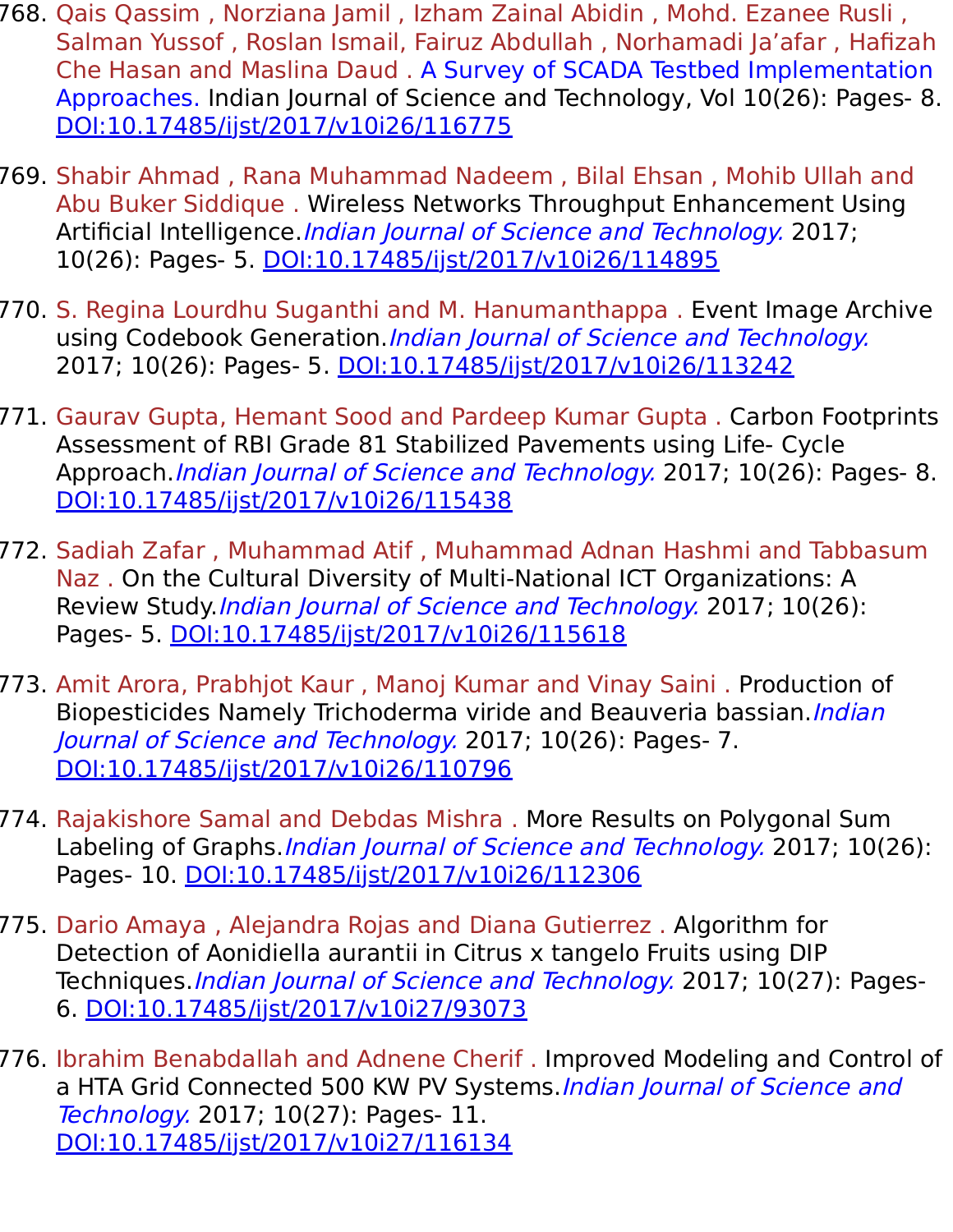- 777. Junaidi, Kuwat Triyana, Harsojo and Edi Suharyadi . Controlling Shapes and Sizes of Synthesis Silver Nanowires by Polyol Method using Polyvinyl Alcohol and Polyvinyl Pyrrolidone.Indian Journal of Science and Technology. 2017; 10(27): Pages- 8. [DOI:10.17485/ijst/2017/v10i27/93895](https://indjst.org/articles/controlling-shapes-and-sizes-of-synthesis-silver-nanowires-by-polyol-method-using-polyvinyl-alcohol-and-polyvinyl-pyrrolidone)
- 778. P. Vijayalakshmi , C. Sandeep Kumar Reddy and G. Tharun . Hydrochemical Evalution of Groundwater in an Industrial Area Chrompet. Indian Journal of Science and Technology. 2017; 10(27): Pages- 10. [DOI:10.17485/ijst/2017/v10i27/100563](https://indjst.org/articles/hydrochemical-evalution-of-groundwater-in-an-industrial-area-chrompet)
- 779. Ahmed A. Elwahed Shaaban, Ahmed I. Mahrous and Waseem Mushtaha . Evaluation of Retention for Implant Retained Mandibular over Denture using Two Different Denture Base Materials. Indian Journal of Science and Technology. 2017; 10(27): Pages- 6. [DOI:10.17485/ijst/2017/v10i27/103791](https://indjst.org/articles/evaluation-of-retention-for-implant-retained-mandibular-over-denture-using-two-different-denture-base-materials)
- 780. Michael Enriquez, Den Whilrex Garcia and Edwin Arboleda . Enhanced Hybrid Algorithm of Secure and Fast Chaos-based, AES, RSA and ElGamal Cryptosystems.Indian Journal of Science and Technology. 2017; 10(27): Pages- 14. [DOI:10.17485/ijst/2017/v10i27/105001](https://indjst.org/articles/enhanced-hybrid-algorithm-of-secure-and-fast-chaos-based-aes-rsa-and-elgamal-cryptosystems)
- 781. Vandana N. Mahajan , A. M. Nikalje and Yogita S. Patil . Influence of Parameters and Wear Analysis of Aluminium-Bronze (CuAl 8 Fe3 ) by Taguchi Method.*Indian Journal of Science and Technology*. 2017; 10(27): Pages- 5. [DOI:10.17485/ijst/2017/v10i27/106016](https://indjst.org/articles/influence-of-parameters-and-wear-analysis-of-aluminium-bronze-cual-8-fe3-by-taguchi-method)
- 782. P. Ramina and M. Vanitha . Epileptic Seizure Prediction in EEG Records using Parallel Tree Based Learning and Feature Extraction. Indian Journal of Science and Technology. 2017; 10(27): Pages- 7. [DOI:10.17485/ijst/2017/v10i27/107757](https://indjst.org/articles/epileptic-seizure-prediction-in-eeg-records-using-parallel-tree-based-learning-and-feature-extraction)
- 783. Vsevolod Konstantinov . The Homeland Separation as an Example of a Social and Psychological Migration-Related Problem. *Indian Journal of* Science and Technology. 2017; 10(27): Pages- 9. [DOI:10.17485/ijst/2017/v10i27/108774](https://indjst.org/articles/the-homeland-separation-as-an-example-of-a-social-and-psychological-migration-related-problem)
- 784. Meera Alphy and Ajay Sharma . A Double Head Clustering Algorithm for Web Usage Mining Based on Radical Basis Function Neural Network. Indian Journal of Science and Technology. 2017; 10(27): Pages- 8. [DOI:10.17485/ijst/2017/v10i27/109785](https://indjst.org/articles/a-double-head-clustering-algorithm-for-web-usage-mining-based-on-radical-basis-function-neural-network)
- 785. Patsorn Para, Wanatee Kholam, Anongnat Duangchuen, Watchrawit Uarsilp, Nimit Sriprang, Jutatip Namahoot and Sumrit Mopoung . Low Firing Zn Metallic Composite Glazes for Earthenware. Indian Journal of Science and Technology. 2017; 10(27): Pages- 10. [DOI:10.17485/ijst/2017/v10i27/109794](https://indjst.org/articles/low-firing-zn-metallic-composite-glazes-for-earthenware)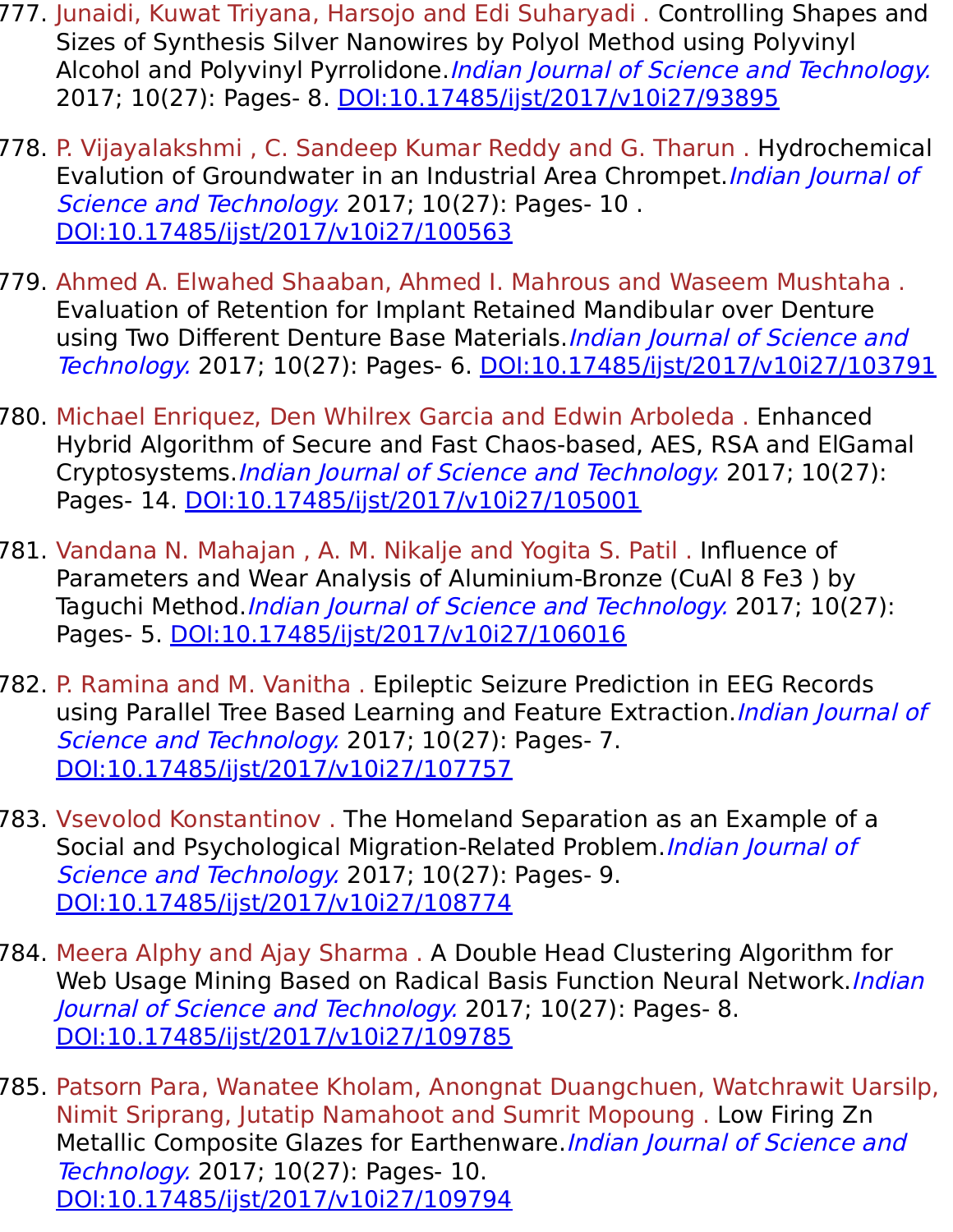- 786. V. Senthooran and L. Ranathunga . An Experimental Investigation of Statistical Model based Secure Steganography for JPEG Images. Indian Journal of Science and Technology. 2017; 10(27): Pages- 11. [DOI:10.17485/ijst/2017/v10i27/111440](https://indjst.org/articles/an-experimental-investigation-of-statistical-model-based-secure-steganography-for-jpeg-images)
- 787. Akhilesh A. Nimje and Pankaj R. Sawarkar . Installation and Commissioning of a 100 kW Rooftop Solar PV Power Plant. Indian Journal of Science and Technology. 2017; 10(27): Pages- 5. [DOI:10.17485/ijst/2017/v10i27/111510](https://indjst.org/articles/installation-and-commissioning-of-a-100-kw-rooftop-solar-pv-power-plant)
- 788. M. Teuma Mbezi, H. P. Ekobena Fouda , Ambang Zachee , C. B. Tabi and T. C. Kofane . Study of the Passive Electrical Properties of Tomato Tissues after Infection and Treatment by Fongicide.*Indian Journal of Science and* Technology. 2017; 10(27): Pages- 7. [DOI:10.17485/ijst/2017/v10i27/112835](https://indjst.org/articles/study-of-the-passive-electrical-properties-of-tomato-tissues-after-infection-and-treatment-by-fongicide)
- 789. M. Chakraborty . Bipartite Entanglement for Two Electronic Qubits in Double Photoionization of Xeon.*Indian Journal of Science and Technology*. 2017; 10(27): Pages- 7. [DOI:10.17485/ijst/2017/v10i27/113138](https://indjst.org/articles/bipartite-entanglement-for-two-electronic-qubits-in-double-photoionization-of-xeon)
- 790. Min KweonAhn. Male Nurse's Nursing Professional Values. *Indian Journal of* Science and Technology. 2017; 10(27): Pages- 7. [DOI:10.17485/ijst/2017/v10i27/113303](https://indjst.org/articles/male-nurses-nursing-professional-values)
- 791. Estabraq Abdulredaa Kadhim, Firas Haqqi Ismael, Hassan Challob Mohsen and Alaa Abdul Hussein Jabbar . Hybrid Approach for PRNGs using BBS and Dithering Technique.*Indian Journal of Science and Technology.* 2017; 10(27): Pages- 5. [DOI:10.17485/ijst/2017/v10i27/113945](https://indjst.org/articles/hybrid-approach-for-prngs-using-bbs-and-dithering-technique)
- 792. A. Bhaskar, R. Champawat and S. A. Bhaskar . Investigation of Energy Scavenging Interface Circuit for Embedded Systems in WSN.*Indian Journal* of Science and Technology. 2017; 10(27): Pages- 6. [DOI:10.17485/ijst/2017/v10i27/114535](https://indjst.org/articles/investigation-of-energy-scavenging-interface-circuit-for-embedded-systems-in-wsn)
- 793. Aymen Mnassri, Mohammed Bennasr and Adnane Cherif . GA Algorithm Optimizing SVM Multi-Class Kernel Parameters Applied in Arabic Speech Recognition. *Indian Journal of Science and Technology*. 2017; 10(27): Pages-9. [DOI:10.17485/ijst/2017/v10i27/114943](https://indjst.org/articles/ga-algorithm-optimizing-svm-multi-class-kernel-parameters-applied-in-arabic-speech-recognition)
- 794. Zeyad A. Saleh and Dhaidan Kh. Kafi . Bis (Salysylaldehyde) Benzidine for the Highly Selective Cu2+-Sensing by Fluorescence Quenching.*Indian* Journal of Science and Technology. 2017; 10(27): Pages- 6. [DOI:10.17485/ijst/2017/v10i27/115542](https://indjst.org/articles/bis-salysylaldehyde-benzidine-for-the-highly-selective-cu2-sensing-by-fluorescence-quenching)
- 795. G. S. S. Lakshmi and P. Ghuli . Design and Development of Timesheet Management System. Indian Journal of Science and Technology. 2017; 10(27): Pages- 6. [DOI:10.17485/ijst/2017/v10i27/115683](https://indjst.org/articles/design-and-development-of-timesheet-management-system)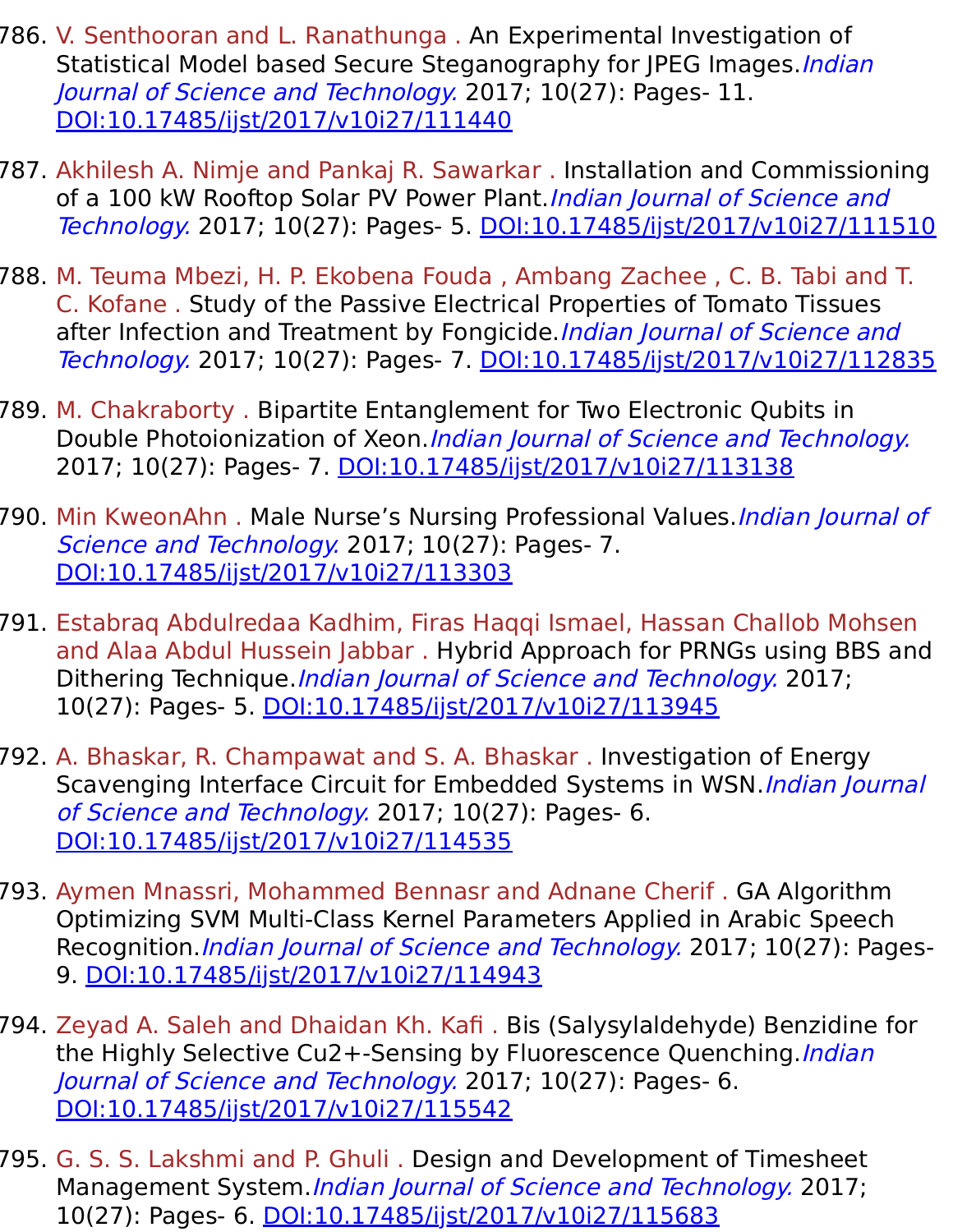- 796. Sudarsan Sahoo and J. K. Das . Investigation of the Effect of Video Game Play on Cognitive Behaviour using Adaptive Noise Cancellation and Wavelet Transform. *Indian Journal of Science and Technology*. 2017; 10(27): Pages- 6. [DOI:10.17485/ijst/2017/v10i27/107937](https://indjst.org/articles/investigation-of-the-effect-of-video-game-play-on-cognitive-behaviour-using-adaptive-noise-cancellation-and-wavelet-transform)
- 797. Swati Sharma and Harpal Singh . An Effectual Approach for Security and Integrity against Wicked Node Attacks in Wi-Max Network Environment. Indian Journal of Science and Technology. 2017; 10(27): Pages- 12. [DOI:10.17485/ijst/2017/v10i27/111854](https://indjst.org/articles/an-effectual-approach-for-security-and-integrity-against-wicked-node-attacks-in-wi-max-network-environment)
- 798. Abdelkhalek Nasri , Hani Wadie Badri , Hassen Zairi and Ali Gharsallah . Half Mode Substrate Integrated Waveguide 90° Coupler. Indian Journal of Science and Technology. 2017; 10(27): Pages- 5. [DOI:10.17485/ijst/2017/v10i27/95071](https://indjst.org/articles/half-mode-substrate-integrated-waveguide-90-coupler)
- 799. V. Ganesh Sampath , K. Abhishek and N. C. Lenin . Design and Development of Permanent Magnet Linear Synchronous Motor (PMLSM). Indian Journal of Science and Technology. 2017; 10(27): Pages- 4. [DOI:10.17485/ijst/2017/v10i27/100835](https://indjst.org/articles/design-and-development-of-permanent-magnet-linear-synchronous-motor-pmlsm)
- 800. S. M. Turkane G. K. Kharate and A. K. Kureshi . Performance Analysis of Emerging Interconnects Driven by Devices beyond CMOS. Indian Journal of Science and Technology. 2017; 10(27): Pages- 6. [DOI:10.17485/ijst/2017/v10i27/116305](https://indjst.org/articles/performance-analysis-of-emerging-interconnects-driven-by-devices-beyond-cmos)
- 801. Madhukar Krishnamurthy and Tumkur Ramaswamy Ramamohan . The Study of a Dilute Suspension of Periodically Forced Spherical Particles in an Oscillating Newtonian Fluid at Low Reynolds Numbers. *Indian Journal of* Science and Technology. 2017; 10(27): Pages- 7. [DOI:10.17485/ijst/2017/v10i27/116596](https://indjst.org/articles/the-study-of-a-dilute-suspension-of-periodically-forced-spherical-particles-in-an-oscillating-newtonian-fluid-at-low-reynolds-numbers)
- 802. Agbetuyi A. Felix, C. O. A. Awosope, H. E. Orovwode, A. A. Awelewa and Ademola Abdulkareem . Voltage Stability Assessment on a Distribution System without Wind Turbine Generators Connected.*Indian Journal of* Science and Technology. 2017; 10(28): Pages- 8. [DOI:10.17485/ijst/2017/v10i28/87658](https://indjst.org/articles/voltage-stability-assessment-on-a-distribution-system-without-wind-turbine-generators-connected)
- 803. R. Naveen Kumar , B. N. Jagadale and J. S. Bhat . Hybrid Image Compression using Modified Singular Value Decomposition and Adaptive Set Partitioning in Hierarchical Tree.*Indian Journal of Science and* Technology. 2017; 10(28): Pages- 9. [DOI:10.17485/ijst/2017/v10i28/101590](https://indjst.org/articles/hybrid-image-compression-using-modified-singular-value-decomposition-and-adaptive-set-partitioning-in-hierarchical-tree)
- 804. Imran Rafique, Hina Gul , Salman Rafique , Syed Asad Raza Kazmi , Awais Qasim and Ilyas Fakhir . Optimized Application Level Checkpoint Based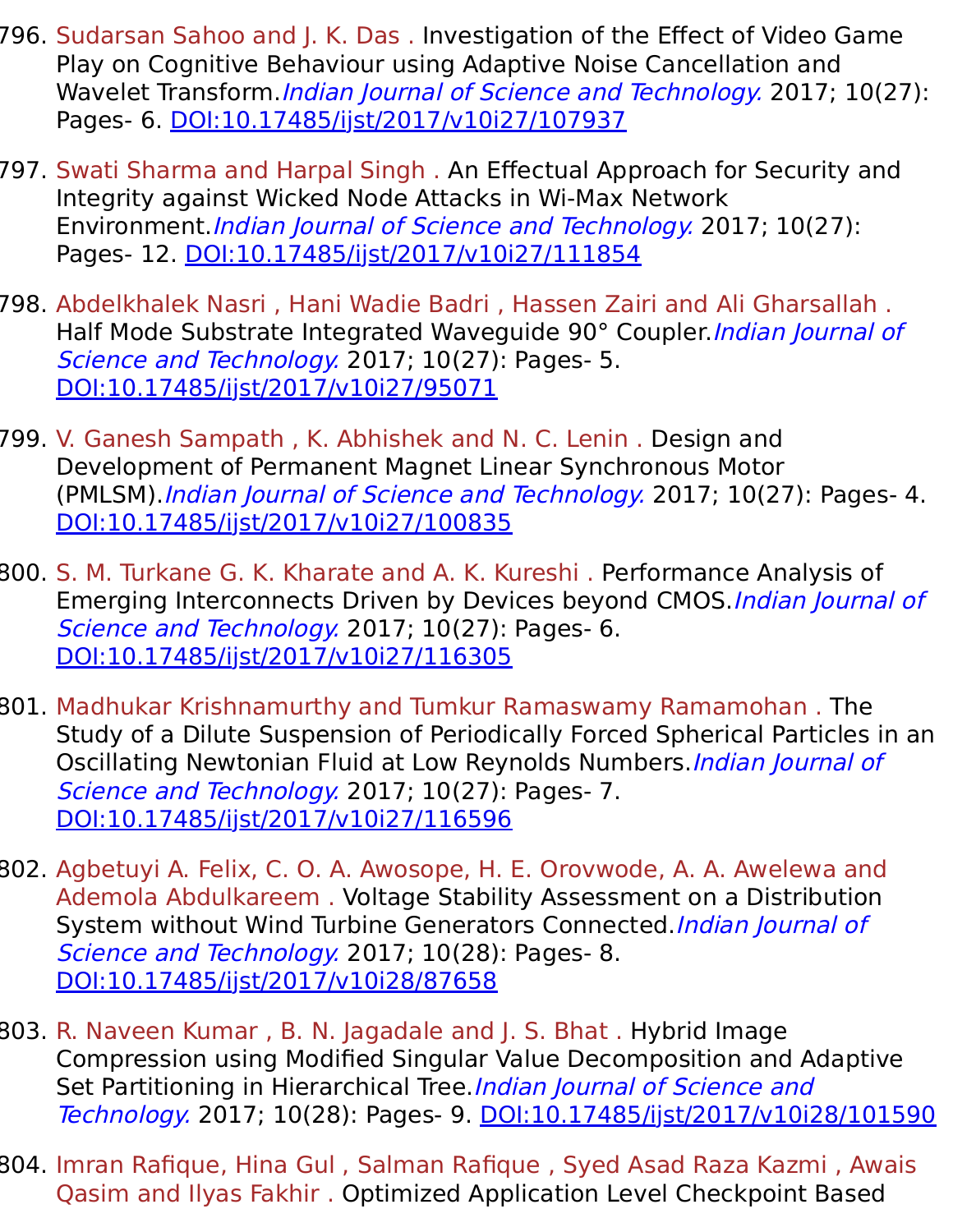Load Sharing Model for Heterogeneous Mobile Grid Computing. Indian Journal of Science and Technology. 2017; 10(28): Pages- 13. [DOI:10.17485/ijst/2017/v10i28/103202](https://indjst.org/articles/optimized-application-level-checkpoint-based-load-sharing-model-for-heterogeneous-mobile-grid-computing)

- 805. Hemant D. Vasava and Jagdish M. Rathod . Improving Performance of Distributed Shared Memory (DSM) on Multiprocessor Framework with Software Approach. Indian Journal of Science and Technology. 2017; 10(28): Pages- 7. [DOI:10.17485/ijst/2017/v10i28/112308](https://indjst.org/articles/improving-performance-of-distributed-shared-memory-dsm-on-multiprocessor-framework-with-software-approach)
- 806. Jimmy Singla and Dinesh Grover . The Diagnosis of Diabetic Nephropathy using NeuroFuzzy Expert System.*Indian Journal of Science and Technology.* 2017; 10(28): Pages- 8. [DOI:10.17485/ijst/2017/v10i28/113040](https://indjst.org/articles/the-diagnosis-of-diabetic-nephropathy-using-neurofuzzy-expert-system)
- 807. K. Prasanna Lakshmi, V. Shraddha, V. Abhinava, K. Kavya and R. Gayathri . Sentiment Analysis and Prediction using Text Mining. Indian Journal of Science and Technology. 2017; 10(28): Pages- 11. [DOI:10.17485/ijst/2017/v10i28/113441](https://indjst.org/articles/sentiment-analysis-and-prediction-using-text-mining)
- 808. Dhyaa Shaheed Al Azzawy . Review on Challenges in Building Knowledge based Societies through E-Governance Framework: Technology and Management Issues from Global Perspective. Indian Journal of Science and Technology. 2017; 10(28): Pages- 7. [DOI:10.17485/ijst/2017/v10i28/113707](https://indjst.org/articles/review-on-challenges-in-building-knowledge-based-societies-through-e-governance-framework-technology-and-management-issues-from-global-perspective)
- 809. S. S. Chougale and J. B. Sapkale . Effect of Terrain on Stream Junctions and Drainage Density: A Study of Kadvi River Basin, Maharashtra.*Indian Journal* of Science and Technology. 2017; 10(28): Pages- 6. [DOI:10.17485/ijst/2017/v10i28/113965](https://indjst.org/articles/effect-of-terrain-on-stream-junctions-and-drainage-density-a-study-of-kadvi-river-basin-maharashtra)
- 810. G. Kaur, S. Bhushan and D. Singh . Fusion in Multimodal Biometric System: A Review.Indian Journal of Science and Technology. 2017; 10(28): Pages-10. [DOI:10.17485/ijst/2017/v10i28/114382](https://indjst.org/articles/fusion-in-multimodal-biometric-system-a-review)
- 811. Shirish S. Kulkarni , Sachin B. Umbarkar , R. N. Awale and Abhay Wagh . Diagnosis of Abdominal Cancer Tumour by Fusion Technique and Treatment using Radio Frequency Heat. Indian Journal of Science and Technology. 2017; 10(28): Pages- 11. [DOI:10.17485/ijst/2017/v10i28/115056](https://indjst.org/articles/diagnosis-of-abdominal-cancer-tumour-by-fusion-technique-and-treatment-using-radio-frequency-heat)
- 812. Anjan Kumar Sahu , Neeraj Agrawal and Prasant Nanda . Thermodynamic Studies of Transcritical CO2 and N2 O Combined Power Refrigeration Cycles.Indian Journal of Science and Technology. 2017; 10(28): Pages- 9. [DOI:10.17485/ijst/2017/v10i28/115105](https://indjst.org/articles/thermodynamic-studies-of-transcritical-co2-and-n2-o-combined-power-refrigeration-cycles)
- 813. Nisar Ahmed and Syed Abdul Sattar . An Effective Technique for Video Compression based on Redundant Wavelet Transform through Selective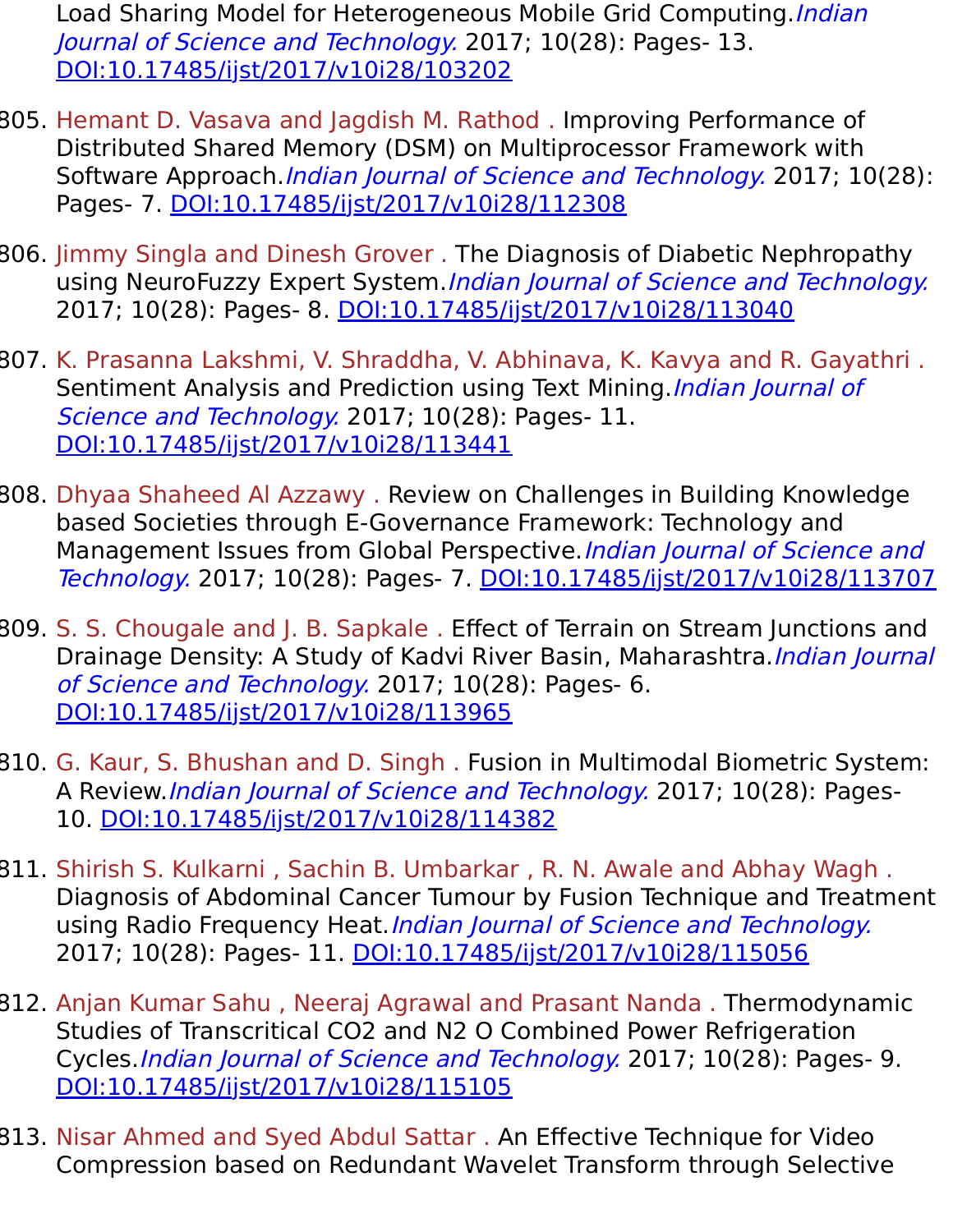Accuracy Algorithm. *Indian Journal of Science and Technology.* 2017; 10(28): Pages- 6. [DOI:10.17485/ijst/2017/v10i28/115207](https://indjst.org/articles/an-effective-technique-for-video-compression-based-on-redundant-wavelet-transform-through-selective-accuracy-algorithm)

- 814. Parichehr Mesri Alamdari . Investigation of the Relativity Errors in Global Positioning System. *Indian Journal of Science and Technology*. 2017; 10(28): Pages- 4. [DOI:10.17485/ijst/2017/v10i28/115365](https://indjst.org/articles/investigation-of-the-relativity-errors-in-global-positioning-system)
- 815. Shirin Abbasi , Shahin Shooshtari and Shahram Tofighi . Challenges of Hospital Incident Command System (HICS) from Experts' Perspectives: A Qualitative Research.*Indian Journal of Science and Technology*. 2017; 10(28): Pages- 9. [DOI:10.17485/ijst/2017/v10i28/115466](https://indjst.org/articles/challenges-of-hospital-incident-command-system-hics-from-experts-perspectives-a-qualitative-research)
- 816. Sourabh Mukhopadhyay . Picosecond Optical Pulse Generation by Nonlinear Mirror Mode-Locking: A Review.*Indian Journal of Science and* Technology. 2017; 10(28): Pages- 11. [DOI:10.17485/ijst/2017/v10i28/115689](https://indjst.org/articles/picosecond-optical-pulse-generation-by-nonlinear-mirror-mode-locking-a-review)
- 817. Chitra Shijagurumayum and Mojahedul Islam Nayyer . Optimizing Infrastructure Delivery by Public Sector Through Limiting Private Sector Involvement.Indian Journal of Science and Technology. 2017; 10(28): Pages-5. [DOI:10.17485/ijst/2017/v10i28/115802](https://indjst.org/articles/optimizing-infrastructure-delivery-by-public-sector-through-limiting-private-sector-involvement)
- 818. Aykut Zongur . High-Speed 3d Modelling from Premium Rebuilding of Solid State Models. Indian Journal of Science and Technology. 2017; 10(28): Pages- 12. [DOI:10.17485/ijst/2017/v10i28/116330](https://indjst.org/articles/high-speed-3d-modelling-from-premium-rebuilding-of-solid-state-models)
- 819. Ashok G. Matani and Ankush D. Bhishnurkar . Effectiveness of Rotavator towards Cleaner Environment and Enhanced Agricultural Productivity.*Indian* Journal of Science and Technology. 2017; 10(28): Pages- 4. [DOI:10.17485/ijst/2017/v10i28/116237](https://indjst.org/articles/effectiveness-of-rotavator-towards-cleaner-environment-and-enhanced-agricultural-productivity)
- 820. Supattra Poeaim, Ailada Chaiyabut , Anurug Poeaim and Kasedis Distabanjong . Genetic Diversity and Relationships among Sugarcane (Saccharum sp.) from Thailand Revealed by RAPD and AFLP Markers. Indian Journal of Science and Technology, Vol 10(28): Pages- 9. [DOI:10.17485/ijst/2017/v10i28/112226](https://indjst.org/articles/genetic-diversity-and-relationships-among-sugarcane-saccharum-sp-from-thailand-revealed-by-rapd-and-aflp-markers)
- 821. A. M. Meligy, H. M. Ibrahim and M. F. Torky . Recognizing and Stopping Rumors Patterns in Social Networks. Indian Journal of Science and Technology. 2017; 10(28): Pages- 8. [DOI:10.17485/ijst/2017/v10i28/113837](https://indjst.org/articles/recognizing-and-stopping-rumors-patterns-in-social-networks)
- 822. Youssef El Alaoui and Larbi Alaoui . Asymptotic Behavior in a Cell Proliferation Model with Unequal Division and Random Transition using Translation Semigroups. *Indian Journal of Science and Technology*. 2017; 10(28): Pages- 8. [DOI:10.17485/ijst/2017/v10i28/101042](https://indjst.org/articles/asymptotic-behavior-in-a-cell-proliferation-model-with-unequal-division-and-random-transition-using-translation-semigroups)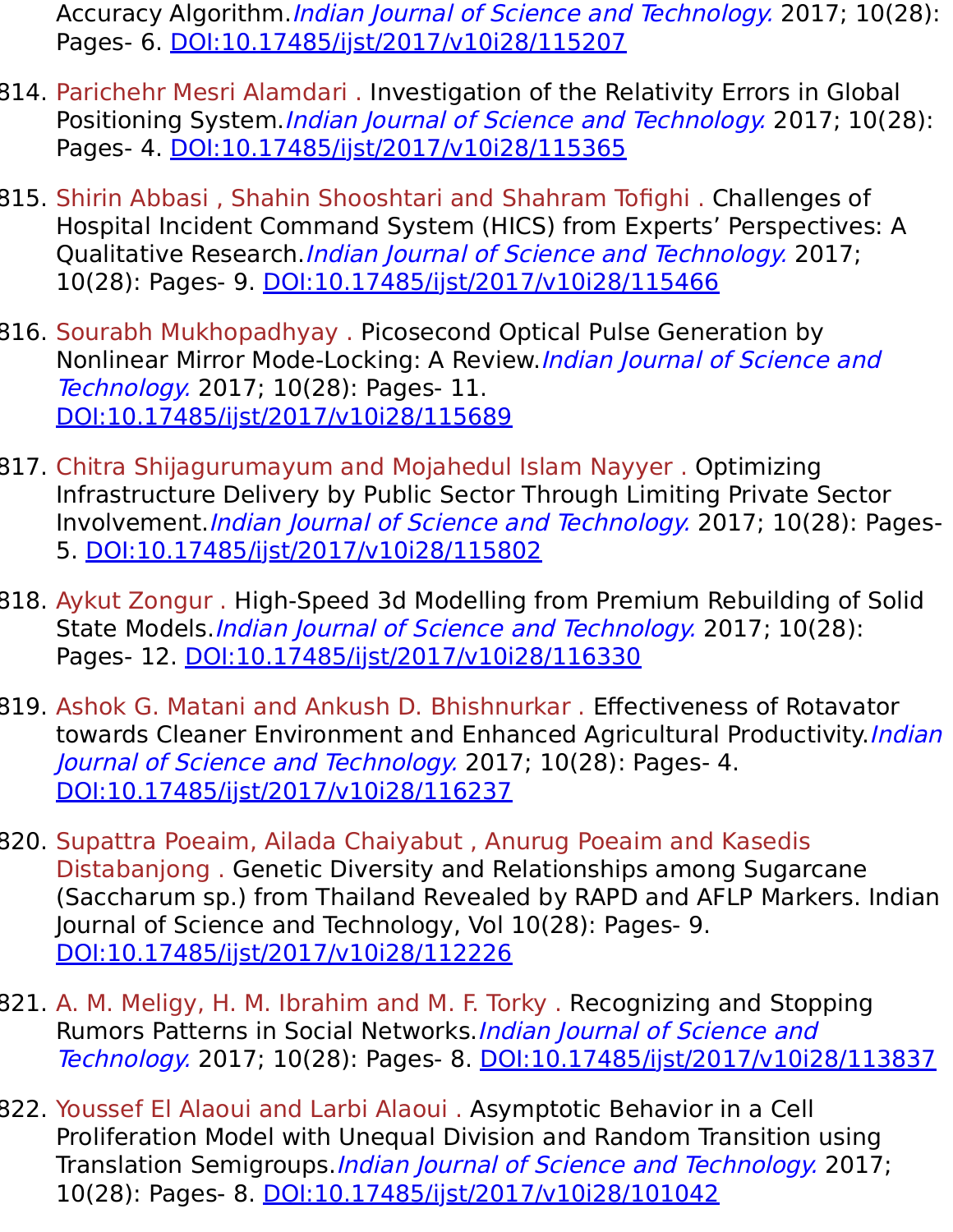- 823. Azonwadé E. François, Paraïso Armand , Gbaguidi Bertin , Dougnon Victorien , Sina Haziz , Dah-Nouvlessounon M. Durand , Deguenon Esther and Baba-Moussa Lamine . Chemical Screening and Antibacterial Activity of Honey Produced in Benin. Indian Journal of Science and Technology. 2017; 10(28): Pages- 11. [DOI:10.17485/ijst/2017/v10i28/112179](https://indjst.org/articles/chemical-screening-and-antibacterial-activity-of-honey-produced-in-benin)
- 824. Bhagwati Prasad and Kuldip Katiyar . The Attractors of Fuzzy Super Iterated Function Systems.*Indian Journal of Science and Technology*. 2017; 10(28): Pages- 8. [DOI:10.17485/ijst/2017/v10i28/90453](https://indjst.org/articles/the-attractors-of-fuzzy-super-iterated-function-systems)
- 825. Libi Mol Vadakkekalathil Abdul Hakim and Chandroth Karuvandi Aanandan . Studies on the Effect of Superstrate Loading on Artificial Magnetic Conductor Characteristics. Indian Journal of Science and Technology. 2017; 10(28): Pages- 6. [DOI:10.17485/ijst/2017/v10i28/115333](https://indjst.org/articles/studies-on-the-effect-of-superstrate-loading-on-artificial-magnetic-conductor-characteristics)
- 826. Sonia Sharma, C. C. Tripathi and Rahul Rishi . Impedance Matching Techniques for Microstrip Patch Antenna. Indian Journal of Science and Technology. 2017; 10(28): Pages- 16. [DOI:10.17485/ijst/2017/v10i28/97642](https://indjst.org/articles/impedance-matching-techniques-for-microstrip-patch-antenna)
- 827. Muhammad Imran Saleem , Abdul Moid Khan , Shaheena Noor , and Muhammad Aamir . Framework for Smart E-health Monitoring System. Indian Journal of Science and Technology. 2017; 10(29): Pages- 5. [DOI:10.17485/ijst/2017/v10i29/117323](https://indjst.org/articles/framework-for-smart-e-health-monitoring-system)
- 828. Rajinder Tiwari , Deepika Bastawade , Preeta Sharan and Anil Kumar . Performance Analysis of Reversible ALU in QCA.*Indian Journal of Science* and Technology. 2017; 10(29): Pages- 5. [DOI:10.17485/ijst/2017/v10i29/117324](https://indjst.org/articles/performance-analysis-of-reversible-alu-in-qca)
- 829. Addi Ait-Mlouk , Fatima Gharnati and Tarik Agouti . Application of Big Data Analysis with Decision Tree for Road Accident. Indian Journal of Science and Technology. 2017; 10(29): Pages- 10. [DOI:10.17485/ijst/2017/v10i29/117325](https://indjst.org/articles/application-of-big-data-analysis-with-decision-tree-for-road-accident)
- 830. Sundar Subramanian, Anup M. Upadhyaya and Preeta Sharan . Structure Design of Photonic Crystal Based MOEMS Accelerometer Sensor for Supplemental Restraint System in Automobile Passenger Safety. Indian Journal of Science and Technology. 2017; 10(29): Pages- 6. [DOI:10.17485/ijst/2017/v10i29/117327](https://indjst.org/articles/structure-design-of-photonic-crystal-based-moems-accelerometer-sensor-for-supplemental-restraint-system-in-automobile-passenger-safety)
- 831. M. Sadiq Ali Khan , Huma Jamshed, Sumreena Bano and Muhammad Navaid Anwar . Big Data Management in Connected World of Internet of Things.Indian Journal of Science and Technology. 2017; 10(29): Pages- 9. [DOI:10.17485/ijst/2017/v10i29/117328](https://indjst.org/articles/big-data-management-in-connected-world-of-internet-of-things)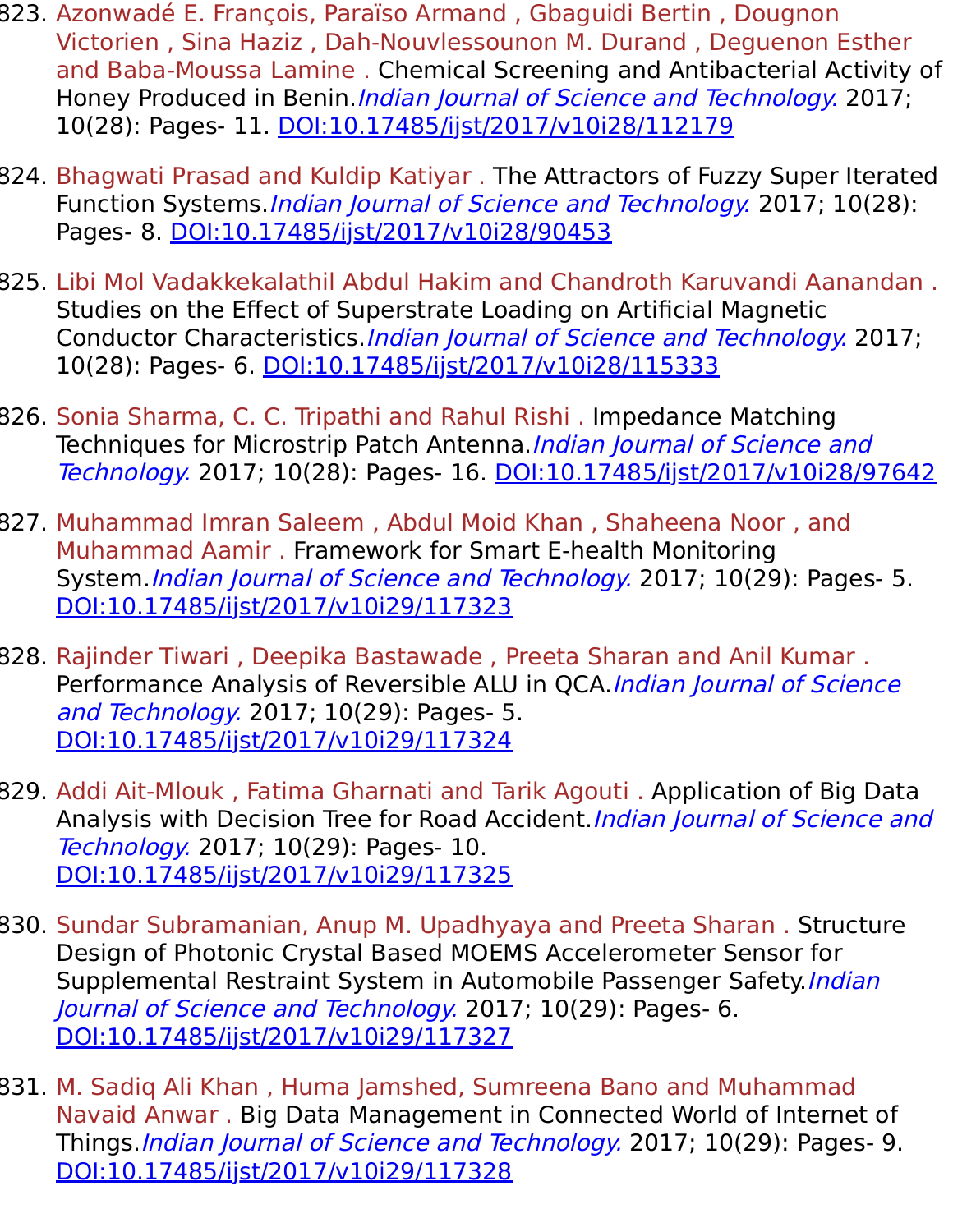- 832. Waqar Azeem, Muhammad Sadiq Ali Khan and Muhammad Naeem Khan . Reducing Network Computing by Adopting Intelligent Approach. Indian Journal of Science and Technology, Vol 10(29): Pages- 7. [DOI:10.17485/ijst/2017/v10i29/117329](https://indjst.org/articles/reducing-network-computing-by-adopting-intelligent-approach)
- 833. Muhammad Farrukh, Irfan Ahmed Halepoto , Bhawani Shankar Chowdhry , Hameedullah Kazi and Bharat Lal . Design and Implementation of PLC based Automatic Liquid Distillation System. *Indian Journal of Science and* Technology. 2017; 10(29): Pages- 6. [DOI:10.17485/ijst/2017/v10i29/117368](https://indjst.org/articles/design-and-implementation-of-plc-based-automatic-liquid-distillation-system)
- 834. Faycal Bensalah, Najib El Kamoun and Ayoub Bahnasse . Scalability Evaluation of VOIP over Various MPLS Tunneling under OPNET Modeler. *Indian Journal of Science and Technology*. 2017; 10(29): Pages- 7. [DOI:10.17485/ijst/2017/v10i29/117369](https://indjst.org/articles/scalability-evaluation-of-voip-over-various-mpls-tunneling-under-opnet-modeler)
- 835. Savita , Amanpreet Kaur , Amanpreet Sandhu , Isha Gupta , Amandeep Kaur and Sonam Dhingra . Power Efficient Telugu Unicode Reader Design on FPGA. *Indian Journal of Science and Technology*. 2017; 10(29): Pages- 5. [DOI:10.17485/ijst/2017/v10i29/117370](https://indjst.org/articles/power-efficient-telugu-unicode-reader-design-on-fpga)
- 836. M. Z. Ul Haque, Peng Du and Leo K. Cheng . Geometrical Interruption in the Nerve Anatomical Model of the Foot to Simulate Small Fiber Neuropathy. *Indian Journal of Science and Technology*. 2017; 10(29): Pages-7. [DOI:10.17485/ijst/2017/v10i29/117372](https://indjst.org/articles/geometrical-interruption-in-the-nerve-anatomical-model-of-the-foot-to-simulate-small-fiber-neuropathy)
- 837. V. Anuradha and M. Rengaraj . Students' Attitude towards English Language Learning and their Academic Achievement among First Year Engineering Graduates: A Case Study. Indian Journal of Science and Technology. 2017; 10(29): Pages- 6. [DOI:10.17485/ijst/2017/v10i29/116503](https://indjst.org/articles/students-attitude-towards-english-language-learning-and-their-academic-achievement-among-first-year-engineering-graduates-a-case-study)
- 838. Madhavi Vaidya and Shrinivas Deshpande . Experimental Setup of Logs Analysis on Distributed File Systems using MapReduce.Indian Journal of Science and Technology. 2017; 10(29): Pages- 7. [DOI:10.17485/ijst/2017/v10i29/116504](https://indjst.org/articles/experimental-setup-of-logs-analysis-on-distributed-file-systems-using-mapreduce)
- 839. V. Shyam Prasad and P. Kousalya . Role of Consistency in Analytic Hierarchy Process – Consistency Improvement Methods.Indian Journal of Science and Technology. 2017; 10(29): Pages- 5. [DOI:10.17485/ijst/2017/v10i29/100784](https://indjst.org/articles/role-of-consistency-in-analytic-hierarchy-process-consistency-improvement-methods)
- 840. S. Mookambigai and C. Jayakumari . A Narrative Study of Diagnosing Various Retinal Diseases using Optical Coherence Tomography.*Indian* Journal of Science and Technology. 2017; 10(29): Pages- 15. [DOI:10.17485/ijst/2017/v10i29/98625](https://indjst.org/articles/a-narrative-study-of-diagnosing-various-retinal-diseases-using-optical-coherence-tomography)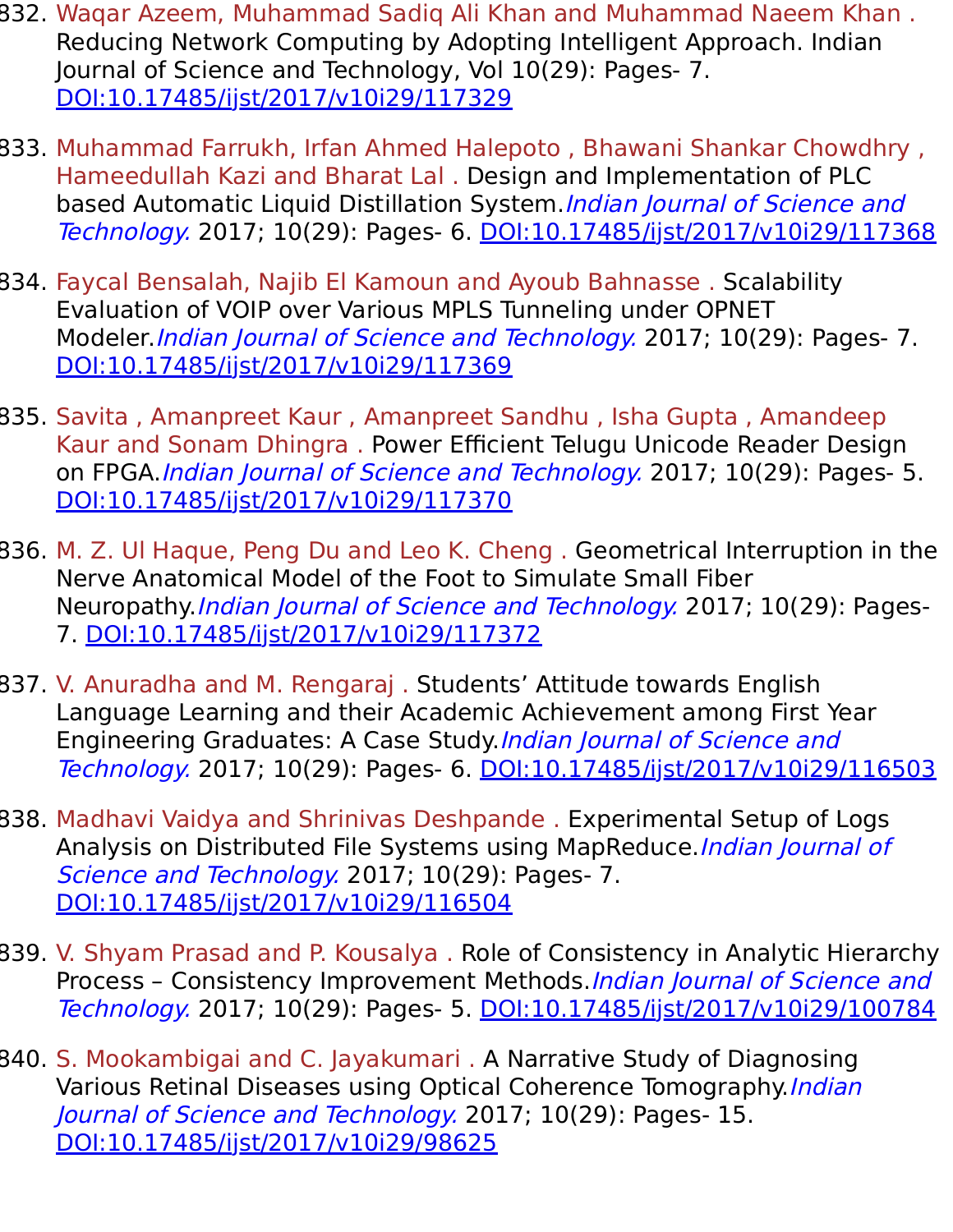- 841. A. Murugan and P. J. Arul Leena Rose . Fingerprint Matching through Back Propagation Neural Network.Indian Journal of Science and Technology. 2017; 10(29): Pages- 7. [DOI:10.17485/ijst/2017/v10i29/93883](https://indjst.org/articles/fingerprint-matching-through-back-propagation-neural-network)
- 842. S. Swetha, S. Akila, R. Chandralekha and K. Vidya . Study of Shunt and Series Compensator for Improved VAR Compensation. Indian Journal of Science and Technology. 2017; 10(29): Pages- 4. [DOI:10.17485/ijst/2017/v10i29/93658](https://indjst.org/articles/study-of-shunt-and-series-compensator-for-improved-var-compensation)
- 843. Haider Al-Mumen . Characterization of UV Detectors Based on Dye Sensitized Cell.*Indian Journal of Science and Technology*. 2017; 10(29): Pages- 5. [DOI:10.17485/ijst/2017/v10i29/95626](https://indjst.org/articles/characterization-of-uv-detectors-based-on-dye-sensitized-cell)
- 844. K. Pavan Kumar , P. V. Vinay , M. Anil Kumar and Ch. Anil Kumar . Investigation on Al6061 Silver Coated Copper Metal Matrix Composite in Pre and Post Heat Treated Condition. Indian Journal of Science and Technology. 2017; 10(29): Pages- 7. [DOI:10.17485/ijst/2017/v10i29/98465](https://indjst.org/articles/investigation-on-al6061-silver-coated-copper-metal-matrix-composite-in-pre-and-post-heat-treated-condition)
- 845. H. S. Shukla , R. P. Tripathi and M. A. Siddiqui . Establishment of an EOQ with Non-Increasing Demand for Two Credit Periods under Deterioration and Time Discounting. *Indian Journal of Science and Technology*. 2017; 10(29): Pages- 19. [DOI:10.17485/ijst/2017/v10i29/106321](https://indjst.org/articles/establishment-of-an-eoq-with-non-increasing-demand-for-two-credit-periods-under-deterioration-and-time-discounting)
- 846. Fayaz Ahmad Khan , Dibya Jyoti Bora and Anil Kumar Gupta . An Efficient Heuristic Based Test Suite Minimization Approach. Indian Journal of Science and Technology. 2017; 10(29): Pages- 8. [DOI:10.17485/ijst/2017/v10i29/106374](https://indjst.org/articles/an-efficient-heuristic-based-test-suite-minimization-approach)
- 847. Ashokkumar Ravichandran and P. Victer Paul . Data Refining and Transforming via Cloud Technology through Local Desktop. Indian Journal of Science and Technology. 2017; 10(29): Pages- 8. [DOI:10.17485/ijst/2017/v10i29/110183](https://indjst.org/articles/data-refining-and-transforming-via-cloud-technology-through-local-desktop)
- 848. Shailendra Mishra and Mohammed Abdul Rahman AlShehri . Software Defined Networking: Research Issues, Challenges and Opportunities. Indian Journal of Science and Technology. 2017; 10(29): Pages- 9. [DOI:10.17485/ijst/2017/v10i29/112447](https://indjst.org/articles/software-defined-networking-research-issues-challenges-and-opportunities)
- 849. N. A. Mahmoud and N. N. Nagib . Two Methods for Simultaneous Calibration of Four Phase Plates.*Indian Journal of Science and Technology*. 2017; 10(29): Pages- 4. [DOI:10.17485/ijst/2017/v10i29/112534](https://indjst.org/articles/two-methods-for-simultaneous-calibration-of-four-phase-plates)
- 850. C. Thiyagarajan , K. Anandha Kumar and A. Bharathi . A Novel Method of Hybrid Extreme Learning Machine for Diabetes Mellitus Diagnosis. *Indian*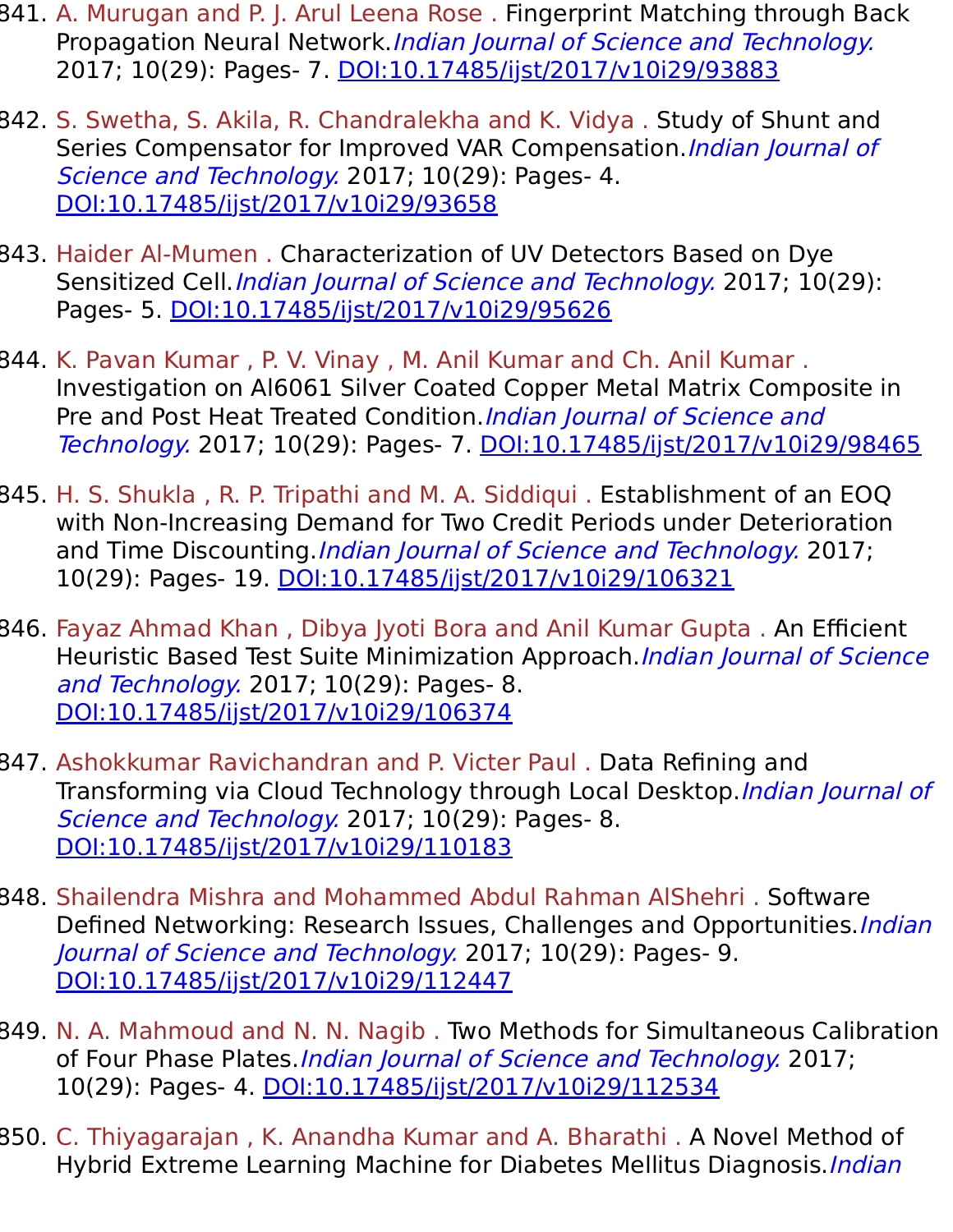Journal of Science and Technology. 2017; 10(29): Pages- 7. [DOI:10.17485/ijst/2017/v10i29/115676](https://indjst.org/articles/a-novel-method-of-hybrid-extreme-learning-machine-for-diabetes-mellitus-diagnosis)

- 851. Rahul Kumar Yadav and S. Niranjan . Project Effort Estimation using COCOMO-2 Metrics with Fuzzy Logic.Indian Journal of Science and Technology. 2017; 10(29): Pages- 8. [DOI:10.17485/ijst/2017/v10i29/115882](https://indjst.org/articles/project-effort-estimation-using-cocomo-2-metrics-with-fuzzy-logic)
- 852. Nikhat Fatima, Sandeep Kumar Vishwakarma and Aleem Ahmed Khan . Regeneration of Neural Crest Cells from Human Postnatal Multipotent Dental Pulp Stem Cells.*Indian Journal of Science and Technology*. 2017; 10(29): Pages- 12. [DOI:10.17485/ijst/2017/v10i29/116353](https://indjst.org/articles/regeneration-of-neural-crest-cells-from-human-postnatal-multipotent-dental-pulp-stem-cells)
- 853. Sohail Abdul Sattar, Saman Hina, Nimra Khursheed and Anaum Hamid . Urdu Documents Classification using Naïve Bayes. Indian Journal of Science and Technology. 2017; 10(29): Pages- 4. [DOI:10.17485/ijst/2017/v10i29/116525](https://indjst.org/articles/urdu-documents-classification-using-nave-bayes)
- 854. M. M. Magdum and V. V. Karjinni . Effect of Mineral Admixture (Alccofine-1203) on Durability of Hybrid Fiber Reinforced Concrete. *Indian Journal of* Science and Technology. 2017; 10(29): Pages- 4. [DOI:10.17485/ijst/2017/v10i29/117016](https://indjst.org/articles/effect-of-mineral-admixture-alccofine-1203-on-durability-of-hybrid-fiber-reinforced-concrete)
- 855. P. Suresh, B. Baskaran and G. Ramya . Fuzzy Logic Controller Based IDVR in IEEE 30 Bus System for Voltage Sag Compensation. Indian Journal of Science and Technology. 2017; 10(29): Pages- 7. [DOI:10.17485/ijst/2017/v10i29/117023](https://indjst.org/articles/fuzzy-logic-controller-based-idvr-in-ieee-30-bus-system-for-voltage-sag-compensation)
- 856. M. Padma Lalitha, S. Anupama and K. S. Mohammad Faizal . Enhanced Virtual Synchronous Generator Control with Fuzzy Logic Controller for Parallel Inverters in Microgrids. Indian Journal of Science and Technology. 2017; 10(29): Pages- 12. [DOI:10.17485/ijst/2017/v10i29/117163](https://indjst.org/articles/enhanced-virtual-synchronous-generator-control-with-fuzzy-logic-controller-for-parallel-inverters-in-microgrids)
- 857. Ramamurthy Venkatesh and Tarun Kumar Singhal . Innovating Managed Services Business Models.Indian Journal of Science and Technology. 2017; 10(29): Pages- 10. [DOI:10.17485/ijst/2017/v10i29/117205](https://indjst.org/articles/innovating-managed-services-business-models)
- 858. K. S. Sreekala and S. Krishnakumar . RNM Calculation of 6T SRAM Cell in 32nm Process Node based on Current and Voltage Information. Indian Journal of Science and Technology. 2017; 10(29): Pages- 7. [DOI:10.17485/ijst/2017/v10i29/116049](https://indjst.org/articles/rnm-calculation-of-6t-sram-cell-in-32nm-process-node-based-on-current-and-voltage-information)
- 859. Premanand P. Ghadekar and Farah J. Iqbal . Reversible Video Steganography using Hybrid DWT- DCT with Secure Cryptographic Technique and GPU.*Indian Journal of Science and Technology*. 2017; 10(29): Pages- 7. [DOI:10.17485/ijst/2017/v10i29/115603](https://indjst.org/articles/reversible-video-steganography-using-hybrid-dwt-dct-with-secure-cryptographic-technique-and-gpu)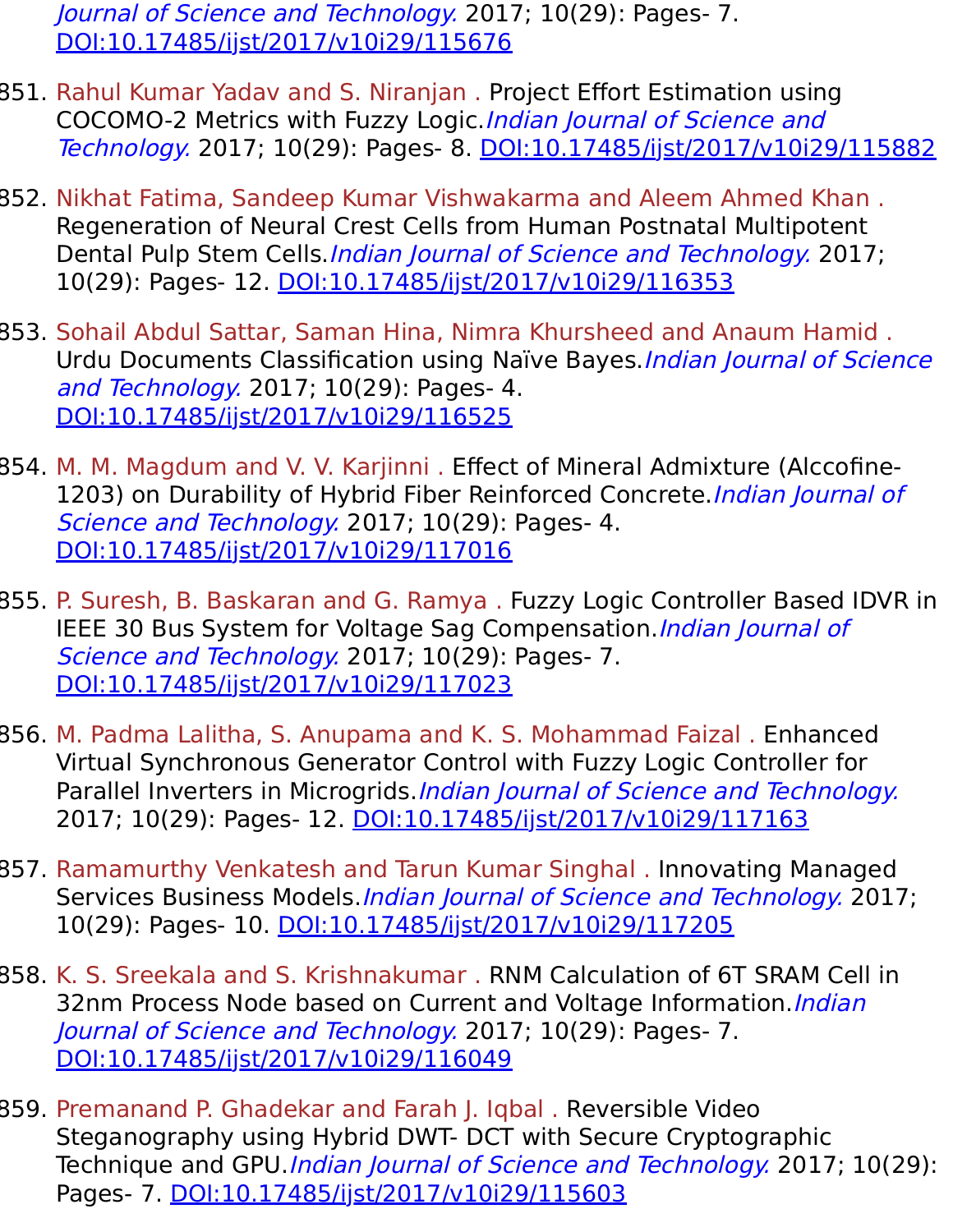- 860. Mugdha Adivarekar and Vina Lomte . Collaborative Recommender Systems using User-item's Multiclass Co-clustering.*Indian Journal of Science and* Technology. 2017; 10(29): Pages- 9. [DOI:10.17485/ijst/2017/v10i29/115863](https://indjst.org/articles/collaborative-recommender-systems-using-user-items-multiclass-co-clustering)
- 861. Krishna Murthy Inumula . Exploring Price Causal Relations of OPEC and Non OPEC Oil Markets: Application of Tetrad Algorithm. Indian Journal of Science and Technology. 2017; 10(29): Pages- 5. [DOI:10.17485/ijst/2017/v10i29/114356](https://indjst.org/articles/exploring-price-causal-relations-of-opec-and-non-opec-oil-markets-application-of-tetrad-algorithm)
- 862. K. P. Paradeshi and U. D. Kolekar . Removing Jaw Clench, Teeth Squeeze and Forehead Movement EMG Artifacts from EEG Signal using Dynamic Size Segmentation and Multilevel Decomposed Wavelet with Adaptive Thresholding. Indian Journal of Science and Technology. 2017; 10(29): Pages- 7. [DOI:10.17485/ijst/2017/v10i29/115354](https://indjst.org/articles/removing-jaw-clench-teeth-squeeze-and-forehead-movement-emg-artifacts-from-eeg-signal-using-dynamic-size-segmentation-and-multilevel-decomposed-wavelet-with-adaptive-thresholding)
- 863. Vandita Rao and D. K. Dwivedi . Phase Change Chalcogenide Materials for Optical Data Storage.*Indian Journal of Science and Technology*. 2017; 10(29): Pages- 14. [DOI:10.17485/ijst/2017/v10i29/109053](https://indjst.org/articles/phase-change-chalcogenide-materials-for-optical-data-storage)
- 864. Shweta Goyal, Sachin Mishra and Anamika Bhatia . Electricity Generation with Conventional and Nonconventional Energy Technologies in Dudhali Village. Indian Journal of Science and Technology. 2017; 10(30): Pages- 6. [DOI:10.17485/ijst/2017/v10i30/115488](https://indjst.org/articles/electricity-generation-with-conventional-and-nonconventional-energy-technologies-in-dudhali-village)
- 865. Sonika Batra and Surbhi Aggarwal . Liquid Chromatographic Enantioseparation of (RS) - Baclofen by Indirect Methods - A Review.*Indian* Journal of Science and Technology. 2017; 10(30): Pages- 9. [DOI:10.17485/ijst/2017/v10i30/115489](https://indjst.org/articles/liquid-chromatographic-enantioseparation-of-rs-baclofen-by-indirect-methods-a-review)
- 866. Mayank Sharma, Vishal Bharti and Anurag Vats . CZTS A Pinnacle for the Solar Future. Indian Journal of Science and Technology. 2017; 10(30): Pages-4. [DOI:10.17485/ijst/2017/v10i30/115490](https://indjst.org/articles/czts-a-pinnacle-for-the-solar-future)
- 867. Prerna Sharma and Priyanka Sharma . Technology and Environmental Management: A Vision and Road Map for Future. *Indian Journal of Science* and Technology. 2017; 10(30): Pages- 6. [DOI:10.17485/ijst/2017/v10i30/115491](https://indjst.org/articles/technology-and-environmental-management-a-vision-and-road-map-for-future)
- 868. Ravendra Singh and Anoop Kumar . A Comparative Study of Homotopy Perturbation Method with Differential Transformation Method to Solve a Reaction Diffusion Equation.*Indian Journal of Science and Technology*. 2017; 10(30): Pages- 9. [DOI:10.17485/ijst/2017/v10i30/115495](https://indjst.org/articles/a-comparative-study-of-homotopy-perturbation-method-with-differential-transformation-method-to-solve-a-reaction-diffusion-equation)
- 869. Parneeta Dhaliwal and M. P. S. Bhatia . Effective Handling of Recurring Concept Drifts in Data Streams.Indian Journal of Science and Technology.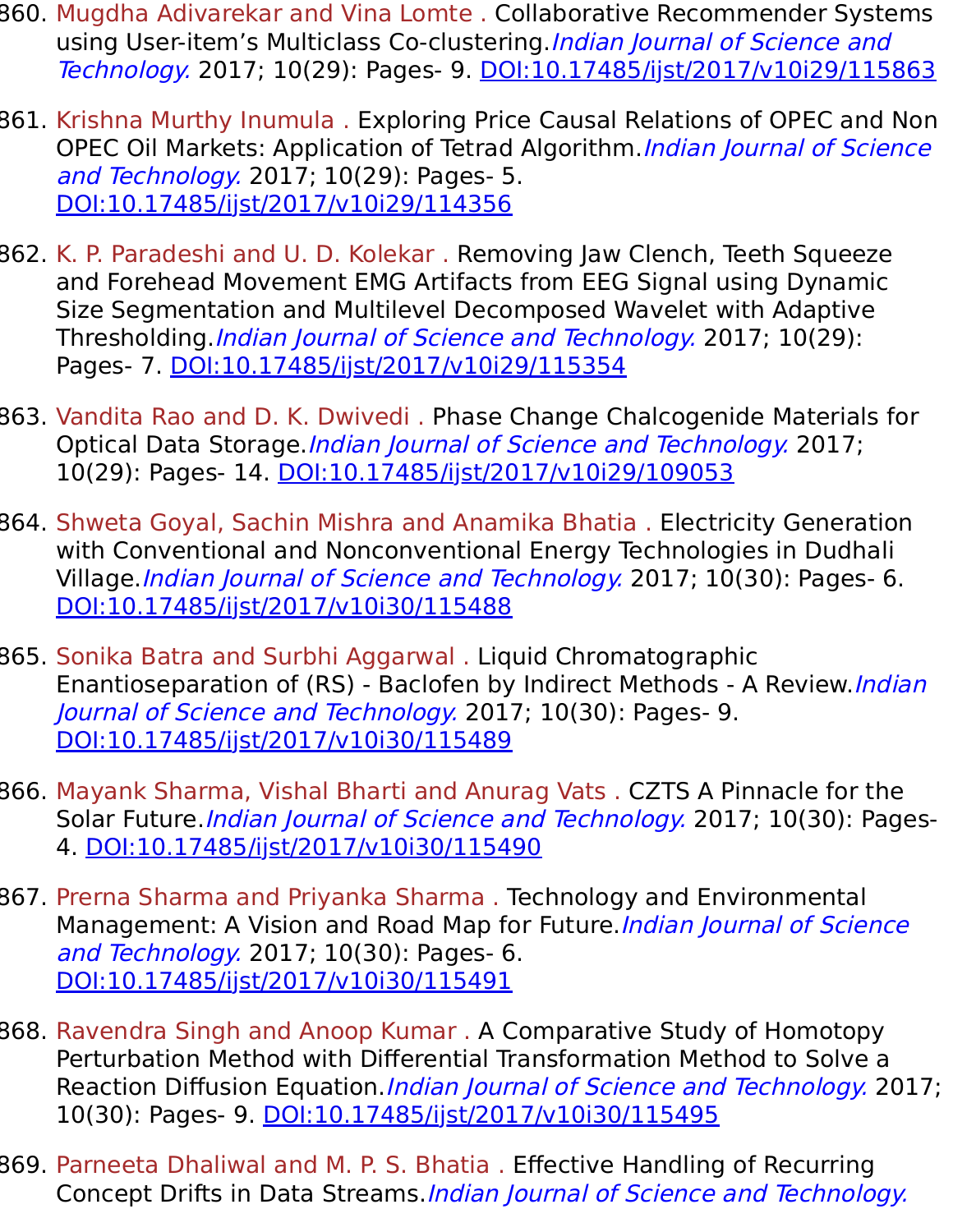2017; 10(30): Pages- 6. [DOI:10.17485/ijst/2017/v10i30/115498](https://indjst.org/articles/effective-handling-of-recurring-concept-drifts-in-data-streams)

- 870. Ritu Saluja, S. K. Singh and A. K Chaturvedi. Flexibility in ABPMN.*Indian* Journal of Science and Technology. 2017; 10(30): Pages- 5. [DOI:10.17485/ijst/2017/v10i30/107153](https://indjst.org/articles/flexibility-in-abpmn)
- 871. Sarita Devi and Deepika Garg . Redundancy-Allocation in Neel Metal Products Limited.*Indian Journal of Science and Technology*. 2017; 10(30): Pages- 5. [DOI:10.17485/ijst/2017/v10i30/115499](https://indjst.org/articles/redundancy-allocation-in-neel-metal-products-limited)
- 872. Gyanendra Kumar and Parul Tomar . A Novel Longest Distance First Page Replacement Algorithm. Indian Journal of Science and Technology. 2017; 10(30): Pages- 6. [DOI:10.17485/ijst/2017/v10i30/115500](https://indjst.org/articles/a-novel-longest-distance-first-page-replacement-algorithm)
- 873. Zain Hashim, Shailza Gotra, Shuchismita Pani, Malay Ranjan Tripathy and Anamika Banwari . Ku-Band Microstrip Patch Linear Array Antenna for Police Radar System.*Indian Journal of Science and Technology*. 2017; 10(30): Pages- 4. [DOI:10.17485/ijst/2017/v10i30/115501](https://indjst.org/articles/ku-band-microstrip-patch-linear-array-antenna-for-police-radar-system)
- 874. Bhawna Tandon , Shiv Narayan and Jagdish Kumar . Sliding Mode Control with Nonlinear Disturbance Observer based on Genetic Algorithm for Inverted Pendulum with Mismatched Disturbances. *Indian Journal of Science* and Technology. 2017; 10(30): Pages- 5. [DOI:10.17485/ijst/2017/v10i30/115502](https://indjst.org/articles/sliding-mode-control-with-nonlinear-disturbance-observer-based-on-genetic-algorithm-for-inverted-pendulum-with-mismatched-disturbances)
- 875. B. Priya Esther, K. Sathish Kumar, G. Gokul Krishnan and S. Venkatesh . Fair Allocation of Energy and Power using Shapley Value to Reduce Deficit in Regions of Indian Grid.*Indian Journal of Science and Technology*. 2017; 10(30): Pages- 5. [DOI:10.17485/ijst/2017/v10i30/115509](https://indjst.org/articles/fair-allocation-of-energy-and-power-using-shapley-value-to-reduce-deficit-in-regions-of-indian-grid)
- 876. Sachin Sharma , Sandip Kumar Goyal and Kamal Kumar . Application of ETLR in Telecom Domain.*Indian Journal of Science and Technology.* 2017; 10(30): Pages- 8. [DOI:10.17485/ijst/2017/v10i30/115510](https://indjst.org/articles/application-of-etlr-in-telecom-domain)
- 877. Amita Yadav and Suresh Kumar . Energy Efficient Cluster Formation in Wireless Sensor Networks Using Particle Swarm Optimization. Indian Journal of Science and Technology. 2017; 10(30): Pages- 6. [DOI:10.17485/ijst/2017/v10i30/115511](https://indjst.org/articles/energy-efficient-cluster-formation-in-wireless-sensor-networks-using-particle-swarm-optimization)
- 878. Shweta Rana and Saurabh Ranjan Srivastava . Solving Travelling Salesman Problem Using Improved Genetic Algorithm. Indian Journal of Science and Technology. 2017; 10(30): Pages- 6. [DOI:10.17485/ijst/2017/v10i30/115512](https://indjst.org/articles/solving-travelling-salesman-problem-using-improved-genetic-algorithm)
- 879. Haripriya Rana and Shelly Sachdeva . Analysis of SQL Injection Detection and Prevention. *Indian Journal of Science and Technology*. 2017; 10(30): Pages- 8. [DOI:10.17485/ijst/2017/v10i30/115513](https://indjst.org/articles/analysis-of-sql-injection-detection-and-prevention)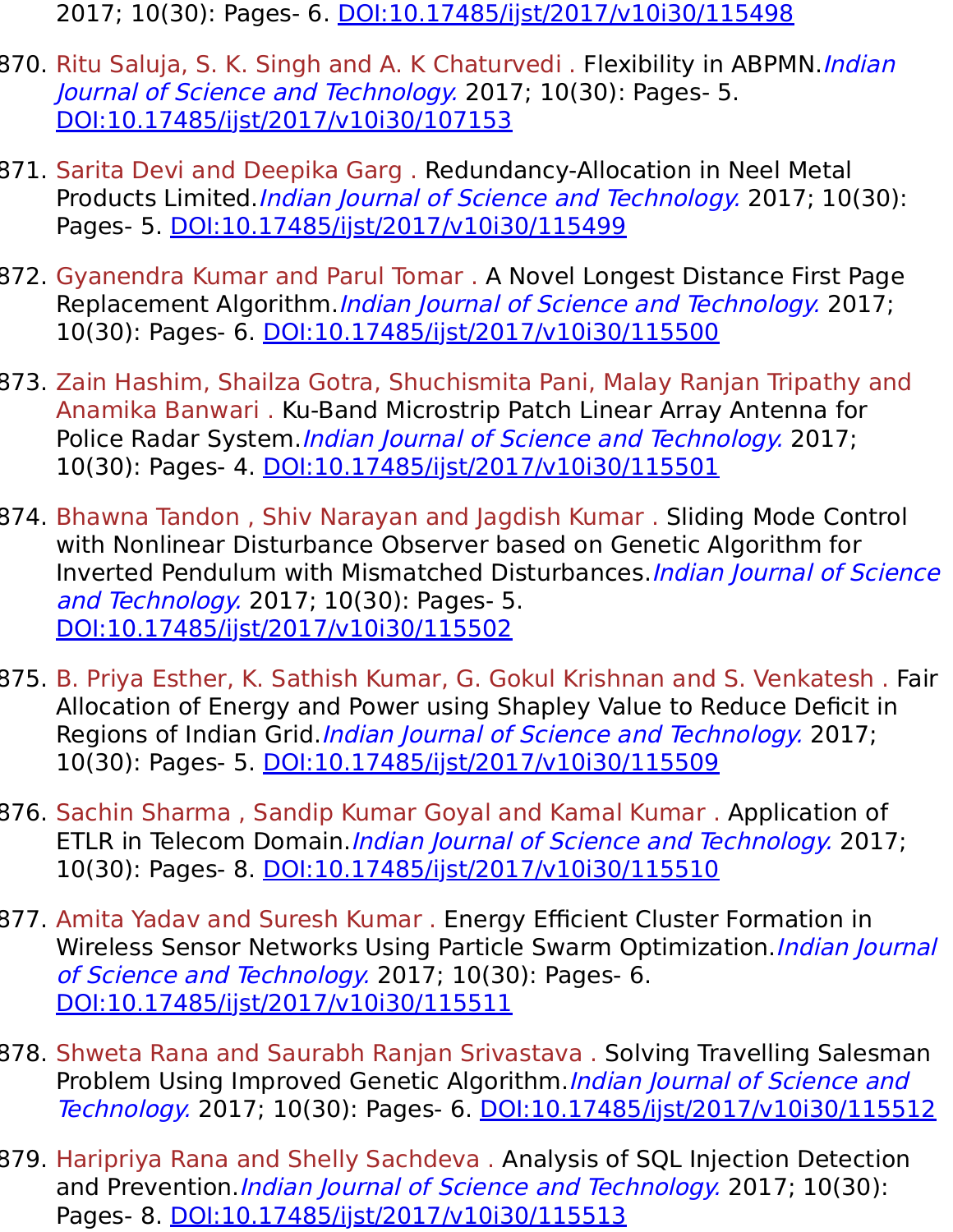- 880. Swarna Uma and M. Parvathi . BCD Adder Design using New Reversible Logic for Low Power Applications. Indian Journal of Science and Technology. 2017; 10(30): Pages- 7. [DOI:10.17485/ijst/2017/v10i30/115514](https://indjst.org/articles/bcd-adder-design-using-new-reversible-logic-for-low-power-applications)
- 881. Manish Chandra Bhatt . Enhanced Energy Conscious Dynamic Source Routing.*Indian Journal of Science and Technology*. 2017; 10(30): Pages- 6. [DOI:10.17485/ijst/2017/v10i30/115515](https://indjst.org/articles/enhanced-energy-conscious-dynamic-source-routing)
- 882. Jayant Joshi, Abhishek Kumar Pandey , Sunil Pandey and S. Aravindan . Development of Mild Steel - B4 C Surface Composite by Friction Stir Processing.*Indian Journal of Science and Technology*. 2017; 10(30): Pages-6. [DOI:10.17485/ijst/2017/v10i30/115516](https://indjst.org/articles/development-of-mild-steel-b4-c-surface-composite-by-friction-stir-processing)
- 883. Sonali Goyal and Neera Batra . Issues and Challenges of Voice Recognition in Pervasive Environment.*Indian Journal of Science and Technology*. 2017; 10(30): Pages- 4. [DOI:10.17485/ijst/2017/v10i30/115518](https://indjst.org/articles/issues-and-challenges-of-voice-recognition-in-pervasive-environment)
- 884. Arinjoy Biswas and Sumit Chaudhari . Harmonic Reduction in Single Phase AC-AC Converter. *Indian Journal of Science and Technology*. 2017; 10(30): Pages- 7. [DOI:10.17485/ijst/2017/v10i30/115525](https://indjst.org/articles/harmonic-reduction-in-single-phase-ac-ac-converter)
- 885. Mohammed Naim Khan, Namita Arya and Amit Prakash Singh . A Comprehensive Testing Technique for Embedded System PCBA.*Indian* Journal of Science and Technology. 2017; 10(30): Pages- 6. [DOI:10.17485/ijst/2017/v10i30/115526](https://indjst.org/articles/a-comprehensive-testing-technique-for-embedded-system-pcba)
- 886. Manju Aggarwal, Madhusudan Singh and S. K. Gupta . Performance Enhancement of Wind Energy System with Distribution Static Compensator.Indian Journal of Science and Technology. 2017; 10(30): Pages- 8. [DOI:10.17485/ijst/2017/v10i30/115527](https://indjst.org/articles/performance-enhancement-of-wind-energy-system-with-distribution-static-compensator)
- 887. Lucky Saurabh, P. S. Geethu, Devesh Kumar and Sunil Kumar . Performance Analysis of EBG based Dual Bow-Tie Shaped Patch Antenna with Periodic Slot on Slant Edges for Terahertz Application. Indian Journal of Science and Technology. 2017; 10(30): Pages- 3. [DOI:10.17485/ijst/2017/v10i30/115529](https://indjst.org/articles/performance-analysis-of-ebg-based-dual-bow-tie-shaped-patch-antenna-with-periodic-slot-on-slant-edges-for-terahertz-application)
- 888. Saurabh Ranjan Srivastava and Angela Joseph. Finite State Stack Transducer for Functionality in a Multi-Parameter Environment.*Indian* Journal of Science and Technology. 2017; 10(30): Pages- 7. [DOI:10.17485/ijst/2017/v10i30/115530](https://indjst.org/articles/finite-state-stack-transducer-for-functionality-in-a-multi-parameter-environment)
- 889. Priyanka Tyagi, Amit Kumar andHarpal Singh . Blood Kinetics and Biodistribution = Study of Dialdehyde Cellulose-Desferrioxamine Microcarrierby Gamma Scintigraphy. Indian Journal of Science and Technology. 2017; 10(30): Pages- 8. [DOI:10.17485/ijst/2017/v10i30/115531](https://indjst.org/articles/blood-kinetics-and-biodistribution-study-of-dialdehyde-cellulose-desferrioxamine-microcarrierby-gamma-scintigraphy)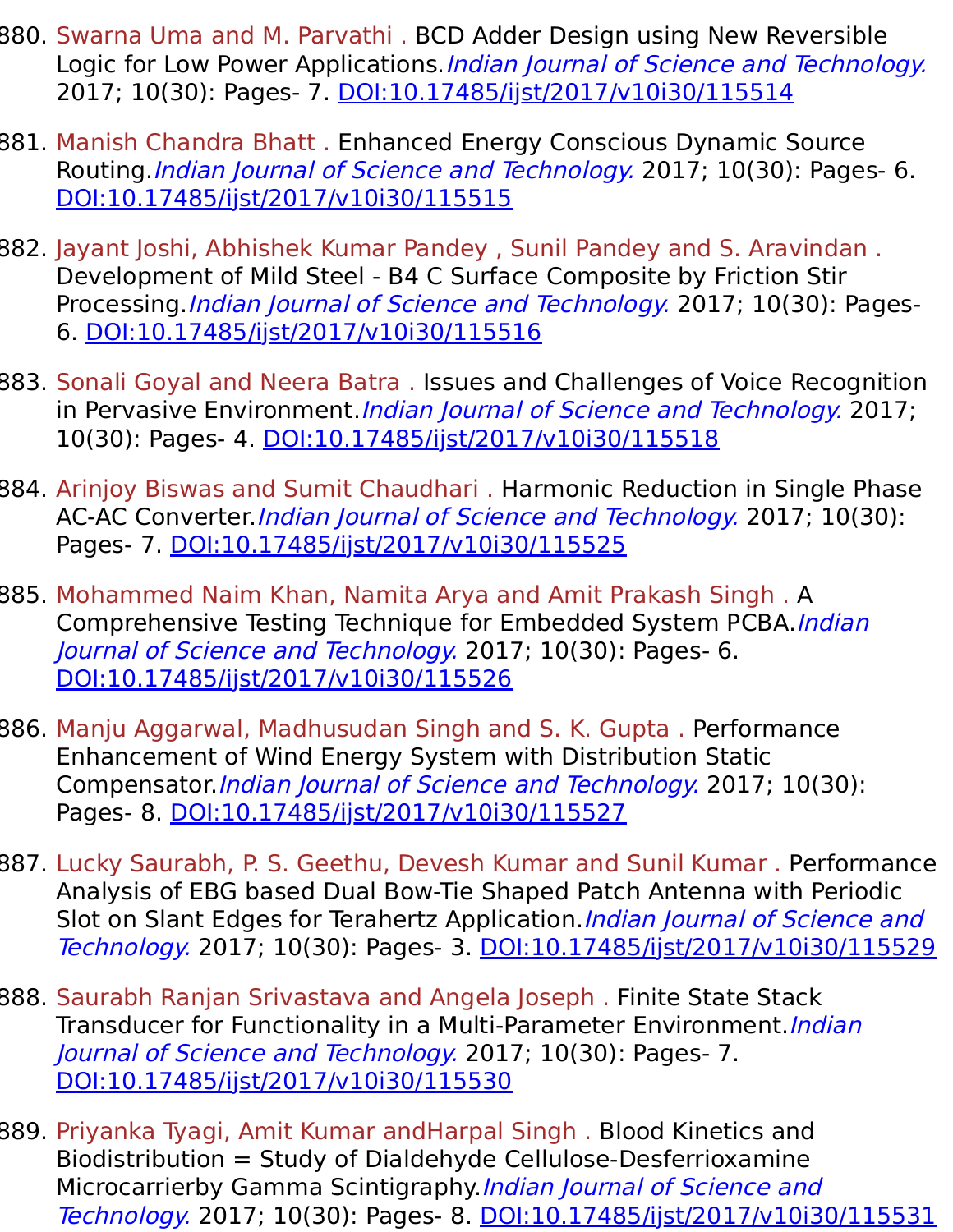- 890. Sandip M.Walunj, Yash S. Kolte and Manas S. Upasani . Smart Automobile for Indian Roads. Indian Journal of Science and Technology. 2017; 10(30): Pages- 5. [DOI:10.17485/ijst/2017/v10i30/115533](https://indjst.org/articles/smart-automobile-for-indian-roads)
- 891. Shaveta Jain and Kushagra Agrawal . The Impact of Resource Consumption Attack on Signal-Stability based Adaptive Routing Protocol in Manet. *Indian* Journal of Science and Technology. 2017; 10(30): Pages- 5. [DOI:10.17485/ijst/2017/v10i30/115535](https://indjst.org/articles/the-impact-of-resource-consumption-attack-on-signal-stability-based-adaptive-routing-protocol-in-manet)
- 892. Priyanka Sharma, Smita Sood and Gayatri Duggirala . Seasonal Variation of Groundwater Quality in Rural Areas of Jaipur District, Rajasthan. *Indian* Journal of Science and Technology. 2017; 10(30): Pages- 5. [DOI:10.17485/ijst/2017/v10i30/115534](https://indjst.org/articles/seasonal-variation-of-groundwater-quality-in-rural-areas-of-jaipur-district-rajasthan)
- 893. Deepti Bala Mishra , Saurabh Bilgaiyan , Rajashree Mishra , Arup Abhinna Acharya and Samaresh Mishra . A Review of Random Test Case Generation using Genetic Algorithm. Indian Journal of Science and Technology. 2017; 10(30): Pages- 7. [DOI:10.17485/ijst/2017/v10i30/107654](https://indjst.org/articles/a-review-of-random-test-case-generation-using-genetic-algorithm)
- 894. Rashmi Sharma, Rekha Agarwal, Ashwani Kumar Dubey and Anil Arora . FEM Analysis of Ultrasonic Transducer with Square and Circular Diaphragm. Indian Journal of Science and Technology. 2017; 10(30): Pages-6. [DOI:10.17485/ijst/2017/v10i30/115497](https://indjst.org/articles/fem-analysis-of-ultrasonic-transducer-with-square-and-circular-diaphragm)
- 895. Meghendra Singh, Shashikant Gupta , Ashwini Pandey and Satendra Sharma. Probing the Matter Density at High Redshift. *Indian Journal of* Science and Technology. 2017; 10(30): Pages- 3. [DOI:10.17485/ijst/2017/v10i30/115493](https://indjst.org/articles/probing-the-matter-density-at-high-redshift)
- 896. Sonali Kumari, Shweta Srivastava ,Ashok Mittal and R. K. Lal . Designing of a Fractal Annular Array Antenna with use of Power Divider. Indian Journal of Science and Technology. 2017; 10(30): Pages- 5. [DOI:10.17485/ijst/2017/v10i30/115492](https://indjst.org/articles/-designing-of-a-fractal-annular-array-antenna-with-use-of-power-divider)
- 897. Abdel-Maksoud A. Soliman . Collocation Method using Quartic B- Splines for Solving the Modified RLW Equation. Indian Journal of Science and Technology. 2017; 10(31): Pages- 7. [DOI:10.17485/ijst/2017/v10i31/116266](https://indjst.org/articles/collocation-method-using-quartic-b-splines-for-solving-the-modified-rlw-equation)
- 898. Rana Muhammad Nadeem, Rana Muhammad Saleem , Rab Nawaz Bashir and Sidra Habib . Analysis of Impact of Differentiated Services (DiffServ) on the Quality of Services (QoS) Parameters of Major Services of Internet. *Indian Journal of Science and Technology.* 2017; 10(31): Pages- 24. [DOI:10.17485/ijst/2017/v10i31/116345](https://indjst.org/articles/analysis-of-impact-of-differentiated-services-diffserv-on-the-quality-of-services-qos-parameters-of-major-services-of-internet)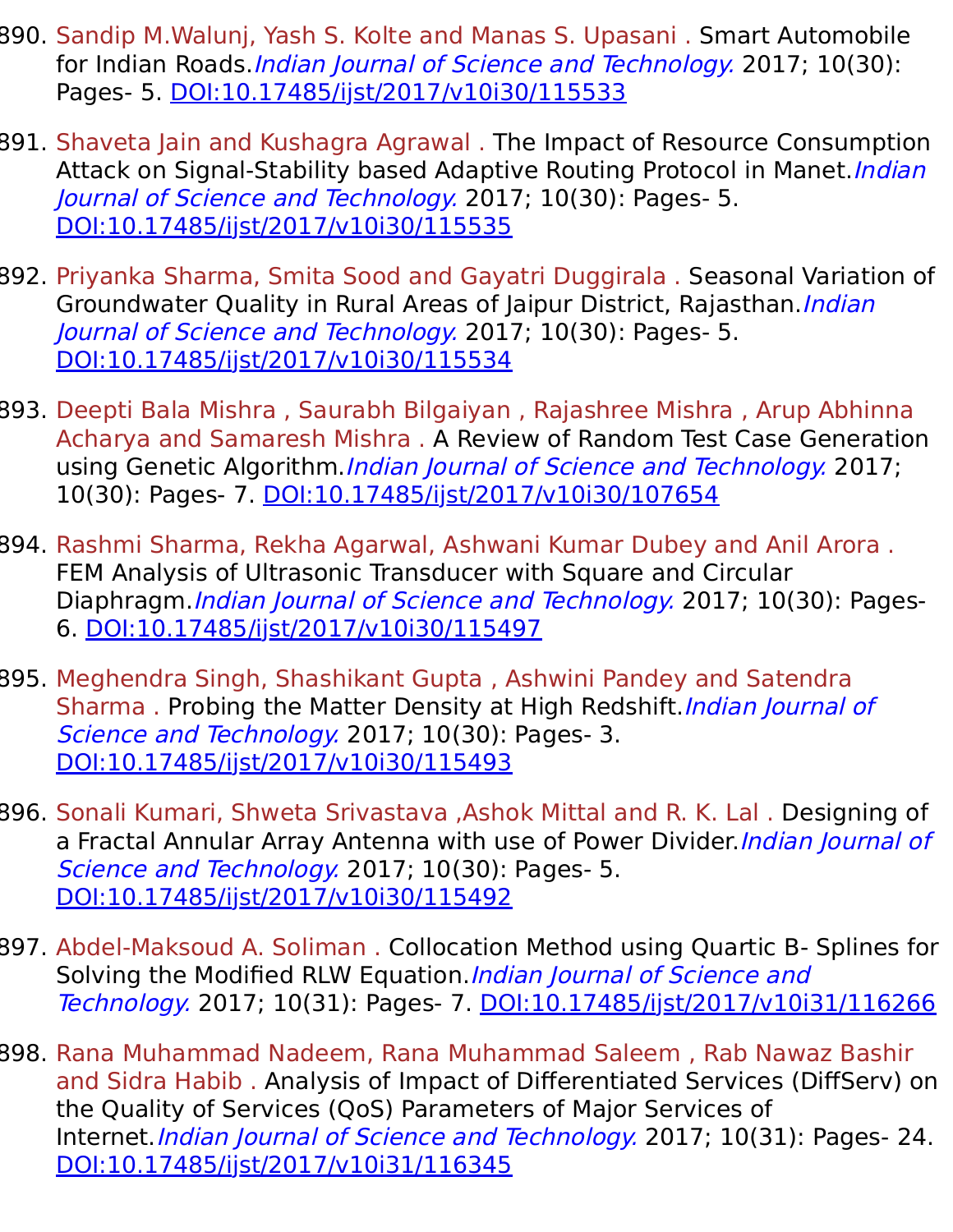- 899. Marwa Baccouche and Hajer Bouzaouache . Successive Separation Procedure of Reduction for Nonlinear Large Scale Systems.*Indian Journal of* Science and Technology. 2017; 10(31): Pages- 14. [DOI:10.17485/ijst/2017/v10i31/116269](https://indjst.org/articles/successive-separation-procedure-of-reduction-for-nonlinear-large-scale-systems)
- 900. P. L. Tan, N. A. Ibrahim, J. Arasan and M. B. Adam . Distribution Free Test for Unequal Observation of Panel Count Data with Application in Medical Follow-Up Study.Indian Journal of Science and Technology. 2017; 10(31): Pages- 11. [DOI:10.17485/ijst/2017/v10i31/116268](https://indjst.org/articles/distribution-free-test-for-unequal-observation-of-panel-count-data-with-application-in-medical-follow-up-study)
- 901. Nurul Farahin Jamaluddin and Nur Aidya Hanum Aizam . Examination Timetabling Problem: A Case Study.*Indian Journal of Science and* Technology. 2017; 10(31): Pages- 18. [DOI:10.17485/ijst/2017/v10i31/116271](https://indjst.org/articles/examination-timetabling-problem-a-case-study)
- 902. Anwayee Das and Kriti Menon . Genetic Perspective of Hepatocellular Carcinoma (HCC) in Asian population - A Review.Indian Journal of Science and Technology. 2017; 10(31): Pages- 10. [DOI:10.17485/ijst/2017/v10i31/75684](https://indjst.org/articles/genetic-perspective-of-hepatocellular-carcinoma-hcc-in-asian-population-a-review)
- 903. Mridula Mishra and Kanika Garg . A Study to Identify the Best Predictor of Organizational Commitment in Hotel Industry Indian Journal of Science and Technology. 2017; 10(31): Pages- 8. [DOI:10.17485/ijst/2017/v10i31/113854](https://indjst.org/articles/a-study-to-identify-the-best-predictor-of-organizational-commitment-in-hotel-industry)
- 904. Yogesh Murthy, Garima Rawat and Shubham Bajpai . Cathodic Protection of Steel Reinforcement using Pure Magnesium Anode. Indian Journal of Science and Technology. 2017; 10(31): Pages- 4. [DOI:10.17485/ijst/2017/v10i31/113856](https://indjst.org/articles/cathodic-protection-of-steel-reinforcement-using-pure-magnesium-anode)
- 905. Umesh C. Rathore and Sanjeev Singh . Control Topologies for 3-Phase SEIG used in Small Hydro Power Plant Feeding Isolated Domestic Load in Remote Mountainous Region.*Indian Journal of Science and Technology*. 2017; 10(31): Pages- 7. [DOI:10.17485/ijst/2017/v10i31/113857](https://indjst.org/articles/control-topologies-for-3-phase-seig-used-in-small-hydro-power-plant-feeding-isolated-domestic-load-in-remote-mountainous-region)
- 906. Rajul Garg , Harishchandra and Thakur Brajesh Tripathi . Nonlinear and Transient Heat Transfer in the Fin by a Truly Meshless Method. Indian Journal of Science and Technology. 2017; 10(31): Pages- 7. [DOI:10.17485/ijst/2017/v10i31/113859](https://indjst.org/articles/nonlinear-and-transient-heat-transfer-in-the-fin-by-a-truly-meshless-method)
- 907. Atul Babbar, Parminderjeet Singh and Harnam Singh Farwaha . Regression Model and Optimization of Magnetic Abrasive Finishing of Flat Brass Plate. Indian Journal of Science and Technology. 2017; 10(31): Pages- 7. [DOI:10.17485/ijst/2017/v10i31/113860](https://indjst.org/articles/regression-model-and-optimization-of-magnetic-abrasive-finishing-of-flat-brass-plate)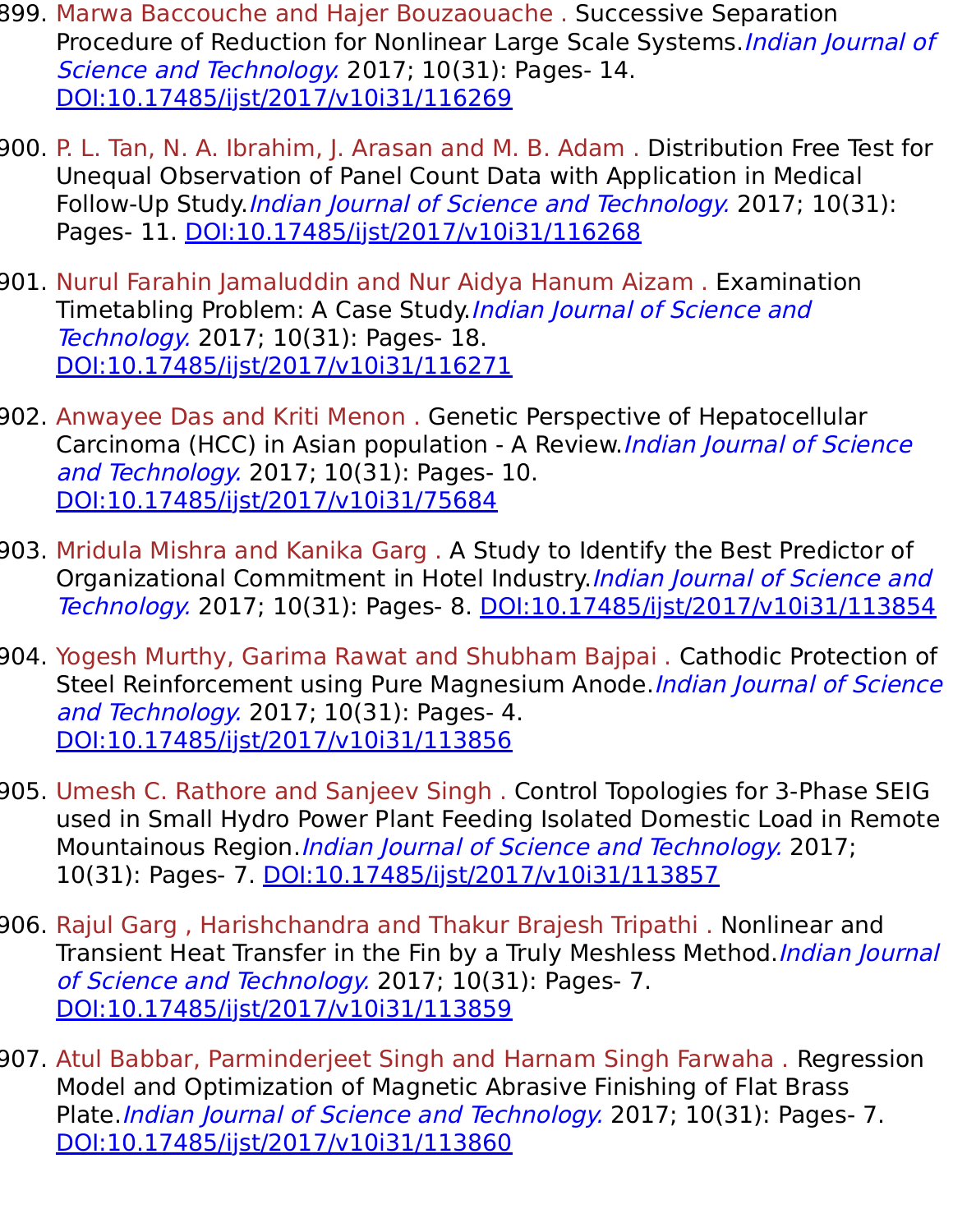- 908. Rizul Gautam, Annish Jain and Sonia Kapoor . Silk Protein based Novel Matrix for Tissue Engineering Applications. *Indian Journal of Science and* Technology. 2017; 10(31): Pages- 7. [DOI:10.17485/ijst/2017/v10i31/113863](https://indjst.org/articles/silk-protein-based-novel-matrix-for-tissue-engineering-applications)
- 909. Mamta Bhardwaj and D.C. Saxena . Preparation of Organic and Inorganic Nanoparticles and their Subsequent Application in Nanocomposites for Food Packaging Systems: A Review. Indian Journal of Science and Technology. 2017; 10(31): Pages- 8. [DOI:10.17485/ijst/2017/v10i31/113864](https://indjst.org/articles/preparation-of-organic-and-inorganic-nanoparticles-and-their-subsequent-application-in-nanocomposites-for-food-packaging-systems-a-review)
- 910. Mandeep Sidhu and Manpreet Singh . Optimizing the Clustering Process using Relay Nodes to Improve the Lifetime of the WSN. Indian Journal of Science and Technology. 2017; 10(31): Pages- 5. [DOI:10.17485/ijst/2017/v10i31/113866](https://indjst.org/articles/optimizing-the-clustering-process-using-relay-nodes-to-improve-the-lifetime-of-the-wsn)
- 911. D. Thoidingjam and K. R. Devi . Behavior of Pile Raft Foundation in Organic Clay.Indian Journal of Science and Technology. 2017; 10(31): Pages- 4. [DOI:10.17485/ijst/2017/v10i31/113867](https://indjst.org/articles/behavior-of-pile-raft-foundation-in-organic-clay)
- 912. Amirul Islam and Amanpreet Kaur . Prediction based Hard Disk Power Conservation Algorithm in Mobile Ad hoc Networks using APRIORI. Indian Journal of Science and Technology. 2017; 10(31): Pages- 10. [DOI:10.17485/ijst/2017/v10i31/113873](https://indjst.org/articles/prediction-based-hard-disk-power-conservation-algorithm-in-mobile-ad-hoc-networks-using-apriori)
- 913. Varinder Singh and Simerpreet Singh . MPPT Controller for Solar PV Cells using GSAPSO Algorithm. *Indian Journal of Science and Technology*. 2017; 10(31): Pages- 5. [DOI:10.17485/ijst/2017/v10i31/113869](https://indjst.org/articles/-solar-cell-gsa-mppt-pso-po)
- 914. Khushjeet Kaur and Bhavneet Kaur . Upgraded Dominant Brightness Level based Image Enhancement using Illuminate Normalization, Indian Journal of Science and Technology. 2017; 10(31): Pages- 15. [DOI:10.17485/ijst/2017/v10i31/113874](https://indjst.org/articles/-upgraded-dominant-brightness-level-based-image-enhancement-using-illuminate-normalization)
- 915. Harjeet Singh and Savina Bansal . Improvement in Time Varying Multipath Channel Estimation.*Indian Journal of Science and Technology*. 2017; 10(31): Pages- 4. [DOI:10.17485/ijst/2017/v10i31/113875](https://indjst.org/articles/improvement-in-time-varying-multipath-channel-estimation)
- 916. Argha Dey, Bhaskar Chandra Das, Asit Baran Biswas, Poulomi Sarkar, Abhishek Dhar, Subhasis Roy and Sk. Abdul Moyez . Graphene Co- Doped TiO2 Nanocomposites for Photocatalysis and Photovoltaics Applications. *Indian Journal of Science and Technology*. 2017; 10(31): Pages-6. [DOI:10.17485/ijst/2017/v10i31/113878](https://indjst.org/articles/graphene-co-doped-tio2-nanocomposites-for-photocatalysis-and-photovoltaics-applications)
- 917. Rohan Gupta , Harbhajan Singh and Gurpreet Singh . Performance Evaluation of Routing Protocols for Mobile Adhoc Networks. *Indian Journal of*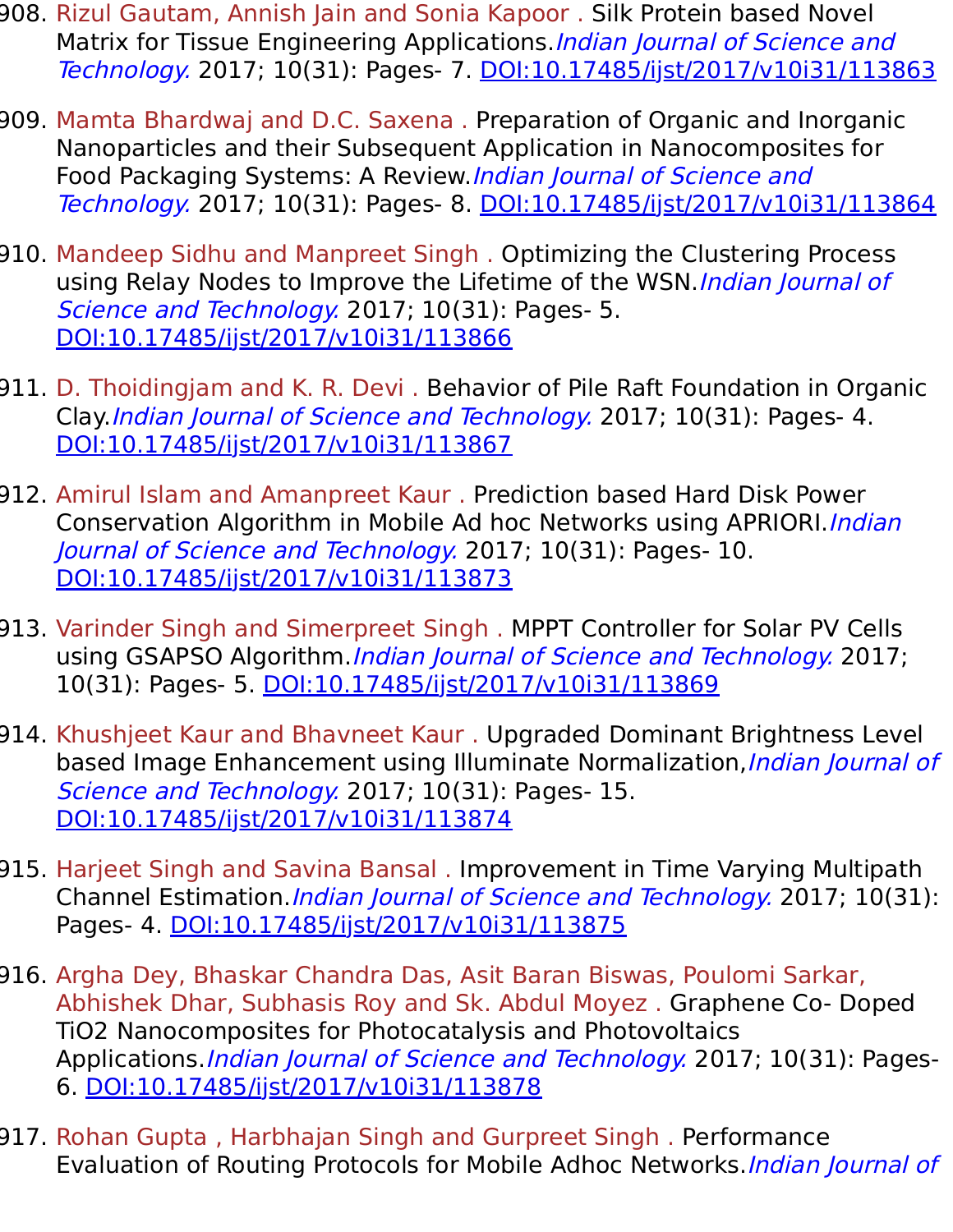Science and Technology. 2017; 10(31): Pages- 6. [DOI:10.17485/ijst/2017/v10i31/113881](https://indjst.org/articles/performance-evaluation-of-routing-protocols-for-mobile-adhoc-networks)

- 918. Tilottama Chakraborty and Mrinmoy Majumder . Application of AHP-DEMATEL and GMDH Framework to Develop an Indicator to Identify Failure Probability of Wave Energy Converter. Indian Journal of Science and Technology. 2017; 10(31): Pages- 6. [DOI:10.17485/ijst/2017/v10i31/113883](https://indjst.org/articles/application-of-ahp-dematel-and-gmdh-framework-to-develop-an-indicator-to-identify-failure-probability-of-wave-energy-converter)
- 919. Parveen, Dhirendra Singhal and Atul Garg . Behaviour of Fly Ash based Geopolymer Concrete in Fresh State. Indian Journal of Science and Technology. 2017; 10(31): Pages- 4. [DOI:10.17485/ijst/2017/v10i31/113890](https://indjst.org/articles/behaviour-of-fly-ash-based-geopolymer-concrete-in-fresh-state)
- 920. Dixit Sethi , Jagdish Kumar and Rintu Khanna . Design of Fractional Order MRAPIDC for Inverted Pendulum System. Indian Journal of Science and Technology. 2017; 10(31): Pages- 5. [DOI:10.17485/ijst/2017/v10i31/113893](https://indjst.org/articles/design-of-fractional-order-mrapidc-for-inverted-pendulum-system)
- 921. Danvir Mandal and S. S. Pattnaik . FDTD based Analysis of Input Impedance of a Wearable Patch Antenna with Milli Bends. Indian Journal of Science and Technology. 2017; 10(31): Pages- 5. [DOI:10.17485/ijst/2017/v10i31/113891](https://indjst.org/articles/fdtd-based-analysis-of-input-impedance-of-a-wearable-patch-antenna-with-milli-bends)
- 922. Aarti, Richa Gupta and Amita Mittal . Effect of Textile Industry Effluent on Growth and Biochemical Parameters of Tagetes Erecta.Indian Journal of Science and Technology. 2017; 10(31): Pages- 7. [DOI:10.17485/ijst/2017/v10i31/113894](https://indjst.org/articles/effect-of-textile-industry-effluent-on-growth-and-biochemical-parameters-of-tagetes-erecta)
- 923. Ankit Khare, Ashish Prabhat Singh, Mrinmoy Majumder and Uma Shankar Pande . Potentiality of Ocean Thermal Energy Conversion Systems and Enriched Evaluation of Selected Locations in Andaman and Nicobar Islands, India.Indian Journal of Science and Technology. 2017; 10(31): Pages- 6. [DOI:10.17485/ijst/2017/v10i31/113895](https://indjst.org/articles/potentiality-of-ocean-thermal-energy-conversion-systems-and-enriched-evaluation-of-selected-locations-in-andaman-and-nicobar-islands-india)
- 924. Amardeep S. Kang, Gurmeet S. Cheema and Varun Gandhi . Optimization of Surface Roughness and Metal Removal Rate in End Milling using Taguchi Grey Relational Analysis.*Indian Journal of Science and Technology*. 2017; 10(31): Pages- 13. [DOI:10.17485/ijst/2017/v10i31/113896](https://indjst.org/articles/optimization-of-surface-roughness-and-metal-removal-rate-in-end-milling-using-taguchi-grey-relational-analysis)
- 925. Divesh Kumar, Amritpal Singh and Satish Kansal . To Improve the Voltage Profile of Distribution System with the Optimal Placement of Capacitor. Indian Journal of Science and Technology. 2017; 10(31): Pages- 7. [DOI:10.17485/ijst/2017/v10i31/113897](https://indjst.org/articles/to-improve-the-voltage-profile-of-distribution-system-with-the-optimal-placement-of-capacitor)
- 926. Manpreet Sharma, Randhir Singh and Rajbir Singh . Sustainable Modeling of Die-Casting Processes through Matlab. *Indian Journal of Science and* Technology. 2017; 10(31): Pages- 10. [DOI:10.17485/ijst/2017/v10i31/113898](https://indjst.org/articles/sustainable-modeling-of-die-casting-processes-through-matlab)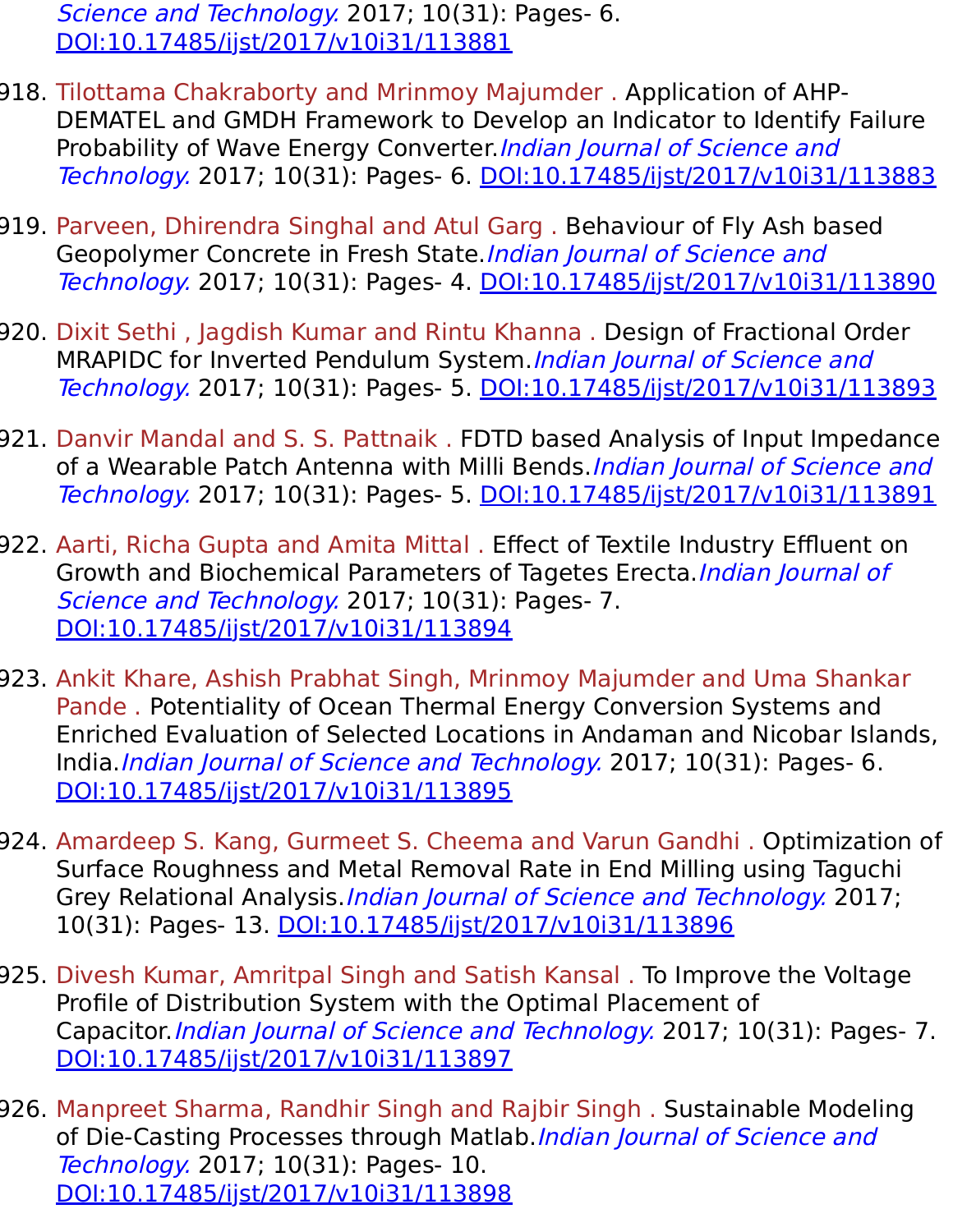- 927. Karambir Singh , Karamdeep Singh and Shivinder Devra . OCDMA and its Applications in Fiber Optics Communication Networks.*Indian Journal of* Science and Technology. 2017; 10(31): Pages- 5. [DOI:10.17485/ijst/2017/v10i31/113899](https://indjst.org/articles/ocdma-and-its-applications-in-fiber-optics-communication-networks)
- 928. Pinky Kothari and Hema Setia . Silver Nanoparticle Filled HPMC and Xanthan Films for Food Packaging and Safety. Indian Journal of Science and Technology. 2017; 10(31): Pages- 6. [DOI:10.17485/ijst/2017/v10i31/113900](https://indjst.org/articles/silver-nanoparticle-filled-hpmc-and-xanthan-films-for-food-packaging-and-safety)
- 929. Parminder Pal Singh, Gurmeet Singh Cheema and Amrinder Singh Kang . Influence of Tool Pin Profile and Welding Parameters on Tensile Strength of Aluminium Alloy 5052 during FSW.Indian Journal of Science and Technology. 2017; 10(31): Pages- 12. [DOI:10.17485/ijst/2017/v10i31/113902](https://indjst.org/articles/influence-of-tool-pin-profile-and-welding-parameters-on-tensile-strength-of-aluminium-alloy-5052-during-fsw)
- 930. Arvind Mittal . Emerging Technologies and their Impact on the Libraries. *Indian Journal of Science and Technology*. 2017; 10(31): Pages- 4. [DOI:10.17485/ijst/2017/v10i31/113915](https://indjst.org/articles/emerging-technologies-and-their-impact-on-the-libraries)
- 931. Taranjot Kaur, Sushil Kakkar and Shweta Rani . Smart Homes: Sensible Living Using Internet of Things.*Indian Journal of Science and Technology.* 2017; 10(31): Pages- 8. [DOI:10.17485/ijst/2017/v10i31/113917](https://indjst.org/articles/smart-homes-sensible-living-using-internet-of-things)
- 932. Gagandeep Singh, Sandeep Singh and Rajbir Singh . Finite Element Methods based Structural Analysis of Universal Joint using Structural Steel Material. *Indian Journal of Science and Technology.* 2017; 10(31): Pages- 7. [DOI:10.17485/ijst/2017/v10i31/113918](https://indjst.org/articles/finite-element-methods-based-structural-analysis-of-universal-joint-using-structural-steel-material)
- 933. Sushil Kakkar, T. S. Kamal and A. P. Singh . Square Patch Antenna with Fractal DGS for Band Notch Function. Indian Journal of Science and Technology. 2017; 10(31): Pages- 3. [DOI:10.17485/ijst/2017/v10i31/114217](https://indjst.org/articles/square-patch-antenna-with-fractal-dgs-for-band-notch-function)
- 934. Sangeeta and Varinderjit Kaur . Influence of Nuclear Charge Radius Parameterization on the Excitation Function of Nuclear Stopping. Indian Journal of Science and Technology. 2017; 10(31): Pages- 5. [DOI:10.17485/ijst/2017/v10i31/113886](https://indjst.org/articles/influence-of-nuclear-charge-radius-parameterization-on-the-excitation-function-of-nuclear-stopping)
- 935. G. Srinaganya and J. G. R. Sathiaseelan . An Enhanced Candidate Transaction Rank Accuracy Algorithm using SVM for Search Engines. *Indian* Journal of Science and Technology. 2017; 10(31): Pages- 11. [DOI:10.17485/ijst/2017/v10i31/104660](https://indjst.org/articles/an-enhanced-candidate-transaction-rank-accuracy-algorithm-using-svm-for-search-engines)
- 936. G. Edwin Sheela, D. Manimaran , I. Hubert Joe and V. Bena Jothy . Studies on Molecular Structure and Vibrational Spectra of NLO Crystal L- Glutamine Oxalate by DFT Method. Indian Journal of Science and Technology. 2017; 10(31): Pages- 23. [DOI:10.17485/ijst/2017/v10i31/114486](https://indjst.org/articles/studies-on-molecular-structure-and-vibrational-spectra-of-nlo-crystal-l-glutamine-oxalate-by-dft-method)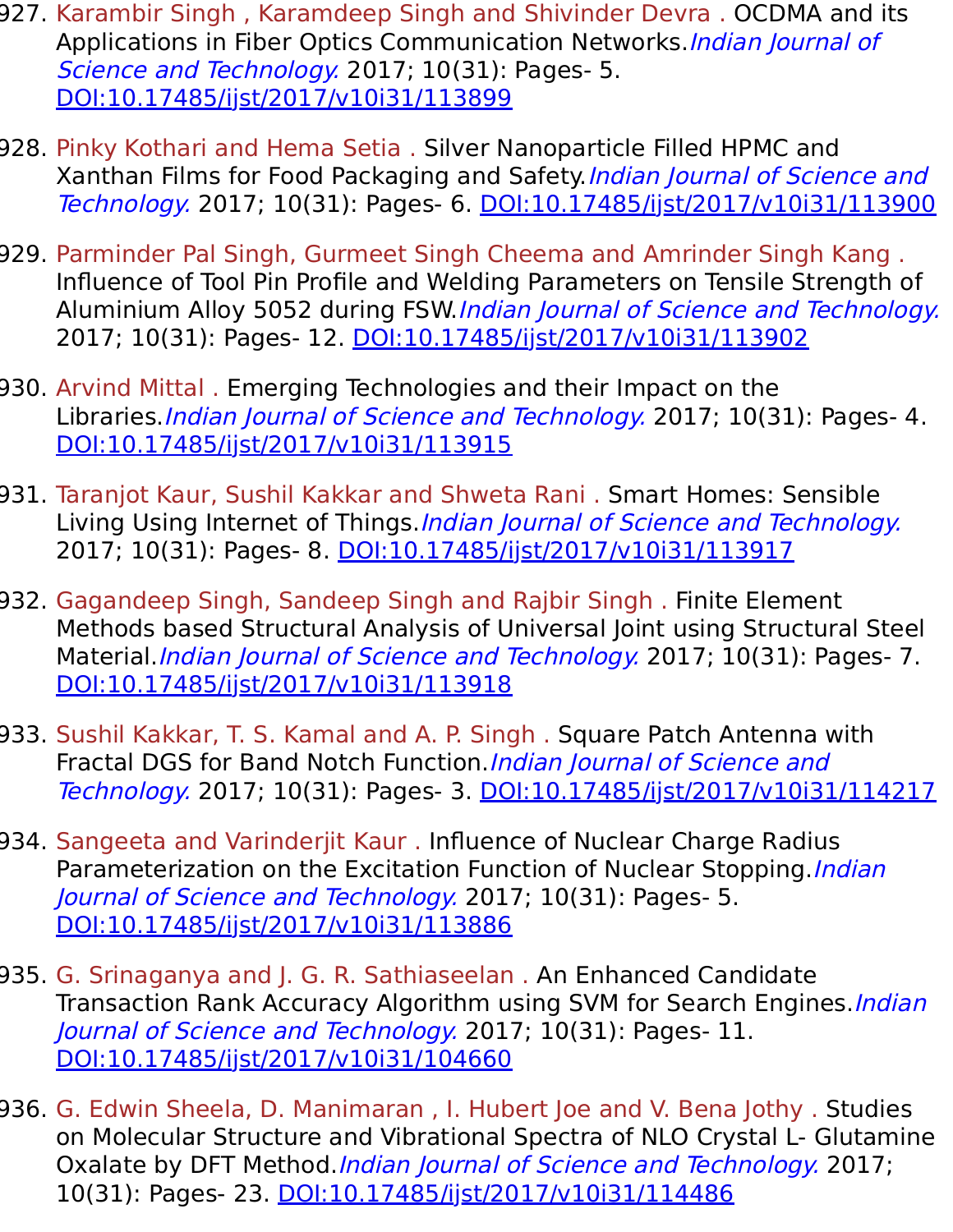- 937. Alpana Pandey and Subodh Pandey . Synchronization Error Investigation of an Autonomous Chaotic System in Signal Masking Application. *Indian* Journal of Science and Technology. 2017; 10(31): Pages- 8. [DOI:10.17485/ijst/2017/v10i31/111100](https://indjst.org/articles/synchronization-error-investigation-of-an-autonomous-chaotic-system-in-signal-masking-application)
- 938. Nuramirah Akrom and Zuhaimy Ismail . A Hybrid GA-FEEMD for Forecasting Crude Oil Prices.Indian Journal of Science and Technology. 2017; 10(31): Pages- 6. [DOI:10.17485/ijst/2017/v10i31/117465](https://indjst.org/articles/a-hybrid-ga-feemd-for-forecasting-crude-oil-prices)
- 939. Akhilesh Kumar , Vivek Jain , Dheeraj Gupta and Mohit Agrawal . Experimental Investigation of SS-304 by using Orbital Welding with A-TIG Process. *Indian Journal of Science and Technology*. 2017; 10(31): Pages- 6. [DOI:10.17485/ijst/2017/v10i31/113892](https://indjst.org/articles/experimental-investigation-of-ss-304-by-using-orbital-welding-with-a-tig-process)
- 940. Sanghmitra Saxena , Renu Sharma and Tanuja Srivastava . Reaction Pathway Study of Catalyst Ni, W, Cu/ Kieselguhr Catalyst: Effects of Catalyst Reduction Temperature, Reduction Time and Amount of Catalyst Used.Indian Journal of Science and Technology. 2017; 10(31): Pages- 6. [DOI:10.17485/ijst/2017/v10i31/113916](https://indjst.org/articles/reaction-pathway-study-of-catalyst-ni-w-cu-kieselguhr-catalyst-effects-of-catalyst-reduction-temperature-reduction-time-and-amount-of-catalyst-used)
- 941. Munish Mehta, Jujhar Singh and Manpreet Singh . Reliability and Availability Evaluation of a SeriesParallel System Subject to Random Failure. *Indian* Journal of Science and Technology. 2017; 10(31): Pages- 11. [DOI:10.17485/ijst/2017/v10i31/116145](https://indjst.org/articles/reliability-and-availability-evaluation-of-a-seriesparallel-system-subject-to-random-failure)
- 942. G. Mahalaxmi and Kavitha Esther Rajakumari . Multi-Agent Technology to Improve the Internet of Things Routing Algorithm using Ant Colony Optimization. Indian Journal of Science and Technology. 2017; 10(31): Pages- 8. [DOI:10.17485/ijst/2017/v10i31/112338](https://indjst.org/articles/multi-agent-technology-to-improve-the-internet-of-things-routing-algorithm-using-ant-colony-optimization)
- 943. Rajinder Parshad, P. K. Srivastva , Snehmani , S. Ganguly , S. Kumar and A. Ganju . Snow Avalanche Susceptibility Mapping using Remote Sensing and GIS in Nubra-Shyok Basin, Himalaya, India. *Indian Journal of Science and* Technology. 2017; 10(31): Pages- 19. [DOI:10.17485/ijst/2017/v10i31/105647](https://indjst.org/articles/snow-avalanche-susceptibility-mapping-using-remote-sensing-and-gis-in-nubra-shyok-basin-himalaya-india)
- 944. Beant Kaur Billing, Narinder Singh and Prabhat K. Agnihotri . The Growth of Carbon Nanotubes via Chemical Vapor Deposition Method; its Purification and Functionalization. Indian Journal of Science and Technology. 2017; 10(31): Pages- 12. [DOI:10.17485/ijst/2017/v10i31/113861](https://indjst.org/articles/the-growth-of-carbon-nanotubes-via-chemical-vapor-deposition-method-its-purification-and-functionalization)
- 945. D. Prabhakar , P. Mallikarjuna Rao and M. Satyanarayana . Design and Performance of Resonant Spacing Linear Patch Array with Mitered Bend Feed Network for Wireless Applications. Indian Journal of Science and Technology. 2017; 10(31): Pages- 12. [DOI:10.17485/ijst/2017/v10i31/92423](https://indjst.org/articles/design-and-performance-of-resonant-spacing-linear-patch-array-with-mitered-bend-feed-network-for-wireless-applications)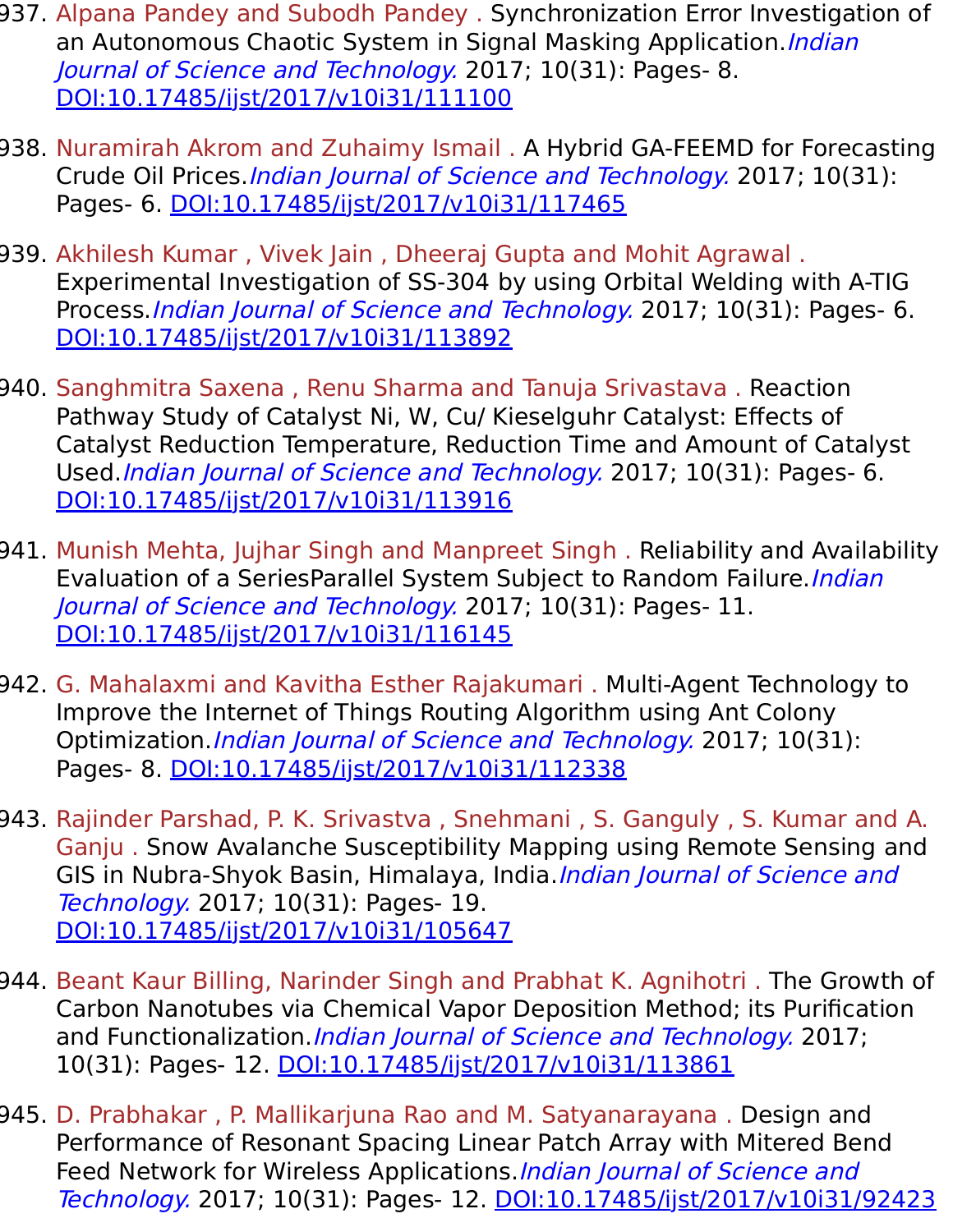- 946. Danilo Lopez Sarmiento, Edwin Rivas Trujillo and Oscar Eduardo Gualdron . Characterization of Primary Users in Cognitive Radio Wireless Networks using Support Vector Machine. Indian Journal of Science and Technology. 2017; 10(32): Pages- 12. [DOI:10.17485/ijst/2017/v10i32/93796](https://indjst.org/articles/characterization-of-primary-users-in-cognitive-radio-wireless-networks-using-support-vector-machine)
- 947. C. Raju and H. Akamanchi Raghottam . On Dodge-Romig Single Sampling Inspection Tables under Average Quality Protection. Indian Journal of Science and Technology. 2017; 10(32): Pages- 6. [DOI:10.17485/ijst/2017/v10i32/103726](https://indjst.org/articles/on-dodge-romig-single-sampling-inspection-tables-under-average-quality-protection)
- 948. Mohsen Farzi . Suggesting a Formula to Calculate the Compression Index in Ahvaz.Indian Journal of Science and Technology. 2017; 10(32): Pages- 8. [DOI:10.17485/ijst/2017/v10i32/106232](https://indjst.org/articles/suggesting-a-formula-to-calculate-the-compression-index-in-ahvaz)
- 949. N. Aparna, R. Karunakaran and M. Parthiban . Effect of Selenium Nano Particles on Glutathione Peroxidase mRNA Gene Expression in Broiler Chicken.Indian Journal of Science and Technology. 2017; 10(32): Pages- 5. [DOI:10.17485/ijst/2017/v10i32/106626](https://indjst.org/articles/effect-of-selenium-nano-particles-on-glutathione-peroxidase-mrna-gene-expression-in-broiler-chicken)
- 950. S.Sheikh and A. Nagaraju . A Comparative Study of Task Scheduling and Load Balancing Techniques with MCT using ETC on Computational Grids. *Indian Journal of Science and Technology*. 2017; 10(32): Pages- 14. [DOI:10.17485/ijst/2017/v10i32/110751](https://indjst.org/articles/a-comparative-study-of-task-scheduling-and-load-balancing-techniques-with-mct-using-etc-on-computational-grids)
- 951. Narander Kumar and Swati Saxena . Energy-Efficient Load-Aware VM Placement using Multi-Metrics Analysis. Indian Journal of Science and Technology. 2017; 10(32): Pages- 8. [DOI:10.17485/ijst/2017/v10i32/113054](https://indjst.org/articles/energy-efficient-load-aware-vm-placement-using-multi-metrics-analysis)
- 952. M. Raja and Saifil Ali . Consumer Preference towards Retailer's Brand in Chennai District.Indian Journal of Science and Technology. 2017; 10(32),: Pages- 4. [DOI:10.17485/ijst/2017/v10i32/115602](https://indjst.org/articles/consumer-preference-towards-retailers-brand-in-chennai-district)
- 953. Liliana S. Rodríguez, John Gonzalez, Meryene Barrios and Claudia Pachon . Physiotherapeutic Intervention in a Patient with Spinal Cord Injury (SCI).Indian Journal of Science and Technology. 2017; 10(32): Pages- 7. [DOI:10.17485/ijst/2017/v10i32/117217](https://indjst.org/articles/physiotherapeutic-intervention-in-a-patient-with-spinal-cord-injury-sci)
- 954. L. Nagaraja, M. Sudhakar Reddy and M. Surya Narayana Reddy . Heat Transfer in a Non-Newtonian Fluid Past a Horizontal Circular Cylinder in Non-Darcy Porous Medium with Suction\Injection Effects. Indian Journal of Science and Technology. 2017; 10(32): Pages- 7. [DOI:10.17485/ijst/2017/v10i32/104601](https://indjst.org/articles/heat-transfer-in-a-non-newtonian-fluid-past-a-horizontal-circular-cylinder-in-non-darcy-porous-medium-with-suctioninjection-effects)
- 955. V. Sathyamoorthy , S. Deepan, S. P. Sathya Prasanth and L. Prabhu . Optimization of Machining Parameters for Surface Roughness in End Milling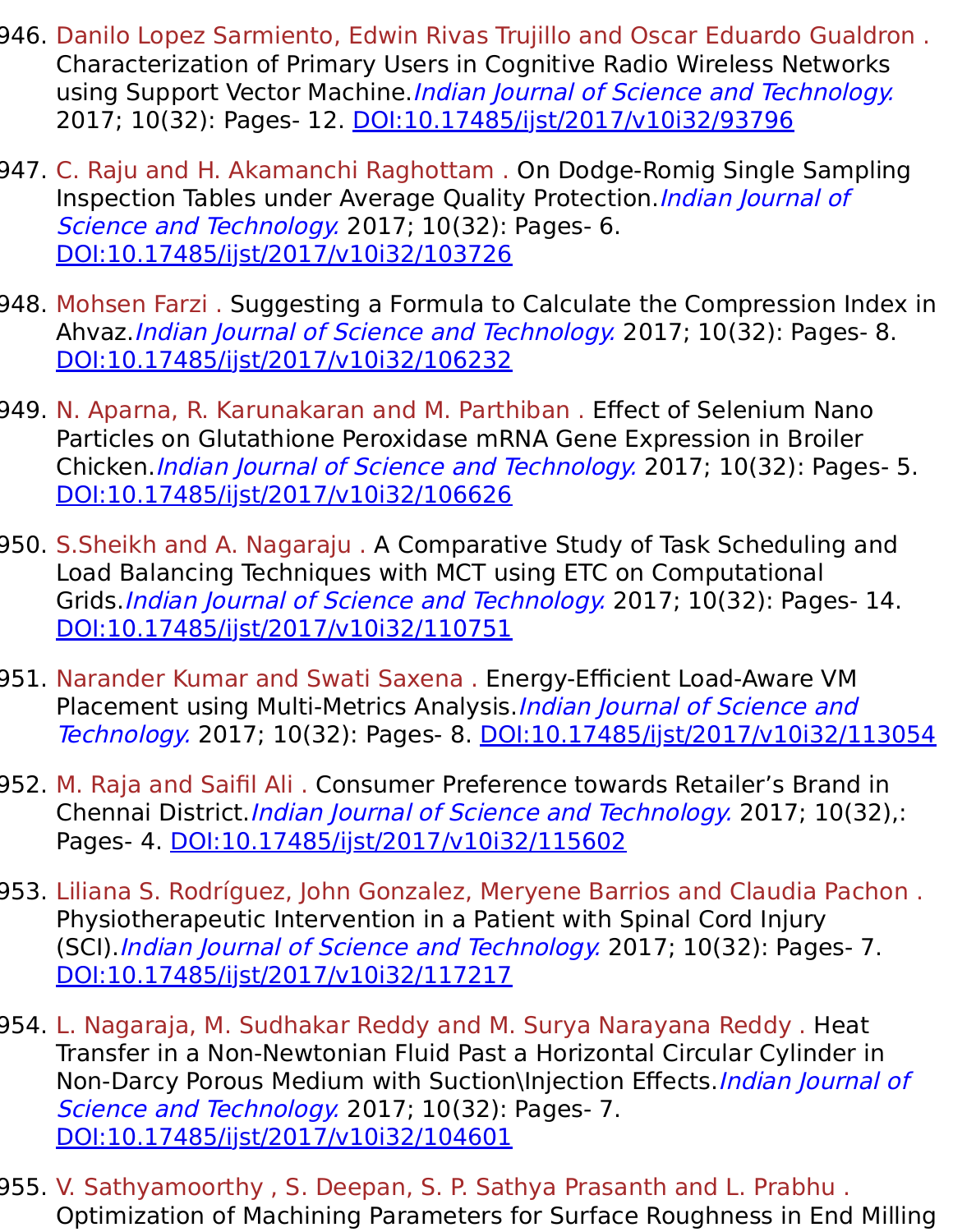of Magnesium AM60 Alloy. Indian Journal of Science and Technology. 2017; 10(32): Pages- 7. [DOI:10.17485/ijst/2017/v10i32/104651](https://indjst.org/articles/optimization-of-machining-parameters-for-surface-roughness-in-end-milling-of-magnesium-am60-alloy)

- 956. Yara Rabia Helaly, Mushira Mohamed Dahaba, Hany Mahmoud Omar and Mohamed Khalifa Zayet . The Accuracy of Cone Beam Computed Tomographybased Registration and Multislice Computed Tomographybased Registration for Oral and Maxillofacial Surgery: A Systematic Review.Indian Journal of Science and Technology. 2017; 10(32): Pages- 15. [DOI:10.17485/ijst/2017/v10i32/95438](https://indjst.org/articles/the-accuracy-of-cone-beam-computed-tomographybased-registration-and-multislice-computed-tomography-based-registration-for-oral-and-maxillofacial-surgery-a-systematic-review)
- 957. E. Pourjafarabadi and R. Azimirad . Construction of a Gauge Symmetry in N - 2 Level of Open String. *Indian Journal of Science and Technology*. 2017; 10(32): Pages- 5. [DOI:10.17485/ijst/2017/v10i32/113842](https://indjst.org/articles/construction-of-a-gauge-symmetry-in-n-2-level-of-open-string)
- 958. Romany F. Mansour . Real-Time Iris Tracking-based on a Generalized Probabilistic Particle Filter. Indian Journal of Science and Technology. 2017; 10(32): Pages- 9. [DOI: 10.17485/ijst/2017/v10i32/113456](https://indjst.org/articles/real-time-iris-tracking-based-on-a-generalized-probabilistic-particle-filter)
- 959. Ananya Saha, Srabani Mukhopadhyaya and Buddhadeb Sau . A Taxonomy on Rigidity of Graphs. *Indian Journal of Science and Technology*. 2017; 10(32): Pages- 16. [DOI:10.17485/ijst/2017/v10i32/110638](https://indjst.org/articles/a-taxonomy-on-rigidity-of-graphs)
- 960. Rahat Ali Khan, Altaf Mazhar Soomro and Hima Zafar . Minimizing Path Loss in Medical Wireless Sensors in Wireless Body Area Sensor Networks. Indian Journal of Science and Technology. 2017; 10(32): Pages- 7. [DOI:10.17485/ijst/2017/v10i32/117001](https://indjst.org/articles/minimizing-path-loss-in-medical-wireless-sensors-in-wireless-body-area-sensor-networks)
- 961. N. Nanvyat, C. S. Mulambalah , J. A. Ajiji , D. A. Dakul , and M. H. Tsingalia . Prevalence of Human Malaria Infection and its Transmission Pattern in the Highlands and Lowlands of Plateau State, Nigeria. Indian Journal of Science and Technology. 2017; 10(32): Pages- 9. [DOI:10.17485/ijst/2017/v10i32/113622](https://indjst.org/articles/prevalence-of-human-malaria-infection-and-its-transmission-pattern-in-the-highlands-and-lowlands-of-plateau-state-nigeria)
- 962. Ranjith Kumar Indarapu , Leonie Grace Fernandes and Cherukuri Pavana Jyothi . Comparative Analysis of Mesenchymal Progenitor Cells from Dental Pulp and Cord Tissue and their Potentiality Towards Trans-Differentiation. *Indian Journal of Science and Technology*. 2017; 10(32): Pages- 14. [DOI:10.17485/ijst/2017/v10i32/116427](https://indjst.org/articles/comparative-analysis-of-mesenchymal-progenitor-cells-from-dental-pulp-and-cord-tissue-and-their-potentiality-towards-trans-differentiation)
- 963. G. V. R. Seshagiri Rao, U. Ramakanth and Suryaprakash . Vibration Analysis of Circular and Annular Plate under different Boundary Conditions. Indian Journal of Science and Technology. 2017; 10(32): Pages- 7. [DOI:10.17485/ijst/2017/v10i32/117489](https://indjst.org/articles/vibration-analysis-of-circular-and-annular-plate-under-different-boundary-conditions)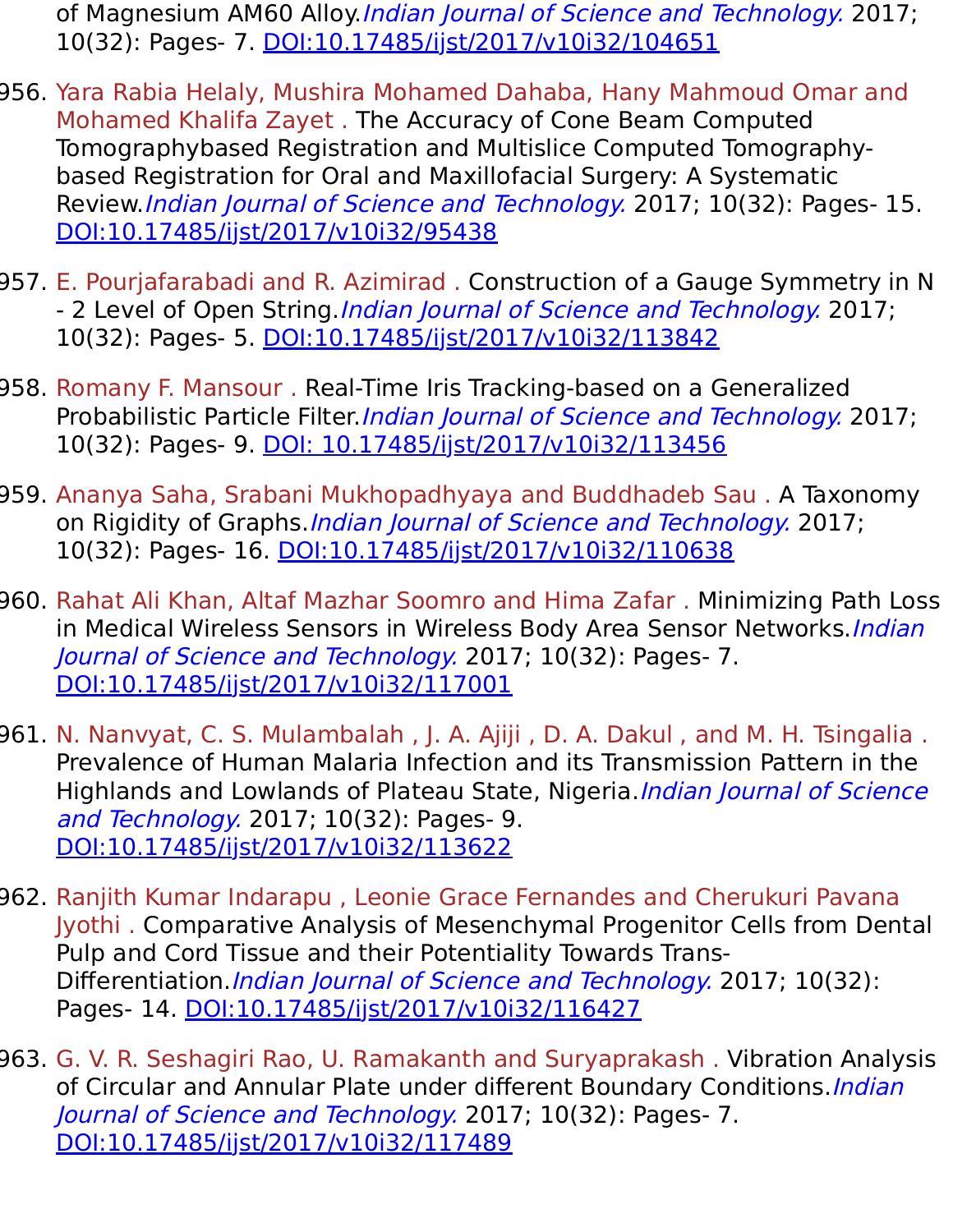- 964. K. Karthikeyan and P. K. Dhal . Transient Stability Enhancement by Optimal Location and Tuning of STATCOM using Biogeography based Optimization Technique.*Indian Journal of Science and Technology*. 2017; 10(33): Pages-10. [DOI:10.17485/ijst/2017/v10i33/104592](https://indjst.org/articles/transient-stability-enhancement-by-optimal-location-and-tuning-of-statcom-using-biogeography-based-optimization-technique)
- 965. Kirubagari Vellaisamy, Ahmad Suhaimi Baharudin, Kamal Karkonasasi and Seyed Aliakbar Mousavi . Factor Affecting User Adoption towards Internship and Career Portal in Malaysia.*Indian Journal of Science and Technology.* 2017; 10(33): Pages- 6. [DOI:10.17485/ijst/2017/v10i33/80079](https://indjst.org/articles/factor-affecting-user-adoption-towards-internship-and-career-portal-in-malaysia)
- 966. Yassir A. Ahmad . Reducing PAPR of OFDM Systems using Cyclic Prefix Shifting Algorithm. *Indian Journal of Science and Technology*. 2017; 10(33): Pages- 6. [DOI:10.17485/ijst/2017/v10i33/108085](https://indjst.org/articles/reducing-papr-of-ofdm-systems-using-cyclic-prefix-shifting-algorithm)
- 967. Hans Márquez, C. Salgado and Cesar Hernández . Multichannel Assignment with Load Balance in Cognitive Radio Networks. Indian Journal of Science and Technology. 2017; 10(33): Pages- 17. [DOI:10.17485/ijst/2017/v10i33/110001](https://indjst.org/articles/multichannel-assignment-with-load-balance-in-cognitive-radio-networks)
- 968. Urooj Beg , K. Parvathi and Vinod Jha . Text Translation of Scanned Hindi Document to Braille via Image Processing.*Indian Journal of Science and* Technology. 2017; 10(33): Pages- 8. [DOI:10.17485/ijst/2017/v10i33/112335](https://indjst.org/articles/text-translation-of-scanned-hindi-document-to-braille-via-image-processing)
- 969. Olabode Idowu-Bismark, Francis Idachaba and A. A. A. Atayero . A Survey on Traffic Evacuation Techniques in Internet of Things Network Environment. *Indian Journal of Science and Technology*. 2017; 10(33): Pages- 11. [DOI:10.17485/ijst/2017/v10i33/112749](https://indjst.org/articles/a-survey-on-traffic-evacuation-techniques-in-internet-of-things-network-environment)
- 970. Ashwaq Talib Hashim and Zaid Mundher Radeef . Multiple Image Secret Sharing based on Linear System. Indian Journal of Science and Technology. 2017; 10(33): Pages- 17. [DOI: 10.17485/ijst/2017/v10i33/113085](https://indjst.org/articles/multiple-image-secret-sharing-based-on-linear-system)
- 971. A. V. Lekomtsev and P. Yu. Ilyushin . Estimation of Input Pump Pressure in Conditions of Low Foaming Gas-Content Oil Pumping.*Indian Journal of* Science and Technology. 2017; 10(33): Pages- 6. [DOI:10.17485/ijst/2017/v10i33/114334](https://indjst.org/articles/estimation-of-input-pump-pressure-in-conditions-of-low-foaming-gas-content-oil-pumping)
- 972. Roy Qaiser Hussain and Abdul Aziz . Detection of Lung Cancer in Smokers and NonSmokers by Applying Data Mining Techniques. Indian Journal of Science and Technology. 2017; 10(33): Pages- 5. [DOI:10.17485/ijst/2017/v10i33/114700](https://indjst.org/articles/detection-of-lung-cancer-in-smokers-and-nonsmokers-by-applying-data-mining-techniques)
- 973. Shah Zaman Nizamani, Syed Raheel Hassan and Rafia Naz . A Theoretical Framework for Password Security against Offline Guessability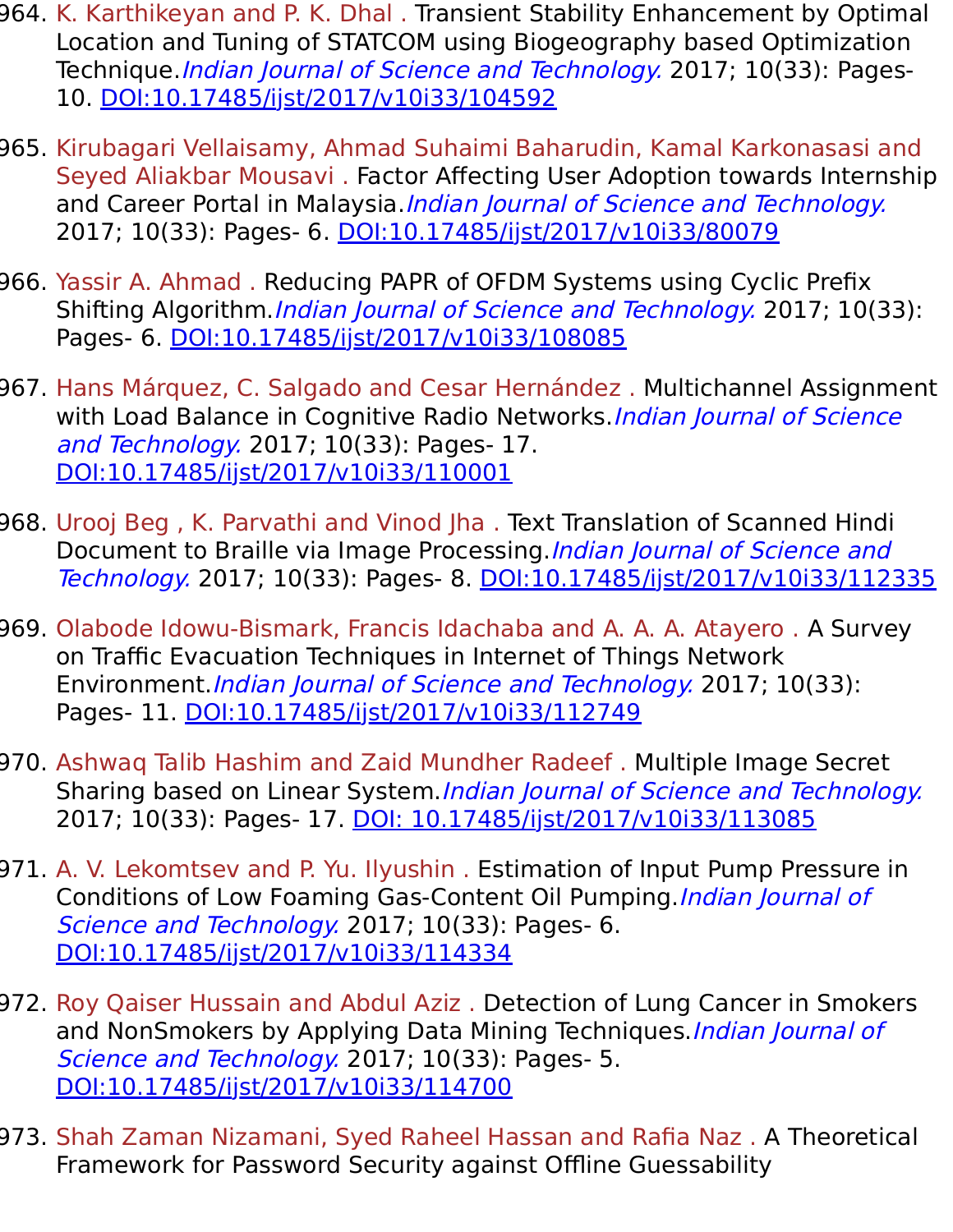Attacks. Indian Journal of Science and Technology. 2017; 10(33): Pages- 6. [DOI:10.17485/ijst/2017/v10i33/115252](https://indjst.org/articles/a-theoretical-framework-for-password-security-against-offline-guessability-attacks)

- 974. Made Krisna Dinata , Luh Putu Ratna Sundari, Made Muliarta and Luh Made Indah Sri Handari Adiputra . Ergonomic Study on Padang- Padang Beach Workers in Bali.*Indian Journal of Science and Technology*. 2017; 10(33): Pages- 4. [DOI:10.17485/ijst/2017/v10i33/115570](https://indjst.org/articles/ergonomic-study-on-padang-padang-beach-workers-in-bali)
- 975. Jhon W. Zartha , Bibiana Arango Alzate , Monica L. Tobon , Jonathan Gomez , Julio Gonzalez and Carlos Marquerie . Open Innovation in an Intermediate City of Colombia. Indian Journal of Science and Technology. 2017; 10(33): Pages- 11. [DOI:10.17485/ijst/2017/v10i33/116045](https://indjst.org/articles/open-innovation-in-an-intermediate-city-of-colombia)
- 976. Fares Sassi, Hichem Othmani, Dhafer Mezghani and Abdelkader Mami . The Application of Sliding Mode Control of a Speed Induction Motor Pump using FPGA.Indian Journal of Science and Technology. 2017; 10(33): Pages- 8. [DOI:10.17485/ijst/2017/v10i33/116188](https://indjst.org/articles/the-application-of-sliding-mode-control-of-a-speed-induction-motor-pump-using-fpga)
- 977. Amit Kumar and Vipin Shrivastava . Historical Trends and Recent Developments in Solar Greenhouse Dryer Operated Under Active Mode: A Review.Indian Journal of Science and Technology. 2017; 10(33): Pages- 16. [DOI: 10.17485/ijst/2017/v10i33/116988](https://indjst.org/articles/historical-trends-and-recent-developments-in-solar-greenhouse-dryer-operated-under-active-mode-a-review)
- 978. G. V. Hari Prasad, R. D. Bhavani, T. M. Ragni and V. S. Rani . Improved Classification of Phonocardiography Signal Using Optimised Feature Selection. Indian Journal of Science and Technology. 2017; 10(33): Pages- 7. [DOI: 10.17485/ijst/2017/v10i33/117228](https://indjst.org/articles/improved-classification-of-phonocardiography-signal-using-optimised-feature-selection)
- 979. Mallikharjuna Rao Sathuluri, Santhikiran Bathulla, Abdul Azeem and Y. Pavan Kumar . Gesture and Joystick Controlled Multipurpose Automated Wheelchair. Indian Journal of Science and Technology. 2017; 10(33): Pages-9. [DOI:10.17485/ijst/2017/v10i33/117230](https://indjst.org/articles/gesture-and-joystick-controlled-multipurpose-automated-wheelchair)
- 980. El hadi Chahid, Mohammed Idali Oumhand and Abdessamad Malaoui . A Fast Strategy to Determine the Physical and Electrical Parameters of Silicon Photovoltaic Cell. Indian Journal of Science and Technology. 2017; 10(33): Pages- 8. [DOI:10.17485/ijst/2017/v10i33/115467](https://indjst.org/articles/a-fast-strategy-to-determine-the-physical-and-electrical-parameters-of-silicon-photovoltaic-cell)
- 981. T. Johnson . Applications of Intuitionistic Fuzzy Sets in the Academic Career of the Students. *Indian Journal of Science and Technology*. 2017; 10(34): Pages- 5. [DOI:10.17485/ijst/2017/v10i34/94944](https://indjst.org/articles/applications-of-intuitionistic-fuzzy-sets-in-the-academic-career-of-the-students)
- 982. Zeeshan A. Abbasi and Zainul Abdin Jaffery . Equalization of MIMO- OFDM System under Time Varying Channel using ANFIS. Indian Journal of Science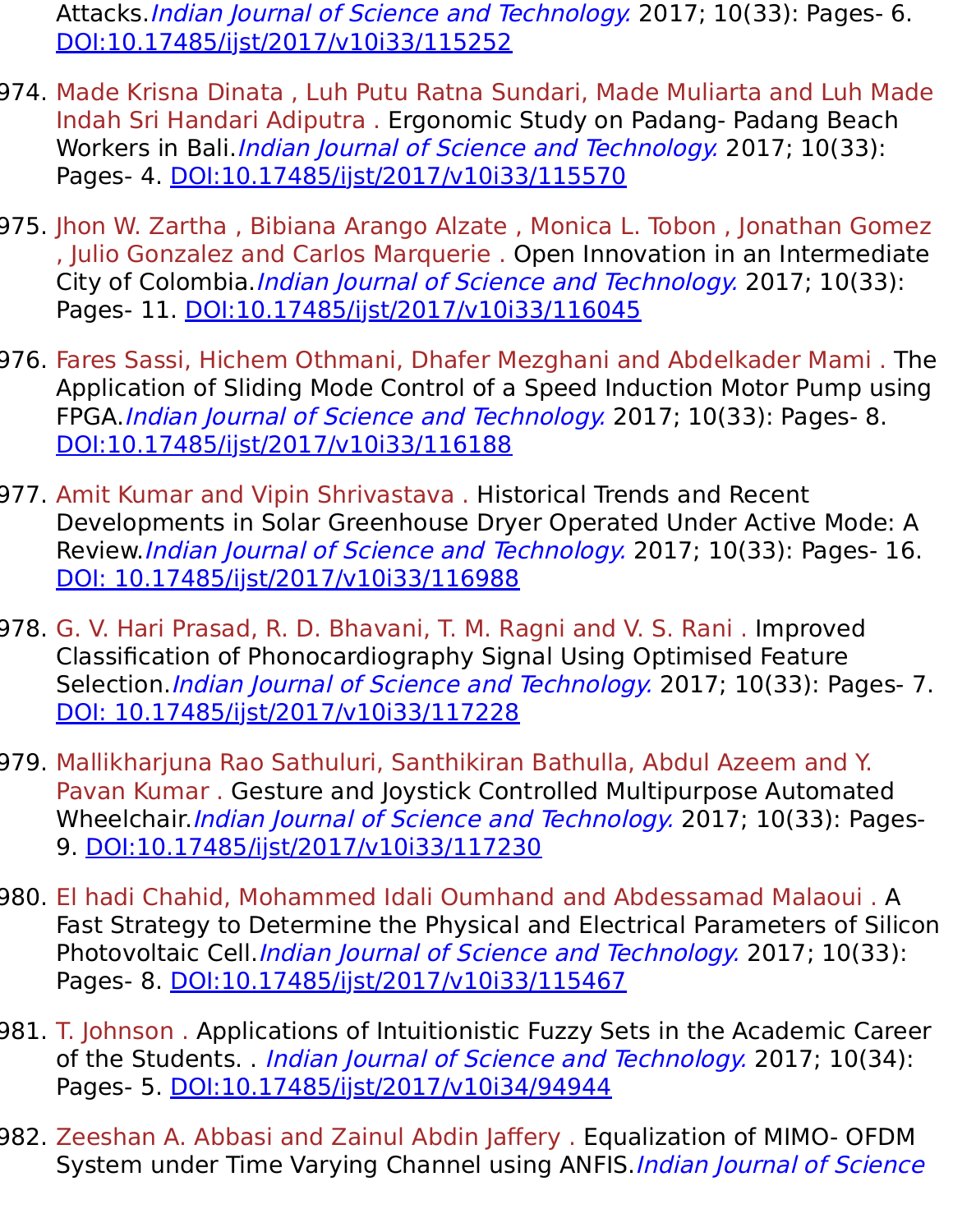and Technology. 2017; 10(34): Pages- 12. [DOI:10.17485/ijst/2017/v10i34/99321](https://indjst.org/articles/equalization-of-mimo-ofdm-system-under-time-varying-channel-using-anfis)

- 983. N. Hephzibah Kirubamani and M. R. Meenatshi . Umbilical Coiling Index- UCI by USG and its Postnatal Correlation. Indian Journal of Science and Technology. 2017; 10(34): Pages- 4. [DOI:10.17485/ijst/2017/v10i34/112349](https://indjst.org/articles/umbilical-coiling-index-uci-by-usg-and-its-postnatal-correlation)
- 984. E. Naresh and B. P. Vijaya Kumar . Effective Software Installation for Embedded Software by Applying the Reverse Engineering Approach.*Indian* Journal of Science and Technology. 2017; 10(34): Pages- 6. [DOI:10.17485/ijst/2017/v10i34/115507](https://indjst.org/articles/effective-software-installation-for-embedded-software-by-applying-the-reverse-engineering-approach)
- 985. Ajay Sharma . The Generalized Form of Principia's Third Law of Motion. *Indian Journal of Science and Technology*. 2017; 10(34): Pages- 18. [DOI:10.17485/ijst/2017/v10i34/115866](https://indjst.org/articles/the-generalized-form-of-principias-third-law-of-motion)
- 986. Divya Vishambhar Kumbhakar , Animesh Kumar Datta, Debadrito Das , Venu Prabha Sahu , Sukhdeo B. Barbuddhe , Suraj Sharma , Bapi Ghosh and Ankita Pramanik . Nano Particle (Metallic Copper and Cadmium sulphide) Application: Photocatalytic Potentiality and Antimicrobial Effectivity.*Indian Journal of Science and Technology*. 2017; 10(34): Pages-17 . [DOI:10.17485/ijst/2017/v10i34/116671](https://indjst.org/articles/nano-particle-metallic-copper-and-cadmium-sulphide-application-photocatalytic-potentiality-and-antimicrobial-effectivity)
- 987. J. Mamatha and N. Devanna . Development and Validation of a RP- HPLC method for Analysis of Cidofovir in Medicinal Form. Indian Journal of Science and Technology. 2017; 10(34): Pages- 5. [DOI:10.17485/ijst/2017/v10i34/117108](https://indjst.org/articles/development-and-validation-of-a-rp-hplc-method-for-analysis-of-cidofovir-in-medicinal-form)
- 988. Amandeep Kaur and Sangeeta Sharma . Removal of Heavy Metals from Waste Water by using Various Adsorbents- A Review. Indian Journal of Science and Technology. 2017; 10(34): Pages- 14. [DOI:10.17485/ijst/2017/v10i34/117269](https://indjst.org/articles/removal-of-heavy-metals-from-waste-water-by-using-various-adsorbents-a-review)
- 989. D. Sai Eswari, Afreen Rafiq and R. Deepthi . Knowledge Discovery in Tweets for the Prevention of Inference Attacks. Indian Journal of Science and Technology. 2017; 10(34): Pages- 5. [DOI:10.17485/ijst/2017/v10i34/114132](https://indjst.org/articles/knowledge-discovery-in-tweets-for-the-prevention-of-inference-attacks)
- 990. Nasser Rezavand, Davood Jahani and Hossein Asilian . Facies, Depositional Environment and Sequence Stratigraphy of Dalan Formation in Persian Gulf (Qatar-South Fars Arch) Well SP-A Subsurface Section. Indian Journal of Science and Technology, Vol 10(34): Pages- 6. [DOI:10.17485/ijst/2017/v10i34/88678](https://indjst.org/articles/facies-depositional-environment-and-sequence-stratigraphy-of-dalan-formation-in-persian-gulf-qatar-south-fars-arch-well-sp-a-subsurface-section)
- 991. Afreen Rafiq, D. Sai Eswari and R. Deepthi . Improved Attribute based Encryption Scheme over Integrated Data Access Control Structures in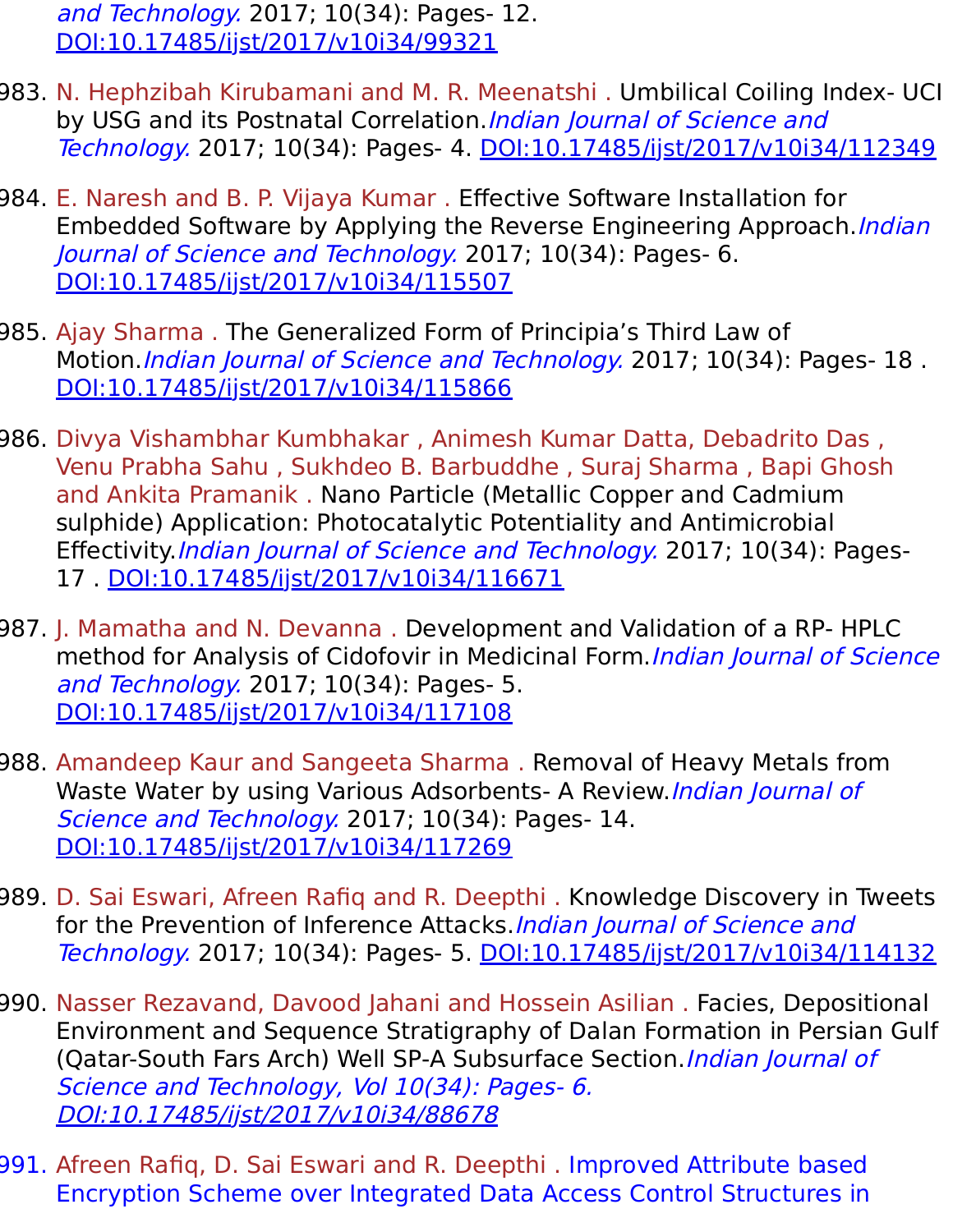Cloud Computing.Indian Journal of Science and Technology. 2017; 10(34): Pages- 6. [DOI:10.17485/ijst/2017/v10i34/114130](https://indjst.org/articles/improved-attribute-based-encryption-scheme-over-integrated-data-access-control-structures-in-cloud-computing)

- 992. R. Deepthi, D. Sai Eswari, Afreen Rafiq and K. Srinivas . SSAAR: Enhanced Spatial Reusability for Optimal Path Selection in Wireless Sensor Networks.Indian Journal of Science and Technology. 2017; 10(34): Pages- 6. [DOI:10.17485/ijst/2017/v10i34/114131](https://indjst.org/articles/ssaar-enhanced-spatial-reusability-for-optimal-path-selection-in-wireless-sensor-networks)
- 993. C. Raghavendra , A. Kumaravel and S. Sivasuramanyan . Features Subset Selection using Improved Teaching Learning based Optimisation (ITLBO) Algorithms for Iris Recognition.Indian Journal of Science and Technology. 2017; 10(34): Pages- 12. [DOI:10.17485/ijst/2017/v10i34/118307](https://indjst.org/articles/features-subset-selection-using-improved-teaching-learning-based-optimisation-itlbo-algorithms-for-iris-recognition)
- 994. Mridul Kumar Mathur , Waseem H. Wani , Z. A. Bangi, M. Tariq Banday , S. Umira R. Qadri and Debashis De . Robust Coplanar Bus with Unique Modular Design for Quantum-dot Cellular Automata.Indian Journal of Science and Technology. 2017; 10(34): Pages- 9. [DOI:10.17485/ijst/2017/v10i34/113533](https://indjst.org/articles/robust-coplanar-bus-with-unique-modular-design-for-quantum-dot-cellular-automata)
- 995. N. P. Dharani, V. Meenakshi and N. Harathi . Hardware Approach to Demodulate Satellite Relayed Video Signals.Indian Journal of Science and Technology. 2017; 10(34): Pages- 7. [DOI:10.17485/ijst/2017/v10i34/112161](https://indjst.org/articles/hardware-approach-to-demodulate-satellite-relayed-video-signals)
- 996. Samriti Mahajan and Vikas Soni . Disaster Management "Mitigation of Inevitable Accident".Indian Journal of Science and Technology. 2017; 10(35): Pages- 13. [DOI:10.17485/ijst/2017/v10i35/118946](https://indjst.org/articles/disaster-management-mitigation-of-inevitable-accident)
- 997. Gagandeep Jagdev and Gurpreet Singh . Big Data Diagnosis Enhances Innovative Winning Formula in the World of Sports.*Indian Journal of Science* and Technology. 2017; 10(35): Pages- 10. [DOI:10.17485/ijst/2017/v10i35/118953](https://indjst.org/articles/big-data-diagnosis-enhances-innovative-winning-formula-in-the-world-of-sports)
- 998. Sarojlaxmi Jena , Mohan Debarchan Mohanty and Mihir Narayan Mohanty . Biomedical Image Segmentation using Optimized Fuzzy C-mean Algorithm.Indian Journal of Science and Technology. 2017; 10(35): Pages- 6. [DOI:10.17485/ijst/2017/v10i35/118948](https://indjst.org/articles/biomedical-image-segmentation-using-optimized-fuzzy-c-mean-algorithm)
- 999. Jignesh R. Mehta . Demonstration of Liquid Desiccant Based Air Conditioning System using Solar Energy and Waste Heat.Indian Journal of Science and Technology. 2017; 10(35): Pages- 6. [DOI:10.17485/ijst/2017/v10i35/118950](https://indjst.org/articles/demonstration-of-liquid-desiccant-based-air-conditioning-system-using-solar-energy-and-waste-heat)
- 000. G. R. Prashantha , N. Jagadisha and M. P. Chandrashekar . Feature Extraction of Human Retinal Recognition for Biometric Identification using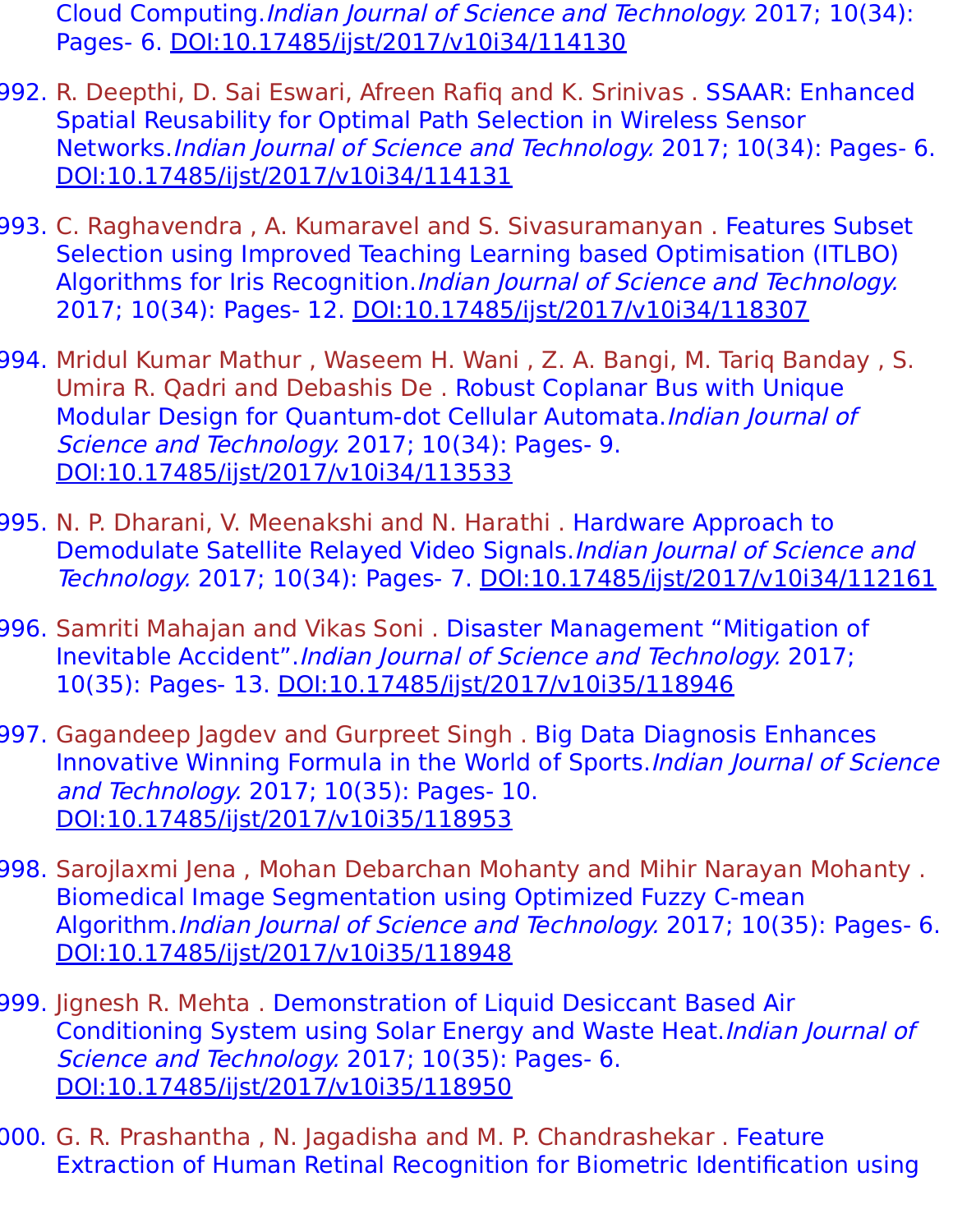ANN.Indian Journal of Science and Technology. 2017; 10(35): Pages- 7. [DOI:10.17485/ijst/2017/v10i35/118952](https://indjst.org/articles/feature-extraction-of-human-retinal-recognition-for-biometric-identification-using-ann)

- 001. Rahul D. Shanbhogue and B. M. Beena . Survey of Data Mining (DM) and Machine Learning (ML) Methods on Cyber Security.Indian Journal of Science and Technology. 2017; 10(35): Pages- 7. [DOI:10.17485/ijst/2017/v10i35/118951](https://indjst.org/articles/survey-of-data-mining-dm-and-machine-learning-ml-methods-on-cyber-security)
- 002. Kamlesh Sharma and Suryakanthi Tangirala . Web Recognition of Spoken Hindi.Indian Journal of Science and Technology. 2017; 10(35): Pages- 6. [DOI:10.17485/ijst/2017/v10i35/118956](https://indjst.org/articles/web-recognition-of-spoken-hindi)
- 003. Nasreen Akhtar , Yogesh Bhomia and Arushi Bhardwaj . Design and Simulation of Sierpinski Carpet Antenna utilizing Two Feeding Method.Indian Journal of Science and Technology. 2017; 10(35): Pages- 7. [DOI:10.17485/ijst/2017/v10i35/118957](https://indjst.org/articles/design-and-simulation-of-sierpinski-carpet-antenna-utilizing-two-feeding-method)
- 004. Tanu Thakur, Yogesh Bhomia and Arushi Bhardwaj . Designing Simulation of T-Slotted Antenna with Two Feeding Method.Indian Journal of Science and Technology. 2017; 10(35): Pages- 4. [DOI:10.17485/ijst/2017/v10i35/118958](https://indjst.org/articles/designing-simulation-of-t-slotted-antenna-with-two-feeding-method)
- 005. Varinderjit Kaur Bal, Yogesh Bhomia and Arushi Bhardwaj . Analysis of Two Feeding Techniques by Designing and Simulation of Crown Shape Fractal MSPA.Indian Journal of Science and Technology. 2017; 10(35): Pages- 8. [DOI:10.17485/ijst/2017/v10i35/118960](https://indjst.org/articles/analysis-of-two-feeding-techniques-by-designing-and-simulation-of-crown-shape-fractal-mspa)
- 006. G. R. Prashantha, N. Jagadisha and M. P. Chandrashekar . Design and Development of a Novel Biometric Iris Authentication Process Mechanism for Security Applications.Indian Journal of Science and Technology. 2017; 10(35): Pages- 3. [DOI:10.17485/ijst/2017/v10i35/118961](https://indjst.org/articles/design-and-development-of-a-novel-biometric-iris-authentication-process-mechanism-for-security-applications)
- 007. Kiran A. Gupta, Neha Armani, T. C. Manjunath and H. V. Manjunath . Design and Implementation of PLC Based Industrial Application Prototypes. Indian Journal of Science and Technology. 2017; 10(35): Pages- 6. [DOI:10.17485/ijst/2017/v10i35/118962](https://indjst.org/articles/design-and-implementation-of-plc-based-industrial-application-prototypes)
- 008. Kavita Devi and Yamini Sood . Routing Protocols used in Wireless Sensor Network.Indian Journal of Science and Technology. 2017; 10(35): Pages- 8. [DOI:10.17485/ijst/2017/v10i35/118963](https://indjst.org/articles/routing-protocols-used-in-wireless-sensor-network)
- 009. Esha Tyagi and Arvind Kumar Sharma . Sentiment Analysis of Product Reviews using Support Vector Machine Learning Algorithm.*Indian Journal of* Science and Technology. 2017; 10(35): Pages- 9. [DOI:10.17485/ijst/2017/v10i35/118965](https://indjst.org/articles/sentiment-analysis-of-product-reviews-using-support-vector-machine-learning-algorithm)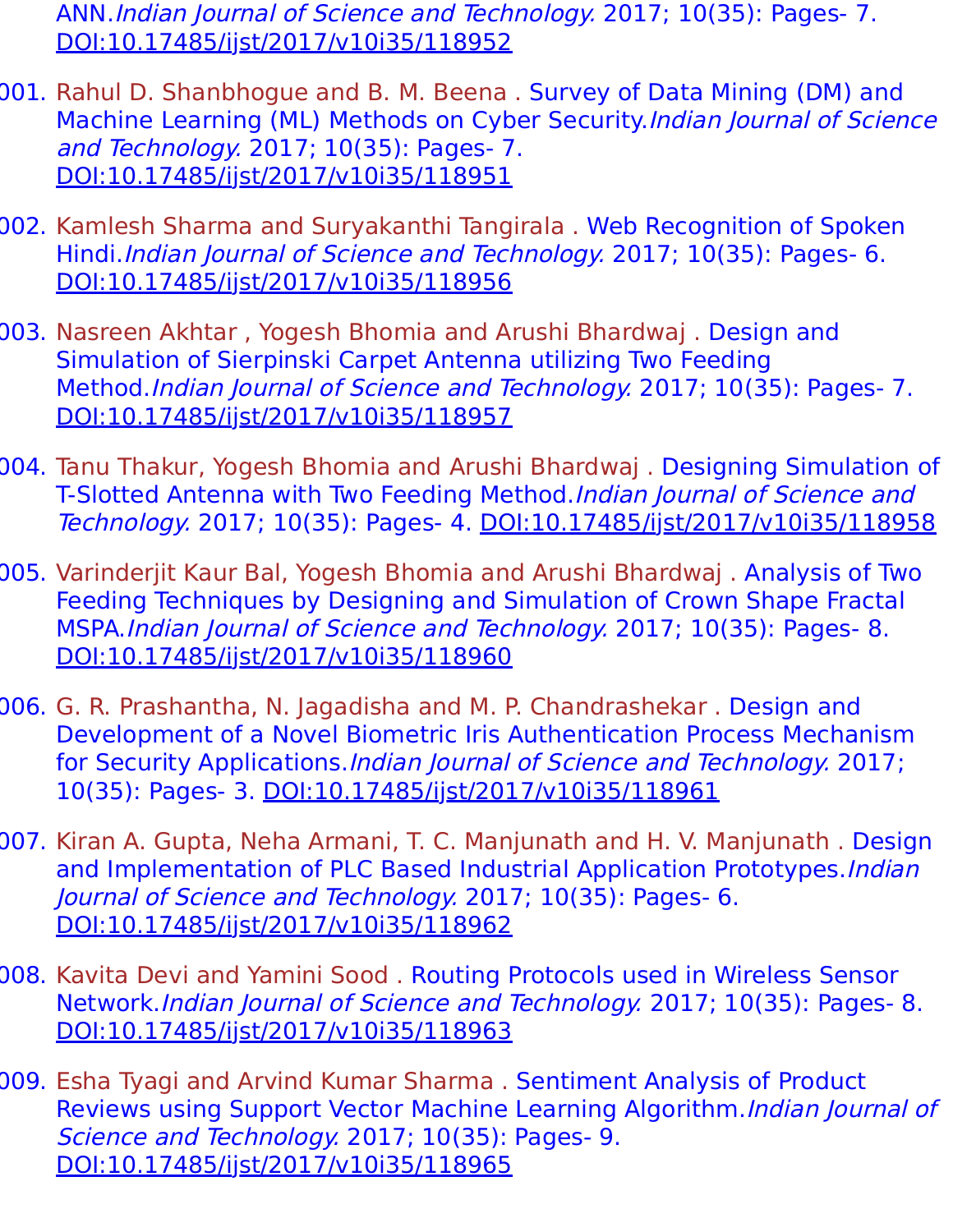- 010. Akshay and Saurabh Sharma . Hybrid System Generation of IRIS With High Accuracy.Indian Journal of Science and Technology. 2017; 10(35): Pages- 5. [DOI:10.17485/ijst/2017/v10i35/118966](https://indjst.org/articles/hybrid-system-generation-of-iris-with-high-accuracy)
- 011. Rajiv Chauhan and Harjinder Singh . Disasters Special Focus on Earthquake Induced Soil Liquefaction. Indian Journal of Science and Technology. 2017; 10(35): Pages- 6. [DOI:10.17485/ijst/2017/v10i35/118967](https://indjst.org/articles/disasters-special-focus-on-earthquake-induced-soil-liquefaction)
- 012. S. Gayathri, S. Meenakshi and A. Prema Kirubakaran . Computerized Solar Radiation Tracker in Home Appliances using Mathematical Morphological Operator.Indian Journal of Science and Technology. 2017; 10(35): Pages- 4. [DOI:10.17485/ijst/2017/v10i35/118949](https://indjst.org/articles/computerized-solar-radiation-tracker-in-home-appliances-using-mathematical-morphological-operator)
- 013. Ankit Raj . Novel Design of Flat Spiral Spring based Regenerative Braking System.Indian Journal of Science and Technology. 2017; 10(36): Pages- 7. [DOI:10.17485/ijst/2017/v10i36/118993](https://indjst.org/articles/novel-design-of-flat-spiral-spring-based-regenerative-braking-system)
- 014. Shikha Shrivastava and Mahesh Bundele . Multi-Agent Based Software Architecture for Remote Health Monitoring.*Indian Journal of Science and* Technology. 2017; 10(35): Pages- 6. [DOI:10.17485/ijst/2017/v10i35/118954](https://indjst.org/articles/multi-agent-based-software-architecture-for-remote-health-monitoring)
- 015. Umema Tasleem Shaikh , Imtiaz Hussain Kalwar , Tayab Din Memon and Faiza Shaikh . Design of IIR Filter Using PSO Algorithm and its Implementation in FPGA.Indian Journal of Science and Technology. 2017; 10(36): Pages- 5. [DOI:10.17485/ijst/2017/v10i36/119177](https://indjst.org/articles/design-of-iir-filter-using-pso-algorithm-and-its-implementation-in-fpga)
- 016. Liliana Margarita Vitola Garrido . Logistic Regression: For the Identification of SocioEconomic Variables that Influence on the Academic Performance of Students of Basic and Secondary Education in the Area of Mathematics.Indian Journal of Science and Technology. 2017; 10(36): Pages- 7. [DOI:10.17485/ijst/2017/v10i36/118707](https://indjst.org/articles/logistic-regression-for-the-identification-of-socioeconomic-variables-that-influence-on-the-academic-performance-of-students-of-basic-and-secondary-education-in-the-area-of-mathematics)
- 017. V. Khalique, S. Shaikh , M. Dass , S. M. S. Shah and M. Zaib . Automatic Ambulance Dispatch System via One-Click Smartphone Application. *Indian* Journal of Science and Technology. 2017; 10(36): Pages- 9. [DOI:10.17485/ijst/2017/v10i36/119178](https://indjst.org/articles/automatic-ambulance-dispatch-system-via-one-click-smartphone-application)
- 018. Ahsan Memon, Faisal Karim Shaikh , Nafeesa Bohra , Umair Jamil Ahmad and Mamta Bachani . Feasibility of LiFi in the Contemporary World –A Survey on the Dichotomy of its Production and Distribution Mechanisms.Indian Journal of Science and Technology. 2017; 10(36): Pages-12. [DOI:10.17485/ijst/2017/v10i36/119180](https://indjst.org/articles/feasibility-of-lifi-in-the-contemporary-world-a-survey-on-the-dichotomy-of-its-production-and-distribution-mechanisms)
- 019. Dur-E-Shawar Agha, Sadiq Ali Khan , Huzefa Fakhruddin and Huma Hasan Muhammad Ahmer, M. Z. Abbas Shah , Syed M. Zafi S. Shah, Syed. M.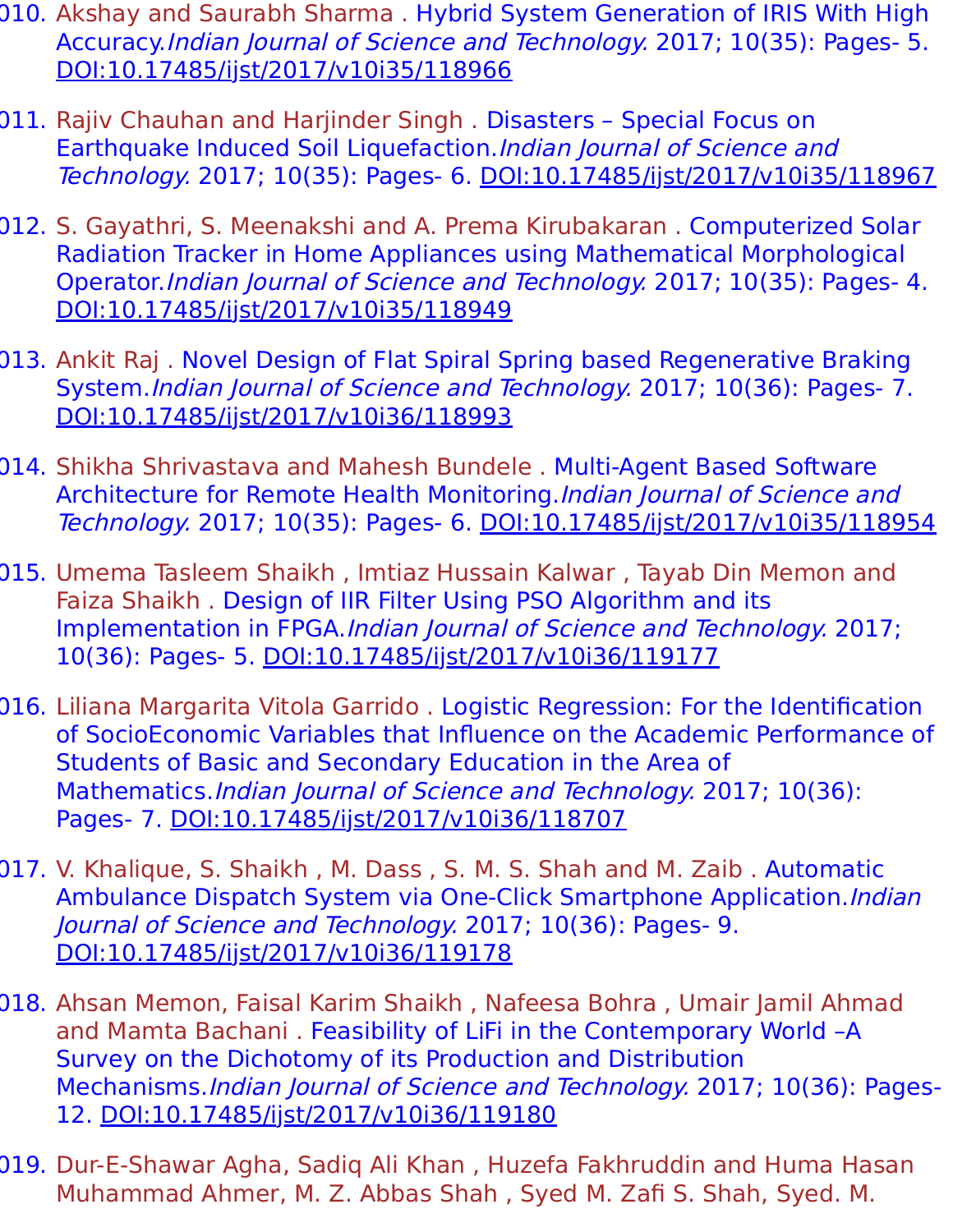- Shehram Shah , Bhawani Shankar Chowdhry , Aunsa Shah and Khadim Hussain Bhatti . Using Non-Linear Support Vector Machines for Detection of Activities of Daily Living.*Indian Journal of Science and Technology*. 2017; 10(36): Pages- 8. [DOI:10.17485/ijst/2017/v10i36/119182](https://indjst.org/articles/using-non-linear-support-vector-machines-for-detection-of-activities-of-daily-living)
- 020. H. Naveen and G. M. Sreerama Reddy . Performance analysis of FFT based OFDM and DWT based OFDM for Underwater Acoustic Communication.Indian Journal of Science and Technology. 2017; 10(36): Pages- 14. [DOI:10.17485/ijst/2017/v10i36/119183](https://indjst.org/articles/performance-analysis-of-fft-based-ofdm-and-dwt-based-ofdm-for-underwater-acoustic-communication)
- 021. S. P. Meenakshi, P. Sivakumar and P. Ilango . Effective Health Promotion Interventions for Targeted Audience using Social Networking Sites: A Systematic Review.Indian Journal of Science and Technology. 2017; 10(36): Pages- 9. [DOI:10.17485/ijst/2017/v10i36/86994](https://indjst.org/articles/effective-health-promotion-interventions-for-targeted-audience-using-social-networking-sites-a-systematic-review)
- 022. B. Padmanabhan . Nine-level Inverter based Solar Power Generation for Micro Grid Application. Indian Journal of Science and Technology. 2017; 10(36): Pages- 5. [DOI:10.17485/ijst/2017/v10i36/104600](https://indjst.org/articles/nine-level-inverter-based-solar-power-generation-for-micro-grid-application)
- 023. Jonathan Fabregas Villegas , Guillermo Valencia Ochoa and Marley Vanegas Chamorro . Statistical Analysis of Wind Power and Analytical Methods for Wind Persistence in Magdalena and Cesar Departments in Colombia. Indian Journal of Science and Technology. 2017; 10(36): Pages- 9. [DOI:10.17485/ijst/2017/v10i36/106638](https://indjst.org/articles/statistical-analysis-of-wind-power-and-analytical-methods-for-wind-persistence-in-magdalena-and-cesar-departments-in-colombia)
- 024. K. C. Okafor, G. C. Ononiwu, J. A. Okoye and M. U. Ndubuaku. Enterprise Energy Analytic Cloud Metering Portal for On-Demand Service Provisoning.Indian Journal of Science and Technology. 2017; 10(36): Pages-13. [DOI:10.17485/ijst/2017/v10i36/111913](https://indjst.org/articles/enterprise-energy-analytic-cloud-metering-portal-for-on-demand-service-provisoning)
- 025. Siti Nabihah Sadon, Salmia Beddu , Sivakumar Naganathan , Nur Liyana Mohd Kamal and Hamdan Hassan . Coal Bottom Ash as Sustainable Material in Concrete – A Review.Indian Journal of Science and Technology. 2017; 10(36): Pages- 10. [DOI:10.17485/ijst/2017/v10i36/114595](https://indjst.org/articles/coal-bottom-ash-as-sustainable-material-in-concrete-a-review)
- 026. Rashidah F. Olanrewaju , Burhan ul Islam Khan, M. Mueen Ul Islam Mattoo , Farhat Anwar , Anis Nurashikin Bt. Nordin , Roohie Naaz Mir and Zainab Noor . Adoption of Cloud Computing in Higher Learning Institutions: A Systematic Review.Indian Journal of Science and Technology. 2017; 10(36): Pages- 19. [DOI:10.17485/ijst/2017/v10i36/117641](https://indjst.org/articles/adoption-of-cloud-computing-in-higher-learning-institutions-a-systematic-review)
- 027. A. Nirmala . Medical Image Denoising by Nonlocal Means with Level Set Based Fuzzy Segmentation.Indian Journal of Science and Technology. 2017; 10(36): Pages- 11. [DOI:10.17485/ijst/2017/v10i36/112402](https://indjst.org/articles/medical-image-denoising-by-nonlocal-means-with-level-set-based-fuzzy-segmentation)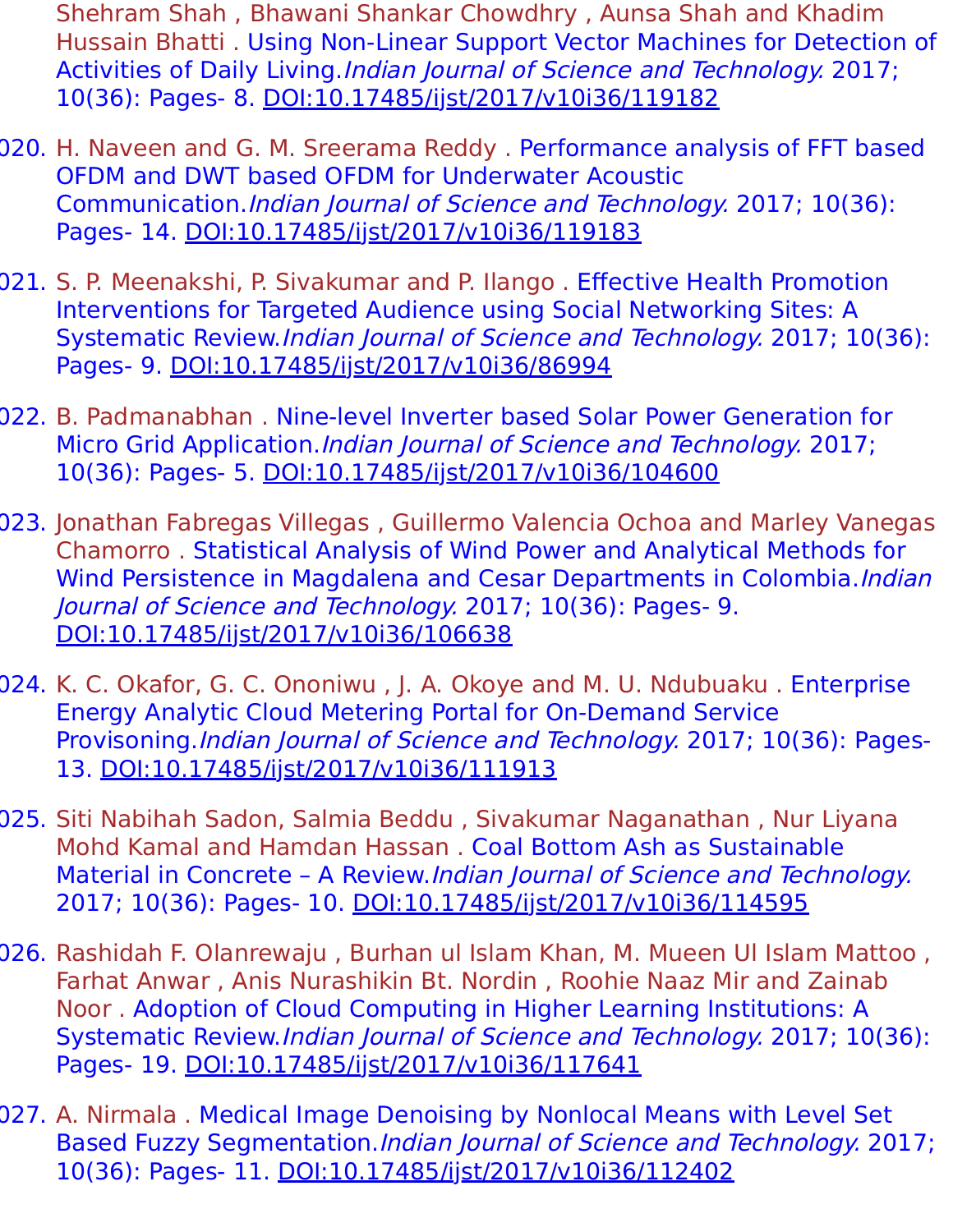- 028. Ketan J. Raut and R. V. Kshirsagar . 1V Differential Input Stage with Bulk-Driven Current Mirror for Low-Voltage Operational Amplifier. *Indian Journal* of Science and Technology. 2017; 10(36): Pages- 10. [DOI:10.17485/ijst/2017/v10i36/110792](https://indjst.org/articles/1v-differential-input-stage-with-bulk-driven-current-mirror-for-low-voltage-operational-amplifier)
- 029. Dhyaa Shaheed Al Azzawy and Mustaffa Raheem Neamah . Comparative Analysis Study on Network Performance of VoIP and Data Traffic Pattern using Queuing Algorithms in Wired Network Environment: An Implementation using OMNeT++ Simulator.Indian Journal of Science and Technology. 2017; 10(36): Pages- 19. [DOI:10.17485/ijst/2017/v10i36/116197](https://indjst.org/articles/comparative-analysis-study-on-network-performance-of-voip-and-data-traffic-pattern-using-queuing-algorithms-in-wired-network-environment-an-implementation-using-omnet-simulator)
- 030. Kamal Hussein , Seyed M. Buhari , Georgios Tsaramirsis and Mohammed Basheri . A New Methodology for Ranking International Universities. Indian Journal of Science and Technology. 2017; 10(36): Pages- 21. [DOI:10.17485/ijst/2017/v10i36/104094](https://indjst.org/articles/a-new-methodology-for-ranking-international-universities)
- 031. Mohamed Ismail Moustafa, Mohammed Ismael Abu Shariah and Mohamed Saad Aljuhani . Mineralogical Investigation of Economic Minerals Content in Wadi Arar, Northern Border Region, Kingdom of Saudi Arabia. Indian Journal of Science and Technology. 2017; 10(36): Pages- 29. [DOI:10.17485/ijst/2017/v10i36/112676](https://indjst.org/articles/mineralogical-investigation-of-economic-minerals-content-in-wadi-arar-northern-border-region-kingdom-of-saudi-arabia)
- 032. Farheen Qazi , Fozia Hanif Khan, Khurram Nawaz Kiani and Sadiq Ali Khan . Enhancing the Security of Vehicle to Road Side Unit (RSU) Communication with Key Generation and Advanced Encryption Procedure in Vehicular Ad-Hoc Network (VANET).Indian Journal of Science and Technology. 2017; 10(36): Pages- 5. [DOI:10.17485/ijst/2017/v10i36/119184](https://indjst.org/articles/enhancing-the-security-of-vehicle-to-road-side-unit-rsu-communication-with-key-generation-and-advanced-encryption-procedure-in-vehicular-ad-hoc-network-vanet)
- 033. Rahul R. Biswas . Quantifying the Performance of a Post-Earthquake, Post-Rebuild Wastewater Network using Hydraulic Models. Indian Journal of Science and Technology. 2017; 10(36): Pages- 13. [DOI:10.17485/ijst/2017/v10i36/116944](https://indjst.org/articles/quantifying-the-performance-of-a-post-earthquake-post-rebuild-wastewater-network-using-hydraulic-models)
- 034. Arjun Singh, Saumya Ranjan Jena and Bhupati B. Mishra . Numerical Integration of Analytic Function Through Extrapolation.Indian Journal of Science and Technology. 2017; 10(37): Pages- 8. [DOI:10.17485/ijst/2017/v10i37/93435](https://indjst.org/articles/numerical-integration-of-analytic-function-through-extrapolation)
- 035. Alok Khode and Sagar Jambhorkar . A Literature Review on Patent Information Retrieval Techniques.Indian Journal of Science and Technology. 2017; 10(37): Pages- 13. [DOI:10.17485/ijst/2017/v10i37/116435](https://indjst.org/articles/a-literature-review-on-patent-information-retrieval-techniques)
- 036. Chinmayee Hazarika and Santanu Sharma . Survey on Ion Sensitive Field Effect Transistor from the View Point of pH Sensitivity and Drift. Indian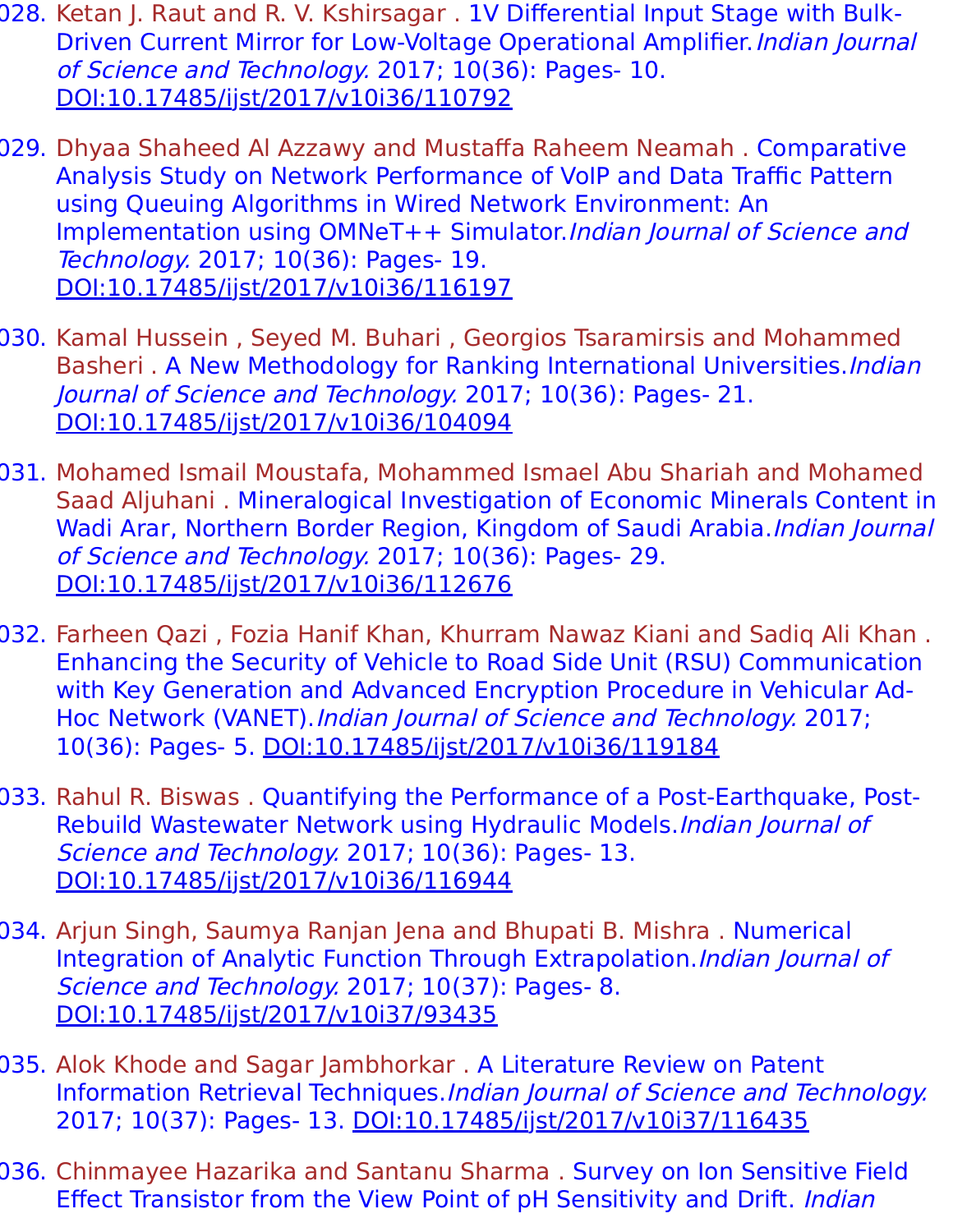Journal of Science and Technology, Vol 10(37): Pages- 18. [DOI:10.17485/ijst/2017/v10i37/118444](https://indjst.org/articles/survey-on-ion-sensitive-field-effect-transistor-from-the-view-point-of-ph-sensitivity-and-drift)

- 037. Ashlesha Gupta, Ashutosh Dixit and A. K. Sharma . An Efficient User Preference and Page Relevance based Page Ranking Algorithm. Indian Journal of Science and Technology. 2017; 10(37): Pages- 7. [DOI:10.17485/ijst/2017/v10i37/118688](https://indjst.org/articles/an-efficient-user-preference-and-page-relevance-based-page-ranking-algorithm)
- 038. Md Ashraful Alam, Suliman Bakkar , Mohd Zamin Jumaat and Radhwan Hassan Qannaf Al-Nofaish . Design Guideline for Shear Strengthening of Reinforced Concrete Beam Using CFRP Strip to Eliminate Debonding Failure. Indian Journal of Science and Technology. 2017; 10(37): Pages- 10. [DOI:10.17485/ijst/2017/v10i37/116283](https://indjst.org/articles/design-guideline-for-shear-strengthening-of-reinforced-concrete-beam-using-cfrp-strip-to-eliminate-debonding-failure)
- 039. P. Priya, G. Shabbeer Basha, S. V. Sujith Niranjan and R. Seyezhai . Analysis and Experimentation of Quadratic Boost Converter for Photovoltaic Applications.Indian Journal of Science and Technology. 2017; 10(37): Pages-12. [DOI:10.17485/ijst/2017/v10i37/117553](https://indjst.org/articles/analysis-and-experimentation-of-quadratic-boost-converter-for-photovoltaic-applications)
- 040. Saravan Krishnamurthy , Shaji Joseph , Vishal Pradhan and Prakash Rao . Empowering Women of Rural India for Renewable Energy Adoption – An Exploratory Factor Analysis. Indian Journal of Science and Technology 2017; 10(38): Pages- 10. [DOI:10.17485/ijst/2017/v10i38/95576](https://indjst.org/articles/empowering-women-of-rural-india-for-renewable-energy-adoption-an-exploratory-factor-analysis)
- 041. Kamaldeep Joshi and Rajkumar Yadav . A New Method of Image Steganography using Last Three Bit Plane of Gray Scale Images. Indian Journal of Science and Technology. 2017; 10(38): Pages- 8. [DOI:10.17485/ijst/2017/v10i38/87014](https://indjst.org/articles/a-new-method-of-image-steganography-using-last-three-bit-plane-of-gray-scale-images)
- 042. M. Teuma Mbezi, H. P. Ekobena Fouda, C. B. Tabi and T. C . Kofané . Behavior of Electrical Properties of Synthetic Chlorophyll Pigment Solution by using the T.E-Model.Indian Journal of Science and Technology. 2017; 10(38): Pages- 9. [DOI:10.17485/ijst/2017/v10i38/90080](https://indjst.org/articles/behavior-of-electrical-properties-of-synthetic-chlorophyll-pigment-solution-by-using-the-te-model)
- 043. J. P. Arul Mozhi Varman and Uwe Huchel . Effect of Pulse Repetition Time on Surface Properties of Pulsed Plasma Nitrided AISI 4340 Steel. Indian Journal of Science and Technology. 2017; 10(38): Pages- 8. [DOI:10.17485/ijst/2017/v10i38/91957](https://indjst.org/articles/effect-of-pulse-repetition-time-on-surface-properties-of-pulsed-plasma-nitrided-aisi-4340-steel)
- 044. M. Rajavel and S. P. Maniraj . An Efficient p2p Content Retrieval in Guided Distributed Environment using Dynamic Search Algorithm. Indian Journal of Science and Technology. 2017; 10(38): Pages- 8. [DOI:10.17485/ijst/2017/v10i38/98104](https://indjst.org/articles/an-efficient-p2p-content-retrieval-in-guided-distributed-environment-using-dynamic-search-algorithm)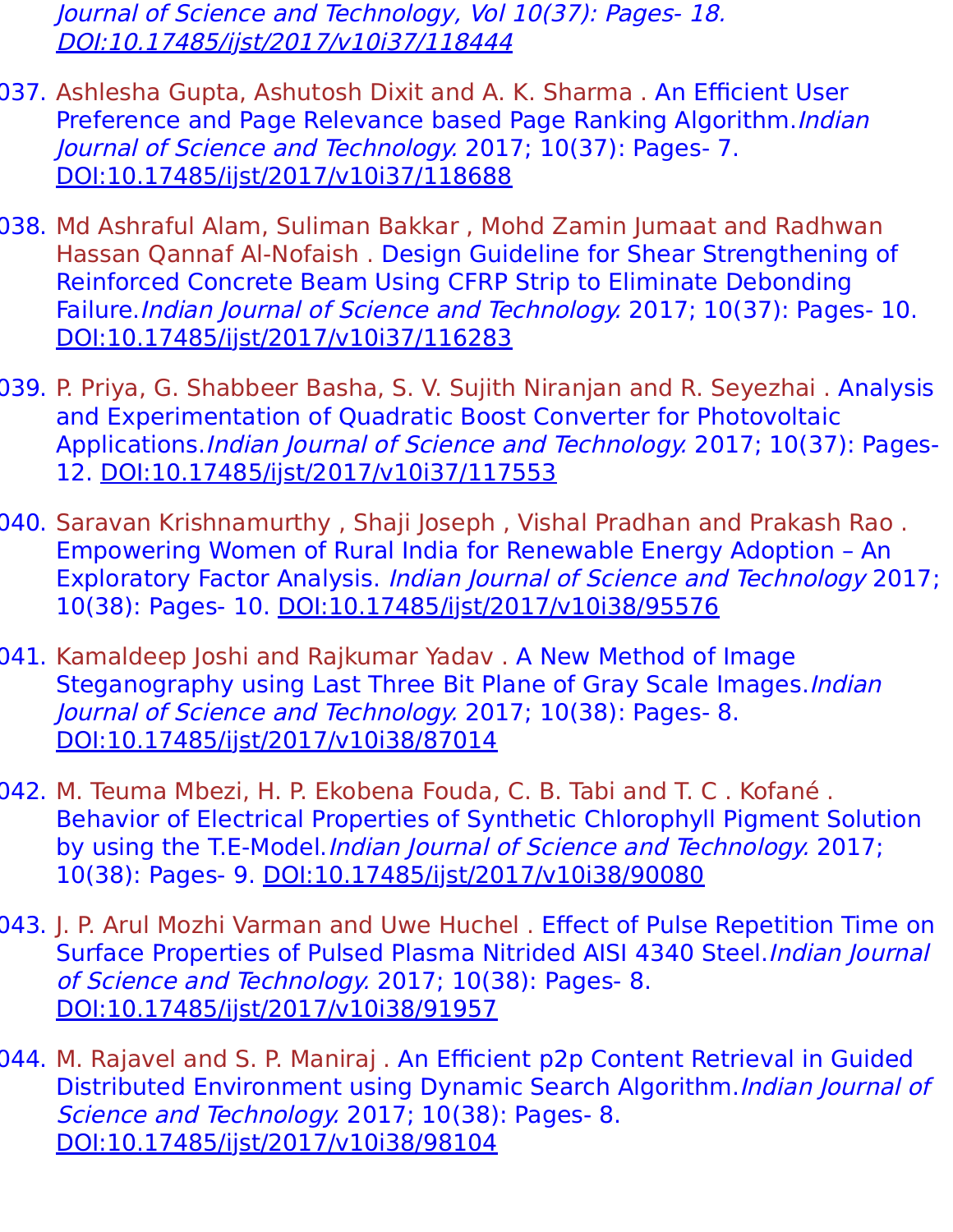- 045. Y. L. Ajay Kumar , D. Satyanarayana and D. Vishnu Vardhan . Extensible On-Chip Interconnect Architecture and Routing Methodology for NOC.Indian Journal of Science and Technology. 2017; 10(38): Pages- 5. [DOI:10.17485/ijst/2017/v10i38/115032](https://indjst.org/articles/extensible-on-chip-interconnect-architecture-and-routing-methodology-for-noc)
- 046. S. Neha Vimala, M. Veda Chary and K. Ravi Kiran . Live Video Streaming from Remote Location Using Raspberry Pi. Indian Journal of Science and Technology. 2017; 10(38): Pages- 10. [DOI:10.17485/ijst/2017/v10i38/116967](https://indjst.org/articles/live-video-streaming-from-remote-location-using-raspberry-pi)
- 047. S. Naveen Kumar and S. Vijayaragavan . Fast and Effective Root cause Analysis of Streaming Data using In-Memory Processing Techniques.Indian Journal of Science and Technology. 2017; 10(38): Pages- 9. [DOI:10.17485/ijst/2017/v10i38/114003](https://indjst.org/articles/fast-and-effective-root-cause-analysis-of-streaming-data-using-in-memory-processing-techniques)
- 048. Nurul Izzati Osman, Norrizah Jaafar Sidik and Asmah Awal. Optimization of Sucrose Concentration and Light Treatment in Cell Suspension Culture Establishment of Barringtonia racemosa L..Indian Journal of Science and Technology. 2017; 10(38): Pages- 11. [DOI:10.17485/ijst/2017/v10i38/112057](https://indjst.org/articles/optimization-of-sucrose-concentration-and-light-treatment-in-cell-suspension-culture-establishment-of-barringtonia-racemosa-l)
- 049. S. Satapathy and S. B. Mohapatra . Optimization of Cultural Parameters for Enhanced Production of Antimicrobial Bioactive Metabolites by Arthrobacter sp. SAS16.Indian Journal of Science and Technology. 2017; 10(38): Pages- 9. [DOI:10.17485/ijst/2017/v10i38/90363](https://indjst.org/articles/optimization-of-cultural-parameters-for-enhanced-production-of-antimicrobial-bioactive-metabolites-by-arthrobacter-sp-sas16)
- 050. S. D Singh, Rakesh Mathur and R. K Srivastava . Dynamic Response of Linke Hofmann Busch (LHB) Rail Coach Considering Suspended Equipments.Indian Journal of Science and Technology. 2017; 10(38): Pages-20. [DOI:10.17485/ijst/2017/v10i38/112223](https://indjst.org/articles/dynamic-response-of-linke-hofmann-busch-lhb-rail-coach-considering-suspended-equipments)
- 051. Rahul R. Biswas . Modelling Seismic effects on a Sewer Network using Infoworks ICM.Indian Journal of Science and Technology. 2017; 10(39): Pages- 9. [DOI:10.17485/ijst/2017/v10i39/116986](https://indjst.org/articles/modelling-seismic-effects-on-a-sewer-network-using-infoworks-icm)
- 052. Raja Mouachi, Addi Ait-Mlouk, Fatima Gharnati and Mustapha Raouf . A Choice of Symmetric Cryptographic Algorithms based on Multi-Criteria Analysis Approach for Securing Smart Grid.Indian Journal of Science and Technology. 2017; 10(39): Pages- 9. [DOI:10.17485/ijst/2017/v10i39/119856](https://indjst.org/articles/a-choice-of-symmetric-cryptographic-algorithms-based-on-multi-criteria-analysis-approach-for-securing-smart-grid)
- 053. Maqsood Jan Mohammad, Tahir Qadri and Shakil Ahmed . Multiphase Flow Control with Embedded System and Color Image Processing.Indian Journal of Science and Technology. 2017; 10(39): Pages- 8. [DOI:10.17485/ijst/2017/v10i39/119859](https://indjst.org/articles/multiphase-flow-control-with-embedded-system-and-color-image-processing)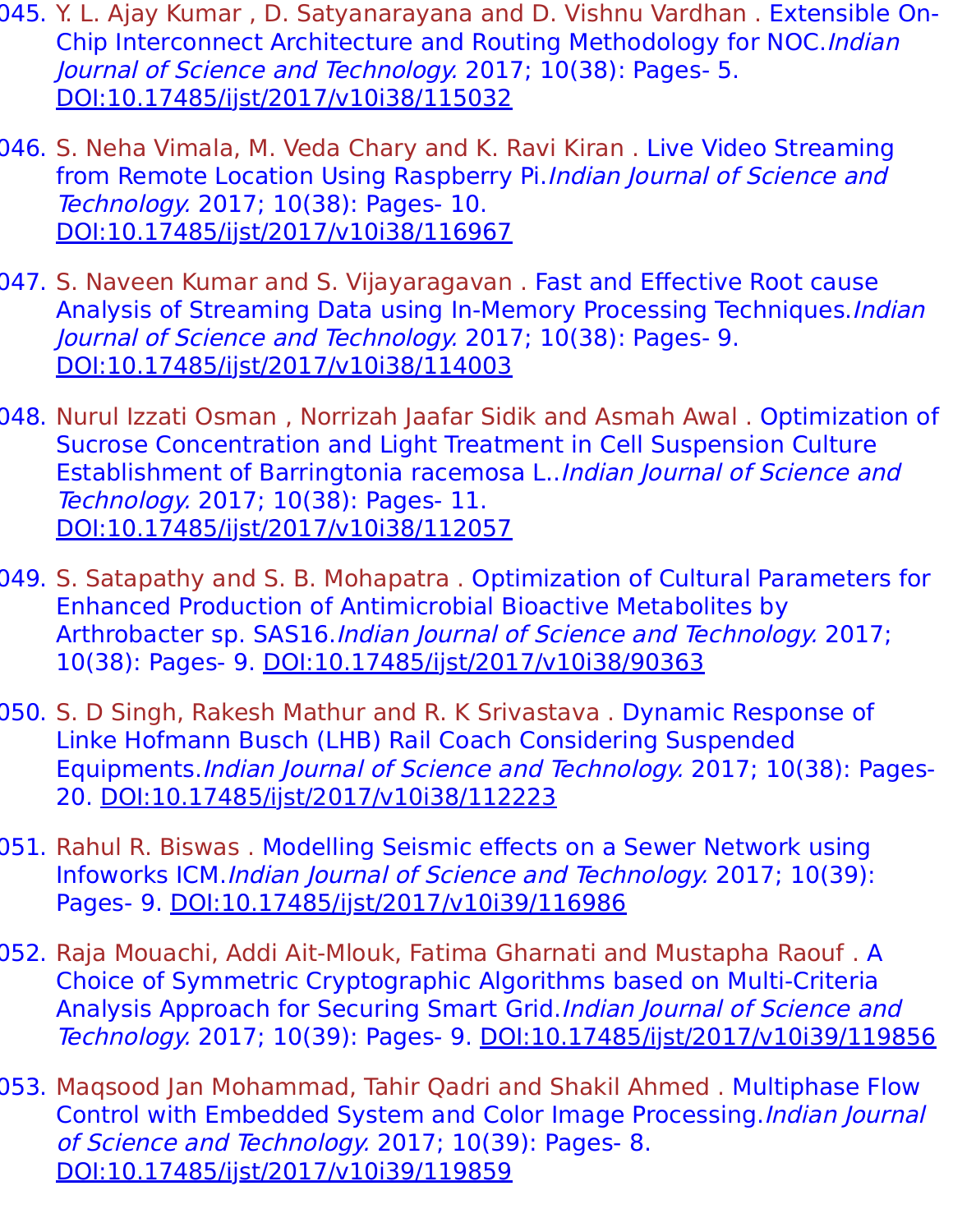- 054. EL Aroussi EL Mehdi, Silkan Hassan and ELhoussif Nourddine . A Fast and Efficient Image Indexing and Search System based on Color and Texture Features.Indian Journal of Science and Technology. 2017; 10(39): Pages- 7. [DOI: 10.17485/ijst/2017/v10i39/119860](https://indjst.org/articles/a-fast-and-efficient-image-indexing-and-search-system-based-on-color-and-texture-features)
- 055. Thitimanan Damrongsakmethee and Victor-Emil Neagoe . Data Mining and Machine Learning for Financial Analysis.Indian Journal of Science and Technology. 2017; 10(39): Pages- 7. [DOI:10.17485/ijst/2017/v10i39/119861](https://indjst.org/articles/data-mining-and-machine-learning-for-financial-analysis)
- 056. K. P. Sharmila and C. Ramesh . Design of Side Link Protocol for D2D Communications in VANETs using LTE-A.Indian Journal of Science and Technology. 2017; 10(39): Pages- 6. [DOI:10.17485/ijst/2017/v10i39/119862](https://indjst.org/articles/design-of-side-link-protocol-for-d2d-communications-in-vanets-using-lte-a)
- 057. Arash Eghdamian and Azman Samsudin . An Improved Signed Digit Representation of Integers. Indian Journal of Science and Technology, Vol10(39): Pages- 4. [DOI:10.17485/ijst/2017/v10i39/119863](https://indjst.org/articles/an-improved-signed-digit-representation-of-integers)
- 058. Huong Yong Ting and Yong Wen Daniel Tan . Badminton Stroke Movement Comparison Using Kinect-Based Adaptive Range of Movement Index Technique.Indian Journal of Science and Technology. 2017; 10(39): Pages-5. [DOI:10.17485/ijst/2017/v10i39/119864](https://indjst.org/articles/badminton-stroke-movement-comparison-using-kinect-based-adaptive-range-of-movement-index-technique)
- 059. Abdelrahman Altigani and Siti Mariyam Shamsuddin . Highlighting Issues Relevant to Encryption Algorithms and Security Schemes. Indian Journal of Science and Technology. 2017; 10(39): Pages- 4. [DOI:10.17485/ijst/2017/v10i39/119866](https://indjst.org/articles/highlighting-issues-relevant-to-encryption-algorithms-and-security-schemes)
- 060. Daniel Yong Wen Tan and Huong Yong Ting . Kinect-based Badminton Motion Sensor as Potential Aid for Coaching Strokes in Novice Level. Indian Journal of Science and Technology. 2017; 10(39): Pages- 5. [DOI:10.17485/ijst/2017/v10i39/119865](https://indjst.org/articles/kinect-based-badminton-motion-sensor-as-potential-aid-for-coaching-strokes-in-novice-level)
- 061. I. Mahalil, M. E. Rusli and A. M. Yusof . Integration of a Heart Rate Monitoring System in a Virtual Reality Relaxation Therapy for Supporting an Immersion Level Measuring Technique.Indian Journal of Science and Technology. 2017; 10(39): Pages- 9. [DOI:10.17485/ijst/2017/v10i39/119867](https://indjst.org/articles/integration-of-a-heart-rate-monitoring-system-in-a-virtual-reality-relaxation-therapy-for-supporting-an-immersion-level-measuring-technique)
- 062. Yusman Azimi Yusoff , Nor Azman Ismail and Nor Azrini Jaafar . Bridging Geo-Location Marketplace and Halal Interest Community based on Vertical Social Network for Knowledge Sharing.Indian Journal of Science and Technology. 2017; 10(39): Pages- 7. DOI: [10.17485/ijst/2017/v10i39/119868](https://indjst.org/articles/bridging-geo-location-marketplace-and-halal-interest-community-based-on-vertical-social-network-for-knowledge-sharing)
- 063. Mohamed Elshaikh, Ong Bi Lynn, Amiza Amir, Mohd Nazri Mohd Warip, Alaa Kamal and Mohammed Nazri Md Noor . Taguchi Method to Measure the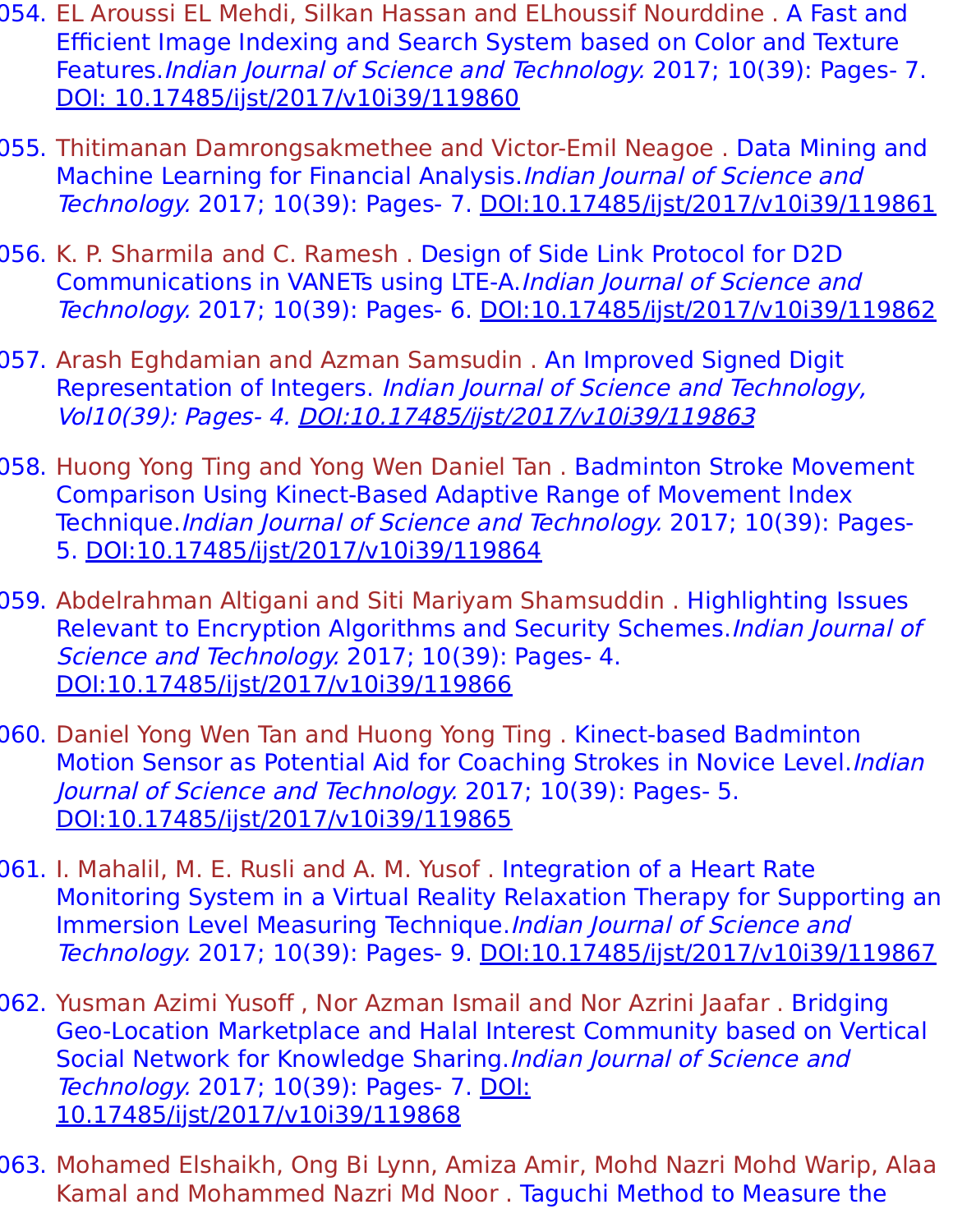- Impact of GPSR Routing Protocol Parameters in VANET Performances. Indian Journal of Science and Technology. 2017; 10(39): Pages- 6. [DOI:10.17485/ijst/2017/v10i39/119870](https://indjst.org/articles/taguchi-method-to-measure-the-impact-of-gpsr-routing-protocol-parameters-in-vanet-performances)
- 064. Chakra Othman and Hajer Bouzaouache . Improved Internal Model based Structure for the Robot Control.Indian Journal of Science and Technology. 2017; 10(39): Pages- 11. [DOI:10.17485/ijst/2017/v10i39/119875](https://indjst.org/articles/improved-internal-model-based-structure-for-the-robot-control)
- 065. Aaron Frederick Bulagang and Aslina Binti Baharum . A Framework for Developing Mobile-Augmented Reality in Higher Learning Education. Indian Journal of Science and Technology, Vol 10(39): Pages- 8. [DOI:10.17485/ijst/2017/v10i39/119872](https://indjst.org/articles/a-framework-for-developing-mobile-augmented-reality-in-higher-learning-education)
- 066. Zia Mohy Ud Din , Kim Jee Hyun , Bhawani Shankar Chowdhry and Jin Ho Cho . Electrical Impedance Plethysmography based Telemetry System used to detect the Pulse Rate from the Radial Artery. Indian Journal of Science and Technology. 2017; 10(40): Pages- 8. [DOI:10.17485/ijst/2017/v10i40/120078](https://indjst.org/articles/electrical-impedance-plethysmography-based-telemetry-system-used-to-detect-the-pulse-rate-from-the-radial-artery)
- 067. Salim J. Attia and Suhad S. Hussein . Evaluation of Image Enhancement Techniques of Dental X-Ray Images.Indian Journal of Science and Technology. 2017; 10(40): Pages- 5. [DOI:10.17485/ijst/2017/v10i40/115810](https://indjst.org/articles/evaluation-of-image-enhancement-techniques-of-dental-x-ray-images)
- 068. Samiullah Shah, Vijdan Khalique, Salahuddin Saddar and Naeem A. Mahoto . A Framework for Visual Representation of Crime Information. Indian Journal of Science and Technology. 2017; 10(40): Pages- 8. [DOI:10.17485/ijst/2017/v10i40/120079](https://indjst.org/articles/a-framework-for-visual-representation-of-crime-information)
- 069. M. Pappa and C. Ramesh . Comparison of Compressed Sensing MMSE Channel estimation with conventional LS and MMSE.Indian Journal of Science and Technology. 2017; 10(40): Pages- 4. [DOI:10.17485/ijst/2017/v10i40/120272](https://indjst.org/articles/comparison-of-compressed-sensing-mmse-channel-estimation-with-conventional-ls-and-mmse)
- 070. Syed Abbas Ali, Sallar Khan , Humaira Perveen , Reham Muzzamil , Mahnoor Malik and Faiza Khalid . Urdu Language Translator using Deep Neural Network. Indian Journal of Science and Technology, Vol10(40): Pages- 7 . [DOI:10.17485/ijst/2017/v10i40/120273](https://indjst.org/articles/urdu-language-translator-using-deep-neural-network)
- 071. M. Elavarasi and N. M. Elango . Analysis of Cybercrime Investigation Mechanism in India.*Indian Journal of Science and Technology.* 2017; 10(40): Pages- 4. [DOI: 10.17485/ijst/2017/v10i40/119416](https://indjst.org/articles/analysis-of-cybercrime-investigation-mechanism-in-india)
- 072. V. L. Domanskiy, I. A. Sobakin , S. M. Koshelev , A. I. Nerobeyev and M. M. Somova . Electrical Stimulation of Atropic Designation Nerves and Reinnervated Facial Muscles as Means of Recovery Process of Mimic Motor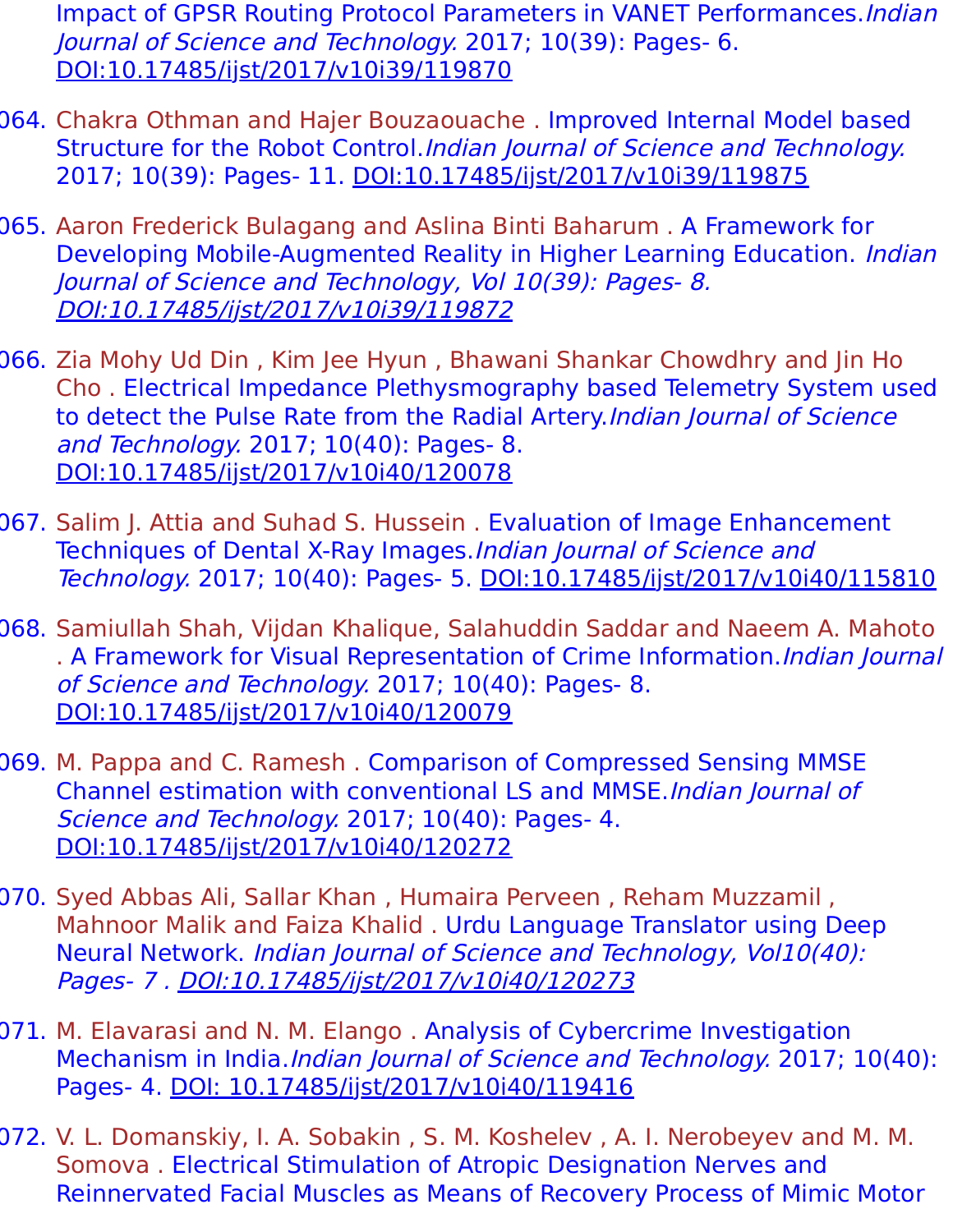Acts.Indian Journal of Science and Technology. 2017; 10(40): Pages- 4. [DOI:10.17485/ijst/2017/v10i40/118190](https://indjst.org/articles/electrical-stimulation-of-atropic-designation-nerves-and-reinnervated-facial-muscles-as-means-of-recovery-process-of-mimic-motor-acts)

- 073. Julio R. Ribon, R. Martin Monroy and O. Jesus Hamilton . Application of Sensors for Virtual Learning Communities Supporting Disaster Prevention Scenarios.Indian Journal of Science and Technology. 2017; 10(40): Pages-11. [DOI:10.17485/ijst/2017/v10i40/118303](https://indjst.org/articles/application-of-sensors-for-virtual-learning-communities-supporting-disaster-prevention-scenarios)
- 074. Hetal Chudasama and Narendra Patel . A Unified Framework for Cricket Video Shot Classification using Low Level Features.Indian Journal of Science and Technology. 2017; 10(40): Pages- 6. [DOI:10.17485/ijst/2017/v10i40/106555](https://indjst.org/articles/a-unified-framework-for-cricket-video-shot-classification-using-low-level-features)
- 075. Sayantam Sadhukhan, Aritra Acharyya and Rajendra Prasad . Car Security System using Fingerprint Scanner and IOT.Indian Journal of Science and Technology. 2017; 10(40): Pages- 4. [DOI:10.17485/ijst/2017/v10i40/109854](https://indjst.org/articles/car-security-system-using-fingerprint-scanner-and-iot)
- 076. Rhoda A. Namoco, Eleajen M. Lago, Raymond O. Pailagao and Jenefer B. Vallar . An Integer Programming Approach for Patrol Police Allocation in an Urban City in the Philippines.Indian Journal of Science and Technology. 2017; 10(40): Pages- 8. [DOI:10.17485/ijst/2017/v10i40/119147](https://indjst.org/articles/an-integer-programming-approach-for-patrol-police-allocation-in-an-urban-city-in-the-philippines)
- 077. Aman Vats and Abdullah Khan . India's Big Data Landscape:Challenges and Opportunities. Indian Journal of Science and Technology. 2017; Vol 10(40): Pages- 10. [DOI:10.17485/ijst/2017/v10i40/101542](https://indjst.org/articles/indias-big-data-landscape-challenges-and-opportunities)
- 078. G. Andrés Hernández, M. Salvador Noriega, Vianey Torres-Argüelles, Aurora Irma Máynez Guaderrama, G. Erwin Martínez . Validity and Reliability Evaluation of a Scale to Measure the Management of Total Productive Maintenance.Indian Journal of Science and Technology. 2017; 10(41): Pages- 13. [DOI:10.17485/ijst/2017/v10i41/96526](https://indjst.org/articles/validity-and-reliability-evaluation-of-a-scale-to-measure-the-management-of-total-productive-maintenance)
- 079. S. K. Manivannan and M. Valliammal . Addressing Health Costs and a Business Opportunity for Self-help Groups for Poor.Indian Journal of Science and Technology. 2017; 10(41): Pages- 4. [DOI:10.17485/ijst/2017/v10i41/97056](https://indjst.org/articles/addressing-health-costs-and-a-business-opportunity-for-self-help-groups-for-poor)
- 080. Md. Tariqul Islam, Zarina Zakaria, Nasrul Hamidin and Mohd Azlan Bin Mohd Ishak . Indoor Cultivation Model of Humidifying and Ventilation Systems for Grey Oyster Mushroom (Pleurotus pulmonarius).Indian Journal of Science and Technology. 2017; 10(41): Pages- 12. [DOI:10.17485/ijst/2017/v10i41/101378](https://indjst.org/articles/indoor-cultivation-model-of-humidifying-and-ventilation-systems-for-grey-oyster-mushroom-pleurotus-pulmonarius)
- 081. Mohamed Gana, Mohamed El Habib Benderradji, Thierry Saint-Gerand and Djamel Alatou . Monitoring Land Use/Land Cover Dynamics in the Province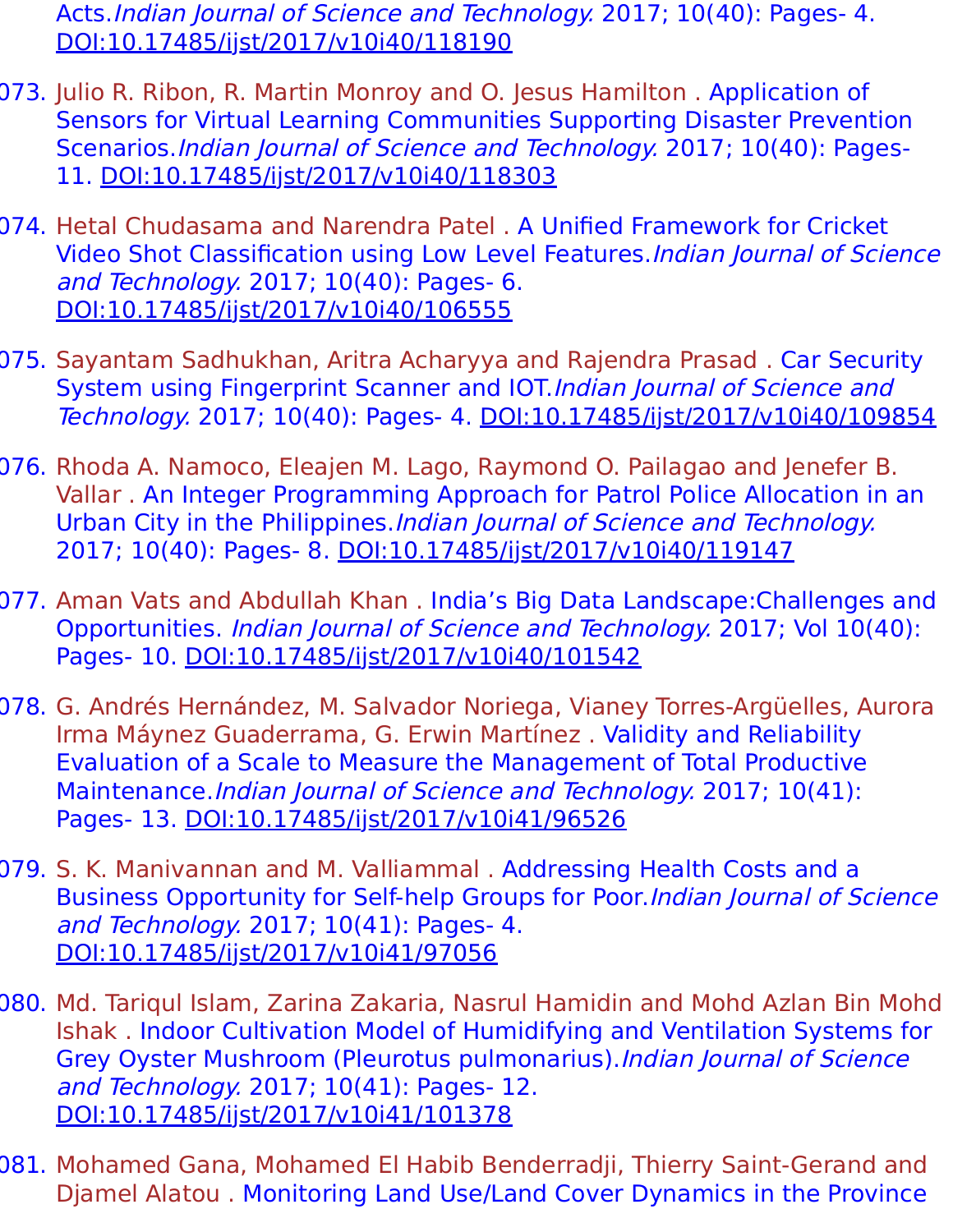of Constantine, Algeria using Remote Sensing and GIS.Indian Journal of Science and Technology. 2017; 10(41): Pages- 9. [DOI:10.17485/ijst/2017/v10i41/115586](https://indjst.org/articles/monitoring-land-useland-cover-dynamics-in-the-province-of-constantine-algeria-using-remote-sensing-and-gis)

- 082. Farhat Anwar , Rounakul Islam Boby , Sabahat Hussain , Muhammad Mahbubur Rashid and Zuhaib Shaikh . A Real-Time Integrated Fire Detection and Alarm (FDA) System for Network Based Building Automation.Indian Journal of Science and Technology. 2017; 10(41): Pages-14. [DOI:10.17485/ijst/2017/v10i41/118746](https://indjst.org/articles/a-real-time-integrated-fire-detection-and-alarm-fda-system-for-network-based-building-automation)
- 083. Rangaraj Jayavenkatesan and Anitha Mariappan . A Hybrid Optimization for Improving Network Performance in Scalable Mobile Ad Hoc Network.Indian Journal of Science and Technology. 2017; 10(41): Pages- 7. [DOI:10.17485/ijst/2017/v10i41/119117](https://indjst.org/articles/a-hybrid-optimization-for-improving-network-performance-in-scalable-mobile-ad-hoc-network)
- 084. Guillermo Valencia Ochoa , Camilo Blanco , Carlos Martinez and Erni Ramos . Fuzzy Adaptive Control Applied to a Hybrid ElectricPower Generation System (HEPGS).Indian Journal of Science and Technology. 2017; 10(41): Pages- 9. [DOI:10.17485/ijst/2017/v10i41/113524](https://indjst.org/articles/fuzzy-adaptive-control-applied-to-a-hybrid-electricpower-generation-system-hepgs)
- 085. S. Divya and G. Padmavathi . Malicious Traffic Detection and Containment based on Connection Attempt Failures using Kernelized ELM with Automated Worm Containment Algorithm.*Indian Journal of Science and* Tecnology. 2017; 9(41): Pages- 10. [DOI:10.17485/ijst/2016/v9i41/86922](https://indjst.org/articles/malicious-traffic-detection-and-containment-based-on-connection-attempt-failures-using-kernelized-elm-with-automated-worm-containment-algorithm)
- 086. Soyoun Yim . Using Grounded Theory Method to Analyze 'Human becoming' in Nursing College Students. Indian Journal of Science and Tecnology. 2017; 9(41): Pages- 4. [DOI:10.17485/ijst/2016/v9i41/103919](https://indjst.org/articles/using-grounded-theory-method-to-analyze-human-becoming-in-nursing-college-students)
- 087. Parag Narkhede, Suraj Dhalwar and B. Karthikeyan . NIR Based Non-Invasive Blood Glucose Measurement.Indian Journal of Science and Tecnology. 2017; 9(41): Pages- 7. [DOI:10.17485/ijst/2016/v9i41/98996](https://indjst.org/articles/nir-based-non-invasive-blood-glucose-measurement)
- 088. R. Deeptha and Rajeswari Mukesh . The Preliminary Investigation of SSO Protocol for the Suitability of Mission Critical Applications. Indian Journal of Science and Technology. 2017; 10(42): Pages- 10. [DOI:10.17485/ijst/2017/v10i42/120340](https://indjst.org/articles/the-preliminary-investigation-of-sso-protocol-for-the-suitability-of-mission-critical-applications)
- 089. P. Devi and D. Venkata Subramanian . Privacy Preserving M2M-Iot Environment.Indian Journal of Science and Technology. 2017; 10(42): Pages- 7. [DOI:10.17485/ijst/2017/v10i42/120341](https://indjst.org/articles/privacy-preserving-m2m-iot-environment)
- 090. Punithavathy Kannuswami, Sumathi Poobal and M. M. Ramya . Artificial Neural Network Based Lung Cancer Detection for PET/CT Images.Indian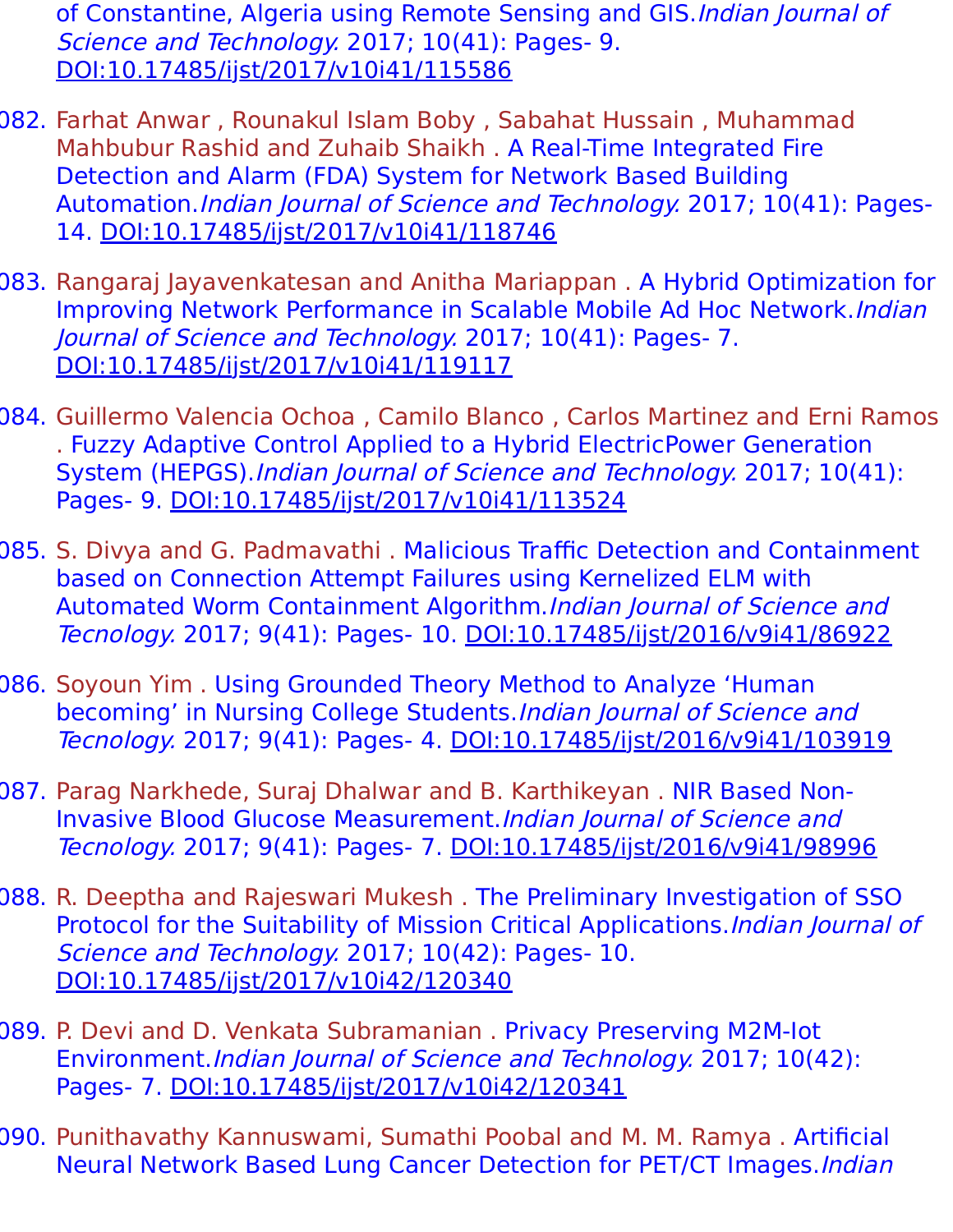Journal of Science and Technology. 2017; 10(42): Pages- 13. [DOI:10.17485/ijst/2017/v10i42/120342](https://indjst.org/articles/artificial-neural-network-based-lung-cancer-detection-for-petct-images)

- 091. M. Reema Lovelyn and Rama Prasath . Segmentation of Exudates from Retinal Image.Indian Journal of Science and Technology. 2017; 10(42): Pages- 4. [DOI: 10.17485/ijst/2017/v10i42/120343](https://indjst.org/articles/segmentation-of-exudates-from-retinal-image)
- 092. S. Sanila, D. Venkata Subramanian and S.Sathyalakshmi . Real- Time Mining Techniques: A Big Data Perspective for a Smart Future.*Indian Journal* of Science and Technology. 2017; 10(42): Pages- 7. [DOI:10.17485/ijst/2017/v10i42/120344](https://indjst.org/articles/real-time-mining-techniques-a-big-data-perspective-for-a-smart-future)
- 093. P. S. Shiju Kumar and A. Ramesh Babu . A Survey on Routing Techniques in ZigBee Wireless Networks in Contrast with Other Wireless Networks.Indian Journal of Science and Technology. 2017; 10(42): Pages- 8. [DOI:10.17485/ijst/2017/v10i42/120345](https://indjst.org/articles/a-survey-on-routing-techniques-in-zigbee-wireless-networks-in-contrast-with-other-wireless-networks)
- 094. M. Kranti Kumar and Natraj Kranthi . Impact of Setbacks on Interior Daylighting in Residential Buildings: A Case Study of Vijayawada, India.Indian Journal of Science and Technology. 2017; 10(42): Pages- 10. [DOI:10.17485/ijst/2017/v10i42/111587](https://indjst.org/articles/impact-of-setbacks-on-interior-daylighting-in-residential-buildings-a-case-study-of-vijayawada-india)
- 095. Emad Akawwi . Using Remote Sensing and Aerial Photos for Groundwater and Surface Water Resources in Jordan Valley, Jordan. Indian Journal of Science and Technology. 2017; 10(42): Pages- 9. [DOI:10.17485/ijst/2017/v10i42/114442](https://indjst.org/articles/using-remote-sensing-and-aerial-photos-for-groundwater-and-surface-water-resources-in-jordan-valley-jordan)
- 096. Kapil Gupta and Sarvesh Kumar . Effect of Post Annealing on the Structural Properties of Vanadium Oxide Thin Film Deposited by RF Sputtering.*Indian* Journal of Science and Technology. 2017; 10(42): Pages- 5. [DOI:10.17485/ijst/2017/v10i42/115790](https://indjst.org/articles/effect-of-post-annealing-on-the-structural-properties-of-vanadium-oxide-thin-film-deposited-by-rf-sputtering)
- 097. Hamizan Osman, Adi Saptari and Ahmad Yusuf Ismail . Use of Sensitivity Analysis a Decision Support System in Automotive Painting Technology Investment. Indian Journal of Science and Technology, Vol10(43): Pages-12. [DOI:10.17485/ijst/2017/v10i43/102275](https://indjst.org/articles/use-of-sensitivity-analysis-a-decision-support-system-in-automotive-painting-technology-investment)
- 098. Devinder Kumar Dhiman . A Study of Redundancy of Time Dilation in Theory of Relativity.Indian Journal of Science and Technology. 2017; 10(43): Pages- 19. [DOI: 10.17485/ijst/2017/v10i43/109171](https://indjst.org/articles/a-study-of-redundancy-of-time-dilation-in-theory-of-relativity)
- 099. Nikhil P. Wyawahare and S. L. Haridas . A Novel OSA based ISM Band Channel Scanner Design for Identification and Deployment of White-Spaces.Indian Journal of Science and Technology. 2017; 10(43): Pages- 14. [DOI:10.17485/ijst/2017/v10i43/115338](https://indjst.org/articles/a-novel-osa-based-ism-band-channel-scanner-design-for-identification-and-deployment-of-white-spaces)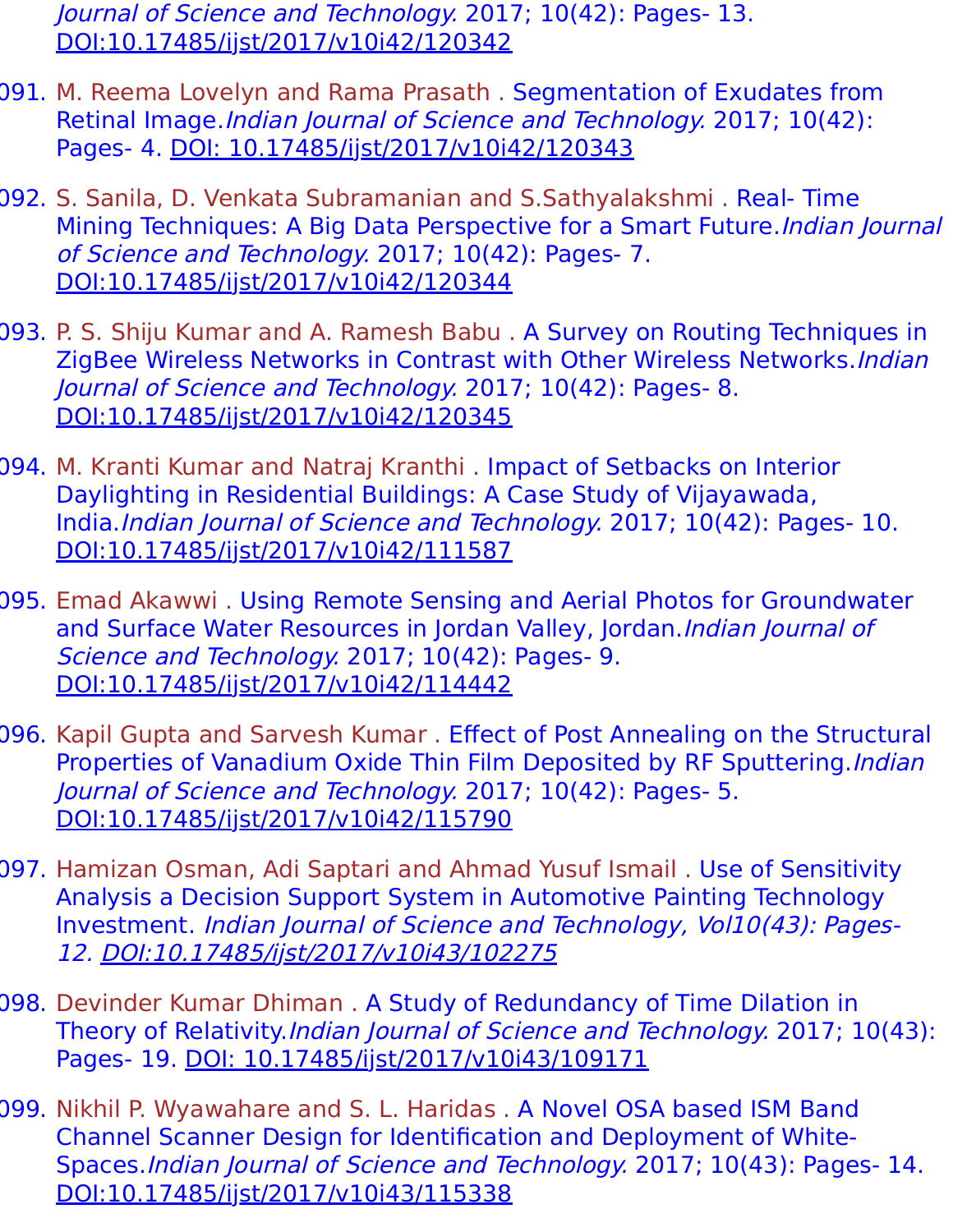- 100. Rhoda A. Namoco and Raymond O. Pailagao . Examining the Efficiency of Selected Private Hospitals in Southern Philippines using Data Envelopment Analysis. Indian Journal of Science and Technology, Vol10(43): Pages- 7. [DOI:10.17485/ijst/2017/v10i43/118233](https://indjst.org/articles/examining-the-efficiency-of-selected-private-hospitals-in-southern-philippines-using-data-envelopment-analysis)
- 101. Lila Yuwana, Agus Purwanto, Endarko and Dwi Januriyanto . Entanglement Identification of Arbitrary Two-Qubit Quantum Channels and the Capabilities to Realise Quantum Teleportation.Indian Journal of Science and Technology. 2017; 10(43): Pages- 4. DOI: [10.17485/ijst/2017/v10i43/118480](https://indjst.org/articles/entanglement-identification-of-arbitrary-two-qubit-quantum-channels-and-the-capabilities-to-realise-quantum-teleportation)
- 102. Andres Escobar and Jhon W. Zartha . Application of the Technology Life Cycle and S-Curves to the "Brain Drain" Area of Knowledge.Indian Journal of Science and Technology. 2017; 10(43): Pages- 8. DOI: [10.17485/ijst/2017/v10i43/116247](https://indjst.org/articles/application-of-the-technology-life-cycle-and-s-curves-to-the-brain-drain-area-of-knowledge)
- 103. Mahmoud Ahmad Albawaleez, Kamaruzzaman Seman, Kamarudin Saadan and Khairi Abdulrahim . Signaling and Scheduling WIMAX Gateway Design Based on Resource Reservation Protocol.Indian Journal of Science and Technology. 2017; 10(43): Pages- 9. [DOI:10.17485/ijst/2017/v10i43/119794](https://indjst.org/articles/signaling-and-scheduling-wimax-gateway-design-based-on-resource-reservation-protocol)
- 104. Mohammad Zarour, Jean-Marc Desharnais and Alain Abran. The Software Engineering Body of Knowledge: A Benchmarking Tool for Organizational Process Assessment and Improvement – Case Study.Indian Journal of Science and Technology. 2017; 10(43): Pages- 19. DOI: [10.17485/ijst/2017/v10i43/120417](https://indjst.org/articles/the-software-engineering-body-of-knowledge-a-benchmarking-tool-for-organizational-process-assessment-and-improvement-case-study)
- 105. Ashima Anand . Brain Tumor Segmentation using Watershed Technique and Self Organizing Maps. *Indian Journal of Science and Technology*. 2017; 10(44): Pages- 6. [DOI:10.17485/ijst/2017/v10i44/120574](https://indjst.org/articles/brain-tumor-segmentation-using-watershed-technique-and-self-organizing-maps)
- 106. Garima, Aarti Bansal and Surbhi Sharma . MATLAB-CST Interfacing for a Micro-strip Patch Antenna.*Indian Journal of Science and Technology*. 2017; 10(44): Pages- 5. [DOI:10.17485/ijst/2017/v10i44/120576](https://indjst.org/articles/matlab-cst-interfacing-for-a-micro-strip-patch-antenna)
- 107. Shivananda R. Poojara, N. V. Dharwadkar and Vishal Ghule . Performance Benchmarking of Hypervisors - A Case Study.Indian Journal of Science and Technology. 2017; 10(44): Pages- 11. [DOI:10.17485/ijst/2017/v10i44/120579](https://indjst.org/articles/performance-benchmarking-of-hypervisors-a-case-study)
- 108. Sachin Thakur and Sunny Vig . Distributed Generation Technologies, Cost Analysis and Power Quality Issues in India.Indian Journal of Science and Technology. 2017; 10(44): Pages- 7. [DOI:10.17485/ijst/2017/v10i44/120580](https://indjst.org/articles/distributed-generation-technologies-cost-analysis-and-power-quality-issues-in-india)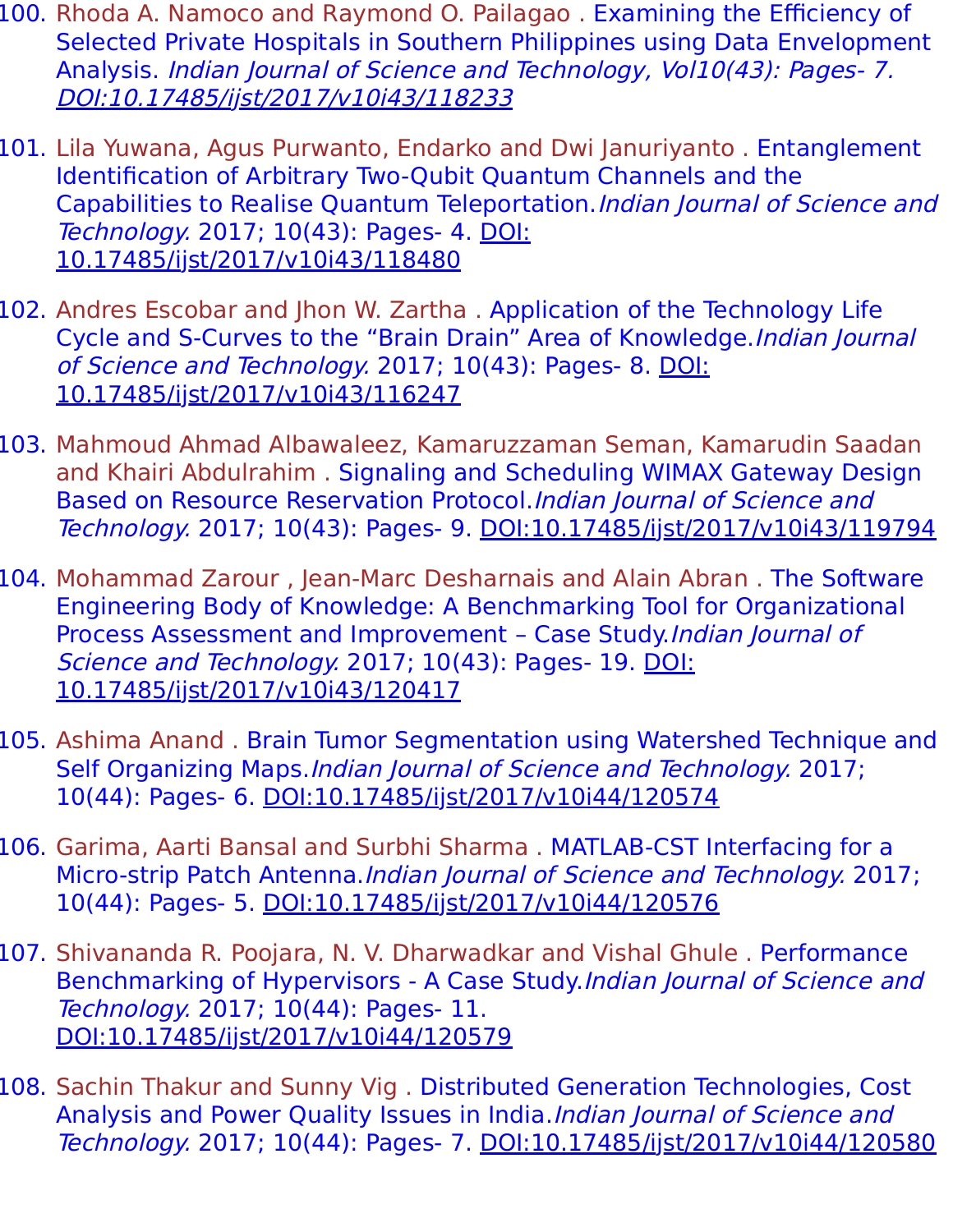- 109. Sukhdeep Kaur , Pooja Sahni , Paras Chawla and Rajesh Khanna . Ultra-Wide Band Antenna Design using Stairs for Personal Area Network Wireless Application.Indian Journal of Science and Technology. 2017; 10(44): Pages-10. [DOI: 10.17485/ijst/2017/v10i44/120582](https://indjst.org/articles/ultra-wide-band-antenna-design-using-stairs-for-personal-area-network-wireless-application)
- 110. Suneet Narula Garg, Renu Vig and Savita Gupta . A Survey on Different Levels of Fusion in Multimodal Biometrics. Indian Journal of Science and Technology. 2017; 10(44): Pages- 11. [DOI:10.17485/ijst/2017/v10i44/120575](https://indjst.org/articles/a-survey-on-different-levels-of-fusion-in-multimodal-biometrics)
- 111. Ravinder Rena and Berhane Aradom Tedla . Teachers and their Educational Leadership in Organizational Change and Development: An Eritrean Case Study.Indian Journal of Science and Technology. 2017; 10(44): Pages- 15. [DOI:10.17485/ijst/2017/v10i44/117679](https://indjst.org/articles/teachers-and-their-educational-leadership-in-organizational-change-and-development-an-eritrean-case-study)
- 112. M. Sathyavathy, P. Ramesh and K. Chitirakala . Hydro Magnetic Heat and Mass Transfer Flow in a Porous Plate with Varying Temperature.Indian Journal of Science and Technology. 2017; 10(45): Pages- 7. DOI: [10.17485/ijst/2017/v10i45/106272](https://indjst.org/articles/hydro-magnetic-heat-and-mass-transfer-flow-in-a-porous-plate-with-varying-temperature)
- 113. Sarmad Hameed , Muhammad Ahson Khan, Bhawesh Kumar,Zeeshan Arain and Moez ul Hasan . Gesture Controlled Robotic Arm using Leap Motion.Indian Journal of Science and Technology. 2017; 10(45): Pages- 7. [DOI:10.17485/ijst/2017/v10i45/120630](https://indjst.org/articles/gesture-controlled-robotic-arm-using-leap-motion)
- 114. S. M. Omair , M. F. Shamim , A. Desai , N. Shahid , G. Munir and M. Z. Ul Haque . Digital and Analog Body Mass Index Calculating Device: A Comparative Study.Indian Journal of Science and Technology. 2017; 10(45): Pages- 5. [DOI: 10.17485/ijst/2017/v10i45/120632](https://indjst.org/articles/digital-and-analog-body-mass-index-calculating-device-a-comparative-study)
- 115. Muhammad Tayyab, Syed Noman Mahmood, Syed Ashar Alam, Saqib Akhter and Tahir Oadri . Autonomous SLAM based Forklift Robot.*Indian* Journal of Science and Technology. 2017; 10(45): Pages- 10. DOI: [10.17485/ijst/2017/v10i45/120633](https://indjst.org/articles/autonomous-slam-based-forklift-robot)
- 116. Wen Zhou, Jinyuan Jia and Peihua Song . Web 3D Lightweight Learning Framework for Shape Retrieval Based on CNN.Indian Journal of Science and Technology. 2017; 10(45): Pages- 9. DOI: [10.17485/ijst/2017/v10i45/120634](https://indjst.org/articles/web-3d-lightweight-learning-framework-for-shape-retrieval-based-on-cnn)
- 117. Cheikh Amadou Bamba Dath, Aliou Niane, Modou Mbayeand Ndeye Arame Boye Faye . Wireless Optical Signal Availability and Link Range Analyses over Strong Fluctuating Meteorological Conditions with Case Study in Senegal.Indian Journal of Science and Technology. 2017; 10(45): Pages- 11. [DOI:10.17485/ijst/2017/v10i45/110582](https://indjst.org/articles/wireless-optical-signal-availability-and-link-range-analyses-over-strong-fluctuating-meteorological-conditions-with-case-study-in-senegal)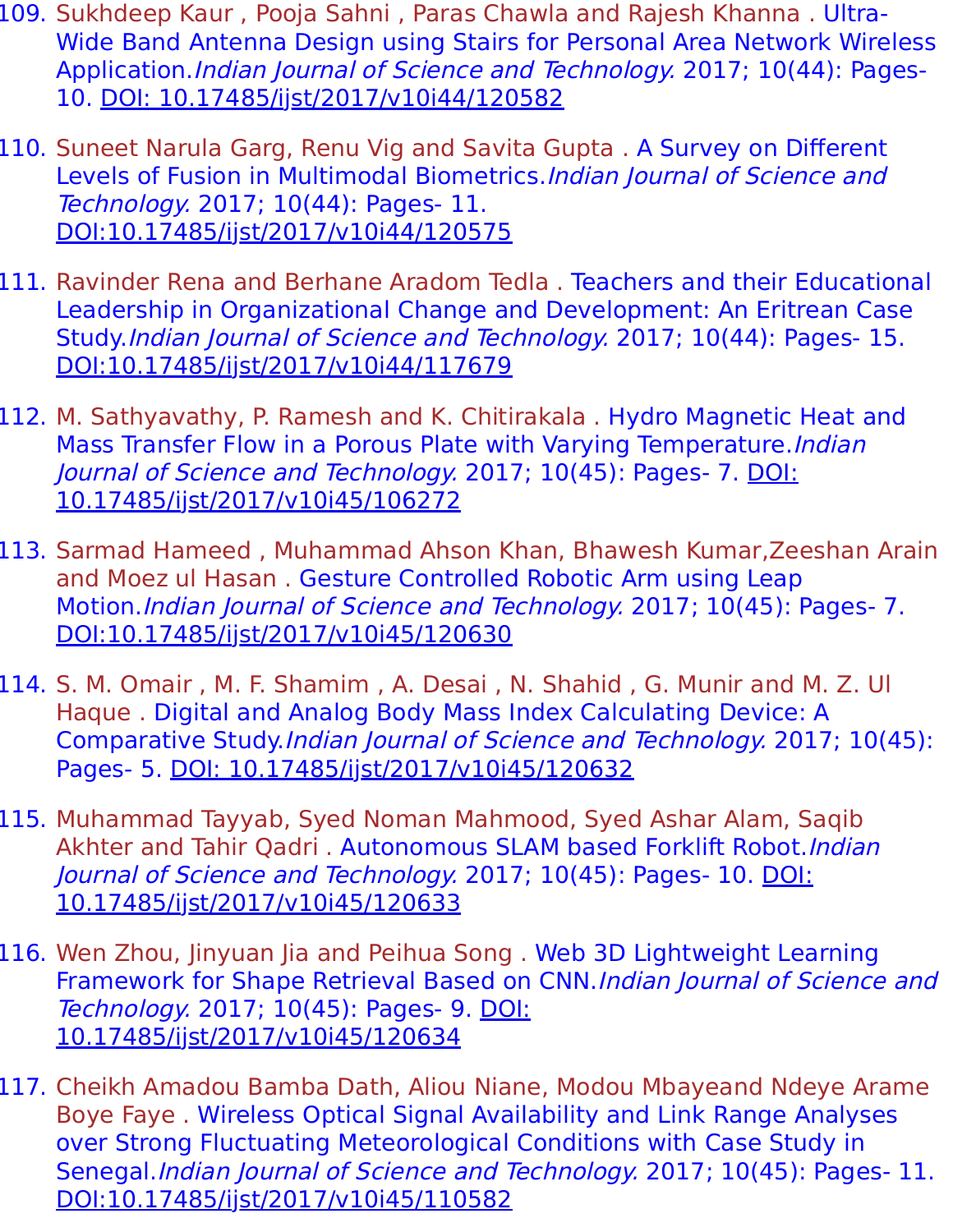- 118. Harinder Singh Grover, Vikas Chawla and Gurbhinder Singh Brar . Comparing Mechanical and Corrosion Behaviour of TIG & FSW Weldments of AA5083-H321.Indian Journal of Science and Technology. 2017; 10(45): Pages- 8. [DOI: 10.17485/ijst/2017/v10i45/113537](https://indjst.org/articles/comparing-mechanical-and-corrosion-behaviour-of-tig-fsw-weldments-of-aa5083-h321)
- 119. Ravinder Rena. Cooperatives in South Africa: A Review. Indian Journal of Science and Technology. 2017; 10(45): Pages- 12. DOI: [10.17485/ijst/2017/v10i45/117678](https://indjst.org/articles/cooperatives-in-south-africa-a-review)
- 120. Daizy Deb and Sudipta Roy . A New Intelligent Brain Image Segmentation Technique using Multilevel Thresholding and Level Set. Indian Journal of Science and Technology. 2017; 10(45): Pages- 10. DOI: [10.17485/ijst/2017/v10i45/119079](https://indjst.org/articles/a-new-intelligent-brain-image-segmentation-technique-using-multilevel-thresholding-and-level-set)
- 121. P. Sandhya and R. Nagaraj . PI Fuzzy and ANFIS based Performance Analysis on the Hybrid Shunt Active Filter Controlled by a Composite Control Technique.Indian Journal of Science and Technology. 2017; 10(45): Pages- 8. [DOI:10.17485/ijst/2017/v10i45/120626](https://indjst.org/articles/pi-fuzzy-and-anfis-based-performance-analysis-on-the-hybrid-shunt-active-filter-controlled-by-a-composite-control-technique)
- 122. S. Shankar Ganesh and A. B. Koteswara Rao . Optimal Workspace Volume of Two Configurations of 3-DOFPKM.Indian Journal of Science and Technology. 2017; 10(46): Pages- 8. [DOI:10.17485/ijst/2017/v10i46/108923](https://indjst.org/articles/optimal-workspace-volume-of-two-configurations-of-3-dofpkm)
- 123. S. P. Chincholkar, Girish Bhiogade and J. G. Suryawanshi . Investigations on Low Emissions GDI Engine for Agricultural Applications in India. *Indian* Journal of Science and Technology, Vol 10(46): Pages- 10. [DOI:10.17485/ijst/2017/v10i46/112445](https://indjst.org/articles/investigations-on-low-emissions-gdi-engine-for-agricultural-applications-in-india)
- 124. Toran Verma and Sipi Dubey . Paddy Disease Recognition using Image Processing and Radial basis Function Network.Indian Journal of Science and Technology. 2017; 10(46): Pages- 17. [DOI:10.17485/ijst/2017/v10i46/116025](https://indjst.org/articles/paddy-disease-recognition-using-image-processing-and-radial-basis-function-network)
- 125. Abdul Subhani Shaik, M. Bhavani and K. Ravi Kiran . Smart Pick and Drop Intimation System of School Children.Indian Journal of Science and Technology. 2017; 10(46): Pages- 7. [DOI:10.17485/ijst/2017/v10i46/117158](https://indjst.org/articles/smart-pick-and-drop-intimation-system-of-school-children)
- 126. Shabistan Zafar and Ajoy Batta . Liberalization and Changing Representation of Women in Hindi Cinema.Indian Journal of Science and Technology. 2017; 10(46): Pages- 8. [DOI:10.17485/ijst/2017/v10i46/115859](https://indjst.org/articles/liberalization-and-changing-representation-of-women-in-hindi-cinema)
- 127. S. Surya Kumari and G. Anjan Babu . An Experimental Method for Clustering Sentiment using Data with Emoticons.Indian Journal of Science and Technology. 2017; 10(47): Pages- 6. [DOI:10.17485/ijst/2017/v10i47/106630](https://indjst.org/articles/an-experimental-method-for-clustering-sentiment-using-data-with-emoticons)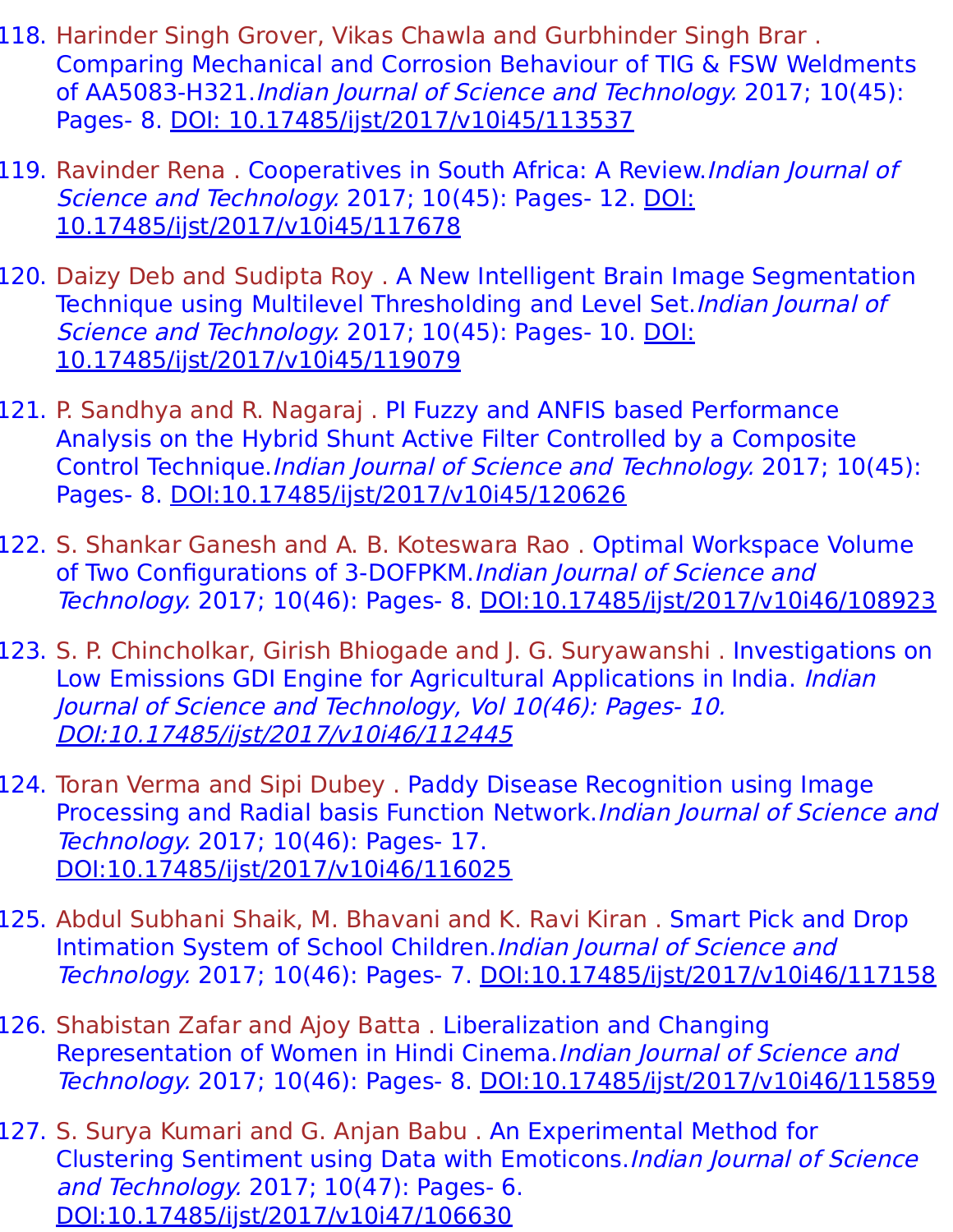- 128. Aditi Upadhyay, Sudhir Kumar Sharma and Shrikant Upadhyay . Face Identification and Verification using Hidden Markov Model with Maximum Score Approach.Indian Journal of Science and Technology. 2017; 10(47): Pages- 6. [DOI:10.17485/ijst/2017/v10i47/118095](https://indjst.org/articles/face-identification-and-verification-using-hidden-markov-model-with-maximum-score-approach)
- 129. Vijayakumar Gurrala, Padmasai Yarlagadda and Padmaraju Koppireddi . Artifact Removal from Sleep Hipnograms using Complete Ensemble Empirical Decomposition with Adaptive Noise.Indian Journal of Science and Technology. 2017; 10(47): Pages- 8. [DOI:10.17485/ijst/2017/v10i47/108645](https://indjst.org/articles/artifact-removal-from-sleep-hipnograms-using-complete-ensemble-empirical-decomposition-with-adaptive-noise)
- 130. Shirish S. Kulkarni, R. N. Awale and Abhay Wagh . Biorthogonal Halfband Perfect Reconstruction Filterbank for Multimodal Image Fusion.Indian Journal of Science and Technology. 2017; 10(47): Pages- 11. [DOI:10.17485/ijst/2017/v10i47/120516](https://indjst.org/articles/biorthogonal-halfband-perfect-reconstruction-filterbank-for-multimodal-image-fusion)
- 131. Wan Azlan Wan Hassan, Raja Mohd Tariqi Raja Lope Ahmad , Suziyanti Marjudi , Azhar Hamid1 and Norziha Megat Mohd Zainuddin . The Implementation Framework of Halal Supply Chain Management Systems.Indian Journal of Science and Technology. 2017; 10(48): Pages- 9. [DOI:10.17485/ijst/2017/v10i48/120774](https://indjst.org/articles/the-implementation-framework-of-halal-supply-chain-management-systems)
- 132. Rajermani Thinakaran, Rosmah Ali , Morina Abdullah , Kamilah Radin Salim and Suraya Yaacob . Motivation Assessment Model using Fuzzy Logic in Programming Tutoring System.Indian Journal of Science and Technology. 2017; 10(48): Pages- 7. [DOI:10.17485/ijst/2017/v10i48/120769](https://indjst.org/articles/motivation-assessment-model-using-fuzzy-logic-in-programming-tutoring-system)
- 133. Normala Rahim, Tengku Siti Meriam Tengku Wook and Nor Azan Mat Zin . Analysis on user Interaction in Virtual Heritage: Virtual Museum Environment.Indian Journal of Science and Technology. 2017; 10(48): Pages- 10. [DOI: 10.17485/ijst/2017/v10i48/120775](https://indjst.org/articles/analysis-on-user-interaction-in-virtual-heritage-virtual-museum-environment1587925750)
- 134. Hidayah Sulaiman and Maryana Abdullah Maamuom . Determinants of Success for ERP Data Governance Implementation in a Malaysian Utility Organization.Indian Journal of Science and Technology. 2017; 10(48): Pages- 6. [DOI:10.17485/ijst/2017/v10i48/120777](https://indjst.org/articles/determinants-of-success-for-erp-data-governance-implementation-in-a-malaysian-utility-organization)
- 135. Aini Shahirah Abdul Latif, Sulfeeza Mohd Drus and Siti Salbiah Mohd Sharif . A Study on Knowledge Audit Tools for Malaysia Energy Sector.Indian Journal of Science and Technology. 2017; 10(48): Pages- 8. DOI: [10.17485/ijst/2017/v10i48/120772](https://indjst.org/articles/a-study-on-knowledge-audit-tools-for-malaysia-energy-sector)
- 136. Madihah Sheikh Abdul Aziz, Gitte Lindgaard , Mohd Syarqawy Hamzah and T. W. Allan Whitfield . A Review on the Existing Visual Tools for Design